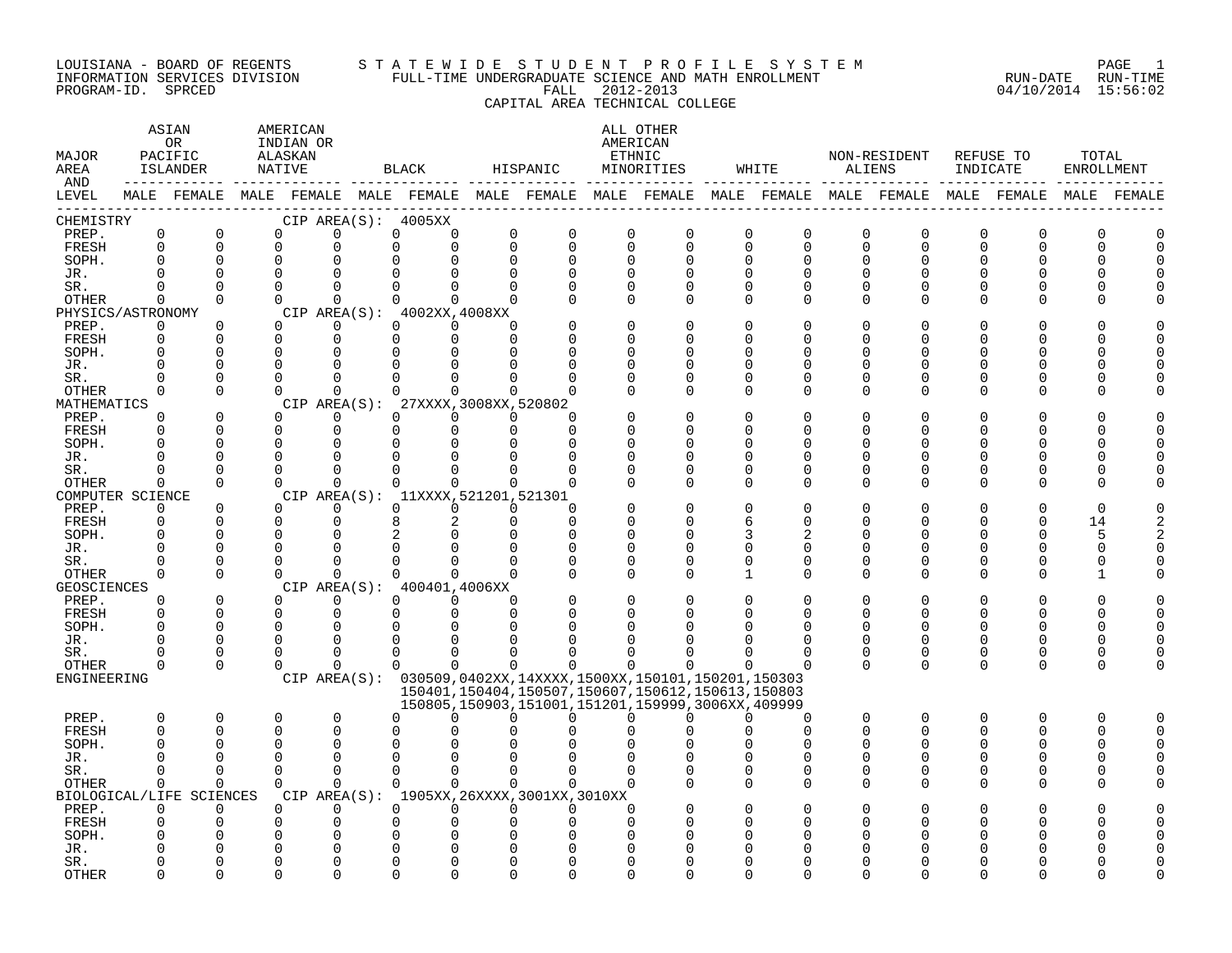#### LOUISIANA - BOARD OF REGENTS S T A T E W I D E S T U D E N T P R O F I L E S Y S T E M PAGE 2 INFORMATION SERVICES DIVISION FULL-TIME UNDERGRADUATE SCIENCE AND MATH ENROLLMENT RUN-DATE RUN-TIME PROGRAM-ID. SPRCED FALL 2012-2013 04/10/2014 15:56:02

CAPITAL AREA TECHNICAL COLLEGE

| MAJOR<br>AREA<br>AND |              | ASIAN<br>OR<br>PACIFIC<br>ISLANDER |          | AMERICAN<br>INDIAN OR<br>ALASKAN<br>NATIVE |     | BLACK                                                                   |              | HISPANIC |              | ALL OTHER<br>AMERICAN<br>ETHNIC<br>MINORITIES |          | WHITE        | ALIENS   | NON-RESIDENT | INDICATE     | REFUSE TO    | TOTAL<br><b>ENROLLMENT</b> |          |
|----------------------|--------------|------------------------------------|----------|--------------------------------------------|-----|-------------------------------------------------------------------------|--------------|----------|--------------|-----------------------------------------------|----------|--------------|----------|--------------|--------------|--------------|----------------------------|----------|
| LEVEL                |              | MALE FEMALE                        |          |                                            |     | MALE FEMALE MALE FEMALE MALE FEMALE MALE FEMALE MALE FEMALE MALE FEMALE |              |          |              |                                               |          |              |          |              | MALE         | FEMALE       | MALE                       | FEMALE   |
|                      |              | AGRICULTURAL SCIENCES              |          |                                            |     | CIP AREA(S): 01XXXX,030103,030104,030601,039999                         |              |          |              |                                               |          |              |          |              |              |              |                            |          |
| PREP.                | $\Omega$     | $\Omega$                           |          | $\mathbf 0$<br>$\Omega$                    |     | $\Omega$<br>$\Omega$                                                    | $\Omega$     |          |              | $\Omega$                                      | 0        |              | $\Omega$ | $\Omega$     | $\Omega$     | 0            | $\Omega$                   |          |
| FRESH                | $\Omega$     | $\Omega$                           |          | $\Omega$<br>$\Omega$                       |     | 7<br>2                                                                  | $\Omega$     |          | $\Omega$     | $\Omega$                                      | 3        | $\mathsf{Q}$ | $\Omega$ | $\Omega$     | 2            | $\Omega$     | 12                         | 11       |
| SOPH.                | $\Omega$     |                                    |          |                                            |     |                                                                         |              |          |              |                                               |          |              |          |              |              |              | 9                          | 10       |
| JR.                  |              |                                    |          |                                            |     |                                                                         |              |          |              |                                               |          |              |          |              |              |              | $\Omega$                   |          |
| SR.                  |              |                                    |          |                                            |     |                                                                         |              |          |              |                                               |          |              |          |              |              |              |                            |          |
| <b>OTHER</b>         | $\Omega$     | $\cap$                             |          | $\cap$                                     |     |                                                                         |              |          | $\cap$       |                                               |          |              | $\cap$   | $\cap$       | <sup>n</sup> | $\Omega$     | 13                         |          |
|                      |              | ENVIRONMENTAL SCIENCE              |          | CIP AREA(S): 0301XX                        |     |                                                                         |              |          |              |                                               |          |              |          |              |              |              |                            |          |
| PREP.                | $\mathbf 0$  | $\Omega$                           |          | $\Omega$<br>0                              |     | $\Omega$<br>U                                                           | $\Omega$     | $\Omega$ | $\Omega$     | $\Omega$                                      | $\Omega$ | $\Omega$     | $\Omega$ | $\Omega$     | 0            | $\Omega$     | <sup>n</sup>               |          |
| FRESH                | $\Omega$     | $\Omega$                           |          | $\cap$<br>$\Omega$                         |     | $\Omega$<br><sup>n</sup>                                                | $\Omega$     | $\Omega$ | $\Omega$     |                                               | ∩        |              | $\cap$   |              |              |              |                            |          |
| SOPH.                | $\cap$       | $\Omega$                           | $\cap$   | $\cap$                                     |     | $\Omega$<br>U                                                           | $\cap$       | $\Omega$ | $\cap$       |                                               | ∩        |              |          |              |              |              |                            |          |
| JR.                  |              |                                    | U        | ∩                                          |     | $\cap$                                                                  |              |          |              |                                               |          |              |          |              |              |              |                            |          |
| SR.                  |              | $\cap$                             |          | $\Omega$                                   |     | 0                                                                       |              |          | <sup>0</sup> |                                               | $\cap$   |              |          |              |              |              |                            |          |
| <b>OTHER</b>         | $\cap$       | $\Omega$                           | $\Omega$ | $\cap$                                     |     | $\cap$<br><sup>n</sup>                                                  | <sup>n</sup> | $\Omega$ | $\cap$       | U                                             | $\Omega$ | $\Omega$     | $\Omega$ | $\Omega$     | 0            | <sup>n</sup> |                            |          |
| UNDECLARED MAJOR     |              |                                    |          |                                            |     |                                                                         |              |          |              |                                               |          |              |          |              |              |              |                            |          |
| PREP.                | $\Omega$     | $\cap$                             | $\Omega$ | $\Omega$                                   | 13  | 3                                                                       | $\Omega$     | $\Omega$ | $\Omega$     | $\Omega$                                      | 13       | 2            | $\Omega$ | $\cap$       |              | $\Omega$     | 27                         |          |
| FRESH                | $\Omega$     |                                    | $\Omega$ | $\Omega$                                   |     | $\Omega$<br>$\Omega$                                                    | $\Omega$     | $\Omega$ | $\Omega$     |                                               | $\Omega$ |              |          |              |              |              | $\Omega$                   |          |
| SOPH.                |              |                                    |          | $\cap$                                     |     | U<br>0                                                                  |              |          |              |                                               |          |              |          |              |              |              |                            |          |
| JR.                  |              |                                    |          | $\cap$                                     |     | U                                                                       |              |          |              |                                               |          |              |          |              |              |              |                            |          |
| SR.                  |              |                                    |          | $\cap$                                     |     | U                                                                       |              |          |              |                                               | $\Omega$ |              |          |              |              |              |                            |          |
| <b>OTHER</b>         | $\Omega$     | $\Omega$                           | $\cap$   | $\cap$                                     |     | 2<br><sup>n</sup>                                                       | <sup>n</sup> | $\Omega$ | $\cap$       | $\cap$                                        | $\cap$   | $\cap$       | $\Omega$ | $\cap$       | $\cap$       | <sup>n</sup> |                            |          |
|                      |              | ALL OTHER AREAS OF STUDY           |          |                                            |     |                                                                         |              |          |              |                                               |          |              |          |              |              |              |                            |          |
| PREP.                | $\mathbf 0$  | $\Omega$                           | $\Omega$ | $\mathbf 0$                                |     | $\Omega$<br>$\Omega$                                                    | $\cap$       | $\Omega$ | $\Omega$     | $\Omega$                                      | $\Omega$ | $\Omega$     | $\Omega$ | $\Omega$     | $\Omega$     | $\Omega$     | $\Omega$                   | $\Omega$ |
| FRESH                | $\Omega$     |                                    |          | $\Omega$                                   | 128 | 106                                                                     |              |          |              | 2                                             | 60       | 31           |          | $\Omega$     | 19           |              | 211                        | 152      |
| SOPH.                |              |                                    |          | $\cap$                                     | 100 | 66                                                                      | $\cap$       |          |              | $\cap$                                        | 38       | 26           |          |              |              | $\cap$       | 139                        | 93       |
| JR.                  |              |                                    |          | $\Omega$                                   |     | $\mathbf 0$<br>$\Omega$                                                 |              |          |              |                                               | $\Omega$ | $\Omega$     |          |              |              | 0            | $\Omega$                   | $\Omega$ |
| SR.                  |              |                                    |          | $\Omega$                                   |     | $\Omega$<br>$\Omega$                                                    |              |          | $\Omega$     | $\Omega$                                      | $\Omega$ | $\Omega$     |          |              | 0            | $\Omega$     | $\Omega$                   |          |
| <b>OTHER</b>         | $\Omega$     | $\Omega$                           |          | $\cap$                                     | 49  | 25                                                                      |              | $\Omega$ | $\Omega$     |                                               | 15       | 11           |          | U            | $\Omega$     | 0            | 66                         | 37       |
| TOTAL - ALL AREAS    |              |                                    |          |                                            |     |                                                                         |              |          |              |                                               |          |              |          |              |              |              |                            |          |
| PREP.                | $\Omega$     |                                    | $\Omega$ | $\Omega$                                   | 13  | 3                                                                       | $\Omega$     | $\Omega$ | $\Omega$     | $\Omega$                                      | 13       | 2            | $\Omega$ | $\Omega$     | 1            | $\Omega$     | 27                         |          |
| FRESH                | $\Omega$     |                                    | $\Omega$ | $\Omega$                                   | 143 | 110                                                                     |              |          |              | 2                                             | 69       | 40           | $\Omega$ | $\Omega$     | 21           |              | 237                        | 165      |
| SOPH.                |              |                                    |          | $\cap$                                     | 106 | 67                                                                      |              |          |              |                                               | 46       | 37           |          |              |              |              | 153                        | 105      |
| JR.                  |              |                                    |          |                                            |     | 0<br>0                                                                  |              |          |              |                                               | n        |              |          |              |              |              | $\Omega$                   | $\Omega$ |
| SR.                  |              |                                    |          |                                            |     | 0<br>0                                                                  |              |          |              |                                               |          |              |          |              |              |              |                            |          |
| <b>OTHER</b>         | <sup>n</sup> | $\Omega$                           |          | $\cap$                                     | 58  | 27                                                                      |              |          |              |                                               | 19       | 17           |          |              |              |              | 80                         | 45       |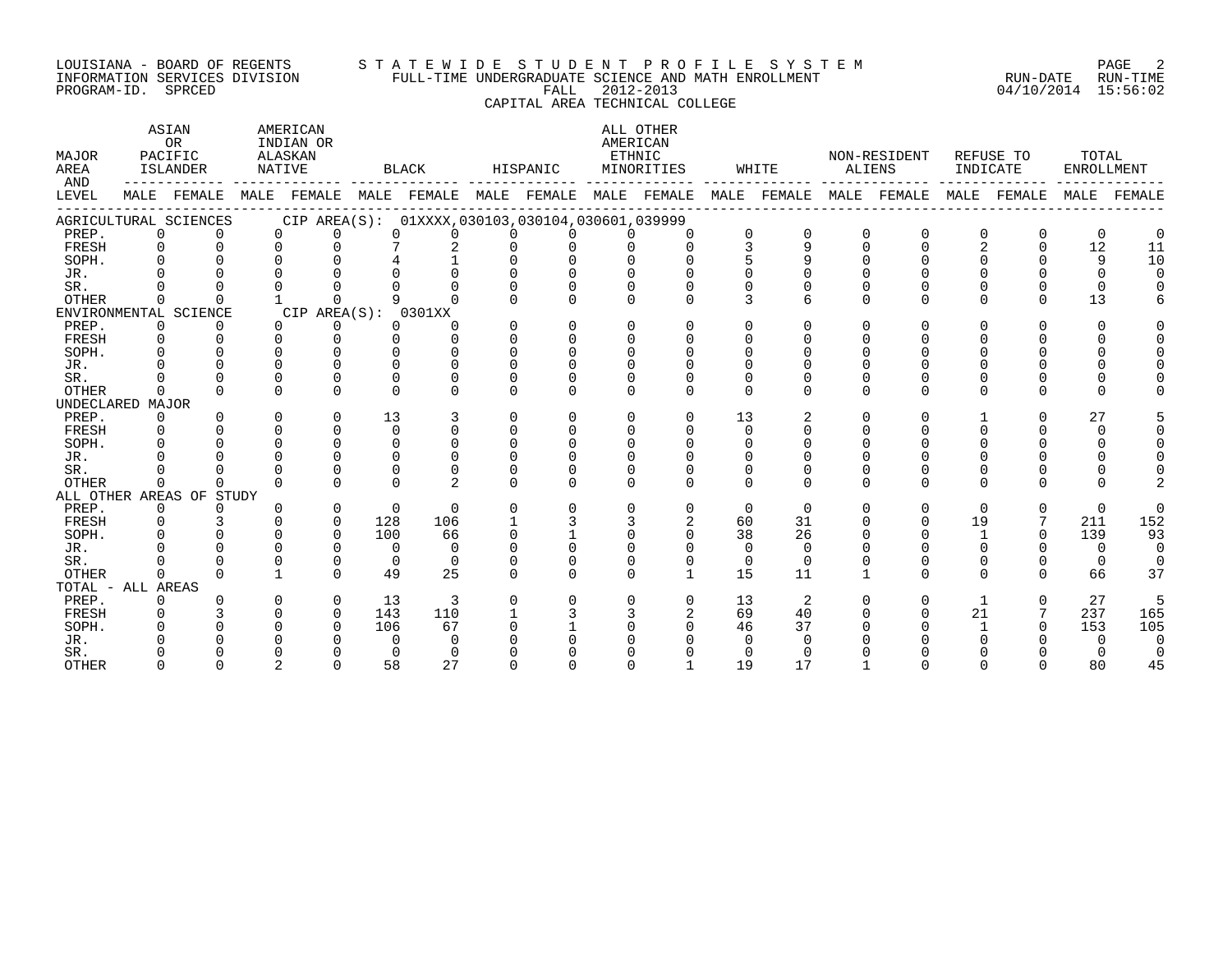#### LOUISIANA - BOARD OF REGENTS S T A T E W I D E S T U D E N T P R O F I L E S Y S T E M PAGE 3 INFORMATION SERVICES DIVISION FULL-TIME UNDERGRADUATE SCIENCE AND MATH ENROLLMENT RUN-DATE RUN-TIME PROGRAM-ID. SPRCED FALL 2012-2013 04/10/2014 15:56:02 S. CENTRAL LA. TECH. COLLEGE

| MAJOR<br>AREA<br>AND |                         | ASIAN<br>0R<br>PACIFIC<br>ISLANDER                                                              | AMERICAN<br>INDIAN OR<br>ALASKAN<br>NATIVE |                         |              | BLACK                                                               | HISPANIC                |               |               | ALL OTHER<br>AMERICAN<br>ETHNIC<br>MINORITIES                                                                    |                      | WHITE                         | ALIENS        | NON-RESIDENT            | REFUSE TO<br>INDICATE   |                      | TOTAL<br>ENROLLMENT |             |
|----------------------|-------------------------|-------------------------------------------------------------------------------------------------|--------------------------------------------|-------------------------|--------------|---------------------------------------------------------------------|-------------------------|---------------|---------------|------------------------------------------------------------------------------------------------------------------|----------------------|-------------------------------|---------------|-------------------------|-------------------------|----------------------|---------------------|-------------|
| LEVEL                |                         | MALE FEMALE MALE FEMALE MALE FEMALE MALE FEMALE MALE FEMALE MALE FEMALE MALE FEMALE MALE FEMALE |                                            |                         |              |                                                                     |                         |               |               |                                                                                                                  |                      |                               |               |                         |                         |                      |                     | MALE FEMALE |
| CHEMISTRY            |                         |                                                                                                 |                                            |                         |              | CIP AREA(S): 4005XX                                                 |                         |               |               |                                                                                                                  |                      |                               |               |                         |                         |                      |                     |             |
| PREP.<br>FRESH       | $\mathsf 0$<br>$\Omega$ | $\mathbf 0$<br>$\Omega$                                                                         | 0<br>$\mathbf 0$                           | $\mathbf 0$<br>0        |              | 0<br>0<br>$\Omega$<br>$\Omega$                                      | $\mathbf 0$<br>$\Omega$ | 0<br>$\Omega$ | $\mathbf 0$   | $\mathbf 0$<br>$\mathbf 0$<br>$\Omega$                                                                           | 0<br>$\Omega$        | $\mathsf 0$<br>$\overline{0}$ | 0<br>0        | $\mathbf 0$<br>$\Omega$ | $\mathbf 0$<br>$\Omega$ | $\Omega$<br>$\Omega$ | 0<br>U              |             |
| SOPH.                | $\Omega$                | $\Omega$                                                                                        | $\mathbf 0$                                | $\Omega$                |              |                                                                     | $\Omega$                | 0             |               | $\Omega$<br>$\Omega$                                                                                             | $\Omega$             | 0                             | O             | 0                       | U                       | O                    |                     |             |
| JR.                  | $\cap$                  | $\Omega$                                                                                        | $\Omega$                                   | $\Omega$                |              |                                                                     |                         |               |               | $\Omega$                                                                                                         | $\Omega$             | $\Omega$                      |               | $\cap$                  |                         |                      |                     |             |
| SR.                  | $\Omega$                | $\Omega$                                                                                        | $\Omega$                                   | $\Omega$                |              | $\Omega$<br>0                                                       | $\Omega$                | $\Omega$      | $\Omega$      | $\Omega$                                                                                                         | $\Omega$             | $\Omega$                      | $\Omega$      | $\Omega$                |                         |                      |                     |             |
| OTHER                | $\Omega$                | $\Omega$                                                                                        | $\Omega$                                   | $\Omega$                |              | $\Omega$<br>$\Omega$                                                | $\Omega$                |               | $\Omega$      | $\Omega$                                                                                                         | $\Omega$             | $\Omega$                      | 0             | $\Omega$                |                         | O                    |                     |             |
| PHYSICS/ASTRONOMY    |                         |                                                                                                 |                                            |                         |              | CIP AREA(S): 4002XX, 4008XX                                         |                         |               |               |                                                                                                                  |                      |                               |               |                         |                         |                      |                     |             |
| PREP.                | 0                       | 0                                                                                               | $\Omega$                                   | 0                       |              | $\Omega$<br>$\Omega$                                                | $\Omega$                |               | $\Omega$      |                                                                                                                  | $\Omega$             | 0                             | O             | O                       |                         |                      |                     |             |
| FRESH                | $\Omega$                | $\Omega$                                                                                        | $\mathbf 0$                                | $\mathbf 0$             |              | $\Omega$<br>$\Omega$                                                | $\Omega$                |               | $\Omega$      |                                                                                                                  | ∩                    | U                             | U             | U                       |                         |                      |                     |             |
| SOPH.                |                         | $\Omega$                                                                                        | $\Omega$                                   | $\Omega$                |              | $\Omega$                                                            |                         |               | $\Omega$      |                                                                                                                  | ∩                    | O                             | U             | U                       |                         |                      |                     |             |
| JR.                  | $\Omega$<br>$\cap$      | $\Omega$<br>$\Omega$                                                                            | $\Omega$<br>$\Omega$                       | $\mathbf 0$<br>$\Omega$ |              |                                                                     |                         |               | C<br>$\Omega$ | U                                                                                                                | $\Omega$<br>$\Omega$ | O<br>O                        | U<br>O        | U<br>U                  |                         | O                    |                     |             |
| SR.<br>OTHER         | $\Omega$                | $\Omega$                                                                                        | $\Omega$                                   | $\Omega$                |              | $\Omega$                                                            | $\Omega$                | U             | $\Omega$      | $\Omega$                                                                                                         | $\Omega$             | $\Omega$                      | $\Omega$      | $\Omega$                |                         | O                    |                     |             |
| MATHEMATICS          |                         |                                                                                                 |                                            |                         | CIP AREA(S): | 27XXXX, 3008XX, 520802                                              |                         |               |               |                                                                                                                  |                      |                               |               |                         |                         |                      |                     |             |
| PREP.                | $\Omega$                | $\Omega$                                                                                        | $\Omega$                                   | $\Omega$                |              | $\Omega$<br>$\Omega$                                                | $\Omega$                | U             |               |                                                                                                                  | $\Omega$             | $\Omega$                      |               |                         |                         |                      |                     |             |
| FRESH                | $\Omega$                | $\Omega$                                                                                        | $\mathbf 0$                                | $\mathbf 0$             |              | $\Omega$<br>$\Omega$                                                | $\Omega$                | $\Omega$      | O             |                                                                                                                  | ∩                    | O                             | U             | U                       |                         | ∩                    |                     |             |
| SOPH.                | ∩                       | $\Omega$                                                                                        | $\Omega$                                   | $\Omega$                |              | $\Omega$                                                            |                         | U             | ∩             |                                                                                                                  | ∩                    | U                             | ∩             | ∩                       |                         | n                    |                     |             |
| JR.                  | $\Omega$                | 0                                                                                               | $\Omega$                                   | $\mathbf 0$             |              | O                                                                   |                         | O             | $\Omega$      | U                                                                                                                | $\Omega$             | O                             | U             | O                       |                         | O                    |                     |             |
| SR.                  | $\Omega$                | $\Omega$                                                                                        | $\Omega$                                   | $\Omega$                |              | $\Omega$<br>$\Omega$                                                |                         |               | $\Omega$      | O                                                                                                                | $\Omega$             | 0                             | O             | 0                       |                         | 0                    |                     |             |
| OTHER                | $\Omega$                | $\Omega$                                                                                        | $\Omega$                                   | $\Omega$                |              | $\Omega$<br>$\Omega$                                                | $\Omega$                | $\Omega$      | $\cap$        | $\Omega$                                                                                                         | $\Omega$             | $\Omega$                      | $\Omega$      | $\Omega$                | ∩                       | ∩                    |                     |             |
| COMPUTER SCIENCE     | $\Omega$                | $\Omega$                                                                                        | $\Omega$                                   | $\Omega$                |              | CIP AREA(S): 11XXXX, 521201, 521301<br>$\Omega$<br>$\Omega$         | $\Omega$                | O             |               |                                                                                                                  | $\Omega$             |                               |               |                         |                         |                      |                     |             |
| PREP.<br>FRESH       | $\Omega$                | $\Omega$                                                                                        | $\Omega$                                   | $\Omega$                |              | $\Omega$                                                            | $\Omega$                | $\Omega$      | $\Omega$      | U                                                                                                                | 3                    | 1                             | U             | 0                       |                         | ∩                    |                     |             |
| SOPH.                | $\Omega$                | $\Omega$                                                                                        | $\Omega$                                   | $\Omega$                |              |                                                                     |                         | $\Omega$      |               | $\Omega$                                                                                                         | 5                    | 3                             |               | U                       |                         |                      |                     |             |
| JR.                  | $\Omega$                | $\Omega$                                                                                        | $\mathbf 0$                                | $\Omega$                |              |                                                                     | ∩                       | $\Omega$      | 0             | U                                                                                                                | $\Omega$             | 0                             | U             | U                       |                         |                      |                     |             |
| SR.                  | $\Omega$                | $\Omega$                                                                                        | $\Omega$                                   | $\Omega$                |              |                                                                     |                         |               |               | $\Omega$<br>U                                                                                                    | $\Omega$             | $\Omega$                      | U             | 0                       |                         | ∩                    |                     |             |
| OTHER                | $\Omega$                | $\Omega$                                                                                        | $\Omega$                                   | $\Omega$                |              | $\mathbf{1}$<br>$\cap$                                              | $\Omega$                |               | 1             | $\cap$                                                                                                           | 1                    | $\Omega$                      | $\Omega$      | 0                       | $\Omega$                | ∩                    |                     |             |
| GEOSCIENCES          |                         |                                                                                                 |                                            |                         |              | CIP AREA(S): 400401,4006XX                                          |                         |               |               |                                                                                                                  |                      |                               |               |                         |                         |                      |                     |             |
| PREP.                | $\Omega$                | $\Omega$                                                                                        | $\Omega$                                   | $\Omega$                |              | $\Omega$<br>$\Omega$                                                | $\Omega$                |               | $\Omega$      |                                                                                                                  | $\Omega$             | $\Omega$                      | U             | O                       |                         |                      |                     |             |
| FRESH                | $\Omega$                | $\Omega$                                                                                        | $\mathbf 0$                                | $\mathbf 0$             |              | 0<br>$\Omega$                                                       | $\Omega$                | $\Omega$      |               | 0                                                                                                                | O                    | $\Omega$                      | $\Omega$      | $\Omega$                | U                       | $\Omega$             | O                   |             |
| SOPH.                | $\Omega$<br>$\Omega$    | $\Omega$<br>$\Omega$                                                                            | $\Omega$<br>$\Omega$                       | $\Omega$<br>$\Omega$    |              | O                                                                   |                         |               |               |                                                                                                                  |                      | O                             |               | 0                       | U                       | ∩                    |                     |             |
| JR.<br>SR.           | <sup>0</sup>            | 0                                                                                               | $\Omega$                                   | $\Omega$                |              | $\Omega$<br><sup>0</sup>                                            |                         |               |               |                                                                                                                  | O                    | 0                             | $\Omega$<br>0 | 0                       | $\Omega$                | 0                    |                     |             |
| OTHER                | $\Omega$                | $\Omega$                                                                                        | $\Omega$                                   | $\Omega$                |              | $\Omega$<br>$\Omega$                                                | $\Omega$                | 0             |               | $\Omega$                                                                                                         | ∩                    | $\Omega$                      | $\Omega$      | $\Omega$                | $\Omega$                | $\Omega$             |                     |             |
| ENGINEERING          |                         |                                                                                                 |                                            |                         |              |                                                                     |                         |               |               | CIP AREA(S): 030509,0402XX,14XXXX,1500XX,150101,150201,150303                                                    |                      |                               |               |                         |                         |                      |                     |             |
|                      |                         |                                                                                                 |                                            |                         |              |                                                                     |                         |               |               | 150401, 150404, 150507, 150607, 150612, 150613, 150803<br>150805, 150903, 151001, 151201, 159999, 3006XX, 409999 |                      |                               |               |                         |                         |                      |                     |             |
| PREP.                | $\Omega$                | 0                                                                                               | $\mathbf 0$                                | $\mathbf 0$             |              | $\Omega$<br>0                                                       | U                       | 0             |               | $\Omega$<br>U                                                                                                    | $\Omega$             | 0                             | 0             | $\mathbf 0$             | 0                       | 0                    | $\mathbf 0$         |             |
| <b>FRESH</b>         | $\Omega$                | $\Omega$                                                                                        | $\mathbf{1}$                               | $\Omega$                |              | 5                                                                   |                         |               |               |                                                                                                                  | 24                   | $\Omega$                      | $\Omega$      | $\Omega$                |                         | $\Omega$             | 31                  |             |
| SOPH.                | $\Omega$                | $\Omega$                                                                                        | $\Omega$                                   | $\Omega$                | 10           |                                                                     |                         |               |               |                                                                                                                  | 14                   | O                             | U             | 0                       |                         | $\Omega$             | 26                  |             |
| JR.                  | $\cap$                  | $\Omega$                                                                                        | $\Omega$                                   | $\Omega$                |              | $\Omega$                                                            |                         |               |               |                                                                                                                  | $\Omega$             | $\Omega$                      | U             | 0                       |                         |                      | $\Omega$            |             |
| SR.                  | $\Omega$                | $\Omega$                                                                                        | $\Omega$                                   | $\Omega$                |              | $\Omega$<br>$\Omega$                                                | $\Omega$                | $\Omega$      | $\Omega$      |                                                                                                                  | $\Omega$             | $\Omega$                      | $\Omega$      | $\Omega$                | U                       | ∩                    | U                   |             |
| OTHER                | $\Omega$                | $\Omega$                                                                                        | $\Omega$                                   | $\Omega$                |              | $\Omega$<br>$\Omega$                                                | $\Omega$                |               |               | $\Omega$                                                                                                         | 5                    | $\Omega$                      | $\Omega$      | $\Omega$                | $\Omega$                | ∩                    |                     |             |
| PREP.                | $\Omega$                | BIOLOGICAL/LIFE SCIENCES<br>$\Omega$                                                            | $\Omega$                                   | $\Omega$                |              | CIP AREA(S): 1905XX, 26XXXX, 3001XX, 3010XX<br>$\Omega$<br>$\Omega$ | $\Omega$                | $\Omega$      | $\Omega$      |                                                                                                                  | $\Omega$             |                               |               |                         |                         |                      |                     |             |
| FRESH                | $\Omega$                | $\Omega$                                                                                        | 0                                          | 0                       | O            |                                                                     |                         |               | $\Omega$      |                                                                                                                  |                      |                               |               |                         |                         |                      |                     |             |
| SOPH.                |                         |                                                                                                 | $\Omega$                                   | $\Omega$                |              |                                                                     |                         |               |               |                                                                                                                  |                      |                               |               |                         |                         |                      |                     |             |
| JR.                  |                         |                                                                                                 | 0                                          | $\Omega$                |              |                                                                     |                         |               |               |                                                                                                                  |                      |                               |               |                         |                         |                      |                     |             |
| SR.                  |                         | U                                                                                               | O                                          | $\Omega$                |              |                                                                     |                         |               |               |                                                                                                                  |                      |                               |               |                         |                         |                      |                     |             |
| <b>OTHER</b>         | ∩                       | $\cap$                                                                                          | $\cap$                                     | $\cap$                  |              |                                                                     |                         | ∩             | ∩             |                                                                                                                  |                      |                               |               |                         |                         |                      |                     |             |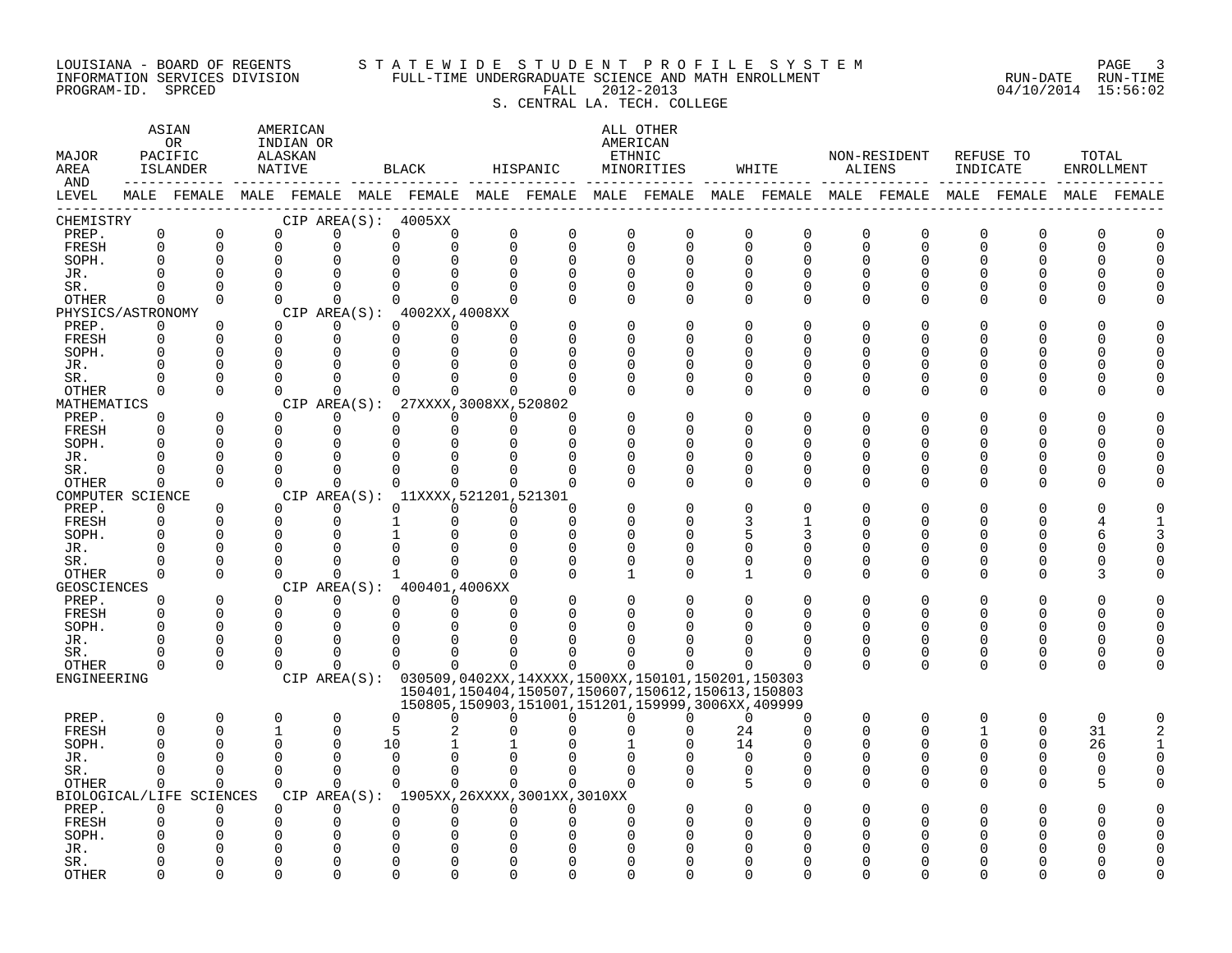#### LOUISIANA - BOARD OF REGENTS S T A T E W I D E S T U D E N T P R O F I L E S Y S T E M PAGE 4 INFORMATION SERVICES DIVISION FULL-TIME UNDERGRADUATE SCIENCE AND MATH ENROLLMENT RUN-DATE RUN-TIME PROGRAM-ID. SPRCED FALL 2012-2013 04/10/2014 15:56:02 S. CENTRAL LA. TECH. COLLEGE

| MAJOR<br>AREA<br>AND |          | ASIAN<br><b>OR</b><br>PACIFIC<br>ISLANDER |              | AMERICAN<br>INDIAN OR<br>ALASKAN<br>NATIVE      |          | <b>BLACK</b> |              | HISPANIC     | AMERICAN     | ALL OTHER<br>ETHNIC<br>MINORITIES |              | WHITE       | <b>ALIENS</b> | NON-RESIDENT | INDICATE | REFUSE TO   | TOTAL<br>ENROLLMENT |                |
|----------------------|----------|-------------------------------------------|--------------|-------------------------------------------------|----------|--------------|--------------|--------------|--------------|-----------------------------------|--------------|-------------|---------------|--------------|----------|-------------|---------------------|----------------|
| LEVEL                |          | MALE FEMALE                               |              | MALE FEMALE MALE FEMALE MALE FEMALE MALE FEMALE |          |              |              |              |              |                                   |              | MALE FEMALE |               | MALE FEMALE  |          | MALE FEMALE |                     | MALE FEMALE    |
|                      |          | AGRICULTURAL SCIENCES                     |              | CIP AREA(S): 01XXXX,030103,030104,030601,039999 |          |              |              |              |              |                                   |              |             |               |              |          |             |                     |                |
| PREP.                | 0        | $\Omega$                                  | <sup>n</sup> |                                                 |          |              |              |              |              | $\Omega$                          | $\Omega$     | $\Omega$    | $\Omega$      | $\Omega$     | $\Omega$ |             |                     |                |
| FRESH                | $\Omega$ | $\Omega$                                  | $\Omega$     | $\Omega$                                        |          |              |              |              |              | $\Omega$                          | $\Omega$     | $\Omega$    | $\Omega$      | $\Omega$     | $\Omega$ |             | $\Omega$            |                |
| SOPH.                |          |                                           |              |                                                 |          |              |              |              |              |                                   | $\Omega$     |             |               |              |          |             |                     |                |
| JR.                  |          |                                           |              |                                                 |          |              |              |              |              |                                   |              |             |               |              |          |             |                     |                |
| SR.                  |          |                                           |              |                                                 |          |              |              |              |              |                                   |              |             |               |              |          |             |                     |                |
| <b>OTHER</b>         | $\Omega$ | <sup>n</sup>                              |              | $\cap$                                          |          |              |              |              |              | $\Omega$                          | $\Omega$     | $\Omega$    | U             | 0            | $\cap$   |             |                     |                |
|                      |          | ENVIRONMENTAL SCIENCE                     |              | CIP AREA(S): 0301XX                             |          |              |              |              |              |                                   |              |             |               |              |          |             |                     |                |
| PREP.                | $\Omega$ | $\Omega$                                  | $\Omega$     | $\Omega$                                        | 0        | 0            |              | $\Omega$     | $\Omega$     | $\Omega$                          | $\Omega$     | $\Omega$    | O             | 0            | $\Omega$ |             | $\Omega$            |                |
| FRESH                | $\Omega$ | $\Omega$                                  | ∩            | $\Omega$                                        | $\Omega$ | U            |              | $\Omega$     | U            |                                   | $\cap$       |             |               |              |          |             |                     |                |
| SOPH.                |          |                                           |              | ∩                                               |          | U            |              |              |              | $\cap$                            | <sup>n</sup> |             |               |              |          |             |                     |                |
| JR.                  |          |                                           |              | $\cap$                                          |          | U            |              |              |              |                                   |              |             |               |              |          |             |                     |                |
| SR.                  |          |                                           |              | $\Omega$                                        |          | U            |              |              |              |                                   |              |             |               |              |          |             |                     |                |
| OTHER                | $\Omega$ |                                           |              | $\cap$                                          | U        | 0            |              | $\Omega$     | $\Omega$     | 0                                 | $\Omega$     | $\Omega$    | $\Omega$      | 0            | 0        |             | $\Omega$            |                |
| UNDECLARED MAJOR     |          |                                           |              |                                                 |          |              |              |              |              |                                   |              |             |               |              |          |             |                     |                |
| PREP.                | $\Omega$ | $\Omega$                                  | ∩            | $\Omega$                                        | 13       | 4            | 2            |              | $\Omega$     | $\Omega$                          | 23           |             | $\Omega$      | 0            | 2        |             | 40                  | 12             |
| FRESH                |          |                                           |              | $\Omega$                                        | 2        | $\Omega$     |              |              |              | $\Omega$                          | 6            |             |               |              | 0        |             | 9                   | $\overline{1}$ |
| SOPH.                |          |                                           |              | $\cap$                                          | $\Omega$ | U            |              |              |              |                                   | 4            |             |               |              |          |             |                     | $\Omega$       |
| JR.                  |          |                                           |              |                                                 |          |              |              |              |              |                                   | $\Omega$     |             |               |              |          |             |                     | $\Omega$       |
| SR.                  |          |                                           |              |                                                 |          |              |              |              |              |                                   |              |             |               |              |          |             |                     |                |
| <b>OTHER</b>         | $\Omega$ | <sup>n</sup>                              |              | ∩                                               | $\cap$   | $\cap$       |              | <sup>n</sup> | $\cap$       | $\cap$                            | $\mathbf{1}$ | $\Omega$    | $\cap$        | <sup>n</sup> | $\cap$   |             |                     |                |
|                      |          | ALL OTHER AREAS OF STUDY                  |              |                                                 |          |              |              |              |              |                                   |              |             |               |              |          |             |                     |                |
| PREP.                | 0        | $\Omega$                                  |              | $\Omega$                                        | $\Omega$ | $\Omega$     | $\cap$       | $\Omega$     | $\Omega$     | $\Omega$                          | $\Omega$     | $\Omega$    | $\Omega$      | $\Omega$     | $\cap$   | $\Omega$    | $\Omega$            | $\Omega$       |
| FRESH                | $\Omega$ |                                           |              | 2                                               | 50       | 79           |              | 8            |              | $\Omega$                          | 99           | 51          |               |              |          |             | 156                 | 147            |
| SOPH.                |          |                                           |              |                                                 | 23       | 30           |              |              | $\cap$       |                                   | 59           | 30          |               |              |          |             | 84                  | 62             |
| JR.                  |          |                                           |              | $\cap$                                          | $\Omega$ | $\Omega$     |              |              |              |                                   | $\Omega$     | $\Omega$    |               |              |          |             | $\overline{0}$      | $\Omega$       |
| SR.                  |          |                                           |              | $\Omega$                                        | $\Omega$ | $\Omega$     |              |              |              | $\Omega$                          | 0            | $\Omega$    |               |              |          |             | $\mathbf 0$         | $\mathbf 0$    |
| <b>OTHER</b>         | $\Omega$ |                                           |              | $\mathbf{1}$                                    | 4        | 10           | <sup>n</sup> | 2            | $\mathbf{1}$ | $\Omega$                          | 26           | 18          | $\Omega$      | <sup>n</sup> | 0        |             | 31                  | 31             |
| TOTAL - ALL AREAS    |          |                                           |              |                                                 |          |              |              |              |              |                                   |              |             |               |              |          |             |                     |                |
| PREP.                | 0        |                                           | ∩            | $\Omega$                                        | 13       | 4            |              |              |              | $\Omega$                          | 23           | 7           | U             | <sup>n</sup> |          | $\Omega$    | 40                  | 12             |
| FRESH                |          |                                           |              | 2                                               | 58       | 81           | 2            | 9            |              | $\Omega$                          | 132          | 52          |               |              |          |             | 200                 | 151            |
| SOPH.                |          |                                           |              |                                                 | 34       | 31           |              |              |              |                                   | 82           | 33          |               |              |          |             | 120                 | 66             |
| JR.                  |          |                                           |              |                                                 |          | 0            |              |              |              |                                   | ∩            | ∩           |               |              |          |             | $\Omega$            | $\Omega$       |
| SR.                  |          |                                           |              |                                                 |          | ∩            |              |              |              |                                   | $\Omega$     |             |               |              |          |             |                     | $\mathbf 0$    |
| <b>OTHER</b>         |          |                                           |              |                                                 | 5        | 10           |              |              |              |                                   | 33           | 18          |               |              |          |             | 41                  | 31             |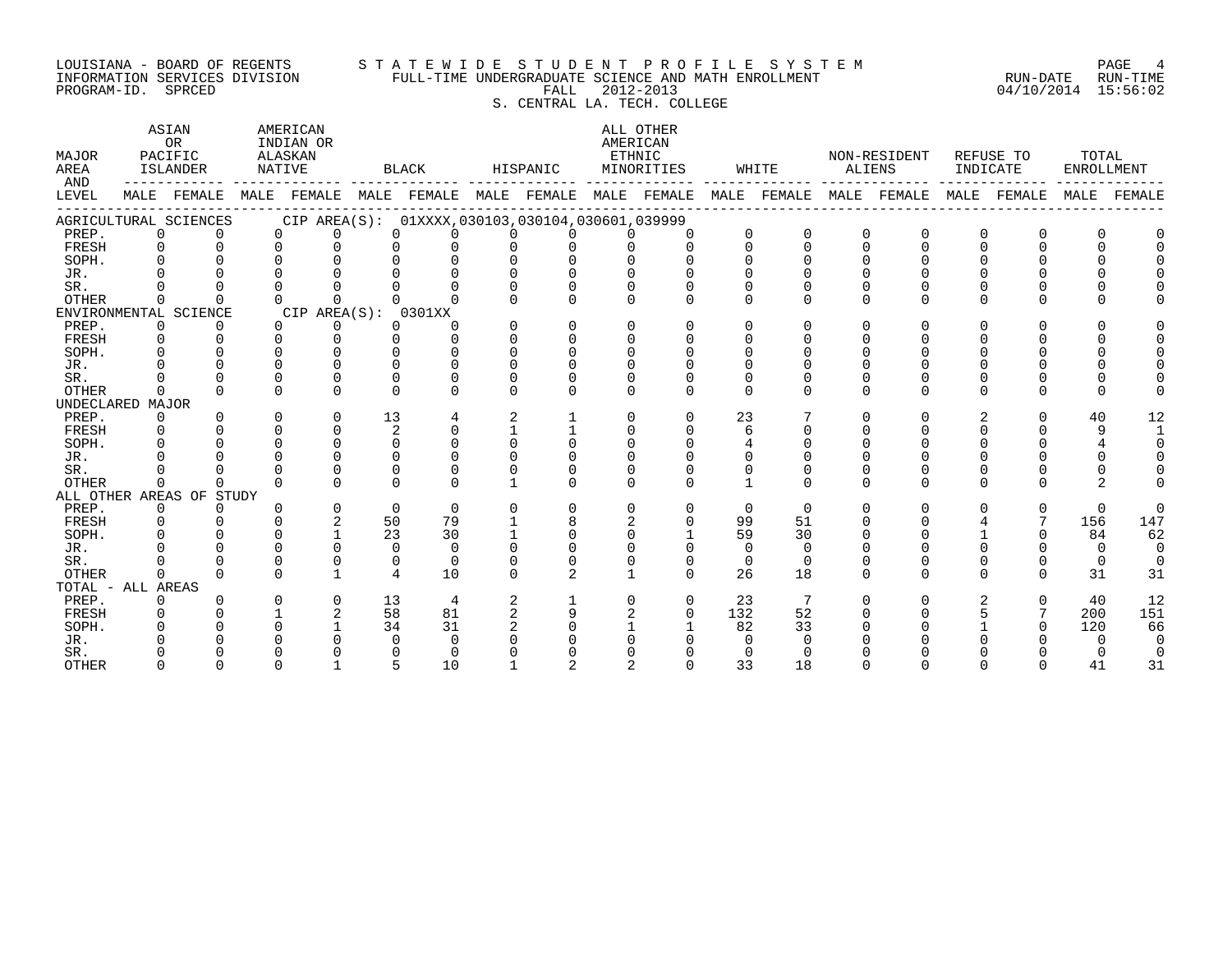#### LOUISIANA - BOARD OF REGENTS S T A T E W I D E S T U D E N T P R O F I L E S Y S T E M PAGE 5 INFORMATION SERVICES DIVISION FULL-TIME UNDERGRADUATE SCIENCE AND MATH ENROLLMENT RUN-DATE RUN-TIME PROGRAM-ID. SPRCED FALL 2012-2013 04/10/2014 15:56:02 CENTRAL LA. TECH COMM COLLEGE

#### ASTAN AMERICAN ANG ANG ANG ASTANG ANG ASTANG ALL OTHER OR INDIAN OR **AMERICAN** MAJOR PACIFIC ALASKAN ETHNIC NON-RESIDENT REFUSE TO TOTAL AREA ISLANDER NATIVE BLACK HISPANIC MINORITIES WHITE ALIENS INDICATE ENROLLMENT AND ------------ ------------- ------------- ------------- ------------- ------------- ------------- ------------- ------------- LEVEL MALE FEMALE MALE FEMALE MALE FEMALE MALE FEMALE MALE FEMALE MALE FEMALE MALE FEMALE MALE FEMALE MALE FEMALE ------------------------------------------------------------------------------------------------------------------------------------ CHEMISTRY CIP AREA(S): 4005XX PREP. 0 0 0 0 0 0 0 0 0 0 0 0 0 0 0 0 0 0 FRESH 0 0 0 0 0 0 0 0 0 0 0 0 0 0 0 0 0 0 SOPH. 0 0 0 0 0 0 0 0 0 0 0 0 0 0 0 0 0 0 JR. 0 0 0 0 0 0 0 0 0 0 0 0 0 0 0 0 0 0 SR. 0 0 0 0 0 0 0 0 0 0 0 0 0 0 0 0 0 0 OTHER 0 0 0 0 0 0 0 0 0 0 0 0 0 0 0 0 0 0 PHYSICS/ASTRONOMY CIP AREA(S): 4002XX,4008XX<br>
PREP. 0 0 0 0 0 0 0 PREP. 0 0 0 0 0 0 0 0 0 0 0 0 0 0 0 0 0 0 FRESH 0 0 0 0 0 0 0 0 0 0 0 0 0 0 0 0 0 0 SOPH. 0 0 0 0 0 0 0 0 0 0 0 0 0 0 0 0 0 0 JR. 0 0 0 0 0 0 0 0 0 0 0 0 0 0 0 0 0 0 SR. 0 0 0 0 0 0 0 0 0 0 0 0 0 0 0 0 0 0 OTHER 0 0 0 0 0 0 0 0 0 0 0 0 0 0 0 0 0 0 MATHEMATICS CIP AREA(S): 27XXXX,3008XX,520802<br>
PREP. 0 0 0 0 0 0 0 PREP. 0 0 0 0 0 0 0 0 0 0 0 0 0 0 0 0 0 0 FRESH 0 0 0 0 0 0 0 0 0 0 0 0 0 0 0 0 0 0 SOPH. 0 0 0 0 0 0 0 0 0 0 0 0 0 0 0 0 0 0 JR. 0 0 0 0 0 0 0 0 0 0 0 0 0 0 0 0 0 0 SR. 0 0 0 0 0 0 0 0 0 0 0 0 0 0 0 0 0 0 OTHER 0 0 0 0 0 0 0 0 0 0 0 0 0 0 0 0 0 0 COMPUTER SCIENCE CIP AREA(S): 11XXXX,521201,521301<br>
PREP. 0 0 0 0 0 0 0 PREP. 0 0 0 0 0 0 0 0 0 0 0 0 0 0 0 0 0 0 FRESH 0 0 0 0 0 0 0 0 0 0 0 0 0 0 0 0 0 0 SOPH. 0 0 0 0 0 0 0 0 0 0 0 0 0 0 0 0 0 0 JR. 0 0 0 0 0 0 0 0 0 0 0 0 0 0 0 0 0 0 SR. 0 0 0 0 0 0 0 0 0 0 0 0 0 0 0 0 0 0 OTHER 0 0 0 0 0 0 0 0 0 0 0 0 0 0 0 0 0 0 GEOSCIENCES CIPAREA(S): 400401,4006XX<br>
PREP. 0 0 0 0 0 0 PREP. 0 0 0 0 0 0 0 0 0 0 0 0 0 0 0 0 0 0 FRESH 0 0 0 0 0 0 0 0 0 0 0 0 0 0 0 0 0 0 SOPH. 0 0 0 0 0 0 0 0 0 0 0 0 0 0 0 0 0 0 JR. 0 0 0 0 0 0 0 0 0 0 0 0 0 0 0 0 0 0 SR. 0 0 0 0 0 0 0 0 0 0 0 0 0 0 0 0 0 0 OTHER 0 0 0 0 0 0 0 0 0 0 0 0 0 0 0 0 0 0 ENGINEERING CIP AREA(S): 030509,0402XX,14XXXX,1500XX,150101,150201,150303 150401,150404,150507,150607,150612,150613,150803 150805,150903,151001,151201,159999,3006XX,409999 PREP. 0 0 0 0 0 0 0 0 0 0 0 0 0 0 0 0 0 0 FRESH 0 0 0 0 0 0 0 0 0 0 0 0 0 0 0 0 0 0 SOPH. 0 0 0 0 0 0 0 0 0 0 0 0 0 0 0 0 0 0 JR. 0 0 0 0 0 0 0 0 0 0 0 0 0 0 0 0 0 0 SR. 0 0 0 0 0 0 0 0 0 0 0 0 0 0 0 0 0 0 OTHER 0 0 0 0 0 0 0 0 0 0 0 0 0 0 0 0 0 0 BIOLOGICAL/LIFE SCIENCES CIP AREA(S): 1905XX,26XXXX,3001XX,3010XX PREP. 0 0 0 0 0 0 0 0 0 0 0 0 0 0 0 0 0 0 FRESH 0 0 0 0 0 0 0 0 0 0 0 0 0 0 0 0 0 0

SOPH. 0 0 0 0 0 0 0 0 0 0 0 0 0 0 0 0 0 0 JR. 0 0 0 0 0 0 0 0 0 0 0 0 0 0 0 0 0 0 SR. 0 0 0 0 0 0 0 0 0 0 0 0 0 0 0 0 0 0 OTHER 0 0 0 0 0 0 0 0 0 0 0 0 0 0 0 0 0 0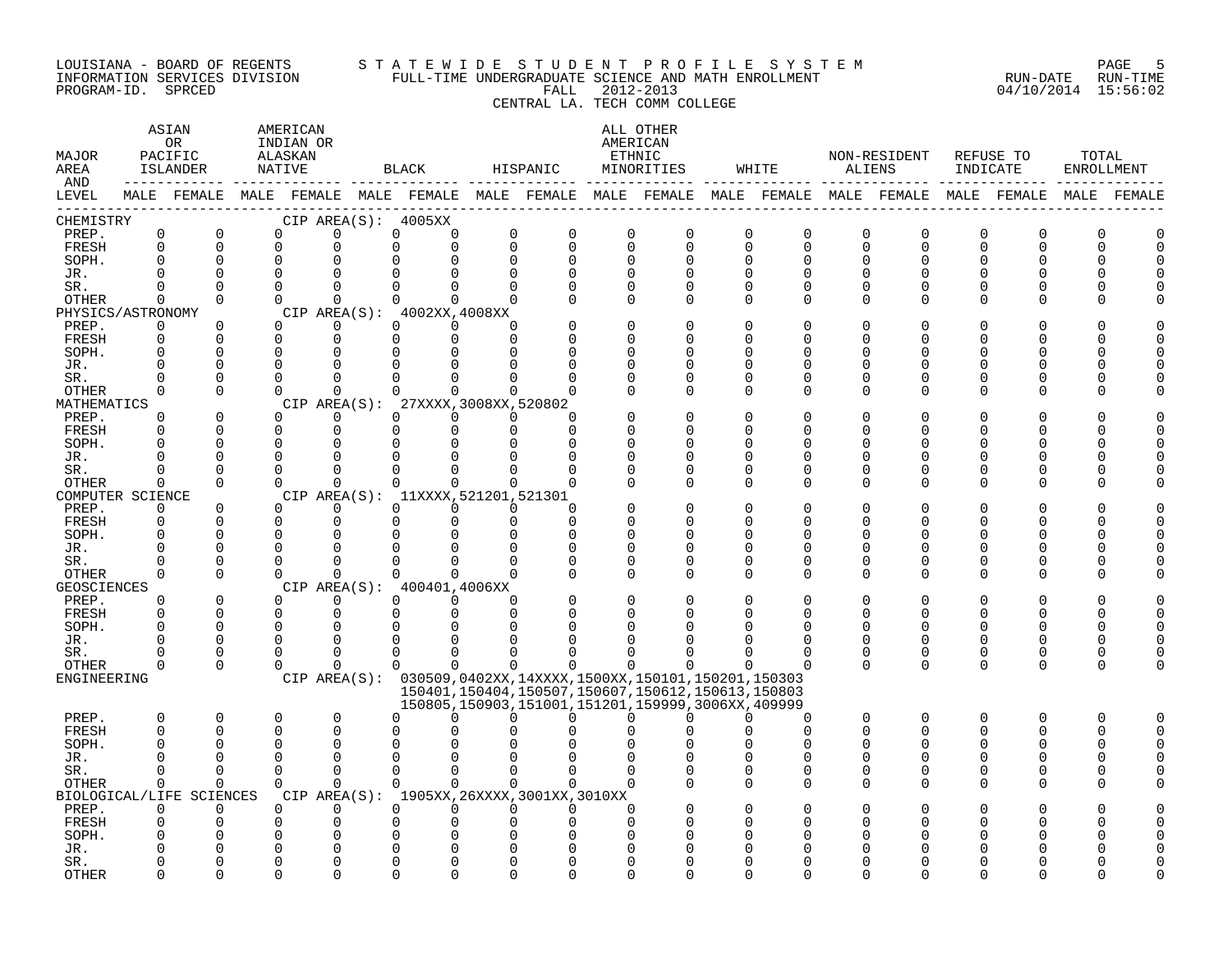#### LOUISIANA - BOARD OF REGENTS S T A T E W I D E S T U D E N T P R O F I L E S Y S T E M PAGE 6 INFORMATION SERVICES DIVISION FULL-TIME UNDERGRADUATE SCIENCE AND MATH ENROLLMENT RUN-DATE RUN-TIME PROGRAM-ID. SPRCED FALL 2012-2013 04/10/2014 15:56:02 CENTRAL LA. TECH COMM COLLEGE

#### ASTAN AMERICAN AMERICAN ASTAN ALL OTHER OR INDIAN OR **INDIAN OR** AMERICAN MAJOR PACIFIC ALASKAN ETHNIC NON-RESIDENT REFUSE TO TOTAL AREA ISLANDER NATIVE BLACK HISPANIC MINORITIES WHITE ALIENS INDICATE ENROLLMENT AND ------------ ------------- ------------- ------------- ------------- ------------- ------------- ------------- ------------- LEVEL MALE FEMALE MALE FEMALE MALE FEMALE MALE FEMALE MALE FEMALE MALE FEMALE MALE FEMALE MALE FEMALE MALE FEMALE ------------------------------------------------------------------------------------------------------------------------------------ AGRICULTURAL SCIENCES CIP AREA(S): 01XXXX,030103,030104,030601,039999 PREP. 0 0 0 0 0 0 0 0 0 0 0 0 0 0 0 0 0 0 FRESH 0 0 1 0 5 0 2 0 0 0 2 0 0 0 16 0 26 0 SOPH. 0 0 0 0 0 0 0 0 0 0 0 0 0 0 0 0 0 0 JR. 0 0 0 0 0 0 0 0 0 0 0 0 0 0 0 0 0 0 SR. 0 0 0 0 0 0 0 0 0 0 0 0 0 0 0 0 0 0 OTHER 0 0 0 0 0 0 0 0 0 0 0 0 0 0 0 0 0 0 ENVIRONMENTAL SCIENCE CIP AREA(S): 0301XX<br>
PREP. 0 0 0 0 0 0 PREP. 0 0 0 0 0 0 0 0 0 0 0 0 0 0 0 0 0 0 FRESH 0 0 0 0 0 0 0 0 0 0 0 0 0 0 0 0 0 0 SOPH. 0 0 0 0 0 0 0 0 0 0 0 0 0 0 0 0 0 0 JR. 0 0 0 0 0 0 0 0 0 0 0 0 0 0 0 0 0 0 SR. 0 0 0 0 0 0 0 0 0 0 0 0 0 0 0 0 0 0 OTHER 0 0 0 0 0 0 0 0 0 0 0 0 0 0 0 0 0 0 UNDECLARED MAJOR PREP. 0 0 0 0 0 0 0 0 0 0 0 0 0 0 0 0 2 1 6 2 FRESH 0 0 0 0 3 0 0 0 0 0 10 0 0 0 1 0 14 0 SOPH. 0 0 0 0 10 0 1 0 0 0 4 0 0 0 0 0 15 0 JR. 0 0 0 0 0 0 0 0 0 0 0 0 0 0 0 0 0 0 SR. 0 0 0 0 0 0 0 0 0 0 0 0 0 0 0 0 0 0 OTHER 0 0 0 0 0 0 0 0 0 0 0 0 0 0 0 0 0 0 ALL OTHER AREAS OF STUDY PREP. 0 0 0 0 0 0 0 0 0 0 0 0 0 0 0 0 0 0 FRESH 2 1 0 3 89 87 6 4 2 2 103 132 0 0 60 11 262 240 SOPH. 2 1 0 1 76 54 4 0 1 1 63 108 0 0 0 0 146 165 JR. 0 0 0 0 0 0 0 0 0 0 0 0 0 0 0 0 0 0 SR. 0 0 0 0 0 0 0 0 0 0 0 0 0 0 0 0 0 0 OTHER 0 0 1 1 35 33 3 1 1 1 26 34 0 0 2 2 68 72 TOTAL - ALL AREAS PREP. 0 0 0 0 0 0 0 0 0 0 4 1 0 0 2 1 6 2 FRESH 2 1 1 3 97 87 8 4 2 2 115 132 0 0 77 11 302 240 SOPH. 2 1 0 1 86 54 5 0 1 1 67 108 0 0 0 0 161 165 JR. 0 0 0 0 0 0 0 0 0 0 0 0 0 0 0 0 0 0 SR. 0 0 0 0 0 0 0 0 0 0 0 0 0 0 0 0 0 0

OTHER 0 0 1 1 35 33 3 1 1 1 26 34 0 0 2 2 68 72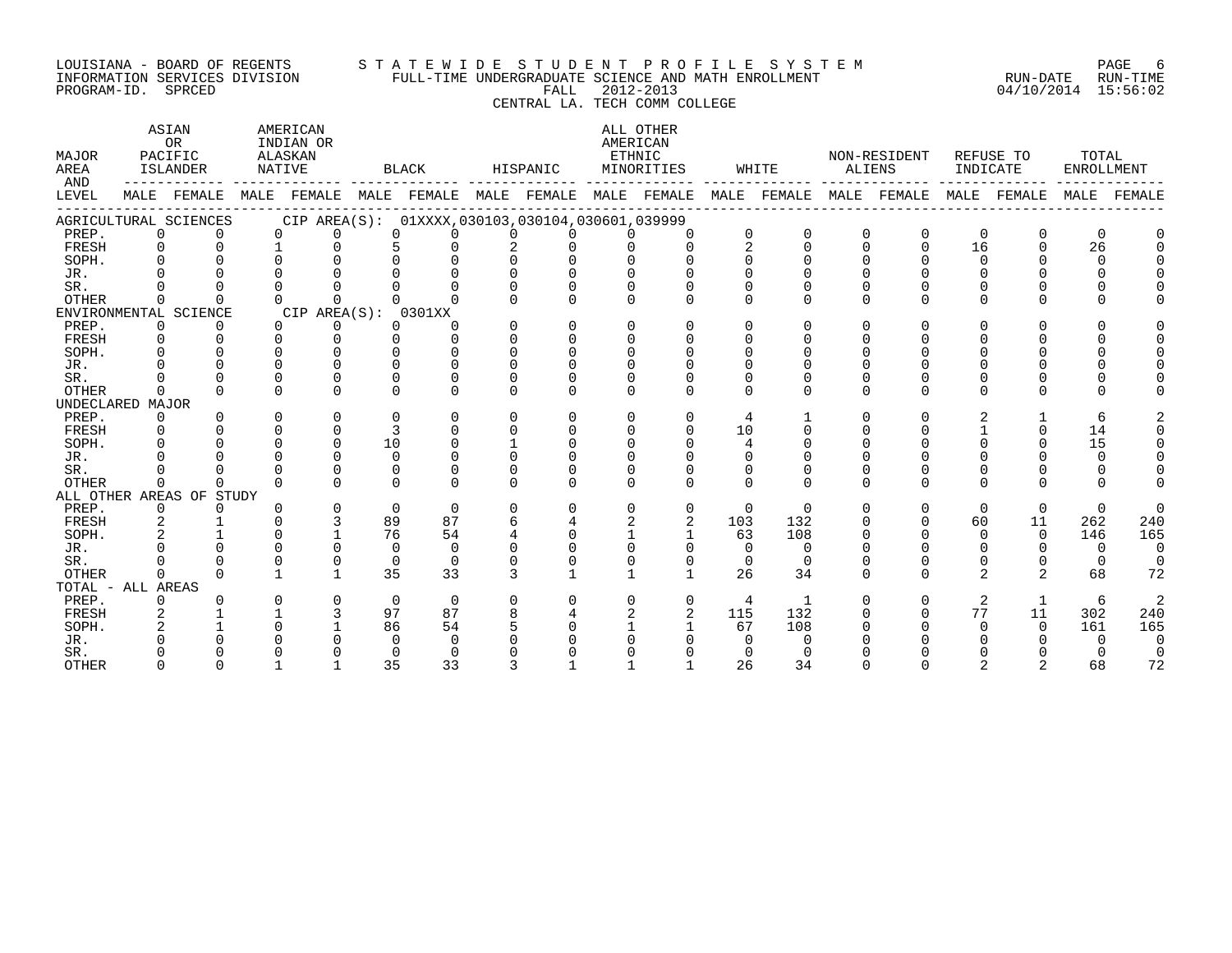#### LOUISIANA - BOARD OF REGENTS S T A T E W I D E S T U D E N T P R O F I L E S Y S T E M PAGE 7 INFORMATION SERVICES DIVISION FULL-TIME UNDERGRADUATE SCIENCE AND MATH ENROLLMENT RUN-DATE RUN-TIME PROGRAM-ID. SPRCED FALL 2012-2013 04/10/2014 15:56:02

NORTHWEST LA. TECH. COLLEGE

#### ASTAN AMERICAN ANG ANG ANG ASTANG ANG ASTANG ALL OTHER OR INDIAN OR **AMERICAN** MAJOR PACIFIC ALASKAN ETHNIC NON-RESIDENT REFUSE TO TOTAL AREA ISLANDER NATIVE BLACK HISPANIC MINORITIES WHITE ALIENS INDICATE ENROLLMENT AND ------------ ------------- ------------- ------------- ------------- ------------- ------------- ------------- ------------- LEVEL MALE FEMALE MALE FEMALE MALE FEMALE MALE FEMALE MALE FEMALE MALE FEMALE MALE FEMALE MALE FEMALE MALE FEMALE ------------------------------------------------------------------------------------------------------------------------------------ CHEMISTRY CIP AREA(S): 4005XX PREP. 0 0 0 0 0 0 0 0 0 0 0 0 0 0 0 0 0 0 FRESH 0 0 0 0 0 0 0 0 0 0 0 0 0 0 0 0 0 0 SOPH. 0 0 0 0 0 0 0 0 0 0 0 0 0 0 0 0 0 0 JR. 0 0 0 0 0 0 0 0 0 0 0 0 0 0 0 0 0 0 SR. 0 0 0 0 0 0 0 0 0 0 0 0 0 0 0 0 0 0 OTHER 0 0 0 0 0 0 0 0 0 0 0 0 0 0 0 0 0 0 PHYSICS/ASTRONOMY CIP AREA(S): 4002XX,4008XX<br>
PREP. 0 0 0 0 0 0 0 PREP. 0 0 0 0 0 0 0 0 0 0 0 0 0 0 0 0 0 0 FRESH 0 0 0 0 0 0 0 0 0 0 0 0 0 0 0 0 0 0 SOPH. 0 0 0 0 0 0 0 0 0 0 0 0 0 0 0 0 0 0 JR. 0 0 0 0 0 0 0 0 0 0 0 0 0 0 0 0 0 0 SR. 0 0 0 0 0 0 0 0 0 0 0 0 0 0 0 0 0 0 OTHER 0 0 0 0 0 0 0 0 0 0 0 0 0 0 0 0 0 0 MATHEMATICS CIP AREA(S): 27XXXX,3008XX,520802<br>
PREP. 0 0 0 0 0 0 0 PREP. 0 0 0 0 0 0 0 0 0 0 0 0 0 0 0 0 0 0 FRESH 0 0 0 0 0 0 0 0 0 0 0 0 0 0 0 0 0 0 SOPH. 0 0 0 0 0 0 0 0 0 0 0 0 0 0 0 0 0 0 JR. 0 0 0 0 0 0 0 0 0 0 0 0 0 0 0 0 0 0 SR. 0 0 0 0 0 0 0 0 0 0 0 0 0 0 0 0 0 0 OTHER 0 0 0 0 0 0 0 0 0 0 0 0 0 0 0 0 0 0 COMPUTER SCIENCE CIP AREA(S): 11XXXX,521201,521301<br>
PREP. 0 0 0 0 0 0 0 PREP. 0 0 0 0 0 0 0 0 0 0 0 0 0 0 0 0 0 0 FRESH 0 0 0 0 4 1 0 0 0 0 6 1 0 0 0 0 10 2 SOPH. 0 0 0 0 1 0 0 0 0 0 6 1 0 0 0 0 7 1 JR. 0 0 0 0 0 0 0 0 0 0 0 0 0 0 0 0 0 0 SR. 0 0 0 0 0 0 0 0 0 0 0 0 0 0 0 0 0 0 OTHER 0 0 0 0 0 1 0 0 0 0 1 0 0 0 0 0 1 1 GEOSCIENCES CIPAREA(S): 400401,4006XX<br>
PREP. 0 0 0 0 0 0 PREP. 0 0 0 0 0 0 0 0 0 0 0 0 0 0 0 0 0 0 FRESH 0 0 0 0 0 0 0 0 0 0 0 0 0 0 0 0 0 0 SOPH. 0 0 0 0 0 0 0 0 0 0 0 0 0 0 0 0 0 0 JR. 0 0 0 0 0 0 0 0 0 0 0 0 0 0 0 0 0 0 SR. 0 0 0 0 0 0 0 0 0 0 0 0 0 0 0 0 0 0 OTHER 0 0 0 0 0 0 0 0 0 0 0 0 0 0 0 0 0 0 ENGINEERING CIP AREA(S): 030509,0402XX,14XXXX,1500XX,150101,150201,150303 150401,150404,150507,150607,150612,150613,150803 150805,150903,151001,151201,159999,3006XX,409999 PREP. 0 0 0 0 0 0 0 0 0 0 0 0 0 0 0 0 0 0 FRESH 0 0 0 0 0 0 0 0 0 0 0 0 0 0 0 0 0 0 SOPH. 0 0 0 0 0 0 0 0 0 0 2 0 0 0 0 0 2 0 JR. 0 0 0 0 0 0 0 0 0 0 0 0 0 0 0 0 0 0 SR. 0 0 0 0 0 0 0 0 0 0 0 0 0 0 0 0 0 0 OTHER 0 0 0 0 1 0 0 0 0 0 6 0 0 0 0 0 7 0 BIOLOGICAL/LIFE SCIENCES CIP AREA(S): 1905XX,26XXXX,3001XX,3010XX PREP. 0 0 0 0 0 0 0 0 0 0 0 0 0 0 0 0 0 0 FRESH 0 0 0 0 0 0 0 0 0 0 0 0 0 0 0 0 0 0 SOPH. 0 0 0 0 0 0 0 0 0 0 0 0 0 0 0 0 0 0

JR. 0 0 0 0 0 0 0 0 0 0 0 0 0 0 0 0 0 0 SR. 0 0 0 0 0 0 0 0 0 0 0 0 0 0 0 0 0 0 OTHER 0 0 0 0 0 0 0 0 0 0 0 0 0 0 0 0 0 0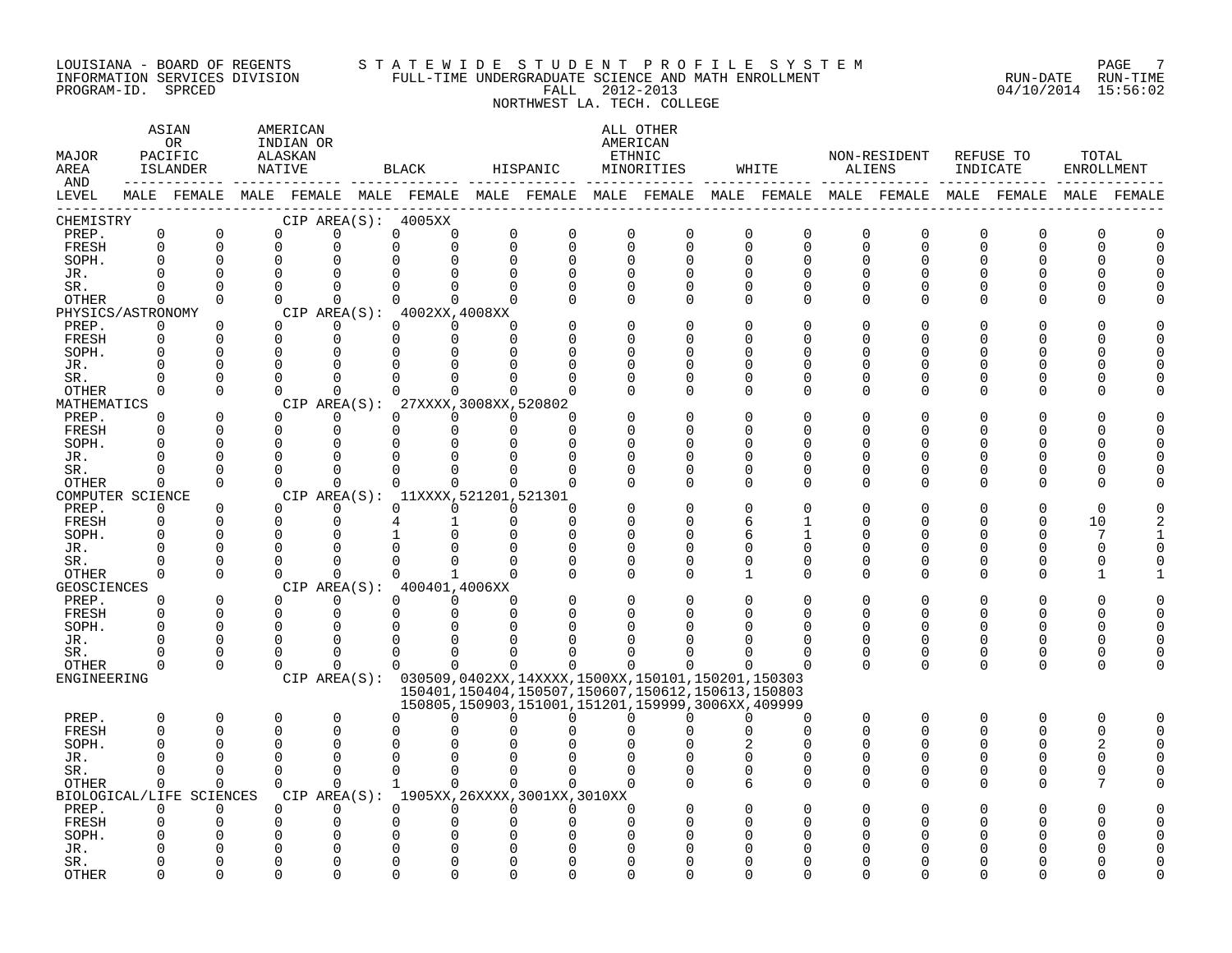#### LOUISIANA – BOARD OF REGENTS STA TE WID E STUDE N TPROFILE SYSTEM PAGE RAGE 8 INFORMATION SERVICES DIVISION FULL-TIME UNDERGRADUATE SCIENCE AND MATH ENROLLMENT RUN-DATE RUN-TIME PROGRAM-ID. SPRCED FALL 2012-2013 04/10/2014 15:56:02

NORTHWEST LA. TECH. COLLEGE

| MAJOR<br>AREA<br>AND |                | ASIAN<br>OR<br>PACIFIC<br>ISLANDER |          | AMERICAN<br>INDIAN OR<br>ALASKAN<br>NATIVE |          | BLACK                                                       |          | HISPANIC |              | ALL OTHER<br>AMERICAN<br>ETHNIC<br>MINORITIES |          | WHITE        | ALIENS   | NON-RESIDENT            | INDICATE     | REFUSE TO   | TOTAL<br>ENROLLMENT |                |
|----------------------|----------------|------------------------------------|----------|--------------------------------------------|----------|-------------------------------------------------------------|----------|----------|--------------|-----------------------------------------------|----------|--------------|----------|-------------------------|--------------|-------------|---------------------|----------------|
| LEVEL                |                |                                    |          |                                            |          | MALE FEMALE MALE FEMALE MALE FEMALE MALE FEMALE MALE FEMALE |          |          |              |                                               |          |              |          | MALE FEMALE MALE FEMALE |              | MALE FEMALE | MALE                | FEMALE         |
|                      |                | AGRICULTURAL SCIENCES              |          |                                            |          | CIP AREA(S): 01XXXX,030103,030104,030601,039999             |          |          |              |                                               |          |              |          |                         |              |             |                     |                |
| PREP.                | $\Omega$       | $\Omega$                           |          | $\Omega$<br>$\Omega$                       |          | $\Omega$<br>$\Omega$                                        |          | $\Omega$ |              | $\Omega$                                      | $\Omega$ | $\Omega$     | $\Omega$ | $\Omega$                | 0            |             |                     |                |
| FRESH                | $\Omega$       | $\Omega$                           |          | $\Omega$<br>$\Omega$                       |          | $\Omega$<br>$\Omega$                                        | $\Omega$ | $\Omega$ | $\cap$       | $\cap$                                        | $\cap$   | $\Omega$     | $\Omega$ | $\Omega$                | $\Omega$     |             | $\Omega$            |                |
| SOPH.                | $\Omega$       |                                    |          |                                            |          |                                                             |          |          |              |                                               |          |              |          |                         |              |             |                     |                |
| JR.                  |                |                                    |          |                                            |          |                                                             |          |          |              |                                               |          |              |          |                         |              |             |                     |                |
| SR.                  |                |                                    |          |                                            |          |                                                             |          |          |              |                                               |          |              |          |                         |              |             |                     |                |
| <b>OTHER</b>         | $\Omega$       | $\Omega$                           |          | $\Omega$<br>$\Omega$                       |          |                                                             |          |          | <sup>n</sup> | $\Omega$                                      | $\Omega$ | $\Omega$     | $\Omega$ | O.                      | $\cap$       |             | U                   |                |
|                      |                | ENVIRONMENTAL SCIENCE              |          | CIP AREA(S): 0301XX                        |          |                                                             |          |          |              |                                               |          |              |          |                         |              |             |                     |                |
| PREP.                | $\mathbf 0$    | $\Omega$                           |          | $\Omega$<br>0                              |          | $\Omega$<br>$\Omega$                                        |          | $\Omega$ | $\Omega$     | $\Omega$                                      | $\Omega$ | ∩            | $\Omega$ | 0                       | 0            |             | <sup>n</sup>        |                |
| FRESH                | $\Omega$       | $\Omega$                           |          | $\Omega$<br>$\Omega$                       |          | $\Omega$<br>$\cap$                                          |          | $\Omega$ | $\Omega$     | $\Omega$                                      | ∩        | ∩            |          |                         |              |             | $\Omega$            |                |
| SOPH.                | $\cap$         | $\cap$                             |          | $\cap$<br>$\cap$                           |          | U<br>$\cap$                                                 |          | $\cap$   |              |                                               |          |              |          |                         |              |             |                     |                |
| JR.                  |                |                                    | $\cap$   | U                                          |          | <sup>n</sup><br>$\cap$                                      |          |          |              |                                               |          |              |          |                         |              |             |                     |                |
| SR.                  |                | ∩                                  | $\Omega$ | $\Omega$                                   |          | 0<br>$\Omega$                                               |          |          |              |                                               |          |              |          |                         |              |             |                     |                |
| <b>OTHER</b>         | $\Omega$       | $\cap$                             |          | $\Omega$<br>$\Omega$                       |          | $\Omega$<br>$\cap$                                          |          | $\Omega$ | <sup>n</sup> | $\Omega$                                      | $\Omega$ | $\Omega$     | $\Omega$ | 0                       | $\Omega$     |             | $\Omega$            |                |
| UNDECLARED MAJOR     |                |                                    |          |                                            |          |                                                             |          |          |              |                                               |          |              |          |                         |              |             |                     |                |
| PREP.                | $\Omega$       | $\Omega$                           |          | $\Omega$<br>$\Omega$                       |          | 4                                                           | 4        | $\Omega$ | $\Omega$     | $\Omega$                                      | 19       |              | $\Omega$ | 0                       | $\Omega$     | ∩           | 27                  |                |
| FRESH                | $\Omega$       |                                    |          | $\Omega$<br>$\Omega$                       |          | $\Omega$<br>$\cap$                                          | $\Omega$ | $\Omega$ |              | $\cap$                                        | $\Omega$ |              |          |                         |              |             | $\Omega$            |                |
| SOPH.                |                |                                    | $\Omega$ | $\Omega$                                   |          | $\Omega$<br>$\Omega$                                        |          |          |              | $\Omega$                                      |          |              |          |                         |              |             |                     |                |
| JR.                  |                |                                    |          | $\Omega$                                   |          | 0<br>$\cap$                                                 |          |          |              |                                               |          |              |          |                         |              |             |                     |                |
| SR.                  |                |                                    |          | U                                          |          |                                                             |          |          |              |                                               |          |              |          |                         |              |             |                     |                |
| <b>OTHER</b>         | $\Omega$       | ∩                                  |          | $\cap$<br>$\cap$                           |          | $\cap$<br>$\cap$                                            |          | $\cap$   | $\cap$       | $\Omega$                                      | $\Omega$ | $\Omega$     | $\cap$   | O.                      | <sup>n</sup> |             | U                   |                |
|                      |                | ALL OTHER AREAS OF STUDY           |          |                                            |          |                                                             |          |          |              |                                               |          |              |          |                         |              |             |                     |                |
| PREP.                | $\overline{0}$ | $\Omega$                           |          | $\mathbf 0$<br><sup>n</sup>                | $\Omega$ | $\Omega$                                                    | $\Omega$ | $\Omega$ | $\Omega$     | $\Omega$                                      | $\Omega$ | $\Omega$     | $\Omega$ | 0                       | 0            |             | $\Omega$            | $\Omega$       |
| FRESH                |                |                                    |          | 3<br>3                                     | 31       | 67                                                          |          |          |              |                                               | 27       | 61           |          |                         |              |             | 65                  | 137            |
| SOPH.                |                |                                    |          |                                            | 27       | 46                                                          |          | ∩        |              |                                               | 20       | 60           |          |                         |              |             | 49                  | 110            |
| JR.                  |                |                                    | $\cap$   | U                                          |          | $\Omega$<br>$\Omega$                                        |          |          |              |                                               | $\cap$   | $\Omega$     |          |                         |              |             | $\Omega$            | $\Omega$       |
| SR.                  |                |                                    | $\Omega$ | $\Omega$                                   |          | $\Omega$<br>$\Omega$                                        |          |          |              | $\Omega$                                      | $\Omega$ | $\Omega$     |          |                         |              |             | $\mathbf 0$         | $\Omega$       |
| <b>OTHER</b>         | $\Omega$       | $\cap$                             | $\cap$   | $\Omega$                                   |          | 6<br>28                                                     |          | $\Omega$ | $\Omega$     | $\Omega$                                      | 15       | 22           | $\Omega$ | U                       | $\Omega$     |             | 21                  | 51             |
| TOTAL - ALL AREAS    |                |                                    |          |                                            |          |                                                             |          |          |              |                                               |          |              |          |                         |              |             |                     |                |
| PREP.                | $\Omega$       |                                    |          | $\Omega$<br>$\Omega$                       |          | 4<br>1                                                      |          |          | <sup>n</sup> | $\Omega$                                      | 19       | $\mathbf{1}$ |          | 0                       | <sup>0</sup> | $\Omega$    | 27                  | $\overline{a}$ |
| FRESH                |                |                                    | 3        | 3                                          | 35       | 68                                                          |          |          |              |                                               | 33       | 62           |          |                         |              |             | 75                  | 139            |
| SOPH.                |                |                                    |          |                                            | 29       | 46                                                          |          |          |              |                                               | 28       | 61           |          |                         |              |             | 59                  | 111            |
| JR.                  |                |                                    |          |                                            |          | 0<br>$\Omega$                                               |          |          |              |                                               | $\Omega$ |              |          |                         |              |             | $\Omega$            | $\Omega$       |
| SR.                  |                |                                    |          |                                            |          |                                                             |          |          |              |                                               |          | ∩            |          |                         |              |             |                     | $\overline{0}$ |
| <b>OTHER</b>         |                |                                    |          |                                            |          | $\mathbf{z}$<br>2.9                                         |          |          |              |                                               | 22       | 22           |          |                         |              |             | 2.9                 | 52             |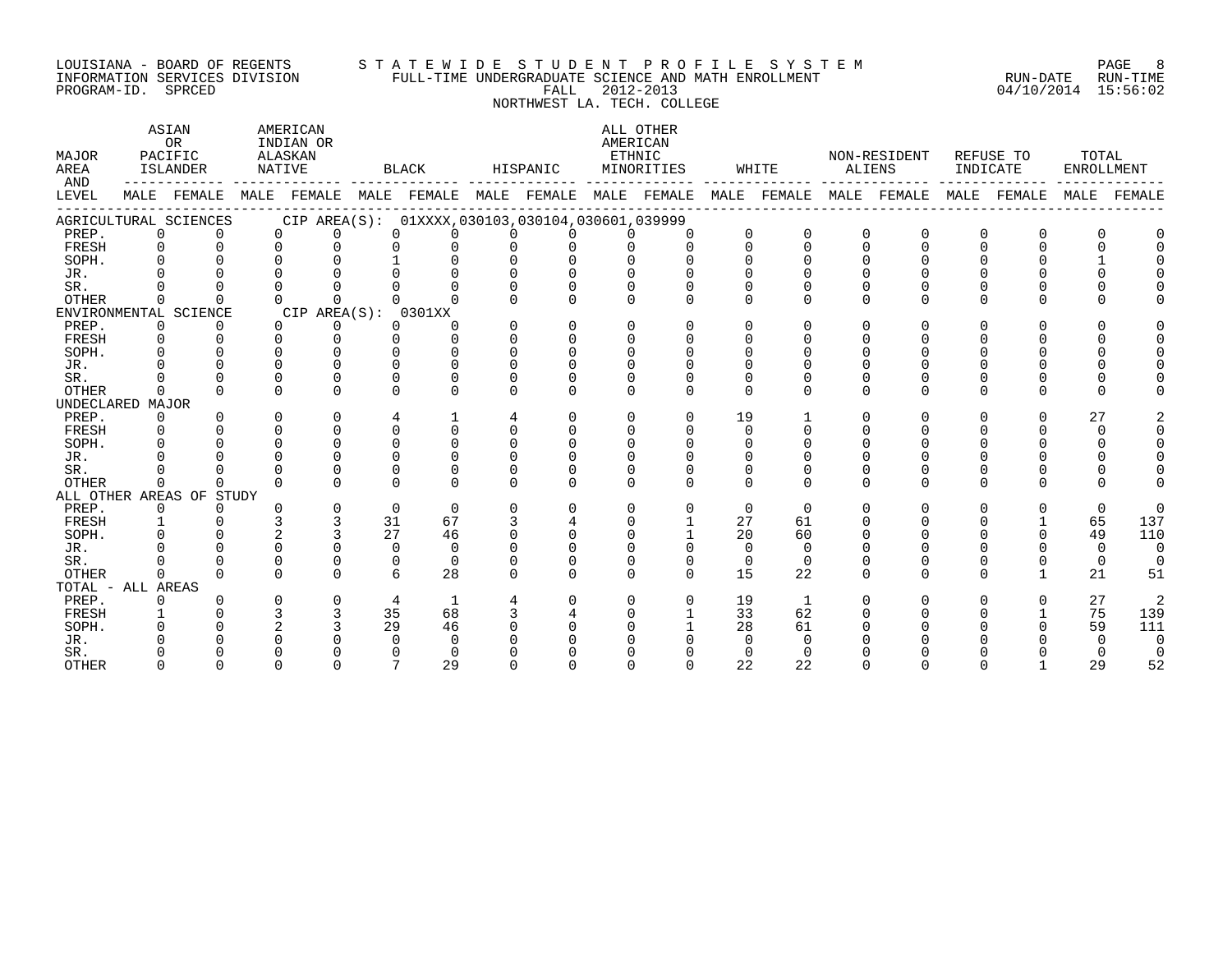#### LOUISIANA - BOARD OF REGENTS S T A T E W I D E S T U D E N T P R O F I L E S Y S T E M PAGE 9 INFORMATION SERVICES DIVISION FULL-TIME UNDERGRADUATE SCIENCE AND MATH ENROLLMENT RUN-DATE RUN-TIME PROGRAM-ID. SPRCED FALL 2012-2013 04/10/2014 15:56:02

# NORTHSHORE TECH COMM. COLLEGE

| MAJOR<br>AREA<br>AND        |               | ASIAN<br>OR.<br>PACIFIC<br>ISLANDER<br>------------- | AMERICAN<br>INDIAN OR<br>ALASKAN<br>NATIVE |                         |    | <b>BLACK</b>                                                                          |                         | HISPANIC      |                         | ALL OTHER<br>AMERICAN<br>ETHNIC<br>MINORITIES          |                         | WHITE                      | ALIENS                  | NON-RESIDENT                                                                                           | INDICATE      | REFUSE TO         | TOTAL<br>ENROLLMENT |             |
|-----------------------------|---------------|------------------------------------------------------|--------------------------------------------|-------------------------|----|---------------------------------------------------------------------------------------|-------------------------|---------------|-------------------------|--------------------------------------------------------|-------------------------|----------------------------|-------------------------|--------------------------------------------------------------------------------------------------------|---------------|-------------------|---------------------|-------------|
| LEVEL                       |               |                                                      |                                            |                         |    |                                                                                       |                         |               |                         |                                                        |                         |                            |                         | MALE FEMALE MALE FEMALE MALE FEMALE MALE FEMALE MALE FEMALE MALE FEMALE MALE FEMALE MALE FEMALE FEMALE |               |                   |                     | MALE FEMALE |
| CHEMISTRY                   |               |                                                      |                                            |                         |    | CIP AREA(S): 4005XX                                                                   |                         |               |                         |                                                        |                         |                            |                         |                                                                                                        |               |                   |                     |             |
| PREP.<br>FRESH              | 0<br>$\Omega$ | $\mathsf 0$<br>$\mathbf 0$                           | $\Omega$<br>$\Omega$                       | $\Omega$<br>$\Omega$    |    | 0<br>0<br>U<br>0                                                                      | $\mathsf 0$<br>$\Omega$ | 0<br>$\Omega$ | $\mathbf 0$<br>$\Omega$ | 0<br>$\Omega$                                          | $\mathbf 0$<br>$\Omega$ | $\mathbf 0$<br>$\mathbf 0$ | $\mathbf 0$<br>$\Omega$ | 0<br>$\Omega$                                                                                          | 0<br>$\Omega$ | 0<br>0            | $\Omega$<br>U       |             |
| SOPH.                       | <sup>0</sup>  | $\mathbf 0$                                          | $\Omega$                                   |                         |    | $\Omega$                                                                              | $\mathbf 0$             | $\Omega$      | $\Omega$                | $\Omega$                                               | $\Omega$                | $\mathbf 0$                | $\Omega$                | $\Omega$                                                                                               | 0             | 0                 |                     |             |
| JR.                         | O             |                                                      |                                            |                         |    | $\Omega$                                                                              | $\Omega$                | $\Omega$      | $\cap$                  | U                                                      | $\Omega$                | 0                          |                         | $\Omega$                                                                                               |               | O                 |                     |             |
| SR.                         | $\Omega$      | $\Omega$                                             | $\Omega$                                   | $\Omega$                |    | $\Omega$<br>$\Omega$                                                                  | $\Omega$                | $\Omega$      | $\Omega$                | $\Omega$                                               | $\Omega$                | 0                          | $\Omega$                | $\Omega$                                                                                               | U             | <sup>0</sup>      |                     |             |
| <b>OTHER</b>                | $\Omega$      | $\Omega$                                             | $\Omega$                                   | $\Omega$                |    | $\Omega$<br>$\Omega$                                                                  | $\Omega$                |               | $\Omega$                | 0                                                      | $\Omega$                | $\Omega$                   | $\Omega$                | $\Omega$                                                                                               | $\Omega$      | 0                 |                     |             |
| PHYSICS/ASTRONOMY           |               |                                                      |                                            |                         |    | CIP $AREA(S): 4002XX, 4008XX$                                                         |                         |               |                         |                                                        |                         |                            |                         |                                                                                                        |               |                   |                     |             |
| PREP.                       | $\Omega$      | $\Omega$                                             | $\Omega$                                   | $\Omega$                |    | $\Omega$<br>$\Omega$                                                                  | $\Omega$                |               | $\Omega$                | $\Omega$                                               | $\Omega$                | 0                          | ∩                       | $\Omega$                                                                                               | 0             | O                 |                     |             |
| FRESH                       | $\Omega$      | $\Omega$                                             | $\Omega$                                   | $\Omega$                |    | $\Omega$<br>$\Omega$                                                                  | $\Omega$                |               | $\Omega$                | U                                                      | O                       | $\Omega$                   |                         | $\Omega$                                                                                               | U             | <sup>0</sup>      |                     |             |
| SOPH.                       |               |                                                      | $\Omega$                                   | $\Omega$                |    | U<br>$\Omega$                                                                         | $\Omega$                |               | ∩                       | U                                                      | ∩                       | $\Omega$                   |                         | ∩                                                                                                      |               | O                 |                     |             |
| JR.                         |               |                                                      |                                            | $\Omega$                |    | $\Omega$                                                                              | $\Omega$                |               |                         |                                                        | $\Omega$                | $\Omega$                   |                         | ∩                                                                                                      |               | O                 |                     |             |
| SR.<br><b>OTHER</b>         | 0<br>$\Omega$ | $\mathbf 0$<br>$\Omega$                              | $\cap$<br>$\Omega$                         | ∩<br>$\Omega$           |    | $\Omega$<br>$\Omega$<br>$\Omega$<br>$\Omega$                                          | $\Omega$<br>$\Omega$    |               | ∩                       | $\Omega$<br>$\Omega$                                   | 0<br>$\Omega$           | 0<br>$\Omega$              | ∩<br>$\cap$             | $\Omega$<br>$\Omega$                                                                                   | U<br>U        | 0<br><sup>0</sup> |                     |             |
| MATHEMATICS                 |               |                                                      |                                            |                         |    | CIP AREA(S): 27XXXX, 3008XX, 520802                                                   |                         |               |                         |                                                        |                         |                            |                         |                                                                                                        |               |                   |                     |             |
| PREP.                       | 0             | $\mathbf 0$                                          | $\Omega$                                   | $\Omega$                |    | $\Omega$<br>$\Omega$                                                                  | $\Omega$                |               |                         | $\Omega$                                               | $\mathbf 0$             | 0                          |                         | $\Omega$                                                                                               |               | O                 |                     |             |
| FRESH                       |               |                                                      | $\Omega$                                   | $\Omega$                |    | $\Omega$<br>$\Omega$                                                                  | $\Omega$                | $\Omega$      |                         |                                                        | $\Omega$                | $\Omega$                   |                         | ∩                                                                                                      | ∩             | <sup>0</sup>      |                     |             |
| SOPH.                       | ∩             | $\Omega$                                             | $\cap$                                     | ∩                       |    | $\Omega$<br>$\Omega$                                                                  | $\Omega$                | $\Omega$      | ∩                       |                                                        | $\Omega$                | <sup>0</sup>               |                         | ∩                                                                                                      |               | O                 |                     |             |
| JR.                         | ∩             | $\Omega$                                             | $\cap$                                     | 0                       |    | 0<br>0                                                                                | 0                       | ∩             | 0                       | U                                                      | 0                       | 0                          | n                       | 0                                                                                                      | U             | 0                 |                     |             |
| SR.                         | U             | $\Omega$                                             | $\cap$                                     | $\Omega$                |    | $\Omega$<br>$\Omega$                                                                  | $\Omega$                |               | ∩                       | 0                                                      | $\Omega$                | $\mathbf 0$                | $\Omega$                | $\Omega$                                                                                               | O             | 0                 |                     |             |
| <b>OTHER</b>                | $\Omega$      | $\Omega$                                             | $\Omega$                                   | $\Omega$                |    | $\Omega$<br>$\Omega$                                                                  | $\Omega$                | $\Omega$      | ∩                       | 0                                                      | $\Omega$                | $\Omega$                   | $\cap$                  | $\Omega$                                                                                               | $\Omega$      | <sup>0</sup>      |                     |             |
| COMPUTER SCIENCE            |               |                                                      |                                            |                         |    | CIP AREA(S): 11XXXX, 521201, 521301                                                   |                         |               |                         |                                                        |                         |                            |                         |                                                                                                        |               |                   |                     |             |
| PREP.                       | $\Omega$      | $\Omega$                                             |                                            | $\Omega$                |    | $\Omega$<br>$\Omega$                                                                  | $\Omega$                | $\Omega$      |                         | $\Omega$                                               | $\Omega$                | $\Omega$                   |                         | $\Omega$                                                                                               | $\Omega$      | O                 | $\Omega$            |             |
| FRESH                       | 0<br>O        | $\mathbf 0$<br>$\Omega$                              | $\Omega$                                   | $\mathbf 0$<br>$\Omega$ | 30 | 19<br>8<br>7                                                                          | 2                       | 2<br>$\Omega$ | $\Omega$                | $\Omega$<br>$\Omega$                                   | 35<br>22                | 15<br>2                    | ∩                       | 0<br>$\Omega$                                                                                          | 11<br>0       | 7<br>$\Omega$     | 81<br>32            | 43          |
| SOPH.<br>JR.                | U             | $\Omega$                                             | $\Omega$                                   | $\Omega$                |    | $\Omega$<br>$\Omega$                                                                  | $\Omega$                | $\Omega$      | $\Omega$                | $\Omega$                                               | $\Omega$                | 0                          | $\Omega$                | $\Omega$                                                                                               | $\Omega$      | <sup>0</sup>      | $\Omega$            |             |
| SR.                         |               | $\mathbf 0$                                          | $\Omega$                                   | $\Omega$                |    | $\Omega$<br>$\Omega$                                                                  | $\Omega$                |               | $\Omega$                | $\Omega$                                               | $\mathbf 0$             | 0                          | O                       | $\Omega$                                                                                               | O             | 0                 | $\Omega$            |             |
| <b>OTHER</b>                | $\Omega$      | $\Omega$                                             | $\Omega$                                   | $\cap$                  |    | $\mathsf{Q}$<br>6                                                                     | $\mathbf{1}$            |               | $\cap$                  | $\Omega$                                               | 9                       | २                          | $\cap$                  | $\Omega$                                                                                               | $\Omega$      | $\mathbf{1}$      | 19                  | 1 O         |
| GEOSCIENCES                 |               |                                                      |                                            |                         |    | CIP AREA(S): 400401,4006XX                                                            |                         |               |                         |                                                        |                         |                            |                         |                                                                                                        |               |                   |                     |             |
| PREP.                       | 0             | 0                                                    | $\Omega$                                   | 0                       |    | $\Omega$<br>$\Omega$                                                                  | $\Omega$                |               | $\Omega$                | $\Omega$                                               | 0                       | 0                          |                         | $\Omega$                                                                                               | 0             | 0                 | $\Omega$            |             |
| FRESH                       | $\Omega$      | $\Omega$                                             | $\Omega$                                   | $\Omega$                |    | $\Omega$<br>$\Omega$                                                                  | $\Omega$                | $\Omega$      | $\Omega$                |                                                        | $\Omega$                | $\Omega$                   | n                       | $\Omega$                                                                                               | U             | $\Omega$          | O                   |             |
| SOPH.                       | $\Omega$      | $\mathbf 0$                                          | $\Omega$                                   | $\Omega$                |    | $\Omega$<br>$\Omega$                                                                  | $\Omega$                |               |                         |                                                        |                         |                            |                         | $\Omega$                                                                                               |               | $\Omega$          |                     |             |
| JR.                         | ∩             | $\Omega$                                             | $\cap$                                     | ∩                       |    | $\Omega$<br>$\Omega$                                                                  | $\Omega$                |               |                         |                                                        | O                       | $\Omega$                   | ∩                       | ∩                                                                                                      | U             | 0                 | ∩                   |             |
| SR.                         |               | $\Omega$                                             |                                            | $\Omega$                |    | $\Omega$<br>$\Omega$                                                                  | $\Omega$                |               |                         |                                                        |                         | $\Omega$                   | $\Omega$                | 0                                                                                                      | 0             | 0                 | $\Omega$            |             |
| <b>OTHER</b><br>ENGINEERING | $\Omega$      | $\Omega$                                             | $\Omega$                                   | $\Omega$                |    | $\Omega$<br>$\Omega$<br>CIP AREA(S): 030509,0402XX,14XXXX,1500XX,150101,150201,150303 | $\Omega$                | $\Omega$      | 0                       | U                                                      |                         |                            | $\Omega$                | $\Omega$                                                                                               | $\Omega$      | $\Omega$          | O                   |             |
|                             |               |                                                      |                                            |                         |    |                                                                                       |                         |               |                         | 150401, 150404, 150507, 150607, 150612, 150613, 150803 |                         |                            |                         |                                                                                                        |               |                   |                     |             |
|                             |               |                                                      |                                            |                         |    |                                                                                       |                         |               |                         | 150805, 150903, 151001, 151201, 159999, 3006XX, 409999 |                         |                            |                         |                                                                                                        |               |                   |                     |             |
| PREP.                       | $\Omega$      | $\mathbf 0$                                          | $\Omega$                                   | $\Omega$                |    | U<br>$\Omega$                                                                         | $\Omega$                | $\Omega$      | $\cap$                  | $\Omega$                                               | $\Omega$                | $\Omega$                   | $\Omega$                | $\Omega$                                                                                               | $\Omega$      | $\Omega$          | $\Omega$            |             |
| FRESH                       | $\Omega$      | $\Omega$                                             | ∩                                          | $\Omega$                |    | U<br>∩                                                                                |                         |               |                         |                                                        |                         | $\Omega$                   | n                       | ∩                                                                                                      |               | <sup>0</sup>      | U                   |             |
| SOPH.                       |               |                                                      | O                                          | $\Omega$                |    | O<br><sup>0</sup>                                                                     |                         |               |                         |                                                        |                         | <sup>0</sup>               |                         |                                                                                                        |               | 0                 |                     |             |
| JR.                         |               |                                                      |                                            | $\Omega$                |    | $\Omega$<br>U                                                                         | $\Omega$                |               |                         |                                                        | $\Omega$                | $\Omega$                   |                         | ∩                                                                                                      |               | $\Omega$          |                     |             |
| SR.                         | $\Omega$      | $\Omega$                                             | $\Omega$                                   | $\Omega$                |    | $\Omega$<br>$\Omega$                                                                  | $\Omega$                | $\Omega$      | $\Omega$                | $\Omega$                                               | $\Omega$                | $\Omega$                   | $\Omega$                | $\Omega$                                                                                               | U             | 0                 |                     |             |
| <b>OTHER</b>                | 0             | $\Omega$                                             | $\Omega$                                   | $\Omega$                |    | $\Omega$<br>$\Omega$                                                                  | $\Omega$                | $\Omega$      | ∩                       |                                                        | $\Omega$                | $\Omega$                   | $\Omega$                | $\Omega$                                                                                               | O             | <sup>0</sup>      |                     |             |
| BIOLOGICAL/LIFE             |               | SCIENCES                                             |                                            |                         |    | CIP AREA(S): 1905XX, 26XXXX, 3001XX, 3010XX                                           |                         |               |                         |                                                        |                         |                            |                         |                                                                                                        |               |                   |                     |             |
| PREP.                       | 0             | 0                                                    | $\Omega$                                   | $\Omega$<br>$\Omega$    |    | $\Omega$<br>$\Omega$                                                                  | $\Omega$                | $\Omega$      | $\Omega$                |                                                        | $\Omega$                | n                          |                         | O                                                                                                      |               | O                 |                     |             |
| FRESH<br>SOPH.              |               |                                                      |                                            |                         |    | 0<br>O<br><sup>0</sup>                                                                | 0                       |               |                         |                                                        |                         |                            |                         |                                                                                                        |               | 0<br>ი            |                     |             |
| JR.                         |               |                                                      |                                            |                         |    | $\Omega$                                                                              |                         |               |                         |                                                        |                         |                            |                         |                                                                                                        |               |                   |                     |             |
| SR.                         |               | n                                                    |                                            | $\cap$                  |    | $\Omega$                                                                              | $\Omega$                |               |                         |                                                        | n                       |                            |                         |                                                                                                        |               | n                 |                     |             |
| <b>OTHER</b>                |               | $\cap$                                               |                                            | ∩                       |    | U                                                                                     | $\Omega$                |               |                         |                                                        | ∩                       |                            |                         | ∩                                                                                                      |               | ∩                 |                     |             |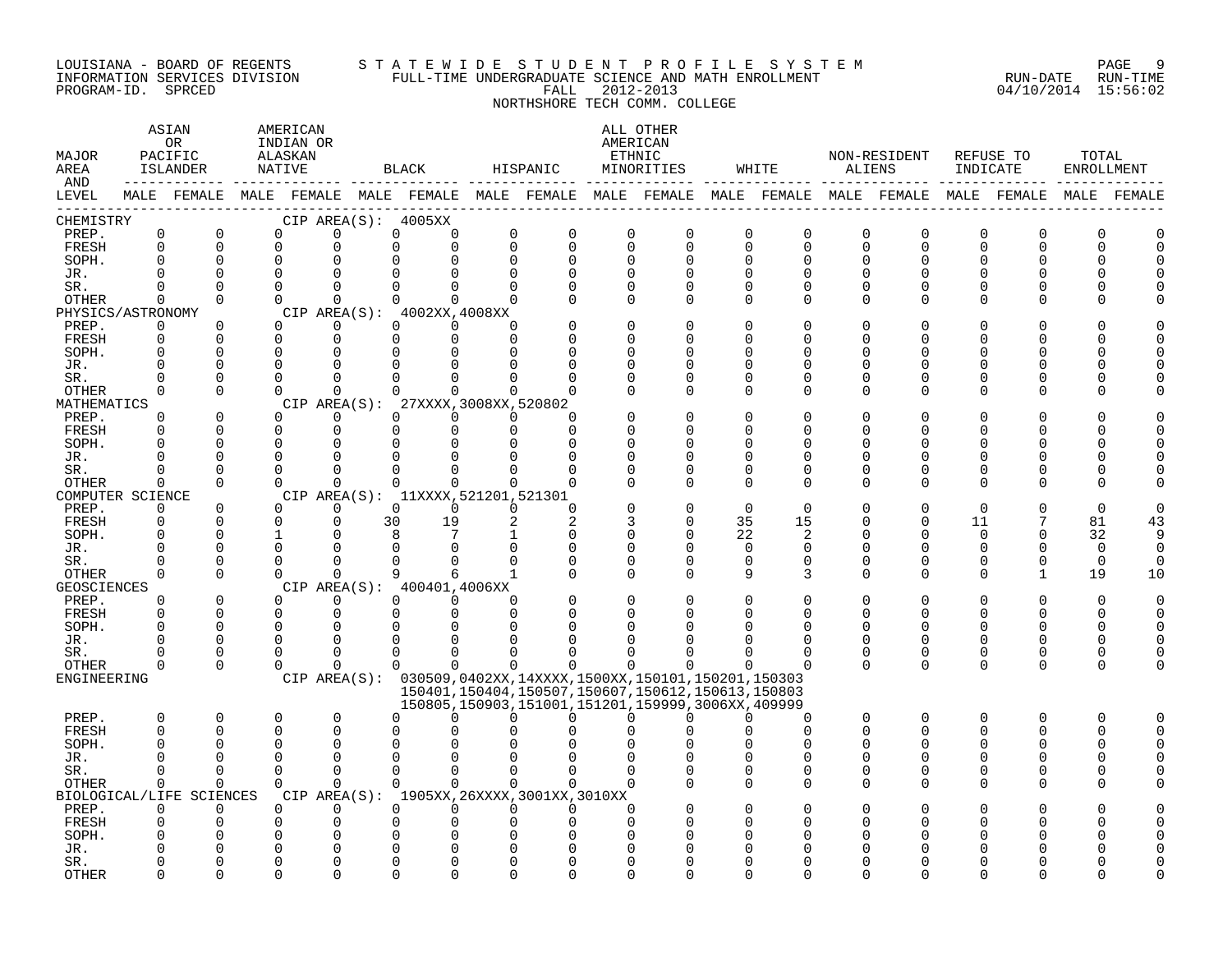#### LOUISIANA - BOARD OF REGENTS S T A T E W I D E S T U D E N T P R O F I L E S Y S T E M PAGE 10 INFORMATION SERVICES DIVISION FULL-TIME UNDERGRADUATE SCIENCE AND MATH ENROLLMENT RUN-DATE RUN-TIME DOULSIANA - BOAKD OF KEGENIS<br>INFORMATION SERVICES DIVISION FULL-TIME UNDERGRADUATE SCIENCE AND MATH ENROLLMENT<br>PROGRAM-ID. SPRCED 15:56:02

NORTHSHORE TECH COMM. COLLEGE

| MAJOR<br>AREA<br>AND |          | ASIAN<br>OR<br>PACIFIC<br>ISLANDER | AMERICAN<br>INDIAN OR<br>ALASKAN<br>NATIVE      |              | BLACK        |          | HISPANIC | AMERICAN<br>ETHNIC | ALL OTHER<br>MINORITIES |          | WHITE        | ALIENS   | NON-RESIDENT            | INDICATE     | REFUSE TO    | TOTAL<br>ENROLLMENT |          |
|----------------------|----------|------------------------------------|-------------------------------------------------|--------------|--------------|----------|----------|--------------------|-------------------------|----------|--------------|----------|-------------------------|--------------|--------------|---------------------|----------|
| LEVEL                |          | MALE FEMALE                        | MALE FEMALE MALE FEMALE MALE FEMALE MALE FEMALE |              |              |          |          |                    |                         |          |              |          | MALE FEMALE MALE FEMALE |              | MALE FEMALE  | MALE                | FEMALE   |
|                      |          | AGRICULTURAL SCIENCES              | CIP AREA(S): 01XXXX,030103,030104,030601,039999 |              |              |          |          |                    |                         |          |              |          |                         |              |              |                     |          |
| PREP.                | $\Omega$ | $\Omega$                           | $\Omega$<br>U                                   | $\Omega$     | 0            |          |          |                    | $\Omega$                | $\Omega$ | $\Omega$     | $\Omega$ | $\Omega$                | 0            | $\Omega$     |                     |          |
| FRESH                | $\Omega$ | $\Omega$                           | $\Omega$<br>$\Omega$                            | $\Omega$     |              | $\Omega$ | $\Omega$ |                    | $\cap$                  | $\Omega$ | $\Omega$     | $\Omega$ | $\Omega$                | 0            | 0            |                     |          |
| SOPH.                | $\Omega$ |                                    |                                                 | $\cap$       |              |          |          |                    |                         |          |              |          |                         |              |              |                     |          |
| JR.                  |          |                                    |                                                 |              |              |          |          |                    |                         |          |              |          |                         |              |              |                     |          |
| SR.                  |          |                                    |                                                 |              |              |          |          |                    |                         |          |              |          |                         |              |              |                     |          |
| <b>OTHER</b>         | $\Omega$ | <sup>n</sup>                       | $\cap$<br><sup>n</sup>                          |              |              |          |          | <sup>n</sup>       | $\Omega$                | $\Omega$ | $\Omega$     | ∩        | U                       | <sup>n</sup> | $\cap$       |                     |          |
|                      |          | ENVIRONMENTAL SCIENCE              | CIP AREA(S): 0301XX                             |              |              |          |          |                    |                         |          |              |          |                         |              |              |                     |          |
| PREP.                | $\Omega$ | $\Omega$                           | $\cap$<br>0                                     | $\Omega$     | <sup>n</sup> | $\Omega$ | $\cap$   | $\Omega$           | $\Omega$                | $\Omega$ | <sup>n</sup> | ∩        | U                       | U            | U            |                     |          |
| FRESH                | $\Omega$ | $\Omega$                           | $\Omega$<br>0                                   | $\Omega$     |              |          | U        |                    |                         | U        |              |          |                         |              |              |                     |          |
| SOPH.                | ∩        |                                    | $\cap$                                          | U            |              |          |          |                    |                         |          |              |          |                         |              |              |                     |          |
| JR.                  |          |                                    | U                                               | U            | <sup>n</sup> |          |          |                    |                         |          |              |          |                         |              |              |                     |          |
| SR.                  |          |                                    | $\Omega$                                        | U            |              |          |          |                    |                         |          |              |          |                         |              |              |                     |          |
| <b>OTHER</b>         | $\Omega$ | $\Omega$                           | $\Omega$<br><sup>n</sup>                        | $\Omega$     | $\Omega$     | $\Omega$ | $\Omega$ | <sup>n</sup>       | $\Omega$                | $\Omega$ | $\Omega$     | $\Omega$ | U                       | 0            | $\Omega$     |                     |          |
| UNDECLARED MAJOR     |          |                                    |                                                 |              |              |          |          |                    |                         |          |              |          |                         |              |              |                     |          |
| PREP.                | $\Omega$ | $\Omega$                           | $\Omega$<br>$\Omega$                            |              | 0            | $\Omega$ | $\Omega$ | 0                  | $\Omega$                |          | 3            | ∩        |                         |              |              |                     |          |
| FRESH                | $\Omega$ |                                    | $\Omega$<br>$\Omega$                            |              | $\Omega$     | $\Omega$ | $\Omega$ |                    | $\Omega$                | $\Omega$ |              |          |                         | U            |              |                     |          |
| SOPH.                |          |                                    | $\Omega$<br>$\cap$                              | $\Omega$     | $\Omega$     |          | $\Omega$ |                    |                         |          |              |          |                         |              |              |                     |          |
| JR.                  |          |                                    | $\cap$                                          | $\Omega$     |              |          |          |                    |                         |          |              |          |                         |              |              |                     |          |
| SR.                  |          |                                    |                                                 | U            |              |          |          |                    |                         |          |              |          |                         |              |              |                     |          |
| OTHER                | $\Omega$ | $\Omega$                           | $\cap$<br>U                                     |              | $\Omega$     | $\Omega$ | $\Omega$ | <sup>n</sup>       | $\Omega$                | $\Omega$ | $\Omega$     | $\Omega$ | U                       | $\Omega$     | U            |                     |          |
|                      |          | ALL OTHER AREAS OF STUDY           |                                                 |              |              |          |          |                    |                         |          |              |          |                         |              |              |                     |          |
| PREP.                | $\Omega$ | $\Omega$                           | U<br>$\Omega$                                   | $\Omega$     | $\Omega$     | $\Omega$ | $\Omega$ | 0                  | $\Omega$                | $\Omega$ | $\Omega$     | ∩        | U                       | 0            | $\Omega$     | $\Omega$            | $\Omega$ |
| FRESH                | $\Omega$ |                                    | $\overline{2}$<br>$\cap$                        | 59           | 97           |          |          |                    |                         | 76       | 97           |          |                         |              | 5            | 140                 | 208      |
| SOPH.                |          |                                    | $\Omega$                                        | 38           | 66           |          |          |                    |                         | 55       | 76           |          |                         |              |              | 97                  | 146      |
| JR.                  |          |                                    | $\Omega$<br>∩                                   | $\Omega$     | $\Omega$     |          |          |                    |                         | $\Omega$ | $\Omega$     |          |                         |              |              | $\Omega$            | $\Omega$ |
| SR.                  |          |                                    | $\Omega$<br>$\Omega$                            | $\Omega$     | $\Omega$     |          |          | $\Omega$           | $\Omega$                | $\Omega$ | $\Omega$     |          |                         | 0            | 0            | $\Omega$            | $\Omega$ |
| <b>OTHER</b>         |          |                                    | $\Omega$<br>U                                   | 18           | 30           |          |          | <sup>n</sup>       | $\Omega$                | 21       | 16           | ∩        | U                       | 2            | $\Omega$     | 41                  | 47       |
| TOTAL - ALL AREAS    |          |                                    |                                                 |              |              |          |          |                    |                         |          |              |          |                         |              |              |                     |          |
| PREP.                | 0        |                                    | 0<br>O                                          | 1            | $\mathbf 0$  | 0        |          |                    | 0                       | 5        | 3            |          |                         |              | $\mathbf{1}$ | $7\phantom{.0}$     | 4        |
| FRESH                | $\Omega$ |                                    | 2<br>$\cap$                                     | 90           | 116          | 3        |          |                    | 3                       | 111      | 112          |          |                         | 14           | 12           | 222                 | 251      |
| SOPH.                |          |                                    |                                                 | 46           | 73           |          |          |                    |                         | 78       | 78           |          |                         | 0            | $\mathbf{1}$ | 130                 | 155      |
| JR.                  |          |                                    |                                                 | <sup>0</sup> | ∩            |          |          |                    |                         |          |              |          |                         |              |              |                     |          |
| SR.                  |          |                                    |                                                 | <sup>0</sup> | $\Omega$     |          |          |                    |                         |          |              |          |                         |              |              |                     |          |
| <b>OTHER</b>         | ∩        | $\Omega$                           | $\Omega$<br>U                                   | 28           | 36           |          |          | U                  | $\Omega$                | 30       | 19           | ∩        | U                       |              |              | 61                  | 57       |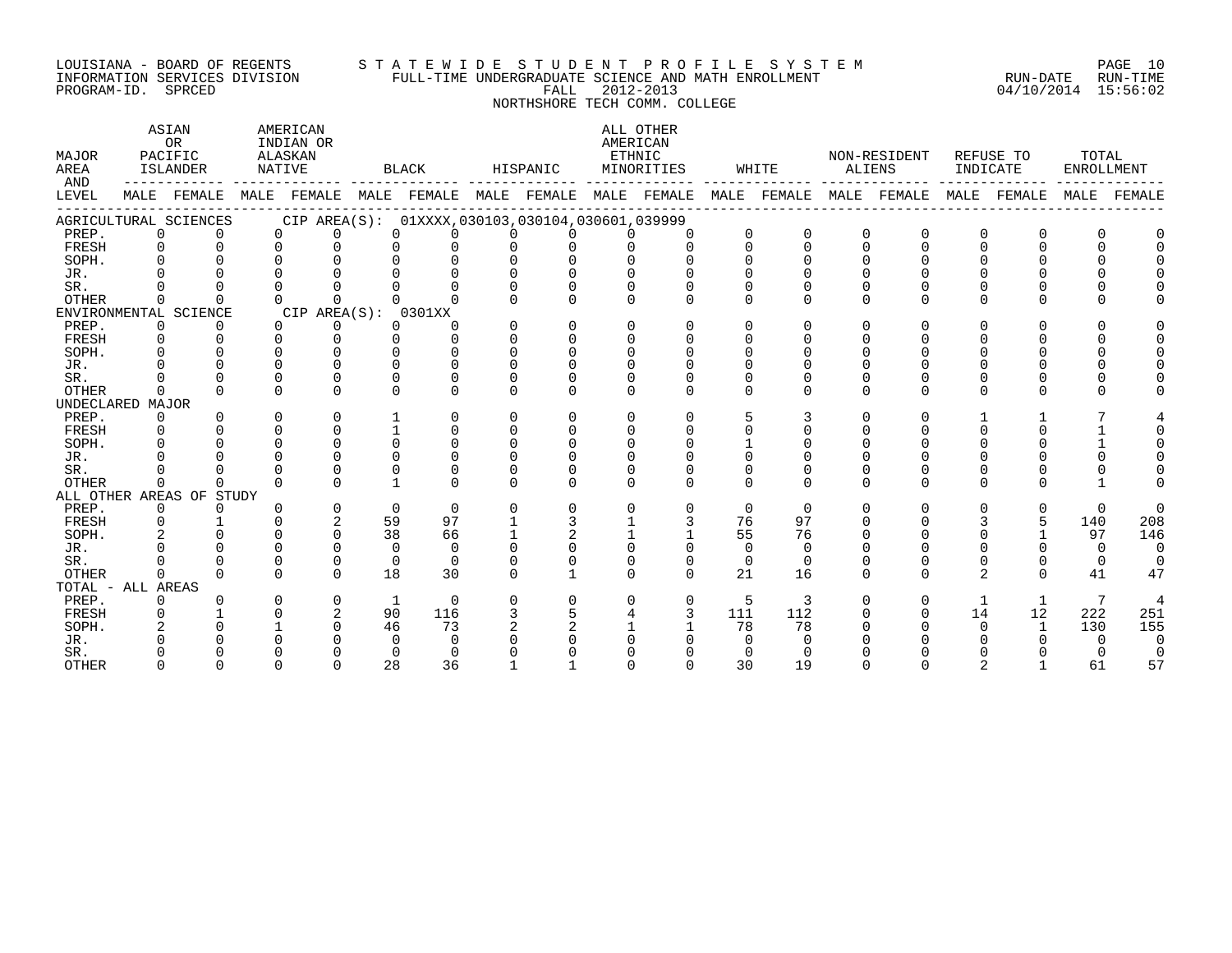#### LOUISIANA - BOARD OF REGENTS S T A T E W I D E S T U D E N T P R O F I L E S Y S T E M PAGE 11 INFORMATION SERVICES DIVISION FULL-TIME UNDERGRADUATE SCIENCE AND MATH ENROLLMENT RUN-DATE RUN-TIME PROGRAM-ID. SPRCED FALL 2012-2013 04/10/2014 15:56:02 GRAMBLING STATE UNIVERSITY

| MAJOR<br>AREA<br>AND        |                | ASIAN<br>OR<br>PACIFIC<br>ISLANDER | AMERICAN<br>INDIAN OR<br>ALASKAN<br>NATIVE |             |    | BLACK                                                       | HISPANIC       |          |             | ALL OTHER<br>AMERICAN<br>ETHNIC<br>MINORITIES                                                                                                                                     |               | WHITE                         |                   | NON-RESIDENT<br>ALIENS | INDICATE                | REFUSE TO            | TOTAL<br>ENROLLMENT |             |
|-----------------------------|----------------|------------------------------------|--------------------------------------------|-------------|----|-------------------------------------------------------------|----------------|----------|-------------|-----------------------------------------------------------------------------------------------------------------------------------------------------------------------------------|---------------|-------------------------------|-------------------|------------------------|-------------------------|----------------------|---------------------|-------------|
| LEVEL                       |                |                                    |                                            |             |    |                                                             |                |          |             | MALE FEMALE MALE FEMALE MALE FEMALE MALE FEMALE MALE FEMALE MALE FEMALE MALE FEMALE MALE FEMALE                                                                                   |               |                               |                   |                        |                         |                      |                     | MALE FEMALE |
| CHEMISTRY                   | $\mathbf 0$    | $\mathsf 0$                        |                                            | 0           |    | CIP AREA(S): 4005XX<br>$\Omega$                             | $\overline{0}$ | 0        | $\mathbf 0$ | $\mathbf 0$                                                                                                                                                                       |               |                               |                   |                        |                         |                      | $\overline{0}$      |             |
| PREP.<br>FRESH              | $\Omega$       | $\Omega$                           | 0<br>$\Omega$                              | 0           |    | 0                                                           | $\Omega$       | $\Omega$ | $\Omega$    | $\mathbf 0$                                                                                                                                                                       | 0<br>$\Omega$ | $\mathsf 0$<br>$\overline{0}$ | 0<br>$\mathbf{1}$ | $\mathbf 0$<br>0       | $\mathbf 0$<br>$\Omega$ | $\Omega$<br>$\Omega$ |                     |             |
| SOPH.                       | $\Omega$       | $\mathbf 0$                        | 0                                          | 0           |    |                                                             | $\Omega$       | $\Omega$ | $\Omega$    | $\Omega$                                                                                                                                                                          | $\Omega$      | 0                             |                   | 0                      | O                       | O                    | 6                   |             |
| JR.                         |                | $\Omega$                           | $\Omega$                                   | $\Omega$    |    |                                                             |                |          | $\cap$      |                                                                                                                                                                                   | $\Omega$      | $\Omega$                      | U                 | $\Omega$               |                         |                      |                     |             |
| SR.                         | $\Omega$       | $\Omega$                           | $\Omega$                                   | $\Omega$    |    | 3<br>6                                                      | $\mathbf{1}$   | ∩        | $\Omega$    | $\Omega$                                                                                                                                                                          | $\Omega$      | $\Omega$                      | 0                 | $\Omega$               | U                       |                      |                     |             |
| OTHER                       | $\Omega$       | $\Omega$                           | $\Omega$                                   | $\Omega$    |    | $\Omega$<br>$\Omega$                                        | $\Omega$       |          | $\Omega$    | $\Omega$                                                                                                                                                                          | $\Omega$      | $\Omega$                      | $\Omega$          | $\Omega$               | ∩                       | O                    |                     |             |
| PHYSICS/ASTRONOMY           |                |                                    |                                            |             |    | CIP AREA(S): 4002XX,4008XX                                  |                |          |             |                                                                                                                                                                                   |               |                               |                   |                        |                         |                      |                     |             |
| PREP.                       | $\Omega$       | $\Omega$                           | $\Omega$                                   | $\Omega$    |    | $\Omega$<br>$\Omega$                                        | $\Omega$       |          | $\Omega$    | $\Omega$                                                                                                                                                                          | $\Omega$      | O                             | O                 | 0                      |                         |                      |                     |             |
| FRESH                       | $\mathbf 0$    | $\Omega$                           | $\Omega$                                   | $\Omega$    |    | $\Omega$<br>$\Omega$                                        | $\Omega$       |          | ∩           | $\cap$                                                                                                                                                                            | ∩             | U                             | U                 | U                      |                         |                      |                     |             |
| SOPH.                       |                | $\Omega$                           | $\Omega$                                   | $\Omega$    |    |                                                             |                |          | ∩           |                                                                                                                                                                                   | $\Omega$      | U                             | U                 | U                      |                         |                      |                     |             |
| JR.                         | $\Omega$       | $\Omega$                           | $\Omega$                                   | 0           |    |                                                             |                |          | O           | $\Omega$                                                                                                                                                                          | $\Omega$      | O                             |                   | 0                      |                         |                      |                     |             |
| SR.                         | ∩              | $\Omega$                           | $\Omega$                                   | $\Omega$    |    | $\cap$                                                      |                |          | U           | $\Omega$                                                                                                                                                                          | $\Omega$      | $\Omega$                      |                   | 0                      |                         | O                    |                     |             |
| OTHER                       | $\Omega$       | $\Omega$                           | $\Omega$                                   | $\Omega$    |    | $\cap$                                                      |                |          | U           | $\Omega$                                                                                                                                                                          | $\Omega$      | $\Omega$                      | $\Omega$          | 0                      | U                       | ∩                    | U                   |             |
| MATHEMATICS<br>PREP.        | $\Omega$       | $\Omega$                           | $\Omega$                                   | $\Omega$    |    | CIP AREA(S): 27XXXX, 3008XX, 520802<br>$\Omega$<br>$\Omega$ | $\Omega$       | ∩        |             |                                                                                                                                                                                   | $\Omega$      | $\Omega$                      |                   | $\Omega$               |                         |                      |                     |             |
| FRESH                       | $\Omega$       | $\Omega$                           | $\Omega$                                   | $\Omega$    |    | $\Omega$<br>3                                               | $\Omega$       | $\Omega$ |             |                                                                                                                                                                                   | ∩             | U                             |                   |                        |                         | ∩                    |                     |             |
| SOPH.                       | ∩              | $\Omega$                           | $\Omega$                                   | $\Omega$    |    | 3                                                           | U              |          | ∩           | ∩                                                                                                                                                                                 | ∩             | U                             | ∩                 | U                      |                         | ∩                    |                     |             |
| JR.                         | $\Omega$       | $\Omega$                           | $\Omega$                                   | $\Omega$    |    | $\Omega$                                                    |                | $\Omega$ | O           | $\Omega$                                                                                                                                                                          |               | 0                             |                   | 0                      |                         | O                    |                     |             |
| SR.                         |                | $\Omega$                           | $\Omega$                                   | $\Omega$    |    | 3                                                           | $\Omega$       |          | O           | $\Omega$                                                                                                                                                                          | 0             | 0                             | O                 | 0                      | O                       | 0                    | 3                   |             |
| <b>OTHER</b>                | $\Omega$       | $\Omega$                           | $\Omega$                                   | $\Omega$    |    | $\Omega$<br>$\Omega$                                        | $\Omega$       | $\Omega$ | $\cap$      | $\Omega$                                                                                                                                                                          | $\Omega$      | $\Omega$                      | $\Omega$          | $\Omega$               | $\Omega$                | ∩                    | U                   |             |
| COMPUTER SCIENCE            |                |                                    |                                            |             |    | CIP AREA(S): 11XXXX, 521201, 521301                         |                |          |             |                                                                                                                                                                                   |               |                               |                   |                        |                         |                      |                     |             |
| PREP.                       | $\Omega$       | $\Omega$                           | $\Omega$                                   | $\Omega$    |    | $\Omega$<br>$\Omega$                                        | $\Omega$       | $\Omega$ | O           |                                                                                                                                                                                   | ∩             | U                             | U                 | U                      |                         |                      | $\Omega$            | U           |
| FRESH                       | 0              | $\mathbf{1}$                       | $\Omega$                                   | $\Omega$    |    | 22<br>11                                                    | $\Omega$       | $\Omega$ | $\Omega$    | ∩                                                                                                                                                                                 | $\Omega$      | $\Omega$                      | 7                 |                        |                         | $\Omega$             | 29                  | 13          |
| SOPH.                       | $\Omega$       | $\Omega$                           | $\Omega$                                   | $\Omega$    | 16 | 9                                                           | $\Omega$       | $\Omega$ | $\Omega$    | $\Omega$                                                                                                                                                                          | $\Omega$      | $\Omega$                      | -1                | 0                      |                         | $\Omega$             | 17                  | 9           |
| JR.                         | ∩              | $\overline{0}$                     | $\mathbf{1}$                               | $\mathbf 0$ | 17 |                                                             | $\Omega$       | ∩        | 0           | $\Omega$                                                                                                                                                                          | $\Omega$      | $\overline{0}$                | 13                | 3                      |                         | $\Omega$             | 31                  | 10          |
| SR.                         |                | $\Omega$                           | $\Omega$                                   | $\Omega$    | 28 |                                                             |                |          | $\Omega$    | $\mathbf{1}$                                                                                                                                                                      | $\Omega$      | $\Omega$                      | 6                 | 3                      |                         | $\Omega$             | 34                  | 13          |
| OTHER                       | $\Omega$       | $\Omega$                           | $\Omega$                                   | $\Omega$    |    | $\Omega$<br>$\Omega$                                        | $\Omega$       | $\Omega$ | $\Omega$    | $\Omega$                                                                                                                                                                          | ∩             | $\Omega$                      | $\Omega$          | $\Omega$               | ∩                       | $\Omega$             | $\Omega$            | $\Omega$    |
| <b>GEOSCIENCES</b>          |                |                                    |                                            |             |    | CIP AREA(S): 400401,4006XX                                  |                |          |             |                                                                                                                                                                                   |               |                               |                   |                        |                         |                      |                     |             |
| PREP.                       | $\Omega$       | $\Omega$                           | $\Omega$                                   | $\Omega$    |    | $\Omega$<br>$\Omega$                                        | $\Omega$       |          | $\Omega$    |                                                                                                                                                                                   | $\Omega$      | O                             | O                 | 0                      |                         | $\Omega$             |                     |             |
| FRESH                       | $\Omega$       | $\Omega$                           | $\Omega$                                   | $\mathbf 0$ |    | $\mathbf 0$<br>$\Omega$                                     | $\Omega$       |          | $\Omega$    | O                                                                                                                                                                                 | O             | O                             | $\Omega$          | $\Omega$               | $\Omega$                | $\Omega$             | O                   |             |
| SOPH.                       | $\Omega$       | $\Omega$                           | $\Omega$                                   | $\Omega$    |    | $\Omega$                                                    | $\cap$         |          |             |                                                                                                                                                                                   |               | $\Omega$                      |                   | U                      |                         |                      |                     |             |
| JR.                         |                | $\Omega$                           | $\Omega$                                   | $\Omega$    |    | $\Omega$<br>$\Omega$                                        |                |          |             |                                                                                                                                                                                   |               | O                             | U                 | 0                      | ∩                       | 0                    |                     |             |
| SR.                         |                | 0<br>$\Omega$                      | 0                                          | 0           |    | $\Omega$<br>0                                               |                |          |             |                                                                                                                                                                                   |               | 0<br>$\Omega$                 | 0<br>$\Omega$     | 0<br>$\Omega$          | 0<br>$\Omega$           | 0                    | U<br>$\Omega$       |             |
| <b>OTHER</b><br>ENGINEERING | $\Omega$       |                                    | $\Omega$                                   | $\Omega$    |    | $\Omega$<br>$\Omega$                                        | $\Omega$       | $\Omega$ | $\Omega$    | $\Omega$                                                                                                                                                                          |               |                               |                   |                        |                         | $\Omega$             |                     |             |
|                             |                |                                    |                                            |             |    |                                                             |                |          |             | CIP AREA(S): 030509,0402XX,14XXXX,1500XX,150101,150201,150303<br>150401, 150404, 150507, 150607, 150612, 150613, 150803<br>150805, 150903, 151001, 151201, 159999, 3006XX, 409999 |               |                               |                   |                        |                         |                      |                     |             |
| PREP.                       | 0              | $\mathbf 0$                        | 0                                          | $\mathbf 0$ |    | $\Omega$<br>0                                               | $\Omega$       | 0        | 0           | ∩                                                                                                                                                                                 | 0             | $\Omega$                      | 0                 | $\mathbf 0$            | $\mathbf 0$             | 0                    | $\mathbf 0$         |             |
| FRESH                       | $\overline{2}$ | $\Omega$                           | $\Omega$                                   | $\Omega$    | 62 |                                                             |                |          |             |                                                                                                                                                                                   |               | $\Omega$                      | 11                | $\Omega$               | $\Omega$                | $\Omega$             | 76                  |             |
| SOPH.                       |                | $\Omega$                           | $\Omega$                                   | $\Omega$    |    | 22                                                          |                |          |             |                                                                                                                                                                                   |               | $\Omega$                      | 4                 | 2                      | 0                       | $\Omega$             | 27                  |             |
| JR.                         |                | $\Omega$                           | $\Omega$                                   | $\Omega$    | 20 | 3                                                           |                |          |             |                                                                                                                                                                                   |               | $\Omega$                      | 3                 | $\overline{2}$         |                         | $\Omega$             | 24                  |             |
| SR.                         | $\Omega$       | $\Omega$                           | $\Omega$                                   | $\Omega$    | 28 | 4                                                           | $\Omega$       | $\Omega$ | $\Omega$    |                                                                                                                                                                                   | $\Omega$      | $\Omega$                      | 9                 | 2                      | $\mathbf{1}$            | $\Omega$             | 38                  |             |
| OTHER                       | $\Omega$       | $\Omega$                           | $\Omega$                                   | $\Omega$    |    | $\Omega$<br>$\Omega$                                        | $\Omega$       | $\Omega$ | $\Omega$    |                                                                                                                                                                                   | $\Omega$      | $\Omega$                      | $\Omega$          | $\Omega$               | 0                       |                      | $\Omega$            |             |
| BIOLOGICAL/LIFE             |                | SCIENCES                           |                                            |             |    | CIP AREA(S): 1905XX, 26XXXX, 3001XX, 3010XX                 |                |          |             |                                                                                                                                                                                   |               |                               |                   |                        |                         |                      |                     |             |
| PREP.                       | $\Omega$       | $\Omega$                           | $\Omega$                                   | $\Omega$    |    | $\Omega$<br>$\Omega$                                        | $\Omega$       | $\Omega$ | $\Omega$    |                                                                                                                                                                                   |               |                               |                   | O                      |                         |                      | $\Omega$            | $\Omega$    |
| FRESH                       |                | $\Omega$                           | 0                                          | 0           | 17 | 50                                                          |                |          |             |                                                                                                                                                                                   |               |                               |                   |                        |                         | $\Omega$             | 17                  | 58          |
| SOPH.                       |                |                                    | U                                          | 0           | 12 | 32                                                          |                |          |             |                                                                                                                                                                                   |               |                               |                   | U                      |                         |                      | 14                  | 33          |
| JR.                         |                |                                    | 0                                          | 0           |    | 5<br>29                                                     |                |          |             |                                                                                                                                                                                   |               |                               |                   |                        |                         |                      | 6                   | 31          |
| SR.                         |                | 1                                  | U                                          |             | 19 | 52                                                          |                |          |             |                                                                                                                                                                                   |               |                               |                   |                        |                         |                      | 21                  | 63          |
| <b>OTHER</b>                |                | $\Omega$                           | ∩                                          | $\Omega$    |    | $\cap$<br>$\Omega$                                          |                | $\cap$   | $\cap$      |                                                                                                                                                                                   |               |                               | U                 | U                      |                         |                      | $\cap$              | $\cap$      |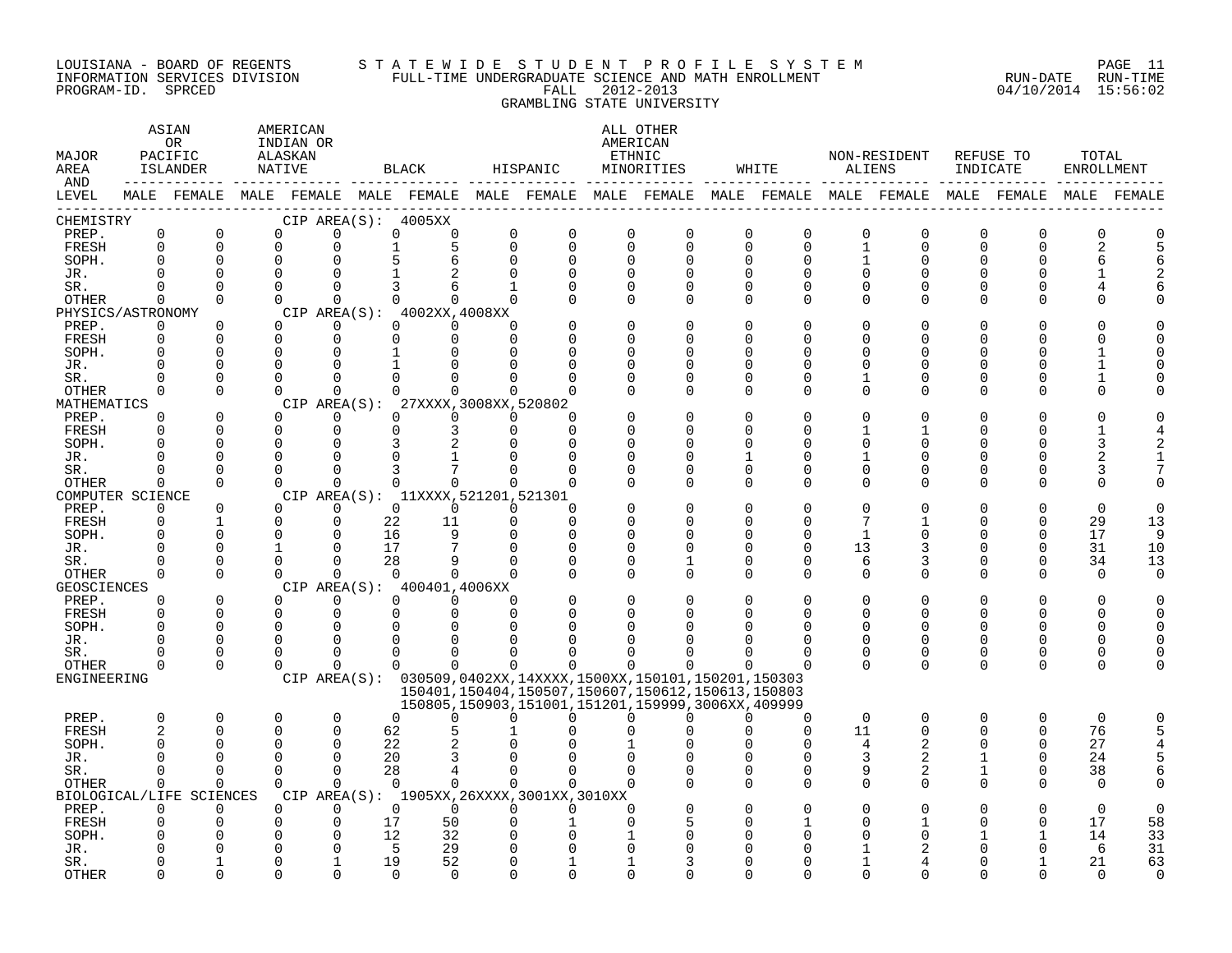#### LOUISIANA - BOARD OF REGENTS S T A T E W I D E S T U D E N T P R O F I L E S Y S T E M PAGE 12 INFORMATION SERVICES DIVISION FULL-TIME UNDERGRADUATE SCIENCE AND MATH ENROLLMENT RUN-DATE RUN-TIME PROGRAM-ID. SPRCED FALL 2012-2013 04/10/2014 15:56:02 GRAMBLING STATE UNIVERSITY

| MAJOR<br>AREA<br>AND |          | ASIAN<br><b>OR</b><br>PACIFIC<br>ISLANDER | NATIVE       | AMERICAN<br>INDIAN OR<br>ALASKAN |               | BLACK                                           |          | HISPANIC     | ETHNIC   | ALL OTHER<br>AMERICAN<br>MINORITIES                                                             |          | WHITE          |          | NON-RESIDENT<br>ALIENS |          | REFUSE TO<br>INDICATE | TOTAL<br>ENROLLMENT |                |
|----------------------|----------|-------------------------------------------|--------------|----------------------------------|---------------|-------------------------------------------------|----------|--------------|----------|-------------------------------------------------------------------------------------------------|----------|----------------|----------|------------------------|----------|-----------------------|---------------------|----------------|
| LEVEL                |          |                                           |              |                                  |               |                                                 |          |              |          | MALE FEMALE MALE FEMALE MALE FEMALE MALE FEMALE MALE FEMALE MALE FEMALE MALE FEMALE MALE FEMALE |          |                |          |                        |          |                       |                     | MALE FEMALE    |
|                      |          | AGRICULTURAL SCIENCES                     |              |                                  |               | CIP AREA(S): 01XXXX,030103,030104,030601,039999 |          |              |          |                                                                                                 |          |                |          |                        |          |                       |                     |                |
| PREP.                | $\Omega$ | $\Omega$                                  | $\Omega$     | $\Omega$                         | $\Omega$      | $\Omega$                                        | $\Omega$ | $\Omega$     | $\cap$   |                                                                                                 | $\Omega$ | $\mathbf 0$    | $\Omega$ | $\Omega$               | $\Omega$ | $\Omega$              | $\Omega$            |                |
| FRESH                | $\Omega$ | $\Omega$                                  | $\Omega$     | $\Omega$                         | $\Omega$      |                                                 | $\Omega$ |              | $\Omega$ | $\Omega$                                                                                        |          | $\Omega$       |          |                        |          |                       |                     |                |
| SOPH.                | $\cap$   | $\cap$                                    | $\cap$       | $\cap$                           |               |                                                 |          |              |          |                                                                                                 |          |                |          |                        |          |                       |                     |                |
| JR.                  |          |                                           |              |                                  |               |                                                 |          |              |          |                                                                                                 |          |                |          |                        |          |                       |                     |                |
| SR.                  |          |                                           | $\Omega$     |                                  |               |                                                 |          |              |          |                                                                                                 |          |                |          |                        |          |                       |                     |                |
| OTHER                |          | <sup>n</sup>                              | $\Omega$     | $\cap$                           |               |                                                 |          | $\Omega$     | $\Omega$ | $\Omega$                                                                                        |          | $\Omega$       |          | O                      |          |                       |                     |                |
|                      |          | ENVIRONMENTAL SCIENCE                     |              | CIP AREA(S): 0301XX              |               |                                                 |          |              |          |                                                                                                 |          |                |          |                        |          |                       |                     |                |
| PREP.                | $\Omega$ | $\Omega$                                  | $\Omega$     | $\Omega$                         | $\Omega$      |                                                 | $\Omega$ | $\Omega$     | $\cap$   | $\cap$                                                                                          |          | $\Omega$       |          | U                      |          |                       |                     |                |
| FRESH                | $\Omega$ | $\Omega$                                  | $\Omega$     | $\Omega$                         | $\cap$        | $\cap$                                          | $\Omega$ | $\Omega$     | $\cap$   | $\cap$                                                                                          |          |                |          | U                      |          |                       |                     |                |
| SOPH.                |          |                                           | $\Omega$     | $\Omega$                         | $\Omega$      |                                                 | $\Omega$ | $\Omega$     | $\Omega$ | $\Omega$                                                                                        |          |                |          |                        |          |                       |                     |                |
| JR.                  |          |                                           | $\cap$       | $\Omega$                         |               |                                                 |          |              |          |                                                                                                 |          |                |          |                        |          |                       |                     |                |
| SR.                  |          |                                           |              |                                  |               |                                                 |          |              |          |                                                                                                 |          |                |          |                        |          |                       |                     |                |
| <b>OTHER</b>         | $\cap$   | $\cap$                                    | $\cap$       | $\cap$                           | $\cap$        |                                                 | $\cap$   | <sup>n</sup> | $\cap$   | ∩                                                                                               | $\cap$   | $\Omega$       | U        | $\Omega$               | $\Omega$ | $\Omega$              |                     |                |
| UNDECLARED MAJOR     |          |                                           |              |                                  |               |                                                 |          |              |          |                                                                                                 |          |                |          |                        |          |                       |                     |                |
| PREP.                | $\Omega$ |                                           | $\Omega$     | 0                                | $\Omega$      | $\Omega$                                        |          | $\Omega$     | $\Omega$ | $\Omega$                                                                                        |          | $\Omega$       |          | O                      |          |                       | $\mathbf 0$         |                |
| FRESH                | $\Omega$ |                                           | $\Omega$     | $\Omega$                         | 31            | 46                                              |          | $\Omega$     | $\Omega$ | $\Omega$                                                                                        |          |                |          |                        |          |                       | 31                  | 47             |
| SOPH.                | $\Omega$ |                                           | $\Omega$     | $\Omega$                         | 8             |                                                 |          |              |          |                                                                                                 |          |                |          |                        |          |                       |                     |                |
| JR.                  |          |                                           | $\cap$       | $\cap$                           | $\mathcal{L}$ |                                                 |          |              |          |                                                                                                 |          |                |          |                        |          |                       |                     |                |
| SR.                  |          |                                           | $\cap$       | $\Omega$                         |               |                                                 |          |              |          |                                                                                                 |          |                |          | U                      |          |                       |                     |                |
| <b>OTHER</b>         | $\cap$   | $\Omega$                                  | $\Omega$     | $\Omega$                         | $\cap$        |                                                 | $\Omega$ | $\Omega$     | $\Omega$ | $\Omega$                                                                                        |          | $\Omega$       | $\Omega$ | $\Omega$               | $\Omega$ |                       | $\Omega$            |                |
|                      |          | ALL OTHER AREAS OF STUDY                  |              |                                  |               |                                                 |          |              |          |                                                                                                 |          |                |          |                        |          |                       |                     |                |
| PREP.                | $\Omega$ | $\Omega$                                  | $\Omega$     | $\Omega$                         | $\Omega$      | $\overline{0}$                                  | $\Omega$ | $\Omega$     | $\Omega$ | $\Omega$                                                                                        | $\Omega$ | $\Omega$       | $\Omega$ | $\Omega$               | $\Omega$ | $\Omega$              | $\Omega$            | $\Omega$       |
| FRESH                | $\Omega$ |                                           |              | $\mathbf{1}$                     | 374           | 575                                             |          |              |          | 6                                                                                               |          | $\overline{4}$ | 16       | 10                     |          |                       | 410                 | 609            |
| SOPH.                | $\cap$   | $\cap$                                    | $\cap$       | 2                                | 224           | 368                                             |          |              | $\Omega$ | $\overline{2}$                                                                                  |          |                | 10       | 22                     |          |                       | 238                 | 408            |
| JR.                  |          | $\Omega$                                  | $\Omega$     | $\mathbf{1}$                     | 196           | 320                                             |          |              |          | 2                                                                                               |          |                | 14       | 22                     |          | 4                     | 232                 | 362            |
| SR.                  |          |                                           | $\mathbf{1}$ | $\mathbf 0$                      | 330           | 620                                             |          |              | 6        |                                                                                                 |          | 13             | 22       | 54                     |          | 11                    | 370                 | 704            |
| <b>OTHER</b>         | $\cap$   |                                           | $\cap$       | $\cap$                           | $\Omega$      | $\cap$                                          |          | <sup>n</sup> | $\Omega$ | $\Omega$                                                                                        |          | $\cap$         | $\cap$   | $\Omega$               |          | $\cap$                | $\Omega$            | $\overline{0}$ |
| TOTAL - ALL AREAS    |          |                                           |              |                                  |               |                                                 |          |              |          |                                                                                                 |          |                |          |                        |          |                       |                     |                |
| PREP.                | $\Omega$ |                                           | $\Omega$     | $\mathbf 0$                      | $\Omega$      | $\Omega$                                        | $\Omega$ | $\Omega$     | $\Omega$ | $\Omega$                                                                                        |          | $\Omega$       | $\Omega$ | $\Omega$               |          | $\Omega$              | $\Omega$            | $\overline{0}$ |
| FRESH                | 2        |                                           | $\mathbf{1}$ | $\mathbf{1}$                     | 507           | 695                                             |          |              | 8        | 11                                                                                              |          | 5              | 36       | 14                     |          | $\overline{2}$        | 566                 | 741            |
| SOPH.                |          |                                           | $\Omega$     | 2                                | 291           | 424                                             |          |              |          |                                                                                                 |          |                | 16       | 24                     |          |                       | 314                 | 468            |
| JR.                  |          |                                           |              |                                  | 243           | 367                                             |          |              |          |                                                                                                 |          |                | 32       | 29                     |          |                       | 300                 | 417            |
| SR.                  |          |                                           |              |                                  | 417           | 701                                             |          |              |          |                                                                                                 |          | 14             | 39       | 63                     |          | 12                    | 477                 | 804            |
| <b>OTHER</b>         |          | $\cap$                                    | $\cap$       | $\Omega$                         | $\cap$        | $\cap$                                          |          |              |          |                                                                                                 |          | $\cap$         | $\cap$   | $\cap$                 |          | $\cap$                | $\Omega$            | $\Omega$       |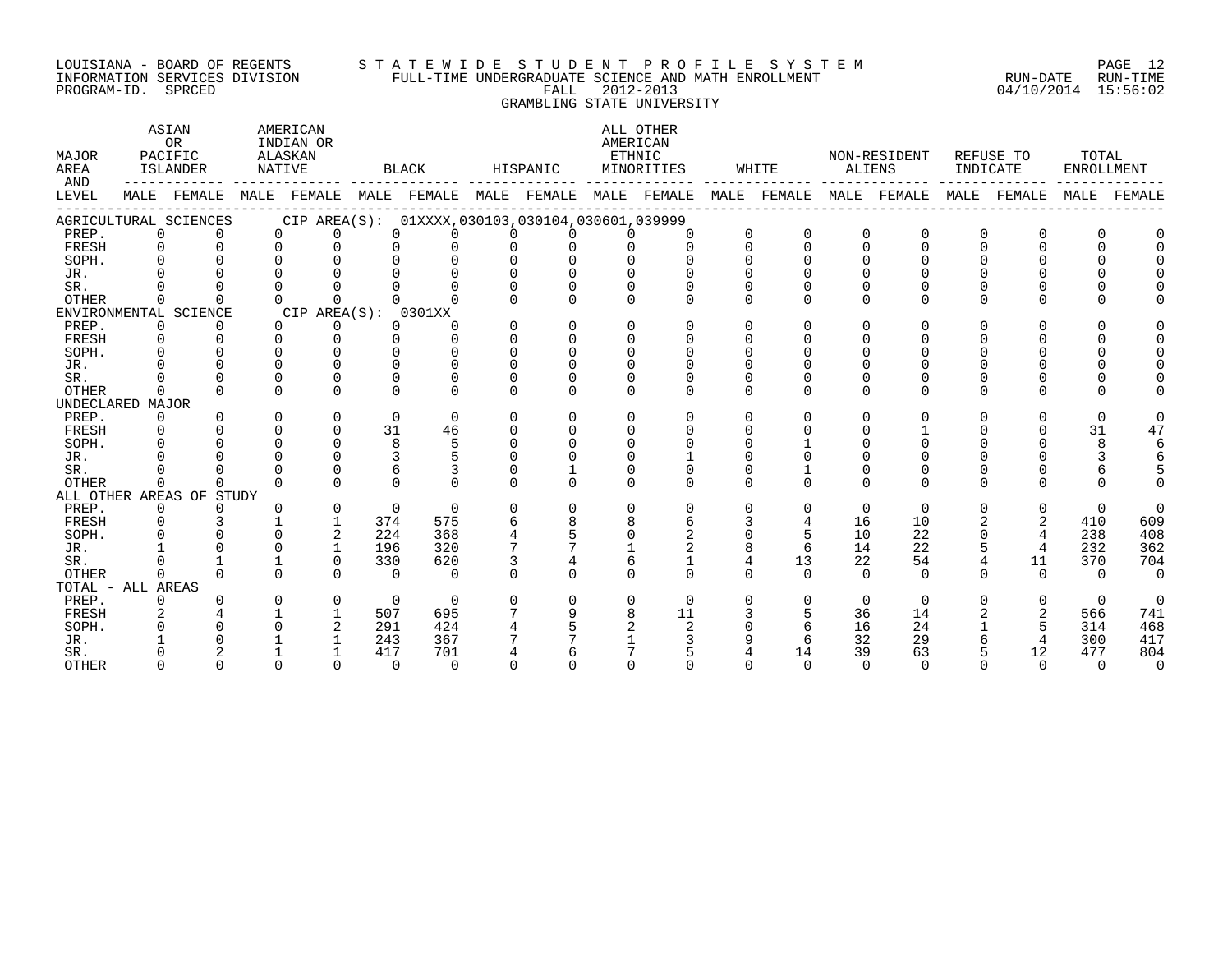#### LOUISIANA - BOARD OF REGENTS S T A T E W I D E S T U D E N T P R O F I L E S Y S T E M PAGE 13 INFORMATION SERVICES DIVISION FULL-TIME UNDERGRADUATE SCIENCE AND MATH ENROLLMENT RUN-DATE RUN-TIME PROGRAM-ID. SPRCED FALL 2012-2013 04/10/2014 15:56:02 LOUISIANA TECH UNIVERSITY

| MAJOR<br>AREA<br>AND |                            | ASIAN<br>0R<br>PACIFIC<br>ISLANDER                                                              | AMERICAN<br>INDIAN OR<br>ALASKAN<br>NATIVE |                         |              | BLACK                               | HISPANIC                |                                             |                            | ALL OTHER<br>AMERICAN<br>ETHNIC<br>MINORITIES                                                                                                                                     |                      | WHITE                         |               | NON-RESIDENT<br>ALIENS | REFUSE TO<br>INDICATE   |                      | TOTAL<br>ENROLLMENT |             |
|----------------------|----------------------------|-------------------------------------------------------------------------------------------------|--------------------------------------------|-------------------------|--------------|-------------------------------------|-------------------------|---------------------------------------------|----------------------------|-----------------------------------------------------------------------------------------------------------------------------------------------------------------------------------|----------------------|-------------------------------|---------------|------------------------|-------------------------|----------------------|---------------------|-------------|
| LEVEL                |                            | MALE FEMALE MALE FEMALE MALE FEMALE MALE FEMALE MALE FEMALE MALE FEMALE MALE FEMALE MALE FEMALE |                                            |                         |              |                                     |                         |                                             |                            |                                                                                                                                                                                   |                      |                               |               |                        |                         |                      |                     | MALE FEMALE |
| CHEMISTRY            |                            |                                                                                                 |                                            |                         |              | CIP AREA(S): 4005XX                 |                         |                                             |                            |                                                                                                                                                                                   |                      |                               |               |                        |                         |                      |                     |             |
| PREP.<br>FRESH       | 0<br>$\Omega$              | $\mathbf 0$<br>$\Omega$                                                                         | 0<br>$\Omega$                              | $\mathbf 0$<br>$\Omega$ | 0<br>$\cap$  | 0<br>$\Omega$                       | $\mathbf 0$<br>$\Omega$ | 0<br>$\Omega$                               | $\mathbf 0$<br>$\mathbf 0$ | $\mathbf 0$<br>$\Omega$                                                                                                                                                           | 0<br>0               | $\mathsf 0$<br>$\overline{0}$ | 0<br>$\Omega$ | $\mathbf 0$<br>1       | $\mathbf 0$<br>$\Omega$ | $\Omega$             | $\overline{0}$<br>O |             |
| SOPH.                | $\Omega$                   | $\Omega$                                                                                        | $\mathbf 0$                                | $\Omega$                |              |                                     | $\Omega$                | 0                                           | $\Omega$                   | $\Omega$                                                                                                                                                                          |                      | 0                             | O             | 0                      | U                       |                      |                     |             |
| JR.                  | $\cap$                     | $\Omega$                                                                                        | $\Omega$                                   | $\cap$                  |              |                                     |                         |                                             | $\Omega$                   |                                                                                                                                                                                   |                      | $\Omega$                      |               | $\Omega$               |                         |                      |                     |             |
| SR.                  | $\Omega$                   | $\Omega$                                                                                        | $\Omega$                                   | $\Omega$                | $\Omega$     | 0                                   | $\Omega$                | O                                           | $\Omega$                   | O                                                                                                                                                                                 | 1                    | $\Omega$                      | $\Omega$      | $\Omega$               |                         | O                    |                     |             |
| OTHER                | $\Omega$                   | $\Omega$                                                                                        | $\Omega$                                   | $\Omega$                | $\Omega$     | 0                                   | $\Omega$                |                                             | $\Omega$                   | $\Omega$                                                                                                                                                                          | $\Omega$             | $\Omega$                      | 0             | $\Omega$               | 1                       | $\Omega$             |                     |             |
| PHYSICS/ASTRONOMY    |                            |                                                                                                 |                                            |                         |              | CIP AREA(S): 4002XX, 4008XX         |                         |                                             |                            |                                                                                                                                                                                   |                      |                               |               |                        |                         |                      |                     |             |
| PREP.                | 0                          | 0                                                                                               | $\Omega$                                   | 0                       | $\Omega$     | $\Omega$                            | $\Omega$                |                                             | $\Omega$                   |                                                                                                                                                                                   | $\Omega$             | O                             | O             | O                      |                         |                      |                     |             |
| FRESH                | $\Omega$                   | $\Omega$                                                                                        | $\Omega$                                   | $\Omega$                | $\Omega$     | $\Omega$                            | $\Omega$                |                                             | $\Omega$                   |                                                                                                                                                                                   | ∩                    | U                             | U             | U                      |                         |                      |                     |             |
| SOPH.                |                            | $\Omega$                                                                                        | $\Omega$                                   | $\Omega$                |              |                                     |                         |                                             | $\Omega$                   |                                                                                                                                                                                   | 2                    | U                             | U             | U                      |                         |                      |                     |             |
| JR.                  | $\Omega$<br>$\cap$         | $\Omega$                                                                                        | $\Omega$                                   | $\Omega$                |              |                                     |                         |                                             |                            |                                                                                                                                                                                   | $\Omega$             | O                             |               | U                      |                         |                      |                     |             |
| SR.                  | $\Omega$                   | $\Omega$<br>$\Omega$                                                                            | $\Omega$<br>$\Omega$                       | $\Omega$<br>$\Omega$    |              | $\Omega$                            | <sup>n</sup>            | U                                           | $\Omega$<br>$\Omega$       | U<br>$\Omega$                                                                                                                                                                     | $\Omega$<br>$\Omega$ | O<br>$\Omega$                 | 1<br>$\Omega$ | 0<br>$\Omega$          | U                       | O<br>$\Omega$        |                     |             |
| OTHER<br>MATHEMATICS |                            |                                                                                                 |                                            |                         | CIP AREA(S): | 27XXXX, 3008XX, 520802              |                         |                                             |                            |                                                                                                                                                                                   |                      |                               |               |                        |                         |                      |                     |             |
| PREP.                | $\Omega$                   | $\Omega$                                                                                        | $\Omega$                                   | $\Omega$                | $\Omega$     | $\Omega$                            | $\Omega$                | U                                           |                            |                                                                                                                                                                                   | $\Omega$             | $\Omega$                      |               |                        |                         |                      |                     |             |
| FRESH                | $\Omega$                   | $\Omega$                                                                                        | $\mathbf 0$                                | $\mathbf 0$             | $\Omega$     | $\Omega$                            | $\Omega$                | $\Omega$                                    |                            |                                                                                                                                                                                   | ∩                    | U                             | U             | U                      |                         |                      |                     |             |
| SOPH.                | ∩                          | $\Omega$                                                                                        | $\Omega$                                   | $\Omega$                | $\Omega$     |                                     |                         | U                                           | ∩                          |                                                                                                                                                                                   |                      | 1                             | U             | ∩                      |                         |                      |                     |             |
| JR.                  | $\Omega$                   | $\Omega$                                                                                        | $\Omega$                                   | 0                       |              |                                     |                         | O                                           | $\Omega$                   |                                                                                                                                                                                   |                      | 0                             | O             | O                      |                         | ∩                    |                     |             |
| SR.                  |                            | $\Omega$                                                                                        | $\Omega$                                   | $\Omega$                |              |                                     |                         |                                             | $\Omega$                   |                                                                                                                                                                                   | 1                    | 5                             | 2             | 0                      |                         |                      |                     |             |
| OTHER                | $\Omega$                   | $\Omega$                                                                                        | $\Omega$                                   | $\Omega$                | $\Omega$     | $\Omega$                            | $\Omega$                | $\Omega$                                    | ∩                          | $\cap$                                                                                                                                                                            | $\Omega$             | $\Omega$                      | $\Omega$      | $\Omega$               | ∩                       | ∩                    |                     |             |
| COMPUTER SCIENCE     |                            |                                                                                                 |                                            |                         |              | CIP AREA(S): 11XXXX, 521201, 521301 |                         |                                             |                            |                                                                                                                                                                                   |                      |                               |               |                        |                         |                      |                     |             |
| PREP.                | $\Omega$                   | $\Omega$                                                                                        | $\Omega$                                   | $\Omega$                | $\Omega$     | $\Omega$                            | $\Omega$                | O                                           |                            |                                                                                                                                                                                   | ∩                    |                               |               |                        |                         |                      |                     |             |
| FRESH                | $\overline{a}$<br>$\Omega$ | $\Omega$<br>$\Omega$                                                                            | $\Omega$<br>$\mathbf{1}$                   | $\Omega$<br>$\Omega$    | 2            | $\Omega$                            | $\Omega$                | $\Omega$<br>$\Omega$                        | $\Omega$<br>$\Omega$       | ∩                                                                                                                                                                                 | 2<br>13              | 1<br>$\Omega$                 |               | 0<br>U                 |                         | $\Omega$<br>$\Omega$ | 8                   |             |
| SOPH.<br>JR.         | $\Omega$                   | $\Omega$                                                                                        | $\Omega$                                   | $\Omega$                |              |                                     |                         | $\Omega$                                    | 0                          | $\Omega$                                                                                                                                                                          | 3                    | $\overline{0}$                | 7             | U                      |                         | $\Omega$             | 16<br>14            |             |
| SR.                  | $\Omega$                   | $\Omega$                                                                                        | $\Omega$                                   | $\Omega$                |              |                                     |                         |                                             | $\Omega$                   | $\Omega$                                                                                                                                                                          | 17                   | 3                             | 12            | 0                      | 2                       | $\Omega$             | 32                  |             |
| OTHER                | $\Omega$                   | $\Omega$                                                                                        | $\Omega$                                   | $\Omega$                |              | $\cap$                              | $\Omega$                |                                             | $\Omega$                   | $\Omega$                                                                                                                                                                          | 1                    | $\Omega$                      | $\Omega$      | $\Omega$               | 0                       | $\Omega$             | $\mathbf{1}$        |             |
| <b>GEOSCIENCES</b>   |                            |                                                                                                 |                                            |                         |              | CIP AREA(S): 400401,4006XX          |                         |                                             |                            |                                                                                                                                                                                   |                      |                               |               |                        |                         |                      |                     |             |
| PREP.                | $\Omega$                   | $\Omega$                                                                                        | $\Omega$                                   | $\Omega$                | $\Omega$     | $\Omega$                            | $\Omega$                |                                             | $\Omega$                   |                                                                                                                                                                                   | $\Omega$             | $\Omega$                      | O             | O                      |                         | $\Omega$             | U                   |             |
| FRESH                | $\Omega$                   | $\Omega$                                                                                        | $\mathbf 0$                                | $\mathbf 0$             | 0            | $\Omega$                            | $\Omega$                | O                                           | 0                          |                                                                                                                                                                                   | $\Omega$             | $\Omega$                      | $\Omega$      | $\Omega$               | 0                       | $\Omega$             | O                   |             |
| SOPH.                | $\cap$                     | $\Omega$                                                                                        | $\Omega$                                   | $\Omega$                |              |                                     |                         |                                             |                            |                                                                                                                                                                                   |                      |                               |               |                        |                         |                      |                     |             |
| JR.                  | $\Omega$                   | $\Omega$                                                                                        | $\Omega$                                   | $\Omega$                | U            |                                     |                         |                                             |                            |                                                                                                                                                                                   |                      | O                             | $\Omega$      | 0                      | U                       | ∩                    |                     |             |
| SR.                  | <sup>0</sup>               | 0                                                                                               | $\Omega$                                   | $\Omega$                | $\Omega$     | <sup>0</sup>                        |                         |                                             |                            |                                                                                                                                                                                   | O                    | 0                             | 0             | 0                      | $\Omega$                | 0                    | ∩                   |             |
| OTHER<br>ENGINEERING | $\Omega$                   | $\Omega$                                                                                        | $\Omega$                                   | $\Omega$                | $\Omega$     | $\Omega$                            | $\Omega$                | 0                                           | $\Omega$                   |                                                                                                                                                                                   | ∩                    | $\Omega$                      | $\Omega$      | $\Omega$               | $\Omega$                | $\Omega$             |                     |             |
|                      |                            |                                                                                                 |                                            |                         |              |                                     |                         |                                             |                            | CIP AREA(S): 030509,0402XX,14XXXX,1500XX,150101,150201,150303<br>150401, 150404, 150507, 150607, 150612, 150613, 150803<br>150805, 150903, 151001, 151201, 159999, 3006XX, 409999 |                      |                               |               |                        |                         |                      |                     |             |
| PREP.                | $\Omega$                   | 0                                                                                               | 0                                          | $\mathbf 0$             | U            | ∩                                   | U                       | 0                                           | $\Omega$                   | $\Omega$                                                                                                                                                                          | 0                    | $\Omega$                      | 0             | $\mathbf 0$            | $\mathbf 0$             | 0                    | $\mathbf 0$         | $\Omega$    |
| <b>FRESH</b>         | $\overline{2}$             | $\Omega$                                                                                        | 0                                          | $\Omega$                |              |                                     |                         |                                             |                            |                                                                                                                                                                                   | 23                   | 4                             | 9             | $\overline{2}$         | $\overline{a}$          |                      | 45                  | 10          |
| SOPH.                |                            | <sup>0</sup>                                                                                    | $\Omega$                                   | $\Omega$                | 5            |                                     |                         |                                             |                            |                                                                                                                                                                                   | 37                   | 10                            | 4             |                        | $\Omega$                | $\Omega$             | 48                  | 12          |
| JR.                  |                            | $\cap$                                                                                          |                                            | $\Omega$                |              |                                     |                         |                                             |                            |                                                                                                                                                                                   | 41                   | 7                             | 6             | 1                      | 2                       | $\Omega$             | 57                  | 8           |
| SR.                  | $\Omega$                   | $\mathbf{1}$                                                                                    | $\Omega$                                   | $\Omega$                | 9            |                                     | $\overline{a}$          |                                             | $\Omega$                   | $\Omega$                                                                                                                                                                          | 61                   | 5                             | 16            | 4                      | 9                       | $\Omega$             | 97                  | 12          |
| OTHER                | $\Omega$                   | $\Omega$                                                                                        | $\Omega$                                   | $\Omega$                | $\Omega$     | $\Omega$                            | $\Omega$                | $\Omega$                                    | $\Omega$                   |                                                                                                                                                                                   | 2                    | $\Omega$                      | 0             | $\Omega$               | $\Omega$                | $\Omega$             | 2                   | $\Omega$    |
|                      |                            | BIOLOGICAL/LIFE SCIENCES                                                                        |                                            |                         |              |                                     |                         | CIP AREA(S): 1905XX, 26XXXX, 3001XX, 3010XX |                            |                                                                                                                                                                                   |                      |                               |               |                        |                         |                      |                     |             |
| PREP.                | $\Omega$                   | $\Omega$<br>$\Omega$                                                                            | $\Omega$                                   | $\Omega$                | $\Omega$     | $\Omega$                            | $\Omega$                | $\Omega$                                    | $\Omega$<br>$\Omega$       |                                                                                                                                                                                   | $\Omega$             | $\Omega$                      |               |                        |                         |                      |                     |             |
| FRESH<br>SOPH.       |                            |                                                                                                 | 0<br>$\Omega$                              | 0<br>$\Omega$           |              |                                     |                         |                                             |                            |                                                                                                                                                                                   | 2<br>6               | 8                             |               |                        |                         |                      |                     |             |
| JR.                  |                            |                                                                                                 | 0                                          | $\Omega$                |              |                                     |                         |                                             |                            |                                                                                                                                                                                   | 3                    | 5                             |               |                        |                         |                      |                     | 5           |
| SR.                  |                            |                                                                                                 | O                                          | U                       |              |                                     |                         |                                             |                            |                                                                                                                                                                                   |                      | 11                            |               |                        |                         |                      |                     | 17          |
| <b>OTHER</b>         |                            | $\cap$                                                                                          | $\cap$                                     | $\cap$                  |              |                                     |                         | ∩                                           | ∩                          |                                                                                                                                                                                   | ∩                    | $\Omega$                      |               | ∩                      |                         |                      |                     | $\Omega$    |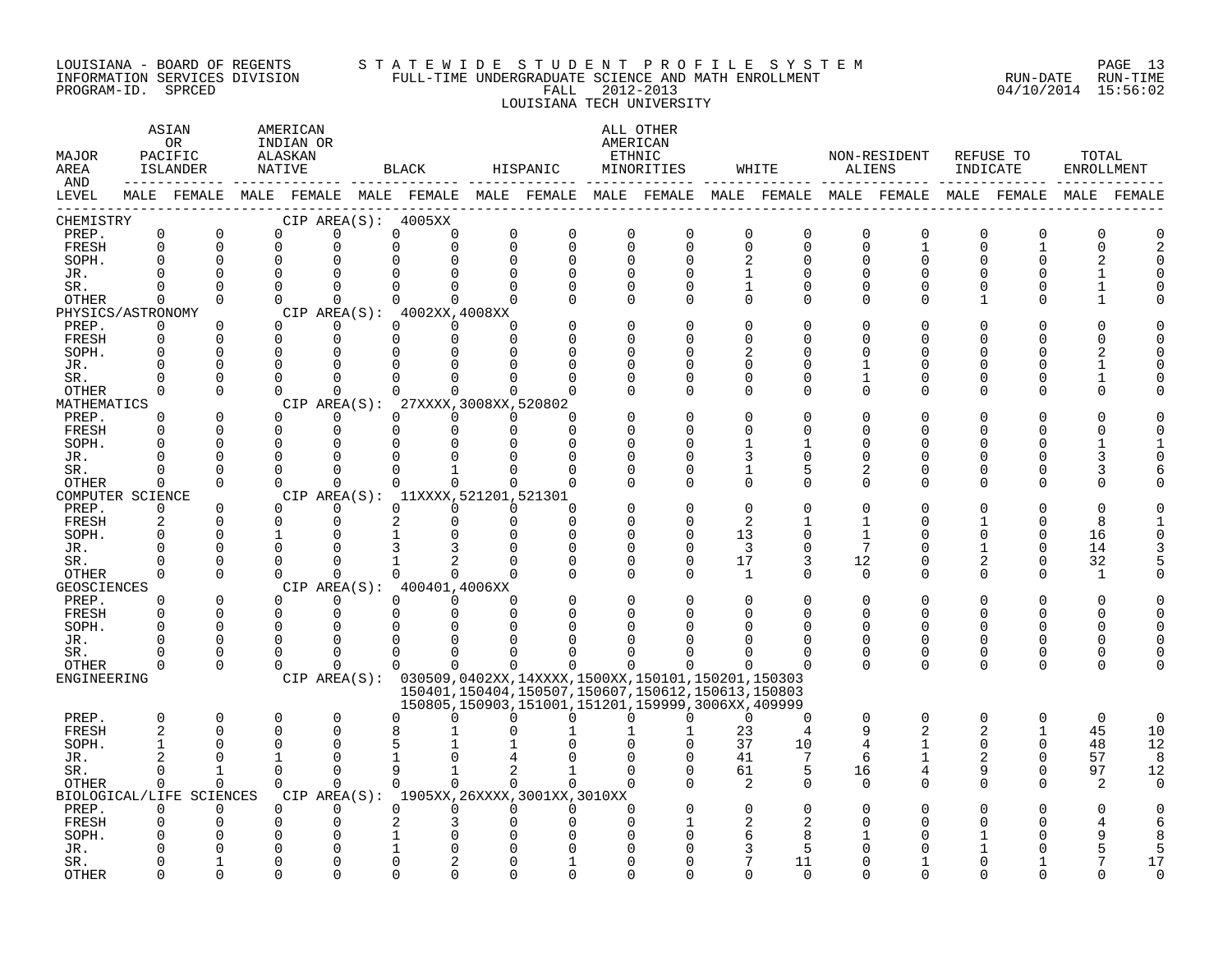#### LOUISIANA - BOARD OF REGENTS S T A T E W I D E S T U D E N T P R O F I L E S Y S T E M PAGE 14 INFORMATION SERVICES DIVISION FULL-TIME UNDERGRADUATE SCIENCE AND MATH ENROLLMENT RUN-DATE RUN-TIME PROGRAM-ID. SPRCED FALL 2012-2013 04/10/2014 15:56:02 LOUISIANA TECH UNIVERSITY

ASTAN AMERICAN AMERICAN ALL OTHER OR INDIAN OR **INDIAN OR** AMERICAN MAJOR PACIFIC ALASKAN ETHNIC NON-RESIDENT REFUSE TO TOTAL AREA ISLANDER NATIVE BLACK HISPANIC MINORITIES WHITE ALIENS INDICATE ENROLLMENT AND ------------ ------------- ------------- ------------- ------------- ------------- ------------- ------------- ------------- LEVEL MALE FEMALE MALE FEMALE MALE FEMALE MALE FEMALE MALE FEMALE MALE FEMALE MALE FEMALE MALE FEMALE MALE FEMALE ------------------------------------------------------------------------------------------------------------------------------------ AGRICULTURAL SCIENCES CIP AREA(S): 01XXXX,030103,030104,030601,039999 PREP. 0 0 0 0 0 0 0 0 0 0 0 0 0 0 0 0 0 0 FRESH 0 0 0 0 0 1 0 0 0 0 9 17 0 0 0 1 9 19 SOPH. 0 0 0 0 0 1 0 0 1 0 9 11 0 0 0 1 10 13 JR. 0 1 0 1 0 1 0 0 0 0 3 7 0 0 0 4 3 14 SR. 0 0 0 0 1 0 1 1 0 0 16 5 1 0 1 2 20 8 OTHER 0 0 0 0 0 0 0 0 0 0 1 0 0 0 0 0 1 0 ENVIRONMENTAL SCIENCE CIP AREA(S): 0301XX<br>
PREP. 0 0 0 0 0 0 PREP. 0 0 0 0 0 0 0 0 0 0 0 0 0 0 0 0 0 0 FRESH 0 0 0 0 0 0 0 0 0 0 0 0 0 0 0 0 0 0 SOPH. 0 0 0 0 0 0 0 0 0 0 0 0 0 0 0 0 0 0 JR. 0 0 0 0 0 0 0 0 0 0 0 0 0 0 0 0 0 0 SR. 0 0 0 0 0 0 0 0 0 0 2 0 0 0 0 1 2 1 OTHER 0 0 0 0 0 0 0 0 0 0 0 0 0 0 0 0 0 0 UNDECLARED MAJOR PREP. 0 0 0 0 2 2 0 0 1 0 16 23 0 0 2 5 21 30 FRESH 0 0 0 1 12 4 0 2 1 0 17 8 1 1 0 0 31 16 SOPH. 0 0 0 0 2 3 0 0 0 0 9 11 0 1 2 0 13 15 JR. 0 0 0 0 0 0 0 0 0 0 1 2 0 0 0 0 1 2 SR. 0 0 0 0 0 0 0 0 0 0 0 0 0 0 0 0 0 0 OTHER 0 0 0 0 1 0 0 0 1 0 0 1 0 0 0 0 2 1 ALL OTHER AREAS OF STUDY PREP. 0 0 0 0 0 0 0 0 0 0 0 0 0 0 0 0 0 0 FRESH 1 0 0 1 4 15 0 0 0 0 50 59 4 6 2 9 61 90 SOPH. 2 1 2 1 19 17 0 4 0 1 95 134 5 5 3 8 126 171 JR. 0 0 2 0 24 31 2 2 1 0 95 145 8 3 8 12 140 193 SR. 2 3 1 0 20 26 5 5 0 0 104 158 3 8 19 23 154 223 OTHER 0 0 0 0 1 4 0 0 0 0 3 2 0 0 0 2 4 8 TOTAL - ALL AREAS PREP. 0 0 0 0 2 2 0 0 1 0 16 23 0 0 2 5 21 30 FRESH 5 0 0 2 28 24 0 3 2 2 103 91 15 10 5 12 158 144 SOPH. 3 1 3 1 28 22 1 4 1 1 174 175 11 7 6 9 227 220 JR. 2 1 3 1 29 35 6 2 1 0 150 166 22 4 12 16 225 225 SR. 2 5 1 0 31 32 8 8 0 0 209 187 35 13 31 27 317 272 OTHER 0 0 0 0 2 4 0 0 1 0 7 3 0 0 1 2 11 9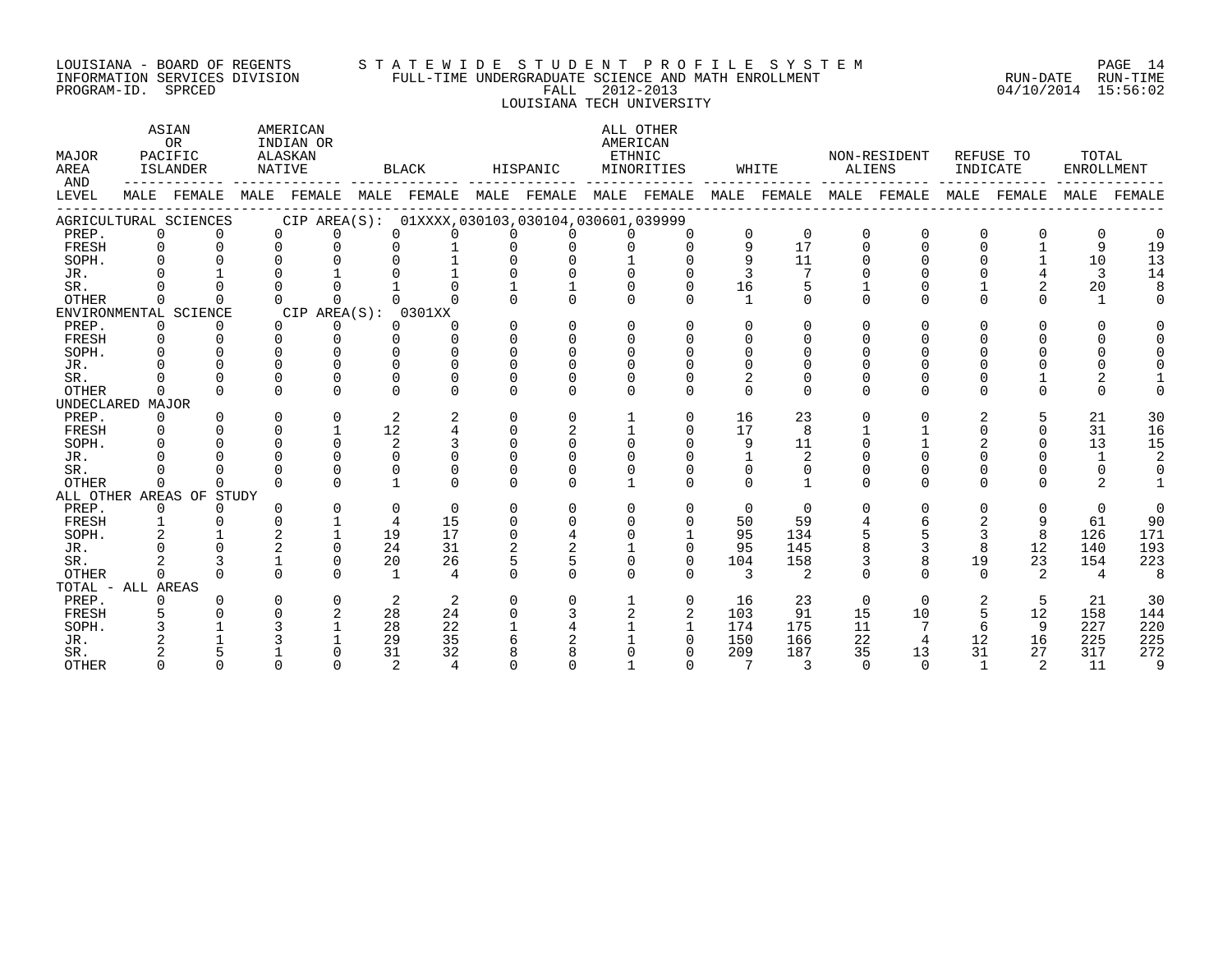#### LOUISIANA - BOARD OF REGENTS S T A T E W I D E S T U D E N T P R O F I L E S Y S T E M PAGE 15 INFORMATION SERVICES DIVISION FULL-TIME UNDERGRADUATE SCIENCE AND MATH ENROLLMENT RUN-DATE RUN-TIME PROGRAM-ID. SPRCED FALL 2012-2013 04/10/2014 15:56:02 MCNEESE STATE UNIVERSITY

| MAJOR<br>AREA<br>AND |                         | ASIAN<br><b>OR</b><br>PACIFIC<br>ISLANDER<br>------------- ----- |                | AMERICAN<br>INDIAN OR<br>ALASKAN<br>NATIVE |    | BLACK                                          |               | HISPANIC                                                                                        |                      | ALL OTHER<br>AMERICAN<br>ETHNIC<br>MINORITIES |                 | WHITE          | ALIENS                  | NON-RESIDENT            | INDICATE                | REFUSE TO            | TOTAL<br>ENROLLMENT |                |
|----------------------|-------------------------|------------------------------------------------------------------|----------------|--------------------------------------------|----|------------------------------------------------|---------------|-------------------------------------------------------------------------------------------------|----------------------|-----------------------------------------------|-----------------|----------------|-------------------------|-------------------------|-------------------------|----------------------|---------------------|----------------|
| LEVEL                |                         |                                                                  |                |                                            |    |                                                |               | MALE FEMALE MALE FEMALE MALE FEMALE MALE FEMALE MALE FEMALE MALE FEMALE MALE FEMALE MALE FEMALE |                      |                                               |                 |                |                         |                         |                         |                      |                     | MALE FEMALE    |
| CHEMISTRY            |                         |                                                                  |                |                                            |    | CIP AREA(S): 4005XX                            |               |                                                                                                 |                      |                                               |                 |                |                         |                         |                         |                      |                     |                |
| PREP.                | $\mathbf 0$             | $\mathbf 0$                                                      | $\Omega$       | $\Omega$                                   |    | 0<br>0                                         | 0             | $\mathbf 0$                                                                                     | $\mathbf 0$          | 0                                             | $\mathbf 0$     | $\overline{0}$ | $\overline{0}$          | $\mathbf 0$             | $\mathbf 0$             | 0                    | $\mathbf 0$         | $\mathbf 0$    |
| FRESH<br>SOPH.       | $\mathbf{1}$            | 1                                                                | 1<br>$\Omega$  | 0<br>0                                     |    | 2<br>3<br>$\Omega$<br>6                        | 1<br>$\Omega$ | $\mathbf 0$<br>$\Omega$                                                                         | $\Omega$<br>$\Omega$ | $\Omega$<br>$\Omega$                          | 5<br>2          | 11<br>8        | $\mathbf 1$<br>$\Omega$ | $\mathbf 0$<br>$\Omega$ | $\mathbf 0$<br>$\Omega$ | 0<br>$\Omega$        | 11<br>2             | 15<br>15       |
| JR.                  |                         | $\Omega$                                                         | $\Omega$       |                                            |    | $\Omega$                                       |               | $\Omega$                                                                                        | $\Omega$             |                                               | 3               | 4              | $\Omega$                | 3                       | $\Omega$                | U                    | 3                   | 9              |
| SR.                  | $\Omega$                | 2                                                                | $\Omega$       | 1                                          |    | 1<br>3                                         |               |                                                                                                 | $\Omega$             | $\Omega$                                      | 9               | 9              | 2                       | 3                       | $\Omega$                | $\Omega$             | 12                  | 19             |
| OTHER                | $\Omega$                | $\Omega$                                                         | $\Omega$       | $\Omega$                                   |    | $\Omega$<br>$\Omega$                           |               |                                                                                                 | $\Omega$             | $\Omega$                                      | $\Omega$        | $\Omega$       | $\Omega$                | $\Omega$                | $\Omega$                | $\Omega$             | $\Omega$            |                |
| PHYSICS/ASTRONOMY    |                         |                                                                  |                |                                            |    | CIP AREA(S): 4002XX,4008XX                     |               |                                                                                                 |                      |                                               |                 |                |                         |                         |                         |                      |                     |                |
| PREP.                | $\Omega$                | $\mathbf 0$                                                      | $\Omega$       | 0                                          |    | 0<br>$\overline{0}$                            | $\Omega$      |                                                                                                 | $\mathbf 0$          | $\Omega$                                      | 0               | $\Omega$       | $\Omega$                | $\Omega$                | $\Omega$                | O                    | O                   |                |
| FRESH                | $\Omega$                | $\Omega$                                                         | $\Omega$       | $\Omega$                                   |    | $\Omega$<br>$\Omega$                           | $\Omega$      |                                                                                                 | $\Omega$             |                                               | $\Omega$        | $\Omega$       | $\Omega$                | $\Omega$                | O                       | U                    |                     |                |
| SOPH.                | $\Omega$                | $\Omega$                                                         | $\Omega$       | $\Omega$                                   |    | $\Omega$<br>$\Omega$                           |               |                                                                                                 | <sup>0</sup>         | $\Omega$                                      | $\Omega$        | $\Omega$       | O                       | <sup>0</sup>            | O                       |                      | U                   |                |
| JR.                  |                         | $\Omega$                                                         | $\Omega$       | $\Omega$                                   |    | 0<br>$\mathbf 0$                               |               |                                                                                                 |                      |                                               | $\Omega$        | $\Omega$       | O                       | <sup>0</sup>            | $\Omega$                |                      |                     |                |
| SR.                  |                         | $\Omega$                                                         | $\Omega$       | $\Omega$                                   |    | $\Omega$<br>$\Omega$                           | $\cap$        |                                                                                                 |                      | U                                             | 1               | $\Omega$       | $\Omega$                | $\Omega$                | $\Omega$                | U                    |                     |                |
| <b>OTHER</b>         | $\Omega$                | $\Omega$                                                         | $\Omega$       | $\Omega$                                   |    | $\cap$<br>$\Omega$                             | $\Omega$      | $\cap$                                                                                          |                      | 0                                             | $\Omega$        | $\Omega$       | $\Omega$                | $\Omega$                | $\Omega$                | O                    | U                   |                |
| MATHEMATICS          | $\Omega$                | $\Omega$                                                         | $\Omega$       | CIP AREA(S):<br>$\Omega$                   |    | 27XXXX, 3008XX, 520802<br>$\Omega$<br>$\Omega$ | $\Omega$      |                                                                                                 |                      | $\Omega$                                      | $\Omega$        | $\Omega$       | $\bigcap$               | $\Omega$                | $\Omega$                |                      |                     |                |
| PREP.<br>FRESH       | $\Omega$                | $\Omega$                                                         | $\Omega$       | $\Omega$                                   |    | 2<br>2                                         | $\Omega$      | $\Omega$                                                                                        |                      |                                               |                 | 5              | $\Omega$                | $\Omega$                | O                       | U                    | 3                   |                |
| SOPH.                |                         | ∩                                                                | $\Omega$       | 1                                          |    | 1<br>$\Omega$                                  | <sup>n</sup>  | $\Omega$                                                                                        | $\Omega$             |                                               | 4               | 8              | $\Omega$                | <sup>0</sup>            | $\Omega$                |                      | 5                   |                |
| JR.                  | ∩                       | $\Omega$                                                         | $\overline{0}$ | 0                                          |    | 0                                              |               | $\Omega$                                                                                        | 0                    | $\Omega$                                      | 4               | 6              | 2                       | $\Omega$                | $\Omega$                | O                    | 6                   |                |
| SR.                  |                         | $\mathcal{D}$                                                    | $\Omega$       | $\mathbf{1}$                               |    | $\Omega$<br>$\mathbf{1}$                       |               | $\Omega$                                                                                        | <sup>0</sup>         | 0                                             | 5               | 7              | 1                       | $\Omega$                | $\Omega$                | 0                    | 6                   | 11             |
| OTHER                | $\Omega$                | $\Omega$                                                         | $\Omega$       | $\Omega$                                   |    | $\Omega$<br>$\Omega$                           |               | $\Omega$<br>$\Omega$                                                                            | <sup>0</sup>         | $\Omega$                                      | $\Omega$        | $\Omega$       | $\Omega$                | $\Omega$                | $\Omega$                | O                    | $\Omega$            |                |
| COMPUTER SCIENCE     |                         |                                                                  |                |                                            |    | CIP AREA(S): 11XXXX, 521201, 521301            |               |                                                                                                 |                      |                                               |                 |                |                         |                         |                         |                      |                     |                |
| PREP.                | $\Omega$                | $\Omega$                                                         | $\cap$         | $\Omega$                                   |    | $\Omega$<br>$\Omega$                           | $\Omega$      | $\Omega$                                                                                        |                      | $\Omega$                                      | $\Omega$        | $\Omega$       | O                       |                         |                         |                      | $\Omega$            |                |
| FRESH                | 1                       | $\Omega$                                                         | 1              | 0                                          |    | 7<br>1                                         | 0             | 0                                                                                               | $\Omega$             | 0                                             | 19              | 0              | 2                       | <sup>0</sup>            | $\Omega$                | 0                    | 30                  |                |
| SOPH.                |                         | $\Omega$                                                         | $\Omega$       | U                                          |    | 3                                              |               | $\Omega$                                                                                        | $\Omega$             | $\cap$                                        | $7\phantom{.0}$ | 2              | 3                       |                         | $\Omega$                | 0                    | 11                  |                |
| JR.                  |                         | $\Omega$                                                         | $\Omega$       | O                                          |    | 3<br>$\Omega$                                  |               | $\Omega$                                                                                        | $\Omega$             | $\Omega$                                      | 11              | $\mathbf 0$    | $\Omega$                | $\Omega$                | $\Omega$                | $\Omega$             | 14                  |                |
| SR.                  |                         | $\Omega$                                                         | $\Omega$       | $\Omega$                                   |    | 3<br>$\Omega$                                  |               |                                                                                                 | $\Omega$             | $\Omega$                                      | 16              | 2              | 7                       | 2                       | $\Omega$                | 0                    | 28                  |                |
| OTHER                | $\Omega$                | $\Omega$                                                         | $\Omega$       | $\Omega$                                   |    | $\cap$<br>$\cap$                               |               |                                                                                                 | $\cap$               | $\Omega$                                      | $\Omega$        | $\Omega$       | $\Omega$                | $\Omega$                | $\cap$                  | $\Omega$             | $\Omega$            |                |
| <b>GEOSCIENCES</b>   |                         | $\Omega$                                                         | $\Omega$       |                                            |    | CIP AREA(S): 400401,4006XX<br>$\Omega$         |               |                                                                                                 | $\Omega$             | $\Omega$                                      |                 |                | $\Omega$                | $\Omega$                | $\Omega$                |                      |                     |                |
| PREP.<br>FRESH       | $\Omega$<br>$\mathbf 0$ | $\Omega$                                                         | 0              | 0<br>0                                     |    | $\Omega$<br>$\mathbf 0$<br>$\mathbf 0$         | 0             | $\Omega$                                                                                        | U                    |                                               | 0<br>0          | $\Omega$<br>0  | $\Omega$                | 0                       | $\Omega$                | U                    | O<br>0              |                |
| SOPH.                | $\Omega$                | $\Omega$                                                         | $\Omega$       | $\Omega$                                   |    | $\Omega$<br>$\Omega$                           |               |                                                                                                 |                      |                                               |                 |                |                         | $\Omega$                | $\Omega$                |                      | O                   |                |
| JR.                  |                         | $\Omega$                                                         | $\Omega$       | $\Omega$                                   |    | $\Omega$<br>$\Omega$                           | <sup>n</sup>  |                                                                                                 |                      |                                               | O               | $\Omega$       | $\Omega$                | $\Omega$                | $\Omega$                | O                    | O                   |                |
| SR.                  |                         | ∩                                                                | U              | $\Omega$                                   |    | $\mathbf 0$<br>$\Omega$                        |               |                                                                                                 |                      |                                               |                 | $\Omega$       | $\Omega$                | 0                       | 0                       | 0                    | 0                   |                |
| <b>OTHER</b>         | $\Omega$                | $\Omega$                                                         | $\Omega$       | $\Omega$                                   |    | $\Omega$<br>$\Omega$                           | $\cap$        | $\Omega$                                                                                        | $\cap$               | $\Omega$                                      |                 | $\cap$         | $\Omega$                | $\Omega$                | $\Omega$                | $\Omega$             | $\Omega$            |                |
| ENGINEERING          |                         |                                                                  |                |                                            |    |                                                |               | CIP AREA(S): 030509,0402XX,14XXXX,1500XX,150101,150201,150303                                   |                      |                                               |                 |                |                         |                         |                         |                      |                     |                |
|                      |                         |                                                                  |                |                                            |    |                                                |               | 150401, 150404, 150507, 150607, 150612, 150613, 150803                                          |                      |                                               |                 |                |                         |                         |                         |                      |                     |                |
|                      |                         |                                                                  |                |                                            |    |                                                |               | 150805, 150903, 151001, 151201, 159999, 3006XX, 409999                                          |                      |                                               |                 |                |                         |                         |                         |                      |                     |                |
| PREP.                | $\mathbf 0$             | $\Omega$                                                         | $\Omega$       | $\Omega$                                   |    | $\Omega$<br>$\Omega$                           | $\Omega$      | $\Omega$                                                                                        | $\Omega$             | $\Omega$                                      | $\Omega$        | $\Omega$       | $\mathbf 0$             | $\mathbf 0$             | $\Omega$                | $\Omega$             | $\Omega$            | $\Omega$       |
| FRESH                | 1                       | $\Omega$                                                         | $\Omega$       | $\Omega$                                   | 14 |                                                |               |                                                                                                 |                      | $\Omega$                                      | 107             | 16             | 5                       | 3                       | $\Omega$                | 0                    | 131                 | 23             |
| SOPH.                |                         | ∩                                                                | $\Omega$       | $\Omega$                                   |    | 7<br>6                                         |               |                                                                                                 |                      |                                               | 90              | 15             | 8                       | 2                       | $\Omega$                | $\Omega$             | 107                 | 26             |
| JR.                  |                         |                                                                  | $\Omega$       | $\Omega$                                   |    | $\overline{4}$                                 |               |                                                                                                 |                      |                                               | 58              | - 9            | 17                      | $\mathbf 0$             | 2                       | $\Omega$             | 84                  | 13             |
| SR.<br><b>OTHER</b>  | 1<br>$\Omega$           | 0<br>$\Omega$                                                    | 3<br>$\Omega$  | 0<br>$\Omega$                              | 14 | 7<br>$\Omega$<br>$\Omega$                      | 2             | $\mathbf{1}$<br>$\Omega$<br>$\Omega$                                                            | 2<br>$\Omega$        | $\mathbf{1}$<br>$\cap$                        | 100<br>$\Omega$ | 20<br>$\Omega$ | 33<br>$\Omega$          | 5<br>$\Omega$           | 0<br>$\Omega$           | $\Omega$<br>$\Omega$ | 155<br>$\Omega$     | 34<br>$\Omega$ |
|                      |                         | BIOLOGICAL/LIFE SCIENCES                                         |                |                                            |    |                                                |               | CIP AREA(S): 1905XX, 26XXXX, 3001XX, 3010XX                                                     |                      |                                               |                 |                |                         |                         |                         |                      |                     |                |
| PREP.                | $\Omega$                | 0                                                                | 0              | 0                                          |    | 0<br>$\mathbf 0$                               | $\Omega$      | $\Omega$                                                                                        | $\Omega$             | 0                                             | $\overline{0}$  | $\overline{0}$ | 0                       | $\Omega$                | 0                       | 0                    | 0                   | $\mathbf 0$    |
| FRESH                | 1                       | 2                                                                | $\Omega$       | 2                                          |    | 5<br>14                                        | $\Omega$      |                                                                                                 | $\mathbf{1}$         |                                               | 25              | 29             | $\Omega$                |                         | $\Omega$                | 0                    | 32                  | 53             |
| SOPH.                |                         |                                                                  |                | $\Omega$                                   |    | 0                                              |               |                                                                                                 |                      |                                               | 23              | 32             | O                       | 2                       | U                       |                      | 26                  | 46             |
| JR.                  |                         |                                                                  | 0              | $\Omega$                                   |    | 5<br>3                                         |               |                                                                                                 | $\Omega$             |                                               | 16              | 17             | 2                       | 2                       | O                       | O                    | 21                  | 25             |
| SR.                  |                         | $\overline{2}$                                                   | $\mathbf{1}$   | $\Omega$                                   |    | 2<br>6                                         | $\Omega$      | $\mathbf{1}$                                                                                    | $\cap$               |                                               | 19              | 28             | $\Omega$                | $\Omega$                | ∩                       | U                    | 23                  | 38             |
| OTHER                | $\cap$                  | $\Omega$                                                         | $\Omega$       | $\Omega$                                   |    | $\Omega$<br>$\Omega$                           | $\Omega$      | $\Omega$                                                                                        | $\cap$               | $\Omega$                                      | $\cap$          | $\Omega$       | $\Omega$                | $\Omega$                | $\Omega$                | U                    | $\Omega$            | $\Omega$       |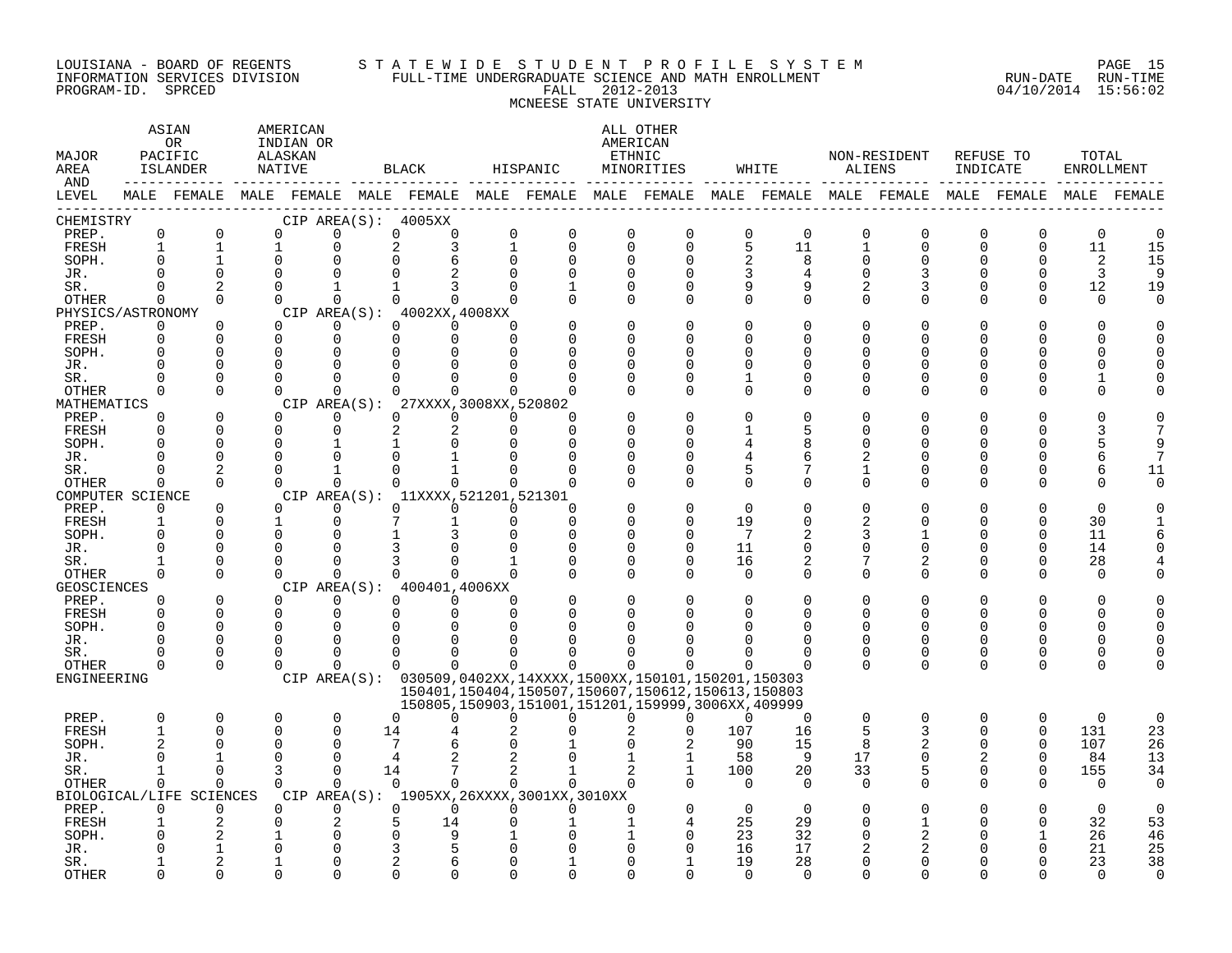#### LOUISIANA - BOARD OF REGENTS S T A T E W I D E S T U D E N T P R O F I L E S Y S T E M PAGE 16 INFORMATION SERVICES DIVISION FULL-TIME UNDERGRADUATE SCIENCE AND MATH ENROLLMENT RUN-DATE RUN-TIME PROGRAM-ID. SPRCED FALL 2012-2013 04/10/2014 15:56:02 MCNEESE STATE UNIVERSITY

| MAJOR<br>AREA<br>AND     |                    | ASIAN<br><b>OR</b><br>PACIFIC<br><b>ISLANDER</b> | ALASKAN<br>NATIVE | AMERICAN<br>INDIAN OR |              | <b>BLACK</b>                                                                                    |          | HISPANIC                   | AMERICAN<br>ETHNIC   | ALL OTHER<br>MINORITIES |                | WHITE          |                    | NON-RESIDENT<br>ALIENS | INDICATE           | REFUSE TO | TOTAL<br><b>ENROLLMENT</b> |             |
|--------------------------|--------------------|--------------------------------------------------|-------------------|-----------------------|--------------|-------------------------------------------------------------------------------------------------|----------|----------------------------|----------------------|-------------------------|----------------|----------------|--------------------|------------------------|--------------------|-----------|----------------------------|-------------|
| LEVEL                    |                    |                                                  |                   |                       |              | MALE FEMALE MALE FEMALE MALE FEMALE MALE FEMALE MALE FEMALE MALE FEMALE MALE FEMALE MALE FEMALE |          |                            |                      |                         |                |                |                    |                        |                    |           |                            | MALE FEMALE |
| AGRICULTURAL SCIENCES    |                    |                                                  |                   |                       |              | CIP AREA(S): 01XXXX, 030103, 030104, 030601, 039999                                             |          |                            |                      |                         |                |                |                    |                        |                    |           |                            |             |
| PREP.                    | $\Omega$           | $\Omega$                                         | $\Omega$          | $\Omega$              | $\Omega$     | 0                                                                                               | $\Omega$ | $\Omega$                   | $\Omega$             | $\Omega$                | $\Omega$       | $\Omega$       | $\Omega$           | $\mathbf 0$            | $\mathbf 0$        | 0         | 0                          |             |
| FRESH                    | $\Omega$           | $\Omega$                                         | $\Omega$          | $\Omega$              |              | 5                                                                                               | $\Omega$ | 0                          | 0                    |                         | 35             | 40             | $\Omega$           | $\Omega$               | $\mathbf 0$        | $\Omega$  | 39                         | 46          |
| SOPH.                    |                    |                                                  | $\cap$            |                       |              |                                                                                                 |          | $\Omega$                   | $\cap$               |                         | 25             | 35             | $\cap$             | $\cap$                 | $\cap$             | $\cap$    | 26                         | 37          |
| JR.                      |                    | $\Omega$                                         | $\Omega$          |                       |              |                                                                                                 | $\Omega$ | $\overline{a}$             | $\Omega$             | $\Omega$                | 26             | 19             |                    | $\Omega$               | $\Omega$           | 0         | 28                         | 22          |
| SR.                      |                    |                                                  | $\Omega$          |                       |              |                                                                                                 | $\Omega$ | $\Omega$                   | $\Omega$             |                         | 54             | 40             |                    |                        | $\Omega$           | $\Omega$  | 58                         | 44          |
| <b>OTHER</b>             | $\Omega$           | $\Omega$                                         | $\Omega$          | $\Omega$              | $\cap$       | $\Omega$                                                                                        | $\Omega$ | $\Omega$                   | $\Omega$             |                         | $\Omega$       | $\Omega$       | $\Omega$           | $\Omega$               | $\Omega$           | $\Omega$  | $\Omega$                   |             |
| ENVIRONMENTAL SCIENCE    |                    |                                                  |                   | CIP AREA(S): 0301XX   |              |                                                                                                 |          |                            |                      |                         |                |                |                    |                        |                    |           |                            |             |
| PREP.                    | $\Omega$           | $\Omega$                                         | $\Omega$          | $\Omega$              | <sup>n</sup> | U                                                                                               | $\Omega$ | $\Omega$                   | $\Omega$             | $\Omega$                | $\Omega$       | $\Omega$       | $\cap$             | $\Omega$               | $\Omega$           | $\Omega$  |                            |             |
| FRESH                    | 0                  | $\Omega$                                         | $\Omega$          | $\Omega$              | $\Omega$     | $\Omega$                                                                                        | $\Omega$ | $\Omega$                   | $\Omega$             | $\Omega$                | $\Omega$       | $\Omega$       | $\Omega$           | $\Omega$               | $\Omega$           |           |                            |             |
| SOPH.                    |                    |                                                  | $\Omega$          | $\cap$                | $\cap$       | $\Omega$                                                                                        | $\Omega$ | $\Omega$                   | $\Omega$             |                         | $\Omega$       | $\Omega$       | $\Omega$           | $\Omega$               | $\Omega$           |           |                            |             |
| JR.                      |                    |                                                  |                   |                       |              | $\Omega$                                                                                        |          | $\Omega$                   | $\Omega$             |                         |                | $\Omega$       | $\Omega$           | $\Omega$               |                    |           |                            |             |
| SR.                      |                    |                                                  | $\Omega$          |                       | $\cap$       | $\Omega$                                                                                        |          | <sup>0</sup>               | $\Omega$             |                         |                | $\Omega$       |                    |                        |                    |           |                            |             |
| <b>OTHER</b>             | $\Omega$           | $\cap$                                           | $\Omega$          | $\cap$                | $\cap$       | $\cap$                                                                                          | $\Omega$ | $\Omega$                   | $\Omega$             |                         | $\cap$         | $\cap$         | $\Omega$           | $\cap$                 | $\cap$             | ∩         |                            |             |
| UNDECLARED MAJOR         |                    |                                                  |                   | $\Omega$              | $\cap$       | $\Omega$                                                                                        | $\Omega$ |                            |                      |                         |                |                |                    |                        |                    |           |                            |             |
| PREP.                    | $\Omega$           |                                                  | $\mathbf 0$       |                       | q            |                                                                                                 |          | $\Omega$                   | $\Omega$             | $\Omega$                |                | -6             | $\Omega$           | $\Omega$               | $\Omega$           | $\Omega$  |                            |             |
| FRESH                    | $\Omega$<br>$\cap$ |                                                  | $\cap$            |                       | $\cap$       | 4<br>$\cap$                                                                                     | $\cap$   | $\overline{2}$<br>$\Omega$ | $\cap$               | $\Omega$                | 52             | 56             | $\Omega$<br>$\cap$ | $\Omega$<br>$\cap$     | $\Omega$<br>$\cap$ | $\Omega$  | 64                         | 67          |
| SOPH.                    |                    |                                                  | $\Omega$          | $\Omega$              | $\Omega$     | $\Omega$                                                                                        | $\Omega$ | $\Omega$                   |                      |                         | 4              | 4              |                    |                        |                    |           |                            |             |
| JR.                      |                    |                                                  |                   |                       | $\Omega$     | $\Omega$                                                                                        |          | $\Omega$                   | $\Omega$<br>$\Omega$ |                         | $\Omega$       | $\Omega$       |                    | $\Omega$               | $\Omega$           |           | $\Omega$                   |             |
| SR.<br><b>OTHER</b>      | $\Omega$           | $\Omega$                                         | $\Omega$          |                       | $\Omega$     | $\Omega$                                                                                        | $\Omega$ | $\Omega$                   | $\cap$               |                         |                | $\mathbf{1}$   | <sup>n</sup>       | 0<br>2                 | $\Omega$<br>$\cap$ | ∩         |                            |             |
| ALL OTHER AREAS OF STUDY |                    |                                                  |                   |                       |              |                                                                                                 |          |                            |                      |                         |                |                |                    |                        |                    |           |                            |             |
| PREP.                    | $\Omega$           | $\Omega$                                         |                   | $\Omega$              | $\Omega$     | $\Omega$                                                                                        | $\Omega$ | $\Omega$                   | $\Omega$             | $\Omega$                | $\Omega$       | $\overline{0}$ | $\Omega$           | $\Omega$               | $\Omega$           | $\Omega$  | $\Omega$                   | 0           |
| FRESH                    |                    |                                                  |                   | 3                     | 61           | 153                                                                                             | 3        | -5                         | 11                   | 8                       | 227            | 479            | 9                  | 9                      |                    | 4         | 319                        | 666         |
| SOPH.                    |                    | 5                                                | 6                 |                       | 54           | 155                                                                                             | 4        | 11                         | 3                    | $\overline{4}$          | 216            | 464            | 9                  | 10                     |                    | 2         | 298                        | 659         |
| JR.                      |                    | 10                                               | 2                 |                       | 56           | 114                                                                                             | 11       | 13                         | $\mathbf{1}$         | 4                       | 231            | 449            | 14                 | 20                     | $\Omega$           | 0         | 317                        | 613         |
| SR.                      |                    | 9                                                |                   | 7                     | 100          | 222                                                                                             | 9        | 13                         | 3                    | 10                      | 384            | 837            | 32                 | 42                     |                    | 5         | 540                        | 1,145       |
| <b>OTHER</b>             | $\cap$             | $\cap$                                           | $\cap$            |                       | $\Omega$     | $\Omega$                                                                                        | $\cap$   | $\cap$                     | $\cap$               | $\cap$                  | $\cap$         | $\cap$         | $\Omega$           | $\Omega$               | $\cap$             | $\cap$    | $\Omega$                   | $\Omega$    |
| TOTAL - ALL AREAS        |                    |                                                  |                   |                       |              |                                                                                                 |          |                            |                      |                         |                |                |                    |                        |                    |           |                            |             |
| PREP.                    | 0                  | $\Omega$                                         | $\Omega$          | $\mathbf 0$           | $\Omega$     | $\Omega$                                                                                        | $\Omega$ | $\Omega$                   | $\Omega$             | $\Omega$                | 1              | -6             | $\Omega$           | $\Omega$               | $\Omega$           | $\Omega$  | 1                          | 6           |
| FRESH                    | 8                  | 10                                               |                   | 8                     | 104          | 186                                                                                             | 6        | 8                          | 15                   | 13 <sup>°</sup>         | 471            | 636            | 17                 | 13                     |                    | 4         | 629                        | 878         |
| SOPH.                    |                    | 8                                                | 7                 | 9                     | 64           | 180                                                                                             | 5        | 12                         | 4                    |                         | 371            | 568            | 20                 | 15                     |                    | 3         | 479                        | 802         |
| JR.                      | 2                  | 12                                               | 2                 | 4                     | 67           | 124                                                                                             | 13       | 15                         | 2                    | 5                       | 349            | 504            | 36                 | 25                     |                    | $\Omega$  | 473                        | 689         |
| SR.                      | 12                 | 15                                               | 6                 | 10                    | 121          | 239                                                                                             | 12       | 16                         |                      | 14                      | 588            | 943            | 78                 | 53                     |                    | 5         | 823                        | 1,295       |
| <b>OTHER</b>             | $\Omega$           | $\Omega$                                         | $\Omega$          | $\Omega$              | $\Omega$     | $\bigcap$                                                                                       | $\Omega$ | $\Omega$                   | $\Omega$             | $\Omega$                | $\overline{1}$ | $\overline{1}$ | $\Omega$           | 2                      | $\Omega$           | $\Omega$  | 1                          |             |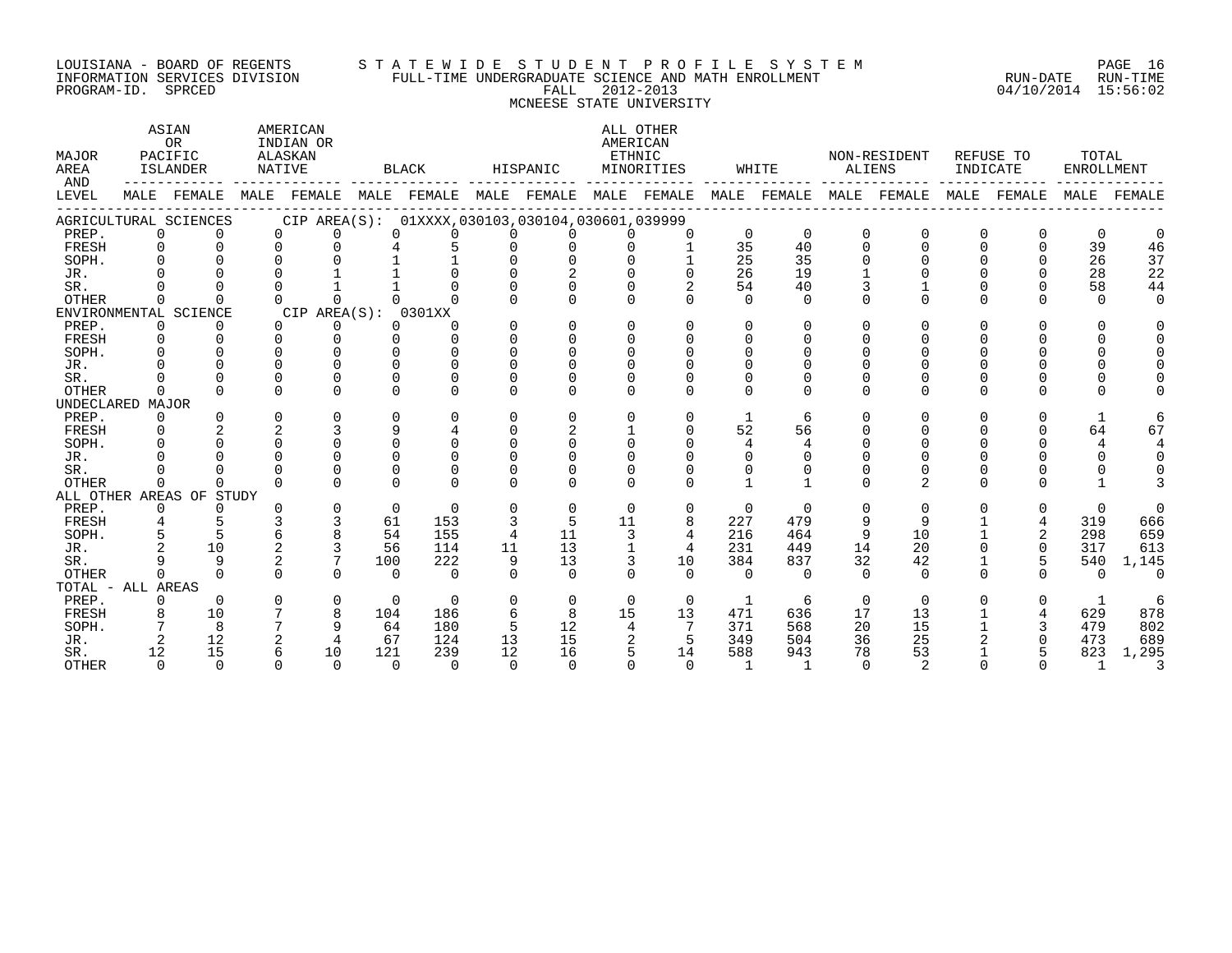#### LOUISIANA - BOARD OF REGENTS S T A T E W I D E S T U D E N T P R O F I L E S Y S T E M PAGE 17 INFORMATION SERVICES DIVISION FULL-TIME UNDERGRADUATE SCIENCE AND MATH ENROLLMENT RUN-DATE RUN-TIME PROGRAM-ID. SPRCED FALL 2012-2013 04/10/2014 15:56:02 NICHOLLS STATE UNIVERSITY

| MAJOR<br>AREA<br>AND |             | ASIAN<br>OR<br>PACIFIC<br>ISLANDER | AMERICAN<br>INDIAN OR<br>ALASKAN<br>NATIVE |                      |                          | BLACK                               |             | HISPANIC                                    | AMERICAN<br>ETHNIC      | ALL OTHER<br>MINORITIES                                                                                          |                               | WHITE                                                                                                       | ALIENS                  | NON-RESIDENT         | INDICATE       | REFUSE TO                | TOTAL<br><b>ENROLLMENT</b> |           |
|----------------------|-------------|------------------------------------|--------------------------------------------|----------------------|--------------------------|-------------------------------------|-------------|---------------------------------------------|-------------------------|------------------------------------------------------------------------------------------------------------------|-------------------------------|-------------------------------------------------------------------------------------------------------------|-------------------------|----------------------|----------------|--------------------------|----------------------------|-----------|
| LEVEL                |             |                                    |                                            |                      |                          |                                     |             |                                             |                         |                                                                                                                  |                               | MALE FEMALE MALE FEMALE MALE FEMALE MALE FEMALE MALE FEMALE MALE FEMALE MALE FEMALE MALE FEMALE MALE FEMALE |                         |                      |                |                          |                            |           |
| CHEMISTRY            | $\mathbf 0$ | $\mathbf 0$                        |                                            | $\mathbf 0$          |                          | CIP AREA( $S$ ): 4005XX             | $\mathbf 0$ | $\mathsf 0$                                 |                         | $\mathbf 0$                                                                                                      |                               |                                                                                                             |                         |                      | $\overline{0}$ |                          | ∩                          |           |
| PREP.<br>FRESH       | $\Omega$    | $\Omega$                           | 0<br>$\Omega$                              | 0                    | $\mathsf{O}$<br>$\Omega$ | 0                                   | $\Omega$    | $\mathbf{1}$                                | $\mathbf 0$<br>$\Omega$ | $\mathbf 0$                                                                                                      | $\mathbf 0$<br>$\overline{7}$ | $\mathbf 0$<br>$\mathbf{1}$                                                                                 | $\mathbf 0$<br>$\Omega$ | 0<br>$\Omega$        | 0              | $\mathbf 0$<br>$\Omega$  |                            |           |
| SOPH.                | $\Omega$    | $\Omega$                           | $\Omega$                                   | 0                    |                          |                                     | $\Omega$    | $\Omega$                                    | 0                       | $\Omega$                                                                                                         | 3                             |                                                                                                             |                         |                      | O              |                          |                            |           |
| JR.                  |             | $\Omega$                           | $\Omega$                                   | $\Omega$             |                          |                                     |             | $\Omega$                                    |                         | $\Omega$                                                                                                         | 2                             | 3                                                                                                           | $\Omega$                |                      | U              |                          |                            |           |
| SR.                  | $\Omega$    | $\Omega$                           | $\Omega$                                   | $\Omega$             | $\Omega$                 |                                     | $\Omega$    | $\Omega$                                    | $\Omega$                | $\Omega$                                                                                                         | 1                             | 4                                                                                                           | $\Omega$                | $\Omega$             | O              | $\Omega$                 |                            |           |
| OTHER                | $\Omega$    | $\Omega$                           | $\Omega$                                   | $\Omega$             | $\Omega$                 | $\Omega$                            |             |                                             | $\Omega$                | $\Omega$                                                                                                         | $\Omega$                      | $\Omega$                                                                                                    | $\Omega$                | $\Omega$             | $\Omega$       | $\Omega$                 |                            |           |
| PHYSICS/ASTRONOMY    |             |                                    |                                            |                      |                          | CIP $AREA(S): 4002XX, 4008XX$       |             |                                             |                         |                                                                                                                  |                               |                                                                                                             |                         |                      |                |                          |                            |           |
| PREP.                | $\Omega$    | $\Omega$                           | $\Omega$                                   | 0                    | 0                        | $\Omega$                            | $\Omega$    |                                             | $\Omega$                | $\Omega$                                                                                                         | $\Omega$                      | $\Omega$                                                                                                    | $\Omega$                | 0                    | O              | O                        |                            |           |
| FRESH                | $\mathbf 0$ | $\Omega$                           | $\Omega$                                   | $\mathbf 0$          | $\mathbf 0$              | $\Omega$                            | $\Omega$    |                                             |                         | U                                                                                                                | ∩                             | $\Omega$                                                                                                    | <sup>n</sup>            | ∩                    | U              | N                        |                            |           |
| SOPH.                |             | $\Omega$                           | $\Omega$                                   | 0                    | $\Omega$                 |                                     |             |                                             |                         | $\cap$                                                                                                           | ∩                             | <sup>0</sup>                                                                                                | <sup>n</sup>            | U                    | O              | O                        |                            |           |
| JR.                  |             | $\Omega$                           | $\Omega$                                   | $\Omega$             | $\Omega$                 |                                     |             |                                             |                         | O                                                                                                                | $\Omega$                      | $\Omega$                                                                                                    | $\Omega$                |                      | O              | U                        |                            |           |
| SR.                  |             | $\Omega$                           | $\Omega$<br>$\Omega$                       | $\Omega$<br>$\Omega$ | $\Omega$<br>$\cap$       | $\cap$                              | $\Omega$    |                                             | U                       | $\Omega$<br>$\Omega$                                                                                             | $\Omega$                      | $\Omega$                                                                                                    | $\Omega$                | ∩                    | O              | U                        |                            |           |
| OTHER<br>MATHEMATICS | $\Omega$    | $\Omega$                           |                                            |                      | CIP AREA(S):             | 27XXXX, 3008XX, 520802              |             |                                             |                         |                                                                                                                  | $\Omega$                      | $\Omega$                                                                                                    | $\Omega$                | 0                    | O              | $\Omega$                 |                            |           |
| PREP.                | $\Omega$    | $\Omega$                           | $\Omega$                                   | $\Omega$             | $\Omega$                 | $\Omega$                            | $\Omega$    | $\Omega$                                    |                         | $\Omega$                                                                                                         | $\Omega$                      | $\Omega$                                                                                                    | $\Omega$                |                      |                |                          |                            |           |
| FRESH                |             | $\Omega$                           | $\Omega$                                   | 1                    | 3                        | $\Omega$                            |             |                                             |                         | $\Omega$                                                                                                         | 9                             | 8                                                                                                           | <sup>n</sup>            | U                    | O              | 1                        | 13                         | 10        |
| SOPH.                |             | <sup>n</sup>                       | $\Omega$                                   | $\Omega$             | 3                        |                                     |             |                                             |                         |                                                                                                                  |                               | 5                                                                                                           | n                       |                      |                | $\Omega$                 | 6                          |           |
| JR.                  | U           | $\Omega$                           | $\Omega$                                   | $\Omega$             | $\Omega$                 |                                     |             |                                             | U                       | O                                                                                                                | 4                             | 3                                                                                                           |                         |                      | O              | $\Omega$                 | 6                          |           |
| SR.                  |             | $\Omega$                           | $\Omega$                                   | $\Omega$             |                          |                                     |             |                                             |                         | $\Omega$                                                                                                         | 4                             | $\Omega$                                                                                                    | $\Omega$                | 0                    | 0              | 0                        |                            |           |
| <b>OTHER</b>         | $\Omega$    | $\Omega$                           | $\cap$                                     | $\Omega$             | $\Omega$                 | $\Omega$                            | $\Omega$    | $\Omega$                                    |                         | $\Omega$                                                                                                         | $\Omega$                      | $\Omega$                                                                                                    | $\Omega$                | U                    | $\Omega$       | $\Omega$                 |                            |           |
| COMPUTER SCIENCE     |             |                                    |                                            |                      |                          | CIP AREA(S): 11XXXX, 521201, 521301 |             |                                             |                         |                                                                                                                  |                               |                                                                                                             |                         |                      |                |                          |                            |           |
| PREP.                | $\Omega$    | $\Omega$                           | $\Omega$                                   | $\Omega$             | $\Omega$                 | $\Omega$                            | $\Omega$    | $\Omega$                                    |                         | O                                                                                                                | $\Omega$                      |                                                                                                             | n                       |                      | Ω              |                          | ∩                          |           |
| FRESH                | 0           | $\Omega$                           | 1                                          | $\Omega$             | 5                        |                                     | $\Omega$    | $\mathbf{1}$                                |                         | $\Omega$                                                                                                         | 13                            |                                                                                                             | $\Omega$                |                      | O              | $\Omega$                 | 20                         |           |
| SOPH.                |             | $\Omega$                           | $\Omega$                                   | 0                    | 3                        |                                     |             | $\Omega$                                    | $\Omega$                | $\Omega$                                                                                                         | 10                            | 5                                                                                                           | $\Omega$                | 0                    | 0              | $\Omega$                 | 14                         |           |
| JR.                  |             | $\Omega$<br>$\mathbf{1}$           | 1<br>$\mathbf{1}$                          | 1<br>$\Omega$        | 5                        |                                     |             | 1<br>$\Omega$                               | <sup>0</sup>            | $\mathbf 0$<br>$\Omega$                                                                                          | 11                            | 3                                                                                                           | 1                       | $\overline{2}$       | 1              | $\mathbf{1}$             | 19                         | 10        |
| SR.<br><b>OTHER</b>  | $\Omega$    | $\Omega$                           | $\Omega$                                   | $\Omega$             | $\Omega$                 | $\overline{a}$<br>$\cap$            |             | $\Omega$                                    | $\Omega$                | $\Omega$                                                                                                         | 15<br>$\Omega$                | 3<br>$\Omega$                                                                                               | 1<br>$\Omega$           | $\Omega$<br>$\Omega$ | 0<br>$\Omega$  | $\mathbf{1}$<br>$\Omega$ | 21<br>$\Omega$             |           |
| <b>GEOSCIENCES</b>   |             |                                    |                                            |                      |                          | CIP AREA(S): 400401,4006XX          |             |                                             |                         |                                                                                                                  |                               |                                                                                                             |                         |                      |                |                          |                            |           |
| PREP.                | $\Omega$    | $\Omega$                           | $\Omega$                                   | $\Omega$             |                          | $\Omega$<br>$\Omega$                | ∩           |                                             | $\Omega$                | $\Omega$                                                                                                         | $\Omega$                      | $\Omega$                                                                                                    | $\Omega$                | U                    | O              | $\Omega$                 |                            |           |
| FRESH                | $\Omega$    | $\Omega$                           | $\Omega$                                   | $\mathbf 0$          | $\mathbf 0$              | $\Omega$                            | $\Omega$    | $\Omega$                                    |                         | $\Omega$                                                                                                         | $\Omega$                      | <sup>0</sup>                                                                                                | $\Omega$                | 0                    | O              | $\Omega$                 |                            |           |
| SOPH.                |             | $\Omega$                           | $\Omega$                                   | $\Omega$             | $\Omega$                 |                                     |             |                                             |                         |                                                                                                                  |                               |                                                                                                             | $\Omega$                |                      | U              | U                        |                            |           |
| JR.                  |             | $\Omega$                           | $\Omega$                                   | $\Omega$             | $\Omega$                 |                                     |             |                                             |                         |                                                                                                                  |                               | ∩                                                                                                           | <sup>n</sup>            | U                    | O              | $\Omega$                 |                            |           |
| SR.                  |             | <sup>n</sup>                       | $\Omega$                                   | $\Omega$             | 0                        | <sup>0</sup>                        | ∩           |                                             |                         |                                                                                                                  |                               | ∩                                                                                                           | 0                       | 0                    | 0              | 0                        |                            |           |
| <b>OTHER</b>         | $\Omega$    | $\Omega$                           | $\Omega$                                   | $\Omega$             | $\Omega$                 | $\Omega$                            | $\Omega$    | $\Omega$                                    | 0                       |                                                                                                                  |                               | $\Omega$                                                                                                    | $\Omega$                | $\Omega$             | 0              | $\Omega$                 |                            |           |
| ENGINEERING          |             |                                    |                                            |                      |                          |                                     |             |                                             |                         | CIP AREA(S): 030509,0402XX,14XXXX,1500XX,150101,150201,150303                                                    |                               |                                                                                                             |                         |                      |                |                          |                            |           |
|                      |             |                                    |                                            |                      |                          |                                     |             |                                             |                         | 150401, 150404, 150507, 150607, 150612, 150613, 150803<br>150805, 150903, 151001, 151201, 159999, 3006XX, 409999 |                               |                                                                                                             |                         |                      |                |                          |                            |           |
| PREP.                | 0           | $\mathbf 0$                        | 0                                          | 0                    | $\Omega$                 | ∩                                   | 0           | U                                           | 0                       | 0                                                                                                                | $\Omega$                      | 0                                                                                                           | $\mathbf 0$             | 0                    | 0              | $\mathbf 0$              | $\Omega$                   | ∩         |
| FRESH                | $\Omega$    | $\Omega$                           | $\overline{2}$                             | 0                    |                          |                                     |             |                                             |                         | $\Omega$                                                                                                         | 53                            | 3                                                                                                           | $\Omega$                | U                    | 0              | $\Omega$                 | 64                         |           |
| SOPH.                |             | $\Omega$                           | $\Omega$                                   | 0                    | 5                        |                                     |             |                                             |                         |                                                                                                                  | 30                            |                                                                                                             |                         | 0                    |                | 0                        | 40                         |           |
| JR.                  |             | U                                  | $\Omega$                                   | $\Omega$             |                          |                                     |             |                                             |                         |                                                                                                                  | 31                            |                                                                                                             | $\Omega$                | ∩                    |                | 0                        | 37                         |           |
| SR.                  | 1           | $\Omega$                           | $\Omega$                                   | $\mathbf{1}$         | 6                        | 2                                   |             | $\Omega$                                    |                         | $\Omega$                                                                                                         | 29                            | 1                                                                                                           | $\Omega$                | 1                    | 3              | 2                        | 41                         |           |
| OTHER                | $\Omega$    | $\Omega$                           | $\Omega$                                   | $\Omega$             | $\Omega$                 | $\Omega$                            | $\Omega$    |                                             | $\Omega$                |                                                                                                                  | $\Omega$                      | $\Omega$                                                                                                    | $\Omega$                | $\Omega$             | O              | $\Omega$                 | $\Omega$                   |           |
|                      |             | BIOLOGICAL/LIFE SCIENCES           |                                            |                      |                          |                                     |             | CIP AREA(S): 1905XX, 26XXXX, 3001XX, 3010XX |                         |                                                                                                                  |                               |                                                                                                             |                         |                      |                |                          |                            |           |
| PREP.                | $\Omega$    | $\Omega$                           | $\Omega$                                   | $\Omega$             | $\Omega$                 | $\Omega$                            | $\Omega$    | $\Omega$                                    | $\Omega$                | $\Omega$                                                                                                         | $\Omega$                      | $\Omega$                                                                                                    |                         |                      |                |                          | $\Omega$                   |           |
| FRESH<br>SOPH.       | 3           |                                    | 2<br>$\Omega$                              | 3<br>0               | 12<br>3                  | 34<br>q                             |             | 11                                          |                         |                                                                                                                  | 48<br>30                      | 69<br>24                                                                                                    |                         | 5                    | O<br>U         | $\Omega$<br>$\Omega$     | 74<br>36                   | 123<br>42 |
| JR.                  |             |                                    |                                            | $\Omega$             | 3                        |                                     |             |                                             |                         | 1                                                                                                                | 20                            | 22                                                                                                          |                         |                      |                |                          | 27                         | 31        |
| SR.                  |             |                                    | U                                          |                      | $\Omega$                 |                                     |             |                                             | ∩                       |                                                                                                                  | 21                            | 29                                                                                                          |                         |                      |                |                          | 24                         | 39        |
| <b>OTHER</b>         |             | U                                  | $\cap$                                     | U                    | $\cap$                   | $\cap$                              |             | $\cap$                                      |                         | $\cap$                                                                                                           | $\cap$                        | $\cap$                                                                                                      |                         | ∩                    | U              |                          |                            |           |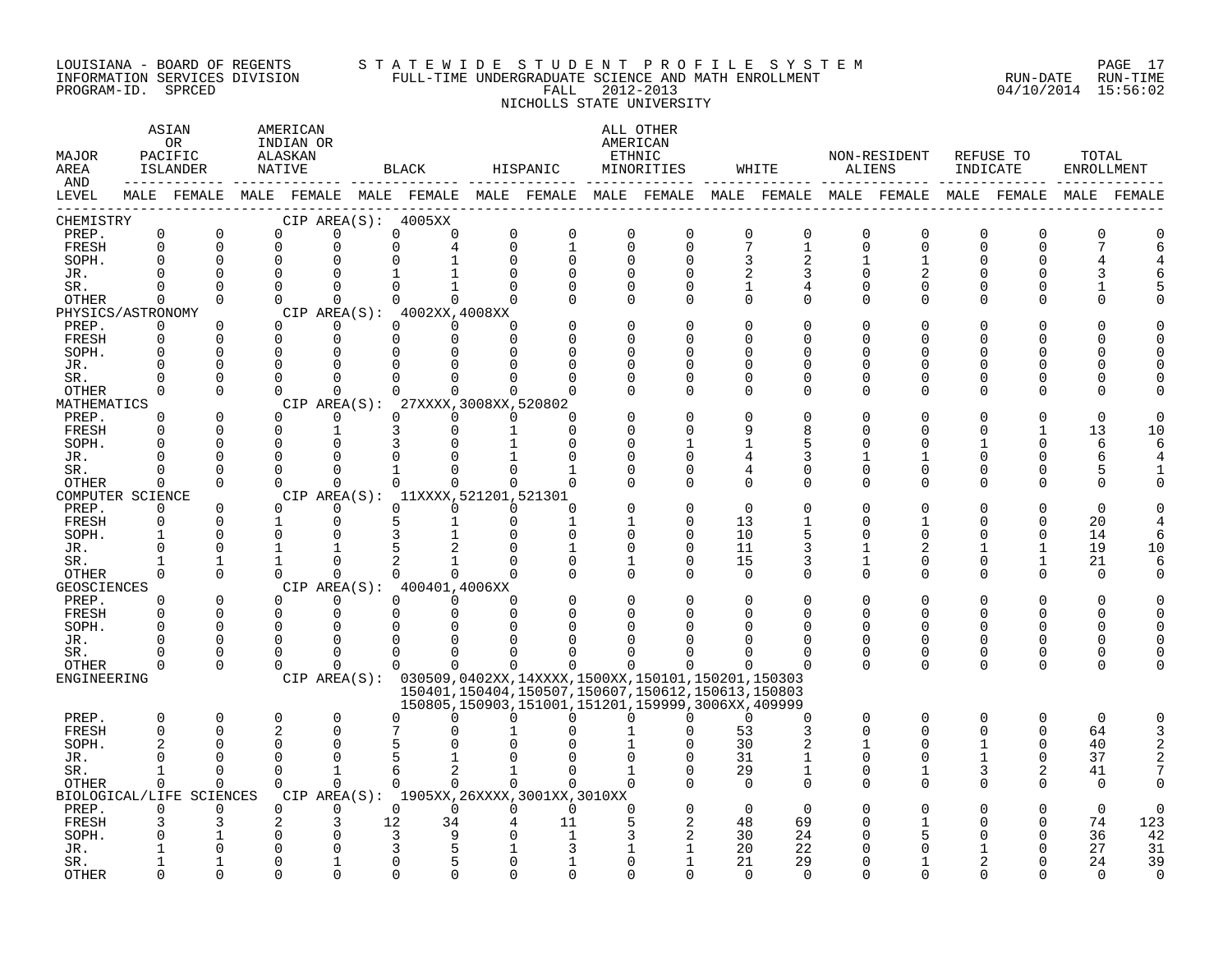#### LOUISIANA - BOARD OF REGENTS S T A T E W I D E S T U D E N T P R O F I L E S Y S T E M PAGE 18 INFORMATION SERVICES DIVISION FULL-TIME UNDERGRADUATE SCIENCE AND MATH ENROLLMENT RUN-DATE RUN-TIME PROGRAM-ID. SPRCED FALL 2012-2013 04/10/2014 15:56:02 NICHOLLS STATE UNIVERSITY

ASTAN AMERICAN AMERICAN ALL OTHER OR INDIAN OR **INDIAN OR** AMERICAN MAJOR PACIFIC ALASKAN ETHNIC NON-RESIDENT REFUSE TO TOTAL AREA ISLANDER NATIVE BLACK HISPANIC MINORITIES WHITE ALIENS INDICATE ENROLLMENT AND ------------ ------------- ------------- ------------- ------------- ------------- ------------- ------------- ------------- LEVEL MALE FEMALE MALE FEMALE MALE FEMALE MALE FEMALE MALE FEMALE MALE FEMALE MALE FEMALE MALE FEMALE MALE FEMALE ------------------------------------------------------------------------------------------------------------------------------------ AGRICULTURAL SCIENCES CIP AREA(S): 01XXXX,030103,030104,030601,039999 PREP. 0 0 0 0 0 0 0 0 0 0 0 0 0 0 0 0 0 0 FRESH 0 0 0 0 0 0 0 0 0 0 0 0 0 0 0 0 0 0 SOPH. 0 0 0 0 0 0 0 0 0 0 0 0 0 0 0 0 0 0 JR. 0 0 0 0 0 0 0 0 0 0 0 0 0 0 0 0 0 0 SR. 0 0 0 0 0 0 0 0 0 0 0 1 0 0 0 0 0 1 OTHER 0 0 0 0 0 0 0 0 0 0 0 0 0 0 0 0 0 0 ENVIRONMENTAL SCIENCE CIP AREA(S): 0301XX<br>
PREP. 0 0 0 0 0 0 PREP. 0 0 0 0 0 0 0 0 0 0 0 0 0 0 0 0 0 0 FRESH 0 0 0 0 0 0 0 0 0 0 0 0 0 0 0 0 0 0 SOPH. 0 0 0 0 0 0 0 0 0 0 0 0 0 0 0 0 0 0 JR. 0 0 0 0 0 0 0 0 0 0 0 0 0 0 0 0 0 0 SR. 0 0 0 0 0 0 0 0 0 0 0 0 0 0 0 0 0 0 OTHER 0 0 0 0 0 0 0 0 0 0 0 0 0 0 0 0 0 0 UNDECLARED MAJOR PREP. 0 0 0 0 0 0 0 0 0 0 0 0 0 0 0 0 0 0 FRESH 0 0 0 0 0 0 0 0 0 0 0 0 0 0 0 0 0 0 SOPH. 0 0 0 0 0 0 0 0 0 0 0 0 0 0 0 0 0 0 JR. 0 0 0 0 0 0 0 0 0 0 0 0 0 0 0 0 0 0 SR. 0 0 0 0 0 0 1 0 0 0 0 0 0 0 0 0 1 0 OTHER 0 0 0 0 0 0 0 0 0 1 0 1 8 5 0 0 8 7 ALL OTHER AREAS OF STUDY PREP. 0 0 0 0 0 0 0 0 0 0 0 0 0 0 0 0 0 0 FRESH 4 10 6 14 92 182 21 30 10 28 295 458 9 6 4 8 441 736 SOPH. 3 6 4 11 56 112 4 16 5 19 204 414 8 10 3 5 287 593 JR. 4 4 3 13 54 99 9 13 5 14 210 421 9 4 12 10 306 578 SR. 4 6 8 4 39 150 7 13 6 16 249 513 11 7 5 5 329 714 OTHER 0 0 0 0 0 0 0 0 0 0 1 0 0 0 0 0 1 0 TOTAL - ALL AREAS PREP. 0 0 0 0 0 0 0 0 0 0 0 0 0 0 0 0 0 0 FRESH 7 13 11 18 119 221 27 43 17 30 425 540 9 8 4 9 619 882 SOPH. 6 7 4 11 70 123 5 17 9 22 278 452 10 16 5 5 387 653 JR. 5 4 4 14 68 108 11 17 6 15 278 453 11 9 15 11 398 631

SR. 7 8 9 6 48 159 9 15 8 17 319 551 12 9 10 8 422 773 OTHER 0 0 0 0 0 0 0 0 0 1 1 1 8 5 0 0 9 7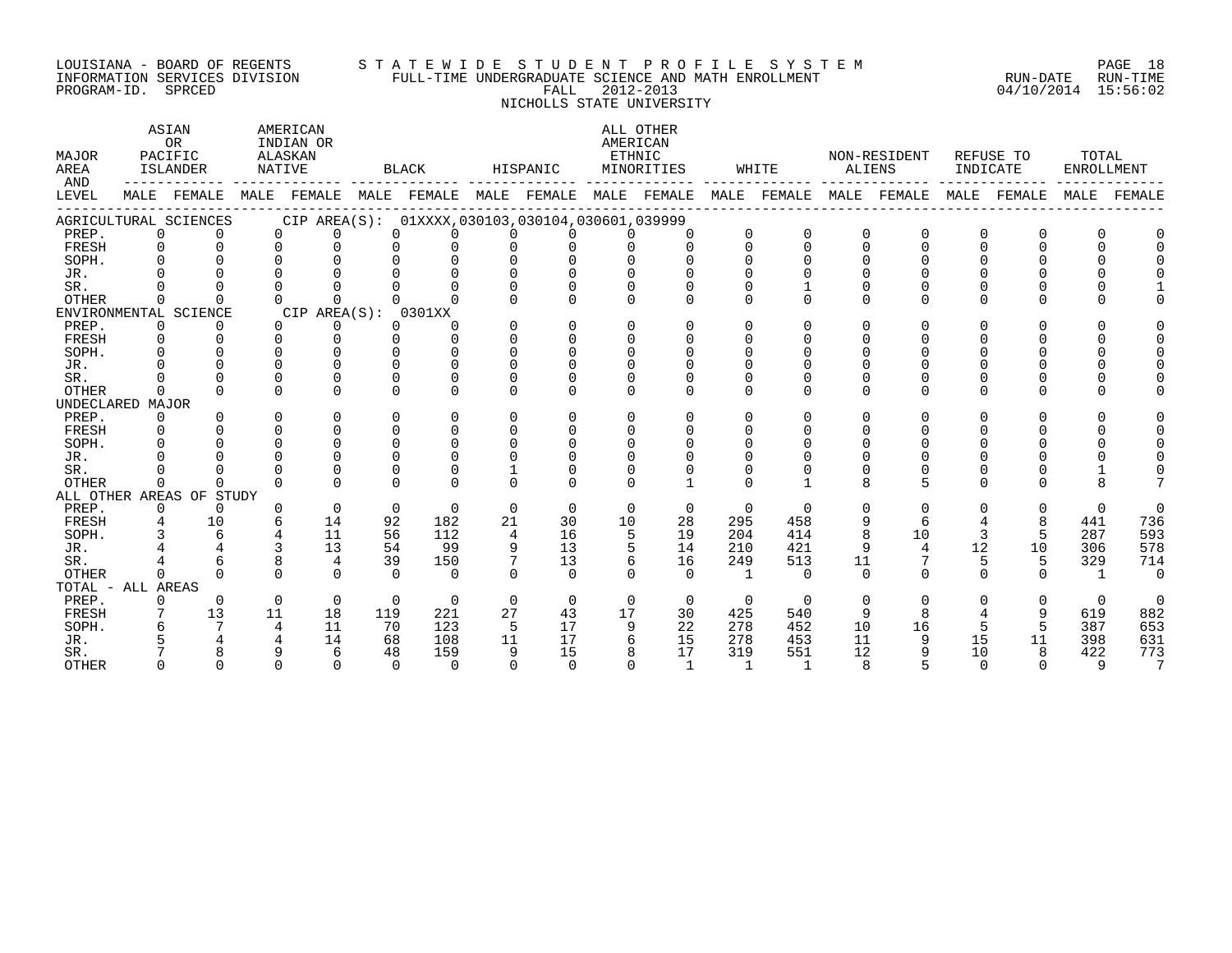#### LOUISIANA - BOARD OF REGENTS S T A T E W I D E S T U D E N T P R O F I L E S Y S T E M PAGE 19 INFORMATION SERVICES DIVISION FULL-TIME UNDERGRADUATE SCIENCE AND MATH ENROLLMENT RUN-DATE RUN-TIME PROGRAM-ID. SPRCED FALL 2012-2013 04/10/2014 15:56:02 UNIVERSITY OF LA. AT MONROE

| MALE FEMALE MALE FEMALE MALE FEMALE MALE FEMALE MALE FEMALE MALE FEMALE MALE FEMALE MALE FEMALE MALE FEMALE<br>CHEMISTRY<br>CIP AREA(S): 4005XX<br>$\mathbf 0$<br>$\mathbf 0$<br>PREP.<br>$\mathbf 0$<br>0<br>0<br>$\mathbf 0$<br>$\mathbf 0$<br>0<br>$\mathbf 0$<br>$\mathbf 0$<br>0<br>$\mathbf 0$<br>$\mathbf 0$<br>0<br>0<br>0<br>$\Omega$<br>$\Omega$<br>$\mathbf 0$<br>$\Omega$<br>$\Omega$<br>$\Omega$<br>0<br>$\Omega$<br>$\Omega$<br>$\Omega$<br>$\Omega$<br>$\Omega$<br>FRESH<br>$\Omega$<br>$\Omega$<br>0<br>$\Omega$<br>$\Omega$<br>$\Omega$<br>$\Omega$<br>$\Omega$<br>0<br>SOPH.<br>$\Omega$<br>$\mathbf 0$<br>0<br>0<br>$\mathbf 0$<br>$\Omega$<br>$\Omega$<br>$\Omega$<br>$\Omega$<br>O<br>0<br>0<br>$\Omega$<br>$\cap$<br>0<br>$\Omega$<br>$\Omega$<br>$\Omega$<br>$\Omega$<br>$\Omega$<br>$\Omega$<br>JR.<br>$\Omega$<br>$\Omega$<br>$\Omega$<br>$\Omega$<br>$\Omega$<br>SR.<br>$\Omega$<br>$\Omega$<br>$\Omega$<br>$\Omega$<br>$\Omega$<br>U<br>$\Omega$<br>1<br><sup>0</sup><br>U<br>U<br>$\Omega$<br>$\Omega$<br>$\Omega$<br>$\Omega$<br>$\Omega$<br>$\Omega$<br>$\Omega$<br>OTHER<br>$\Omega$<br>$\Omega$<br>$\Omega$<br>$\Omega$<br>0<br>$\Omega$<br>U<br>∩<br>CIP AREA(S): 4002XX,4008XX<br>PHYSICS/ASTRONOMY<br>$\Omega$<br>$\Omega$<br>0<br>$\Omega$<br>$\Omega$<br>PREP.<br>$\Omega$<br>$\Omega$<br>$\Omega$<br>$\Omega$<br>O<br>O<br>U<br>$\mathbf 0$<br>FRESH<br>$\mathbf 0$<br>$\Omega$<br>$\Omega$<br>$\Omega$<br>$\mathbf 0$<br>$\Omega$<br>$\Omega$<br>$\Omega$<br>U<br>∩<br>∩<br>$\Omega$<br>$\Omega$<br>SOPH.<br>$\Omega$<br>$\Omega$<br>$\Omega$<br>$\Omega$<br>O<br>∩<br>O<br>$\Omega$<br>$\Omega$<br>$\Omega$<br>JR.<br>O<br>$\Omega$<br>O<br>O<br>$\Omega$<br>$\Omega$<br>SR.<br>$\Omega$<br>$\Omega$<br>$\Omega$<br>$\Omega$<br>$\Omega$<br>U<br><sup>0</sup><br>U<br>$\Omega$<br><b>OTHER</b><br>$\Omega$<br>$\Omega$<br>$\Omega$<br>$\cap$<br>$\Omega$<br>$\Omega$<br>$\Omega$<br>O<br>0<br>U<br>∩<br>U<br>MATHEMATICS<br>CIP AREA(S): 27XXXX, 3008XX, 520802<br>$\Omega$<br>$\Omega$<br>$\Omega$<br>PREP.<br>$\Omega$<br>$\Omega$<br>$\Omega$<br>$\Omega$<br>$\Omega$<br>U<br>$\Omega$<br>$\Omega$<br>$\Omega$<br>$\mathbf 0$<br>FRESH<br>$\mathbf{1}$<br>$\Omega$<br>$\Omega$<br>$\Omega$<br>$\overline{2}$<br>U<br>3<br>U<br>$\Omega$<br>$\Omega$<br>$\Omega$<br>SOPH.<br>∩<br>∩<br>∩<br>$\Omega$<br>JR.<br>$\Omega$<br>$\Omega$<br>∩<br>$\Omega$<br>U<br>1<br><sup>0</sup><br>4<br>SR.<br>$\Omega$<br>$\Omega$<br>$\Omega$<br>3<br>$\Omega$<br>$\Omega$<br>4<br>0<br>0<br>O<br>O<br>OTHER<br>$\cap$<br>$\Omega$<br>$\Omega$<br>$\Omega$<br>$\Omega$<br>$\Omega$<br>$\Omega$<br>$\Omega$<br>$\Omega$<br>$\Omega$<br>$\Omega$<br>$\Omega$<br>$\Omega$<br>$\Omega$<br>U<br>∩<br>U<br>CIP AREA(S): 11XXXX, 521201, 521301<br>COMPUTER SCIENCE<br>$\Omega$<br>$\Omega$<br>$\Omega$<br>$\Omega$<br>PREP.<br>$\Omega$<br>$\Omega$<br>$\Omega$<br>$\Omega$<br>O<br>$\Omega$<br>O<br>$\Omega$<br>$\Omega$<br>$\mathbf 0$<br>FRESH<br>$\mathbf{1}$<br>11<br>$\Omega$<br>$\Omega$<br>$\Omega$<br>17<br>33<br>4<br>4<br>∩<br><sup>0</sup><br>6<br>$\Omega$<br>$\Omega$<br>10<br>10<br>23<br>SOPH.<br>$\Omega$<br>$\Omega$<br>$\Omega$<br>1<br>$\Omega$<br>3<br>$\Omega$<br>$\Omega$<br>7<br>$7\overline{ }$<br>$\Omega$<br>$\Omega$<br>$\mathbf 0$<br>$\Omega$<br>$\mathbf 0$<br>$\Omega$<br>10<br>21<br>7<br>JR.<br>$\Omega$<br>U<br>∩<br>$\Omega$<br>4<br>38<br>$\Omega$<br>$\Omega$<br>12<br>$\mathbf 0$<br>$\Omega$<br>20<br>5<br>10<br>SR.<br>$\overline{2}$<br>$\mathbf{1}$<br>2<br>2<br>$\Omega$<br>$\Omega$<br>$\Omega$<br>$\Omega$<br>$\Omega$<br>$\Omega$<br>$\Omega$<br>$\Omega$<br>$\Omega$<br>$\Omega$<br>$\Omega$<br>OTHER<br>$\Omega$<br>$\Omega$<br>$\Omega$<br>0<br>$\Omega$<br>$\mathbf{1}$<br>1<br>CIP AREA(S): 400401,4006XX<br><b>GEOSCIENCES</b><br>$\Omega$<br>$\Omega$<br>PREP.<br>$\Omega$<br>$\Omega$<br>$\Omega$<br>$\Omega$<br>$\Omega$<br>$\Omega$<br>$\Omega$<br>$\Omega$<br>$\Omega$<br>$\Omega$<br>$\mathbf 0$<br>FRESH<br>$\Omega$<br>$\Omega$<br>$\Omega$<br>$\mathbf 0$<br>$\Omega$<br>$\Omega$<br>3<br><sup>0</sup><br>O<br>$\Omega$<br>$\Omega$<br>$\Omega$<br>$\Omega$<br>$\Omega$<br>SOPH.<br>$\Omega$<br>$\Omega$<br>$\overline{2}$<br>$\overline{2}$<br>$\Omega$<br>$\Omega$<br>$\Omega$<br>$\Omega$<br>JR.<br>2<br><sup>0</sup><br>$\Omega$<br>∩<br>$\Omega$<br>4<br>$\Omega$<br>SR.<br>∩<br>0<br>$\Omega$<br>0<br>0<br>0<br>0<br>11<br>1<br>-1<br>6<br>6<br>$\Omega$<br>$\Omega$<br>$\Omega$<br>$\Omega$<br>$\Omega$<br>OTHER<br>$\Omega$<br>$\Omega$<br>$\Omega$<br>$\Omega$<br>$\Omega$<br>$\Omega$<br>U<br>$\Omega$<br>$\Omega$<br>$\Omega$<br><sup>n</sup><br>$\Omega$<br>ENGINEERING<br>CIP AREA(S): 030509,0402XX,14XXXX,1500XX,150101,150201,150303<br>150401, 150404, 150507, 150607, 150612, 150613, 150803<br>150805, 150903, 151001, 151201, 159999, 3006XX, 409999<br>$\mathbf 0$<br>$\Omega$<br>0<br>$\mathbf 0$<br>0<br>$\mathbf 0$<br>0<br>PREP.<br>$\Omega$<br>$\Omega$<br>0<br>$\Omega$<br>0<br>$\Omega$<br>$\Omega$<br>0<br>$\Omega$<br><sup>0</sup><br>$\Omega$<br>$\Omega$<br>$\Omega$<br>$\Omega$<br>FRESH<br>$\Omega$<br>U<br>$\Omega$<br>$\Omega$<br>$\Omega$<br>$\Omega$<br>$\Omega$<br>$\Omega$<br>SOPH.<br>$\Omega$<br>$\Omega$<br>$\Omega$<br>$\Omega$<br><sup>0</sup><br>$\Omega$<br><sup>0</sup><br>$\Omega$<br>$\Omega$<br>JR.<br>$\cap$<br>$\Omega$<br>$\Omega$<br>$\Omega$<br>O<br>$\Omega$<br>$\Omega$<br>$\Omega$<br>$\Omega$<br>$\Omega$<br>$\Omega$<br>$\Omega$<br>$\Omega$<br>$\Omega$<br>SR.<br>0<br>$\Omega$<br>$\Omega$<br>$\Omega$<br>∩<br>U<br>U<br>$\Omega$<br>$\Omega$<br>$\Omega$<br>$\Omega$<br>$\Omega$<br>$\Omega$<br>$\Omega$<br>$\Omega$<br>$\Omega$<br>$\Omega$<br>$\Omega$<br>$\Omega$<br>OTHER<br>$\Omega$<br>U<br>C<br>CIP AREA(S): 1905XX, 26XXXX, 3001XX, 3010XX<br>BIOLOGICAL/LIFE SCIENCES<br>$\Omega$<br>PREP.<br>$\mathbf 0$<br>$\mathbf 0$<br>$\Omega$<br>$\Omega$<br>$\Omega$<br>$\Omega$<br>$\Omega$<br>$\Omega$<br>$\Omega$<br>$\Omega$<br>$\Omega$<br>$\mathbf 0$<br>17<br>19<br>39<br>50<br>FRESH<br>3<br>$\Omega$<br>0<br>10<br>24<br>2<br>10<br>50<br>$\Omega$<br>$\Omega$<br>13<br>$\overline{c}$<br>13<br>30<br>29<br>SOPH.<br>2<br>21<br>35<br>9<br>18<br>35<br>6<br>3<br>JR.<br>80<br>$\Omega$<br>0<br>5<br>27<br>26<br>36<br>44<br>SR.<br>1<br><b>OTHER</b><br>$\cap$<br>$\cap$<br>0<br>$\cap$<br>$\Omega$<br>$\Omega$<br>$\cap$<br>$\Omega$<br>$\cap$<br>$\Omega$<br>$\mathbf{1}$ | MAJOR<br>AREA<br>AND | ASIAN<br><b>OR</b><br>PACIFIC<br>ISLANDER<br>-------- ----- | AMERICAN<br>INDIAN OR<br>ALASKAN<br>NATIVE |  | BLACK | HISPANIC |  | ALL OTHER<br>AMERICAN<br>ETHNIC<br>MINORITIES | WHITE | ALIENS | NON-RESIDENT | REFUSE TO<br>INDICATE | TOTAL<br>ENROLLMENT |  |
|------------------------------------------------------------------------------------------------------------------------------------------------------------------------------------------------------------------------------------------------------------------------------------------------------------------------------------------------------------------------------------------------------------------------------------------------------------------------------------------------------------------------------------------------------------------------------------------------------------------------------------------------------------------------------------------------------------------------------------------------------------------------------------------------------------------------------------------------------------------------------------------------------------------------------------------------------------------------------------------------------------------------------------------------------------------------------------------------------------------------------------------------------------------------------------------------------------------------------------------------------------------------------------------------------------------------------------------------------------------------------------------------------------------------------------------------------------------------------------------------------------------------------------------------------------------------------------------------------------------------------------------------------------------------------------------------------------------------------------------------------------------------------------------------------------------------------------------------------------------------------------------------------------------------------------------------------------------------------------------------------------------------------------------------------------------------------------------------------------------------------------------------------------------------------------------------------------------------------------------------------------------------------------------------------------------------------------------------------------------------------------------------------------------------------------------------------------------------------------------------------------------------------------------------------------------------------------------------------------------------------------------------------------------------------------------------------------------------------------------------------------------------------------------------------------------------------------------------------------------------------------------------------------------------------------------------------------------------------------------------------------------------------------------------------------------------------------------------------------------------------------------------------------------------------------------------------------------------------------------------------------------------------------------------------------------------------------------------------------------------------------------------------------------------------------------------------------------------------------------------------------------------------------------------------------------------------------------------------------------------------------------------------------------------------------------------------------------------------------------------------------------------------------------------------------------------------------------------------------------------------------------------------------------------------------------------------------------------------------------------------------------------------------------------------------------------------------------------------------------------------------------------------------------------------------------------------------------------------------------------------------------------------------------------------------------------------------------------------------------------------------------------------------------------------------------------------------------------------------------------------------------------------------------------------------------------------------------------------------------------------------------------------------------------------------------------------------------------------------------------------------------------------------------------------------------------------------------------------------------------------------------------------------------------------------------------------------------------------------------------------------------------------------------------------------------------------------------------------------------------------------------------------------------------------------------------------------------------------------------------------------------------------------------------------------------------------------------------------------------------------------------------------------------------------------------------------------------------------------------------------------------------------------------------------------------------------------------------------------------------------------------------------------------------------------------------------------------------------------------------------------------------------------------------------------------------------------------------------------------------------------------------------------------------------------------------------------------------------------------------------------------------------------------------------------------------------------------------------------------------------------------------------------------------------------------------------------------------------------------------------------------------------------------------------------------------------------------------------------------------------------------------------------------------------------------|----------------------|-------------------------------------------------------------|--------------------------------------------|--|-------|----------|--|-----------------------------------------------|-------|--------|--------------|-----------------------|---------------------|--|
|                                                                                                                                                                                                                                                                                                                                                                                                                                                                                                                                                                                                                                                                                                                                                                                                                                                                                                                                                                                                                                                                                                                                                                                                                                                                                                                                                                                                                                                                                                                                                                                                                                                                                                                                                                                                                                                                                                                                                                                                                                                                                                                                                                                                                                                                                                                                                                                                                                                                                                                                                                                                                                                                                                                                                                                                                                                                                                                                                                                                                                                                                                                                                                                                                                                                                                                                                                                                                                                                                                                                                                                                                                                                                                                                                                                                                                                                                                                                                                                                                                                                                                                                                                                                                                                                                                                                                                                                                                                                                                                                                                                                                                                                                                                                                                                                                                                                                                                                                                                                                                                                                                                                                                                                                                                                                                                                                                                                                                                                                                                                                                                                                                                                                                                                                                                                                                                                                                                                                                                                                                                                                                                                                                                                                                                                                                                                                                                                                                          | LEVEL                |                                                             |                                            |  |       |          |  |                                               |       |        |              |                       |                     |  |
|                                                                                                                                                                                                                                                                                                                                                                                                                                                                                                                                                                                                                                                                                                                                                                                                                                                                                                                                                                                                                                                                                                                                                                                                                                                                                                                                                                                                                                                                                                                                                                                                                                                                                                                                                                                                                                                                                                                                                                                                                                                                                                                                                                                                                                                                                                                                                                                                                                                                                                                                                                                                                                                                                                                                                                                                                                                                                                                                                                                                                                                                                                                                                                                                                                                                                                                                                                                                                                                                                                                                                                                                                                                                                                                                                                                                                                                                                                                                                                                                                                                                                                                                                                                                                                                                                                                                                                                                                                                                                                                                                                                                                                                                                                                                                                                                                                                                                                                                                                                                                                                                                                                                                                                                                                                                                                                                                                                                                                                                                                                                                                                                                                                                                                                                                                                                                                                                                                                                                                                                                                                                                                                                                                                                                                                                                                                                                                                                                                          |                      |                                                             |                                            |  |       |          |  |                                               |       |        |              |                       |                     |  |
|                                                                                                                                                                                                                                                                                                                                                                                                                                                                                                                                                                                                                                                                                                                                                                                                                                                                                                                                                                                                                                                                                                                                                                                                                                                                                                                                                                                                                                                                                                                                                                                                                                                                                                                                                                                                                                                                                                                                                                                                                                                                                                                                                                                                                                                                                                                                                                                                                                                                                                                                                                                                                                                                                                                                                                                                                                                                                                                                                                                                                                                                                                                                                                                                                                                                                                                                                                                                                                                                                                                                                                                                                                                                                                                                                                                                                                                                                                                                                                                                                                                                                                                                                                                                                                                                                                                                                                                                                                                                                                                                                                                                                                                                                                                                                                                                                                                                                                                                                                                                                                                                                                                                                                                                                                                                                                                                                                                                                                                                                                                                                                                                                                                                                                                                                                                                                                                                                                                                                                                                                                                                                                                                                                                                                                                                                                                                                                                                                                          |                      |                                                             |                                            |  |       |          |  |                                               |       |        |              |                       |                     |  |
|                                                                                                                                                                                                                                                                                                                                                                                                                                                                                                                                                                                                                                                                                                                                                                                                                                                                                                                                                                                                                                                                                                                                                                                                                                                                                                                                                                                                                                                                                                                                                                                                                                                                                                                                                                                                                                                                                                                                                                                                                                                                                                                                                                                                                                                                                                                                                                                                                                                                                                                                                                                                                                                                                                                                                                                                                                                                                                                                                                                                                                                                                                                                                                                                                                                                                                                                                                                                                                                                                                                                                                                                                                                                                                                                                                                                                                                                                                                                                                                                                                                                                                                                                                                                                                                                                                                                                                                                                                                                                                                                                                                                                                                                                                                                                                                                                                                                                                                                                                                                                                                                                                                                                                                                                                                                                                                                                                                                                                                                                                                                                                                                                                                                                                                                                                                                                                                                                                                                                                                                                                                                                                                                                                                                                                                                                                                                                                                                                                          |                      |                                                             |                                            |  |       |          |  |                                               |       |        |              |                       |                     |  |
|                                                                                                                                                                                                                                                                                                                                                                                                                                                                                                                                                                                                                                                                                                                                                                                                                                                                                                                                                                                                                                                                                                                                                                                                                                                                                                                                                                                                                                                                                                                                                                                                                                                                                                                                                                                                                                                                                                                                                                                                                                                                                                                                                                                                                                                                                                                                                                                                                                                                                                                                                                                                                                                                                                                                                                                                                                                                                                                                                                                                                                                                                                                                                                                                                                                                                                                                                                                                                                                                                                                                                                                                                                                                                                                                                                                                                                                                                                                                                                                                                                                                                                                                                                                                                                                                                                                                                                                                                                                                                                                                                                                                                                                                                                                                                                                                                                                                                                                                                                                                                                                                                                                                                                                                                                                                                                                                                                                                                                                                                                                                                                                                                                                                                                                                                                                                                                                                                                                                                                                                                                                                                                                                                                                                                                                                                                                                                                                                                                          |                      |                                                             |                                            |  |       |          |  |                                               |       |        |              |                       |                     |  |
|                                                                                                                                                                                                                                                                                                                                                                                                                                                                                                                                                                                                                                                                                                                                                                                                                                                                                                                                                                                                                                                                                                                                                                                                                                                                                                                                                                                                                                                                                                                                                                                                                                                                                                                                                                                                                                                                                                                                                                                                                                                                                                                                                                                                                                                                                                                                                                                                                                                                                                                                                                                                                                                                                                                                                                                                                                                                                                                                                                                                                                                                                                                                                                                                                                                                                                                                                                                                                                                                                                                                                                                                                                                                                                                                                                                                                                                                                                                                                                                                                                                                                                                                                                                                                                                                                                                                                                                                                                                                                                                                                                                                                                                                                                                                                                                                                                                                                                                                                                                                                                                                                                                                                                                                                                                                                                                                                                                                                                                                                                                                                                                                                                                                                                                                                                                                                                                                                                                                                                                                                                                                                                                                                                                                                                                                                                                                                                                                                                          |                      |                                                             |                                            |  |       |          |  |                                               |       |        |              |                       |                     |  |
|                                                                                                                                                                                                                                                                                                                                                                                                                                                                                                                                                                                                                                                                                                                                                                                                                                                                                                                                                                                                                                                                                                                                                                                                                                                                                                                                                                                                                                                                                                                                                                                                                                                                                                                                                                                                                                                                                                                                                                                                                                                                                                                                                                                                                                                                                                                                                                                                                                                                                                                                                                                                                                                                                                                                                                                                                                                                                                                                                                                                                                                                                                                                                                                                                                                                                                                                                                                                                                                                                                                                                                                                                                                                                                                                                                                                                                                                                                                                                                                                                                                                                                                                                                                                                                                                                                                                                                                                                                                                                                                                                                                                                                                                                                                                                                                                                                                                                                                                                                                                                                                                                                                                                                                                                                                                                                                                                                                                                                                                                                                                                                                                                                                                                                                                                                                                                                                                                                                                                                                                                                                                                                                                                                                                                                                                                                                                                                                                                                          |                      |                                                             |                                            |  |       |          |  |                                               |       |        |              |                       |                     |  |
|                                                                                                                                                                                                                                                                                                                                                                                                                                                                                                                                                                                                                                                                                                                                                                                                                                                                                                                                                                                                                                                                                                                                                                                                                                                                                                                                                                                                                                                                                                                                                                                                                                                                                                                                                                                                                                                                                                                                                                                                                                                                                                                                                                                                                                                                                                                                                                                                                                                                                                                                                                                                                                                                                                                                                                                                                                                                                                                                                                                                                                                                                                                                                                                                                                                                                                                                                                                                                                                                                                                                                                                                                                                                                                                                                                                                                                                                                                                                                                                                                                                                                                                                                                                                                                                                                                                                                                                                                                                                                                                                                                                                                                                                                                                                                                                                                                                                                                                                                                                                                                                                                                                                                                                                                                                                                                                                                                                                                                                                                                                                                                                                                                                                                                                                                                                                                                                                                                                                                                                                                                                                                                                                                                                                                                                                                                                                                                                                                                          |                      |                                                             |                                            |  |       |          |  |                                               |       |        |              |                       |                     |  |
|                                                                                                                                                                                                                                                                                                                                                                                                                                                                                                                                                                                                                                                                                                                                                                                                                                                                                                                                                                                                                                                                                                                                                                                                                                                                                                                                                                                                                                                                                                                                                                                                                                                                                                                                                                                                                                                                                                                                                                                                                                                                                                                                                                                                                                                                                                                                                                                                                                                                                                                                                                                                                                                                                                                                                                                                                                                                                                                                                                                                                                                                                                                                                                                                                                                                                                                                                                                                                                                                                                                                                                                                                                                                                                                                                                                                                                                                                                                                                                                                                                                                                                                                                                                                                                                                                                                                                                                                                                                                                                                                                                                                                                                                                                                                                                                                                                                                                                                                                                                                                                                                                                                                                                                                                                                                                                                                                                                                                                                                                                                                                                                                                                                                                                                                                                                                                                                                                                                                                                                                                                                                                                                                                                                                                                                                                                                                                                                                                                          |                      |                                                             |                                            |  |       |          |  |                                               |       |        |              |                       |                     |  |
|                                                                                                                                                                                                                                                                                                                                                                                                                                                                                                                                                                                                                                                                                                                                                                                                                                                                                                                                                                                                                                                                                                                                                                                                                                                                                                                                                                                                                                                                                                                                                                                                                                                                                                                                                                                                                                                                                                                                                                                                                                                                                                                                                                                                                                                                                                                                                                                                                                                                                                                                                                                                                                                                                                                                                                                                                                                                                                                                                                                                                                                                                                                                                                                                                                                                                                                                                                                                                                                                                                                                                                                                                                                                                                                                                                                                                                                                                                                                                                                                                                                                                                                                                                                                                                                                                                                                                                                                                                                                                                                                                                                                                                                                                                                                                                                                                                                                                                                                                                                                                                                                                                                                                                                                                                                                                                                                                                                                                                                                                                                                                                                                                                                                                                                                                                                                                                                                                                                                                                                                                                                                                                                                                                                                                                                                                                                                                                                                                                          |                      |                                                             |                                            |  |       |          |  |                                               |       |        |              |                       |                     |  |
|                                                                                                                                                                                                                                                                                                                                                                                                                                                                                                                                                                                                                                                                                                                                                                                                                                                                                                                                                                                                                                                                                                                                                                                                                                                                                                                                                                                                                                                                                                                                                                                                                                                                                                                                                                                                                                                                                                                                                                                                                                                                                                                                                                                                                                                                                                                                                                                                                                                                                                                                                                                                                                                                                                                                                                                                                                                                                                                                                                                                                                                                                                                                                                                                                                                                                                                                                                                                                                                                                                                                                                                                                                                                                                                                                                                                                                                                                                                                                                                                                                                                                                                                                                                                                                                                                                                                                                                                                                                                                                                                                                                                                                                                                                                                                                                                                                                                                                                                                                                                                                                                                                                                                                                                                                                                                                                                                                                                                                                                                                                                                                                                                                                                                                                                                                                                                                                                                                                                                                                                                                                                                                                                                                                                                                                                                                                                                                                                                                          |                      |                                                             |                                            |  |       |          |  |                                               |       |        |              |                       |                     |  |
|                                                                                                                                                                                                                                                                                                                                                                                                                                                                                                                                                                                                                                                                                                                                                                                                                                                                                                                                                                                                                                                                                                                                                                                                                                                                                                                                                                                                                                                                                                                                                                                                                                                                                                                                                                                                                                                                                                                                                                                                                                                                                                                                                                                                                                                                                                                                                                                                                                                                                                                                                                                                                                                                                                                                                                                                                                                                                                                                                                                                                                                                                                                                                                                                                                                                                                                                                                                                                                                                                                                                                                                                                                                                                                                                                                                                                                                                                                                                                                                                                                                                                                                                                                                                                                                                                                                                                                                                                                                                                                                                                                                                                                                                                                                                                                                                                                                                                                                                                                                                                                                                                                                                                                                                                                                                                                                                                                                                                                                                                                                                                                                                                                                                                                                                                                                                                                                                                                                                                                                                                                                                                                                                                                                                                                                                                                                                                                                                                                          |                      |                                                             |                                            |  |       |          |  |                                               |       |        |              |                       |                     |  |
|                                                                                                                                                                                                                                                                                                                                                                                                                                                                                                                                                                                                                                                                                                                                                                                                                                                                                                                                                                                                                                                                                                                                                                                                                                                                                                                                                                                                                                                                                                                                                                                                                                                                                                                                                                                                                                                                                                                                                                                                                                                                                                                                                                                                                                                                                                                                                                                                                                                                                                                                                                                                                                                                                                                                                                                                                                                                                                                                                                                                                                                                                                                                                                                                                                                                                                                                                                                                                                                                                                                                                                                                                                                                                                                                                                                                                                                                                                                                                                                                                                                                                                                                                                                                                                                                                                                                                                                                                                                                                                                                                                                                                                                                                                                                                                                                                                                                                                                                                                                                                                                                                                                                                                                                                                                                                                                                                                                                                                                                                                                                                                                                                                                                                                                                                                                                                                                                                                                                                                                                                                                                                                                                                                                                                                                                                                                                                                                                                                          |                      |                                                             |                                            |  |       |          |  |                                               |       |        |              |                       |                     |  |
|                                                                                                                                                                                                                                                                                                                                                                                                                                                                                                                                                                                                                                                                                                                                                                                                                                                                                                                                                                                                                                                                                                                                                                                                                                                                                                                                                                                                                                                                                                                                                                                                                                                                                                                                                                                                                                                                                                                                                                                                                                                                                                                                                                                                                                                                                                                                                                                                                                                                                                                                                                                                                                                                                                                                                                                                                                                                                                                                                                                                                                                                                                                                                                                                                                                                                                                                                                                                                                                                                                                                                                                                                                                                                                                                                                                                                                                                                                                                                                                                                                                                                                                                                                                                                                                                                                                                                                                                                                                                                                                                                                                                                                                                                                                                                                                                                                                                                                                                                                                                                                                                                                                                                                                                                                                                                                                                                                                                                                                                                                                                                                                                                                                                                                                                                                                                                                                                                                                                                                                                                                                                                                                                                                                                                                                                                                                                                                                                                                          |                      |                                                             |                                            |  |       |          |  |                                               |       |        |              |                       |                     |  |
|                                                                                                                                                                                                                                                                                                                                                                                                                                                                                                                                                                                                                                                                                                                                                                                                                                                                                                                                                                                                                                                                                                                                                                                                                                                                                                                                                                                                                                                                                                                                                                                                                                                                                                                                                                                                                                                                                                                                                                                                                                                                                                                                                                                                                                                                                                                                                                                                                                                                                                                                                                                                                                                                                                                                                                                                                                                                                                                                                                                                                                                                                                                                                                                                                                                                                                                                                                                                                                                                                                                                                                                                                                                                                                                                                                                                                                                                                                                                                                                                                                                                                                                                                                                                                                                                                                                                                                                                                                                                                                                                                                                                                                                                                                                                                                                                                                                                                                                                                                                                                                                                                                                                                                                                                                                                                                                                                                                                                                                                                                                                                                                                                                                                                                                                                                                                                                                                                                                                                                                                                                                                                                                                                                                                                                                                                                                                                                                                                                          |                      |                                                             |                                            |  |       |          |  |                                               |       |        |              |                       |                     |  |
|                                                                                                                                                                                                                                                                                                                                                                                                                                                                                                                                                                                                                                                                                                                                                                                                                                                                                                                                                                                                                                                                                                                                                                                                                                                                                                                                                                                                                                                                                                                                                                                                                                                                                                                                                                                                                                                                                                                                                                                                                                                                                                                                                                                                                                                                                                                                                                                                                                                                                                                                                                                                                                                                                                                                                                                                                                                                                                                                                                                                                                                                                                                                                                                                                                                                                                                                                                                                                                                                                                                                                                                                                                                                                                                                                                                                                                                                                                                                                                                                                                                                                                                                                                                                                                                                                                                                                                                                                                                                                                                                                                                                                                                                                                                                                                                                                                                                                                                                                                                                                                                                                                                                                                                                                                                                                                                                                                                                                                                                                                                                                                                                                                                                                                                                                                                                                                                                                                                                                                                                                                                                                                                                                                                                                                                                                                                                                                                                                                          |                      |                                                             |                                            |  |       |          |  |                                               |       |        |              |                       |                     |  |
|                                                                                                                                                                                                                                                                                                                                                                                                                                                                                                                                                                                                                                                                                                                                                                                                                                                                                                                                                                                                                                                                                                                                                                                                                                                                                                                                                                                                                                                                                                                                                                                                                                                                                                                                                                                                                                                                                                                                                                                                                                                                                                                                                                                                                                                                                                                                                                                                                                                                                                                                                                                                                                                                                                                                                                                                                                                                                                                                                                                                                                                                                                                                                                                                                                                                                                                                                                                                                                                                                                                                                                                                                                                                                                                                                                                                                                                                                                                                                                                                                                                                                                                                                                                                                                                                                                                                                                                                                                                                                                                                                                                                                                                                                                                                                                                                                                                                                                                                                                                                                                                                                                                                                                                                                                                                                                                                                                                                                                                                                                                                                                                                                                                                                                                                                                                                                                                                                                                                                                                                                                                                                                                                                                                                                                                                                                                                                                                                                                          |                      |                                                             |                                            |  |       |          |  |                                               |       |        |              |                       |                     |  |
|                                                                                                                                                                                                                                                                                                                                                                                                                                                                                                                                                                                                                                                                                                                                                                                                                                                                                                                                                                                                                                                                                                                                                                                                                                                                                                                                                                                                                                                                                                                                                                                                                                                                                                                                                                                                                                                                                                                                                                                                                                                                                                                                                                                                                                                                                                                                                                                                                                                                                                                                                                                                                                                                                                                                                                                                                                                                                                                                                                                                                                                                                                                                                                                                                                                                                                                                                                                                                                                                                                                                                                                                                                                                                                                                                                                                                                                                                                                                                                                                                                                                                                                                                                                                                                                                                                                                                                                                                                                                                                                                                                                                                                                                                                                                                                                                                                                                                                                                                                                                                                                                                                                                                                                                                                                                                                                                                                                                                                                                                                                                                                                                                                                                                                                                                                                                                                                                                                                                                                                                                                                                                                                                                                                                                                                                                                                                                                                                                                          |                      |                                                             |                                            |  |       |          |  |                                               |       |        |              |                       |                     |  |
|                                                                                                                                                                                                                                                                                                                                                                                                                                                                                                                                                                                                                                                                                                                                                                                                                                                                                                                                                                                                                                                                                                                                                                                                                                                                                                                                                                                                                                                                                                                                                                                                                                                                                                                                                                                                                                                                                                                                                                                                                                                                                                                                                                                                                                                                                                                                                                                                                                                                                                                                                                                                                                                                                                                                                                                                                                                                                                                                                                                                                                                                                                                                                                                                                                                                                                                                                                                                                                                                                                                                                                                                                                                                                                                                                                                                                                                                                                                                                                                                                                                                                                                                                                                                                                                                                                                                                                                                                                                                                                                                                                                                                                                                                                                                                                                                                                                                                                                                                                                                                                                                                                                                                                                                                                                                                                                                                                                                                                                                                                                                                                                                                                                                                                                                                                                                                                                                                                                                                                                                                                                                                                                                                                                                                                                                                                                                                                                                                                          |                      |                                                             |                                            |  |       |          |  |                                               |       |        |              |                       |                     |  |
|                                                                                                                                                                                                                                                                                                                                                                                                                                                                                                                                                                                                                                                                                                                                                                                                                                                                                                                                                                                                                                                                                                                                                                                                                                                                                                                                                                                                                                                                                                                                                                                                                                                                                                                                                                                                                                                                                                                                                                                                                                                                                                                                                                                                                                                                                                                                                                                                                                                                                                                                                                                                                                                                                                                                                                                                                                                                                                                                                                                                                                                                                                                                                                                                                                                                                                                                                                                                                                                                                                                                                                                                                                                                                                                                                                                                                                                                                                                                                                                                                                                                                                                                                                                                                                                                                                                                                                                                                                                                                                                                                                                                                                                                                                                                                                                                                                                                                                                                                                                                                                                                                                                                                                                                                                                                                                                                                                                                                                                                                                                                                                                                                                                                                                                                                                                                                                                                                                                                                                                                                                                                                                                                                                                                                                                                                                                                                                                                                                          |                      |                                                             |                                            |  |       |          |  |                                               |       |        |              |                       |                     |  |
|                                                                                                                                                                                                                                                                                                                                                                                                                                                                                                                                                                                                                                                                                                                                                                                                                                                                                                                                                                                                                                                                                                                                                                                                                                                                                                                                                                                                                                                                                                                                                                                                                                                                                                                                                                                                                                                                                                                                                                                                                                                                                                                                                                                                                                                                                                                                                                                                                                                                                                                                                                                                                                                                                                                                                                                                                                                                                                                                                                                                                                                                                                                                                                                                                                                                                                                                                                                                                                                                                                                                                                                                                                                                                                                                                                                                                                                                                                                                                                                                                                                                                                                                                                                                                                                                                                                                                                                                                                                                                                                                                                                                                                                                                                                                                                                                                                                                                                                                                                                                                                                                                                                                                                                                                                                                                                                                                                                                                                                                                                                                                                                                                                                                                                                                                                                                                                                                                                                                                                                                                                                                                                                                                                                                                                                                                                                                                                                                                                          |                      |                                                             |                                            |  |       |          |  |                                               |       |        |              |                       |                     |  |
|                                                                                                                                                                                                                                                                                                                                                                                                                                                                                                                                                                                                                                                                                                                                                                                                                                                                                                                                                                                                                                                                                                                                                                                                                                                                                                                                                                                                                                                                                                                                                                                                                                                                                                                                                                                                                                                                                                                                                                                                                                                                                                                                                                                                                                                                                                                                                                                                                                                                                                                                                                                                                                                                                                                                                                                                                                                                                                                                                                                                                                                                                                                                                                                                                                                                                                                                                                                                                                                                                                                                                                                                                                                                                                                                                                                                                                                                                                                                                                                                                                                                                                                                                                                                                                                                                                                                                                                                                                                                                                                                                                                                                                                                                                                                                                                                                                                                                                                                                                                                                                                                                                                                                                                                                                                                                                                                                                                                                                                                                                                                                                                                                                                                                                                                                                                                                                                                                                                                                                                                                                                                                                                                                                                                                                                                                                                                                                                                                                          |                      |                                                             |                                            |  |       |          |  |                                               |       |        |              |                       |                     |  |
|                                                                                                                                                                                                                                                                                                                                                                                                                                                                                                                                                                                                                                                                                                                                                                                                                                                                                                                                                                                                                                                                                                                                                                                                                                                                                                                                                                                                                                                                                                                                                                                                                                                                                                                                                                                                                                                                                                                                                                                                                                                                                                                                                                                                                                                                                                                                                                                                                                                                                                                                                                                                                                                                                                                                                                                                                                                                                                                                                                                                                                                                                                                                                                                                                                                                                                                                                                                                                                                                                                                                                                                                                                                                                                                                                                                                                                                                                                                                                                                                                                                                                                                                                                                                                                                                                                                                                                                                                                                                                                                                                                                                                                                                                                                                                                                                                                                                                                                                                                                                                                                                                                                                                                                                                                                                                                                                                                                                                                                                                                                                                                                                                                                                                                                                                                                                                                                                                                                                                                                                                                                                                                                                                                                                                                                                                                                                                                                                                                          |                      |                                                             |                                            |  |       |          |  |                                               |       |        |              |                       |                     |  |
|                                                                                                                                                                                                                                                                                                                                                                                                                                                                                                                                                                                                                                                                                                                                                                                                                                                                                                                                                                                                                                                                                                                                                                                                                                                                                                                                                                                                                                                                                                                                                                                                                                                                                                                                                                                                                                                                                                                                                                                                                                                                                                                                                                                                                                                                                                                                                                                                                                                                                                                                                                                                                                                                                                                                                                                                                                                                                                                                                                                                                                                                                                                                                                                                                                                                                                                                                                                                                                                                                                                                                                                                                                                                                                                                                                                                                                                                                                                                                                                                                                                                                                                                                                                                                                                                                                                                                                                                                                                                                                                                                                                                                                                                                                                                                                                                                                                                                                                                                                                                                                                                                                                                                                                                                                                                                                                                                                                                                                                                                                                                                                                                                                                                                                                                                                                                                                                                                                                                                                                                                                                                                                                                                                                                                                                                                                                                                                                                                                          |                      |                                                             |                                            |  |       |          |  |                                               |       |        |              |                       |                     |  |
|                                                                                                                                                                                                                                                                                                                                                                                                                                                                                                                                                                                                                                                                                                                                                                                                                                                                                                                                                                                                                                                                                                                                                                                                                                                                                                                                                                                                                                                                                                                                                                                                                                                                                                                                                                                                                                                                                                                                                                                                                                                                                                                                                                                                                                                                                                                                                                                                                                                                                                                                                                                                                                                                                                                                                                                                                                                                                                                                                                                                                                                                                                                                                                                                                                                                                                                                                                                                                                                                                                                                                                                                                                                                                                                                                                                                                                                                                                                                                                                                                                                                                                                                                                                                                                                                                                                                                                                                                                                                                                                                                                                                                                                                                                                                                                                                                                                                                                                                                                                                                                                                                                                                                                                                                                                                                                                                                                                                                                                                                                                                                                                                                                                                                                                                                                                                                                                                                                                                                                                                                                                                                                                                                                                                                                                                                                                                                                                                                                          |                      |                                                             |                                            |  |       |          |  |                                               |       |        |              |                       |                     |  |
|                                                                                                                                                                                                                                                                                                                                                                                                                                                                                                                                                                                                                                                                                                                                                                                                                                                                                                                                                                                                                                                                                                                                                                                                                                                                                                                                                                                                                                                                                                                                                                                                                                                                                                                                                                                                                                                                                                                                                                                                                                                                                                                                                                                                                                                                                                                                                                                                                                                                                                                                                                                                                                                                                                                                                                                                                                                                                                                                                                                                                                                                                                                                                                                                                                                                                                                                                                                                                                                                                                                                                                                                                                                                                                                                                                                                                                                                                                                                                                                                                                                                                                                                                                                                                                                                                                                                                                                                                                                                                                                                                                                                                                                                                                                                                                                                                                                                                                                                                                                                                                                                                                                                                                                                                                                                                                                                                                                                                                                                                                                                                                                                                                                                                                                                                                                                                                                                                                                                                                                                                                                                                                                                                                                                                                                                                                                                                                                                                                          |                      |                                                             |                                            |  |       |          |  |                                               |       |        |              |                       |                     |  |
|                                                                                                                                                                                                                                                                                                                                                                                                                                                                                                                                                                                                                                                                                                                                                                                                                                                                                                                                                                                                                                                                                                                                                                                                                                                                                                                                                                                                                                                                                                                                                                                                                                                                                                                                                                                                                                                                                                                                                                                                                                                                                                                                                                                                                                                                                                                                                                                                                                                                                                                                                                                                                                                                                                                                                                                                                                                                                                                                                                                                                                                                                                                                                                                                                                                                                                                                                                                                                                                                                                                                                                                                                                                                                                                                                                                                                                                                                                                                                                                                                                                                                                                                                                                                                                                                                                                                                                                                                                                                                                                                                                                                                                                                                                                                                                                                                                                                                                                                                                                                                                                                                                                                                                                                                                                                                                                                                                                                                                                                                                                                                                                                                                                                                                                                                                                                                                                                                                                                                                                                                                                                                                                                                                                                                                                                                                                                                                                                                                          |                      |                                                             |                                            |  |       |          |  |                                               |       |        |              |                       |                     |  |
|                                                                                                                                                                                                                                                                                                                                                                                                                                                                                                                                                                                                                                                                                                                                                                                                                                                                                                                                                                                                                                                                                                                                                                                                                                                                                                                                                                                                                                                                                                                                                                                                                                                                                                                                                                                                                                                                                                                                                                                                                                                                                                                                                                                                                                                                                                                                                                                                                                                                                                                                                                                                                                                                                                                                                                                                                                                                                                                                                                                                                                                                                                                                                                                                                                                                                                                                                                                                                                                                                                                                                                                                                                                                                                                                                                                                                                                                                                                                                                                                                                                                                                                                                                                                                                                                                                                                                                                                                                                                                                                                                                                                                                                                                                                                                                                                                                                                                                                                                                                                                                                                                                                                                                                                                                                                                                                                                                                                                                                                                                                                                                                                                                                                                                                                                                                                                                                                                                                                                                                                                                                                                                                                                                                                                                                                                                                                                                                                                                          |                      |                                                             |                                            |  |       |          |  |                                               |       |        |              |                       |                     |  |
|                                                                                                                                                                                                                                                                                                                                                                                                                                                                                                                                                                                                                                                                                                                                                                                                                                                                                                                                                                                                                                                                                                                                                                                                                                                                                                                                                                                                                                                                                                                                                                                                                                                                                                                                                                                                                                                                                                                                                                                                                                                                                                                                                                                                                                                                                                                                                                                                                                                                                                                                                                                                                                                                                                                                                                                                                                                                                                                                                                                                                                                                                                                                                                                                                                                                                                                                                                                                                                                                                                                                                                                                                                                                                                                                                                                                                                                                                                                                                                                                                                                                                                                                                                                                                                                                                                                                                                                                                                                                                                                                                                                                                                                                                                                                                                                                                                                                                                                                                                                                                                                                                                                                                                                                                                                                                                                                                                                                                                                                                                                                                                                                                                                                                                                                                                                                                                                                                                                                                                                                                                                                                                                                                                                                                                                                                                                                                                                                                                          |                      |                                                             |                                            |  |       |          |  |                                               |       |        |              |                       |                     |  |
|                                                                                                                                                                                                                                                                                                                                                                                                                                                                                                                                                                                                                                                                                                                                                                                                                                                                                                                                                                                                                                                                                                                                                                                                                                                                                                                                                                                                                                                                                                                                                                                                                                                                                                                                                                                                                                                                                                                                                                                                                                                                                                                                                                                                                                                                                                                                                                                                                                                                                                                                                                                                                                                                                                                                                                                                                                                                                                                                                                                                                                                                                                                                                                                                                                                                                                                                                                                                                                                                                                                                                                                                                                                                                                                                                                                                                                                                                                                                                                                                                                                                                                                                                                                                                                                                                                                                                                                                                                                                                                                                                                                                                                                                                                                                                                                                                                                                                                                                                                                                                                                                                                                                                                                                                                                                                                                                                                                                                                                                                                                                                                                                                                                                                                                                                                                                                                                                                                                                                                                                                                                                                                                                                                                                                                                                                                                                                                                                                                          |                      |                                                             |                                            |  |       |          |  |                                               |       |        |              |                       |                     |  |
|                                                                                                                                                                                                                                                                                                                                                                                                                                                                                                                                                                                                                                                                                                                                                                                                                                                                                                                                                                                                                                                                                                                                                                                                                                                                                                                                                                                                                                                                                                                                                                                                                                                                                                                                                                                                                                                                                                                                                                                                                                                                                                                                                                                                                                                                                                                                                                                                                                                                                                                                                                                                                                                                                                                                                                                                                                                                                                                                                                                                                                                                                                                                                                                                                                                                                                                                                                                                                                                                                                                                                                                                                                                                                                                                                                                                                                                                                                                                                                                                                                                                                                                                                                                                                                                                                                                                                                                                                                                                                                                                                                                                                                                                                                                                                                                                                                                                                                                                                                                                                                                                                                                                                                                                                                                                                                                                                                                                                                                                                                                                                                                                                                                                                                                                                                                                                                                                                                                                                                                                                                                                                                                                                                                                                                                                                                                                                                                                                                          |                      |                                                             |                                            |  |       |          |  |                                               |       |        |              |                       |                     |  |
|                                                                                                                                                                                                                                                                                                                                                                                                                                                                                                                                                                                                                                                                                                                                                                                                                                                                                                                                                                                                                                                                                                                                                                                                                                                                                                                                                                                                                                                                                                                                                                                                                                                                                                                                                                                                                                                                                                                                                                                                                                                                                                                                                                                                                                                                                                                                                                                                                                                                                                                                                                                                                                                                                                                                                                                                                                                                                                                                                                                                                                                                                                                                                                                                                                                                                                                                                                                                                                                                                                                                                                                                                                                                                                                                                                                                                                                                                                                                                                                                                                                                                                                                                                                                                                                                                                                                                                                                                                                                                                                                                                                                                                                                                                                                                                                                                                                                                                                                                                                                                                                                                                                                                                                                                                                                                                                                                                                                                                                                                                                                                                                                                                                                                                                                                                                                                                                                                                                                                                                                                                                                                                                                                                                                                                                                                                                                                                                                                                          |                      |                                                             |                                            |  |       |          |  |                                               |       |        |              |                       |                     |  |
|                                                                                                                                                                                                                                                                                                                                                                                                                                                                                                                                                                                                                                                                                                                                                                                                                                                                                                                                                                                                                                                                                                                                                                                                                                                                                                                                                                                                                                                                                                                                                                                                                                                                                                                                                                                                                                                                                                                                                                                                                                                                                                                                                                                                                                                                                                                                                                                                                                                                                                                                                                                                                                                                                                                                                                                                                                                                                                                                                                                                                                                                                                                                                                                                                                                                                                                                                                                                                                                                                                                                                                                                                                                                                                                                                                                                                                                                                                                                                                                                                                                                                                                                                                                                                                                                                                                                                                                                                                                                                                                                                                                                                                                                                                                                                                                                                                                                                                                                                                                                                                                                                                                                                                                                                                                                                                                                                                                                                                                                                                                                                                                                                                                                                                                                                                                                                                                                                                                                                                                                                                                                                                                                                                                                                                                                                                                                                                                                                                          |                      |                                                             |                                            |  |       |          |  |                                               |       |        |              |                       |                     |  |
|                                                                                                                                                                                                                                                                                                                                                                                                                                                                                                                                                                                                                                                                                                                                                                                                                                                                                                                                                                                                                                                                                                                                                                                                                                                                                                                                                                                                                                                                                                                                                                                                                                                                                                                                                                                                                                                                                                                                                                                                                                                                                                                                                                                                                                                                                                                                                                                                                                                                                                                                                                                                                                                                                                                                                                                                                                                                                                                                                                                                                                                                                                                                                                                                                                                                                                                                                                                                                                                                                                                                                                                                                                                                                                                                                                                                                                                                                                                                                                                                                                                                                                                                                                                                                                                                                                                                                                                                                                                                                                                                                                                                                                                                                                                                                                                                                                                                                                                                                                                                                                                                                                                                                                                                                                                                                                                                                                                                                                                                                                                                                                                                                                                                                                                                                                                                                                                                                                                                                                                                                                                                                                                                                                                                                                                                                                                                                                                                                                          |                      |                                                             |                                            |  |       |          |  |                                               |       |        |              |                       |                     |  |
|                                                                                                                                                                                                                                                                                                                                                                                                                                                                                                                                                                                                                                                                                                                                                                                                                                                                                                                                                                                                                                                                                                                                                                                                                                                                                                                                                                                                                                                                                                                                                                                                                                                                                                                                                                                                                                                                                                                                                                                                                                                                                                                                                                                                                                                                                                                                                                                                                                                                                                                                                                                                                                                                                                                                                                                                                                                                                                                                                                                                                                                                                                                                                                                                                                                                                                                                                                                                                                                                                                                                                                                                                                                                                                                                                                                                                                                                                                                                                                                                                                                                                                                                                                                                                                                                                                                                                                                                                                                                                                                                                                                                                                                                                                                                                                                                                                                                                                                                                                                                                                                                                                                                                                                                                                                                                                                                                                                                                                                                                                                                                                                                                                                                                                                                                                                                                                                                                                                                                                                                                                                                                                                                                                                                                                                                                                                                                                                                                                          |                      |                                                             |                                            |  |       |          |  |                                               |       |        |              |                       |                     |  |
|                                                                                                                                                                                                                                                                                                                                                                                                                                                                                                                                                                                                                                                                                                                                                                                                                                                                                                                                                                                                                                                                                                                                                                                                                                                                                                                                                                                                                                                                                                                                                                                                                                                                                                                                                                                                                                                                                                                                                                                                                                                                                                                                                                                                                                                                                                                                                                                                                                                                                                                                                                                                                                                                                                                                                                                                                                                                                                                                                                                                                                                                                                                                                                                                                                                                                                                                                                                                                                                                                                                                                                                                                                                                                                                                                                                                                                                                                                                                                                                                                                                                                                                                                                                                                                                                                                                                                                                                                                                                                                                                                                                                                                                                                                                                                                                                                                                                                                                                                                                                                                                                                                                                                                                                                                                                                                                                                                                                                                                                                                                                                                                                                                                                                                                                                                                                                                                                                                                                                                                                                                                                                                                                                                                                                                                                                                                                                                                                                                          |                      |                                                             |                                            |  |       |          |  |                                               |       |        |              |                       |                     |  |
|                                                                                                                                                                                                                                                                                                                                                                                                                                                                                                                                                                                                                                                                                                                                                                                                                                                                                                                                                                                                                                                                                                                                                                                                                                                                                                                                                                                                                                                                                                                                                                                                                                                                                                                                                                                                                                                                                                                                                                                                                                                                                                                                                                                                                                                                                                                                                                                                                                                                                                                                                                                                                                                                                                                                                                                                                                                                                                                                                                                                                                                                                                                                                                                                                                                                                                                                                                                                                                                                                                                                                                                                                                                                                                                                                                                                                                                                                                                                                                                                                                                                                                                                                                                                                                                                                                                                                                                                                                                                                                                                                                                                                                                                                                                                                                                                                                                                                                                                                                                                                                                                                                                                                                                                                                                                                                                                                                                                                                                                                                                                                                                                                                                                                                                                                                                                                                                                                                                                                                                                                                                                                                                                                                                                                                                                                                                                                                                                                                          |                      |                                                             |                                            |  |       |          |  |                                               |       |        |              |                       |                     |  |
|                                                                                                                                                                                                                                                                                                                                                                                                                                                                                                                                                                                                                                                                                                                                                                                                                                                                                                                                                                                                                                                                                                                                                                                                                                                                                                                                                                                                                                                                                                                                                                                                                                                                                                                                                                                                                                                                                                                                                                                                                                                                                                                                                                                                                                                                                                                                                                                                                                                                                                                                                                                                                                                                                                                                                                                                                                                                                                                                                                                                                                                                                                                                                                                                                                                                                                                                                                                                                                                                                                                                                                                                                                                                                                                                                                                                                                                                                                                                                                                                                                                                                                                                                                                                                                                                                                                                                                                                                                                                                                                                                                                                                                                                                                                                                                                                                                                                                                                                                                                                                                                                                                                                                                                                                                                                                                                                                                                                                                                                                                                                                                                                                                                                                                                                                                                                                                                                                                                                                                                                                                                                                                                                                                                                                                                                                                                                                                                                                                          |                      |                                                             |                                            |  |       |          |  |                                               |       |        |              |                       |                     |  |
|                                                                                                                                                                                                                                                                                                                                                                                                                                                                                                                                                                                                                                                                                                                                                                                                                                                                                                                                                                                                                                                                                                                                                                                                                                                                                                                                                                                                                                                                                                                                                                                                                                                                                                                                                                                                                                                                                                                                                                                                                                                                                                                                                                                                                                                                                                                                                                                                                                                                                                                                                                                                                                                                                                                                                                                                                                                                                                                                                                                                                                                                                                                                                                                                                                                                                                                                                                                                                                                                                                                                                                                                                                                                                                                                                                                                                                                                                                                                                                                                                                                                                                                                                                                                                                                                                                                                                                                                                                                                                                                                                                                                                                                                                                                                                                                                                                                                                                                                                                                                                                                                                                                                                                                                                                                                                                                                                                                                                                                                                                                                                                                                                                                                                                                                                                                                                                                                                                                                                                                                                                                                                                                                                                                                                                                                                                                                                                                                                                          |                      |                                                             |                                            |  |       |          |  |                                               |       |        |              |                       |                     |  |
|                                                                                                                                                                                                                                                                                                                                                                                                                                                                                                                                                                                                                                                                                                                                                                                                                                                                                                                                                                                                                                                                                                                                                                                                                                                                                                                                                                                                                                                                                                                                                                                                                                                                                                                                                                                                                                                                                                                                                                                                                                                                                                                                                                                                                                                                                                                                                                                                                                                                                                                                                                                                                                                                                                                                                                                                                                                                                                                                                                                                                                                                                                                                                                                                                                                                                                                                                                                                                                                                                                                                                                                                                                                                                                                                                                                                                                                                                                                                                                                                                                                                                                                                                                                                                                                                                                                                                                                                                                                                                                                                                                                                                                                                                                                                                                                                                                                                                                                                                                                                                                                                                                                                                                                                                                                                                                                                                                                                                                                                                                                                                                                                                                                                                                                                                                                                                                                                                                                                                                                                                                                                                                                                                                                                                                                                                                                                                                                                                                          |                      |                                                             |                                            |  |       |          |  |                                               |       |        |              |                       |                     |  |
|                                                                                                                                                                                                                                                                                                                                                                                                                                                                                                                                                                                                                                                                                                                                                                                                                                                                                                                                                                                                                                                                                                                                                                                                                                                                                                                                                                                                                                                                                                                                                                                                                                                                                                                                                                                                                                                                                                                                                                                                                                                                                                                                                                                                                                                                                                                                                                                                                                                                                                                                                                                                                                                                                                                                                                                                                                                                                                                                                                                                                                                                                                                                                                                                                                                                                                                                                                                                                                                                                                                                                                                                                                                                                                                                                                                                                                                                                                                                                                                                                                                                                                                                                                                                                                                                                                                                                                                                                                                                                                                                                                                                                                                                                                                                                                                                                                                                                                                                                                                                                                                                                                                                                                                                                                                                                                                                                                                                                                                                                                                                                                                                                                                                                                                                                                                                                                                                                                                                                                                                                                                                                                                                                                                                                                                                                                                                                                                                                                          |                      |                                                             |                                            |  |       |          |  |                                               |       |        |              |                       |                     |  |
|                                                                                                                                                                                                                                                                                                                                                                                                                                                                                                                                                                                                                                                                                                                                                                                                                                                                                                                                                                                                                                                                                                                                                                                                                                                                                                                                                                                                                                                                                                                                                                                                                                                                                                                                                                                                                                                                                                                                                                                                                                                                                                                                                                                                                                                                                                                                                                                                                                                                                                                                                                                                                                                                                                                                                                                                                                                                                                                                                                                                                                                                                                                                                                                                                                                                                                                                                                                                                                                                                                                                                                                                                                                                                                                                                                                                                                                                                                                                                                                                                                                                                                                                                                                                                                                                                                                                                                                                                                                                                                                                                                                                                                                                                                                                                                                                                                                                                                                                                                                                                                                                                                                                                                                                                                                                                                                                                                                                                                                                                                                                                                                                                                                                                                                                                                                                                                                                                                                                                                                                                                                                                                                                                                                                                                                                                                                                                                                                                                          |                      |                                                             |                                            |  |       |          |  |                                               |       |        |              |                       |                     |  |
|                                                                                                                                                                                                                                                                                                                                                                                                                                                                                                                                                                                                                                                                                                                                                                                                                                                                                                                                                                                                                                                                                                                                                                                                                                                                                                                                                                                                                                                                                                                                                                                                                                                                                                                                                                                                                                                                                                                                                                                                                                                                                                                                                                                                                                                                                                                                                                                                                                                                                                                                                                                                                                                                                                                                                                                                                                                                                                                                                                                                                                                                                                                                                                                                                                                                                                                                                                                                                                                                                                                                                                                                                                                                                                                                                                                                                                                                                                                                                                                                                                                                                                                                                                                                                                                                                                                                                                                                                                                                                                                                                                                                                                                                                                                                                                                                                                                                                                                                                                                                                                                                                                                                                                                                                                                                                                                                                                                                                                                                                                                                                                                                                                                                                                                                                                                                                                                                                                                                                                                                                                                                                                                                                                                                                                                                                                                                                                                                                                          |                      |                                                             |                                            |  |       |          |  |                                               |       |        |              |                       |                     |  |
|                                                                                                                                                                                                                                                                                                                                                                                                                                                                                                                                                                                                                                                                                                                                                                                                                                                                                                                                                                                                                                                                                                                                                                                                                                                                                                                                                                                                                                                                                                                                                                                                                                                                                                                                                                                                                                                                                                                                                                                                                                                                                                                                                                                                                                                                                                                                                                                                                                                                                                                                                                                                                                                                                                                                                                                                                                                                                                                                                                                                                                                                                                                                                                                                                                                                                                                                                                                                                                                                                                                                                                                                                                                                                                                                                                                                                                                                                                                                                                                                                                                                                                                                                                                                                                                                                                                                                                                                                                                                                                                                                                                                                                                                                                                                                                                                                                                                                                                                                                                                                                                                                                                                                                                                                                                                                                                                                                                                                                                                                                                                                                                                                                                                                                                                                                                                                                                                                                                                                                                                                                                                                                                                                                                                                                                                                                                                                                                                                                          |                      |                                                             |                                            |  |       |          |  |                                               |       |        |              |                       |                     |  |
|                                                                                                                                                                                                                                                                                                                                                                                                                                                                                                                                                                                                                                                                                                                                                                                                                                                                                                                                                                                                                                                                                                                                                                                                                                                                                                                                                                                                                                                                                                                                                                                                                                                                                                                                                                                                                                                                                                                                                                                                                                                                                                                                                                                                                                                                                                                                                                                                                                                                                                                                                                                                                                                                                                                                                                                                                                                                                                                                                                                                                                                                                                                                                                                                                                                                                                                                                                                                                                                                                                                                                                                                                                                                                                                                                                                                                                                                                                                                                                                                                                                                                                                                                                                                                                                                                                                                                                                                                                                                                                                                                                                                                                                                                                                                                                                                                                                                                                                                                                                                                                                                                                                                                                                                                                                                                                                                                                                                                                                                                                                                                                                                                                                                                                                                                                                                                                                                                                                                                                                                                                                                                                                                                                                                                                                                                                                                                                                                                                          |                      |                                                             |                                            |  |       |          |  |                                               |       |        |              |                       |                     |  |
|                                                                                                                                                                                                                                                                                                                                                                                                                                                                                                                                                                                                                                                                                                                                                                                                                                                                                                                                                                                                                                                                                                                                                                                                                                                                                                                                                                                                                                                                                                                                                                                                                                                                                                                                                                                                                                                                                                                                                                                                                                                                                                                                                                                                                                                                                                                                                                                                                                                                                                                                                                                                                                                                                                                                                                                                                                                                                                                                                                                                                                                                                                                                                                                                                                                                                                                                                                                                                                                                                                                                                                                                                                                                                                                                                                                                                                                                                                                                                                                                                                                                                                                                                                                                                                                                                                                                                                                                                                                                                                                                                                                                                                                                                                                                                                                                                                                                                                                                                                                                                                                                                                                                                                                                                                                                                                                                                                                                                                                                                                                                                                                                                                                                                                                                                                                                                                                                                                                                                                                                                                                                                                                                                                                                                                                                                                                                                                                                                                          |                      |                                                             |                                            |  |       |          |  |                                               |       |        |              |                       |                     |  |
|                                                                                                                                                                                                                                                                                                                                                                                                                                                                                                                                                                                                                                                                                                                                                                                                                                                                                                                                                                                                                                                                                                                                                                                                                                                                                                                                                                                                                                                                                                                                                                                                                                                                                                                                                                                                                                                                                                                                                                                                                                                                                                                                                                                                                                                                                                                                                                                                                                                                                                                                                                                                                                                                                                                                                                                                                                                                                                                                                                                                                                                                                                                                                                                                                                                                                                                                                                                                                                                                                                                                                                                                                                                                                                                                                                                                                                                                                                                                                                                                                                                                                                                                                                                                                                                                                                                                                                                                                                                                                                                                                                                                                                                                                                                                                                                                                                                                                                                                                                                                                                                                                                                                                                                                                                                                                                                                                                                                                                                                                                                                                                                                                                                                                                                                                                                                                                                                                                                                                                                                                                                                                                                                                                                                                                                                                                                                                                                                                                          |                      |                                                             |                                            |  |       |          |  |                                               |       |        |              |                       |                     |  |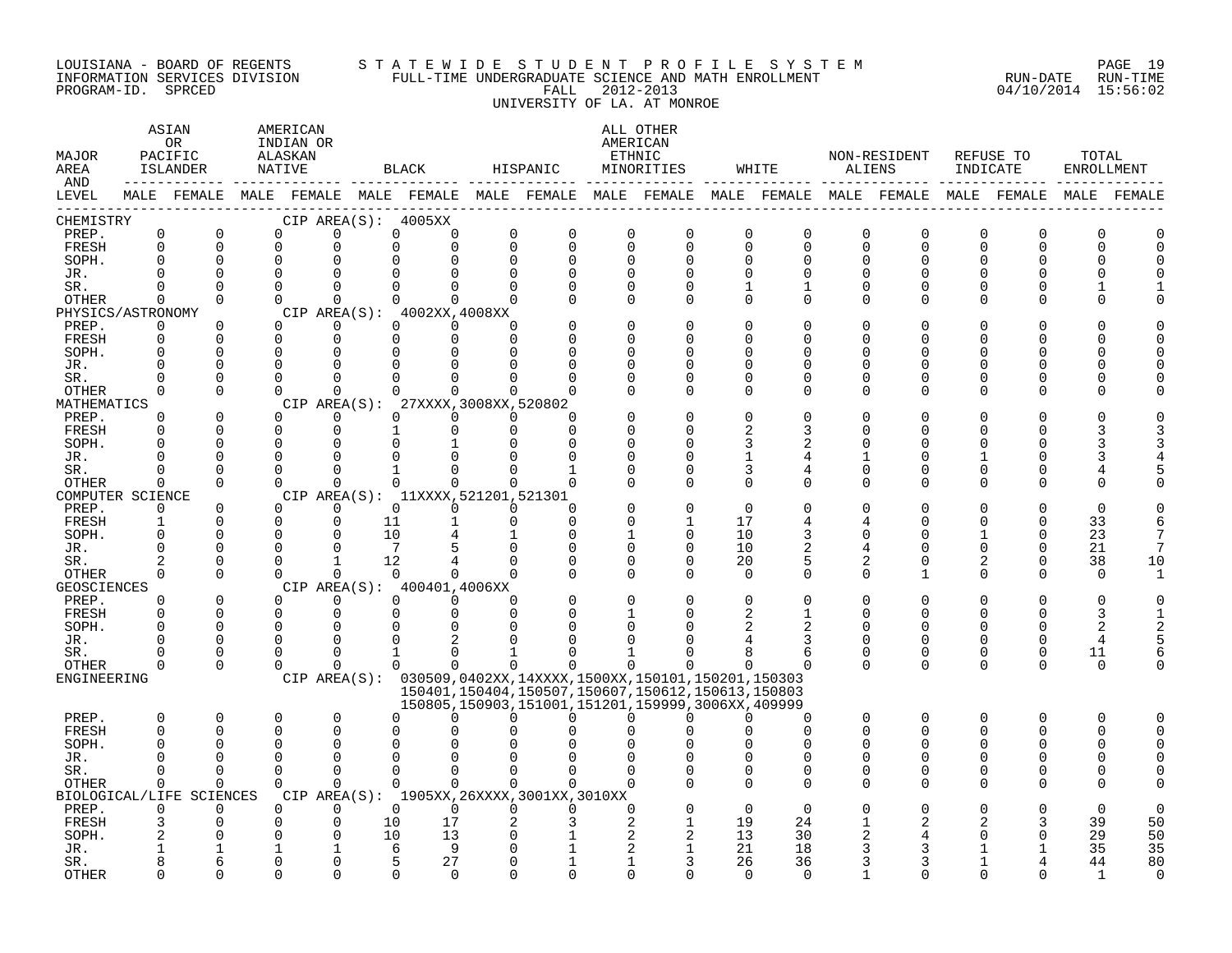#### LOUISIANA - BOARD OF REGENTS S T A T E W I D E S T U D E N T P R O F I L E S Y S T E M PAGE 20 INFORMATION SERVICES DIVISION FULL-TIME UNDERGRADUATE SCIENCE AND MATH ENROLLMENT RUN-DATE RUN-TIME PROGRAM-ID. SPRCED FALL 2012-2013 04/10/2014 15:56:02 UNIVERSITY OF LA. AT MONROE

| MAJOR<br>AREA<br>AND | ASIAN<br><b>OR</b><br>PACIFIC<br><b>ISLANDER</b><br>MALE FEMALE MALE FEMALE MALE FEMALE MALE FEMALE MALE FEMALE MALE FEMALE MALE FEMALE MALE FEMALE |                          | NATIVE   | AMERICAN<br>INDIAN OR<br>ALASKAN |              | BLACK                                           |                 | HISPANIC |          | ALL OTHER<br>AMERICAN<br>ETHNIC<br>MINORITIES |                | WHITE        |                | NON-RESIDENT<br>ALIENS |              | REFUSE TO<br>INDICATE | TOTAL<br><b>ENROLLMENT</b> |                |
|----------------------|-----------------------------------------------------------------------------------------------------------------------------------------------------|--------------------------|----------|----------------------------------|--------------|-------------------------------------------------|-----------------|----------|----------|-----------------------------------------------|----------------|--------------|----------------|------------------------|--------------|-----------------------|----------------------------|----------------|
| LEVEL                |                                                                                                                                                     |                          |          |                                  |              |                                                 |                 |          |          |                                               |                |              |                |                        |              |                       |                            | MALE FEMALE    |
|                      |                                                                                                                                                     | AGRICULTURAL SCIENCES    |          |                                  |              | CIP AREA(S): 01XXXX,030103,030104,030601,039999 |                 |          |          |                                               |                |              |                |                        |              |                       |                            |                |
| PREP.                | $\Omega$                                                                                                                                            | $\Omega$                 | $\Omega$ | $\Omega$                         | $\Omega$     | $\Omega$                                        | $\Omega$        | $\Omega$ | $\Omega$ |                                               | $\Omega$       | $\mathbf 0$  | 0              | $\Omega$               | 0            | $\Omega$              | $\Omega$                   |                |
| FRESH                | $\Omega$                                                                                                                                            | $\Omega$                 | $\Omega$ | $\Omega$                         | $\Omega$     | $\Omega$                                        |                 | $\Omega$ |          | $\cap$                                        |                | $\Omega$     | $\Omega$       | 0                      |              |                       |                            |                |
| SOPH.                | $\cap$                                                                                                                                              | $\cap$                   | $\cap$   | $\cap$                           |              | $\Omega$                                        |                 |          |          |                                               |                | $\cap$       |                |                        |              |                       |                            |                |
| JR.                  |                                                                                                                                                     |                          | $\Omega$ |                                  |              |                                                 |                 |          |          |                                               |                |              |                |                        |              |                       |                            |                |
| SR.                  |                                                                                                                                                     |                          | $\Omega$ |                                  |              |                                                 |                 |          |          | $\Omega$                                      | 11             | 2            |                |                        |              |                       | 12                         |                |
| OTHER                | $\Omega$                                                                                                                                            |                          | $\Omega$ | U                                |              |                                                 |                 | $\Omega$ | $\Omega$ | $\Omega$                                      | $\Omega$       | $\Omega$     | 0              | 0                      |              |                       | $\Omega$                   |                |
|                      |                                                                                                                                                     | ENVIRONMENTAL SCIENCE    |          | CIP AREA(S): 0301XX              |              |                                                 |                 |          |          |                                               |                |              |                |                        |              |                       |                            |                |
| PREP.                | $\Omega$                                                                                                                                            | $\Omega$                 | $\Omega$ | 0                                | <sup>0</sup> | $\cap$                                          |                 | $\Omega$ | $\cap$   | $\cap$                                        | $\cap$         | <sup>n</sup> | <sup>n</sup>   | O.                     | <sup>n</sup> |                       | $\Omega$                   |                |
| FRESH                | $\Omega$                                                                                                                                            | $\Omega$                 | $\Omega$ | $\Omega$                         | $\Omega$     | $\cap$                                          | $\cap$          | $\Omega$ | $\Omega$ | $\cap$                                        | $\cap$         | ∩            |                | 0                      |              |                       | $\Omega$                   |                |
| SOPH.                | 0                                                                                                                                                   |                          | $\Omega$ | $\Omega$                         |              | 0<br>$\Omega$                                   |                 | $\Omega$ |          |                                               |                |              |                |                        |              |                       |                            |                |
| JR.                  |                                                                                                                                                     |                          |          | U                                |              | 0<br>$\Omega$                                   |                 |          |          |                                               |                |              |                |                        |              |                       |                            |                |
| SR.                  |                                                                                                                                                     |                          |          |                                  |              |                                                 |                 |          |          |                                               |                |              |                |                        |              |                       |                            |                |
| <b>OTHER</b>         | $\Omega$                                                                                                                                            |                          | $\Omega$ | $\Omega$                         | U            | $\cap$                                          |                 | ∩        | ∩        | $\Omega$                                      | $\Omega$       | $\cap$       | $\Omega$       | O.                     | $\cap$       |                       | U                          |                |
| UNDECLARED MAJOR     |                                                                                                                                                     |                          |          |                                  |              |                                                 |                 |          |          |                                               |                |              |                |                        |              |                       |                            |                |
| PREP.                | $\Omega$                                                                                                                                            |                          | $\Omega$ | 0                                |              |                                                 |                 | $\Omega$ | $\Omega$ | $\Omega$                                      | 8              | 28           | 0              | $\Omega$               | $\Omega$     |                       | 9                          | 33             |
| FRESH                | $\Omega$                                                                                                                                            |                          | $\Omega$ | $\mathbf{1}$                     |              | 6                                               |                 |          |          |                                               | 23             | 38           |                |                        |              |                       | 32                         | 51             |
| SOPH.                | $\Omega$                                                                                                                                            |                          |          | $\Omega$                         | 5            |                                                 |                 |          |          | $\Omega$                                      |                | 15           |                |                        |              |                       | 12                         | 18             |
| JR.                  |                                                                                                                                                     |                          | $\cap$   | $\cap$                           |              | $\cap$<br>$\cap$                                |                 | $\cap$   |          |                                               |                |              |                |                        |              |                       | $\mathbf{1}$               |                |
| SR.                  |                                                                                                                                                     |                          | $\cap$   | U                                |              | 0<br>$\cap$                                     |                 |          |          |                                               |                | $\Omega$     |                |                        |              |                       |                            | $\Omega$       |
| <b>OTHER</b>         | $\Omega$                                                                                                                                            |                          | $\Omega$ | $\Omega$                         | $\Omega$     | $\cap$                                          |                 | $\Omega$ | $\Omega$ | $\Omega$                                      |                | $\Omega$     | $\Omega$       | $\Omega$               | $\Omega$     |                       |                            | $\Omega$       |
|                      |                                                                                                                                                     | ALL OTHER AREAS OF STUDY |          |                                  |              |                                                 |                 |          |          |                                               |                |              |                |                        |              |                       |                            |                |
| PREP.                | $\Omega$                                                                                                                                            | $\Omega$                 | $\Omega$ | $\Omega$                         | $\Omega$     | $\Omega$                                        | $\Omega$        | $\Omega$ | $\Omega$ | $\Omega$                                      | $\Omega$       | $\Omega$     | $\Omega$       | $\Omega$               | $\Omega$     | 1                     | $\Omega$                   | $\overline{1}$ |
| FRESH                |                                                                                                                                                     | 11                       |          | 6                                | 120          | 223                                             |                 | 10       | 10       | 13                                            | 194            | 355          | 7              | 5                      | 6            | 21                    | 351                        | 644            |
| SOPH.                |                                                                                                                                                     | $7\phantom{.0}$          |          | 2                                | 77           | 195                                             |                 | 8        | 6        | 13                                            | 183            | 437          | 16             | 11                     |              | 9                     | 300                        | 682            |
| JR.                  |                                                                                                                                                     |                          |          | $\Omega$                         | 78           | 137                                             | 9               | 16       | 7        | 11                                            | 193            | 370          | 14             | 8                      | 6            | 11                    | 311                        | 558            |
| SR.                  |                                                                                                                                                     | 19                       |          | $\overline{4}$                   | 127          | 286                                             | 12              | 14       | 11       | 13                                            | 338            | 667          | 13             | 15                     | 11           | 17                    | 520                        | 1,035          |
| <b>OTHER</b>         | $\cap$                                                                                                                                              | $\cap$                   | $\Omega$ | $\cap$                           | $\Omega$     | $\Omega$                                        | $\Omega$        | $\Omega$ | $\cap$   | $\cap$                                        | $\cap$         | $\Omega$     | 3              | 5                      | $\cap$       | $\Omega$              | 3                          | -5             |
| TOTAL - ALL AREAS    |                                                                                                                                                     |                          |          |                                  |              |                                                 |                 |          |          |                                               |                |              |                |                        |              |                       |                            |                |
| PREP.                | 0                                                                                                                                                   | $\Omega$                 | $\Omega$ | $\mathbf 0$                      | 1            | 5                                               | $\Omega$        | $\Omega$ | $\Omega$ | $\overline{0}$                                | 8              | 28           | $\Omega$       | $\Omega$               | $\Omega$     | 1                     | 9                          | 34             |
| FRESH                |                                                                                                                                                     | 11                       | 2        | $7\overline{ }$                  | 148          | 248                                             | 11              | 14       | 15       | 16                                            | 261            | 425          | 12             | 9                      | 10           | 25                    | 466                        | 755            |
| SOPH.                |                                                                                                                                                     | $7\phantom{.0}$          |          | 2                                | 102          | 215                                             | $7\phantom{.0}$ | 10       | 9        | 15                                            | 224            | 489          | 18             | 16                     | 6            | 9                     | 375                        | 763            |
| JR.                  |                                                                                                                                                     | 6                        |          |                                  | 91           | 153                                             | 9               | 17       | 9        | 12                                            | 238            | 400          | 22             | 11                     | 8            | 12                    | 383                        | 612            |
| SR.                  | 17                                                                                                                                                  | 25                       |          | 5                                | 146          | 317                                             | 13              | 16       | 13       | 16                                            | 408            | 721          | 18             | 18                     | 15           | 21                    | 631                        | 1,139          |
| <b>OTHER</b>         | $\cap$                                                                                                                                              | $\Omega$                 | $\cap$   | $\cap$                           | $\Omega$     | $\cap$                                          | $\cap$          | $\cap$   | $\Omega$ | $\cap$                                        | $\overline{1}$ | $\cap$       | $\overline{4}$ |                        |              | $\cap$                | 5                          | 6              |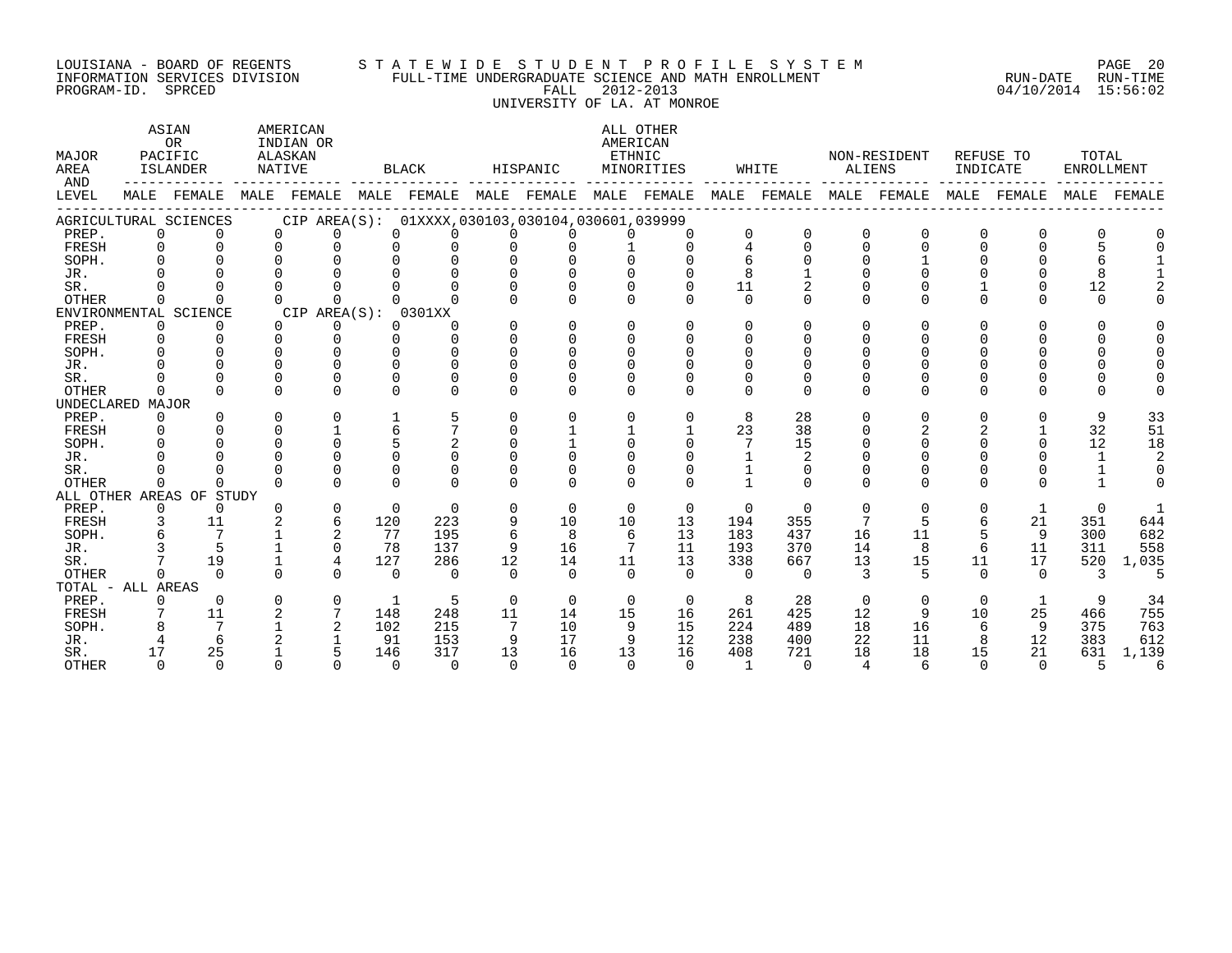#### LOUISIANA - BOARD OF REGENTS S T A T E W I D E S T U D E N T P R O F I L E S Y S T E M PAGE 21 INFORMATION SERVICES DIVISION FULL-TIME UNDERGRADUATE SCIENCE AND MATH ENROLLMENT RUN-DATE RUN-TIME PROGRAM-ID. SPRCED FALL 2012-2013 04/10/2014 15:56:02 NORTHWESTERN STATE UNIVERSITY

| MAJOR<br>AREA<br>AND |                         | ASIAN<br>0R<br>PACIFIC<br>ISLANDER | AMERICAN<br>INDIAN OR<br>ALASKAN<br>NATIVE |                         | BLACK                                                                                           |                         | HISPANIC                                                                                                         |                            | ALL OTHER<br>AMERICAN<br>ETHNIC<br>MINORITIES |                          | WHITE          | ALIENS        | NON-RESIDENT               | REFUSE TO<br>INDICATE   |                      | TOTAL<br>ENROLLMENT |             |
|----------------------|-------------------------|------------------------------------|--------------------------------------------|-------------------------|-------------------------------------------------------------------------------------------------|-------------------------|------------------------------------------------------------------------------------------------------------------|----------------------------|-----------------------------------------------|--------------------------|----------------|---------------|----------------------------|-------------------------|----------------------|---------------------|-------------|
| LEVEL                |                         |                                    |                                            |                         | MALE FEMALE MALE FEMALE MALE FEMALE MALE FEMALE MALE FEMALE MALE FEMALE MALE FEMALE MALE FEMALE |                         |                                                                                                                  |                            |                                               |                          |                |               |                            |                         |                      |                     | MALE FEMALE |
| CHEMISTRY            |                         |                                    |                                            | $\Omega$                | CIP AREA(S): 4005XX                                                                             |                         |                                                                                                                  |                            |                                               |                          |                |               |                            |                         |                      |                     |             |
| PREP.<br>FRESH       | $\mathsf 0$<br>$\Omega$ | $\mathbf 0$<br>$\Omega$            | $\mathbf 0$<br>$\Omega$                    | $\Omega$                | 0<br>0<br>$\Omega$<br>$\Omega$                                                                  | $\mathbf 0$<br>$\Omega$ | $\mathbf 0$<br>$\Omega$                                                                                          | $\mathbf 0$<br>$\mathbf 0$ | $\mathbf 0$<br>$\Omega$                       | $\mathbf 0$<br>$\Omega$  | 0<br>$\Omega$  | 0<br>0        | $\mathbf 0$<br>$\mathbf 0$ | $\mathbf 0$<br>$\Omega$ | $\Omega$<br>$\Omega$ | 0<br>U              |             |
| SOPH.                | $\Omega$                | 0                                  | 0                                          |                         |                                                                                                 | $\Omega$                | $\Omega$                                                                                                         | $\mathbf 0$                | $\Omega$                                      | $\Omega$                 | <sup>0</sup>   | 0             | $\Omega$                   | U                       | O                    |                     |             |
| JR.                  | $\cap$                  | $\Omega$                           | $\Omega$                                   |                         |                                                                                                 |                         | $\Omega$                                                                                                         | $\Omega$                   |                                               | $\Omega$                 | $\cap$         | $\Omega$      | U                          |                         |                      |                     |             |
| SR.                  | $\Omega$                | $\Omega$                           | $\Omega$                                   | $\Omega$                | $\Omega$<br>$\Omega$                                                                            | <sup>n</sup>            | $\Omega$                                                                                                         | $\Omega$                   | $\Omega$                                      | $\Omega$                 | <sup>0</sup>   | 0             | $\Omega$                   |                         |                      |                     |             |
| OTHER                | $\Omega$                | $\Omega$                           | $\Omega$                                   | $\Omega$                | $\Omega$<br>$\Omega$                                                                            | <sup>n</sup>            | $\Omega$                                                                                                         | $\Omega$                   | $\Omega$                                      | $\Omega$                 | $\Omega$       | 0             | 0                          |                         | O                    |                     |             |
| PHYSICS/ASTRONOMY    |                         |                                    |                                            |                         | CIP AREA(S): 4002XX, 4008XX                                                                     |                         |                                                                                                                  |                            |                                               |                          |                |               |                            |                         |                      |                     |             |
| PREP.                | 0                       | 0                                  | $\Omega$                                   | $\Omega$                | $\Omega$<br>$\Omega$                                                                            | <sup>n</sup>            |                                                                                                                  | $\Omega$                   |                                               | $\Omega$                 | O              | O             | O                          |                         |                      |                     |             |
| FRESH                | $\Omega$                | $\Omega$                           | $\Omega$                                   | $\Omega$                | $\Omega$<br>$\Omega$                                                                            | $\cap$                  |                                                                                                                  | $\Omega$                   |                                               | $\Omega$                 | U              | U             | N                          |                         |                      |                     |             |
| SOPH.<br>JR.         | $\Omega$<br>$\Omega$    | $\Omega$<br>0                      | $\Omega$<br>$\Omega$                       | $\Omega$                |                                                                                                 |                         |                                                                                                                  | <sup>0</sup><br>$\Omega$   | $\Omega$                                      | <sup>0</sup><br>$\Omega$ | U              | O<br>O        | N<br>U                     |                         |                      |                     |             |
| SR.                  | $\Omega$                | $\Omega$                           | $\Omega$                                   | $\cap$                  |                                                                                                 |                         | ∩                                                                                                                | $\Omega$                   | $\Omega$                                      | $\Omega$                 | U              | O             | U                          |                         |                      |                     |             |
| OTHER                | $\Omega$                | $\Omega$                           | $\Omega$                                   | $\Omega$                | <sup>n</sup>                                                                                    | $\Omega$                | n                                                                                                                | $\Omega$                   | $\Omega$                                      | $\Omega$                 | <sup>0</sup>   | 0             | $\Omega$                   |                         | O                    |                     |             |
| MATHEMATICS          |                         |                                    |                                            |                         | CIP AREA(S): 27XXXX, 3008XX, 520802                                                             |                         |                                                                                                                  |                            |                                               |                          |                |               |                            |                         |                      |                     |             |
| PREP.                | $\Omega$                | $\Omega$                           | $\Omega$                                   | $\Omega$                | $\Omega$<br>$\Omega$                                                                            | $\Omega$                | ∩                                                                                                                |                            |                                               | $\Omega$                 |                |               |                            |                         |                      |                     |             |
| FRESH                | $\Omega$                | $\Omega$                           | $\Omega$                                   | $\Omega$                | $\Omega$                                                                                        | $\Omega$                | $\Omega$                                                                                                         | $\Omega$                   | $\Omega$                                      | 3                        |                | O             | U                          |                         |                      |                     |             |
| SOPH.                | U                       | 0                                  | $\Omega$                                   | $\cap$                  | $\cap$                                                                                          |                         | ∩                                                                                                                | 0                          |                                               |                          |                | U             | ∩                          |                         |                      |                     |             |
| JR.                  | <sup>0</sup><br>U       | 0<br>0                             | $\Omega$<br>$\Omega$                       | $\Omega$<br>$\Omega$    | $\Omega$                                                                                        |                         | O                                                                                                                | 0                          |                                               | 3                        |                | O             | N                          |                         |                      |                     |             |
| SR.<br><b>OTHER</b>  | $\Omega$                | $\Omega$                           | $\Omega$                                   | $\Omega$                | $\Omega$<br>$\Omega$                                                                            | $\Omega$                | ∩                                                                                                                | 1<br>$\Omega$              | $\Omega$<br>$\Omega$                          | 3<br>$\Omega$            | 1<br>$\Omega$  | 0<br>$\Omega$ | 0<br>$\Omega$              | ∩                       | ∩                    | O                   |             |
| COMPUTER SCIENCE     |                         |                                    |                                            |                         | CIP AREA(S): 11XXXX, 521201, 521301                                                             |                         |                                                                                                                  |                            |                                               |                          |                |               |                            |                         |                      |                     |             |
| PREP.                | $\Omega$                | 0                                  | $\Omega$                                   | $\Omega$                | $\Omega$<br>$\Omega$                                                                            | $\Omega$                | $\Omega$                                                                                                         |                            |                                               | $\Omega$                 |                | O             |                            |                         |                      | $\Omega$            |             |
| FRESH                | $\Omega$                | $\Omega$                           | $\Omega$                                   | $\Omega$                | 13                                                                                              |                         | $\mathbf{1}$                                                                                                     | $\mathbf{1}$               | $\Omega$                                      | 29                       | 2              | O             | $\Omega$                   |                         | $\Omega$             | 46                  |             |
| SOPH.                | $\Omega$                | 0                                  | $\Omega$                                   |                         |                                                                                                 |                         | $\Omega$                                                                                                         | $\mathbf 1$                |                                               | 11                       | 2              | U             |                            |                         |                      | 18                  |             |
| JR.                  | $\Omega$                | 0                                  | $\Omega$                                   |                         |                                                                                                 |                         | 0                                                                                                                | $\mathbf 0$                |                                               | 3                        | 0              | 0             | ∩                          |                         | $\Omega$             | 8                   |             |
| SR.                  |                         | $\Omega$                           | $\Omega$                                   |                         |                                                                                                 |                         |                                                                                                                  | 3                          | $\Omega$                                      | 13                       | 3              | 1             | $\Omega$                   |                         | $\Omega$             | 24                  |             |
| OTHER                | $\Omega$                | $\Omega$                           | $\Omega$                                   | $\Omega$                | $\Omega$<br>$\cap$<br>CIP AREA(S): 400401,4006XX                                                |                         | $\Omega$                                                                                                         | $\Omega$                   | $\Omega$                                      | $\Omega$                 | $\Omega$       | 0             | $\Omega$                   | $\Omega$                | $\Omega$             | $\Omega$            |             |
| GEOSCIENCES<br>PREP. | $\Omega$                | $\Omega$                           | $\Omega$                                   | $\Omega$                | $\Omega$<br>$\Omega$                                                                            | $\Omega$                |                                                                                                                  | $\Omega$                   |                                               | $\Omega$                 | $\Omega$       | O             | $\Omega$                   |                         |                      |                     |             |
| FRESH                | $\Omega$                | $\Omega$                           | $\Omega$                                   | $\mathbf 0$             | $\Omega$<br>$\Omega$                                                                            | $\Omega$                | $\Omega$                                                                                                         | $\Omega$                   |                                               | $\Omega$                 | <sup>0</sup>   | O             | 0                          | 0                       | O                    | O                   |             |
| SOPH.                | $\Omega$                | $\Omega$                           | $\Omega$                                   | $\Omega$                |                                                                                                 |                         |                                                                                                                  |                            |                                               |                          |                | $\Omega$      |                            |                         |                      |                     |             |
| JR.                  | U                       | $\Omega$                           | $\Omega$                                   | 0                       | ∩                                                                                               |                         |                                                                                                                  |                            |                                               |                          | U              | 0             | $\Omega$                   |                         | ∩                    |                     |             |
| SR.                  | U                       | 0                                  | $\Omega$                                   | ∩                       | 0                                                                                               |                         |                                                                                                                  |                            |                                               | <sup>0</sup>             | 0              | 0             | 0                          | <sup>0</sup>            | 0                    |                     |             |
| OTHER                | $\Omega$                | $\Omega$                           | $\Omega$                                   | <sup>n</sup>            | 0<br>0                                                                                          | $\Omega$                | $\Omega$                                                                                                         | $\Omega$                   | $\Omega$                                      | $\Omega$                 | $\Omega$       | $\Omega$      | $\Omega$                   | $\Omega$                | $\Omega$             |                     |             |
| ENGINEERING          |                         |                                    |                                            |                         | CIP AREA(S): 030509,0402XX,14XXXX,1500XX,150101,150201,150303                                   |                         |                                                                                                                  |                            |                                               |                          |                |               |                            |                         |                      |                     |             |
|                      |                         |                                    |                                            |                         |                                                                                                 |                         | 150401, 150404, 150507, 150607, 150612, 150613, 150803<br>150805, 150903, 151001, 151201, 159999, 3006XX, 409999 |                            |                                               |                          |                |               |                            |                         |                      |                     |             |
| PREP.                | 0                       | 0                                  | 0                                          | $\mathbf 0$             | $\Omega$<br>0                                                                                   | U                       | U                                                                                                                | $\Omega$                   | $\Omega$                                      | $\Omega$                 | 0              | 0             | $\mathbf 0$                | $\Omega$                | 0                    | $\mathbf 0$         |             |
| <b>FRESH</b>         | $\Omega$                | 0                                  | 0                                          | $\Omega$                | 17                                                                                              |                         |                                                                                                                  |                            |                                               | 31                       | $\overline{2}$ | $\Omega$      | $\Omega$                   |                         | $\Omega$             | 52                  |             |
| SOPH.                | <sup>0</sup>            | 0                                  | $\Omega$                                   | $\Omega$                | 9                                                                                               |                         |                                                                                                                  |                            |                                               | 16                       |                |               |                            | 0                       | $\Omega$             | 31                  |             |
| JR.                  | U                       | $\Omega$                           | $\Omega$                                   | $\Omega$                | 12                                                                                              |                         |                                                                                                                  |                            |                                               | 14                       | $\mathbf{1}$   | $\Omega$      | 0                          |                         | $\Omega$             | 28                  |             |
| SR.                  | $\Omega$                | $\Omega$                           | $\mathbf{1}$                               | $\Omega$                | 9<br>2                                                                                          | $\Omega$                | $\Omega$                                                                                                         | $\Omega$                   |                                               | 9                        | 1              | 0             | $\Omega$                   | 3                       | $\Omega$             | 22                  |             |
| OTHER                | $\Omega$                | $\Omega$                           | $\Omega$                                   | $\Omega$                | $\Omega$<br>$\Omega$                                                                            | $\Omega$                |                                                                                                                  | $\Omega$                   |                                               | $\Omega$                 | $\Omega$       | O             | 0                          | $\Omega$                |                      | $\Omega$            |             |
|                      |                         | BIOLOGICAL/LIFE SCIENCES           |                                            |                         | CIP AREA(S): 1905XX, 26XXXX, 3001XX, 3010XX                                                     |                         |                                                                                                                  |                            |                                               |                          |                |               |                            |                         |                      | $\Omega$            |             |
| PREP.<br>FRESH       | $\Omega$                | $\Omega$<br>0                      | $\Omega$<br>3                              | $\Omega$<br>$\mathbf 1$ | $\Omega$<br>$\Omega$<br>22<br>44                                                                | $\Omega$                | $\Omega$<br>9                                                                                                    | $\Omega$                   | $\Omega$<br>10                                | $\Omega$<br>49           | $\Omega$<br>62 |               |                            |                         |                      | 86                  | 131         |
| SOPH.                |                         | U                                  |                                            |                         | $\mathsf{R}$<br>21                                                                              |                         | 5                                                                                                                |                            | 4                                             | 12                       | 26             | U             | N                          |                         | 3                    | 26                  | 59          |
| JR.                  |                         | 0                                  |                                            |                         | 13                                                                                              |                         |                                                                                                                  |                            |                                               | 10                       | 24             |               |                            |                         |                      | 22                  | 44          |
| SR.                  |                         | O                                  |                                            |                         | 15                                                                                              |                         |                                                                                                                  |                            | 3                                             | 17                       | 21             | U             | N                          |                         |                      | 33                  | 43          |
| <b>OTHER</b>         | ∩                       | U                                  | $\Omega$                                   |                         | $\Omega$<br>$\cap$                                                                              |                         | $\cap$                                                                                                           |                            |                                               | $\Omega$                 | $\cap$         | U             | ∩                          |                         |                      | $\cap$              | $\Omega$    |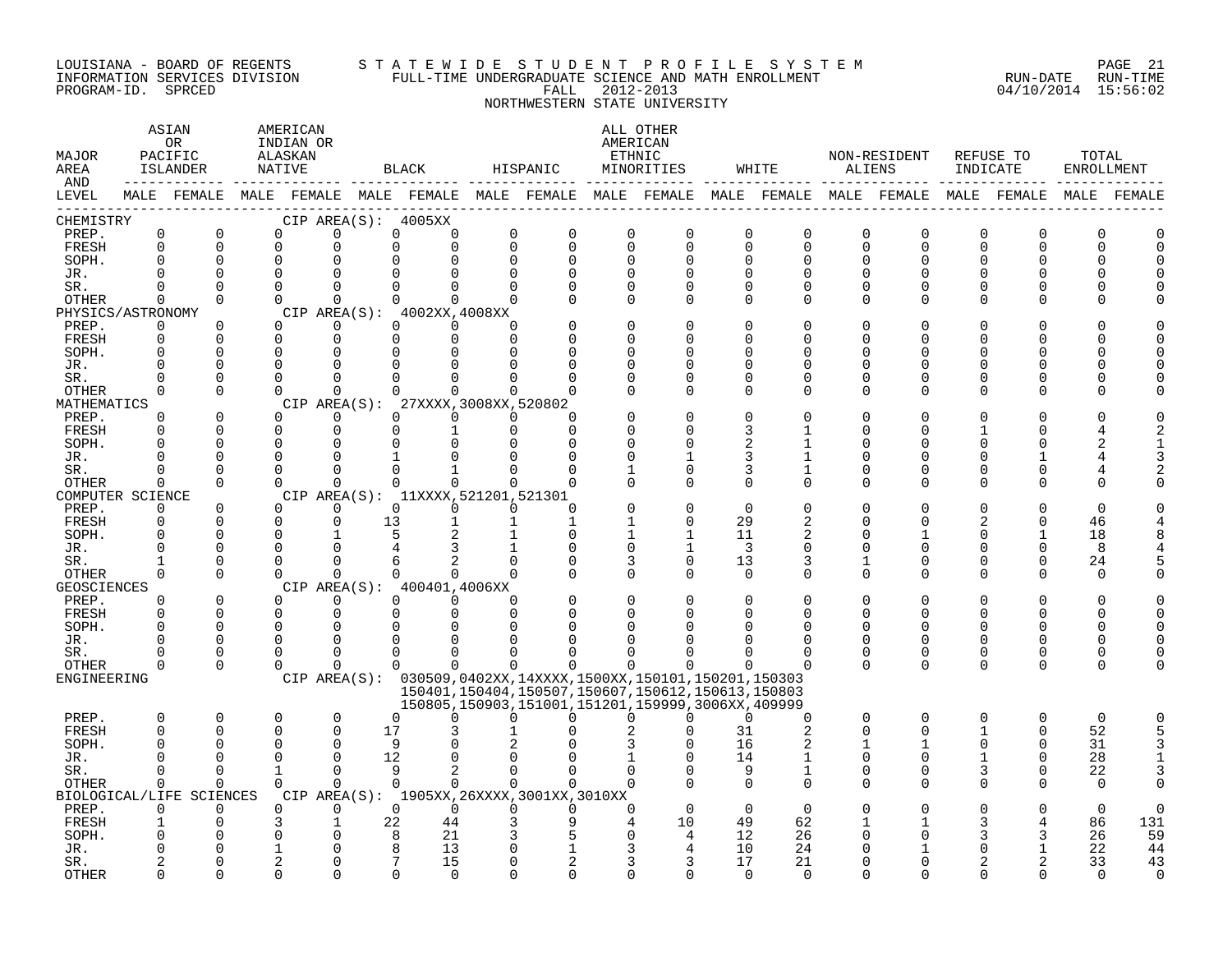#### LOUISIANA - BOARD OF REGENTS S T A T E W I D E S T U D E N T P R O F I L E S Y S T E M PAGE 22 INFORMATION SERVICES DIVISION FULL-TIME UNDERGRADUATE SCIENCE AND MATH ENROLLMENT RUN-DATE RUN-TIME PROGRAM-ID. SPRCED FALL 2012-2013 04/10/2014 15:56:02

NORTHWESTERN STATE UNIVERSITY

| MAJOR<br>AREA<br>AND |              | ASIAN<br><b>OR</b><br>PACIFIC<br>ISLANDER |    | AMERICAN<br>INDIAN OR<br>ALASKAN<br>NATIVE          |              | BLACK                               |          | HISPANIC     |              | ALL OTHER<br>AMERICAN<br>ETHNIC<br>MINORITIES |          | WHITE    |          | NON-RESIDENT<br>ALIENS  | INDICATE    | REFUSE TO   | TOTAL<br>ENROLLMENT |          |
|----------------------|--------------|-------------------------------------------|----|-----------------------------------------------------|--------------|-------------------------------------|----------|--------------|--------------|-----------------------------------------------|----------|----------|----------|-------------------------|-------------|-------------|---------------------|----------|
| LEVEL                |              | MALE FEMALE                               |    | MALE FEMALE                                         |              | MALE FEMALE MALE FEMALE MALE FEMALE |          |              |              |                                               |          |          |          | MALE FEMALE MALE FEMALE |             | MALE FEMALE | MALE                | FEMALE   |
|                      |              | AGRICULTURAL SCIENCES                     |    | CIP AREA(S): 01XXXX, 030103, 030104, 030601, 039999 |              |                                     |          |              |              |                                               |          |          |          |                         |             |             |                     |          |
| PREP.                | $\Omega$     | $\Omega$                                  |    | $\Omega$<br>$\Omega$                                | $\Omega$     |                                     | $\Omega$ | $\Omega$     | $\Omega$     | $\Omega$                                      |          | $\Omega$ | $\Omega$ | $\Omega$                | $\Omega$    |             | O                   |          |
| FRESH                | $\Omega$     | $\Omega$                                  |    | $\Omega$<br>$\Omega$                                | $\Omega$     |                                     | $\Omega$ | $\Omega$     | $\cap$       | $\Omega$                                      | $\Omega$ | $\Omega$ | $\Omega$ | $\Omega$                | $\cap$      | $\Omega$    | $\Omega$            |          |
| SOPH.                | $\cap$       |                                           |    | $\Omega$                                            | 0            |                                     |          |              |              |                                               |          |          |          |                         |             |             |                     |          |
| JR.                  |              |                                           |    |                                                     |              |                                     |          |              |              |                                               |          |          |          |                         |             |             |                     |          |
| SR.                  |              |                                           |    |                                                     |              |                                     |          |              |              |                                               |          |          |          |                         |             |             |                     |          |
| <b>OTHER</b>         |              |                                           |    | $\Omega$                                            |              |                                     |          | <sup>n</sup> | <sup>n</sup> | ∩                                             | $\Omega$ | $\Omega$ | U        | U                       | $\Omega$    | $\Omega$    | U                   |          |
|                      |              | ENVIRONMENTAL SCIENCE                     |    | CIP AREA(S): 0301XX                                 |              |                                     |          |              |              |                                               |          |          |          |                         |             |             |                     |          |
| PREP.                | $\Omega$     | $\Omega$                                  |    | $\Omega$<br>$\Omega$                                | $\Omega$     | $\Omega$                            | $\Omega$ | $\Omega$     | $\Omega$     | $\Omega$                                      | $\Omega$ | $\Omega$ | $\Omega$ | U                       | $\Omega$    | $\Omega$    | $\Omega$            |          |
| FRESH                | $\Omega$     | $\Omega$                                  |    | $\Omega$<br>$\Omega$                                | $\Omega$     | $\cap$                              | $\Omega$ | $\Omega$     | $\Omega$     | $\Omega$                                      |          | U        |          | U                       |             |             | <sup>n</sup>        |          |
| SOPH.                | $\cap$       | $\cap$                                    |    | $\cap$<br>$\Omega$                                  | $\cap$       |                                     | $\Omega$ | $\Omega$     | $\Omega$     | <sup>n</sup>                                  |          |          |          |                         |             |             | U                   |          |
| JR.                  |              |                                           |    | $\cap$<br>$\cap$                                    | <sup>n</sup> |                                     |          |              |              |                                               |          |          |          |                         |             |             |                     |          |
| SR.                  |              |                                           |    | $\Omega$<br>$\Omega$                                | $\Omega$     |                                     |          |              |              | $\Omega$                                      |          |          |          | O                       |             |             | O                   |          |
| <b>OTHER</b>         |              | $\cap$                                    |    | $\Omega$<br>$\cap$                                  | $\cap$       |                                     | $\Omega$ | <sup>n</sup> | $\Omega$     | $\Omega$                                      | $\cap$   | $\Omega$ | $\cap$   | U                       | $\Omega$    | $\Omega$    | U                   |          |
| UNDECLARED MAJOR     |              |                                           |    |                                                     |              |                                     |          |              |              |                                               |          |          |          |                         |             |             |                     |          |
| PREP.                | $\Omega$     | $\Omega$                                  |    | $\Omega$<br>$\Omega$                                | $\Omega$     | $\Omega$                            | $\Omega$ | $\Omega$     | $\Omega$     | $\Omega$                                      |          |          | U        | $\Omega$                | 0           | $\Omega$    |                     |          |
| FRESH                | $\Omega$     | $\Omega$                                  |    | $\Omega$<br>$\Omega$                                | $\Omega$     | $\Omega$                            | $\Omega$ | $\Omega$     | $\Omega$     | $\Omega$                                      |          |          |          |                         |             |             |                     |          |
| SOPH.                |              |                                           |    | $\Omega$<br>$\Omega$                                | $\Omega$     |                                     | $\Omega$ | $\Omega$     | $\Omega$     | $\Omega$                                      |          |          |          |                         |             |             |                     |          |
| JR.                  |              |                                           |    | $\cap$<br>$\Omega$                                  | $\cap$       |                                     |          |              |              |                                               |          |          |          |                         |             |             |                     |          |
| SR.                  |              |                                           |    | $\Omega$                                            |              |                                     |          |              |              |                                               |          |          |          |                         |             |             |                     |          |
| <b>OTHER</b>         | <sup>0</sup> | <sup>n</sup>                              |    | $\cap$<br>$\cap$                                    | $\cap$       |                                     | $\cap$   | $\cap$       | $\cap$       | $\Omega$                                      |          | $\cap$   | $\Omega$ | $\Omega$                | $\cap$      |             |                     |          |
|                      |              | ALL OTHER AREAS OF STUDY                  |    |                                                     |              |                                     |          |              |              |                                               |          |          |          |                         |             |             |                     |          |
| PREP.                | $\mathbf{0}$ | $\Omega$                                  |    | 0<br>$\Omega$                                       | $\Omega$     | $\Omega$                            | $\Omega$ | $\Omega$     | $\Omega$     | $\mathbf 0$                                   | $\Omega$ | $\Omega$ | $\Omega$ | $\Omega$                | $\mathbf 0$ | $\Omega$    | $\Omega$            | $\Omega$ |
| FRESH                | 0            |                                           |    | 8<br>15                                             | 130          | 279                                 | 29       | 60           | 22           | 30                                            | 279      | 534      | 0        | 8                       | 23          | 56          | 491                 | 986      |
| SOPH.                | $\mathbf{1}$ | $\overline{a}$                            |    | $\overline{4}$<br>6                                 | 84           | 175                                 | 9        | 20           | 10           | 12                                            | 164      | 357      |          | 5                       | 21          | 36          | 295                 | 613      |
| JR.                  |              |                                           |    | 2<br>5                                              | 87           | 179                                 |          | 15           | 12           | 22                                            | 149      | 311      |          |                         | 15          | 24          | 273                 | 565      |
| SR.                  |              | 9                                         |    | 5<br>14                                             | 110          | 311                                 | 10       | 35           | 13           | 20                                            | 231      | 500      | 6        | б.                      | 21          | 34          | 400                 | 929      |
| <b>OTHER</b>         | $\cap$       | $\Omega$                                  |    | $\cap$<br>$\Omega$                                  | $\cap$       | $\cap$                              | $\Omega$ | $\Omega$     | $\Omega$     | $\Omega$                                      | $\Omega$ | $\Omega$ | $\Omega$ | $\Omega$                | $\cap$      | $\Omega$    | $\Omega$            | $\Omega$ |
| TOTAL - ALL AREAS    |              |                                           |    |                                                     |              |                                     |          |              |              |                                               |          |          |          |                         |             |             |                     |          |
| PREP.                | $\Omega$     | 0                                         |    | $\Omega$<br>$\Omega$                                | $\Omega$     | $\Omega$                            | $\Omega$ | $\Omega$     | $\Omega$     | $\Omega$                                      | 2        | 3        | $\Omega$ | $\Omega$                | $\Omega$    | $\Omega$    | 2                   |          |
| FRESH                | $\mathbf{1}$ |                                           | 11 | 16                                                  | 182          | 328                                 | 34       | 70           | 29           | 40                                            | 392      | 602      | 2        | 11                      | 31          | 60          | 682                 | 1,131    |
| SOPH.                |              |                                           |    | $7\phantom{.0}$<br>4                                | 106          | 198                                 | 15       | 25           | 14           | 17                                            | 206      | 389      |          |                         | 24          | 40          | 373                 | 685      |
| JR.                  |              |                                           |    | 5                                                   | 112          | 195                                 | 6        | 16           | 16           | 28                                            | 179      | 337      |          |                         | 16          | 26          | 335                 | 617      |
| SR.                  |              | q                                         |    | 8<br>14                                             | 132          | 331                                 | 10       | 37           | 20           | 24                                            | 273      | 526      |          | 6                       | 26          | 36          | 483                 | 983      |
| <b>OTHER</b>         |              | $\cap$                                    |    | $\cap$<br>$\Omega$                                  | $\cap$       | $\cap$                              | $\cap$   | $\cap$       | $\cap$       | $\cap$                                        | $\Omega$ | $\cap$   |          |                         | $\cap$      | $\cap$      | $\cap$              | $\Omega$ |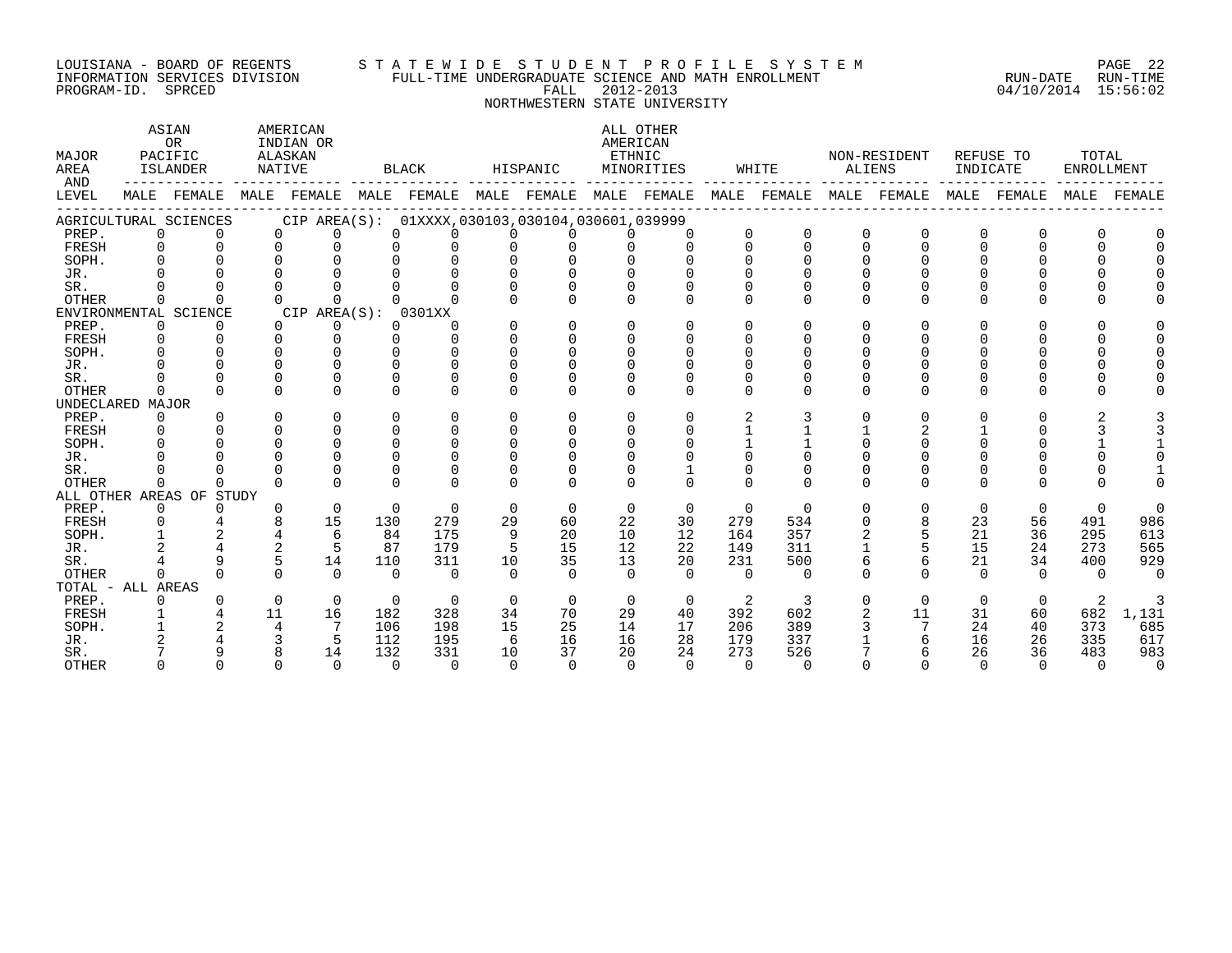#### LOUISIANA - BOARD OF REGENTS S T A T E W I D E S T U D E N T P R O F I L E S Y S T E M PAGE 23 INFORMATION SERVICES DIVISION FULL-TIME UNDERGRADUATE SCIENCE AND MATH ENROLLMENT RUN-DATE RUN-TIME PROGRAM-ID. SPRCED FALL 2012-2013 04/10/2014 15:56:02 SOUTHEASTERN LA. UNIVERSITY

| MAJOR<br>AREA<br>AND |                          | ASIAN<br>OR<br>PACIFIC<br>ISLANDER | AMERICAN<br>INDIAN OR<br>ALASKAN<br>NATIVE |                         |              | BLACK                               |              | HISPANIC                                                                                                         | AMERICAN<br>ETHNIC            | ALL OTHER<br>MINORITIES |                | WHITE                |              | NON-RESIDENT<br>ALIENS  | REFUSE TO<br>INDICATE   |                         | TOTAL<br>ENROLLMENT |          |
|----------------------|--------------------------|------------------------------------|--------------------------------------------|-------------------------|--------------|-------------------------------------|--------------|------------------------------------------------------------------------------------------------------------------|-------------------------------|-------------------------|----------------|----------------------|--------------|-------------------------|-------------------------|-------------------------|---------------------|----------|
| LEVEL                |                          |                                    |                                            |                         |              |                                     |              | MALE FEMALE MALE FEMALE MALE FEMALE MALE FEMALE MALE FEMALE MALE FEMALE MALE FEMALE MALE FEMALE                  |                               |                         |                |                      |              |                         |                         |                         | MALE                | FEMALE   |
| CHEMISTRY            | $\mathbf 0$              |                                    |                                            |                         |              | CIP AREA(S): 4005XX                 | 0            |                                                                                                                  |                               |                         | $\mathbf 0$    |                      |              |                         |                         |                         |                     | $\Omega$ |
| PREP.<br>FRESH       | 2                        | $\mathbf 0$<br>$\Omega$            | 0<br>$\Omega$                              | $\mathbf 0$<br>$\Omega$ | 6            | $\Omega$<br>0                       | 7            | $\mathsf 0$<br>2                                                                                                 | $\mathbf 0$<br>$\overline{4}$ | $\mathbf 0$<br>6        | 17             | $\overline{0}$<br>23 | 0<br>3       | $\mathbf 0$<br>$\Omega$ | $\mathbf 0$<br>$\Omega$ | $\mathbf 0$<br>$\Omega$ | $\mathsf 0$<br>39   | 38       |
| SOPH.                | $\Omega$                 | $\Omega$                           | $\mathbf 0$                                | $\Omega$                |              |                                     | $\Omega$     | 2                                                                                                                | 2                             | 2                       | 12             | 4                    | $\mathbf 1$  |                         | 0                       | 0                       | 19                  | 10       |
| JR.                  | $\cap$                   | $\Omega$                           | $\Omega$                                   | $\cap$                  |              |                                     |              |                                                                                                                  | $\Omega$                      |                         | 5              | 3                    |              | $\Omega$                |                         | $\Omega$                | 7                   | 9        |
| SR.                  | $\Omega$                 | $\Omega$                           | $\Omega$                                   | $\Omega$                |              | $\Omega$                            |              | 1                                                                                                                | $\mathbf 0$                   | $\Omega$                | 4              | 3                    | 3            | $\Omega$                | U                       | 2                       | 8                   | 12       |
| OTHER                | $\Omega$                 | $\Omega$                           | $\Omega$                                   | $\Omega$                |              | $\Omega$                            | $\Omega$     | $\Omega$                                                                                                         | $\Omega$                      | $\Omega$                | $\Omega$       | $\Omega$             | 0            | $\Omega$                | $\Omega$                | $\Omega$                | $\Omega$            | $\Omega$ |
| PHYSICS/ASTRONOMY    |                          |                                    |                                            |                         |              | $CIP$ AREA(S): $4002XX, 4008XX$     |              |                                                                                                                  |                               |                         |                |                      |              |                         |                         |                         |                     |          |
| PREP.                | 0                        | $\Omega$                           | $\Omega$                                   | 0                       |              | $\Omega$<br>$\Omega$                | $\Omega$     |                                                                                                                  | $\Omega$                      | O                       | $\Omega$       | $\mathbf{1}$         | 0            | $\Omega$                |                         | $\Omega$                | $\Omega$            |          |
| FRESH                | $\mathbf{1}$             | $\Omega$                           | $\Omega$                                   | $\Omega$                |              | 2<br>2                              |              |                                                                                                                  | 2                             | $\Omega$                | 26             | 3                    | 12           | U                       |                         | $\Omega$                | 46                  |          |
| SOPH.                | $\Omega$                 | $\Omega$                           | $\Omega$                                   | $\Omega$                |              |                                     |              |                                                                                                                  | $\Omega$                      | $\Omega$                | 17             | $\Omega$             | 7            |                         |                         | $\Omega$                | 26                  |          |
| JR.                  | $\Omega$                 | $\Omega$                           | 0                                          | $\Omega$                |              |                                     |              |                                                                                                                  | $\Omega$                      | $\Omega$                | 6              | $\Omega$             | 4            | 0                       |                         | $\Omega$                | 11                  |          |
| SR.                  |                          | $\Omega$                           | $\Omega$<br>$\Omega$                       | 1                       |              | $\cap$<br>$\Omega$                  | <sup>n</sup> |                                                                                                                  | $\Omega$<br>$\Omega$          | U                       | 3              | $\Omega$             | 3            | $\Omega$                | U                       | $\Omega$<br>∩           | 7                   |          |
| OTHER<br>MATHEMATICS | $\Omega$                 | $\Omega$                           |                                            | $\Omega$                | CIP AREA(S): | 27XXXX, 3008XX, 520802              |              |                                                                                                                  |                               | $\Omega$                | $\Omega$       | $\Omega$             | 0            | 0                       |                         |                         | $\Omega$            |          |
| PREP.                | $\Omega$                 | $\Omega$                           | $\Omega$                                   | $\Omega$                |              | $\Omega$<br>$\Omega$                | $\Omega$     | U                                                                                                                |                               |                         | $\Omega$       | $\Omega$             | U            | U                       |                         |                         |                     |          |
| FRESH                | $\Omega$                 | $\Omega$                           | $\mathbf 0$                                | $\mathbf 0$             |              |                                     | $\Omega$     |                                                                                                                  |                               |                         |                | 9                    | U            | 0                       |                         | ∩                       | 7                   | 16       |
| SOPH.                | ∩                        | $\Omega$                           | $\Omega$                                   | $\Omega$                |              |                                     |              | U                                                                                                                |                               | ∩                       | 4              | 8                    |              |                         |                         | ∩                       | 8                   | 12       |
| JR.                  | $\Omega$                 | $\Omega$                           | $\Omega$                                   | 0                       |              |                                     |              | U                                                                                                                |                               | U                       | 4              | 10                   | 1            | 0                       |                         | $\Omega$                | 7                   | 11       |
| SR.                  |                          | $\Omega$                           | $\Omega$                                   | $\Omega$                |              |                                     |              |                                                                                                                  | $\mathbf 0$                   | O                       | 8              | 14                   | 3            | 0                       | 0                       | 0                       | 13                  | 14       |
| OTHER                | $\Omega$                 | $\Omega$                           | $\Omega$                                   | $\Omega$                |              | $\Omega$<br>0                       | $\Omega$     | $\Omega$                                                                                                         | $\Omega$                      | $\Omega$                | $\Omega$       | $\Omega$             | $\Omega$     | $\Omega$                | $\Omega$                | $\Omega$                | $\Omega$            | $\Omega$ |
| COMPUTER SCIENCE     |                          |                                    |                                            |                         |              | CIP AREA(S): 11XXXX, 521201, 521301 |              |                                                                                                                  |                               |                         |                |                      |              |                         |                         |                         |                     |          |
| PREP.                | $\Omega$                 | $\Omega$                           | $\Omega$                                   | $\Omega$                |              | $\Omega$<br>$\Omega$                | $\Omega$     | $\Omega$                                                                                                         | $\Omega$                      |                         | $\mathbf{1}$   | 0                    |              |                         |                         |                         | $\mathbf{1}$        |          |
| FRESH                | $\overline{a}$           | $\Omega$                           | $\Omega$                                   | $\Omega$                |              | 9                                   | 6            | $\mathbf{1}$                                                                                                     | 15                            | 2                       | 50             | 6                    | 3            |                         |                         | $\Omega$                | 85                  | 14       |
| SOPH.                | $\mathbf{1}$<br>$\Omega$ | $\Omega$<br>$\Omega$               | 0<br>$\Omega$                              | $\Omega$                |              |                                     |              | 0                                                                                                                | $\Omega$                      | $\Omega$<br>$\Omega$    | 32             | 3                    | 6            | 0                       |                         | $\Omega$                | 47                  | 5        |
| JR.                  | $\overline{2}$           | $\Omega$                           | $\Omega$                                   | $\Omega$<br>$\Omega$    |              |                                     |              | $\Omega$<br>$\Omega$                                                                                             | 1                             | $\mathbf{1}$            | 28<br>47       | 1<br>4               | 4<br>5       | $\Omega$<br>$\Omega$    | $\Omega$                |                         | 37<br>61            |          |
| SR.<br>OTHER         | $\Omega$                 | $\Omega$                           | $\Omega$                                   | $\Omega$                |              | $\cap$                              | <sup>n</sup> |                                                                                                                  | 1<br>$\Omega$                 | $\Omega$                | $\Omega$       | $\Omega$             | $\mathbf{1}$ | $\Omega$                | $\Omega$                | $\Omega$                | $\mathbf{1}$        |          |
| <b>GEOSCIENCES</b>   |                          |                                    |                                            |                         |              | CIP AREA(S): 400401,4006XX          |              |                                                                                                                  |                               |                         |                |                      |              |                         |                         |                         |                     |          |
| PREP.                | $\Omega$                 | $\Omega$                           | $\Omega$                                   | $\Omega$                |              | $\Omega$<br>$\Omega$                | $\Omega$     |                                                                                                                  | $\Omega$                      |                         | $\Omega$       | $\Omega$             | O            | O                       |                         | $\Omega$                | O                   |          |
| FRESH                | $\Omega$                 | $\Omega$                           | $\mathbf 0$                                | $\mathbf 0$             |              | 0<br>$\Omega$                       | $\Omega$     |                                                                                                                  | 0                             |                         | $\Omega$       | $\Omega$             | $\Omega$     | $\Omega$                | $\Omega$                | $\Omega$                | O                   |          |
| SOPH.                | $\Omega$                 | $\Omega$                           | $\Omega$                                   | $\Omega$                |              |                                     |              |                                                                                                                  |                               |                         |                | $\Omega$             |              | $\Omega$                |                         |                         |                     |          |
| JR.                  | $\Omega$                 | $\Omega$                           | $\Omega$                                   | $\Omega$                |              | O                                   |              |                                                                                                                  |                               |                         |                | O                    | $\Omega$     | 0                       | $\Omega$                | ∩                       | U                   |          |
| SR.                  | <sup>0</sup>             | 0                                  | $\Omega$                                   | $\Omega$                |              | $\Omega$                            |              |                                                                                                                  |                               |                         | O              | 0                    | 0            | 0                       | $\Omega$                | 0                       | U                   |          |
| OTHER                | $\Omega$                 | $\Omega$                           | $\Omega$                                   | $\Omega$                |              | 0<br>$\Omega$                       | $\Omega$     | 0                                                                                                                | $\Omega$                      |                         | ∩              | $\Omega$             | $\Omega$     | $\Omega$                | $\Omega$                | $\Omega$                |                     |          |
| ENGINEERING          |                          |                                    |                                            |                         |              |                                     |              | CIP AREA(S): 030509,0402XX,14XXXX,1500XX,150101,150201,150303                                                    |                               |                         |                |                      |              |                         |                         |                         |                     |          |
|                      |                          |                                    |                                            |                         |              |                                     |              | 150401, 150404, 150507, 150607, 150612, 150613, 150803<br>150805, 150903, 151001, 151201, 159999, 3006XX, 409999 |                               |                         |                |                      |              |                         |                         |                         |                     |          |
| PREP.                | $\Omega$                 | 0                                  | 0                                          | $\mathbf 0$             |              | $\Omega$<br>0                       | $\Omega$     | $\Omega$                                                                                                         | 0                             | $\Omega$                | $\Omega$       | $\overline{0}$       | 0            | $\mathbf 0$             | $\Omega$                | 0                       | $\mathbf 0$         | 0        |
| <b>FRESH</b>         | $\Omega$                 | $\Omega$                           | 0                                          | $\Omega$                | 35           |                                     |              |                                                                                                                  | 16                            | $\overline{4}$          | 106            | 10                   | 4            | $\mathbf{1}$            | $\Omega$                | $\Omega$                | 170                 | 21       |
| SOPH.                | $\Omega$                 | $\Omega$                           | $\Omega$                                   | $\Omega$                | 6            |                                     |              |                                                                                                                  |                               |                         | 72             | 7                    | O            | $\Omega$                | $\Omega$                | $\Omega$                | 87                  | 8        |
| JR.                  |                          | $\cap$                             | $\overline{2}$                             | $\Omega$                | 10           |                                     |              |                                                                                                                  |                               |                         | 85             | 8                    |              | $\Omega$                | 2                       | $\Omega$                | 103                 | 11       |
| SR.                  | $\mathbf{1}$             | $\Omega$                           | $\Omega$                                   | $\Omega$                | 15           | 2                                   |              | $\overline{a}$                                                                                                   |                               | $\Omega$                | 95             | 8                    | $\Omega$     | $\Omega$                | 2                       | $\mathbf{1}$            | 115                 | 13       |
| OTHER                | 0                        | $\Omega$                           | $\Omega$                                   | $\Omega$                |              | $\Omega$<br>$\Omega$                | $\Omega$     | 0                                                                                                                | $\Omega$                      |                         | $\Omega$       | $\Omega$             | $\Omega$     | $\Omega$                | $\Omega$                | $\Omega$                | $\mathbf 0$         | $\Omega$ |
|                      |                          | BIOLOGICAL/LIFE SCIENCES           |                                            |                         |              |                                     |              | CIP AREA(S): 1905XX, 26XXXX, 3001XX, 3010XX                                                                      |                               |                         |                |                      |              |                         |                         | $\Omega$                |                     | $\Omega$ |
| PREP.<br>FRESH       | $\Omega$<br>$\Omega$     | $\Omega$<br>$\mathbf{1}$           | $\Omega$<br>2                              | $\Omega$<br>$\mathbf 0$ | 10           | $\Omega$<br>$\Omega$<br>34          | $\Omega$     | $\Omega$<br>19                                                                                                   | $\Omega$<br>10                | $\Omega$<br>12          | $\Omega$<br>53 | $\Omega$<br>78       |              | O                       |                         | $\Omega$                | $\mathbf{1}$<br>79  | 145      |
| SOPH.                |                          |                                    | 1                                          | $\Omega$                |              | 4<br>14                             |              | 5                                                                                                                | 1                             | 7                       | 48             | 59                   |              |                         |                         |                         | 57                  | 87       |
| JR.                  |                          |                                    | $\Omega$                                   | $\mathbf 0$             |              | 16<br>$\mathbf{1}$                  |              | 6                                                                                                                | 1                             | 3                       | 26             | 58                   |              |                         |                         |                         | 37                  | 87       |
| SR.                  |                          | U                                  | 0                                          | $\Omega$                |              | 2<br>16                             |              |                                                                                                                  | $\Omega$                      |                         | 38             | 46                   |              |                         |                         |                         | 52                  | 69       |
| <b>OTHER</b>         |                          | $\cap$                             | $\Omega$                                   | $\cap$                  |              | $\cap$                              |              | ∩                                                                                                                | ∩                             |                         | $\Omega$       | $\Omega$             | U            | $\Omega$                |                         |                         | $\Omega$            | $\Omega$ |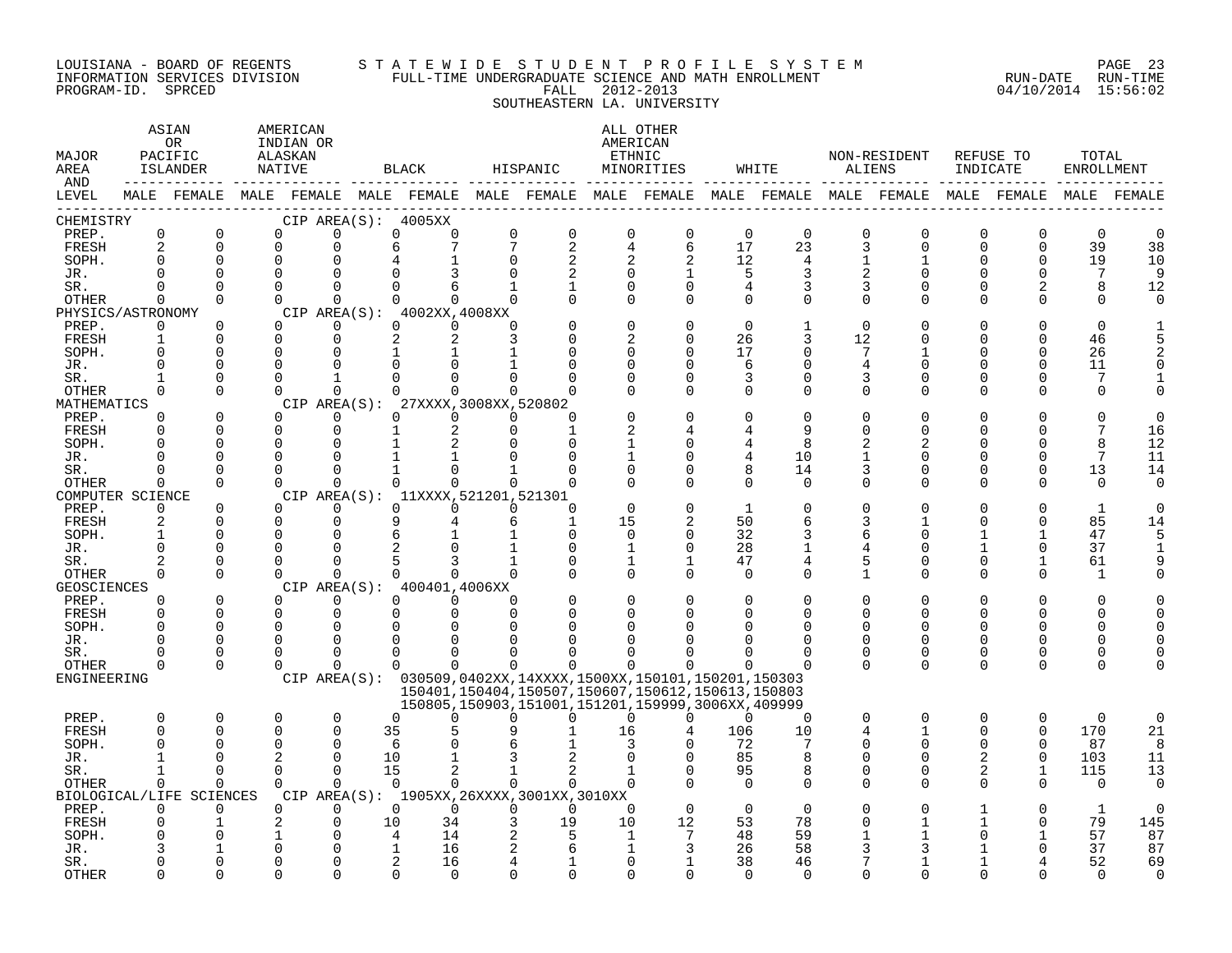#### LOUISIANA - BOARD OF REGENTS S T A T E W I D E S T U D E N T P R O F I L E S Y S T E M PAGE 24 INFORMATION SERVICES DIVISION FULL-TIME UNDERGRADUATE SCIENCE AND MATH ENROLLMENT RUN-DATE RUN-TIME PROGRAM-ID. SPRCED FALL 2012-2013 04/10/2014 15:56:02 SOUTHEASTERN LA. UNIVERSITY

#### ASTAN AMERICAN AMERICAN ALL OTHER OR INDIAN OR **INDIAN OR** AMERICAN MAJOR PACIFIC ALASKAN ETHNIC NON-RESIDENT REFUSE TO TOTAL AREA ISLANDER NATIVE BLACK HISPANIC MINORITIES WHITE ALIENS INDICATE ENROLLMENT AND ------------ ------------- ------------- ------------- ------------- ------------- ------------- ------------- ------------- LEVEL MALE FEMALE MALE FEMALE MALE FEMALE MALE FEMALE MALE FEMALE MALE FEMALE MALE FEMALE MALE FEMALE MALE FEMALE ------------------------------------------------------------------------------------------------------------------------------------ AGRICULTURAL SCIENCES CIP AREA(S): 01XXXX,030103,030104,030601,039999 PREP. 0 0 0 0 0 0 0 0 0 0 0 0 0 0 0 0 0 0 FRESH 0 0 0 0 0 0 0 0 0 0 0 0 0 0 0 0 0 0 SOPH. 0 0 0 0 0 0 0 0 0 0 0 0 0 0 0 0 0 0 JR. 0 0 0 0 0 0 0 0 0 0 0 0 0 0 0 0 0 0 SR. 0 0 0 0 0 0 0 0 0 0 0 0 0 0 0 0 0 0 OTHER 0 0 0 0 0 0 0 0 0 0 0 0 0 0 0 0 0 0 ENVIRONMENTAL SCIENCE CIP AREA(S): 0301XX<br>
PREP. 0 0 0 0 0 0 PREP. 0 0 0 0 0 0 0 0 0 0 0 0 0 0 0 0 0 0 FRESH 0 0 0 0 0 0 0 0 0 0 0 0 0 0 0 0 0 0 SOPH. 0 0 0 0 0 0 0 0 0 0 0 0 0 0 0 0 0 0 JR. 0 0 0 0 0 0 0 0 0 0 0 0 0 0 0 0 0 0 SR. 0 0 0 0 0 0 0 0 0 0 0 0 0 0 0 0 0 0 OTHER 0 0 0 0 0 0 0 0 0 0 0 0 0 0 0 0 0 0 UNDECLARED MAJOR PREP. 0 0 0 0 0 0 0 0 0 0 0 0 0 0 0 0 0 2 1 FRESH 1 0 0 0 13 11 15 9 11 10 77 86 1 0 0 0 118 116 SOPH. 0 0 0 0 2 0 0 2 1 2 4 5 1 0 0 0 8 9 JR. 0 0 0 0 0 0 0 0 0 0 0 1 0 0 0 0 0 1 SR. 0 0 0 0 0 0 0 0 0 0 3 1 0 0 0 0 3 1 OTHER 0 0 0 0 0 0 0 0 0 0 0 0 0 0 0 0 0 0 ALL OTHER AREAS OF STUDY PREP. 0 0 0 0 0 0 0 1 0 0 0 0 2 0 0 0 0 1 2<br>FRESH 8 2 4 2 149 309 65 99 96 191 536 893 12 13 14 9 884 1 518 FRESH 8 2 4 2 149 309 65 99 96 191 536 893 12 13 14 9 884 1,518 SOPH. 6 7 3 0 83 184 30 74 25 85 438 857 13 17 2 5 600 1,229 JR. 5 6 2 4 88 187 20 56 10 19 459 867 7 8 9 12 600 1,159 SR. 7 19 2 8 137 283 27 53 8 12 578 1,275 15 26 9 26 783 1,702 OTHER 0 0 0 0 0 0 0 0 0 0 0 0 0 0 0 0 0 3 2 0 0 0 3 2 TOTAL - ALL AREAS PREP. 0 0 0 0 0 0 1 0 0 0 3 4 0 0 1 0 5 4 FRESH 14 3 6 2 225 374 108 132 156 229 869 1,108 35 16 15 9 1,428 1,873 SOPH. 7 7 4 0 107 203 40 84 33 96 627 943 31 22 3 7 852 1,362 JR. 9 7 4 4 102 208 27 66 13 23 613 948 21 11 13 12 802 1,279 SR. 11 19 2 9 160 310 35 57 10 14 776 1,351 36 27 12 34 1,042 1,821  $\begin{array}{ccc} 0 & 4 \end{array}$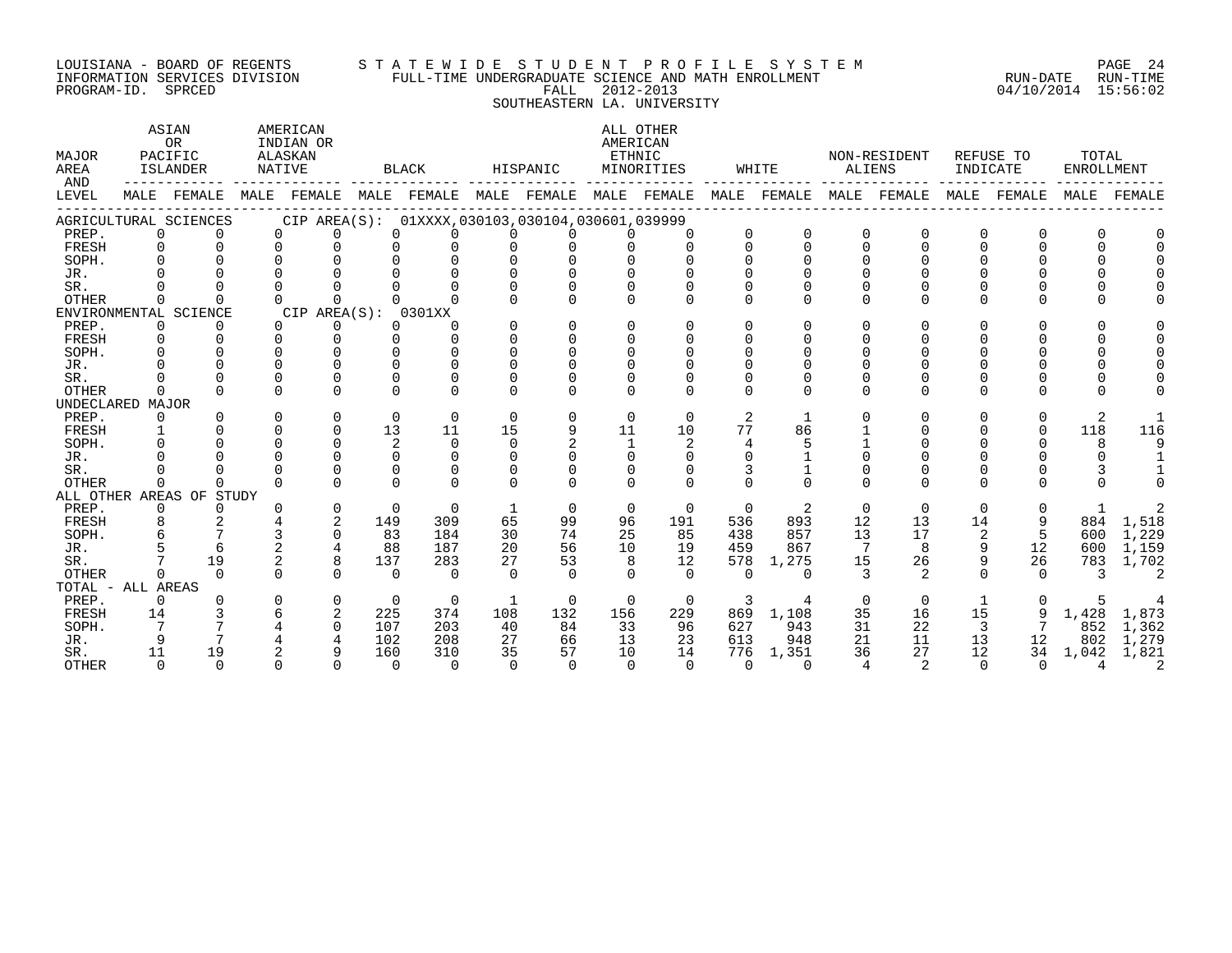#### LOUISIANA - BOARD OF REGENTS S T A T E W I D E S T U D E N T P R O F I L E S Y S T E M PAGE 25 INFORMATION SERVICES DIVISION FULL-TIME UNDERGRADUATE SCIENCE AND MATH ENROLLMENT RUN-DATE RUN-TIME PROGRAM-ID. SPRCED FALL 2012-2013 04/10/2014 15:56:02 UNIVERSITY OF LA. AT LAFAYETTE

| MAJOR<br>AREA<br>AND |                     | ASIAN<br>OR<br>PACIFIC<br>ISLANDER |              | AMERICAN<br>INDIAN OR<br>ALASKAN<br>NATIVE |                         |                      | <b>BLACK</b>                                   |                | HISPANIC                                                                                                         |                      | ALL OTHER<br>AMERICAN<br>ETHNIC<br>MINORITIES |                | WHITE                |               | NON-RESIDENT<br>ALIENS | REFUSE TO<br>INDICATE |                      | TOTAL<br>ENROLLMENT |              |
|----------------------|---------------------|------------------------------------|--------------|--------------------------------------------|-------------------------|----------------------|------------------------------------------------|----------------|------------------------------------------------------------------------------------------------------------------|----------------------|-----------------------------------------------|----------------|----------------------|---------------|------------------------|-----------------------|----------------------|---------------------|--------------|
| LEVEL                |                     |                                    |              |                                            |                         |                      |                                                |                | MALE FEMALE MALE FEMALE MALE FEMALE MALE FEMALE MALE FEMALE MALE FEMALE MALE FEMALE MALE FEMALE                  |                      |                                               |                |                      |               |                        |                       |                      |                     | MALE FEMALE  |
| CHEMISTRY<br>PREP.   | 0                   | $\mathbf 0$                        |              | 0                                          | $\mathbf 0$             |                      | CIP AREA(S): 4005XX<br>$\mathbf 0$<br>$\Omega$ | 0              | $\mathsf 0$                                                                                                      | $\mathbf 0$          | $\mathbf 0$                                   | $\mathbf 0$    | $\mathsf 0$          | 0             | $\mathbf 0$            | $\mathbf 0$           | $\Omega$             | $\overline{0}$      | n            |
| FRESH                | $\Omega$            | $\mathbf{1}$                       |              | $\Omega$                                   | $\mathbf 0$             | $\overline{c}$       |                                                | $\Omega$       | $\overline{2}$                                                                                                   | $\Omega$             | $\Omega$                                      | 4              | 2                    | $\Omega$      | $\Omega$               | $\Omega$              | $\Omega$             | 6                   | 9            |
| SOPH.                |                     | $\Omega$                           |              | $\mathbf 0$                                | $\Omega$                |                      |                                                |                | $\mathbf{1}$                                                                                                     | $\Omega$             | $\Omega$                                      | 3              | 4                    | O             | 0                      | U                     | O                    |                     | 10           |
| JR.                  | $\cap$              | $\Omega$                           |              | $\Omega$                                   | $\cap$                  |                      |                                                |                |                                                                                                                  | $\Omega$             |                                               |                |                      | U             | $\Omega$               |                       |                      |                     | 5            |
| SR.                  | $\Omega$            | 4                                  |              | $\Omega$                                   | $\Omega$                |                      | $\mathbf{1}$                                   | $\Omega$       | U                                                                                                                | $\Omega$             | $\Omega$                                      | 6              | 8                    | $\Omega$      | $\Omega$               | $\Omega$              | $\Omega$             |                     | 14           |
| OTHER                | $\Omega$            | $\Omega$                           |              | $\Omega$                                   | $\Omega$                |                      | $\Omega$<br>$\Omega$                           |                |                                                                                                                  | $\Omega$             | $\Omega$                                      | $\Omega$       | 0                    | $\Omega$      | $\Omega$               | $\Omega$              | $\Omega$             |                     | U            |
| PHYSICS/ASTRONOMY    |                     |                                    |              |                                            |                         |                      | CIP AREA(S): 4002XX,4008XX                     |                |                                                                                                                  |                      |                                               |                |                      |               |                        |                       |                      |                     |              |
| PREP.                | 0                   | $\Omega$                           |              | $\Omega$                                   | 0                       |                      | $\Omega$<br>$\Omega$                           | $\Omega$       |                                                                                                                  | $\Omega$             |                                               | $\Omega$       | $\mathbf 0$          | O             | 0                      |                       | O                    |                     |              |
| FRESH                | $\Omega$            | $\Omega$                           | $\mathbf{1}$ |                                            | $\Omega$                |                      | $\Omega$<br>$\mathbf{1}$                       | $\Omega$       |                                                                                                                  | $\Omega$             |                                               | 3              | $\mathbf{1}$         |               | U                      |                       |                      |                     |              |
| SOPH.                |                     | $\Omega$                           |              | $\Omega$                                   | $\Omega$                |                      | 2                                              |                |                                                                                                                  | $\Omega$             |                                               |                | $\Omega$             | U             | U                      |                       |                      |                     |              |
| JR.                  | $\Omega$<br>$\cap$  | $\Omega$                           |              | 0                                          | $\Omega$                |                      |                                                |                |                                                                                                                  | $\Omega$             |                                               | 3              | O                    | U             | U                      |                       |                      |                     |              |
| SR.<br>OTHER         | $\Omega$            | $\Omega$<br>$\Omega$               |              | $\Omega$<br>$\Omega$                       | $\Omega$<br>$\Omega$    |                      | $\Omega$                                       | $\Omega$       | U                                                                                                                | $\Omega$<br>$\Omega$ | $\Omega$                                      | 5<br>$\Omega$  | $\Omega$<br>$\Omega$ | U<br>$\Omega$ | U<br>$\Omega$          | U                     | ∩                    |                     |              |
| MATHEMATICS          |                     |                                    |              | CIP AREA(S):                               |                         |                      | 27XXXX, 3008XX, 520802                         |                |                                                                                                                  |                      |                                               |                |                      |               |                        |                       |                      |                     |              |
| PREP.                | $\Omega$            | $\Omega$                           |              | $\Omega$                                   | $\Omega$                |                      | $\Omega$<br>$\Omega$                           | $\Omega$       | U                                                                                                                |                      |                                               | $\Omega$       | $\Omega$             |               |                        |                       |                      |                     |              |
| FRESH                | $\Omega$            | $\Omega$                           |              | $\mathbf 0$                                | $\mathbf 0$             | $\Omega$             | $\Omega$                                       | $\Omega$       | $\Omega$                                                                                                         |                      |                                               | $\overline{a}$ |                      | U             | U                      |                       |                      |                     |              |
| SOPH.                | $\cap$              | $\Omega$                           |              | $\Omega$                                   | $\Omega$                | $\Omega$             |                                                |                | U                                                                                                                | ∩                    |                                               |                |                      | ∩             | ∩                      |                       |                      |                     |              |
| JR.                  | $\Omega$            | $\Omega$                           |              | $\Omega$                                   | 0                       | O                    |                                                |                | U                                                                                                                | $\Omega$             | U                                             | 5              | 0                    | U             | 0                      |                       | $\Omega$             | 5                   |              |
| SR.                  |                     | $\Omega$                           |              | $\mathbf{1}$                               | $\Omega$                |                      |                                                |                |                                                                                                                  | $\Omega$             | O                                             | 13             | 4                    | O             | 0                      | 0                     | 0                    | 18                  |              |
| OTHER                | $\Omega$            | $\Omega$                           |              | $\Omega$                                   | $\Omega$                |                      | $\Omega$<br>$\Omega$                           | $\Omega$       | $\Omega$                                                                                                         | $\cap$               | $\Omega$                                      | $\Omega$       | $\Omega$             | $\Omega$      | $\Omega$               | $\cap$                | $\Omega$             | $\Omega$            |              |
| COMPUTER SCIENCE     |                     |                                    |              |                                            |                         |                      | CIP AREA(S): 11XXXX, 521201, 521301            |                |                                                                                                                  |                      |                                               |                |                      |               |                        |                       |                      |                     |              |
| PREP.                | $\Omega$            | $\Omega$                           |              | $\Omega$                                   | $\Omega$                |                      | $\Omega$<br>$\Omega$                           | $\Omega$       | $\Omega$                                                                                                         |                      |                                               | $\Omega$       | O                    |               |                        |                       |                      | $\Omega$            |              |
| FRESH                | $\mathbf{1}$        | 3                                  |              | $\Omega$                                   | $\mathbf 0$             | 33                   | 12                                             |                | $\Omega$                                                                                                         |                      | ∩                                             | 79             | 8                    |               |                        |                       | $\Omega$             | 124                 | 24           |
| SOPH.                | $\overline{a}$      | $\Omega$                           |              | 0                                          | $\Omega$                | 11                   | 6                                              |                | $\Omega$                                                                                                         | $\overline{c}$       | $\Omega$                                      | 62             | 8                    | 4             | 0                      |                       | $\Omega$             | 85                  | 14           |
| JR.                  | 3<br>$\overline{a}$ | 0<br>$\overline{2}$                |              | $\mathbf{1}$<br>$\Omega$                   | $\mathbf 0$<br>$\Omega$ | $\overline{3}$<br>10 | 3                                              | 1              | $\Omega$                                                                                                         | 2<br>$\Omega$        | $\Omega$                                      | 51<br>58       | 6<br>4               | 3<br>5        | 0<br>1                 |                       | $\Omega$<br>$\Omega$ | 64<br>77            | 9<br>12      |
| SR.<br>OTHER         | $\Omega$            | $\Omega$                           |              | $\Omega$                                   | $\Omega$                |                      | $\Omega$                                       | $\Omega$       |                                                                                                                  | $\Omega$             | $\cap$                                        | $\Omega$       | $\Omega$             | $\Omega$      | $\Omega$               | $\Omega$              | $\Omega$             | $\Omega$            | <sup>n</sup> |
| <b>GEOSCIENCES</b>   |                     |                                    |              |                                            |                         |                      | CIP AREA(S): 400401,4006XX                     |                |                                                                                                                  |                      |                                               |                |                      |               |                        |                       |                      |                     |              |
| PREP.                | $\Omega$            | $\Omega$                           |              | $\Omega$                                   | $\Omega$                |                      | $\Omega$<br>$\Omega$                           | $\Omega$       |                                                                                                                  | $\Omega$             |                                               | $\Omega$       | $\Omega$             | O             | $\Omega$               |                       | $\Omega$             | $\Omega$            |              |
| FRESH                | $\Omega$            | $\mathbf{1}$                       |              | $\mathbf 0$                                | $\mathbf 0$             |                      | 0<br>$\Omega$                                  | $\Omega$       |                                                                                                                  |                      | $\Omega$                                      | 12             | 4                    | $\Omega$      | $\Omega$               | $\Omega$              | $\Omega$             | 13                  |              |
| SOPH.                | $\cap$              | $\Omega$                           |              | $\Omega$                                   | $\Omega$                |                      |                                                |                |                                                                                                                  |                      |                                               | $\mathsf{Q}$   |                      |               | U                      |                       | $\Omega$             | 11                  |              |
| JR.                  | $\Omega$            | $\Omega$                           |              | $\mathbf{1}$                               | $\Omega$                | O                    |                                                |                |                                                                                                                  | ∩                    |                                               | 12             | O                    | $\Omega$      | $\Omega$               | 0                     | $\Omega$             | 13                  |              |
| SR.                  | <sup>0</sup>        | 0                                  |              | $\mathbf 0$                                | $\Omega$                | 1                    | <sup>0</sup>                                   | 1              |                                                                                                                  |                      |                                               | 19             | 5                    | 1             | 1                      | $\Omega$              | $\mathbf 0$          | 22                  |              |
| OTHER                | $\Omega$            | $\Omega$                           |              | $\Omega$                                   | $\Omega$                |                      | 0<br>$\Omega$                                  | $\Omega$       | 0                                                                                                                | $\Omega$             | O                                             | $\Omega$       | $\Omega$             | $\Omega$      | $\Omega$               | $\Omega$              | $\Omega$             | $\Omega$            |              |
| ENGINEERING          |                     |                                    |              |                                            |                         |                      |                                                |                | CIP AREA(S): 030509,0402XX,14XXXX,1500XX,150101,150201,150303                                                    |                      |                                               |                |                      |               |                        |                       |                      |                     |              |
|                      |                     |                                    |              |                                            |                         |                      |                                                |                | 150401, 150404, 150507, 150607, 150612, 150613, 150803<br>150805, 150903, 151001, 151201, 159999, 3006XX, 409999 |                      |                                               |                |                      |               |                        |                       |                      |                     |              |
| PREP.                | $\mathbf 0$         | 0                                  |              | 0                                          | 0                       | $\Omega$             | $\Omega$                                       | $\Omega$       | $\Omega$                                                                                                         | 0                    | $\Omega$                                      | $\Omega$       | $\overline{0}$       | $\mathbf 0$   | $\mathbf 0$            | $\mathbf 0$           | 0                    | $\Omega$            | 0            |
| <b>FRESH</b>         | 9                   | 2                                  |              | $\mathbf{1}$                               | $\Omega$                | 101                  | 28                                             | 10             | 2                                                                                                                | 10                   | $\Omega$                                      | 393            | 55                   | 19            | $\Omega$               | 2                     | $\Omega$             | 545                 | 87           |
| SOPH.                | 4                   |                                    |              | $\Omega$                                   | $\Omega$                | 38                   | 8                                              | 12             |                                                                                                                  | 4                    | $\Omega$                                      | 210            | 31                   | 24            | 3                      | 3                     |                      | 295                 | 46           |
| JR.                  | 8                   | 2                                  |              | 3                                          | $\mathbf 1$             | 28                   |                                                | 10             |                                                                                                                  |                      | $\Omega$                                      | 211            | 31                   | 23            | 3                      | 2                     | $\Omega$             | 287                 | 42           |
| SR.                  | 16                  | 4                                  |              | $\mathbf{1}$                               | $\Omega$                | 32                   | 7                                              | $\overline{9}$ | 2                                                                                                                | 2                    | $\Omega$                                      | 307            | 35                   | 38            | 3                      | 4                     | $\mathbf{1}$         | 409                 | 52           |
| OTHER                | $\Omega$            | $\Omega$                           |              | $\Omega$                                   | $\Omega$                |                      | $\Omega$<br>$\Omega$                           | $\Omega$       | $\Omega$                                                                                                         | $\Omega$             | $\Omega$                                      | $\Omega$       | $\Omega$             | $\Omega$      | $\Omega$               | 1                     | $\Omega$             | $\mathbf{1}$        | $\Omega$     |
|                      |                     | BIOLOGICAL/LIFE SCIENCES           |              |                                            |                         |                      |                                                |                | CIP AREA(S): 1905XX, 26XXXX, 3001XX, 3010XX                                                                      |                      |                                               |                |                      |               |                        |                       |                      |                     |              |
| PREP.                | $\Omega$            | $\Omega$                           |              | $\Omega$                                   | $\Omega$                |                      | $\Omega$<br>$\Omega$                           | $\Omega$       | $\Omega$                                                                                                         | $\Omega$             | $\Omega$                                      | $\Omega$       | $\Omega$             | $\Omega$      | O                      |                       | $\Omega$             | $\Omega$            | $\Omega$     |
| FRESH                | 6                   | 6                                  |              | 1                                          | $\mathbf 0$<br>$\Omega$ | 18                   | 57<br>8<br>24                                  |                | 11<br>3                                                                                                          |                      | 2<br>$\overline{c}$                           | 63<br>39       | 107                  |               |                        | 3<br>2                | 2                    | 96<br>56            | 186<br>84    |
| SOPH.<br>JR.         |                     |                                    |              |                                            |                         | 8                    | 12                                             |                |                                                                                                                  | 1                    |                                               | 34             | 49<br>39             | O             | 1                      |                       |                      | 51                  | 57           |
| SR.                  |                     |                                    |              | 0                                          |                         |                      | 14                                             | 1              |                                                                                                                  | $\Omega$             | ∩                                             | 38             | 61                   | O             |                        |                       |                      | 51                  | 88           |
| <b>OTHER</b>         |                     | $\Omega$                           |              | $\Omega$                                   | $\cap$                  |                      | $\cap$                                         |                | <sup>n</sup>                                                                                                     | $\cap$               |                                               | $\Omega$       | $\Omega$             | U             | <sup>n</sup>           |                       |                      | $\cap$              | $\cap$       |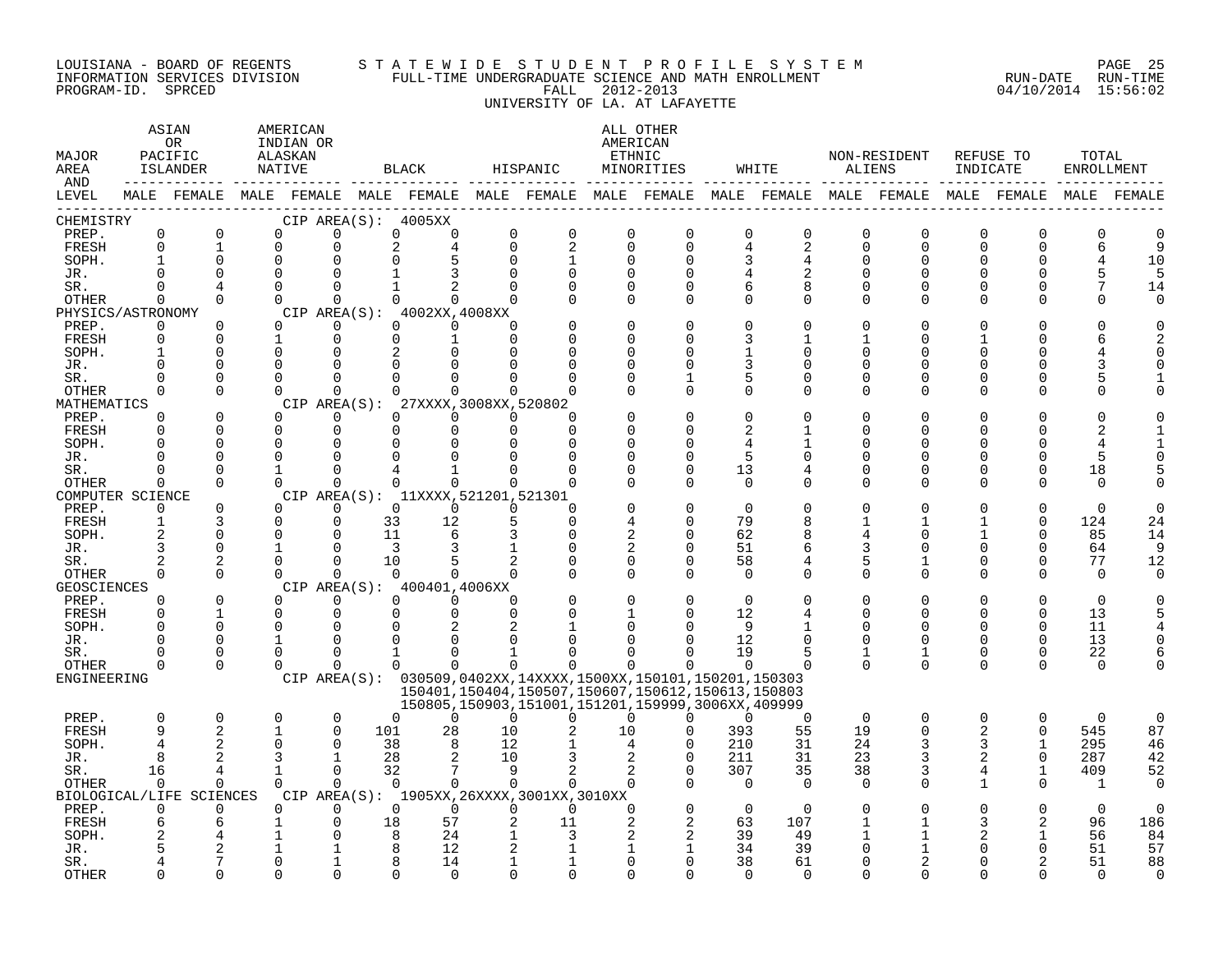# LOUISIANA - BOARD OF REGENTS S T A T E W I D E S T U D E N T P R O F I L E S Y S T E M PAGE 26

INFORMATION SERVICES DIVISION FULL-TIME UNDERGRADUATE SCIENCE AND MATH ENROLLMENT RUN-DATE RUN-TIME PROGRAM-ID. SPRCED FALL 2012-2013 04/10/2014 15:56:02 UNIVERSITY OF LA. AT LAFAYETTE ASIAN AMERICAN ALL OTHER OR INDIAN OR AMERICAN

| MAJOR<br>AREA<br>AND |          | PACIFIC<br><b>ISLANDER</b> | <b>NATIVE</b> | <b>ALASKAN</b> |          | <b>BLACK</b>                                        |          | HISPANIC |              | ETHNIC<br>MINORITIES |          | WHITE     |          | NON-RESIDENT<br><b>ALIENS</b> |                | REFUSE TO<br>INDICATE | TOTAL<br><b>ENROLLMENT</b> |        |
|----------------------|----------|----------------------------|---------------|----------------|----------|-----------------------------------------------------|----------|----------|--------------|----------------------|----------|-----------|----------|-------------------------------|----------------|-----------------------|----------------------------|--------|
| LEVEL                |          | MALE FEMALE                | MALE          | FEMALE         |          | MALE FEMALE MALE FEMALE                             |          |          |              | MALE FEMALE          |          |           |          | MALE FEMALE MALE FEMALE       | MALE           | FEMALE                | MALE                       | FEMALE |
|                      |          | AGRICULTURAL SCIENCES      |               |                |          | CIP AREA(S): 01XXXX, 030103, 030104, 030601, 039999 |          |          |              |                      |          |           |          |                               |                |                       |                            |        |
| PREP.                |          | 0                          | $\Omega$      | 0              | $\Omega$ |                                                     | n        |          |              | 0                    | 0        |           |          |                               |                |                       |                            |        |
| <b>FRESH</b>         |          | $\Omega$                   |               |                |          |                                                     |          |          |              | 0                    | 7        | 4         |          | $\mathbf 0$                   | $\Omega$       | $\Omega$              |                            |        |
| SOPH.                |          |                            |               |                |          |                                                     |          |          |              |                      | 9        |           |          |                               |                | $\Omega$              | 11                         |        |
| JR.                  |          |                            |               |                |          |                                                     |          |          |              |                      | 14       | 13        |          |                               |                |                       | 14                         | 16     |
| SR.                  |          |                            |               |                |          |                                                     |          |          |              |                      | 19       | 27        |          |                               |                |                       | 23                         | 32     |
| OTHER                |          | U                          |               | $\Omega$       |          |                                                     |          |          |              |                      | $\cap$   | $\cap$    |          |                               |                | $\cap$                | $\cap$                     |        |
|                      |          | ENVIRONMENTAL SCIENCE      |               | CIP AREA(S):   |          | 0301XX                                              |          |          |              |                      |          |           |          |                               |                |                       |                            |        |
| PREP.                |          | $\Omega$                   |               | $\Omega$       |          | 0                                                   |          | O        | <sup>0</sup> |                      | $\Omega$ | $\Omega$  |          |                               |                |                       |                            |        |
| FRESH                |          |                            |               |                |          |                                                     |          |          |              |                      | U        |           |          |                               |                |                       |                            |        |
| SOPH.                |          |                            |               |                |          |                                                     |          |          |              |                      |          |           |          |                               |                |                       |                            |        |
| JR.                  |          |                            |               |                |          |                                                     |          |          |              |                      |          |           |          |                               |                |                       |                            |        |
| SR.                  |          |                            |               |                |          |                                                     |          |          |              |                      |          |           |          |                               |                |                       |                            |        |
| <b>OTHER</b>         | ∩        |                            |               |                |          | ∩                                                   |          |          |              |                      |          |           |          |                               |                |                       |                            |        |
| UNDECLARED           |          | MAJOR                      |               |                |          |                                                     |          |          |              |                      |          |           |          |                               |                |                       |                            |        |
| PREP.                |          | 0                          |               |                |          | $\Omega$                                            |          |          | U            | U                    | $\Omega$ | $\Omega$  | $\Omega$ | $\Omega$                      |                | <sup>0</sup>          | $\Omega$                   |        |
| FRESH                |          | $\Omega$                   |               |                |          | 18                                                  |          | 3        |              | 2                    | 49       | 56        |          |                               |                |                       | 55                         | 88     |
| SOPH.                |          |                            |               |                |          | $\overline{4}$                                      |          |          | $\Omega$     | 0                    | 10       | 23        |          |                               |                | $\Omega$              | 12                         | 30     |
| JR.                  |          |                            |               |                |          |                                                     |          |          |              |                      | 6        | 9         |          |                               |                |                       | 7                          | 10     |
| SR.                  |          |                            |               |                |          |                                                     |          |          |              |                      |          | 12        |          |                               |                |                       |                            | 13     |
| <b>OTHER</b>         |          | $\Omega$                   |               |                |          |                                                     |          |          |              |                      |          |           |          |                               |                |                       | 2                          |        |
|                      |          | ALL OTHER AREAS OF STUDY   |               |                |          |                                                     |          |          |              |                      |          |           |          |                               |                |                       |                            |        |
| PREP.                |          | $\Omega$<br>$\Omega$       |               | $\Omega$       | $\Omega$ | $\Omega$                                            | $\Omega$ | $\Omega$ | $\Omega$     | $\Omega$             | $\Omega$ | $\Omega$  | $\Omega$ | $\Omega$                      | 0              | $\Omega$              | $\Omega$                   |        |
| FRESH                | 11       | 20                         |               |                | 236      | 508                                                 | 31       | 53       | 33           | 36                   |          | 566 1,063 | 10       | 16                            | 4              | 19                    | 894                        | 1,720  |
| SOPH.                | 17       | 22                         |               | 8              | 169      | 309                                                 | 27       | 37       | 14           | 18                   | 487      | 827       | 14       | 12                            |                | 6                     | 732                        | 1,239  |
| JR.                  | 6        | 13                         |               | 4              | 130      | 280                                                 | 22       | 34       | 8            | 17                   | 469      | 866       | 12       | 14                            |                | 9                     | 653                        | 1,237  |
| SR.                  | 17       | 19                         |               | 12             | 175      | 378                                                 | 20       | 49       | $\mathbf{1}$ | 10                   | 659      | 1,176     | 25       | 22                            |                | 13                    | 908                        | 1,679  |
| <b>OTHER</b>         |          | $\Omega$                   |               | $\Omega$       | $\Omega$ | $\mathbf{1}$                                        | $\cap$   | $\cap$   | $\cap$       | $\cap$               |          |           | $\Omega$ | $\cap$                        |                | $\cap$                |                            |        |
| TOTAL - ALL AREAS    |          |                            |               |                |          |                                                     |          |          |              |                      |          |           |          |                               |                |                       |                            |        |
| PREP.                | $\Omega$ | $\Omega$                   |               | $\Omega$       | $\Omega$ | $\Omega$                                            | $\Omega$ | $\Omega$ | $\Omega$     | $\Omega$             | $\Omega$ |           | $\Omega$ | $\Omega$                      | $\Omega$       | $\Omega$              |                            |        |
| FRESH                | 27       | 38                         |               | 6              | 393      | 629                                                 | 49       | 71       | 51           | 40                   | 1,178    | 1,301     | 32       | 20                            | 12             | 22                    | 1,748                      | 2,127  |
| SOPH.                | 28       | 30                         |               | 9              | 231      | 359                                                 | 45       | 44       | 22           | 20                   | 834      | 949       | 43       | 16                            | 9              | 8                     | 1,214                      | 1,435  |
| JR.                  | 22       | 18                         |               | 6              | 171      | 301                                                 | 35       | 38       | 13           | 18                   | 809      | 966       | 38       | 20                            | 6              | 9                     | 1,102                      | 1,376  |
| SR.                  | 39       | 36                         |               | 13             | 235      | 410                                                 | 33       | 53       | 3            | 11                   | 1,127    | 1,332     | 69       | 30                            | 13             | 17                    | 1,524                      | 1,902  |
| <b>OTHER</b>         |          | $\Omega$<br>$\cap$         |               | $\cap$         | $\Omega$ | $\mathbf{1}$                                        | $\cap$   | $\Omega$ | $\cap$       | $\Omega$             | 3        | q         | $\Omega$ | $\overline{1}$                | $\overline{1}$ | $\Omega$              | 4                          | 11     |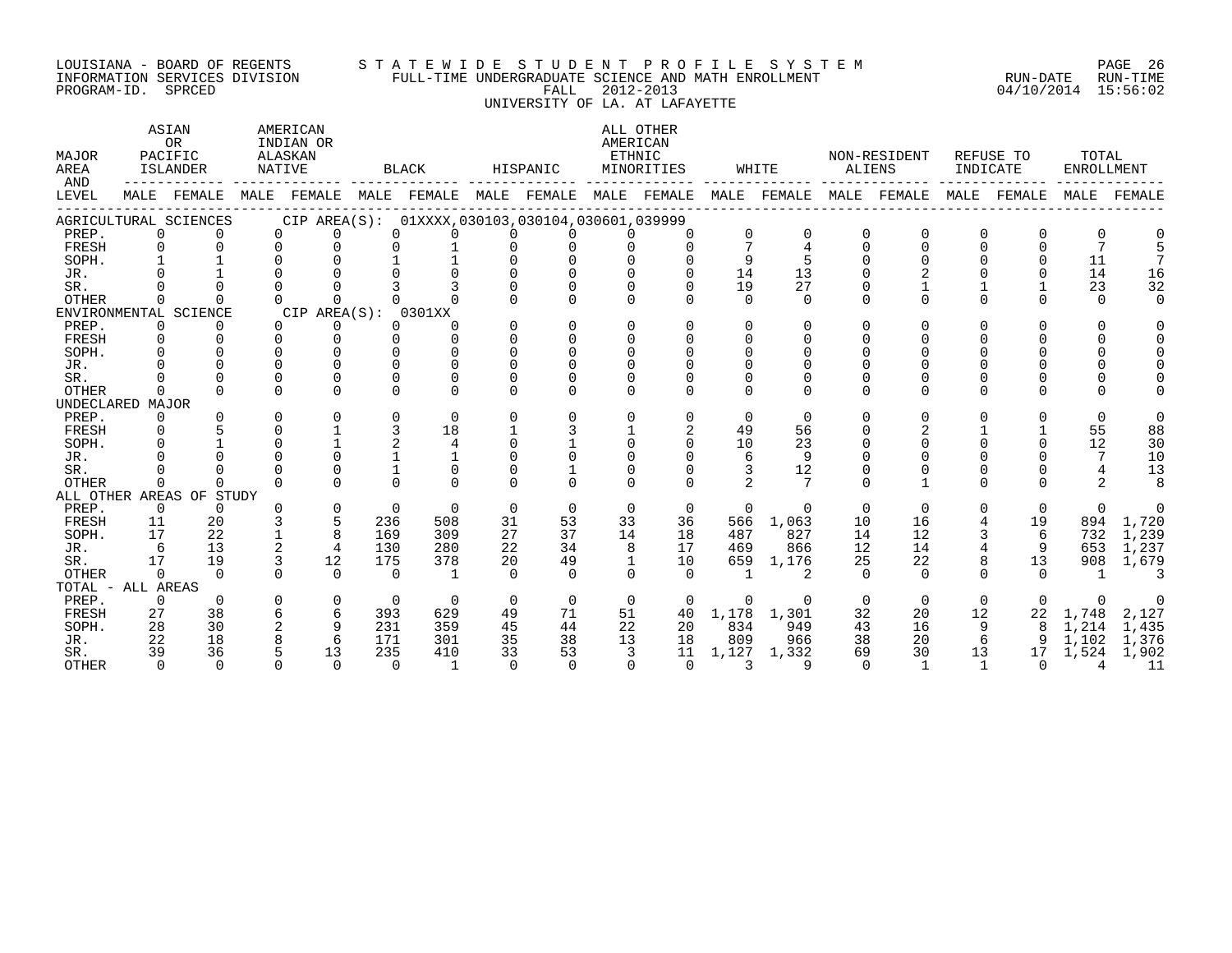#### LOUISIANA - BOARD OF REGENTS S T A T E W I D E S T U D E N T P R O F I L E S Y S T E M PAGE 27 INFORMATION SERVICES DIVISION FULL-TIME UNDERGRADUATE SCIENCE AND MATH ENROLLMENT RUN-DATE RUN-TIME PROGRAM-ID. SPRCED FALL 2012-2013 04/10/2014 15:56:02 L.S.U. AT ALEXANDRIA

| MAJOR<br>AREA<br>AND        |                          | ASIAN<br>OR<br>PACIFIC<br>ISLANDER | AMERICAN<br>INDIAN OR<br>ALASKAN<br>NATIVE |                      |             | BLACK                                       | HISPANIC                |          |                      | ALL OTHER<br>AMERICAN<br>ETHNIC<br>MINORITIES                                                                    |               | WHITE                         | ALIENS        | NON-RESIDENT     | INDICATE                | REFUSE TO            | TOTAL<br>ENROLLMENT |                |
|-----------------------------|--------------------------|------------------------------------|--------------------------------------------|----------------------|-------------|---------------------------------------------|-------------------------|----------|----------------------|------------------------------------------------------------------------------------------------------------------|---------------|-------------------------------|---------------|------------------|-------------------------|----------------------|---------------------|----------------|
| LEVEL                       |                          |                                    |                                            |                      |             |                                             |                         |          |                      | MALE FEMALE MALE FEMALE MALE FEMALE MALE FEMALE MALE FEMALE MALE FEMALE MALE FEMALE MALE FEMALE                  |               |                               |               |                  |                         |                      |                     | MALE FEMALE    |
| CHEMISTRY                   |                          | $\mathsf 0$                        |                                            | 0                    | $\mathbf 0$ | CIP AREA(S): 4005XX                         |                         | 0        | $\mathbf 0$          | $\mathbf 0$                                                                                                      |               |                               |               |                  |                         |                      |                     |                |
| PREP.<br>FRESH              | $\mathsf{O}$<br>$\Omega$ | $\Omega$                           | 0<br>$\Omega$                              | 0                    |             | 0<br>$\Omega$<br>$\Omega$                   | $\mathbf 0$<br>$\Omega$ | $\Omega$ | $\mathbf 0$          | $\mathbf 0$                                                                                                      | 0<br>0        | $\mathsf 0$<br>$\overline{0}$ | 0<br>$\Omega$ | $\mathbf 0$<br>0 | $\mathbf 0$<br>$\Omega$ | $\Omega$<br>$\Omega$ | 0                   |                |
| SOPH.                       | $\Omega$                 | $\mathbf 0$                        | 0                                          | 0                    |             |                                             | $\Omega$                | $\Omega$ | $\Omega$             | $\Omega$                                                                                                         | $\Omega$      | 0                             | O             | 0                | O                       | O                    |                     |                |
| JR.                         |                          | $\Omega$                           | $\Omega$                                   | $\cap$               |             |                                             | $\Omega$                |          | $\Omega$             |                                                                                                                  | $\Omega$      | $\Omega$                      |               | $\Omega$         |                         |                      |                     |                |
| SR.                         | $\Omega$                 | $\Omega$                           | $\Omega$                                   | $\Omega$             | $\Omega$    | 0                                           | $\Omega$                | $\Omega$ | $\Omega$             | $\Omega$                                                                                                         | $\Omega$      | $\Omega$                      | O             | 0                |                         |                      |                     |                |
| OTHER                       | $\Omega$                 | $\Omega$                           | $\Omega$                                   | $\Omega$             |             | $\Omega$<br>$\Omega$                        | $\Omega$                |          | $\Omega$             | $\Omega$                                                                                                         | $\Omega$      | $\Omega$                      | $\Omega$      | $\Omega$         | ∩                       | O                    |                     |                |
| PHYSICS/ASTRONOMY           |                          |                                    |                                            |                      |             | CIP AREA(S): 4002XX, 4008XX                 |                         |          |                      |                                                                                                                  |               |                               |               |                  |                         |                      |                     |                |
| PREP.                       | $\Omega$                 | $\Omega$                           | $\Omega$                                   | 0                    |             | $\Omega$<br>$\Omega$                        | $\Omega$                |          | $\Omega$             | $\Omega$                                                                                                         | $\Omega$      | O                             | O             | 0                |                         |                      |                     |                |
| FRESH                       | $\mathbf 0$              | $\Omega$                           | $\Omega$                                   | 0                    | $\Omega$    | $\Omega$                                    | $\Omega$                |          | ∩                    |                                                                                                                  | ∩             | U                             | ∩             | U                |                         |                      |                     |                |
| SOPH.                       |                          | $\Omega$                           | $\Omega$                                   | $\Omega$             | $\Omega$    |                                             |                         |          | U                    |                                                                                                                  |               | O                             |               | U                |                         |                      |                     |                |
| JR.                         | $\Omega$                 | $\overline{0}$                     | $\Omega$                                   | 0                    |             |                                             |                         |          | O                    | $\Omega$                                                                                                         | $\Omega$      | O                             |               | U                |                         |                      |                     |                |
| SR.                         | ∩                        | $\Omega$                           | $\Omega$<br>$\Omega$                       | $\Omega$             |             | $\cap$                                      |                         |          | U<br>U               | $\Omega$<br>$\Omega$                                                                                             | $\Omega$      | $\Omega$                      | U             | 0                | U                       |                      |                     |                |
| OTHER<br>MATHEMATICS        | $\Omega$                 | $\Omega$                           |                                            | $\Omega$             |             | CIP AREA(S): 27XXXX, 3008XX, 520802         |                         |          |                      |                                                                                                                  | $\Omega$      | 0                             | U             | 0                |                         | ∩                    |                     |                |
| PREP.                       | $\Omega$                 | $\Omega$                           | $\Omega$                                   | $\Omega$             | $\Omega$    | $\Omega$                                    | $\Omega$                | $\Omega$ |                      |                                                                                                                  | $\Omega$      | $\Omega$                      |               | $\cap$           |                         |                      |                     |                |
| FRESH                       | $\Omega$                 | $\Omega$                           | $\Omega$                                   | $\Omega$             | $\Omega$    | $\Omega$                                    | $\Omega$                |          |                      | ∩                                                                                                                |               | 4                             | U             | U                |                         | ∩                    |                     |                |
| SOPH.                       | ∩                        | $\Omega$                           | $\Omega$                                   | $\Omega$             | $\Omega$    |                                             | $\Omega$                |          | n                    | ∩                                                                                                                | 6             | 1                             |               | ∩                |                         | n                    |                     |                |
| JR.                         | $\Omega$                 | $\mathbf 0$                        | 0                                          | $\Omega$             | $\Omega$    |                                             |                         | $\Omega$ | O                    | $\Omega$                                                                                                         | 1             | 3                             | U             | 0                |                         | O                    |                     |                |
| SR.                         |                          | $\Omega$                           | $\Omega$                                   | $\Omega$             | $\Omega$    | $\Omega$                                    | $\Omega$                |          | O                    | 0                                                                                                                | 2             | 3                             | U             | 0                | O                       | 0                    |                     |                |
| OTHER                       | $\Omega$                 | $\Omega$                           | $\Omega$                                   | $\Omega$             | $\Omega$    | $\Omega$                                    | $\Omega$                | $\Omega$ | $\Omega$             | $\Omega$                                                                                                         | $\Omega$      | $\Omega$                      | $\Omega$      | $\Omega$         | $\Omega$                | ∩                    |                     |                |
| COMPUTER SCIENCE            |                          |                                    |                                            |                      |             | CIP AREA(S): 11XXXX, 521201, 521301         |                         |          |                      |                                                                                                                  |               |                               |               |                  |                         |                      |                     |                |
| PREP.                       | $\Omega$                 | $\Omega$                           | $\Omega$                                   | $\Omega$             | $\Omega$    | $\Omega$                                    | $\Omega$                | ∩        |                      |                                                                                                                  | O             | O                             |               | U                |                         |                      |                     |                |
| FRESH                       | 0                        | $\Omega$                           | $\Omega$                                   | $\Omega$             |             | $\Omega$<br>$\Omega$                        | $\Omega$                | $\Omega$ | U                    | $\cap$                                                                                                           | $\Omega$      | O                             | U             | 0                |                         | ∩                    |                     |                |
| SOPH.                       | $\Omega$                 | $\Omega$                           | 0                                          | 0                    |             |                                             | $\Omega$                | $\Omega$ | $\Omega$             | $\Omega$                                                                                                         | $\Omega$      | O                             |               | U                |                         |                      |                     |                |
| JR.                         | ∩                        | $\Omega$                           | $\Omega$<br>$\Omega$                       | $\Omega$<br>$\Omega$ |             |                                             | $\Omega$                | ∩        | 0                    | $\Omega$                                                                                                         | $\Omega$      | 0                             | U             | U                |                         |                      |                     |                |
| SR.                         | $\Omega$                 | $\Omega$<br>$\Omega$               | $\Omega$                                   | $\Omega$             | $\Omega$    | 0                                           | $\Omega$                | $\Omega$ | $\Omega$<br>$\Omega$ | $\Omega$<br>$\Omega$                                                                                             | $\Omega$<br>∩ | O<br>$\Omega$                 | U<br>$\Omega$ | 0<br>$\Omega$    | ∩                       | ∩                    |                     |                |
| OTHER<br><b>GEOSCIENCES</b> |                          |                                    |                                            |                      |             | CIP AREA(S): 400401,4006XX                  |                         |          |                      |                                                                                                                  |               |                               |               |                  |                         |                      |                     |                |
| PREP.                       | $\mathbf 0$              | $\Omega$                           | $\Omega$                                   | $\Omega$             |             | $\Omega$<br>$\Omega$                        | $\Omega$                |          | $\Omega$             |                                                                                                                  |               | O                             |               | 0                |                         |                      |                     |                |
| FRESH                       | $\Omega$                 | $\Omega$                           | $\Omega$                                   | $\mathbf 0$          | $\mathbf 0$ | $\Omega$                                    | $\Omega$                |          | $\Omega$             | O                                                                                                                | O             | $\Omega$                      | U             | $\Omega$         | $\Omega$                | O                    |                     |                |
| SOPH.                       | $\Omega$                 | $\Omega$                           | $\Omega$                                   | $\Omega$             | $\Omega$    |                                             | $\Omega$                |          |                      |                                                                                                                  |               |                               |               | $\Omega$         |                         |                      |                     |                |
| JR.                         |                          | $\Omega$                           | $\Omega$                                   | $\Omega$             | $\Omega$    | $\Omega$                                    | U                       |          |                      |                                                                                                                  |               | O                             | U             | 0                | ∩                       | 0                    |                     |                |
| SR.                         |                          | 0                                  | 0                                          | 0                    | 0           | 0                                           |                         |          |                      |                                                                                                                  |               | 0                             | 0             | 0                | 0                       | 0                    | U                   |                |
| OTHER                       | $\Omega$                 | $\Omega$                           | $\Omega$                                   | $\Omega$             |             | $\Omega$<br>$\Omega$                        | $\Omega$                | $\Omega$ | $\Omega$             | $\Omega$                                                                                                         |               | $\Omega$                      | $\Omega$      | $\Omega$         | $\Omega$                | $\Omega$             | $\cap$              |                |
| ENGINEERING                 |                          |                                    |                                            |                      |             |                                             |                         |          |                      | CIP AREA(S): 030509,0402XX,14XXXX,1500XX,150101,150201,150303                                                    |               |                               |               |                  |                         |                      |                     |                |
|                             |                          |                                    |                                            |                      |             |                                             |                         |          |                      | 150401, 150404, 150507, 150607, 150612, 150613, 150803<br>150805, 150903, 151001, 151201, 159999, 3006XX, 409999 |               |                               |               |                  |                         |                      |                     |                |
| PREP.                       | 0                        | $\mathbf 0$                        | 0                                          | $\mathbf 0$          |             | $\Omega$<br>0                               | ∩                       | 0        |                      | 0<br>∩                                                                                                           | 0             | 0                             | 0             | $\mathbf 0$      | $\mathbf 0$             | $\Omega$             | 0                   |                |
| FRESH                       | $\Omega$                 | $\Omega$                           | $\Omega$                                   | $\Omega$             | $\Omega$    |                                             |                         |          |                      |                                                                                                                  |               | $\Omega$                      | U             | U                | $\cap$                  | $\Omega$             |                     |                |
| SOPH.                       |                          | $\Omega$                           | $\Omega$                                   | $\Omega$             | $\Omega$    |                                             |                         |          |                      |                                                                                                                  |               | O                             |               | 0                |                         | O                    |                     |                |
| JR.                         |                          | $\Omega$                           | $\Omega$                                   | $\Omega$             | $\Omega$    |                                             |                         |          |                      |                                                                                                                  |               | O                             |               | 0                |                         |                      |                     |                |
| SR.                         | $\Omega$                 | $\Omega$                           | $\Omega$                                   | $\Omega$             | $\Omega$    | $\Omega$                                    | $\Omega$                | $\Omega$ | $\Omega$             |                                                                                                                  | $\Omega$      | $\Omega$                      | U             | 0                | U                       | ∩                    |                     |                |
| OTHER                       | $\Omega$                 | $\Omega$                           | $\Omega$                                   | $\Omega$             | $\Omega$    | $\Omega$                                    | $\Omega$                | $\Omega$ | $\Omega$             |                                                                                                                  | $\Omega$      | $\Omega$                      | $\Omega$      | 0                | ∩                       | ∩                    |                     |                |
| BIOLOGICAL/LIFE             |                          | SCIENCES                           |                                            |                      |             | CIP AREA(S): 1905XX, 26XXXX, 3001XX, 3010XX |                         |          |                      |                                                                                                                  |               |                               |               |                  |                         |                      |                     |                |
| PREP.                       | $\Omega$                 | $\Omega$                           | $\Omega$                                   | $\Omega$             | $\Omega$    | $\Omega$                                    | $\Omega$                | $\Omega$ | $\Omega$             | $\Omega$                                                                                                         | $\Omega$      | $\Omega$                      |               | O                |                         |                      | $\Omega$            |                |
| FRESH                       |                          | O                                  | 0                                          | 1<br>U               | 3           | 3                                           |                         |          | $\Omega$             | 2<br>∩                                                                                                           | 15            | 23                            |               | 0                |                         |                      | 19                  | 33<br>15       |
| SOPH.<br>JR.                |                          |                                    |                                            | $\Omega$             |             |                                             |                         |          |                      |                                                                                                                  |               | 12<br>2                       |               |                  |                         |                      | 8<br>10             | $\overline{a}$ |
| SR.                         |                          |                                    | U                                          | 0                    |             |                                             |                         |          |                      |                                                                                                                  |               |                               |               |                  |                         |                      |                     |                |
| <b>OTHER</b>                |                          | ∩                                  | ∩                                          | U                    | $\cap$      |                                             |                         |          | U                    |                                                                                                                  |               | U                             |               |                  |                         |                      |                     |                |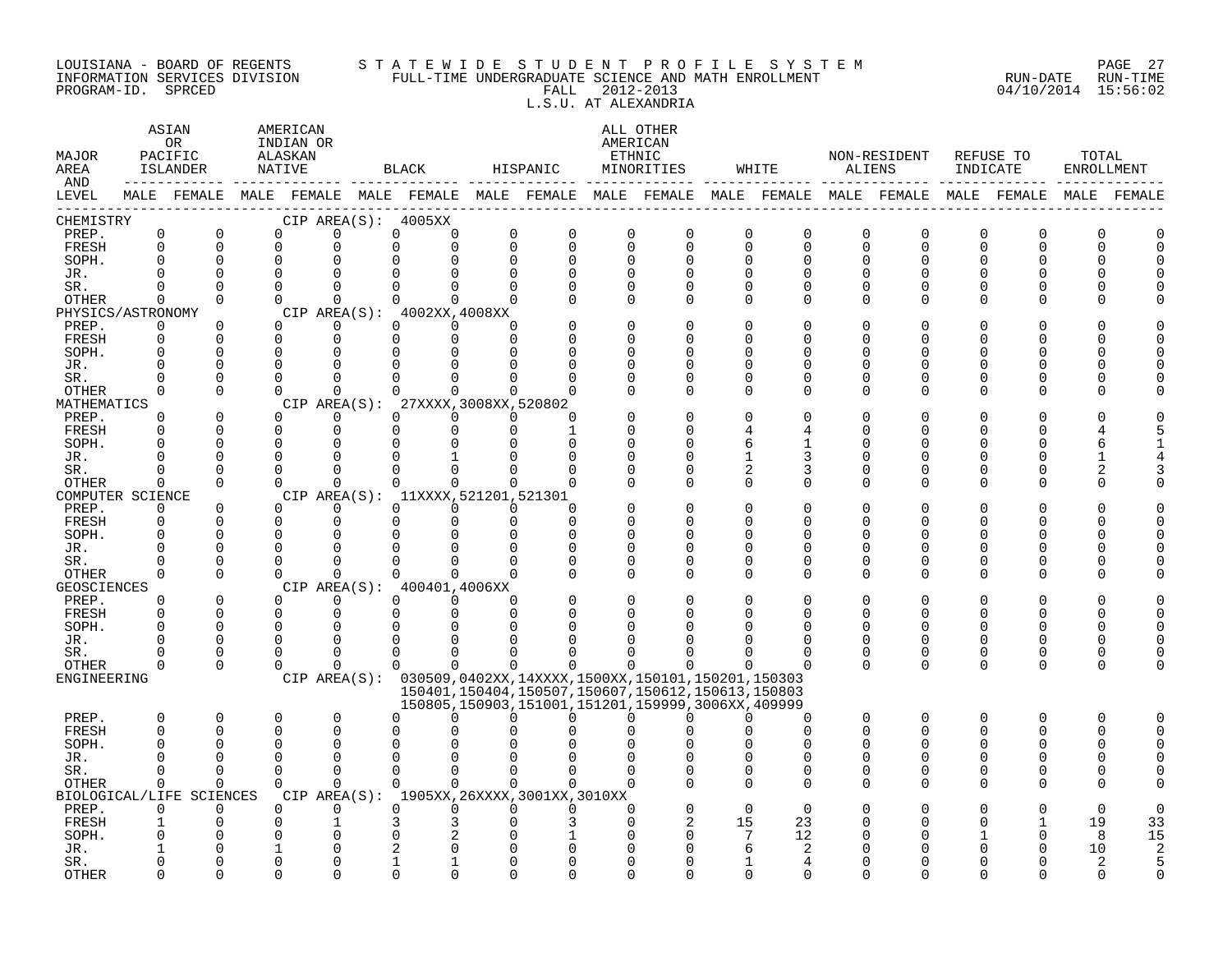#### LOUISIANA - BOARD OF REGENTS S T A T E W I D E S T U D E N T P R O F I L E S Y S T E M PAGE 28 INFORMATION SERVICES DIVISION FULL-TIME UNDERGRADUATE SCIENCE AND MATH ENROLLMENT RUN-DATE RUN-TIME PROGRAM-ID. SPRCED FALL 2012-2013 04/10/2014 15:56:02 L.S.U. AT ALEXANDRIA

ASTAN AMERICAN AMERICAN ALL OTHER OR INDIAN OR **INDIAN OR** AMERICAN MAJOR PACIFIC ALASKAN ETHNIC NON-RESIDENT REFUSE TO TOTAL AREA ISLANDER NATIVE BLACK HISPANIC MINORITIES WHITE ALIENS INDICATE ENROLLMENT AND ------------ ------------- ------------- ------------- ------------- ------------- ------------- ------------- ------------- LEVEL MALE FEMALE MALE FEMALE MALE FEMALE MALE FEMALE MALE FEMALE MALE FEMALE MALE FEMALE MALE FEMALE MALE FEMALE ------------------------------------------------------------------------------------------------------------------------------------ AGRICULTURAL SCIENCES CIP AREA(S): 01XXXX,030103,030104,030601,039999<br>PREP. 0 0 0 0 0 0 0 0 0 0 0 PREP. 0 0 0 0 0 0 0 0 0 0 0 0 0 0 0 0 0 0 FRESH 0 0 0 0 0 0 0 0 0 0 0 0 0 0 0 0 0 0 SOPH. 0 0 0 0 0 0 0 0 0 0 0 0 0 0 0 0 0 0 JR. 0 0 0 0 0 0 0 0 0 0 0 0 0 0 0 0 0 0 SR. 0 0 0 0 0 0 0 0 0 0 0 0 0 0 0 0 0 0 OTHER 0 0 0 0 0 0 0 0 0 0 0 0 0 0 0 0 0 0 ENVIRONMENTAL SCIENCE CIP AREA(S): 0301XX<br>
PREP. 0 0 0 0 0 0 PREP. 0 0 0 0 0 0 0 0 0 0 0 0 0 0 0 0 0 0 FRESH 0 0 0 0 0 0 0 0 0 0 0 0 0 0 0 0 0 0 SOPH. 0 0 0 0 0 0 0 0 0 0 0 0 0 0 0 0 0 0 JR. 0 0 0 0 0 0 0 0 0 0 0 0 0 0 0 0 0 0 SR. 0 0 0 0 0 0 0 0 0 0 0 0 0 0 0 0 0 0 OTHER 0 0 0 0 0 0 0 0 0 0 0 0 0 0 0 0 0 0 UNDECLARED MAJOR PREP. 0 0 0 0 0 0 0 1 0 0 0 1 0 0 0 0 0 2 FRESH 0 0 0 0 0 0 0 0 0 0 0 0 0 0 0 0 0 0 SOPH. 0 0 0 0 0 0 0 0 0 0 0 0 0 0 0 0 0 0 JR. 0 0 0 0 0 0 0 0 0 0 0 0 0 0 0 0 0 0 SR. 0 0 0 0 0 0 0 0 0 0 0 0 0 0 0 0 0 0 OTHER 0 0 0 0 0 0 0 0 0 0 0 0 0 0 0 0 0 0 ALL OTHER AREAS OF STUDY PREP. 0 0 0 0 0 0 0 0 0 0 0 0 0 0 0 0 0 0 FRESH 2 3 3 5 26 64 8 14 1 6 142 259 0 1 0 1 182 353 SOPH. 3 0 1 3 11 21 1 6 1 1 64 121 0 0 2 0 83 152 JR. 1 0 0 3 10 21 0 4 1 4 45 94 0 0 0 1 57 127 SR. 1 1 2 0 3 7 0 1 1 2 23 77 0 1 0 0 30 89 OTHER 0 0 0 0 0 0 0 0 0 0 0 0 0 0 0 0 0 0 TOTAL - ALL AREAS PREP. 0 0 0 0 0 0 0 1 0 0 0 1 0 0 0 0 0 2 FRESH 3 3 3 6 29 67 8 18 1 8 161 286 0 1 0 2 205 391 SOPH. 3 0 1 3 11 23 1 7 1 1 77 134 0 0 3 0 97 168 JR. 2 0 1 3 12 22 0 4 1 4 52 99 0 0 0 1 68 133 SR. 1 1 2 0 4 8 0 1 1 2 26 84 0 1 0 0 34 97 OTHER 0 0 0 0 0 0 0 0 0 0 0 0 0 0 0 0 0 0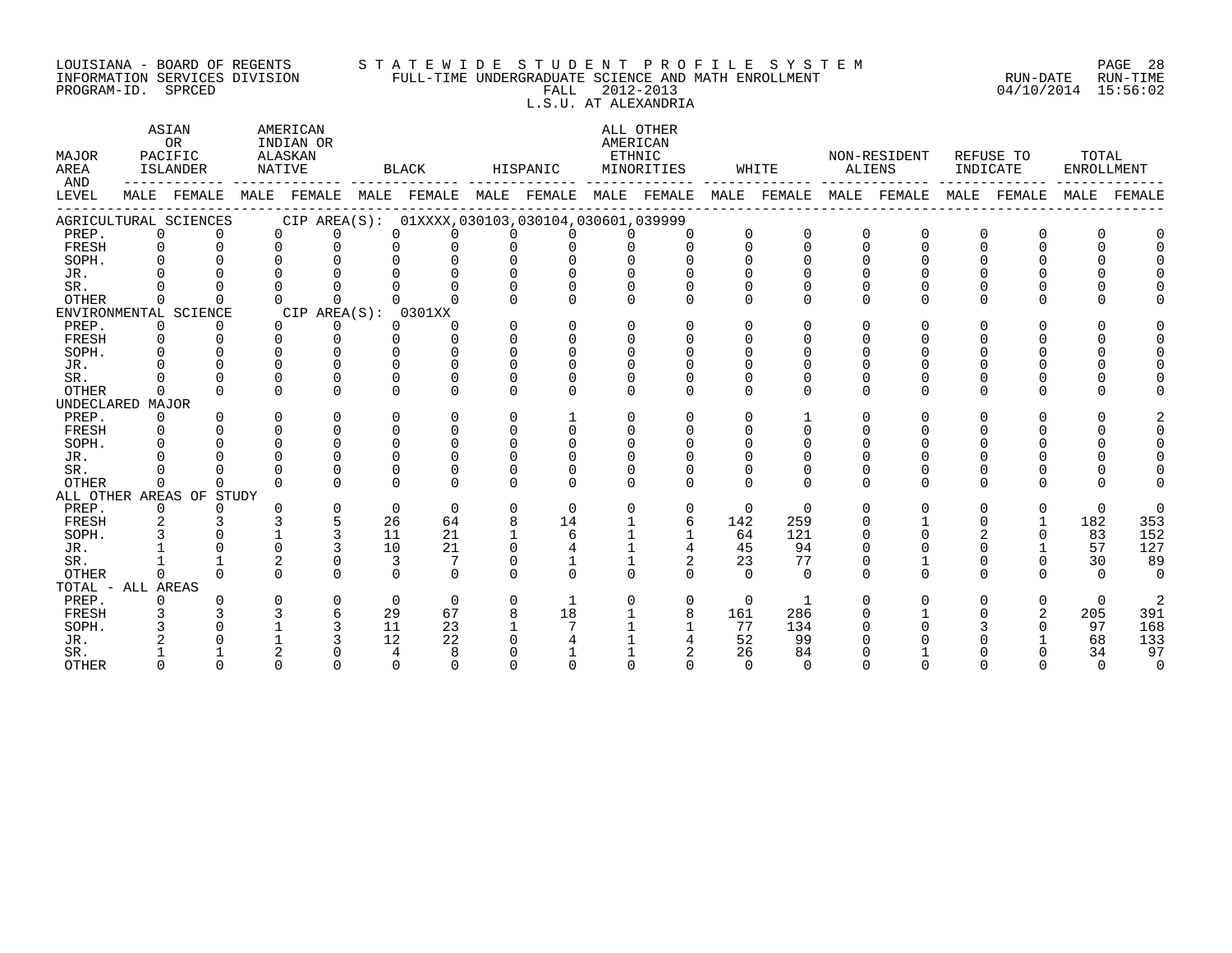#### LOUISIANA - BOARD OF REGENTS S T A T E W I D E S T U D E N T P R O F I L E S Y S T E M PAGE 29 INFORMATION SERVICES DIVISION FULL-TIME UNDERGRADUATE SCIENCE AND MATH ENROLLMENT RUN-DATE RUN-TIME PROGRAM-ID. SPRCED FALL 2012-2013 04/10/2014 15:56:02 L.S.U. AT BATON ROUGE

ASTAN AMERICAN AMERICAN ALL OTHER OR INDIAN OR **INDIAN OR** AMERICAN MAJOR PACIFIC ALASKAN ETHNIC NON-RESIDENT REFUSE TO TOTAL AREA ISLANDER NATIVE BLACK HISPANIC MINORITIES WHITE ALIENS INDICATE ENROLLMENT AND  $\cdots$ AND ------------ ------------- ------------- ------------- ------------- ------------- ------------- ------------- ------------- LEVEL MALE FEMALE MALE FEMALE MALE FEMALE MALE FEMALE MALE FEMALE MALE FEMALE MALE FEMALE MALE FEMALE MALE FEMALE ------------------------------------------------------------------------------------------------------------------------------------ CHEMISTRY CIP AREA(S): 4005XX PREP. 0 0 0 0 0 0 0 0 0 0 0 0 0 0 0 0 0 0 FRESH 0 2 0 0 3 16 4 2 0 3 18 23 0 1 0 0 25 47 SOPH. 0 1 0 0 4 2 0 0 0 0 9 7 0 0 0 0 13 10 JR. 0 1 0 0 3 5 0 1 2 0 12 7 0 0 0 0 17 14 SR. 4 2 0 0 1 2 0 1 1 1 23 11 0 1 0 0 29 18 OTHER 0 0 0 0 0 0 0 0 0 0 0 0 0 0 0 0 0 0 PHYSICS/ASTRONOMY CIP AREA(S): 4002XX,4008XX<br>
PREP. 0 0 0 0 0 0 PREP. 0 0 0 0 0 0 0 0 0 0 0 0 0 0 0 0 0 0 FRESH 0 1 0 0 0 1 1 0 0 0 28 7 1 0 0 0 30 9 SOPH. 0 0 0 0 1 0 1 0 0 0 6 1 0 0 1 0 9 1 JR. 1 0 0 0 2 0 1 0 0 0 7 1 0 1 0 0 11 2 SR. 3 0 0 0 2 0 2 0 0 0 23 7 0 0 1 0 31 7 OTHER 0 0 0 0 0 0 0 0 0 0 0 0 0 0 0 0 0 0 MATHEMATICS CIP AREA(S): 27XXXX,3008XX,520802<br>
PREP. 0 0 0 0 0 0 0 0 PREP. 0 0 0 0 0 0 0 0 0 0 0 0 0 0 0 0 0 0 FRESH 1 1 0 0 1 4 0 1 0 0 10 11 0 0 0 0 12 17 SOPH. 3 3 0 0 0 1 1 2 1 0 12 22 1 1 0 0 18 29 JR. 2 1 1 0 1 3 1 1 0 0 16 18 0 0 0 0 21 23 SR. 0 2 0 0 2 4 1 2 1 0 21 35 0 0 1 0 26 43 OTHER 0 0 0 0 0 0 0 0 0 0 0 0 0 0 0 0 0 0 COMPUTER SCIENCE CIP AREA(S): 11XXXX,521201,521301<br>
PREP. 0 0 0 0 0 0 0 PREP. 0 0 0 0 0 0 0 0 0 0 0 0 0 0 0 0 0 0 FRESH 4 1 0 0 15 2 5 0 1 0 69 9 0 2 0 0 94 14 SOPH. 4 0 0 0 12 6 2 0 2 0 60 8 1 0 1 0 82 14 JR. 6 1 0 0 7 2 5 0 2 0 72 14 2 0 0 0 94 17 SR. 6 1 0 0 8 2 4 0 0 0 59 14 3 0 1 0 81 17 OTHER 0 0 0 0 0 0 0 0 0 0 0 0 0 0 0 0 0 0 GEOSCIENCES CIPAREA(S): 400401,4006XX<br>
PREP. 0 0 0 0 0 0 PREP. 0 0 0 0 0 0 0 0 0 0 0 0 0 0 0 0 0 0 FRESH 0 1 0 0 3 1 2 0 2 0 19 6 2 0 0 0 28 8 SOPH. 0 1 0 0 0 0 2 0 0 0 31 8 6 0 0 0 39 9 JR. 1 1 0 0 0 1 1 0 0 0 19 9 2 1 0 0 23 12 SR. 1 0 0 0 0 1 0 1 0 0 28 10 0 1 0 1 29 14 OTHER 0 0 0 0 0 0 0 0 0 0 0 0 0 0 0 0 0 0 ENGINEERING CIP AREA(S): 030509,0402XX,14XXXX,1500XX,150101,150201,150303 150401,150404,150507,150607,150612,150613,150803 150805,150903,151001,151201,159999,3006XX,409999 PREP. 0 0 0 0 0 0 0 0 0 0 0 0 0 0 0 0 0 0 FRESH 42 10 1 0 91 30 63 18 19 10 726 177 34 5 2 1 978 251 SOPH. 21 7 1 1 48 21 36 16 15 4 496 143 20 3 1 0 638 195 JR. 16 9 1 0 30 11 22 14 15 3 482 109 37 3 5 0 608 149 SR. 33 13 4 0 39 23 37 12 4 5 628 163 49 15 13 4 807 235 OTHER 0 0 0 0 0 0 0 0 0 0 0 0 0 0 0 0 0 0 BIOLOGICAL/LIFE SCIENCES CIP AREA(S): 1905XX,26XXXX,3001XX,3010XX PREP. 0 0 0 0 0 0 0 0 0 0 0 0 0 0 0 0 0 0 FRESH 34 34 2 4 34 81 29 31 11 14 275 327 2 0 1 0 388 491 SOPH. 21 29 2 0 19 29 11 10 7 9 173 184 0 1 2 0 235 262 JR. 11 17 1 0 12 18 8 17 4 6 155 173 1 3 0 0 192 234 SR. 19 23 1 2 10 40 8 9 2 1 194 166 7 4 4 2 245 247 OTHER 0 0 0 0 0 0 0 0 0 0 0 0 0 0 0 0 0 0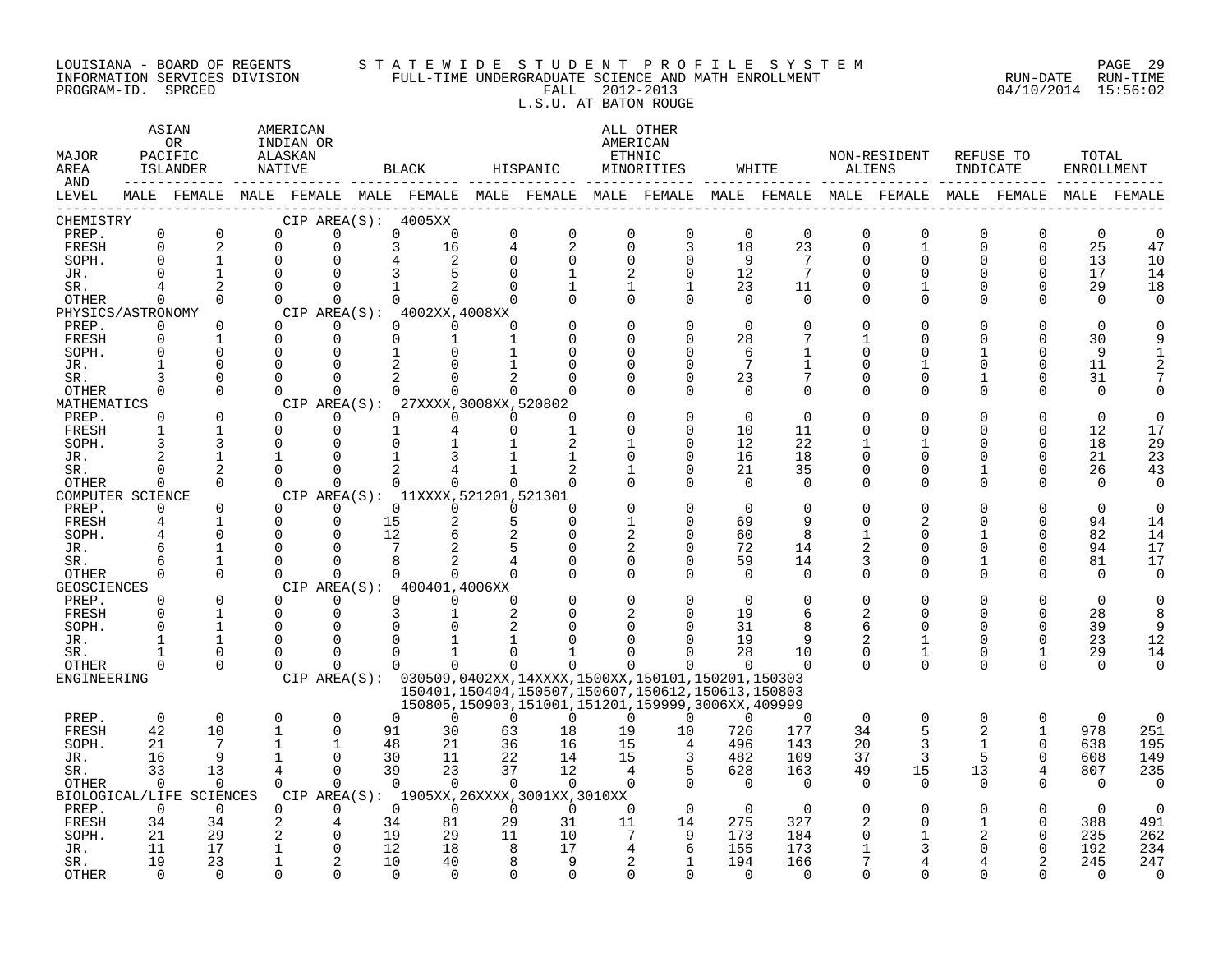#### LOUISIANA – BOARD OF REGENTS STA TE WID E S TU D E N T P R O F I L E S Y S T E M PAGE 30 INFORMATION SERVICES DIVISION FULL-TIME UNDERGRADUATE SCIENCE AND MATH ENROLLMENT RUN-DATE RUN-TIME PROGRAM-ID. SPRCED FALL 2012-2013 04/10/2014 15:56:02 L.S.U. AT BATON ROUGE

ASTAN AMERICAN AMERICAN ALL OTHER OR INDIAN OR **INDIAN OR** AMERICAN MAJOR PACIFIC ALASKAN ETHNIC NON-RESIDENT REFUSE TO TOTAL AREA ISLANDER NATIVE BLACK HISPANIC MINORITIES WHITE ALIENS INDICATE ENROLLMENT AND ------------ ------------- ------------- ------------- ------------- ------------- ------------- ------------- ------------- LEVEL MALE FEMALE MALE FEMALE MALE FEMALE MALE FEMALE MALE FEMALE MALE FEMALE MALE FEMALE MALE FEMALE MALE FEMALE ------------------------------------------------------------------------------------------------------------------------------------ AGRICULTURAL SCIENCES CIP AREA(S): 01XXXX,030103,030104,030601,039999 PREP. 0 0 0 0 0 0 0 0 0 0 0 0 0 0 0 0 0 0 FRESH 0 0 0 0 3 20 2 2 1 7 51 114 2 1 0 0 59 144 SOPH. 0 3 0 0 1 4 1 7 1 1 53 71 0 0 0 1 56 87 JR. 1 1 0 0 3 3 0 7 1 2 52 83 0 0 0 0 57 96 SR. 4 3 0 0 4 6 3 7 1 1 70 81 2 3 1 0 85 101 OTHER 0 0 0 0 0 0 0 0 0 0 0 0 0 0 0 0 0 0 ENVIRONMENTAL SCIENCE CIP AREA(S): 0301XX PREP. 0 0 0 0 0 0 0 0 0 0 0 0 0 0 0 0 0 0 FRESH 0 0 0 0 0 0 0 0 0 0 0 0 0 0 0 0 0 0 SOPH. 0 0 0 0 0 0 0 0 0 0 0 0 0 0 0 0 0 0 JR. 0 0 0 0 0 0 0 0 0 0 0 0 0 0 0 0 0 0 SR. 0 0 0 0 0 0 0 0 0 0 0 0 0 0 0 0 0 0 OTHER 0 0 0 0 0 0 0 0 0 0 0 0 0 0 0 0 0 0 UNDECLARED MAJOR PREP. 0 0 0 0 0 0 0 0 0 0 0 0 0 0 0 0 0 0 FRESH 7 6 0 1 31 44 19 15 4 14 147 201 2 1 0 1 210 283 SOPH. 2 1 0 0 10 12 3 1 1 0 49 42 1 2 0 0 66 58 JR. 1 1 1 0 9 8 1 2 1 1 31 32 0 0 1 1 45 45 SR. 2 1 0 0 2 6 1 0 3 0 18 12 1 0 2 0 29 19 OTHER 1 5 0 0 2 6 0 0 0 0 26 25 24 22 0 3 53 61 ALL OTHER AREAS OF STUDY PREP. 0 0 0 0 0 0 0 0 0 0 0 0 0 0 0 0 0 0 FRESH 27 52 7 7 167 358 78 135 28 65 1,052 1,618 14 23 2 3 1,375 2,261 SOPH. 39 31 2 4 135 226 61 86 29 52 1,068 1,597 23 16 5 4 1,362 2,016 JR. 16 51 7 6 124 234 55 75 41 41 1,208 1,634 23 14 7 13 1,481 2,068 SR. 43 26 9 6 114 200 50 88 17 17 1,112 1,543 29 41 41 35 1,415 1,956 OTHER 0 0 0 0 0 0 0 0 0 0 0 0 0 0 0 0 0 0 TOTAL - ALL AREAS PREP. 0 0 0 0 0 0 0 0 0 0 0 0 0 0 0 0 0 0 FRESH 115 108 10 12 348 557 203 204 66 113 2,395 2,493 57 33 5 5 3,199 3,525 SOPH. 90 76 5 5 230 301 118 122 56 66 1,957 2,083 52 23 10 5 2,518 2,681 JR. 55 83 11 6 191 285 94 117 66 53 2,054 2,080 65 22 13 14 2,549 2,660 SR. 115 71 14 8 182 284 106 120 29 25 2,176 2,042 91 65 64 42 2,777 2,657 OTHER 1 5 0 0 2 6 0 0 0 0 26 25 24 22 0 3 53 61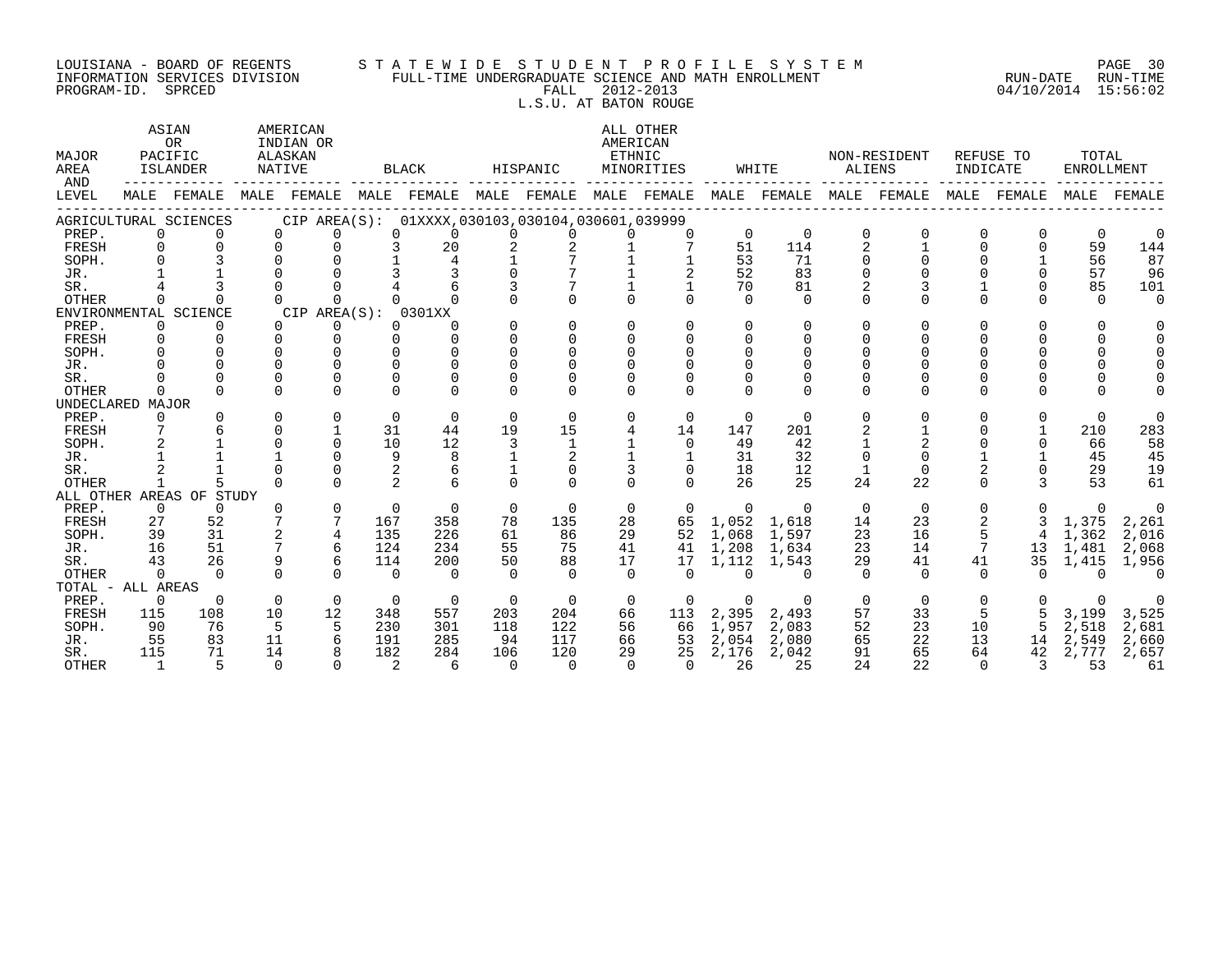#### LOUISIANA – BOARD OF REGENTS STA TE WID E S TU D E N T P R O F I L E S Y S T E M PAGE 31 INFORMATION SERVICES DIVISION FULL-TIME UNDERGRADUATE SCIENCE AND MATH ENROLLMENT RUN-DATE RUN-TIME PROGRAM-ID. SPRCED FALL 2012-2013 04/10/2014 15:56:02 L.S.U. AT EUNICE

| MAJOR<br>AREA<br>AND |                      | ASIAN<br>OR<br>PACIFIC<br><b>ISLANDER</b> |                      | AMERICAN<br>INDIAN OR<br>ALASKAN<br>NATIVE |                                                               | BLACK                            |                                  | HISPANIC                                                                                                   |                          | ALL OTHER<br>AMERICAN<br>ETHNIC<br>MINORITIES | WHITE                                                                                                       | ALIENS        | NON-RESIDENT         | INDICATE      | REFUSE TO | TOTAL<br>ENROLLMENT |               |
|----------------------|----------------------|-------------------------------------------|----------------------|--------------------------------------------|---------------------------------------------------------------|----------------------------------|----------------------------------|------------------------------------------------------------------------------------------------------------|--------------------------|-----------------------------------------------|-------------------------------------------------------------------------------------------------------------|---------------|----------------------|---------------|-----------|---------------------|---------------|
| LEVEL                |                      |                                           |                      |                                            |                                                               |                                  |                                  |                                                                                                            |                          |                                               | MALE FEMALE MALE FEMALE MALE FEMALE MALE FEMALE MALE FEMALE MALE FEMALE MALE FEMALE MALE FEMALE MALE FEMALE |               |                      |               |           |                     |               |
| CHEMISTRY            |                      |                                           |                      |                                            | CIP AREA(S): 4005XX                                           |                                  |                                  |                                                                                                            |                          |                                               |                                                                                                             |               |                      |               |           |                     |               |
| PREP.                | $\mathbf 0$          | 0                                         | $\Omega$             |                                            | $\Omega$                                                      | $\Omega$<br>$\Omega$             | $\mathbf 0$                      | $\mathbf 0$                                                                                                | $\Omega$                 | $\mathbf 0$                                   | 0<br>$\Omega$                                                                                               | $\Omega$      | $\Omega$             | U             | O         | U                   | $\cap$        |
| FRESH                | $\Omega$             | $\Omega$                                  | $\Omega$             |                                            | $\Omega$                                                      | $\Omega$<br>$\Omega$             |                                  | $\Omega$<br>$\Omega$                                                                                       | $\Omega$                 | $\Omega$                                      | $\Omega$<br>$\Omega$                                                                                        | $\Omega$      | $\Omega$             | $\Omega$      | $\Omega$  | $\Omega$            | $\Omega$      |
| SOPH.                | $\Omega$             | $\Omega$                                  | $\Omega$             |                                            | $\Omega$                                                      | $\Omega$<br>U                    |                                  | $\Omega$<br>$\mathbf 0$                                                                                    | $\mathbf 0$              | $\Omega$                                      | $\Omega$<br>$\Omega$                                                                                        | $\Omega$      | $\Omega$             | O             | U         | $\Omega$            | $\Omega$      |
| JR.                  | 0                    | $\Omega$                                  | $\Omega$<br>$\Omega$ |                                            | $\Omega$                                                      | $\Omega$                         | $\Omega$                         | $\Omega$                                                                                                   | $\Omega$                 | $\Omega$                                      | U<br><sup>0</sup>                                                                                           | $\Omega$      | U                    | O<br>$\Omega$ | O         | U<br>O              |               |
| SR.<br><b>OTHER</b>  | O<br>0               | $\Omega$<br>$\Omega$                      | $\Omega$             |                                            | $\Omega$<br>$\Omega$                                          | $\Omega$<br>$\Omega$             | $\Omega$<br>0<br>$\Omega$        | 0<br>$\Omega$                                                                                              | 0<br>$\Omega$            | 0<br>$\Omega$                                 | 0<br>0<br>$\Omega$<br>$\Omega$                                                                              | 0<br>$\Omega$ | $\Omega$<br>$\Omega$ | O             | U         | U                   |               |
| PHYSICS/ASTRONOMY    |                      |                                           |                      |                                            | CIP AREA $(S):$ 4002XX, 4008XX                                |                                  |                                  |                                                                                                            |                          |                                               |                                                                                                             |               |                      |               |           |                     |               |
| PREP.                | 0                    | $\Omega$                                  | $\Omega$             |                                            | $\Omega$                                                      | $\Omega$                         | $\Omega$<br>0                    |                                                                                                            | $\Omega$                 | O                                             | $\Omega$<br>O                                                                                               | 0             |                      |               |           |                     |               |
| FRESH                | $\Omega$             | $\Omega$                                  | $\Omega$             |                                            | $\Omega$                                                      | $\Omega$                         | $\Omega$<br>$\Omega$             | $\Omega$                                                                                                   | $\Omega$                 | $\Omega$                                      | U<br>$\Omega$                                                                                               | $\Omega$      |                      | ∩             | ∩         | U                   |               |
| SOPH.                | 0                    | $\mathbf 0$                               | ∩                    |                                            | $\Omega$                                                      | U<br>U                           | $\cap$                           | 0                                                                                                          | $\Omega$                 | $\Omega$                                      | U<br>O                                                                                                      | 0             | ∩                    | O             | U         | C                   | $\cap$        |
| JR.                  | 0                    | $\Omega$                                  | U                    |                                            |                                                               |                                  |                                  | $\Omega$                                                                                                   | $\Omega$                 | $\Omega$                                      | ∩<br><sup>0</sup>                                                                                           | O             |                      | ∩             | ∩         | U                   |               |
| SR.                  | 0                    | $\Omega$                                  | ∩                    |                                            |                                                               |                                  |                                  |                                                                                                            | $\Omega$                 | 0                                             | O<br>0                                                                                                      | 0             | U                    | U             | U         | C                   |               |
| OTHER                | 0                    | $\Omega$                                  | $\Omega$             |                                            | $\Omega$                                                      |                                  | 0<br>$\Omega$                    | $\cap$                                                                                                     | $\Omega$                 | $\Omega$                                      | U<br><sup>0</sup>                                                                                           | 0             | $\Omega$             | O             | O         | U                   |               |
| MATHEMATICS          |                      |                                           |                      |                                            | CIP AREA(S):                                                  |                                  | 27XXXX, 3008XX, 520802           |                                                                                                            |                          | $\Omega$                                      | O                                                                                                           | $\Omega$      |                      |               |           |                     |               |
| PREP.<br>FRESH       | 0<br>$\Omega$        | 0<br>$\Omega$                             | $\Omega$<br>$\Omega$ |                                            | $\Omega$<br>$\Omega$                                          | $\Omega$<br>$\Omega$<br>$\Omega$ | $\Omega$<br>$\Omega$<br>$\Omega$ | $\Omega$<br>$\Omega$                                                                                       | <sup>0</sup>             | $\Omega$                                      | O<br>U<br><sup>0</sup>                                                                                      | $\Omega$      | O                    | U<br>U        | U         | O<br>O              | $\cap$        |
| SOPH.                | $\Omega$             | $\Omega$                                  | $\Omega$             |                                            | $\Omega$                                                      | $\Omega$                         | $\Omega$                         | $\Omega$                                                                                                   | <sup>0</sup>             | $\Omega$                                      | $\Omega$<br>∩                                                                                               | $\Omega$      |                      | ∩             |           | O                   | $\cap$        |
| JR.                  | U                    | $\Omega$                                  | $\Omega$             |                                            | $\Omega$                                                      | U                                |                                  | n                                                                                                          | $\Omega$                 | O                                             | U<br><sup>0</sup>                                                                                           | 0             | ∩                    | ∩             | U         | ∩                   |               |
| SR.                  | U                    | $\Omega$                                  | $\Omega$             |                                            | $\Omega$                                                      | U<br>O                           | $\cap$                           | $\Omega$                                                                                                   | $\Omega$                 | 0                                             | 0<br>$\Omega$                                                                                               | 0             | $\Omega$             | $\Omega$      | $\Omega$  | $\Omega$            |               |
| <b>OTHER</b>         | 0                    | $\Omega$                                  | $\Omega$             |                                            | $\Omega$                                                      | <sup>0</sup>                     | 0<br>$\Omega$                    | $\Omega$                                                                                                   | $\Omega$                 | $\Omega$                                      | 0<br>$\Omega$                                                                                               | $\Omega$      | $\Omega$             | O             | O         | $\Omega$            | $\cap$        |
| COMPUTER SCIENCE     |                      |                                           |                      |                                            | CIP AREA(S): 11XXXX, 521201, 521301                           |                                  |                                  |                                                                                                            |                          |                                               |                                                                                                             |               |                      |               |           |                     |               |
| PREP.                | $\Omega$             | $\Omega$                                  | $\Omega$             |                                            | $\Omega$                                                      | $\Omega$                         | 0                                | $\Omega$<br>$\Omega$                                                                                       |                          | $\Omega$                                      | O                                                                                                           | $\Omega$      |                      | U             | U         | $\Omega$            |               |
| FRESH                | 0                    | $\Omega$                                  | $\Omega$             |                                            | $\Omega$                                                      |                                  | 0<br>3                           | 0                                                                                                          | <sup>0</sup>             | $\Omega$                                      | 7<br>8                                                                                                      | 0             | O                    | O             | O         | 15                  | 10            |
| SOPH.                | $\Omega$<br>$\Omega$ | $\Omega$<br>$\Omega$                      | ∩                    |                                            |                                                               |                                  | $\Omega$<br>O                    | $\Omega$                                                                                                   | $\Omega$<br><sup>0</sup> | $\Omega$<br>O                                 | 6<br>O<br>O                                                                                                 | O             | O                    | U<br>∩        | U<br>∩    | 6<br>$\Omega$       | 8<br>$\Omega$ |
| JR.<br>SR.           | 0                    | $\Omega$                                  | $\Omega$             |                                            | n                                                             |                                  | $\cap$                           | $\Omega$<br>0                                                                                              | 0                        | $\mathbf 0$                                   | 0<br>0                                                                                                      | $\Omega$<br>0 | O                    | U             | U         | $\Omega$            | $\cap$        |
| <b>OTHER</b>         | 0                    | $\Omega$                                  | $\cap$               |                                            | $\cap$                                                        | U<br>$\mathbf{1}$                | $\cap$                           | $\Omega$                                                                                                   | $\Omega$                 | $\Omega$                                      | 2<br>4                                                                                                      | $\Omega$      | $\Omega$             | U             | U         | 2                   |               |
| GEOSCIENCES          |                      |                                           |                      |                                            | CIP AREA(S): 400401,4006XX                                    |                                  |                                  |                                                                                                            |                          |                                               |                                                                                                             |               |                      |               |           |                     |               |
| PREP.                | $\Omega$             | $\Omega$                                  | $\Omega$             |                                            | $\Omega$                                                      | $\Omega$                         | 0<br>$\Omega$                    |                                                                                                            | $\Omega$                 | $\Omega$                                      | O                                                                                                           | $\Omega$      | O                    | U             | U         | C                   |               |
| FRESH                | $\Omega$             | $\Omega$                                  | $\Omega$             |                                            | 0                                                             | $\Omega$                         | 0<br>$\Omega$                    | $\Omega$                                                                                                   | <sup>0</sup>             | $\Omega$                                      | U<br><sup>0</sup>                                                                                           | $\Omega$      | $\Omega$             | O             | O         | $\Omega$            | $\cap$        |
| SOPH.                | $\Omega$             | $\Omega$                                  | $\Omega$             |                                            | $\Omega$                                                      |                                  |                                  |                                                                                                            |                          | ∩                                             | N                                                                                                           | $\Omega$      |                      | U             | U         | $\Omega$            | $\Omega$      |
| JR.                  | $\Omega$             | $\Omega$                                  | $\Omega$             |                                            | $\Omega$                                                      |                                  |                                  |                                                                                                            |                          |                                               | O                                                                                                           | 0             | O                    | O             | $\Omega$  | 0                   | $\Omega$      |
| SR.                  | O                    | 0                                         | $\Omega$             |                                            | $\Omega$                                                      | <sup>0</sup>                     |                                  |                                                                                                            |                          | ∩                                             | 0                                                                                                           | 0             | $\mathbf 0$          | 0             | 0         | 0                   | $\Omega$      |
| <b>OTHER</b>         | 0                    | $\Omega$                                  | $\Omega$             |                                            | $\Omega$                                                      | <sup>0</sup>                     | 0<br>∩                           | ∩                                                                                                          | ∩                        |                                               | ∩                                                                                                           | $\Omega$      | $\Omega$             | $\Omega$      | $\Omega$  | $\Omega$            | $\Omega$      |
| ENGINEERING          |                      |                                           |                      |                                            | CIP AREA(S): 030509,0402XX,14XXXX,1500XX,150101,150201,150303 |                                  |                                  | 150401, 150404, 150507, 150607, 150612, 150613, 150803<br>150805,150903,151001,151201,159999,3006XX,409999 |                          |                                               |                                                                                                             |               |                      |               |           |                     |               |
| PREP.                | $\Omega$             | $\Omega$                                  | $\Omega$             |                                            | $\Omega$                                                      | $\Omega$                         | ∩<br>∩                           | $\Omega$                                                                                                   | 0                        | O                                             | O<br>O                                                                                                      | $\Omega$      | $\Omega$             | $\Omega$      | 0         | $\Omega$            | U             |
| FRESH                | $\Omega$             | $\Omega$                                  | $\Omega$             |                                            | $\Omega$                                                      | U                                |                                  |                                                                                                            |                          |                                               | <sup>0</sup>                                                                                                | $\Omega$      | $\Omega$             | O             | 0         | $\Omega$            | $\Omega$      |
| SOPH.                | 0                    | O                                         | O                    |                                            |                                                               |                                  |                                  |                                                                                                            |                          |                                               | <sup>0</sup>                                                                                                | 0             | O                    | O             | O         | $\Omega$            | $\cap$        |
| JR.                  | U                    | U                                         | ∩                    |                                            | ∩                                                             |                                  |                                  |                                                                                                            |                          |                                               | O                                                                                                           | $\Omega$      | ∩                    | O             | U         | $\Omega$            |               |
| SR.                  | 0                    | 0                                         | $\Omega$             |                                            | $\Omega$                                                      | $\Omega$<br>O                    | $\Omega$                         |                                                                                                            | <sup>0</sup>             | $\Omega$                                      | O<br>0                                                                                                      | 0             | 0                    | O             | O         | O                   |               |
| OTHER                | 0                    | $\Omega$                                  | $\Omega$             |                                            | $\Omega$                                                      | $\Omega$                         | 0                                | $\mathbf 0$<br>$\mathbf 0$                                                                                 | $\Omega$                 | $\cap$                                        | U<br>$\Omega$                                                                                               | 0             | ∩                    | ∩             | U         | U                   |               |
| PREP.                | 0                    | BIOLOGICAL/LIFE SCIENCES<br>$\Omega$      | $\Omega$             |                                            | CIP AREA(S):<br>$\Omega$                                      | $\Omega$                         | $\Omega$<br>0                    | 1905XX,26XXXX,3001XX,3010XX<br>$\Omega$                                                                    | <sup>0</sup>             | U                                             | O                                                                                                           | $\Omega$      |                      | U             | U         | C                   |               |
| FRESH                | $\Omega$             | $\Omega$                                  | $\Omega$             |                                            | $\Omega$                                                      | $\Omega$<br>U                    | $\cap$                           | $\Omega$                                                                                                   | $\Omega$                 | U                                             | O                                                                                                           | O             |                      |               | U         | C                   | $\cap$        |
| SOPH.                | 0                    | O                                         |                      |                                            | $\Omega$                                                      |                                  |                                  |                                                                                                            | <sup>0</sup>             | O                                             | ი                                                                                                           | O             |                      |               |           | O                   | n             |
| JR.                  |                      | $\Omega$                                  | $\Omega$             |                                            | <sup>0</sup>                                                  | O                                |                                  |                                                                                                            |                          | O                                             |                                                                                                             |               |                      |               |           |                     |               |
| SR.                  | 0                    | $\mathbf 0$                               | $\Omega$             |                                            | $\Omega$                                                      | 0<br>$\Omega$                    | $\Omega$                         | 0                                                                                                          | $\Omega$                 | 0                                             | O<br>O                                                                                                      | O             |                      |               |           | O                   |               |
| <b>OTHER</b>         | 0                    | $\Omega$                                  | $\Omega$             |                                            | $\Omega$                                                      | $\Omega$                         | $\Omega$<br>$\Omega$             | $\mathbf 0$                                                                                                | $\Omega$                 | $\Omega$                                      | $\Omega$<br>$\Omega$                                                                                        | $\mathbf 0$   | 0                    | ∩             | O         | O                   | ∩             |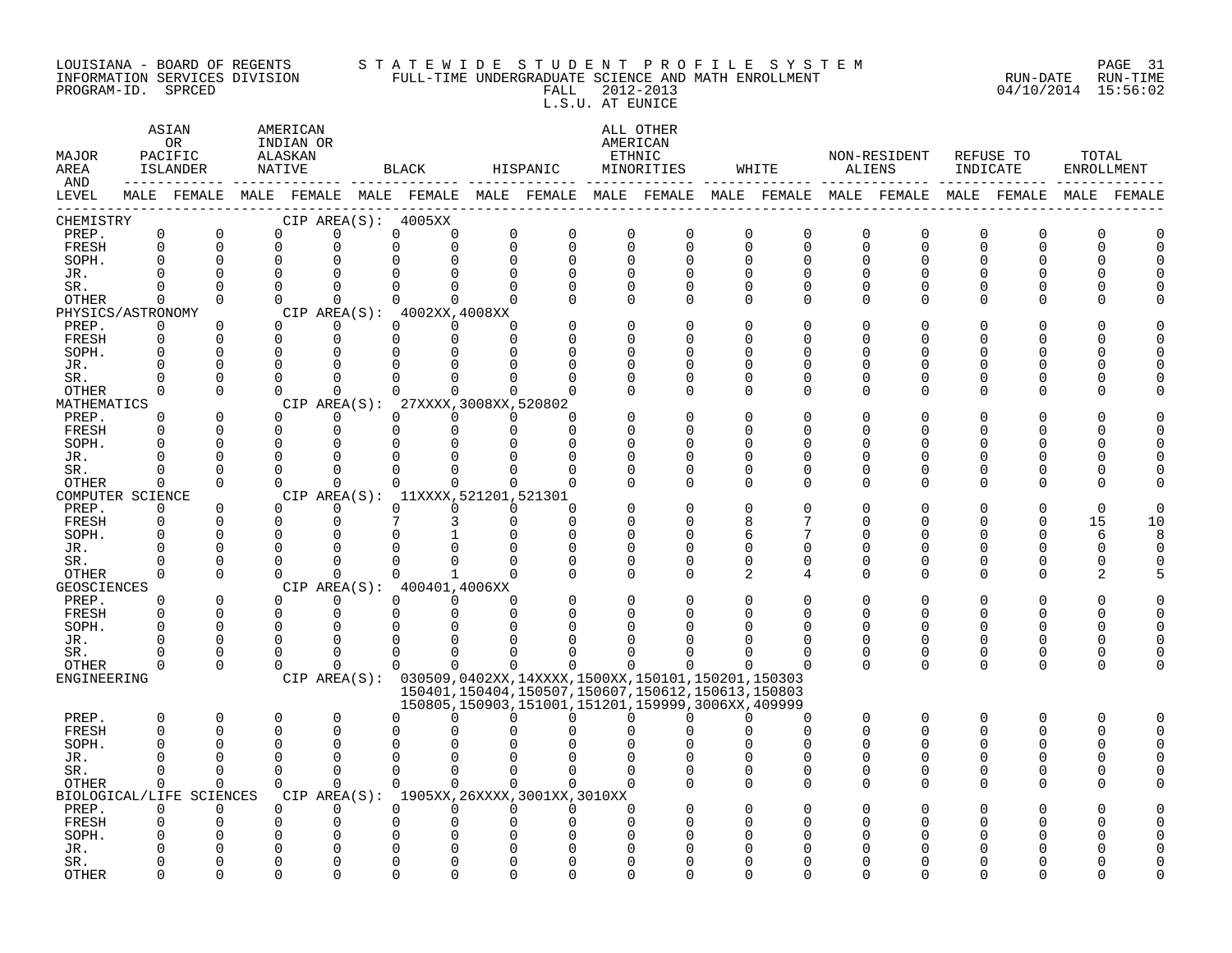#### LOUISIANA - BOARD OF REGENTS S T A T E W I D E S T U D E N T P R O F I L E S Y S T E M PAGE 32 INFORMATION SERVICES DIVISION FULL-TIME UNDERGRADUATE SCIENCE AND MATH ENROLLMENT RUN-DATE RUN-TIME PROGRAM-ID. SPRCED FALL 2012-2013 04/10/2014 15:56:02 L.S.U. AT EUNICE

ASIAN AMERICAN ALL OTHER OR INDIAN OR **INDIAN OR** AMERICAN MAJOR PACIFIC ALASKAN ETHNIC NON-RESIDENT REFUSE TO TOTAL AREA ISLANDER NATIVE BLACK HISPANIC MINORITIES WHITE ALIENS INDICATE ENROLLMENT AND ------------ ------------- ------------- ------------- ------------- ------------- ------------- ------------- ------------- LEVEL MALE FEMALE MALE FEMALE MALE FEMALE MALE FEMALE MALE FEMALE MALE FEMALE MALE FEMALE MALE FEMALE MALE FEMALE ------------------------------------------------------------------------------------------------------------------------------------ AGRICULTURAL SCIENCES CIP AREA(S): 01XXXX,030103,030104,030601,039999<br>PREP. 0 0 0 0 0 0 0 0 0 0 0 PREP. 0 0 0 0 0 0 0 0 0 0 0 0 0 0 0 0 0 0 FRESH 0 0 0 0 0 0 0 0 0 0 0 0 0 0 0 0 0 0 SOPH. 0 0 0 0 0 0 0 0 0 0 0 0 0 0 0 0 0 0 JR. 0 0 0 0 0 0 0 0 0 0 0 0 0 0 0 0 0 0 SR. 0 0 0 0 0 0 0 0 0 0 0 0 0 0 0 0 0 0 OTHER 0 0 0 0 0 0 0 0 0 0 0 0 0 0 0 0 0 0 ENVIRONMENTAL SCIENCE CIP AREA(S): 0301XX<br>
PREP. 0 0 0 0 0 0 PREP. 0 0 0 0 0 0 0 0 0 0 0 0 0 0 0 0 0 0 FRESH 0 0 0 0 0 0 0 0 0 0 0 0 0 0 0 0 0 0 SOPH. 0 0 0 0 0 0 0 0 0 0 0 0 0 0 0 0 0 0 JR. 0 0 0 0 0 0 0 0 0 0 0 0 0 0 0 0 0 0 SR. 0 0 0 0 0 0 0 0 0 0 0 0 0 0 0 0 0 0 OTHER 0 0 0 0 0 0 0 0 0 0 0 0 0 0 0 0 0 0 UNDECLARED MAJOR PREP. 0 0 0 0 0 0 0 0 0 0 0 0 0 0 0 0 0 0 FRESH 0 0 0 0 0 0 0 0 0 0 0 0 0 0 0 0 0 0 SOPH. 0 0 0 0 0 0 0 0 0 0 1 1 0 0 0 0 1 1 JR. 0 0 0 0 0 0 0 0 0 0 0 0 0 0 0 0 0 0 SR. 0 0 0 0 0 0 0 0 0 0 0 0 0 0 0 0 0 0 OTHER 0 0 0 0 0 0 0 0 0 0 0 1 0 0 0 0 0 1 ALL OTHER AREAS OF STUDY PREP. 0 0 0 0 0 0 0 0 0 0 0 0 0 0 0 0 0 0 FRESH 1 2 1 8 57 164 6 7 1 13 209 417 0 1 2 3 277 615 SOPH. 0 1 3 0 12 38 1 3 0 2 74 134 0 1 0 1 90 180 JR. 0 0 0 0 0 0 0 0 0 0 0 0 0 0 0 0 0 0 SR. 0 0 0 0 0 0 0 0 0 0 0 0 0 0 0 0 0 0 OTHER 1 2 1 0 6 26 2 2 0 1 38 100 0 1 1 2 49 134 TOTAL - ALL AREAS PREP. 0 0 0 0 0 0 0 0 0 0 0 0 0 0 0 0 0 0 FRESH 1 2 1 8 64 167 6 7 1 13 217 424 0 1 2 3 292 625 SOPH. 0 1 3 0 12 39 1 3 0 2 81 142 0 1 0 1 97 189 JR. 0 0 0 0 0 0 0 0 0 0 0 0 0 0 0 0 0 0 SR. 0 0 0 0 0 0 0 0 0 0 0 0 0 0 0 0 0 0 OTHER 1 2 1 0 6 27 2 2 0 1 40 105 0 1 1 2 51 140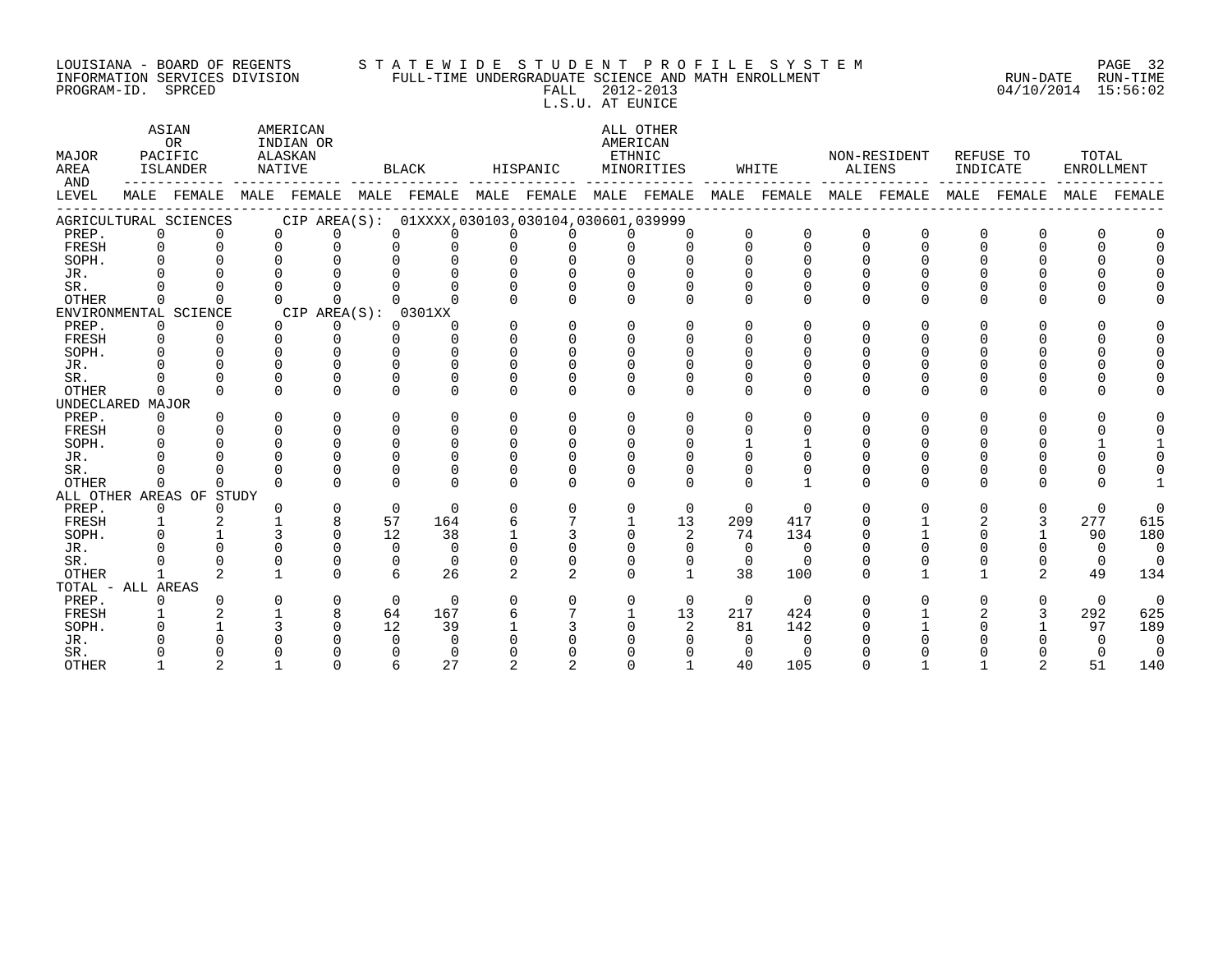#### LOUISIANA – BOARD OF REGENTS STA TE WID E STUDE N TPROFILE SYSTEM PAGE 33 INFORMATION SERVICES DIVISION FULL-TIME UNDERGRADUATE SCIENCE AND MATH ENROLLMENT RUN-DATE RUN-TIME EQUISIANA - BOARD OF REGENTS STATEWIDE STUDENI FROFILE SICILIANA - BOARD OF REGENTS STATE WILL-TIME UNDERGRADUATE SCIENCE AND MATH ENROLLMENT (RUN-DATE RUN-TIME PROGRAM-ID. SPRCED (15:56:02) L.S.U. AT SHREVEPORT

ASTAN AMERICAN AMERICAN ALL OTHER

OR INDIAN OR **INDIAN OR** AMERICAN MAJOR PACIFIC ALASKAN ETHNIC NON-RESIDENT REFUSE TO TOTAL AREA ISLANDER NATIVE BLACK HISPANIC MINORITIES WHITE ALIENS INDICATE ENROLLMENT AND ------------ ------------- ------------- ------------- ------------- ------------- ------------- ------------- ------------- LEVEL MALE FEMALE MALE FEMALE MALE FEMALE MALE FEMALE MALE FEMALE MALE FEMALE MALE FEMALE MALE FEMALE MALE FEMALE ------------------------------------------------------------------------------------------------------------------------------------ CHEMISTRY CIP AREA(S): 4005XX PREP. 0 0 0 0 0 0 0 0 0 0 0 0 0 0 0 0 0 0 FRESH 0 2 0 0 1 3 0 2 2 2 6 5 2 0 0 0 11 14 SOPH. 0 0 0 0 0 2 0 0 0 0 6 8 0 0 0 1 6 11 JR. 0 0 0 0 0 0 0 0 0 0 3 1 0 0 0 0 3 1 SR. 0 0 0 0 1 1 0 0 0 0 0 1 0 0 1 1 2 3 OTHER 0 0 0 0 0 0 0 0 0 0 0 0 0 0 0 0 0 0 PHYSICS/ASTRONOMY CIP AREA(S): 4002XX,4008XX<br>
PREP 0 0 0 0 0 0 0 PREP. 0 0 0 0 0 0 0 0 0 0 0 0 0 0 0 0 0 0 FRESH 0 0 0 0 0 0 0 0 0 0 0 0 0 0 0 0 0 0 SOPH. 0 0 0 0 0 0 0 0 0 0 0 0 0 0 0 0 0 0 JR. 0 0 0 0 0 0 0 0 1 0 0 0 0 0 0 0 1 0 SR. 0 0 0 0 0 0 0 0 0 0 0 0 0 0 0 0 0 0 OTHER 0 0 0 0 0 0 0 0 0 0 0 0 0 0 0 0 0 0 MATHEMATICS CIP AREA(S): 27XXXX,3008XX,520802<br>
PREP. 0 0 0 0 0 0 0 0 PREP. 0 0 0 0 0 0 0 0 0 0 0 0 0 0 0 0 0 0 FRESH 1 0 0 0 5 0 1 0 0 0 9 2 0 0 2 0 18 2 SOPH. 0 0 0 0 0 1 0 0 1 0 4 1 0 0 0 0 5 2 JR. 0 0 0 0 0 0 0 0 1 0 5 1 0 0 1 0 7 1 SR. 0 0 0 0 0 0 0 0 0 0 8 2 1 0 0 0 9 2 OTHER 0 0 0 0 0 0 0 0 0 0 0 0 0 0 0 0 0 0 COMPUTER SCIENCE CIP AREA(S): 11XXXX,521201,521301<br>
PREP. 0 0 0 0 0 0 0 PREP. 0 0 0 0 0 0 0 0 0 0 0 0 0 0 0 0 0 0 FRESH 1 0 0 0 5 4 2 1 2 1 17 2 2 0 1 0 30 8 SOPH. 0 0 0 0 4 2 1 0 0 0 17 2 0 0 0 0 22 4 JR. 2 0 0 0 6 2 1 0 1 0 13 2 1 1 4 0 28 5 SR. 0 0 0 0 6 3 2 0 1 1 12 3 0 1 1 0 22 8 OTHER 0 0 0 0 0 0 0 0 0 0 0 0 0 0 0 0 0 0 GEOSCIENCES CIPAREA(S): 400401,4006XX<br>
PREP. 0 0 0 0 0 0 PREP. 0 0 0 0 0 0 0 0 0 0 0 0 0 0 0 0 0 0 FRESH 0 0 0 0 0 0 0 0 0 0 0 0 0 0 0 0 0 0 SOPH. 0 0 0 0 0 0 0 0 0 0 0 0 0 0 0 0 0 0 JR. 0 0 0 0 0 0 0 0 0 0 0 0 0 0 0 0 0 0 SR. 0 0 0 0 0 0 0 0 0 0 0 0 0 0 0 0 0 0 OTHER 0 0 0 0 0 0 0 0 0 0 0 0 0 0 0 0 0 0 ENGINEERING CIP AREA(S): 030509,0402XX,14XXXX,1500XX,150101,150201,150303 150401,150404,150507,150607,150612,150613,150803 150805,150903,151001,151201,159999,3006XX,409999 PREP. 0 0 0 0 0 0 0 0 0 0 0 0 0 0 0 0 0 0 FRESH 0 0 0 0 0 0 0 0 0 0 0 0 0 0 0 0 0 0 SOPH. 0 0 0 0 0 0 0 0 0 0 0 0 0 0 0 0 0 0 JR. 0 0 0 0 0 0 0 0 0 0 0 0 0 0 0 0 0 0 SR. 0 0 0 0 0 0 0 0 0 0 0 0 0 0 0 0 0 0 OTHER 0 0 0 0 0 0 0 0 0 0 0 0 0 0 0 0 0 0 BIOLOGICAL/LIFE SCIENCES CIP AREA(S): 1905XX,26XXXX,3001XX,3010XX PREP. 0 0 0 0 0 0 0 0 0 0 0 0 0 0 0 0 0 0 FRESH 1 3 0 1 6 19 4 4 1 3 15 37 3 1 2 4 32 72 SOPH. 1 2 1 0 1 3 1 6 1 4 19 24 3 2 3 1 30 42 JR. 2 3 2 0 2 12 2 2 0 1 17 22 2 0 0 2 27 42 SR. 2 6 0 0 9 14 1 1 0 1 24 24 0 1 5 3 41 50

OTHER 0 0 0 0 0 0 0 0 0 0 0 0 0 0 0 0 0 0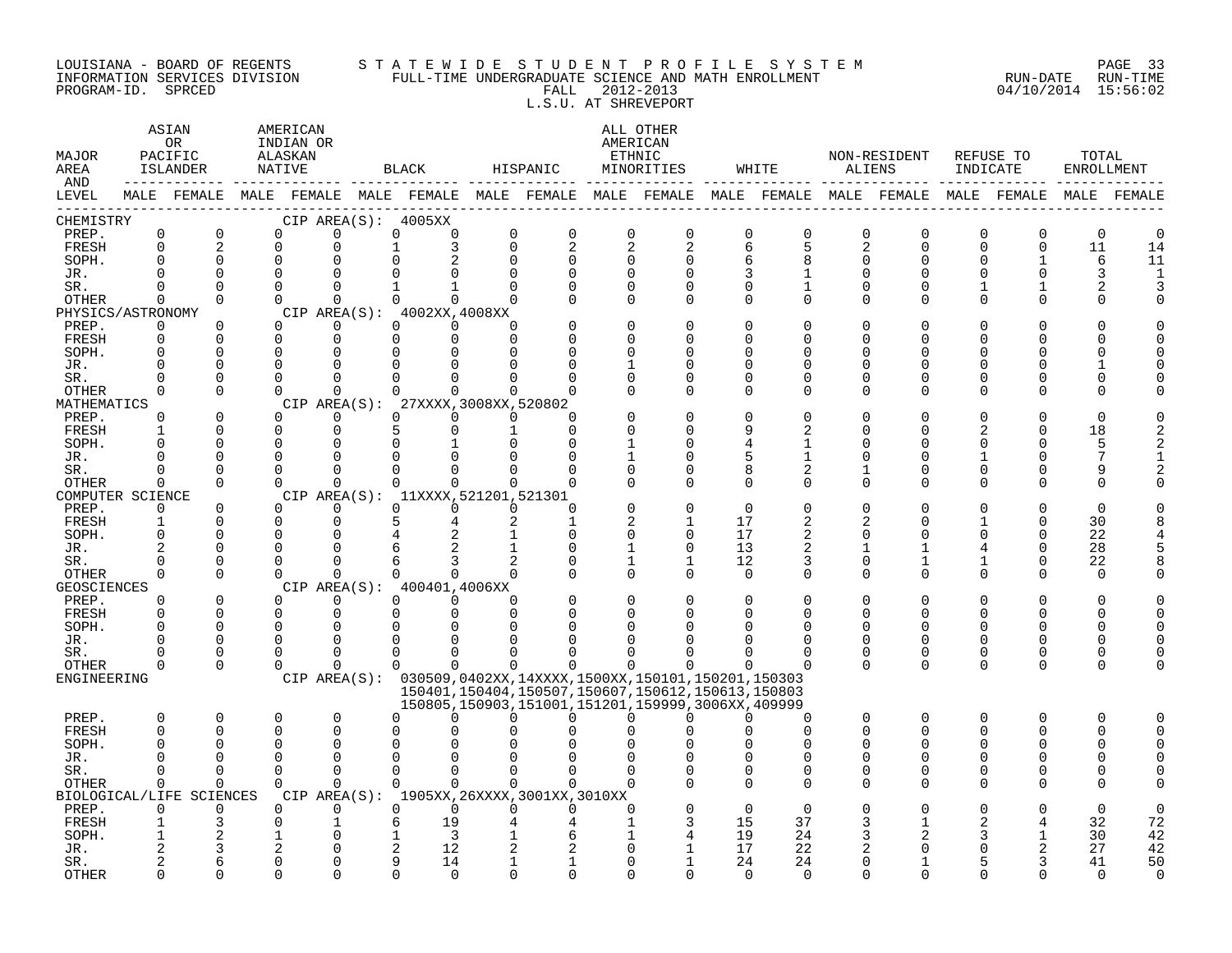## LOUISIANA - BOARD OF REGENTS S T A T E W I D E S T U D E N T P R O F I L E S Y S T E M PAGE 34 INFORMATION SERVICES DIVISION FULL-TIME UNDERGRADUATE SCIENCE AND MATH ENROLLMENT RUN-DATE RUN-TIME

PROGRAM-ID. SPRCED FALL 2012-2013 04/10/2014 15:56:02 L.S.U. AT SHREVEPORT ASIAN AMERICAN ALL OTHER OR INDIAN OR **AMERICAN** MAJOR PACIFIC ALASKAN ETHNIC NON-RESIDENT REFUSE TO TOTAL AREA ISLANDER NATIVE BLACK HISPANIC MINORITIES WHITE ALIENS INDICATE ENROLLMENT

| <b>AIVBA</b><br><b>AND</b> |          | TOTUMDER              |          |                                                     |                |          |          |              |                |                |          |              |              |          |                |          |          |          |
|----------------------------|----------|-----------------------|----------|-----------------------------------------------------|----------------|----------|----------|--------------|----------------|----------------|----------|--------------|--------------|----------|----------------|----------|----------|----------|
| LEVEL                      | MALE     | FEMALE                | MALE     | FEMALE                                              | MALE           | FEMALE   | MALE     | FEMALE       | MALE           | FEMALE         | MALE     | FEMALE       | MALE         | FEMALE   | MALE           | FEMALE   | MALE     | FEMALE   |
|                            |          | AGRICULTURAL SCIENCES |          | CIP AREA(S): 01XXXX, 030103, 030104, 030601, 039999 |                |          |          |              |                |                |          |              |              |          |                |          |          |          |
| PREP.                      | 0        |                       | $\Omega$ | U                                                   | $\Omega$       |          |          |              |                |                | $\Omega$ |              | <sup>0</sup> |          | O              |          |          |          |
| FRESH                      | $\Omega$ |                       | U        | $\cap$                                              |                |          |          |              |                |                | $\cap$   | $\Omega$     | $\Omega$     | $\cap$   | $\Omega$       |          |          |          |
| SOPH.                      |          | ∩                     |          |                                                     |                |          | ∩        |              |                |                | ∩        |              | ∩            |          |                |          |          |          |
| JR.                        |          |                       |          |                                                     |                |          |          |              |                |                |          |              |              |          |                |          |          |          |
| SR.                        |          |                       |          |                                                     |                |          |          |              |                |                | ∩        |              |              |          |                |          |          |          |
| <b>OTHER</b>               |          |                       |          | <sup>n</sup>                                        |                |          |          |              | <sup>n</sup>   |                | $\cap$   |              | $\cap$       | $\cap$   | $\cap$         |          |          |          |
|                            |          | ENVIRONMENTAL SCIENCE |          | CIP AREA(S):                                        |                | 0301XX   |          |              |                |                |          |              |              |          |                |          |          |          |
| PREP.                      | $\Omega$ |                       | $\Omega$ |                                                     | $\Omega$       |          |          | U            | 0              |                | $\Omega$ |              | ∩            |          |                |          |          |          |
| FRESH                      |          |                       |          |                                                     |                |          |          |              |                |                |          |              |              |          |                |          |          |          |
| SOPH.                      |          |                       |          |                                                     |                |          |          |              |                |                |          |              |              |          |                |          |          |          |
| JR.                        |          |                       |          |                                                     |                |          |          |              |                |                |          |              |              |          |                |          |          |          |
| SR.                        |          |                       |          |                                                     |                |          |          |              |                |                |          |              |              |          |                |          |          |          |
| <b>OTHER</b>               |          |                       |          | $\cap$                                              | $\Omega$       |          | U        |              | $\cap$         |                | $\Omega$ | $\Omega$     | $\Omega$     | $\Omega$ | $\Omega$       | 0        | U        |          |
| UNDECLARED MAJOR           |          |                       |          |                                                     |                |          |          |              |                |                |          |              |              |          |                |          |          |          |
| PREP.                      | $\Omega$ |                       | U        | U                                                   |                |          | U        |              | $\Omega$       |                | 14       | 16           |              |          | 4              | 0        | 20       | 23       |
| <b>FRESH</b>               |          |                       |          |                                                     |                |          |          |              | U              |                | $\Omega$ | <sup>n</sup> |              |          |                |          | $\Omega$ | $\Omega$ |
| SOPH.                      |          |                       |          |                                                     |                |          |          |              |                |                | ∩        |              |              |          |                |          |          | $\cap$   |
| JR.                        |          |                       |          |                                                     |                |          |          |              |                |                |          |              |              |          |                |          |          |          |
| SR.                        |          |                       |          |                                                     |                |          |          |              |                |                |          |              |              |          |                |          |          |          |
| <b>OTHER</b>               |          |                       |          |                                                     | $\mathfrak{D}$ |          | ∩        |              |                |                |          |              | $\cap$       |          | ∩              |          |          |          |
| ALL OTHER AREAS            |          | OF STUDY              |          |                                                     |                |          |          |              |                |                |          |              |              |          |                |          |          |          |
| PREP.                      | $\Omega$ |                       |          |                                                     | $\Omega$       | $\Omega$ | $\Omega$ | $\Omega$     |                |                | $\Omega$ | $\Omega$     |              |          | $\Omega$       | $\Omega$ | $\Omega$ | $\Omega$ |
| FRESH                      |          |                       |          |                                                     | 16             | 40       | 4        | 15           | 2              |                | 97       | 125          |              |          | 8              | 12       | 135      | 206      |
| SOPH.                      |          |                       |          |                                                     | 24             | 36       | 7        | 9            | $\overline{a}$ | $\overline{2}$ | 82       | 132          |              |          | $\overline{7}$ | 6        | 131      | 197      |
| JR.                        |          |                       |          |                                                     | 36             | 51       | 10       | 5            |                | 11             | 94       | 158          |              |          | 13             | 10       | 164      | 242      |
| SR.                        |          |                       |          |                                                     | 45             | 113      |          |              |                | 5              | 127      | 232          |              |          | 19             | 34       | 215      | 399      |
| <b>OTHER</b>               |          |                       |          | U                                                   | $\cap$         | $\Omega$ | ∩        | ∩            | $\cap$         | $\cap$         | $\cap$   | $\Omega$     | $\cap$       | $\cap$   | $\cap$         | $\cap$   | $\cap$   | $\Omega$ |
| TOTAL - ALL AREAS          |          |                       |          |                                                     |                |          |          |              |                |                |          |              |              |          |                |          |          |          |
| PREP.                      | U        |                       |          | U                                                   | 1              | 4        | $\Omega$ | $\mathbf{1}$ | 0              | 1              | 14       | 16           | 1            |          | 4              | $\Omega$ | 20       | 23       |
| FRESH                      |          |                       |          |                                                     | 33             | 66       | 11       | 22           |                | 13             | 144      | 171          | 10           |          | 13             | 16       | 226      | 302      |
| SOPH.                      |          |                       |          |                                                     | 29             | 44       | 9        | 15           | 4              | 6              | 128      | 167          | 9            |          | 10             | 8        | 194      | 256      |
| JR.                        |          |                       |          |                                                     | 44             | 65       | 13       |              |                | 12             | 132      | 184          | 10           |          | 18             | 12       | 230      | 291      |
| SR.                        |          |                       |          |                                                     | 61             | 131      | 10       |              |                |                | 171      | 262          | $\mathsf{R}$ |          | 26             | 38       | 289      | 462      |
| <b>OTHER</b>               |          |                       |          |                                                     | $\mathfrak{D}$ | -1       | $\cap$   |              |                |                |          |              |              |          |                |          | 7        |          |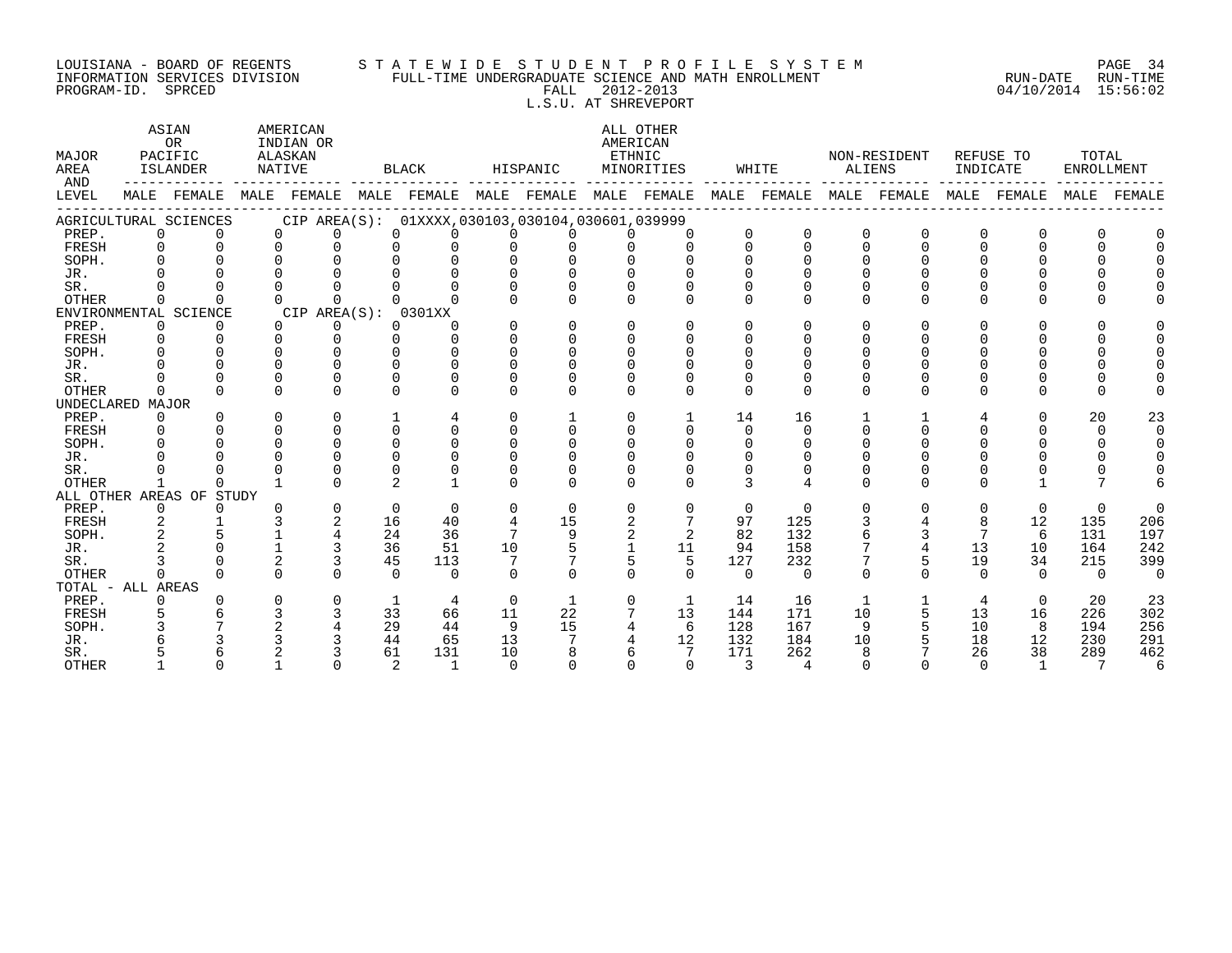#### LOUISIANA - BOARD OF REGENTS S T A T E W I D E S T U D E N T P R O F I L E S Y S T E M PAGE 35 INFORMATION SERVICES DIVISION FULL-TIME UNDERGRADUATE SCIENCE AND MATH ENROLLMENT RUN-DATE RUN-TIME PROGRAM-ID. SPRCED FALL 2012-2013 04/10/2014 15:56:02

### LSU HEALTH SCIENCES CENTER-N.O.

| MAJOR<br>AREA       |                      | ASIAN<br>OR.<br>PACIFIC<br>ISLANDER | AMERICAN<br>INDIAN OR<br>ALASKAN<br>NATIVE |                      |                      | BLACK                          |                                             | HISPANIC             |                                  | ALL OTHER<br>AMERICAN<br>ETHNIC<br>MINORITIES                                                               |                      | WHITE                      | ALIENS               | NON-RESIDENT  | INDICATE      | REFUSE TO            | TOTAL<br>ENROLLMENT |        |
|---------------------|----------------------|-------------------------------------|--------------------------------------------|----------------------|----------------------|--------------------------------|---------------------------------------------|----------------------|----------------------------------|-------------------------------------------------------------------------------------------------------------|----------------------|----------------------------|----------------------|---------------|---------------|----------------------|---------------------|--------|
| AND<br>LEVEL        |                      |                                     |                                            |                      |                      |                                |                                             |                      |                                  | MALE FEMALE MALE FEMALE MALE FEMALE MALE FEMALE MALE FEMALE MALE FEMALE MALE FEMALE MALE FEMALE MALE FEMALE |                      |                            |                      |               |               |                      |                     |        |
| CHEMISTRY           |                      |                                     |                                            |                      |                      | CIP AREA(S): 4005XX            |                                             |                      |                                  |                                                                                                             |                      |                            |                      |               |               |                      |                     |        |
| PREP.               | $\mathbf 0$          | 0                                   | $\Omega$                                   | $\Omega$             | $\Omega$             | $\Omega$                       | $\Omega$                                    | $\Omega$             | $\Omega$                         | 0                                                                                                           | 0                    | $\Omega$                   | $\Omega$             | $\Omega$      | $\Omega$      | $\Omega$             | O                   |        |
| FRESH               | $\mathbf 0$          | $\mathbf 0$                         | $\mathbf 0$                                | $\Omega$             | $\Omega$             | $\mathbf 0$                    | $\Omega$<br>$\Omega$                        | $\Omega$             | $\Omega$<br>$\Omega$             | $\mathbf 0$                                                                                                 | $\mathbf 0$          | $\overline{0}$<br>$\Omega$ | $\Omega$<br>$\Omega$ | $\Omega$<br>U | 0<br>U        | $\mathbf 0$<br>∩     | $\Omega$            | $\cap$ |
| SOPH.<br>JR.        | ∩                    | $\Omega$<br>$\Omega$                | $\Omega$<br>$\Omega$                       | $\Omega$<br>$\Omega$ | 0<br>$\Omega$        | 0                              | $\Omega$<br>∩                               | ∩                    | $\Omega$<br>U                    | $\Omega$<br>O                                                                                               | $\Omega$<br>$\Omega$ | ∩                          | <sup>n</sup>         |               | Ω             |                      |                     |        |
| SR.                 | ∩                    | $\Omega$                            | $\Omega$                                   | $\Omega$             | 0                    |                                | $\Omega$<br>U                               | $\Omega$             | $\Omega$                         | $\Omega$                                                                                                    | $\Omega$             | $\Omega$                   | $\Omega$             | U             | U             | U                    |                     |        |
| <b>OTHER</b>        | 0                    | $\Omega$                            | $\Omega$                                   | $\Omega$             | $\Omega$             |                                | $\Omega$<br>$\Omega$                        | ∩                    | $\Omega$                         | $\Omega$                                                                                                    | $\Omega$             | $\Omega$                   | $\Omega$             | 0             | 0             | ∩                    |                     |        |
| PHYSICS/ASTRONOMY   |                      |                                     |                                            |                      |                      | CIP AREA $(S):$ 4002XX, 4008XX |                                             |                      |                                  |                                                                                                             |                      |                            |                      |               |               |                      |                     |        |
| PREP.               | 0                    | $\Omega$                            | $\Omega$                                   | 0                    | 0                    | $\Omega$                       | O                                           |                      | $\Omega$                         | 0                                                                                                           | 0                    | <sup>0</sup>               | <sup>0</sup>         | O             | U             |                      |                     |        |
| FRESH               | 0                    | $\overline{0}$                      | $\Omega$                                   | $\Omega$             | 0                    | $\Omega$                       | $\Omega$                                    |                      | $\Omega$                         | 0                                                                                                           | $\mathbf 0$          | $\Omega$                   | $\Omega$             | ∩             | O             |                      |                     |        |
| SOPH.               | $\Omega$             | $\Omega$                            | $\cap$                                     | $\Omega$             | 0                    |                                | $\Omega$<br>$\Omega$                        | ∩                    | $\Omega$                         | $\Omega$                                                                                                    | 0                    | $\cap$                     | <sup>n</sup>         | ∩             | U             |                      |                     |        |
| JR.                 |                      | O                                   | $\cap$                                     |                      | 0                    | U                              |                                             | ∩                    | U                                | $\Omega$                                                                                                    | $\Omega$             | ∩                          | <sup>n</sup>         | U             | U             | U                    |                     |        |
| SR.                 | U                    | $\Omega$                            | $\Omega$                                   | $\Omega$             | 0                    |                                | 0                                           | ∩                    |                                  | $\Omega$                                                                                                    | $\Omega$             | $\Omega$                   | $\Omega$             | U             | U             | U                    |                     |        |
| <b>OTHER</b>        | $\Omega$             | $\Omega$                            | $\Omega$                                   | $\Omega$             | $\Omega$             | $\mathbf 0$                    | $\Omega$                                    | O                    | $\Omega$                         | $\Omega$                                                                                                    | $\Omega$             | $\Omega$                   | $\Omega$             | $\Omega$      | $\Omega$      | $\Omega$             |                     |        |
| MATHEMATICS         |                      |                                     |                                            |                      |                      |                                | CIP AREA(S): 27XXXX, 3008XX, 520802         |                      |                                  |                                                                                                             |                      |                            |                      |               |               |                      |                     |        |
| PREP.               | 0                    | $\mathbf 0$                         | $\Omega$<br>$\Omega$                       | 0<br>$\Omega$        | 0<br>$\Omega$        | 0<br>$\Omega$                  | 0<br>$\Omega$                               | O                    | $\Omega$<br>$\Omega$             | 0<br>$\Omega$                                                                                               | 0                    | <sup>0</sup>               | $\Omega$             | 0<br>U        | O             |                      |                     |        |
| FRESH<br>SOPH.      | $\Omega$<br>U        | $\Omega$<br>$\Omega$                | $\Omega$                                   | $\Omega$             | $\Omega$             | $\Omega$                       | $\Omega$                                    | $\Omega$<br>∩        | $\Omega$                         | ∩                                                                                                           | $\Omega$<br>$\Omega$ | $\Omega$<br>$\cap$         | $\Omega$<br>U        | ∩             | 0<br>U        | Ω                    |                     |        |
| JR.                 |                      | O                                   | $\Omega$                                   | <sup>n</sup>         | 0                    |                                | $\Omega$<br>∩                               |                      | U                                | O                                                                                                           | $\Omega$             | ∩                          | <sup>n</sup>         | U             | 0             | U                    |                     |        |
| SR.                 | ∩                    | $\Omega$                            | $\Omega$                                   | $\Omega$             | 0                    |                                | $\Omega$<br>$\Omega$                        | ∩                    | U                                | $\Omega$                                                                                                    | $\Omega$             | $\Omega$                   | $\Omega$             | U             | 0             | U                    |                     |        |
| OTHER               | $\mathbf 0$          | $\Omega$                            | $\Omega$                                   | 0                    | 0                    |                                | $\Omega$<br>$\Omega$                        | $\Omega$             | $\Omega$                         | $\Omega$                                                                                                    | $\Omega$             | $\Omega$                   | $\Omega$             | 0             | O             | $\Omega$             |                     |        |
| COMPUTER SCIENCE    |                      |                                     |                                            |                      |                      |                                | CIP AREA(S): 11XXXX.521201.521301           |                      |                                  |                                                                                                             |                      |                            |                      |               |               |                      |                     |        |
| PREP.               | 0                    | $\Omega$                            | $\Omega$                                   | 0                    | 0                    | $\Omega$                       | $\Omega$                                    | O                    | $\Omega$                         | $\Omega$                                                                                                    | $\Omega$             | <sup>0</sup>               | $\Omega$             | 0             | 0             |                      |                     |        |
| FRESH               | 0                    | $\mathbf 0$                         | $\Omega$                                   | $\Omega$             | 0                    |                                | $\Omega$<br>$\Omega$                        |                      | $\Omega$<br>$\Omega$             | 0                                                                                                           | 0                    | $\Omega$                   | $\Omega$             | 0             | 0             | O                    |                     |        |
| SOPH.               | O                    | $\Omega$                            | $\Omega$                                   | $\Omega$             | $\Omega$             |                                | $\Omega$<br>$\Omega$                        |                      | $\Omega$<br>$\Omega$             | $\Omega$                                                                                                    | $\Omega$             | <sup>0</sup>               | <sup>0</sup>         | ∩             | O             |                      |                     |        |
| JR.                 |                      | $\Omega$                            |                                            |                      | U                    |                                |                                             | ∩                    | $\Omega$                         | $\Omega$                                                                                                    | 0                    | $\cap$                     | <sup>n</sup>         | U             | U             | U                    |                     |        |
| SR.                 | ∩                    | $\Omega$                            | $\cap$                                     | $\Omega$             | 0                    |                                | $\Omega$                                    | ∩                    | $\Omega$                         | $\Omega$                                                                                                    | $\Omega$             | $\Omega$                   | <sup>n</sup>         | U             | U             | U                    |                     |        |
| <b>OTHER</b>        | $\Omega$             | $\Omega$                            | $\Omega$                                   | $\Omega$             | $\mathbf 0$          |                                | $\Omega$<br>$\Omega$                        | ∩                    | $\Omega$                         | $\Omega$                                                                                                    | $\Omega$             | $\Omega$                   | $\Omega$             | $\Omega$      | $\Omega$      | $\Omega$             |                     |        |
| <b>GEOSCIENCES</b>  |                      |                                     |                                            |                      |                      | CIP AREA(S): 400401,4006XX     |                                             |                      | $\Omega$                         |                                                                                                             |                      |                            |                      |               |               |                      |                     |        |
| PREP.<br>FRESH      | $\Omega$<br>$\Omega$ | $\Omega$<br>0                       | $\Omega$<br>$\mathbf 0$                    | $\Omega$<br>$\Omega$ | $\Omega$<br>0        | $\Omega$                       | $\Omega$<br>$\Omega$<br>$\Omega$            | $\Omega$<br>$\Omega$ | $\Omega$                         | $\Omega$<br>$\Omega$                                                                                        | $\Omega$<br>$\Omega$ | $\Omega$                   | $\Omega$<br>$\Omega$ | 0<br>0        | $\Omega$<br>O | O<br>$\Omega$        |                     |        |
| SOPH.               | O                    | $\Omega$                            | $\Omega$                                   | $\Omega$             | $\Omega$             |                                | $\Omega$<br>∩                               |                      | U                                | O                                                                                                           | $\Omega$             |                            | U                    | U             | O             | ∩                    |                     | ∩      |
| JR.                 | U                    | $\Omega$                            | $\cap$                                     | $\Omega$             | 0                    |                                | $\Omega$<br>∩                               |                      |                                  | n                                                                                                           | n                    | n                          | <sup>n</sup>         | U             | 0             | ∩                    |                     |        |
| SR.                 | ∩                    | $\Omega$                            | $\Omega$                                   | $\Omega$             | 0                    |                                | $\Omega$<br>$\Omega$                        | ∩                    | U                                | ∩                                                                                                           | $\Omega$             | ∩                          | <sup>n</sup>         | $\Omega$      | 0             | $\Omega$             |                     |        |
| OTHER               | $\Omega$             | $\Omega$                            | $\Omega$                                   | $\Omega$             | $\Omega$             |                                | $\Omega$<br>$\Omega$                        |                      | $\Omega$<br>$\Omega$             | $\Omega$                                                                                                    | $\Omega$             | $\cap$                     | $\Omega$             | $\Omega$      | $\Omega$      | $\Omega$             | ∩                   |        |
| ENGINEERING         |                      |                                     |                                            |                      |                      |                                |                                             |                      |                                  | CIP AREA(S): 030509,0402XX,14XXXX,1500XX,150101,150201,150303                                               |                      |                            |                      |               |               |                      |                     |        |
|                     |                      |                                     |                                            |                      |                      |                                |                                             |                      |                                  | 150401, 150404, 150507, 150607, 150612, 150613, 150803                                                      |                      |                            |                      |               |               |                      |                     |        |
|                     |                      |                                     |                                            |                      |                      |                                |                                             |                      |                                  | 150805,150903,151001,151201,159999,3006XX,409999                                                            |                      |                            |                      |               |               |                      |                     |        |
| PREP.               | 0                    | 0                                   | $\Omega$                                   | 0                    | 0                    | $\Omega$                       | $\Omega$                                    |                      | $\Omega$<br>$\Omega$             | $\Omega$                                                                                                    | $\Omega$             | <sup>0</sup>               | $\Omega$             | $\Omega$      | $\Omega$      | $\Omega$             | O                   |        |
| FRESH               | 0                    |                                     | $\Omega$                                   | $\Omega$             | $\Omega$             | O                              |                                             |                      |                                  | U                                                                                                           | $\Omega$             | $\Omega$                   | $\Omega$             | 0             | $\Omega$      | O                    | O                   |        |
| SOPH.               | U                    | ∩                                   | $\cap$                                     | $\Omega$             | 0                    | U                              |                                             |                      |                                  | ∩                                                                                                           | $\Omega$             | U                          | <sup>n</sup>         |               | U             | ∩                    |                     |        |
| JR.                 | O<br>$\Omega$        | $\Omega$<br>$\Omega$                | $\Omega$<br>$\Omega$                       | $\Omega$<br>$\Omega$ | $\Omega$<br>$\Omega$ | $\Omega$                       | n<br>$\Omega$<br>$\Omega$                   | $\Omega$             | $\Omega$<br>$\Omega$<br>$\Omega$ | $\Omega$<br>$\Omega$                                                                                        | $\Omega$             | $\Omega$<br>$\Omega$       | $\Omega$             | 0<br>0        | 0             | $\Omega$<br>$\Omega$ |                     |        |
| SR.<br><b>OTHER</b> | $\Omega$             | $\Omega$                            | $\Omega$                                   | $\Omega$             | $\Omega$             |                                | $\Omega$<br>$\Omega$                        |                      | $\Omega$<br>$\Omega$             | ∩                                                                                                           | 0<br>$\Omega$        | $\Omega$                   | 0<br>$\Omega$        | $\Omega$      | 0<br>$\Omega$ | $\Omega$             |                     |        |
| BIOLOGICAL/LIFE     |                      | SCIENCES                            |                                            |                      |                      |                                | CIP AREA(S): 1905XX, 26XXXX, 3001XX, 3010XX |                      |                                  |                                                                                                             |                      |                            |                      |               |               |                      |                     |        |
| PREP.               | 0                    | 0                                   | $\Omega$                                   | $\Omega$             | 0                    |                                | $\Omega$<br>$\Omega$                        |                      | $\Omega$<br>0                    |                                                                                                             | O                    |                            | O                    |               |               |                      |                     |        |
| FRESH               | 0                    |                                     | O                                          | $\Omega$             | 0                    | 0                              | $\Omega$                                    |                      | 0                                | U                                                                                                           | $\Omega$             |                            | ∩                    |               | U             |                      |                     |        |
| SOPH.               |                      |                                     |                                            |                      | O                    | U                              | Ω                                           |                      |                                  | O                                                                                                           | n                    |                            |                      |               |               |                      |                     |        |
| JR.                 |                      |                                     |                                            | <sup>0</sup>         | 0                    | 0                              |                                             |                      |                                  |                                                                                                             |                      |                            |                      |               |               |                      |                     |        |
| SR.                 |                      | n                                   | $\cap$                                     | $\Omega$             | $\Omega$             | $\Omega$                       | $\cap$                                      | ∩                    | U                                | ∩                                                                                                           | $\Omega$             |                            | ∩                    |               | ∩             |                      |                     |        |
| <b>OTHER</b>        | ∩                    | $\cap$                              | $\Omega$                                   | $\cap$               | 0                    |                                | $\Omega$<br>∩                               |                      | <sup>n</sup><br>$\cap$           | <sup>n</sup>                                                                                                | $\cap$               | $\Omega$                   | U                    | ∩             | ∩             |                      |                     |        |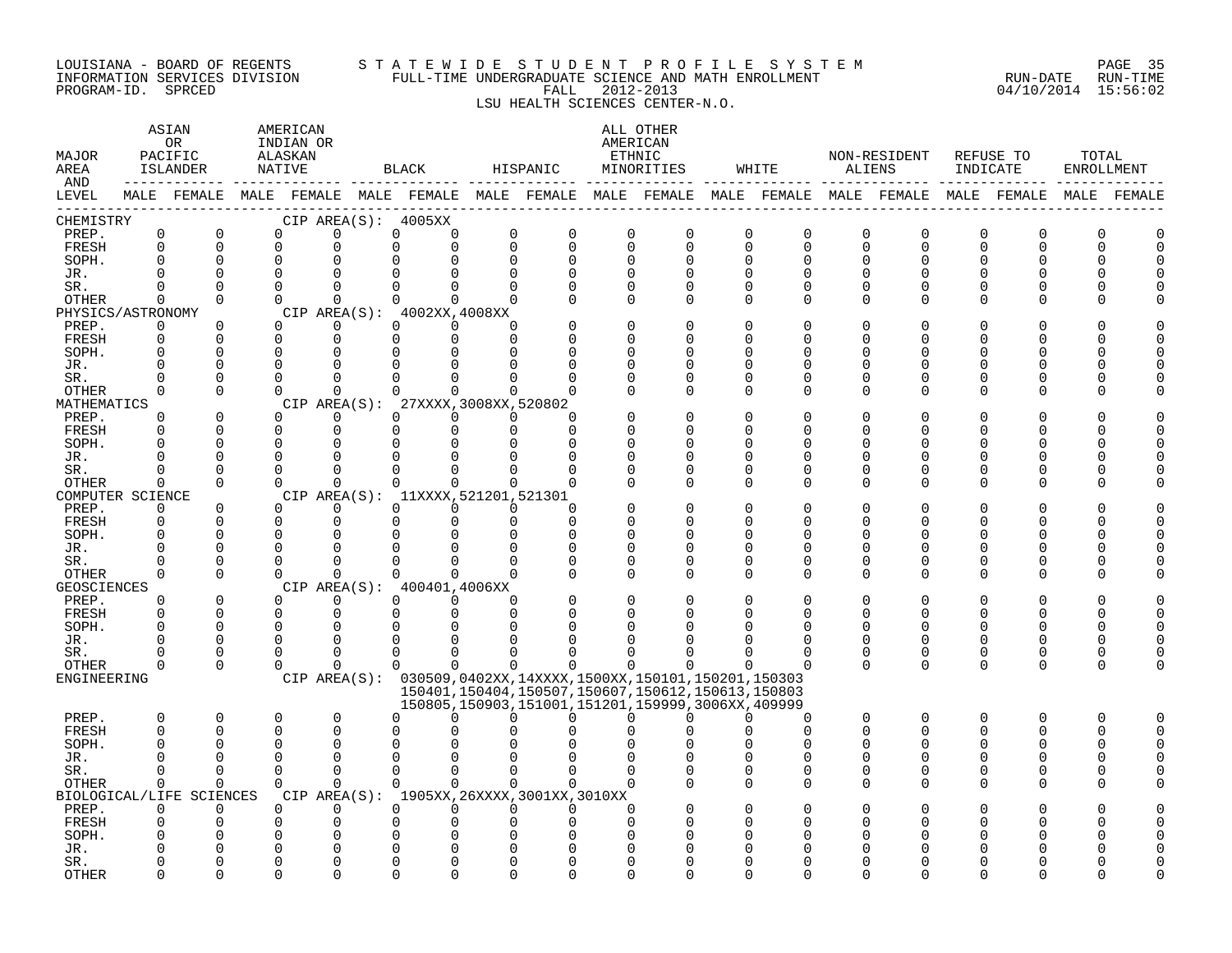#### LOUISIANA - BOARD OF REGENTS S T A T E W I D E S T U D E N T P R O F I L E S Y S T E M PAGE 36 INFORMATION SERVICES DIVISION FULL-TIME UNDERGRADUATE SCIENCE AND MATH ENROLLMENT RUN-DATE RUN-TIME PROGRAM-ID. SPRCED FALL 2012-2013 04/10/2014 15:56:02

## LSU HEALTH SCIENCES CENTER-N.O.

| MAJOR<br>AREA     |             | ASIAN<br>OR<br>PACIFIC<br>ISLANDER | NATIVE   | AMERICAN<br>INDIAN OR<br>ALASKAN |          | BLACK                                                       | HISPANIC |          | AMERICAN<br>ETHNIC | ALL OTHER<br>MINORITIES |          | WHITE                 | ALIENS       | NON-RESIDENT            | INDICATE | REFUSE TO   | TOTAL<br>ENROLLMENT |        |
|-------------------|-------------|------------------------------------|----------|----------------------------------|----------|-------------------------------------------------------------|----------|----------|--------------------|-------------------------|----------|-----------------------|--------------|-------------------------|----------|-------------|---------------------|--------|
| AND<br>LEVEL      |             |                                    |          |                                  |          | MALE FEMALE MALE FEMALE MALE FEMALE MALE FEMALE MALE FEMALE |          |          |                    |                         |          | --------------------- |              | MALE FEMALE MALE FEMALE |          | MALE FEMALE | MALE                | FEMALE |
|                   |             | AGRICULTURAL SCIENCES              |          |                                  |          | CIP AREA(S): 01XXXX, 030103, 030104, 030601, 039999         |          |          |                    |                         |          |                       |              |                         |          |             |                     |        |
| PREP.             | $\mathbf 0$ | $\Omega$                           | $\Omega$ | $\Omega$                         | $\Omega$ | $\Omega$                                                    | $\Omega$ | $\Omega$ | $\Omega$           | $\Omega$                | $\Omega$ | $\Omega$              | $\mathbf 0$  | $\Omega$                | $\Omega$ | $\Omega$    |                     |        |
| FRESH             | $\Omega$    | $\Omega$                           | $\Omega$ | $\Omega$                         | $\Omega$ | $\Omega$                                                    | $\Omega$ | 0        | $\Omega$           | $\Omega$                | $\Omega$ | $\Omega$              | $\Omega$     | $\Omega$                | $\Omega$ | $\cap$      | U                   |        |
| SOPH.             |             |                                    |          | $\cap$                           |          | $\cap$                                                      | $\cap$   | $\Omega$ |                    |                         |          |                       |              |                         |          |             |                     |        |
| JR.               |             |                                    |          |                                  |          |                                                             |          | $\Omega$ |                    |                         |          |                       |              |                         |          |             |                     |        |
| SR.               |             |                                    |          |                                  |          |                                                             | $\Omega$ |          |                    |                         |          |                       |              |                         |          |             |                     |        |
| <b>OTHER</b>      | $\Omega$    | $\Omega$                           | $\Omega$ | $\Omega$                         | $\cap$   | $\cap$                                                      | $\Omega$ | U        | $\Omega$           | $\Omega$                | $\Omega$ | $\Omega$              | $\Omega$     | $\Omega$                | O        | ∩           |                     |        |
|                   |             | ENVIRONMENTAL SCIENCE              |          | CIP AREA(S):                     |          | 0301XX                                                      |          |          |                    |                         |          |                       |              |                         |          |             |                     |        |
| PREP.             | 0           | 0                                  | $\Omega$ | 0                                | $\Omega$ | O                                                           | O        | $\Omega$ | $\Omega$           | $\Omega$                | $\Omega$ | $\Omega$              | <sup>0</sup> | O                       |          |             |                     |        |
| FRESH             | 0           |                                    | $\Omega$ | $\Omega$                         | $\Omega$ | $\Omega$                                                    | $\Omega$ | 0        | $\Omega$           |                         | $\Omega$ | O                     |              |                         |          |             |                     |        |
| SOPH.             |             |                                    | $\cap$   | $\Omega$                         | $\cap$   | $\Omega$                                                    | $\Omega$ | $\Omega$ | $\Omega$           | $\Omega$                | $\Omega$ |                       |              |                         |          |             |                     |        |
| JR.               |             |                                    |          |                                  |          |                                                             | $\cap$   |          |                    |                         |          |                       |              |                         |          |             |                     |        |
| SR.               |             |                                    | $\Omega$ | $\Omega$                         | ∩        | $\Omega$                                                    | U        | O        |                    |                         |          |                       |              |                         |          |             |                     |        |
| OTHER             | $\Omega$    | $\Omega$                           | $\Omega$ | $\Omega$                         | $\Omega$ | $\Omega$                                                    | $\Omega$ | $\Omega$ | $\Omega$           | $\Omega$                | $\Omega$ | $\Omega$              | $\Omega$     | $\Omega$                | $\Omega$ | U           |                     |        |
| UNDECLARED MAJOR  |             |                                    |          |                                  |          |                                                             |          |          |                    |                         |          |                       |              |                         |          |             |                     |        |
| PREP.             | $\Omega$    |                                    | $\Omega$ | $\Omega$                         | $\Omega$ | $\Omega$                                                    | $\Omega$ | 0        | $\Omega$           | $\Omega$                | $\Omega$ | $\Omega$              | $\Omega$     | <sup>0</sup>            | $\Omega$ |             |                     |        |
| FRESH             |             |                                    |          | $\cap$                           | $\cap$   | $\cap$                                                      | $\cap$   | U        | U                  |                         |          |                       |              |                         |          |             |                     |        |
| SOPH.             |             |                                    |          | $\Omega$                         | $\Omega$ | $\Omega$                                                    | $\Omega$ | $\Omega$ | $\Omega$           |                         |          |                       |              |                         |          |             |                     |        |
| JR.               |             |                                    |          |                                  | $\cap$   | $\Omega$                                                    | $\Omega$ | U        |                    |                         |          |                       |              |                         |          |             |                     |        |
| SR.               |             |                                    |          |                                  | $\cap$   | $\Omega$                                                    | U        | O        | $\Omega$           | $\Omega$                | $\Omega$ | $\Omega$              | $\Omega$     |                         |          |             |                     |        |
| <b>OTHER</b>      | $\Omega$    | $\Omega$                           | $\cap$   | $\cap$                           | $\cap$   | $\cap$                                                      | $\cap$   | U        |                    |                         | $\cap$   | $\Omega$              | $\cap$       | $\cap$                  | $\cap$   |             |                     |        |
|                   |             | ALL OTHER AREAS OF STUDY           |          |                                  |          |                                                             |          |          |                    |                         |          |                       |              |                         |          |             |                     |        |
| PREP.             | $\mathbf 0$ | 0                                  |          | $\Omega$                         | $\Omega$ | $\Omega$                                                    | $\Omega$ | 0        | $\Omega$           | $\Omega$                | $\Omega$ | $\Omega$              | $\Omega$     |                         |          |             |                     |        |
| FRESH             | $\Omega$    |                                    |          |                                  | $\cap$   | $\cap$                                                      | $\cap$   | $\Omega$ | $\Omega$           | $\Omega$                | $\cap$   |                       |              |                         |          |             |                     |        |
| SOPH.             |             |                                    |          |                                  |          |                                                             |          |          |                    |                         |          |                       |              |                         |          |             |                     |        |
| JR.               |             |                                    |          |                                  |          | ∩                                                           |          | U        |                    |                         |          |                       |              |                         |          |             |                     |        |
| SR.               |             |                                    |          | $\Omega$                         |          | ∩                                                           | U        | 0        | $\Omega$           |                         |          |                       |              |                         |          |             |                     |        |
| <b>OTHER</b>      | $\Omega$    |                                    | $\Omega$ | $\Omega$                         | $\cap$   | $\Omega$                                                    | $\Omega$ | $\Omega$ | $\Omega$           |                         | $\Omega$ | $\Omega$              | $\Omega$     | $\Omega$                | O        |             |                     |        |
| TOTAL - ALL AREAS |             |                                    |          |                                  |          |                                                             |          |          |                    |                         |          |                       |              |                         |          |             |                     |        |
| PREP.             | $\Omega$    |                                    | U        | $\cap$                           |          | ∩                                                           | U        | O        | $\Omega$           | $\Omega$                | $\Omega$ | $\Omega$              |              |                         |          |             |                     |        |
| FRESH             |             |                                    |          |                                  |          | ∩                                                           |          | U        |                    |                         |          |                       |              |                         |          |             |                     |        |
| SOPH.             |             |                                    |          |                                  |          |                                                             |          |          |                    |                         |          |                       |              |                         |          |             |                     |        |
| JR.               |             |                                    |          |                                  |          |                                                             |          |          |                    |                         |          |                       |              |                         |          |             |                     |        |
| SR.               |             |                                    |          |                                  |          |                                                             |          |          |                    |                         |          |                       |              |                         |          |             |                     |        |
| <b>OTHER</b>      |             |                                    |          |                                  |          |                                                             |          |          |                    |                         |          |                       |              |                         |          |             |                     |        |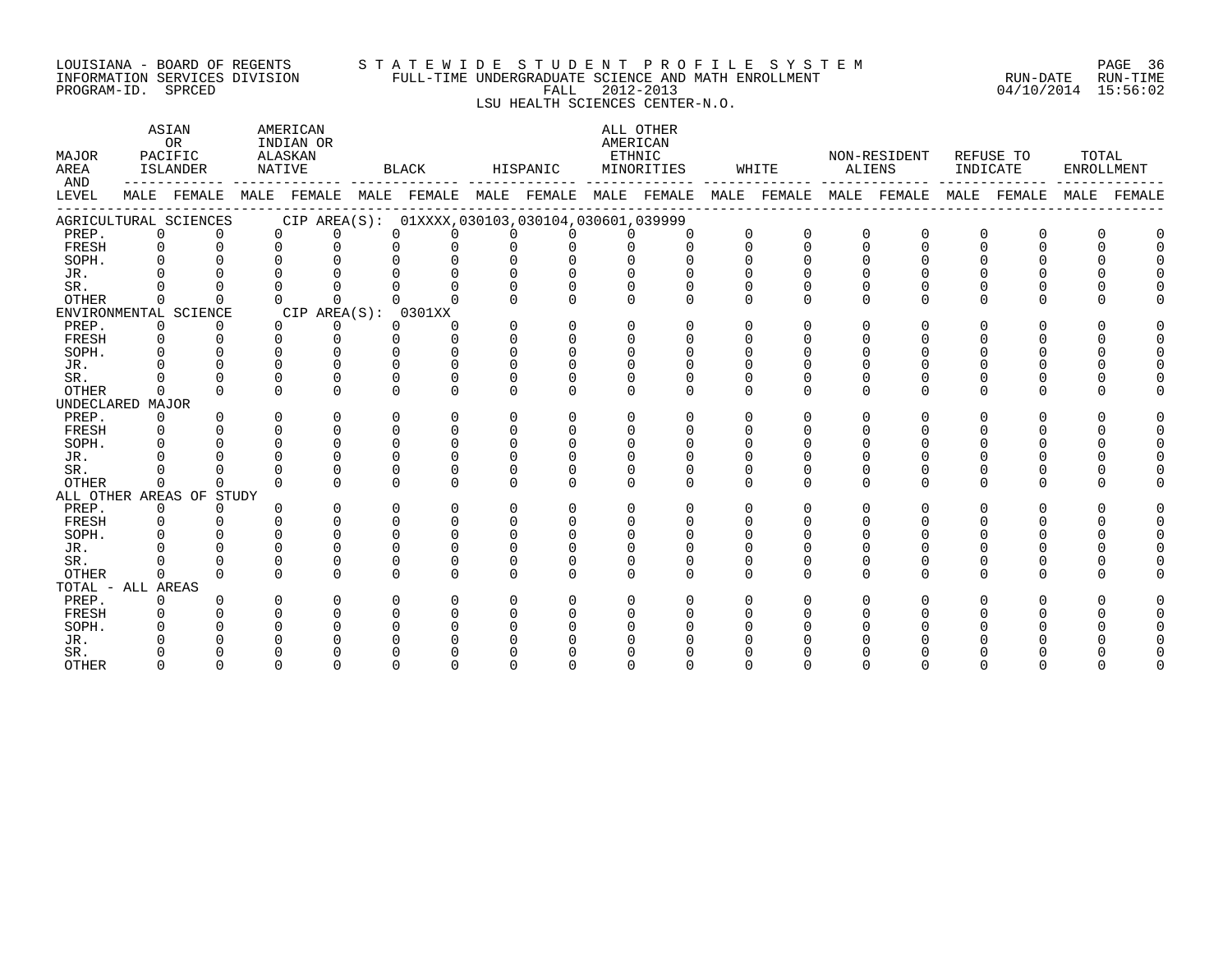#### LOUISIANA - BOARD OF REGENTS S T A T E W I D E S T U D E N T P R O F I L E S Y S T E M PAGE 37 INFORMATION SERVICES DIVISION FULL-TIME UNDERGRADUATE SCIENCE AND MATH ENROLLMENT RUN-DATE RUN-TIME PROGRAM-ID. SPRCED FALL 2012-2013 04/10/2014 15:56:02 LSU HEALTH SCIENCES CTR-SHREVEPT

| MAJOR<br>AREA<br>AND |                         | ASIAN<br>OR<br>PACIFIC<br>ISLANDER |          | AMERICAN<br>INDIAN OR<br>ALASKAN<br>NATIVE |                      | BLACK                                                                                           | HISPANIC                                 |                            |                         | ALL OTHER<br>AMERICAN<br>ETHNIC<br>MINORITIES                                                                    |          | WHITE                                    | ALIENS                     | NON-RESIDENT  | INDICATE            | REFUSE TO               | TOTAL<br><b>ENROLLMENT</b> |             |
|----------------------|-------------------------|------------------------------------|----------|--------------------------------------------|----------------------|-------------------------------------------------------------------------------------------------|------------------------------------------|----------------------------|-------------------------|------------------------------------------------------------------------------------------------------------------|----------|------------------------------------------|----------------------------|---------------|---------------------|-------------------------|----------------------------|-------------|
| LEVEL                |                         |                                    |          |                                            |                      | MALE FEMALE MALE FEMALE MALE FEMALE MALE FEMALE MALE FEMALE MALE FEMALE MALE FEMALE MALE FEMALE |                                          |                            |                         |                                                                                                                  |          |                                          |                            |               |                     |                         |                            | MALE FEMALE |
| CHEMISTRY            |                         |                                    |          |                                            |                      | CIP AREA $(S):$ 4005XX                                                                          |                                          |                            |                         |                                                                                                                  |          |                                          |                            |               |                     |                         |                            |             |
| PREP.<br>FRESH       | $\mathbf 0$<br>$\Omega$ | $\mathbf 0$<br>$\Omega$            |          | 0<br>$\Omega$                              | 0<br>0               | $\mathbf 0$<br>$\Omega$                                                                         | $\mathbf 0$<br>0<br>$\Omega$<br>$\Omega$ | $\overline{0}$<br>$\Omega$ | $\mathbf 0$<br>$\Omega$ | $\mathbf 0$<br>$\mathbf 0$                                                                                       |          | $\mathbf 0$<br>0<br>$\Omega$<br>$\Omega$ | $\mathbf 0$<br>$\mathbf 0$ | 0<br>$\Omega$ | $\overline{0}$<br>0 | $\mathbf 0$<br>$\Omega$ | ∩                          |             |
| SOPH.                | $\Omega$                | $\Omega$                           |          | 0                                          | $\Omega$             |                                                                                                 | $\Omega$                                 | $\Omega$                   | $\Omega$                | $\Omega$                                                                                                         |          | $\Omega$<br>$\Omega$                     | 0                          | 0             | 0                   |                         |                            |             |
| JR.                  | $\cap$                  | $\Omega$                           |          | $\Omega$                                   | $\Omega$             |                                                                                                 | $\Omega$                                 |                            | $\Omega$                | $\Omega$                                                                                                         |          | $\Omega$                                 | $\Omega$                   |               |                     |                         |                            |             |
| SR.                  | $\Omega$                | $\Omega$                           |          | $\Omega$                                   | $\Omega$             | $\Omega$                                                                                        | $\Omega$<br>$\Omega$                     | $\Omega$                   | $\Omega$                | $\Omega$                                                                                                         | $\Omega$ | $\Omega$                                 | $\Omega$                   | 0             | O                   | O                       |                            |             |
| OTHER                | $\Omega$                | $\Omega$                           |          | $\Omega$                                   | $\Omega$             | $\Omega$                                                                                        | $\Omega$                                 |                            | $\Omega$                | $\Omega$                                                                                                         |          | $\Omega$<br>$\Omega$                     | 0                          | $\Omega$      | O                   | $\Omega$                |                            |             |
| PHYSICS/ASTRONOMY    |                         |                                    |          |                                            |                      | CIP AREA(S): 4002XX, 4008XX                                                                     |                                          |                            |                         |                                                                                                                  |          |                                          |                            |               |                     |                         |                            |             |
| PREP.                | 0                       | 0                                  |          | $\Omega$                                   | $\mathbf 0$          | $\Omega$                                                                                        | $\Omega$<br><sup>n</sup>                 |                            | $\Omega$                | $\Omega$                                                                                                         |          | $\Omega$                                 | O                          |               | 0                   |                         |                            |             |
| FRESH                | $\mathbf 0$             | $\Omega$                           |          | $\mathbf 0$                                | $\mathbf 0$          | $\Omega$                                                                                        | $\mathbf 0$<br>$\Omega$                  |                            | U                       | $\Omega$                                                                                                         |          | ∩                                        | U                          |               | U                   | N                       |                            |             |
| SOPH.                |                         | $\Omega$                           |          | 0                                          | $\Omega$             |                                                                                                 |                                          |                            | ∩                       | $\Omega$                                                                                                         |          |                                          | U                          |               | N                   | O                       |                            |             |
| JR.                  | $\Omega$                | 0                                  | $\Omega$ |                                            | $\Omega$             |                                                                                                 |                                          |                            | U                       | $\Omega$                                                                                                         |          | O                                        | O                          |               | Λ                   | O                       |                            |             |
| SR.                  | ∩<br>$\Omega$           | $\Omega$<br>$\Omega$               |          | 0<br>$\Omega$                              | $\Omega$<br>$\Omega$ |                                                                                                 | $\cap$                                   |                            | $\Omega$<br>∩           | $\Omega$<br>$\Omega$                                                                                             | ∩        | $\Omega$<br>$\Omega$<br>$\Omega$         | O<br>$\Omega$              | U<br>U        | 0<br>O              | O<br>$\Omega$           |                            |             |
| OTHER<br>MATHEMATICS |                         |                                    |          |                                            | CIP AREA(S):         |                                                                                                 | 27XXXX, 3008XX, 520802                   |                            |                         |                                                                                                                  |          |                                          |                            |               |                     |                         |                            |             |
| PREP.                | $\Omega$                | $\Omega$                           |          | $\Omega$                                   | $\Omega$             | $\Omega$                                                                                        | $\Omega$<br>$\Omega$                     | ∩                          |                         | $\Omega$                                                                                                         |          | $\Omega$                                 | $\Omega$                   |               |                     |                         |                            |             |
| FRESH                | $\Omega$                | $\Omega$                           |          | $\Omega$                                   | $\Omega$             | $\Omega$                                                                                        | $\Omega$                                 | $\Omega$                   | U                       | $\Omega$                                                                                                         |          | ∩                                        | U                          | U             | U                   | U                       |                            |             |
| SOPH.                | ∩                       | $\Omega$                           |          | 0                                          | $\Omega$             | $\Omega$                                                                                        |                                          |                            | ∩                       | ∩                                                                                                                |          | ∩                                        | U                          |               | ∩                   | ∩                       |                            |             |
| JR.                  | $\Omega$                | 0                                  |          | 0                                          | 0                    | $\Omega$                                                                                        |                                          |                            | $\Omega$                | $\Omega$                                                                                                         | ∩        | $\Omega$                                 | 0                          |               | 0                   | O                       |                            |             |
| SR.                  | $\Omega$                | $\Omega$                           |          | 0                                          | $\Omega$             | $\Omega$                                                                                        | $\Omega$<br><sup>n</sup>                 |                            | $\Omega$                | 0                                                                                                                | O        | $\Omega$                                 | 0                          | 0             | 0                   | 0                       |                            |             |
| OTHER                | $\Omega$                | $\Omega$                           |          | $\Omega$                                   | $\Omega$             | $\Omega$                                                                                        | $\Omega$<br>$\Omega$                     | $\Omega$                   | $\Omega$                | $\Omega$                                                                                                         |          | $\Omega$<br>$\Omega$                     | $\Omega$                   | $\Omega$      | U                   | $\Omega$                |                            |             |
| COMPUTER SCIENCE     |                         |                                    |          |                                            |                      | CIP AREA(S): 11XXXX, 521201, 521301                                                             |                                          |                            |                         |                                                                                                                  |          |                                          |                            |               |                     |                         |                            |             |
| PREP.                | $\Omega$                | $\Omega$                           |          | 0                                          | $\Omega$             | $\Omega$                                                                                        | $\Omega$<br>$\Omega$                     | $\Omega$                   |                         | $\Omega$                                                                                                         |          | ∩                                        | U                          |               |                     |                         |                            |             |
| FRESH                | $\Omega$<br>$\Omega$    | $\Omega$<br>$\Omega$               |          | 0<br>0                                     | $\Omega$<br>0        | $\Omega$                                                                                        | $\Omega$<br>$\Omega$                     | $\Omega$<br>$\Omega$       | U<br>$\Omega$           | $\Omega$<br>$\Omega$                                                                                             | ∩        | ∩<br>$\Omega$                            | O<br>O                     | U             | 0<br>N              | O<br>O                  |                            |             |
| SOPH.<br>JR.         | $\Omega$                | $\Omega$                           |          | 0                                          | ∩                    |                                                                                                 | $\Omega$<br>$\Omega$                     | ∩                          | 0                       | 0                                                                                                                | ∩        | ∩                                        | U                          |               | U                   | ∩                       |                            |             |
| SR.                  |                         | $\Omega$                           |          | $\Omega$                                   | $\Omega$             |                                                                                                 |                                          |                            | $\Omega$                | $\Omega$                                                                                                         |          | $\Omega$                                 | O                          | U             | 0                   | $\Omega$                |                            |             |
| OTHER                | $\Omega$                | $\Omega$                           |          | $\Omega$                                   | $\Omega$             | $\Omega$                                                                                        | $\cap$<br>$\Omega$                       |                            | $\Omega$                | $\Omega$                                                                                                         | $\cap$   | ∩                                        | $\Omega$                   | U             | U                   | $\Omega$                |                            |             |
| GEOSCIENCES          |                         |                                    |          |                                            |                      | CIP AREA(S): 400401,4006XX                                                                      |                                          |                            |                         |                                                                                                                  |          |                                          |                            |               |                     |                         |                            |             |
| PREP.                | $\Omega$                | $\Omega$                           |          | $\Omega$                                   | $\Omega$             | $\Omega$                                                                                        | $\Omega$<br>$\Omega$                     |                            | $\Omega$                | $\Omega$                                                                                                         |          | $\Omega$                                 | $\Omega$                   |               | 0                   | $\Omega$                |                            |             |
| FRESH                | $\Omega$                | $\Omega$                           |          | 0                                          | $\mathbf 0$          | 0                                                                                               | $\Omega$<br>$\Omega$                     |                            | $\Omega$                | $\Omega$                                                                                                         |          | O                                        | $\Omega$                   | 0             | O                   | 0                       |                            |             |
| SOPH.                | $\cap$                  | $\Omega$                           |          | 0                                          | $\Omega$             |                                                                                                 |                                          |                            |                         |                                                                                                                  |          |                                          | $\Omega$                   |               | U                   | U                       |                            |             |
| JR.                  | $\Omega$                | $\Omega$                           |          | 0                                          | $\Omega$             | $\Omega$                                                                                        |                                          |                            |                         |                                                                                                                  |          | ∩                                        | O                          | U             | 0                   | $\Omega$                |                            |             |
| SR.                  | <sup>0</sup>            | 0                                  |          | 0                                          | 0                    | $\Omega$                                                                                        | $\Omega$                                 |                            |                         |                                                                                                                  |          | ∩                                        | 0                          | 0             | 0                   | 0                       |                            |             |
| OTHER<br>ENGINEERING | $\Omega$                | $\Omega$                           |          | $\Omega$                                   | $\Omega$             | $\Omega$                                                                                        | $\Omega$<br>$\Omega$                     | <sup>n</sup>               | $\Omega$                |                                                                                                                  |          |                                          | $\Omega$                   | $\Omega$      | 0                   | $\Omega$                |                            |             |
|                      |                         |                                    |          |                                            |                      | CIP AREA(S): 030509,0402XX,14XXXX,1500XX,150101,150201,150303                                   |                                          |                            |                         | 150401, 150404, 150507, 150607, 150612, 150613, 150803<br>150805, 150903, 151001, 151201, 159999, 3006XX, 409999 |          |                                          |                            |               |                     |                         |                            |             |
| PREP.                | $\Omega$                | 0                                  |          | 0                                          | $\mathbf 0$          | 0                                                                                               | U<br>∩                                   | U                          | $\Omega$                | $\Omega$                                                                                                         |          | $\Omega$<br><sup>0</sup>                 | $\mathbf 0$                | 0             | $\Omega$            | 0                       | ∩                          |             |
| FRESH                | $\Omega$                | $\Omega$                           |          | 0                                          | $\Omega$             | U                                                                                               |                                          |                            |                         |                                                                                                                  |          | $\Omega$                                 | $\Omega$                   | U             | U                   | $\Omega$                |                            |             |
| SOPH.                |                         | $\Omega$                           |          | 0                                          | $\Omega$             | $\Omega$                                                                                        |                                          |                            |                         |                                                                                                                  |          |                                          | O                          |               | 0                   | O                       |                            |             |
| JR.                  |                         | $\Omega$                           | $\Omega$ |                                            | $\Omega$             |                                                                                                 |                                          |                            |                         |                                                                                                                  |          |                                          | O                          |               | 0                   | O                       |                            |             |
| SR.                  | $\Omega$                | $\Omega$                           |          | $\Omega$                                   | $\Omega$             | $\Omega$                                                                                        | $\Omega$<br>$\cap$                       | $\Omega$                   | $\Omega$                | $\Omega$                                                                                                         | $\Omega$ | $\Omega$                                 | $\Omega$                   | U             | 0                   | $\Omega$                |                            |             |
| OTHER                | $\Omega$                | $\Omega$                           |          | $\Omega$                                   | $\Omega$             | $\Omega$                                                                                        | $\Omega$<br>$\cap$                       |                            | $\Omega$                |                                                                                                                  | $\Omega$ | $\Omega$                                 | $\Omega$                   | 0             | O                   | $\Omega$                |                            |             |
|                      |                         | BIOLOGICAL/LIFE SCIENCES           |          |                                            |                      | CIP AREA(S): 1905XX, 26XXXX, 3001XX, 3010XX                                                     |                                          |                            |                         |                                                                                                                  |          |                                          |                            |               |                     |                         |                            |             |
| PREP.                | $\Omega$                | $\Omega$<br>$\Omega$               |          | 0                                          | $\Omega$             | $\Omega$                                                                                        | $\Omega$<br>$\Omega$                     | $\Omega$                   | $\Omega$<br>$\Omega$    |                                                                                                                  |          |                                          |                            |               |                     |                         |                            |             |
| FRESH<br>SOPH.       |                         |                                    |          | 0<br>U                                     | $\Omega$<br>$\Omega$ | 0                                                                                               |                                          |                            |                         |                                                                                                                  |          |                                          |                            |               |                     |                         |                            |             |
| JR.                  |                         |                                    |          |                                            | $\Omega$             |                                                                                                 |                                          |                            |                         |                                                                                                                  |          |                                          |                            |               |                     |                         |                            |             |
| SR.                  |                         |                                    |          | U                                          | ∩                    |                                                                                                 |                                          |                            |                         |                                                                                                                  |          |                                          |                            |               |                     |                         |                            |             |
| <b>OTHER</b>         |                         | ∩                                  |          | ∩                                          | $\cap$               |                                                                                                 |                                          |                            | ∩                       |                                                                                                                  |          |                                          |                            |               |                     |                         |                            |             |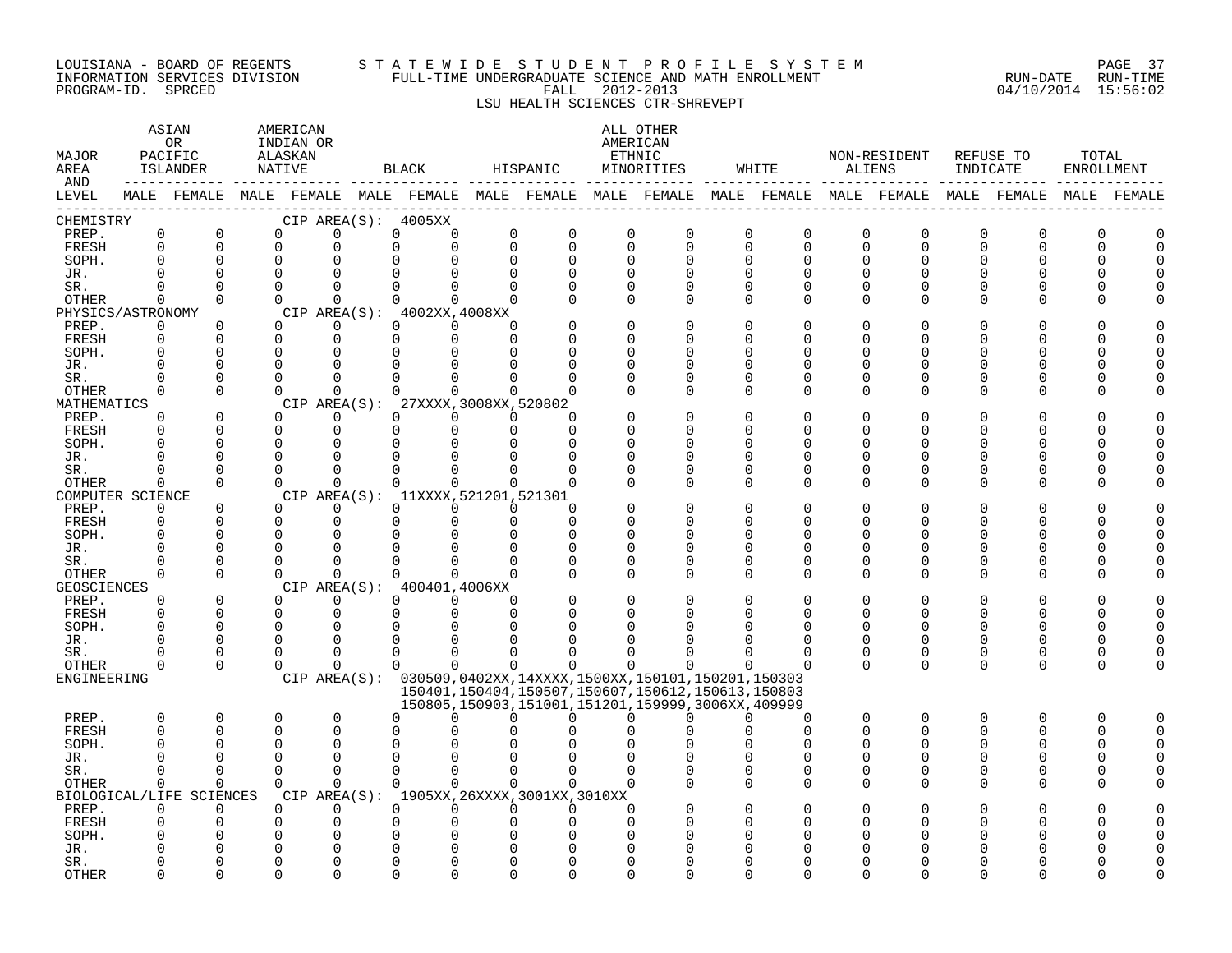#### LOUISIANA – BOARD OF REGENTS STA TE WID E STUDE N TPROFILE SYSTEM PAGE 38 INFORMATION SERVICES DIVISION FULL-TIME UNDERGRADUATE SCIENCE AND MATH ENROLLMENT RUN-DATE RUN-TIME DOUSTANA - BOAKD OF REGENTS<br>INFORMATION SERVICES DIVISION FULL-TIME UNDERGRADUATE SCIENCE AND MATH ENROLLMENT - . . . . . . . . . . . . . .<br>PROGRAM-ID. SPRCED 15:56:02

# LSU HEALTH SCIENCES CTR-SHREVEPT

| MAJOR<br>AREA<br>AND |             | ASIAN<br>0 <sub>R</sub><br>PACIFIC<br>ISLANDER                                                  | NATIVE   | AMERICAN<br>INDIAN OR<br>ALASKAN |          | BLACK                                           |          | HISPANIC | ETHNIC   | ALL OTHER<br>AMERICAN<br>MINORITIES |          | WHITE    |          | NON-RESIDENT<br>ALIENS | INDICATE | REFUSE TO    | TOTAL | ENROLLMENT  |
|----------------------|-------------|-------------------------------------------------------------------------------------------------|----------|----------------------------------|----------|-------------------------------------------------|----------|----------|----------|-------------------------------------|----------|----------|----------|------------------------|----------|--------------|-------|-------------|
| LEVEL                |             | MALE FEMALE MALE FEMALE MALE FEMALE MALE FEMALE MALE FEMALE MALE FEMALE MALE FEMALE MALE FEMALE |          |                                  |          |                                                 |          |          |          |                                     |          |          |          |                        |          |              |       | MALE FEMALE |
|                      |             | AGRICULTURAL SCIENCES                                                                           |          |                                  |          | CIP AREA(S): 01XXXX,030103,030104,030601,039999 |          |          |          |                                     |          |          |          |                        |          |              |       |             |
| PREP.                | 0           |                                                                                                 | $\Omega$ | $\Omega$                         |          | $\Omega$<br>$\cap$                              | $\Omega$ |          |          |                                     | 0        | $\Omega$ | $\Omega$ | $\mathbf 0$            | $\Omega$ | $\Omega$     |       |             |
| FRESH                | $\Omega$    |                                                                                                 | $\Omega$ |                                  |          |                                                 | $\cap$   |          |          |                                     | $\Omega$ | $\Omega$ |          |                        |          |              |       |             |
| SOPH.                |             |                                                                                                 |          |                                  |          |                                                 | $\cap$   |          |          |                                     |          |          |          |                        |          |              |       |             |
| JR.                  |             |                                                                                                 |          |                                  |          |                                                 |          |          | $\cap$   |                                     |          |          |          |                        |          |              |       |             |
| SR.                  |             |                                                                                                 |          |                                  |          |                                                 | $\Omega$ | $\Omega$ | $\Omega$ |                                     |          |          |          |                        |          |              |       |             |
| <b>OTHER</b>         | $\Omega$    |                                                                                                 |          | $\Omega$                         |          | $\cap$                                          | $\cap$   | $\Omega$ | $\Omega$ |                                     |          |          |          | $\Omega$               |          |              |       |             |
|                      |             | ENVIRONMENTAL SCIENCE                                                                           |          | CIP AREA(S): 0301XX              |          |                                                 |          |          |          |                                     |          |          |          |                        |          |              |       |             |
| PREP.                | $\mathbf 0$ |                                                                                                 | $\Omega$ | $\Omega$                         |          | $\Omega$<br>∩                                   | $\Omega$ | $\Omega$ | $\Omega$ | $\Omega$                            | $\Omega$ | $\Omega$ | $\Omega$ | ∩                      | ∩        |              |       |             |
| FRESH                | $\Omega$    |                                                                                                 |          | <sup>n</sup>                     |          | $\Omega$                                        | $\cap$   | $\cap$   | U        |                                     | 0        |          | ∩        |                        |          |              |       |             |
| SOPH.                |             |                                                                                                 |          |                                  |          |                                                 | $\Omega$ | $\cap$   | U        |                                     |          |          |          |                        |          |              |       |             |
| JR.                  |             |                                                                                                 |          |                                  |          |                                                 |          |          | U        |                                     |          |          |          |                        |          |              |       |             |
| SR.                  |             |                                                                                                 |          |                                  |          |                                                 | $\cap$   |          |          |                                     |          |          |          |                        |          |              |       |             |
| OTHER                | $\Omega$    |                                                                                                 |          | $\cap$                           |          | $\cap$<br>$\cap$                                | $\cap$   | ∩        | $\Omega$ |                                     |          | ∩        | ∩        | $\cap$                 | ∩        | U            |       |             |
| UNDECLARED MAJOR     |             |                                                                                                 |          |                                  |          |                                                 |          |          |          |                                     |          |          |          |                        |          |              |       |             |
| PREP.                | $\mathbf 0$ |                                                                                                 | $\Omega$ | $\Omega$                         |          | $\Omega$                                        | ∩        | U        | 0        |                                     | $\Omega$ | $\Omega$ | $\Omega$ | $\Omega$               | ∩        | <sup>0</sup> |       |             |
| FRESH                |             |                                                                                                 |          |                                  |          |                                                 | $\cap$   | $\cap$   | U        |                                     | $\Omega$ |          |          |                        |          |              |       |             |
| SOPH.                |             |                                                                                                 |          | $\cap$                           |          | $\cap$                                          | $\cap$   |          | U        |                                     |          |          |          |                        |          |              |       |             |
| JR.                  |             |                                                                                                 |          |                                  |          | $\cap$<br>$\cap$                                | $\cap$   |          | U        |                                     |          |          |          |                        |          |              |       |             |
| SR.                  |             |                                                                                                 |          |                                  | $\Omega$ |                                                 | $\Omega$ |          | $\Omega$ |                                     |          |          |          |                        |          |              |       |             |
| <b>OTHER</b>         | $\cap$      |                                                                                                 | $\cap$   | ∩                                |          | $\cap$<br>$\Omega$                              | $\Omega$ | $\cap$   | $\Omega$ |                                     | $\Omega$ | $\Omega$ | $\Omega$ | $\Omega$               | $\Omega$ | $\Omega$     |       |             |
|                      |             | ALL OTHER AREAS OF STUDY                                                                        |          |                                  |          |                                                 |          |          |          |                                     |          |          |          |                        |          |              |       |             |
| PREP.                | $\Omega$    |                                                                                                 |          | ∩                                | $\cap$   |                                                 | ∩        | U        | 0        |                                     | $\Omega$ | $\Omega$ | 0        |                        |          | U            |       |             |
| FRESH                |             |                                                                                                 |          | $\cap$                           |          | $\cap$<br>∩                                     | $\cap$   | $\cap$   | U        |                                     |          |          |          |                        |          |              |       |             |
| SOPH.                |             |                                                                                                 |          |                                  | $\cap$   |                                                 | $\cap$   |          | $\Omega$ |                                     |          |          |          |                        |          |              |       |             |
| JR.                  |             |                                                                                                 |          |                                  | $\Omega$ |                                                 | ∩        |          |          |                                     |          |          |          |                        |          |              |       |             |
| SR.                  |             |                                                                                                 |          |                                  |          |                                                 | $\Omega$ |          | U        |                                     |          |          |          |                        |          |              |       |             |
| <b>OTHER</b>         | $\cap$      |                                                                                                 |          |                                  |          | $\cap$                                          | ∩        |          | ∩        |                                     |          |          | ∩        | ∩                      | ∩        | ∩            |       |             |
| TOTAL - ALL AREAS    |             |                                                                                                 |          |                                  |          |                                                 |          |          |          |                                     |          |          |          |                        |          |              |       |             |
| PREP.                | 0           |                                                                                                 |          | $\Omega$                         | $\Omega$ |                                                 | $\Omega$ |          | O        |                                     |          |          |          |                        |          |              |       |             |
| FRESH                |             |                                                                                                 |          |                                  |          |                                                 |          |          |          |                                     |          |          |          |                        |          |              |       |             |
| SOPH.                |             |                                                                                                 |          |                                  |          |                                                 |          |          |          |                                     |          |          |          |                        |          |              |       |             |
| JR.                  |             |                                                                                                 |          |                                  |          |                                                 |          |          |          |                                     |          |          |          |                        |          |              |       |             |
| SR.                  |             |                                                                                                 |          |                                  |          |                                                 |          |          |          |                                     |          |          |          |                        |          |              |       |             |
| <b>OTHER</b>         |             |                                                                                                 |          |                                  |          |                                                 |          |          |          |                                     |          |          |          |                        |          |              |       |             |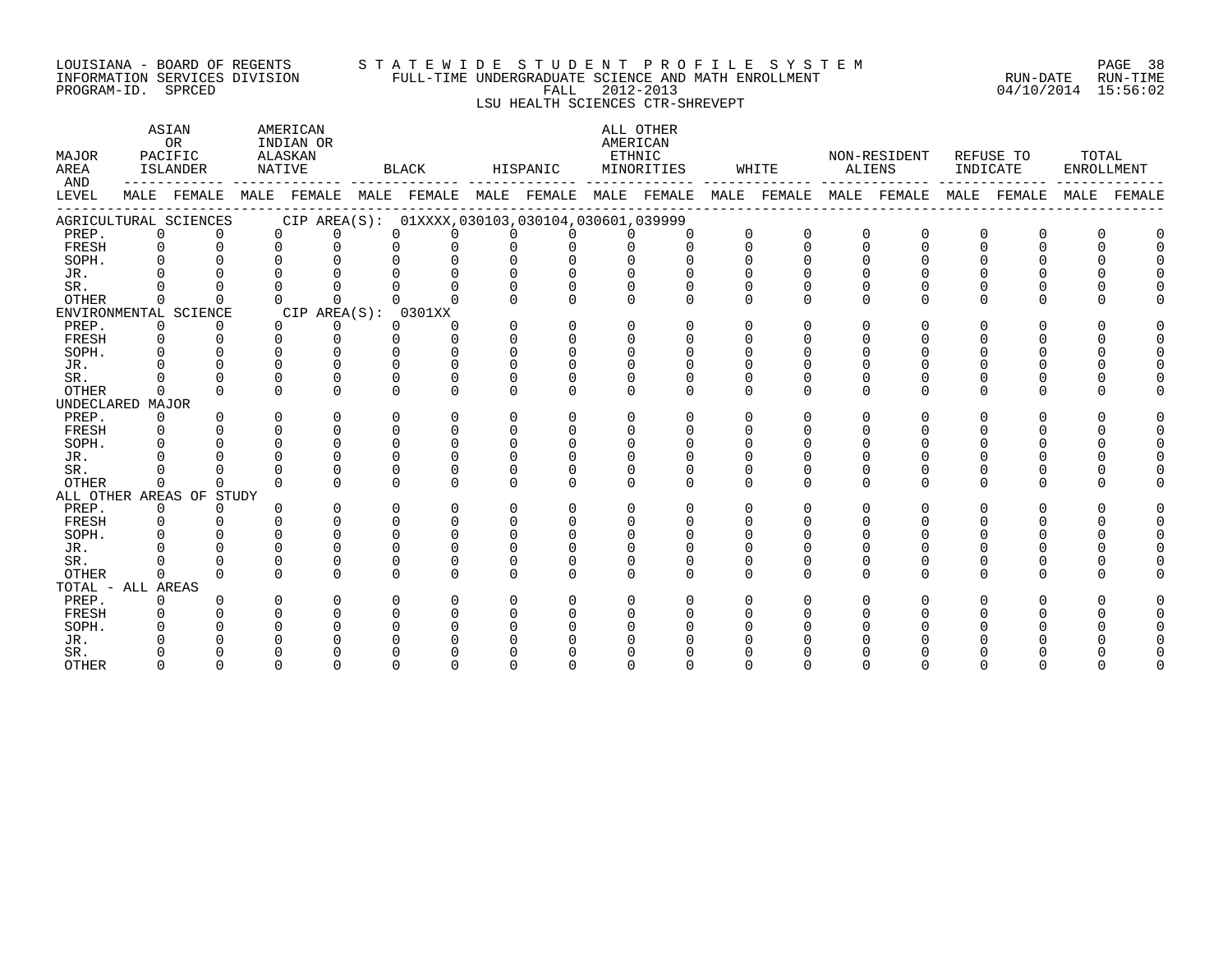#### LOUISIANA - BOARD OF REGENTS S T A T E W I D E S T U D E N T P R O F I L E S Y S T E M PAGE 39 INFORMATION SERVICES DIVISION FULL-TIME UNDERGRADUATE SCIENCE AND MATH ENROLLMENT RUN-DATE RUN-TIME PROGRAM-ID. SPRCED FALL 2012-2013 04/10/2014 15:56:02 UNIVERSITY OF NEW ORLEANS

| MAJOR<br>AREA                                         | ASIAN<br>OR.<br>PACIFIC<br>ISLANDER                          |                                                                             | <b>NATIVE</b>                                                     | AMERICAN<br>INDIAN OR<br>ALASKAN                              |              | BLACK                                                                                                                                       |                                            | HISPANIC                                   |                                                    | ALL OTHER<br>AMERICAN<br>ETHNIC<br>MINORITIES                                                                                                                                           |                                               | WHITE                                           | ALIENS                                                   | NON-RESIDENT                                    | INDICATE                                       | REFUSE TO                                                  | TOTAL<br>ENROLLMENT                               |                                                 |
|-------------------------------------------------------|--------------------------------------------------------------|-----------------------------------------------------------------------------|-------------------------------------------------------------------|---------------------------------------------------------------|--------------|---------------------------------------------------------------------------------------------------------------------------------------------|--------------------------------------------|--------------------------------------------|----------------------------------------------------|-----------------------------------------------------------------------------------------------------------------------------------------------------------------------------------------|-----------------------------------------------|-------------------------------------------------|----------------------------------------------------------|-------------------------------------------------|------------------------------------------------|------------------------------------------------------------|---------------------------------------------------|-------------------------------------------------|
| AND<br>LEVEL                                          |                                                              | ------                                                                      |                                                                   |                                                               |              |                                                                                                                                             |                                            |                                            |                                                    | MALE FEMALE MALE FEMALE MALE FEMALE MALE FEMALE MALE FEMALE MALE FEMALE MALE FEMALE MALE FEMALE MALE FEMALE                                                                             |                                               |                                                 |                                                          |                                                 |                                                |                                                            |                                                   |                                                 |
| CHEMISTRY<br>PREP.<br>FRESH<br>SOPH.                  | 0<br>$\mathbf{1}$<br>$\Omega$                                | 0<br>0<br>$\overline{2}$                                                    | $\Omega$<br>0<br>$\Omega$                                         | 0<br>0<br>0                                                   | CIP AREA(S): | 4005XX<br>$\mathbf 0$<br>$\Omega$<br>3<br>5                                                                                                 | $\Omega$<br>0<br>1                         | $\Omega$<br>$\mathbf{1}$<br>$\Omega$       | 0<br>1<br>$\Omega$                                 | 0<br>$\mathbf 0$<br>$\Omega$                                                                                                                                                            | 0<br>2<br>$\overline{4}$                      | $\mathbf 0$<br>4<br>$\overline{2}$              | 0<br>0<br>O                                              | $\Omega$<br>1<br>1                              | $\Omega$<br>$\mathbf 0$                        | $\Omega$<br>1                                              | 0<br>7<br>7                                       | $\Omega$<br>12<br>10                            |
| JR.<br>SR.<br><b>OTHER</b>                            | 3<br>$\Omega$                                                | 1<br>$\Omega$<br>$\Omega$                                                   | $\Omega$<br>$\Omega$<br>$\Omega$                                  | 0<br>$\Omega$<br>$\Omega$                                     |              | $\Omega$<br>$\Omega$                                                                                                                        | 1<br>$\mathbf{1}$<br>$\Omega$              | O<br>$\Omega$<br>$\cap$                    | $\Omega$<br>$\mathbf{0}$<br>$\Omega$               | $\Omega$<br>$\mathbf 0$<br>$\Omega$                                                                                                                                                     | $\overline{2}$<br>10<br>$\Omega$              | 5<br>5<br>$\Omega$                              | U<br>U<br>$\Omega$                                       | 0<br>$\Omega$                                   | $\Omega$<br>$\Omega$                           | 4<br>$\Omega$                                              | 5<br>15<br>$\Omega$                               | 8<br>10<br>$\Omega$                             |
| PREP.<br>FRESH<br>SOPH.                               | PHYSICS/ASTRONOMY<br>0<br>1<br>$\Omega$                      | $\Omega$<br>$\Omega$<br>$\Omega$                                            | $\Omega$<br>$\Omega$<br>0                                         | 0<br>0<br>0                                                   |              | CIP AREA $(S):$ 4002XX, 4008XX<br>$\Omega$<br>$\Omega$<br>$\Omega$<br>1<br>∩<br>$\Omega$                                                    | 1<br>U                                     | O<br>U                                     | $\cap$<br>2<br>$\Omega$                            | $\Omega$<br>$\Omega$<br>$\mathbf{1}$                                                                                                                                                    | $\Omega$<br>5<br>4                            | $\Omega$<br>O<br>O                              | U<br>U<br>U                                              | $\Omega$<br>0<br>0                              | ∩<br>U<br>U                                    | ∩<br>$\Omega$<br>O                                         | U<br>9                                            |                                                 |
| JR.<br>SR.<br><b>OTHER</b><br>MATHEMATICS             | $\Omega$<br>$\Omega$<br>0                                    | $\Omega$<br>$\Omega$<br>$\Omega$                                            | 0<br>0<br>$\Omega$                                                | 0<br>$\Omega$<br>$\mathbf 0$<br>CIP AREA(S):                  |              | U<br>∩<br>$\Omega$<br>$\Omega$<br>27XXXX, 3008XX, 520802                                                                                    | U<br>U<br>0                                | ∩                                          | $\Omega$<br>$\Omega$<br>$\cap$                     | $\Omega$<br>$\Omega$<br>$\Omega$                                                                                                                                                        | 2<br>5<br>$\Omega$                            | $\Omega$<br>$\Omega$<br>$\mathbf 0$             | 1<br>2<br>0                                              | 0<br>0<br>0                                     | O<br>O<br>∩                                    | $\Omega$<br>$\Omega$<br>0                                  |                                                   |                                                 |
| PREP.<br>FRESH<br>SOPH.<br>JR.<br>SR.<br><b>OTHER</b> | ∩<br>$\Omega$<br>$\Omega$<br>2<br>$\Omega$                   | $\Omega$<br>$\Omega$<br>$\Omega$<br>0<br>$\Omega$<br>$\Omega$               | $\Omega$<br>$\Omega$<br>0<br>$\Omega$<br>$\Omega$<br>$\Omega$     | $\Omega$<br>0<br>$\Omega$<br>0<br>$\Omega$<br>$\Omega$        |              | $\Omega$<br>$\Omega$<br>2<br>2<br>$\Omega$<br>$\Omega$<br>$\Omega$<br>1<br>$\Omega$<br>$\Omega$<br>$\Omega$                                 | $\Omega$<br>$\Omega$<br>U<br>O<br>U        | ∩<br>$\Omega$<br>U<br>N<br>$\Omega$        | $\cap$<br>$\cap$<br>U<br>O<br>$\Omega$<br>$\Omega$ | $\Omega$<br>$\Omega$<br>$\Omega$<br>$\Omega$<br>$\Omega$<br>$\Omega$                                                                                                                    | $\Omega$<br>1<br>3<br>2<br>2<br>$\Omega$      | $\Omega$<br>$\Omega$<br>O<br>2<br>2<br>$\Omega$ | U<br>U<br>U<br>U<br>U                                    | $\Omega$<br>0<br>0<br>0<br>0<br>$\Omega$        | $\cap$<br>∩<br>$\Omega$                        | ∩<br>∩<br>∩<br>$\Omega$<br>$\Omega$                        | 6<br>5<br>$\Omega$                                | $\Omega$                                        |
| PREP.<br>FRESH<br>SOPH.                               | COMPUTER SCIENCE<br>$\Omega$<br>5<br>$\overline{c}$          | $\Omega$<br>$\Omega$<br>$\Omega$                                            | $\Omega$<br>$\Omega$<br>$\Omega$                                  | $\Omega$<br>$\Omega$<br>$\Omega$                              |              | 0<br>CIP AREA(S): 11XXXX, 521201, 521301<br>$\Omega$<br>$\Omega$<br>9<br>7<br>5<br>$\Omega$                                                 | 0<br>$\Omega$<br>1<br>$\mathbf{1}$         | ∩<br>1<br>$\Omega$                         | -1<br>$\Omega$                                     | $\Omega$<br>$\Omega$<br>$\mathbf{1}$                                                                                                                                                    | $\Omega$<br>35<br>21                          | $\Omega$<br>3<br>2                              | U<br>1<br>U                                              | $\Omega$<br>0<br>0                              | $\Omega$<br>$\Omega$                           | 0<br>$\Omega$<br>$\Omega$<br>$\Omega$                      | $\Omega$<br>53<br>29                              | $\Omega$<br>11<br>3                             |
| JR.<br>SR.<br><b>OTHER</b><br><b>GEOSCIENCES</b>      | $\Omega$<br>$\Omega$                                         | $\Omega$<br>$\Omega$<br>$\Omega$                                            | 0<br>U<br>$\Omega$                                                | 0<br>$\Omega$<br>$\Omega$                                     | CIP AREA(S): | 2<br>4<br>$\Omega$<br>0<br>400401,4006XX                                                                                                    | $\Omega$                                   | ∩<br>O<br>∩                                | $\Omega$<br>$\Omega$<br>$\Omega$                   | $\Omega$<br>$\Omega$<br>$\Omega$                                                                                                                                                        | 16<br>27<br>$\Omega$                          | 6<br>1<br>$\Omega$                              | U<br>5<br>$\Omega$                                       | 0<br>0<br>$\Omega$                              | 2<br>3<br>$\Omega$                             | 0<br>$\Omega$<br>$\Omega$                                  | 28<br>42<br>$\Omega$                              | R                                               |
| PREP.<br>FRESH<br>SOPH.<br>JR.                        | $\Omega$<br>$\Omega$<br>$\Omega$<br>∩                        | $\Omega$<br>$\Omega$<br>$\mathbf 0$<br>$\Omega$                             | $\Omega$<br>$\Omega$<br>0<br>$\Omega$<br>U                        | $\Omega$<br>$\mathbf 0$<br>$\Omega$<br>0<br>U                 |              | $\Omega$<br>$\Omega$<br>$\Omega$<br>2<br><sup>n</sup><br>∩<br>3                                                                             | $\Omega$<br>$\Omega$<br>O                  | O<br>U                                     | $\Omega$<br>$\Omega$<br>U<br>U<br>U                | $\Omega$<br>$\Omega$<br>∩<br>∩                                                                                                                                                          | $\Omega$<br>3<br>q<br>8                       | O<br>2<br>7                                     | O<br>U<br>$\Omega$                                       | 0<br>U<br>$\Omega$<br>0<br>0                    | $\Omega$<br>∩<br>∩<br>1                        | $\Omega$<br>$\Omega$<br>2                                  | $\Omega$<br>3<br>12<br>10                         | 5<br>q                                          |
| SR.<br><b>OTHER</b><br>ENGINEERING                    | $\Omega$                                                     | $\Omega$<br>$\Omega$                                                        | $\Omega$                                                          | $\Omega$                                                      |              | $\Omega$<br>$\Omega$                                                                                                                        | $\Omega$                                   | $\Omega$                                   | $\Omega$                                           | $\Omega$<br>CIP AREA(S): 030509,0402XX,14XXXX,1500XX,150101,150201,150303<br>150401, 150404, 150507, 150607, 150612, 150613, 150803<br>150805,150903,151001,151201,159999,3006XX,409999 | 18<br>$\Omega$                                | 15<br>$\Omega$                                  | 1<br>$\Omega$                                            | $\Omega$                                        | $\Omega$<br>$\Omega$                           | 3<br>$\Omega$                                              | 24<br>$\Omega$                                    | 19<br>$\Omega$                                  |
| PREP.<br>FRESH<br>SOPH.<br>JR.<br>SR.<br><b>OTHER</b> | $\mathbf 0$<br>21<br>9<br>14<br>22<br>$\Omega$               | $\Omega$<br>2<br>$\mathbf{1}$<br>$\overline{a}$<br>$\mathbf{1}$<br>$\Omega$ | $\Omega$<br>1<br>$\Omega$<br>$\Omega$<br>$\mathbf{1}$<br>$\Omega$ | $\Omega$<br>0<br>$\Omega$<br>$\Omega$<br>$\Omega$<br>$\Omega$ | 21<br>13     | $\Omega$<br>$\cap$<br>9<br>3<br>8<br>3<br>4<br>$\Omega$<br>$\Omega$                                                                         | $\Omega$<br>14<br>7<br>9<br>15<br>$\Omega$ | $\Omega$<br>4<br>$\Omega$                  | $\Omega$<br>5<br>$\Omega$<br>$\Omega$<br>$\Omega$  | $\Omega$<br>3<br>$\Omega$<br>$\Omega$<br>$\Omega$<br>$\Omega$                                                                                                                           | $\Omega$<br>92<br>49<br>53<br>132<br>$\Omega$ | $\Omega$<br>11<br>14<br>11<br>26<br>$\Omega$    | $\Omega$<br>12<br>7<br>$7\phantom{.0}$<br>45<br>$\Omega$ | $\Omega$<br>4<br>$\Omega$<br>2<br>7<br>$\Omega$ | $\Omega$<br>$\mathbf{1}$<br>14<br>5<br>18<br>0 | $\Omega$<br>0<br>$\mathbf{1}$<br>$\Omega$<br>3<br>$\Omega$ | $\Omega$<br>167<br>97<br>96<br>246<br>$\mathbf 0$ | $\mathbf 0$<br>27<br>20<br>20<br>45<br>$\Omega$ |
| PREP.<br>FRESH<br>SOPH.<br>JR.<br>SR.<br><b>OTHER</b> | BIOLOGICAL/LIFE<br>$\Omega$<br>8<br>5<br>13<br>9<br>$\Omega$ | <b>SCIENCES</b><br>$\Omega$<br>15<br>13<br>8<br>16<br>$\Omega$              | $\Omega$<br>0<br>0<br>1<br>1<br>$\Omega$                          | $\Omega$<br>0<br>U<br>0<br>0<br>$\Omega$                      |              | CIP AREA(S): 1905XX, 26XXXX, 3001XX, 3010XX<br>$\Omega$<br>$\Omega$<br>9<br>13<br>2<br>14<br>$\Omega$<br>6<br>5<br>10<br>$\cap$<br>$\Omega$ | $\Omega$<br>6<br>4                         | $\Omega$<br>17<br>10<br>2<br>7<br>$\Omega$ | $\Omega$<br>1<br>$\mathbf 0$<br>2<br>2<br>$\cap$   | $\Omega$<br>8<br>$\Omega$<br>$\cap$<br>1<br>∩                                                                                                                                           | $\Omega$<br>31<br>23<br>20<br>34<br>$\Omega$  | $\Omega$<br>34<br>25<br>30<br>36<br>$\Omega$    | O<br>1<br>0<br>1<br>7<br>U                               | O<br>2<br>0<br>2<br>3<br>U                      | $\Omega$<br>2<br>∩                             | $\Omega$<br>$\Omega$<br>10<br>1<br>$\cap$                  | $\Omega$<br>53<br>38<br>43<br>69<br>$\cap$        | $\Omega$<br>89<br>72<br>49<br>81<br>$\Omega$    |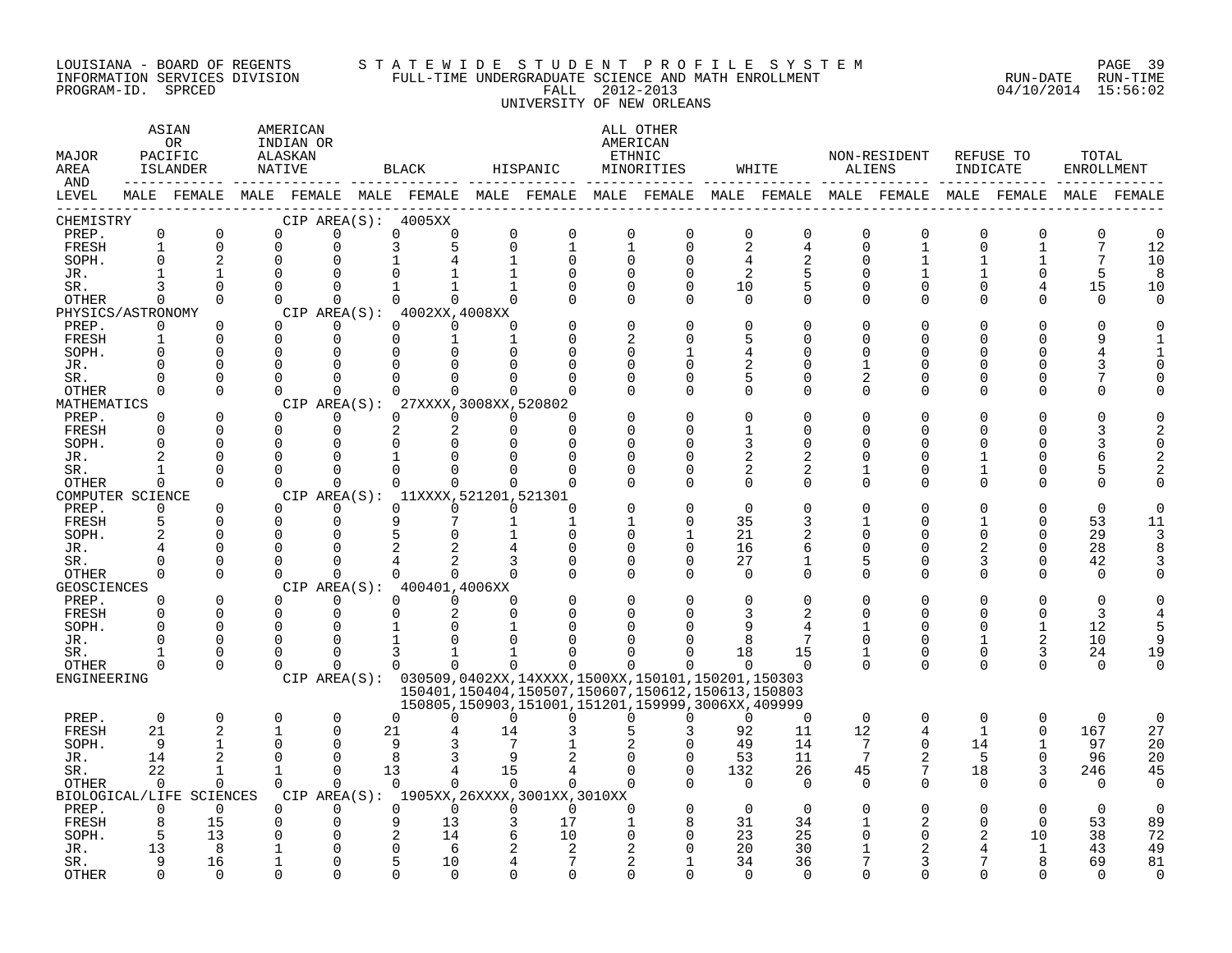#### LOUISIANA - BOARD OF REGENTS S T A T E W I D E S T U D E N T P R O F I L E S Y S T E M PAGE 40 INFORMATION SERVICES DIVISION FULL-TIME UNDERGRADUATE SCIENCE AND MATH ENROLLMENT RUN-DATE RUN-TIME PROGRAM-ID. SPRCED FALL 2012-2013 04/10/2014 15:56:02 UNIVERSITY OF NEW ORLEANS

ASTAN AMERICAN AMERICAN ALL OTHER OR INDIAN OR **INDIAN OR** AMERICAN MAJOR PACIFIC ALASKAN ETHNIC NON-RESIDENT REFUSE TO TOTAL AREA ISLANDER NATIVE BLACK HISPANIC MINORITIES WHITE ALIENS INDICATE ENROLLMENT AND ------------ ------------- ------------- ------------- ------------- ------------- ------------- ------------- ------------- LEVEL MALE FEMALE MALE FEMALE MALE FEMALE MALE FEMALE MALE FEMALE MALE FEMALE MALE FEMALE MALE FEMALE MALE FEMALE ------------------------------------------------------------------------------------------------------------------------------------ AGRICULTURAL SCIENCES CIP AREA(S): 01XXXX,030103,030104,030601,039999 PREP. 0 0 0 0 0 0 0 0 0 0 0 0 0 0 0 0 0 0 FRESH 0 0 0 0 0 0 0 0 0 0 0 0 0 0 0 0 0 0 SOPH. 0 0 0 0 0 0 0 0 0 0 0 0 0 0 0 0 0 0 JR. 0 0 0 0 0 0 0 0 0 0 0 0 0 0 0 0 0 0 SR. 0 0 0 0 0 0 0 0 0 0 0 0 0 0 0 0 0 0 OTHER 0 0 0 0 0 0 0 0 0 0 0 0 0 0 0 0 0 0 ENVIRONMENTAL SCIENCE<br>
PREP. 0 0 0 0 0 0 0<br>
0 0 PREP. 0 0 0 0 0 0 0 0 0 0 0 0 0 0 0 0 0 0 FRESH 0 0 0 0 0 0 0 0 0 0 0 0 0 0 0 0 0 0 SOPH. 0 0 0 0 0 0 0 0 0 0 0 0 0 0 0 0 0 0 JR. 0 0 0 0 0 0 0 0 0 0 0 0 0 0 0 0 0 0 SR. 0 0 0 0 0 0 0 0 0 0 0 0 0 0 0 0 0 0 OTHER 0 0 0 0 0 0 0 0 0 0 0 0 0 0 0 0 0 0 UNDECLARED MAJOR PREP. 0 0 0 0 0 0 0 0 0 0 0 0 0 0 0 0 0 0 FRESH 21 24 0 2 16 38 18 28 6 11 62 134 1 0 0 8 124 245 SOPH. 3 8 1 2 7 23 5 14 3 3 24 88 0 0 4 5 47 143 JR. 2 3 0 0 7 22 1 6 0 1 20 48 1 0 4 10 35 90 SR. 8 8 0 0 1 9 2 6 0 0 19 28 1 0 2 2 33 53 OTHER 0 2 0 0 1 3 2 3 1 1 17 18 25 25 0 2 46 54 ALL OTHER AREAS OF STUDY PREP. 0 0 0 0 0 0 0 0 0 0 0 0 0 0 0 0 0 0 FRESH 24 14 0 3 62 72 42 48 15 15 232 179 15 9 6 3 396 343 SOPH. 15 14 0 2 40 73 23 35 8 9 193 177 11 18 19 27 309 355 JR. 21 19 1 2 66 86 23 41 7 1 226 251 6 3 22 47 372 450 SR. 28 30 4 3 71 116 40 45 6 7 278 376 27 28 32 35 486 640 OTHER 0 0 0 0 0 0 0 0 0 0 0 0 0 0 0 0 0 0 TOTAL - ALL AREAS PREP. 0 0 0 0 0 0 0 0 0 0 0 0 0 0 0 0 0 0 FRESH 81 55 1 5 122 144 79 98 31 37 463 367 30 16 8 12 815 734 SOPH. 34 38 1 4 65 117 44 60 13 14 330 312 19 19 40 45 546 609 JR. 57 33 2 2 85 120 40 51 9 2 349 360 16 8 40 60 598 636 SR. 72 55 6 3 98 143 66 62 8 8 525 489 89 38 63 55 927 853

OTHER 0 2 0 0 1 3 2 3 1 1 17 18 25 25 0 2 46 54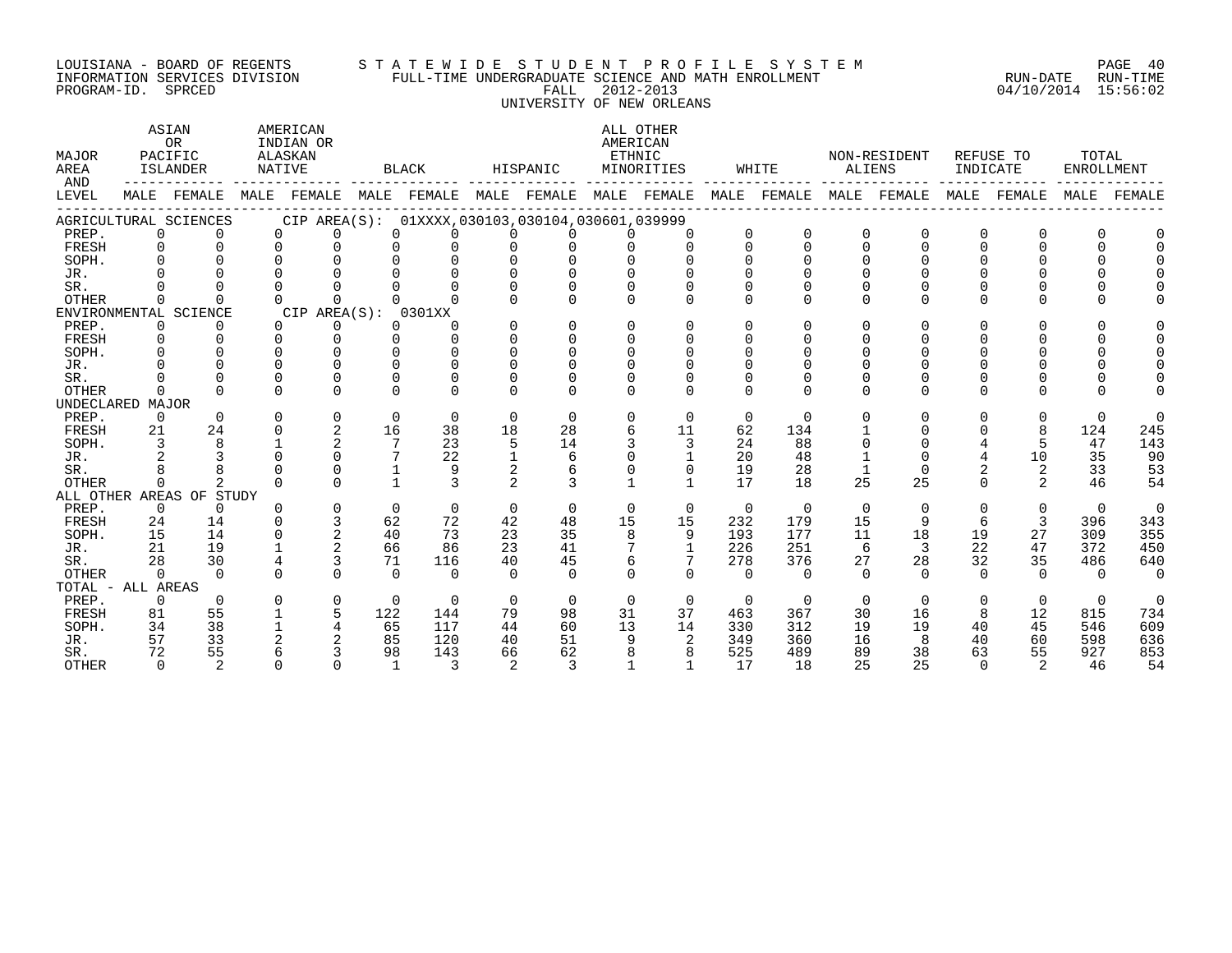### LOUISIANA - BOARD OF REGENTS S T A T E W I D E S T U D E N T P R O F I L E S Y S T E M PAGE 41 INFORMATION SERVICES DIVISION FULL-TIME UNDERGRADUATE SCIENCE AND MATH ENROLLMENT RUN-DATE RUN-TIME

PROGRAM-ID. SPRCED FALL 2012-2013 04/10/2014 15:56:02 L.S.U. LAW CENTER ASIAN AMERICAN ALL OTHER OR INDIAN OR AMERICAN MAJOR PACIFIC ALASKAN ETHNIC NON-RESIDENT REFUSE TO TOTAL AREA ISLANDER NATIVE BLACK HISPANIC MINORITIES WHITE ALIENS INDICATE ENROLLMENT AND ------------ ------------- ------------- ------------- ------------- ------------- ------------- ------------- ------------- LEVEL MALE FEMALE MALE FEMALE MALE FEMALE MALE FEMALE MALE FEMALE MALE FEMALE MALE FEMALE MALE FEMALE MALE FEMALE ------------------------------------------------------------------------------------------------------------------------------------

| CHEMISTRY                |               |                    |              | CIP AREA(S): | 4005XX   |                        |             |                                                        |             |             |                      |              |                          |               |               |             |          |          |
|--------------------------|---------------|--------------------|--------------|--------------|----------|------------------------|-------------|--------------------------------------------------------|-------------|-------------|----------------------|--------------|--------------------------|---------------|---------------|-------------|----------|----------|
| PREP.                    | $\Omega$      | 0                  | 0            | $\Omega$     | $\Omega$ | ∩                      | $\mathbf 0$ | 0                                                      | $\mathbf 0$ | $\mathbf 0$ | $\mathbf 0$          | $\mathbf 0$  | 0                        | $\mathbf 0$   | $\mathbf 0$   | $\mathbf 0$ | $\Omega$ | U        |
| FRESH                    | $\Omega$      | $\Omega$           | 0            | O            | $\Omega$ | ∩                      | $\Omega$    | $\Omega$<br>$\Omega$                                   |             | $\Omega$    | $\Omega$             | $\Omega$     | $\Omega$                 | $\Omega$      | $\Omega$      | $\cap$      |          | $\cap$   |
| SOPH.                    | $\Omega$      | $\Omega$           | 0            | O            |          |                        | $\Omega$    | $\cap$                                                 | $\Omega$    | $\Omega$    | $\Omega$             | $\Omega$     | $\Omega$                 | 0             | $\Omega$      |             |          |          |
| JR.                      | ∩             | $\Omega$           | 0            | U            |          |                        | ∩           | Λ                                                      | U           | $\Omega$    | ∩                    | $\Omega$     | U                        | O             | U             |             |          |          |
| SR.                      | ∩             | $\Omega$           | 0            | O            |          |                        | ∩           |                                                        | U           | $\Omega$    | $\Omega$             | $\Omega$     | U                        | O             | $\Omega$      |             |          |          |
| <b>OTHER</b>             | $\Omega$      | $\Omega$           | $\Omega$     | 0            |          | <sup>n</sup>           | U           | U                                                      | $\Omega$    | $\Omega$    | $\Omega$             | $\Omega$     | $\Omega$                 | $\Omega$      | $\Omega$      |             |          |          |
| PHYSICS/ASTRONOMY        |               |                    |              | CIP AREA(S): |          | 4002XX, 4008XX         |             |                                                        |             |             |                      |              |                          |               |               |             |          |          |
| PREP.                    | 0             | <sup>0</sup>       | 0            | ∩            | U        | O                      | ∩           |                                                        | O           | $\Omega$    |                      | $\Omega$     | U                        | O             | O             |             |          |          |
| FRESH                    | $\Omega$      | <sup>0</sup>       | 0            | $\Omega$     | O        | 0                      | ∩           |                                                        | U           | ∩           | ∩                    | <sup>n</sup> | ∩                        | U             | U             |             |          |          |
| SOPH.                    | ∩             | $\Omega$           | 0            | ∩            | ∩        | ∩                      | ∩           |                                                        | n           | ∩           |                      | U            | ∩                        | U             | U             |             |          |          |
| JR.                      |               | $\Omega$           | $\Omega$     | U            |          |                        |             |                                                        | U           | ∩           |                      | U            |                          | U             | N             |             |          |          |
| SR.                      | <sup>0</sup>  | $\Omega$           | $\Omega$     | ∩            |          |                        |             |                                                        | O           | $\Omega$    | $\Omega$             | $\Omega$     | <sup>0</sup>             | 0             | $\Omega$      |             |          |          |
| <b>OTHER</b>             | $\Omega$      | $\Omega$           | 0            | <sup>n</sup> |          | <sup>n</sup>           | U           | $\cap$<br>U                                            |             | $\Omega$    | $\Omega$             | $\Omega$     | $\Omega$                 | 0             | $\Omega$      | $\Omega$    | ∩        |          |
| MATHEMATICS              |               |                    |              | CIP AREA(S): |          | 27XXXX, 3008XX, 520802 |             |                                                        |             |             |                      |              |                          |               |               |             |          |          |
| PREP.                    | 0             | 0                  | 0            | O.           | ∩        |                        |             | ∩                                                      | C           | $\Omega$    | $\Omega$             | $\Omega$     | <sup>0</sup>             | O             | $\Omega$      |             |          |          |
| FRESH                    | $\Omega$      | $\Omega$           | 0            | 0            | $\Omega$ | ∩                      | $\Omega$    | <sup>n</sup>                                           | U           | ∩           | $\Omega$             | $\Omega$     | $\cap$                   | U             | U             |             |          |          |
| SOPH.                    | $\Omega$      | $\Omega$           | 0            | O            |          |                        |             |                                                        | U           | ∩           | $\Omega$             | $\Omega$     | U                        | O             | $\Omega$      |             |          |          |
| JR.                      | ∩             | $\Omega$           | 0            | Λ            |          |                        |             |                                                        | U           | ∩           | $\Omega$             | $\Omega$     | U                        | O             | $\Omega$      |             |          |          |
| SR.                      | $\Omega$      | $\Omega$           | 0            | U            |          | ∩                      | U           | Ω                                                      | O           | $\Omega$    | $\Omega$             | $\Omega$     | <sup>0</sup>             | 0             | 0             |             |          |          |
| <b>OTHER</b>             | $\Omega$      | $\Omega$           | <sup>n</sup> | 0            |          | <sup>n</sup>           | $\Omega$    | $\Omega$                                               | $\Omega$    | $\Omega$    | $\Omega$             | $\Omega$     | $\Omega$                 | 0             | $\mathbf 0$   | $\Omega$    | ∩        |          |
| COMPUTER SCIENCE         |               |                    |              | CIP AREA(S): |          | 11XXXX, 521201, 521301 |             |                                                        |             |             |                      |              |                          |               |               |             |          |          |
| PREP.                    | O             | $\Omega$           | $\Omega$     | O            | $\Omega$ |                        | O           | O                                                      | n           | $\Omega$    | $\Omega$             | $\Omega$     | U                        | O             | $\Omega$      |             |          |          |
| FRESH                    | $\Omega$      | 0                  | 0            | 0            | $\Omega$ | ∩                      | O           | $\Omega$                                               | U           | $\Omega$    | $\Omega$             | $\Omega$     | U                        | O             | $\Omega$      |             |          |          |
|                          | $\Omega$      | $\Omega$           | 0            | U            |          |                        |             |                                                        | U           | ∩           | ∩                    | $\Omega$     | U                        | O             | O             |             |          |          |
| SOPH.                    | ∩             | <sup>0</sup>       | U            | U            |          |                        |             |                                                        | U           | ∩           | ∩                    | <sup>0</sup> | ∩                        | O             | O             |             |          |          |
| JR.                      | $\Omega$      | $\Omega$           | 0            | N            |          |                        |             | U                                                      | O           | $\cap$      |                      | $\Omega$     |                          |               |               |             |          |          |
| SR.                      | $\Omega$      | $\Omega$           | 0            | 0            |          |                        | U           | <sup>n</sup>                                           | $\Omega$    | $\Omega$    | $\Omega$<br>$\Omega$ | $\Omega$     | <sup>0</sup><br>$\Omega$ | 0<br>$\Omega$ | 0<br>$\Omega$ | $\Omega$    | ∩        |          |
| <b>OTHER</b>             |               |                    |              |              | 0        | 0                      |             |                                                        |             |             |                      |              |                          |               |               |             |          |          |
| <b>GEOSCIENCES</b>       | $\Omega$      |                    |              | CIP AREA(S): |          | 400401,4006XX          | U           | <sup>n</sup>                                           | O           | $\Omega$    |                      | $\Omega$     | U                        | O             |               |             | ∩        |          |
| PREP.                    | $\Omega$      | 0<br>$\Omega$      | 0            | 0            | U<br>∩   | 0<br>∩                 |             | ∩                                                      | n           | ∩           |                      | U            | ∩                        |               | $\Omega$      |             |          | ∩        |
| FRESH                    | ∩             |                    | 0            | 0            |          |                        | $\Omega$    |                                                        |             |             |                      |              |                          | O             | O             |             |          |          |
| SOPH.                    | ∩             | $\Omega$<br>$\cap$ | $\Omega$     | U            |          |                        |             |                                                        |             |             |                      | ∩            | ∩<br>∩                   | U             | $\Omega$      |             |          | $\Omega$ |
| JR.                      |               |                    | U            |              |          |                        |             |                                                        |             |             |                      |              |                          | U             | O             |             |          | $\Omega$ |
| SR.                      | $\Omega$      | 0                  | 0            | $\Omega$     |          |                        |             |                                                        |             |             |                      | $\Omega$     | 0                        | 0             | 0             | $\Omega$    | 0        | O        |
| <b>OTHER</b>             | $\Omega$      | $\Omega$           | 0            | $\Omega$     | $\Omega$ | $\Omega$               | U           | U                                                      | O           | ∩           |                      | $\Omega$     | $\Omega$                 | $\mathbf 0$   | $\mathbf 0$   | $\mathbf 0$ | $\Omega$ | $\Omega$ |
| ENGINEERING              |               |                    |              | CIP AREA(S): |          |                        |             | 030509, 0402XX, 14XXXX, 1500XX, 150101, 150201, 150303 |             |             |                      |              |                          |               |               |             |          |          |
|                          |               |                    |              |              |          |                        |             | 150401, 150404, 150507, 150607, 150612, 150613, 150803 |             |             |                      |              |                          |               |               |             |          |          |
|                          |               |                    |              |              |          |                        |             | 150805, 150903, 151001, 151201, 159999, 3006XX, 409999 |             |             |                      |              |                          |               |               |             |          | U        |
| PREP.                    | $\Omega$      | 0                  | 0            | $\mathbf 0$  | $\Omega$ |                        |             |                                                        |             |             |                      | $\Omega$     | 0                        | 0             | $\mathbf 0$   | $\Omega$    | $\Omega$ |          |
| FRESH                    | $\Omega$<br>∩ | $\Omega$           | 0            | $\Omega$     |          |                        |             |                                                        |             |             |                      | <sup>n</sup> | U                        | 0             | $\Omega$      |             |          | $\Omega$ |
| SOPH.                    |               | $\Omega$           | $\Omega$     | $\Omega$     |          |                        |             |                                                        |             |             |                      |              |                          | U             | O             |             |          | $\Omega$ |
| JR.                      |               | U                  | O            | $\Omega$     |          |                        | ∩           |                                                        |             |             |                      | <sup>0</sup> | O                        | 0             | 0             |             |          |          |
| SR.                      | ∩             | U                  | 0            | ∩            |          | ∩                      | $\Omega$    | ∩                                                      | ∩           |             | ∩                    | <sup>n</sup> | U                        | O             | $\Omega$      |             |          |          |
| <b>OTHER</b>             | $\Omega$      | $\Omega$           | 0            | 0            | $\Omega$ | $\Omega$               | $\Omega$    | $\Omega$                                               | O           | $\Omega$    | $\Omega$             | $\Omega$     | $\Omega$                 | O             | $\Omega$      |             |          |          |
| BIOLOGICAL/LIFE SCIENCES |               |                    |              | CIP AREA(S): |          |                        |             | 1905XX, 26XXXX, 3001XX, 3010XX                         |             |             |                      |              |                          |               |               |             |          |          |
| PREP.                    | O             | 0                  | 0            | O            |          |                        | ∩           | U                                                      |             |             | ∩                    | $\Omega$     | U                        | O             | $\Omega$      |             |          |          |
| FRESH                    | $\Omega$      | 0                  | 0            | 0            | U        |                        |             |                                                        |             |             |                      | <sup>n</sup> | ∩                        | U             | U             |             |          |          |
| SOPH.                    | ∩             | <sup>0</sup>       | 0            | 0            |          |                        |             |                                                        |             |             |                      | n            |                          |               |               |             |          |          |
| JR.                      |               | ∩                  | U            | Λ            |          |                        |             |                                                        |             |             |                      |              |                          |               |               |             |          |          |
| SR.                      |               |                    | O            | U            |          |                        |             |                                                        |             |             |                      |              |                          |               |               |             |          |          |
| OTHER                    | $\Omega$      | $\Omega$           | 0            | $\Omega$     | $\Omega$ | $\Omega$               | $\Omega$    | $\Omega$                                               | $\Omega$    | $\Omega$    | $\Omega$             | <sup>n</sup> | U                        | 0             | O             |             |          |          |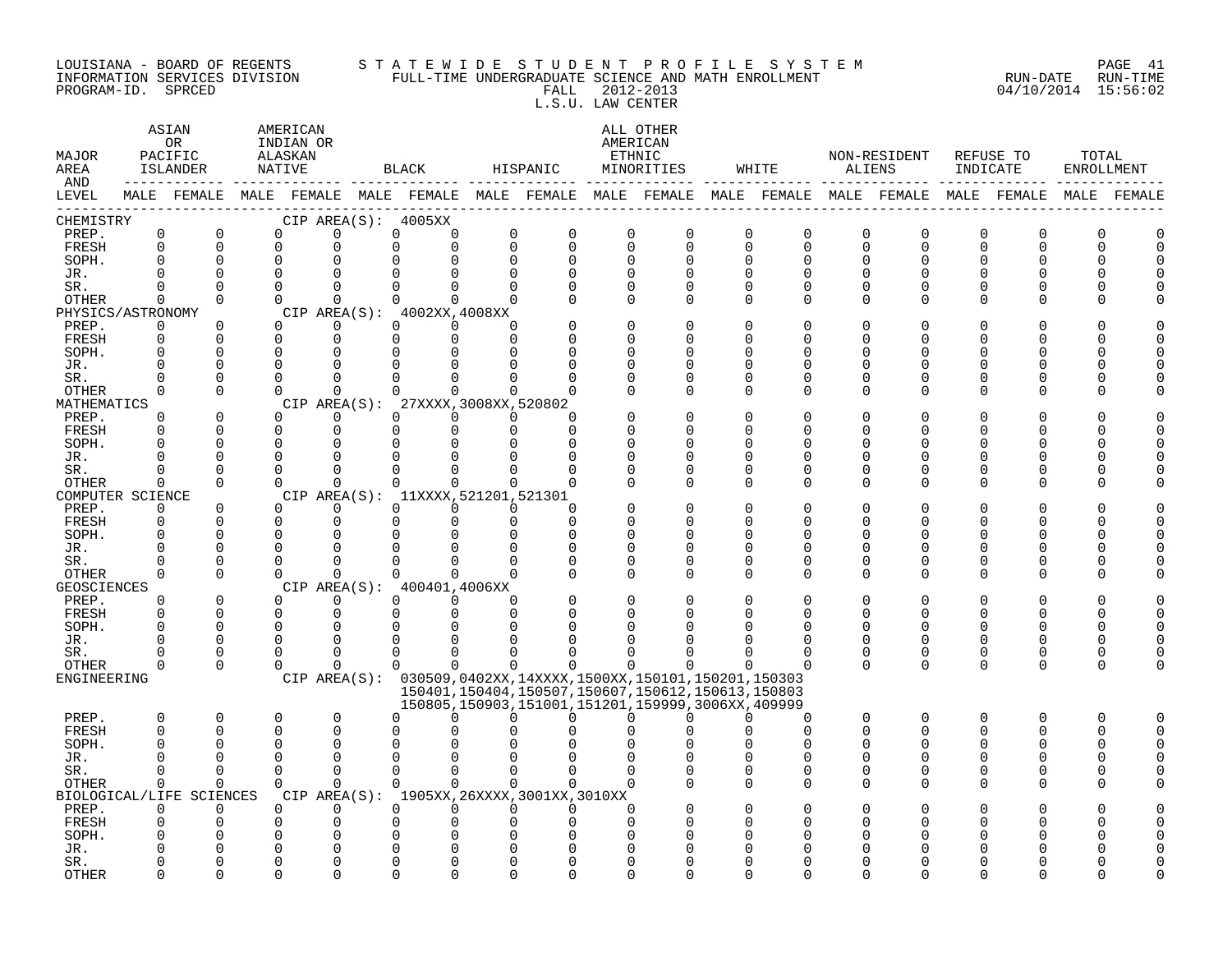#### LOUISIANA - BOARD OF REGENTS S T A T E W I D E S T U D E N T P R O F I L E S Y S T E M PAGE 42 INFORMATION SERVICES DIVISION FULL-TIME UNDERGRADUATE SCIENCE AND MATH ENROLLMENT RUN-DATE RUN-TIME PROGRAM-ID. SPRCED FALL 2012-2013 04/10/2014 15:56:02 L.S.U. LAW CENTER

ASIAN AMERICAN ALL OTHER OR INDIAN OR **INDIAN OR** AMERICAN MAJOR PACIFIC ALASKAN ETHNIC NON-RESIDENT REFUSE TO TOTAL AREA ISLANDER NATIVE BLACK HISPANIC MINORITIES WHITE ALIENS INDICATE ENROLLMENT AND ------------ ------------- ------------- ------------- ------------- ------------- ------------- ------------- ------------- LEVEL MALE FEMALE MALE FEMALE MALE FEMALE MALE FEMALE MALE FEMALE MALE FEMALE MALE FEMALE MALE FEMALE MALE FEMALE ------------------------------------------------------------------------------------------------------------------------------------ AGRICULTURAL SCIENCES CIP AREA(S): 01XXXX,030103,030104,030601,039999 PREP. 0 0 0 0 0 0 0 0 0 0 0 0 0 0 0 0 0 0 FRESH 0 0 0 0 0 0 0 0 0 0 0 0 0 0 0 0 0 0 SOPH. 0 0 0 0 0 0 0 0 0 0 0 0 0 0 0 0 0 0 JR. 0 0 0 0 0 0 0 0 0 0 0 0 0 0 0 0 0 0 SR. 0 0 0 0 0 0 0 0 0 0 0 0 0 0 0 0 0 0 OTHER 0 0 0 0 0 0 0 0 0 0 0 0 0 0 0 0 0 0 ENVIRONMENTAL SCIENCE CIP AREA(S): 0301XX<br>
PREP. 0 0 0 0 0 0 PREP. 0 0 0 0 0 0 0 0 0 0 0 0 0 0 0 0 0 0 FRESH 0 0 0 0 0 0 0 0 0 0 0 0 0 0 0 0 0 0 SOPH. 0 0 0 0 0 0 0 0 0 0 0 0 0 0 0 0 0 0 JR. 0 0 0 0 0 0 0 0 0 0 0 0 0 0 0 0 0 0 SR. 0 0 0 0 0 0 0 0 0 0 0 0 0 0 0 0 0 0 OTHER 0 0 0 0 0 0 0 0 0 0 0 0 0 0 0 0 0 0 UNDECLARED MAJOR PREP. 0 0 0 0 0 0 0 0 0 0 0 0 0 0 0 0 0 0 FRESH 0 0 0 0 0 0 0 0 0 0 0 0 0 0 0 0 0 0 SOPH. 0 0 0 0 0 0 0 0 0 0 0 0 0 0 0 0 0 0 JR. 0 0 0 0 0 0 0 0 0 0 0 0 0 0 0 0 0 0 SR. 0 0 0 0 0 0 0 0 0 0 0 0 0 0 0 0 0 0 OTHER 0 0 0 0 0 0 0 0 0 0 0 0 0 0 0 0 0 0 ALL OTHER AREAS OF STUDY PREP. 0 0 0 0 0 0 0 0 0 0 0 0 0 0 0 0 0 0 FRESH 0 0 0 0 0 0 0 0 0 0 0 0 0 0 0 0 0 0 SOPH. 0 0 0 0 0 0 0 0 0 0 0 0 0 0 0 0 0 0 JR. 0 0 0 0 0 0 0 0 0 0 0 0 0 0 0 0 0 0 SR. 0 0 0 0 0 0 0 0 0 0 0 0 0 0 0 0 0 0 OTHER 0 0 0 0 0 0 0 0 0 0 0 0 0 0 0 0 0 0 TOTAL - ALL AREAS PREP. 0 0 0 0 0 0 0 0 0 0 0 0 0 0 0 0 0 0 FRESH 0 0 0 0 0 0 0 0 0 0 0 0 0 0 0 0 0 0 SOPH. 0 0 0 0 0 0 0 0 0 0 0 0 0 0 0 0 0 0 JR. 0 0 0 0 0 0 0 0 0 0 0 0 0 0 0 0 0 0 SR. 0 0 0 0 0 0 0 0 0 0 0 0 0 0 0 0 0 0 OTHER 0 0 0 0 0 0 0 0 0 0 0 0 0 0 0 0 0 0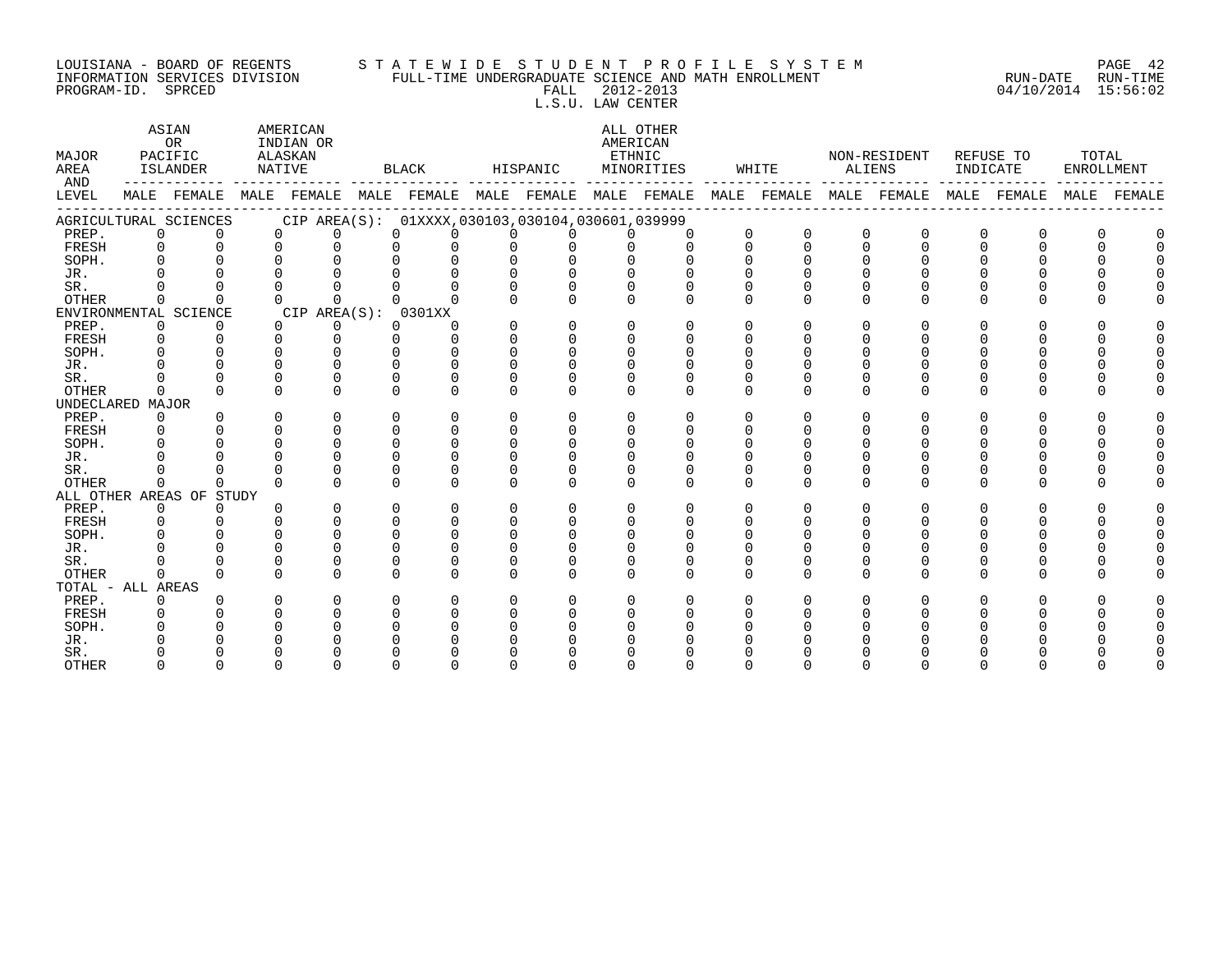#### LOUISIANA - BOARD OF REGENTS S T A T E W I D E S T U D E N T P R O F I L E S Y S T E M PAGE 43 INFORMATION SERVICES DIVISION FULL-TIME UNDERGRADUATE SCIENCE AND MATH ENROLLMENT RUN-DATE RUN-TIME PROGRAM-ID. SPRCED FALL 2012-2013 04/10/2014 15:56:02

SOUTHERN U. AT BATON ROUGE

| MAJOR<br>AREA<br>AND      |                    | ASIAN<br>OR<br>PACIFIC<br>ISLANDER<br>-------------------------- |                      | AMERICAN<br>INDIAN OR<br>ALASKAN<br>NATIVE |                      |               | BLACK                                                         |                         | HISPANIC                |                          | ALL OTHER<br>AMERICAN<br>ETHNIC<br>MINORITIES                                                              | WHITE                                                                                                       | ALIENS   | NON-RESIDENT         | INDICATE       | REFUSE TO    | TOTAL<br>ENROLLMENT |             |
|---------------------------|--------------------|------------------------------------------------------------------|----------------------|--------------------------------------------|----------------------|---------------|---------------------------------------------------------------|-------------------------|-------------------------|--------------------------|------------------------------------------------------------------------------------------------------------|-------------------------------------------------------------------------------------------------------------|----------|----------------------|----------------|--------------|---------------------|-------------|
| LEVEL                     |                    |                                                                  |                      |                                            |                      |               |                                                               |                         |                         |                          |                                                                                                            | MALE FEMALE MALE FEMALE MALE FEMALE MALE FEMALE MALE FEMALE MALE FEMALE MALE FEMALE MALE FEMALE MALE FEMALE |          |                      |                |              |                     |             |
| CHEMISTRY                 |                    |                                                                  |                      |                                            |                      |               | CIP AREA(S): 4005XX                                           |                         |                         |                          |                                                                                                            |                                                                                                             |          |                      |                |              |                     |             |
| PREP.                     | $\mathsf{O}$       | 0                                                                |                      | $\Omega$                                   | O                    | 0             | $\mathbf 0$                                                   | $\mathbf 0$             | $\mathbf 0$             | $\Omega$                 | 0                                                                                                          | 0<br>0                                                                                                      | 0        | 0                    | 0              | O            | 0                   | 0           |
| FRESH                     | $\mathbf 0$        | $\mathbf 1$                                                      | $\Omega$             |                                            | $\Omega$             | 4             | 14                                                            | $\mathbf 0$             | $\mathbf 0$             | $\Omega$                 | $\mathbf 0$                                                                                                | 0<br>1                                                                                                      | 0        | $\mathbf 0$          | $\Omega$       | $\Omega$     | 4                   | 16          |
| SOPH.<br>JR.              | $\Omega$<br>0      | $\Omega$<br>$\Omega$                                             | $\Omega$<br>$\Omega$ |                                            | $\Omega$<br>∩        |               | 10<br>8                                                       | $\mathbf 0$<br>$\Omega$ | $\mathbf 0$<br>$\Omega$ | $\Omega$<br>$\Omega$     | $\Omega$<br>$\Omega$                                                                                       | $\Omega$<br>0<br><sup>0</sup><br>0                                                                          | 0<br>O   | $\Omega$<br>$\Omega$ | $\Omega$<br>O  | $\Omega$     |                     | 10<br>8     |
| SR.                       | $\Omega$           | $\Omega$                                                         | $\Omega$             |                                            | 0                    |               | 13                                                            | $\Omega$                | $\Omega$                | 0                        | 0                                                                                                          | 0<br>0                                                                                                      | 0        | 0                    | $\Omega$       | 0            | 7                   | 13          |
| OTHER                     | $\Omega$           | $\Omega$                                                         |                      | $\Omega$                                   | $\Omega$             | $\Omega$      | $\Omega$                                                      | $\Omega$                | $\Omega$                | $\Omega$                 | $\Omega$                                                                                                   | $\Omega$<br>0                                                                                               | 0        | $\Omega$             | O              | ∩            | U                   | $\Omega$    |
| PHYSICS/ASTRONOMY         |                    |                                                                  |                      |                                            |                      |               | CIP AREA(S): 4002XX,4008XX                                    |                         |                         |                          |                                                                                                            |                                                                                                             |          |                      |                |              |                     |             |
| PREP.                     | 0                  | $\Omega$                                                         |                      | $\Omega$                                   | $\Omega$             | 0             | $\Omega$                                                      | $\cap$                  |                         | <sup>0</sup>             | $\Omega$                                                                                                   | <sup>0</sup><br>0                                                                                           | O        | $\Omega$             | O              |              |                     |             |
| FRESH                     | $\Omega$           | $\Omega$                                                         | $\Omega$             |                                            | $\Omega$             | $\Omega$      | $\Omega$                                                      | $\Omega$                | n                       | $\Omega$                 | $\Omega$                                                                                                   | <sup>0</sup><br>0                                                                                           | O        | $\Omega$             | ∩              | $\Omega$     | ∩                   |             |
| SOPH.                     | 0                  | 0                                                                | 0                    |                                            | 0                    | 0             | 0                                                             | $\Omega$                | $\Omega$                | $\Omega$                 | 0                                                                                                          | 0<br>0                                                                                                      | 0        | 0                    | O              | O            | O                   | U           |
| JR.<br>SR.                | $\cap$<br>$\Omega$ | ∩                                                                | $\Omega$<br>$\Omega$ |                                            | ∩                    |               |                                                               |                         |                         | $\Omega$<br><sup>0</sup> | U<br>$\Omega$                                                                                              | U<br>0<br><sup>0</sup><br>O                                                                                 | U<br>U   | ∩<br>$\Omega$        |                | <sup>0</sup> | 5                   |             |
| OTHER                     | $\Omega$           | $\Omega$                                                         | $\Omega$             |                                            | $\Omega$             | 0             | $\Omega$                                                      | $\Omega$                |                         | $\Omega$                 | $\Omega$                                                                                                   | $\Omega$<br>$\Omega$                                                                                        | $\Omega$ | $\Omega$             | $\Omega$       | $\Omega$     | O                   |             |
| MATHEMATICS               |                    |                                                                  |                      |                                            |                      |               | CIP AREA(S): 27XXXX, 3008XX, 520802                           |                         |                         |                          |                                                                                                            |                                                                                                             |          |                      |                |              |                     |             |
| PREP.                     | 0                  | 0                                                                |                      | $\Omega$                                   | 0                    | 0             | $\overline{0}$                                                | 0                       | $\Omega$                |                          | 0                                                                                                          | 0<br>0                                                                                                      | 0        | $\Omega$             | 0              | O            |                     |             |
| FRESH                     | $\Omega$           | $\Omega$                                                         | $\mathbf 0$          |                                            | 0                    | 4             | $\mathbf 0$                                                   | $\mathbf 0$             | $\Omega$                | $\Omega$                 | $\Omega$                                                                                                   | $\Omega$<br>0                                                                                               |          |                      | $\Omega$       | $\Omega$     |                     |             |
| SOPH.                     | $\Omega$           | $\Omega$                                                         | $\Omega$             |                                            | $\Omega$             | 2             | 5                                                             | $\Omega$                | $\Omega$                | $\Omega$                 | $\Omega$                                                                                                   | <sup>0</sup><br>O                                                                                           | N        | O                    | O              |              |                     |             |
| JR.                       | U                  | O                                                                | $\Omega$             |                                            | $\Omega$             |               |                                                               |                         |                         | $\Omega$                 | $\Omega$                                                                                                   | <sup>0</sup><br>0                                                                                           | O        | O                    | O              |              | 1                   |             |
| SR.                       | 0<br>$\Omega$      | ∩<br>$\Omega$                                                    | $\Omega$<br>$\Omega$ |                                            | $\Omega$<br>$\Omega$ | 5<br>$\Omega$ | 5                                                             | ∩<br>$\Omega$           | $\Omega$                | $\Omega$<br>$\Omega$     | $\Omega$<br>$\Omega$                                                                                       | <sup>0</sup><br>0<br>$\Omega$<br>0                                                                          | O<br>0   | -1<br>$\Omega$       | $\Omega$<br>O  | O<br>∩       | 5<br>$\Omega$       |             |
| OTHER<br>COMPUTER SCIENCE |                    |                                                                  |                      |                                            |                      |               | 0<br>CIP AREA(S): 11XXXX, 521201, 521301                      |                         |                         |                          |                                                                                                            |                                                                                                             |          |                      |                |              |                     |             |
| PREP.                     | 0                  | $\Omega$                                                         | $\Omega$             |                                            | $\Omega$             | $\Omega$      | $\Omega$                                                      | $\Omega$                | $\Omega$                |                          | $\Omega$                                                                                                   | <sup>0</sup><br>O                                                                                           | O        | $\Omega$             |                | $\Omega$     | $\Omega$            |             |
| FRESH                     | 0                  | $\Omega$                                                         | $\Omega$             |                                            | $\Omega$             | 12            | 6                                                             | 1                       | $\Omega$                | $\Omega$                 | 1                                                                                                          | 1<br>1                                                                                                      | O        | $\Omega$             | ∩              | $\Omega$     | 14                  | 8           |
| SOPH.                     | $\Omega$           | $\Omega$                                                         | $\Omega$             |                                            | $\Omega$             | 12            | 5                                                             | $\Omega$                | $\Omega$                | $\Omega$                 | $\Omega$                                                                                                   | <sup>0</sup><br>0                                                                                           | O        | $\Omega$             | O              | $\Omega$     | 12                  | 5           |
| JR.                       | $\Omega$           |                                                                  | $\Omega$             |                                            | ∩                    | 13            | 8                                                             |                         |                         | $\Omega$                 | $\mathbf 0$                                                                                                | $\Omega$<br>1                                                                                               | 0        | 0                    | 0              | $\Omega$     | 13                  |             |
| SR.                       | $\Omega$           |                                                                  | $\Omega$             |                                            | $\cap$               | 42            | 19                                                            | $\Omega$                |                         | $\Omega$                 | O                                                                                                          | 0                                                                                                           | U        | $\Omega$             | O              | $\Omega$     | 44                  | 20          |
| OTHER                     | $\Omega$           | $\Omega$                                                         |                      | $\Omega$                                   | $\Omega$             | <sup>1</sup>  | $\Omega$                                                      | $\cap$                  | $\Omega$                | $\Omega$                 | O                                                                                                          | $\Omega$<br>0                                                                                               | O        | $\Omega$             | $\Omega$       | $\Omega$     | 1                   | 0           |
| GEOSCIENCES<br>PREP.      | 0                  | 0                                                                |                      | $\Omega$                                   | 0                    | $\Omega$      | CIP AREA(S): 400401,4006XX<br>$\overline{0}$                  | <sup>0</sup>            |                         |                          | O                                                                                                          | 0<br>0                                                                                                      | 0        | $\Omega$             | O              | O            | O                   |             |
| FRESH                     | $\Omega$           | $\Omega$                                                         | $\mathbf 0$          |                                            | 0                    | $\Omega$      | $\mathbf 0$                                                   | $\Omega$                | ∩                       | $\Omega$                 | O                                                                                                          | U<br>0                                                                                                      | U        | 0                    | $\Omega$       | $\Omega$     | U                   |             |
| SOPH.                     | $\Omega$           | $\Omega$                                                         | $\Omega$             |                                            | $\Omega$             |               | $\Omega$                                                      | $\cap$                  |                         | ∩                        | U                                                                                                          | O                                                                                                           | U        | $\Omega$             | U              | <sup>0</sup> | U                   |             |
| JR.                       | O                  | $\Omega$                                                         | $\Omega$             |                                            | ∩                    |               |                                                               |                         |                         | <sup>0</sup>             | U                                                                                                          | O                                                                                                           | O        | $\Omega$             | $\Omega$       | O            | U                   |             |
| SR.                       | 0                  | ∩                                                                | $\Omega$             |                                            | <sup>0</sup>         | <sup>0</sup>  | 0                                                             | <sup>0</sup>            |                         |                          | U                                                                                                          | ∩<br>O                                                                                                      | O        | 0                    | $\Omega$       | O            | O                   |             |
| OTHER                     | $\Omega$           | $\Omega$                                                         | $\Omega$             |                                            | $\Omega$             | 0             | $\Omega$                                                      | $\Omega$                | $\Omega$                | 0                        | $\Omega$                                                                                                   | $\Omega$<br>O                                                                                               | $\Omega$ | $\mathbf 0$          | 0              | 0            | O                   |             |
| ENGINEERING               |                    |                                                                  |                      |                                            |                      |               | CIP AREA(S): 030509,0402XX,14XXXX,1500XX,150101,150201,150303 |                         |                         |                          |                                                                                                            |                                                                                                             |          |                      |                |              |                     |             |
|                           |                    |                                                                  |                      |                                            |                      |               |                                                               |                         |                         |                          | 150401, 150404, 150507, 150607, 150612, 150613, 150803<br>150805,150903,151001,151201,159999,3006XX,409999 |                                                                                                             |          |                      |                |              |                     |             |
| PREP.                     | 0                  | $\mathbf 0$                                                      | $\Omega$             |                                            | $\mathbf 0$          | $\Omega$      | $\Omega$                                                      | $\Omega$                | $\Omega$                | $\Omega$                 | $\Omega$                                                                                                   | $\Omega$<br>$\Omega$                                                                                        | $\Omega$ | 0                    | $\Omega$       | $\Omega$     | $\mathbf 0$         | $\mathbf 0$ |
| FRESH                     | $\mathbf 0$        | $\Omega$                                                         | $\Omega$             |                                            | $\Omega$             | 100           | 24                                                            |                         |                         |                          | U                                                                                                          | 0<br>∩                                                                                                      | 1        | $\Omega$             | $\overline{2}$ | $\Omega$     | 105                 | 24          |
| SOPH.                     | 0                  | ∩                                                                |                      |                                            | $\Omega$             | 64            | 13                                                            |                         |                         |                          |                                                                                                            | U                                                                                                           | U        | $\Omega$             | $\Omega$       | 0            | 70                  | 13          |
| JR.                       | $\Omega$           | ∩                                                                | $\Omega$             |                                            | $\Omega$             | 60            | 12                                                            |                         |                         |                          |                                                                                                            | <sup>0</sup><br>0                                                                                           | O        | 0                    | $\Omega$       | $\Omega$     | 61                  | 12          |
| SR.                       |                    | ∩                                                                | $\Omega$             |                                            | $\Omega$             | 130           | 35                                                            |                         |                         |                          | $\Omega$                                                                                                   | 5<br>1                                                                                                      | 0        | 0                    | 0              |              | 140                 | 38          |
| OTHER                     | 0                  | $\Omega$                                                         | $\Omega$             |                                            | $\Omega$             | $\Omega$      | $\Omega$                                                      | $\Omega$                | $\Omega$                | $\Omega$                 | U                                                                                                          | 0<br>0                                                                                                      | 0        | 0                    | $\Omega$       | 0            | 0                   | $\Omega$    |
| PREP.                     | $\Omega$           | BIOLOGICAL/LIFE SCIENCES<br>$\Omega$                             | $\Omega$             |                                            | $\Omega$             | $\Omega$      | CIP AREA(S): 1905XX, 26XXXX, 3001XX, 3010XX<br>$\Omega$       | $\Omega$                | $\Omega$                | ∩                        |                                                                                                            |                                                                                                             |          |                      |                |              | $\Omega$            | $\Omega$    |
| FRESH                     | 0                  | $\Omega$                                                         | $\Omega$             |                                            | ∩                    | 14            | 47                                                            |                         | ∩                       | $\Omega$                 | O                                                                                                          | U<br>O                                                                                                      | U        | $\Omega$             |                |              | 17                  | 47          |
| SOPH.                     | O                  | U                                                                | ∩                    |                                            | ∩                    | 18            | 30                                                            | ∩                       |                         |                          | U                                                                                                          | ∩<br>U                                                                                                      | N        | U                    |                | <sup>0</sup> | 18                  | 30          |
| JR.                       |                    |                                                                  |                      |                                            |                      | 15            | 26                                                            |                         |                         |                          |                                                                                                            |                                                                                                             |          |                      |                |              | 15                  | 26          |
| SR.                       | O                  |                                                                  | $\Omega$             |                                            | ∩                    | 24            | 62                                                            |                         |                         | $\Omega$                 | $\Omega$                                                                                                   | U                                                                                                           | U        |                      |                |              | 25                  | 64          |
| <b>OTHER</b>              | $\cap$             | $\Omega$                                                         | $\Omega$             |                                            |                      | $\cap$        | $\cap$                                                        | $\Omega$                | $\cap$                  | $\cap$                   | $\Omega$                                                                                                   | U<br>U                                                                                                      | U        | $\cap$               |                |              | $\Omega$            | $\Omega$    |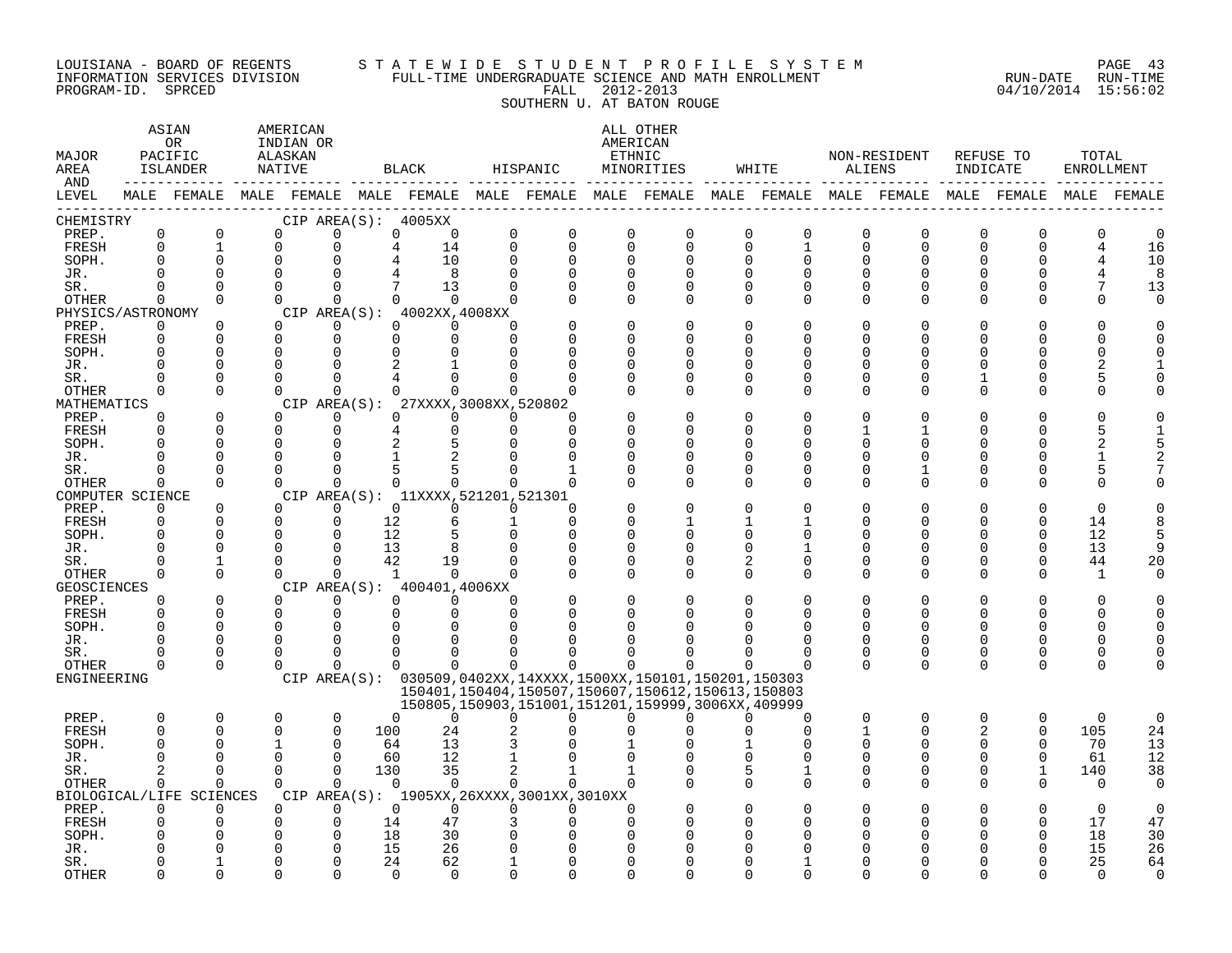#### LOUISIANA - BOARD OF REGENTS S T A T E W I D E S T U D E N T P R O F I L E S Y S T E M PAGE 44 INFORMATION SERVICES DIVISION FULL-TIME UNDERGRADUATE SCIENCE AND MATH ENROLLMENT RUN-DATE RUN-TIME PROGRAM-ID. SPRCED FALL 2012-2013 04/10/2014 15:56:02

SOUTHERN U. AT BATON ROUGE

| MAJOR<br>AREA<br>AND |             | ASIAN<br>OR<br>PACIFIC<br>ISLANDER |          | AMERICAN<br>INDIAN OR<br>ALASKAN<br>NATIVE      |                | BLACK          |          | HISPANIC |              | ALL OTHER<br>AMERICAN<br>ETHNIC<br>MINORITIES |              | WHITE       | ALIENS       | NON-RESIDENT | INDICATE     | REFUSE TO      | TOTAL<br>ENROLLMENT |                |
|----------------------|-------------|------------------------------------|----------|-------------------------------------------------|----------------|----------------|----------|----------|--------------|-----------------------------------------------|--------------|-------------|--------------|--------------|--------------|----------------|---------------------|----------------|
| LEVEL                |             | MALE FEMALE                        |          | MALE FEMALE MALE FEMALE MALE FEMALE MALE FEMALE |                |                |          |          |              |                                               |              | MALE FEMALE |              | MALE FEMALE  | MALE         | FEMALE         | MALE                | FEMALE         |
|                      |             | AGRICULTURAL SCIENCES              |          | CIP AREA(S): 01XXXX,030103,030104,030601,039999 |                |                |          |          |              |                                               |              |             |              |              |              |                |                     |                |
| PREP.                | $\Omega$    |                                    |          | $\Omega$<br>$\Omega$                            | $\Omega$       |                | $\Omega$ |          | $\Omega$     |                                               | $\Omega$     | $\Omega$    | $\Omega$     |              | <sup>0</sup> | 0              | <sup>0</sup>        |                |
| FRESH                | $\Omega$    | $\Omega$                           | $\Omega$ | $\Omega$                                        | 6              | $\mathcal{L}$  | $\Omega$ | $\Omega$ | $\Omega$     | $\cap$                                        | $\Omega$     | $\Omega$    | $\Omega$     | $\Omega$     | $\Omega$     | $\Omega$       | 6                   | 3              |
| SOPH.                | $\Omega$    |                                    | $\cap$   | $\Omega$                                        |                | 10             | 0        |          |              |                                               |              |             | $\Omega$     |              | $\Omega$     | $\Omega$       | 5                   | 10             |
| JR.                  |             |                                    |          |                                                 |                | 6              |          |          |              |                                               |              |             |              |              |              |                | 6                   | 6              |
| SR.                  |             |                                    | $\cap$   |                                                 | 17             | 14             |          |          |              |                                               |              |             |              |              |              | $\Omega$       | 18                  | 14             |
| <b>OTHER</b>         | $\Omega$    |                                    | $\Omega$ | 0                                               | $\cap$         |                |          | $\Omega$ | $\cap$       | $\Omega$                                      | $\Omega$     | 0           | $\Omega$     | $\Omega$     | $\Omega$     | $\cap$         | $\Omega$            | $\Omega$       |
|                      |             | ENVIRONMENTAL SCIENCE              |          | CIP AREA(S): 0301XX                             |                |                |          |          |              |                                               |              |             |              |              |              |                |                     |                |
| PREP.                | $\mathbf 0$ | $\Omega$                           |          | $\Omega$<br>0                                   | $\Omega$       | $\Omega$       | $\Omega$ | $\Omega$ | $\Omega$     | $\Omega$                                      | $\Omega$     | $\Omega$    | $\Omega$     | $\Omega$     | $\Omega$     | $\Omega$       | $\Omega$            | $\Omega$       |
| FRESH                | $\Omega$    | $\cap$                             | $\Omega$ | $\Omega$                                        | $\Omega$       | $\cap$         | $\Omega$ | $\Omega$ | $\Omega$     | $\Omega$                                      | ∩            | 0           | <sup>n</sup> |              | $\Omega$     | $\Omega$       | $\Omega$            | $\Omega$       |
| SOPH.                | $\cap$      |                                    | $\cap$   | $\cap$                                          | $\cap$         |                | $\Omega$ |          | $\cap$       |                                               | ∩            |             | <sup>n</sup> |              | <sup>n</sup> | $\Omega$       | $\Omega$            | $\Omega$       |
| JR.                  |             |                                    | $\cap$   |                                                 | $\cap$         |                |          |          | $\cap$       |                                               |              |             |              |              |              | <sup>n</sup>   | $\Omega$            |                |
| SR.                  |             |                                    | $\Omega$ | $\Omega$                                        | $\Omega$       |                | U        |          | $\Omega$     |                                               |              |             | 0            |              | 0            | $\Omega$       | $\Omega$            |                |
| <b>OTHER</b>         | $\cap$      |                                    | $\cap$   | $\cap$                                          | $\cap$         | $\cap$         | $\cap$   | $\Omega$ | $\Omega$     | $\Omega$                                      | $\Omega$     | $\Omega$    | $\Omega$     | $\Omega$     | $\Omega$     | $\Omega$       | $\Omega$            |                |
| UNDECLARED MAJOR     |             |                                    |          |                                                 |                |                |          |          |              |                                               |              |             |              |              |              |                |                     |                |
| PREP.                | $\Omega$    | $\cap$                             | $\Omega$ | $\Omega$                                        | $\Omega$       | $\Omega$       | $\Omega$ | $\Omega$ | $\Omega$     | $\Omega$                                      | $\Omega$     | 0           | $\Omega$     | $\Omega$     | $\Omega$     | 0              | $\Omega$            |                |
| FRESH                | $\Omega$    |                                    |          | $\Omega$<br>$\Omega$                            | $\Omega$       | $\Omega$       | $\Omega$ | $\Omega$ | $\Omega$     | $\Omega$                                      | $\Omega$     | 0           | $\Omega$     | $\Omega$     | $\Omega$     | $\Omega$       | $\Omega$            |                |
| SOPH.                |             |                                    | $\cap$   | $\Omega$                                        | $\Omega$       |                | $\Omega$ |          | $\Omega$     |                                               |              |             |              |              | $\Omega$     | $\Omega$       | $\Omega$            |                |
| JR.                  |             |                                    | $\cap$   | U                                               | $\cap$         |                |          |          | <sup>0</sup> |                                               |              |             |              |              |              |                | $\Omega$            |                |
| SR.                  |             |                                    | $\cap$   |                                                 | $\Omega$       |                |          |          | 0            |                                               |              |             |              |              |              |                | $\Omega$            |                |
| <b>OTHER</b>         | $\Omega$    |                                    | $\cap$   | $\cap$                                          | $\cap$         | $\mathfrak{D}$ | $\cap$   | $\cap$   | $\cap$       | $\cap$                                        | $\cap$       | $\Omega$    | $\cap$       | $\cap$       | $\cap$       | $\Omega$       | $\Omega$            | $\mathcal{D}$  |
|                      |             | ALL OTHER AREAS OF STUDY           |          |                                                 |                |                |          |          |              |                                               |              |             |              |              |              |                |                     |                |
| PREP.                | 0           | $\Omega$                           |          | 0<br>$\Omega$                                   | $\Omega$       | $\Omega$       | $\Omega$ | $\Omega$ | $\Omega$     | $\Omega$                                      | 0            | 0           | $\Omega$     | $\Omega$     | $\Omega$     | $\Omega$       | $\Omega$            | $\Omega$       |
| FRESH                | 2           |                                    |          | $\Omega$<br>$\Omega$                            | 221            | 460            |          |          |              |                                               |              | 6           |              | 12           | $\Omega$     |                | 237                 | 489            |
| SOPH.                |             |                                    | $\cap$   | 0                                               | 196            | 412            |          |          |              |                                               | 6            |             |              | 2            |              | $\cap$         | 208                 | 428            |
| JR.                  |             |                                    | $\cap$   | $\Omega$                                        | 216            | 443            |          |          | $\Omega$     |                                               | $\mathbf{1}$ | 8           |              |              |              | 3              | 222                 | 462            |
| SR.                  |             |                                    | $\Omega$ |                                                 | 434            | 968            | 8        | 6        |              | 3                                             | 15           | 25          |              | 0            | 2            |                | 461                 | 1,009          |
| <b>OTHER</b>         | $\cap$      |                                    | $\cap$   | $\Omega$                                        | $\overline{1}$ | 2              | $\cap$   | $\cap$   | $\Omega$     | $\cap$                                        | $\Omega$     | $\Omega$    | $\cap$       | $\Omega$     | $\Omega$     | $\Omega$       | $\mathbf{1}$        | $\overline{2}$ |
| TOTAL - ALL AREAS    |             |                                    |          |                                                 |                |                |          |          |              |                                               |              |             |              |              |              |                |                     |                |
| PREP.                | $\Omega$    |                                    |          | $\Omega$<br>0                                   | $\Omega$       | $\Omega$       | $\Omega$ | $\Omega$ | $\Omega$     | $\Omega$                                      | 0            | 0           | $\Omega$     | $\Omega$     | 0            | $\Omega$       | $\Omega$            | $\Omega$       |
| FRESH                | 2           |                                    | $\Omega$ | $\Omega$                                        | 361            | 554            | 13       |          |              |                                               |              |             | 5            | 13           |              |                | 388                 | 588            |
| SOPH.                |             |                                    |          | 0                                               | 301            | 485            |          |          |              |                                               |              |             |              | 2            |              | $\mathbf 0$    | 319                 | 501            |
| JR.                  |             |                                    |          | 0                                               | 317            | 506            |          |          |              |                                               |              |             |              |              |              |                | 324                 | 526            |
| SR.                  |             |                                    |          |                                                 |                | 663 1,117      | 11       |          |              |                                               | 23           | 27          |              |              |              | $\mathfrak{D}$ | 705                 | 1,166          |
| <b>OTHER</b>         |             |                                    | $\cap$   | $\cap$                                          | 2              |                | $\cap$   |          | $\cap$       |                                               | $\cap$       | $\Omega$    |              |              |              |                | 2                   |                |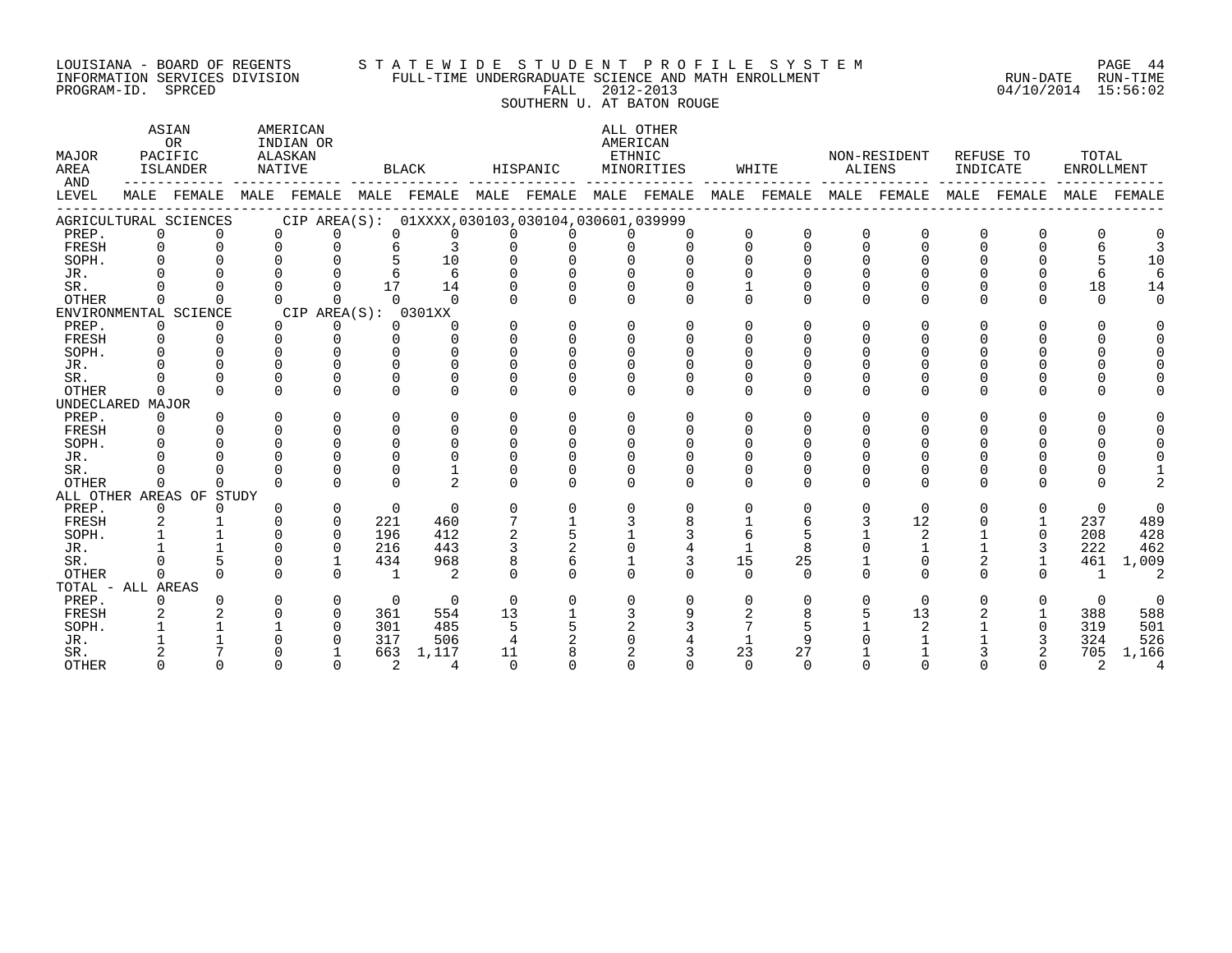#### LOUISIANA - BOARD OF REGENTS S T A T E W I D E S T U D E N T P R O F I L E S Y S T E M PAGE 45 INFORMATION SERVICES DIVISION FULL-TIME UNDERGRADUATE SCIENCE AND MATH ENROLLMENT RUN-DATE RUN-TIME PROGRAM-ID. SPRCED FALL 2012-2013 04/10/2014 15:56:02 SOUTHERN U. AT NEW ORLEANS

| MAJOR<br>AREA<br>AND |                            | ASIAN<br>OR<br>PACIFIC<br>ISLANDER |                      | AMERICAN<br>INDIAN OR<br>ALASKAN<br><b>NATIVE</b> |                      |                      | <b>BLACK</b>                        |          | HISPANIC                                                                                        | AMERICAN                | ALL OTHER<br>ETHNIC<br>MINORITIES |                            | WHITE                      | <b>ALIENS</b>           | NON-RESIDENT               | INDICATE                   | REFUSE TO     | TOTAL<br>ENROLLMENT |              |
|----------------------|----------------------------|------------------------------------|----------------------|---------------------------------------------------|----------------------|----------------------|-------------------------------------|----------|-------------------------------------------------------------------------------------------------|-------------------------|-----------------------------------|----------------------------|----------------------------|-------------------------|----------------------------|----------------------------|---------------|---------------------|--------------|
| LEVEL                |                            |                                    |                      |                                                   |                      |                      |                                     |          | MALE FEMALE MALE FEMALE MALE FEMALE MALE FEMALE MALE FEMALE MALE FEMALE MALE FEMALE MALE FEMALE |                         |                                   |                            |                            |                         |                            |                            |               |                     | MALE FEMALE  |
| CHEMISTRY            |                            |                                    |                      |                                                   |                      |                      | CIP AREA(S): 4005XX                 |          |                                                                                                 |                         |                                   |                            |                            |                         |                            |                            |               |                     |              |
| PREP.<br>FRESH       | $\mathbf 0$<br>$\mathbf 0$ | $\overline{0}$<br>$\mathbf 0$      | $\Omega$<br>0        |                                                   | 0<br>0               | $\mathbf 0$<br>0     | 0<br>0                              | $\Omega$ | $\Omega$<br>$\Omega$<br>$\Omega$                                                                | $\mathbf 0$<br>$\Omega$ | $\mathbf 0$<br>$\Omega$           | $\mathbf 0$<br>$\mathbf 0$ | $\mathbf 0$<br>$\mathbf 0$ | $\mathbf 0$<br>$\Omega$ | $\mathbf 0$<br>$\mathbf 0$ | $\mathbf 0$<br>$\mathbf 0$ | $\Omega$<br>0 | 0<br>0              |              |
| SOPH.                | $\Omega$                   | $\Omega$                           | $\Omega$             |                                                   | 0                    | $\Omega$             | 0                                   | $\Omega$ | $\Omega$                                                                                        | $\Omega$                | $\Omega$                          | $\Omega$                   | $\Omega$                   | $\Omega$                | $\Omega$                   | $\Omega$                   | U             | U                   |              |
| JR.                  |                            | $\Omega$                           | $\Omega$             |                                                   | $\Omega$             | $\Omega$             | $\Omega$                            |          | $\Omega$<br>$\Omega$                                                                            | $\Omega$                | $\Omega$                          | $\Omega$                   | 0                          | $\Omega$                | $\Omega$                   | $\Omega$                   |               |                     |              |
| SR.                  |                            | $\Omega$                           | $\Omega$             |                                                   | $\Omega$             | $\Omega$             | $\Omega$                            |          |                                                                                                 | $\Omega$                | 0                                 | 0                          | 0                          | $\Omega$                | 0                          | 0                          | 0             | O                   |              |
| <b>OTHER</b>         | $\Omega$                   | $\Omega$                           |                      | $\Omega$                                          | $\Omega$             | $\Omega$             | $\Omega$                            |          | $\Omega$<br>$\cap$                                                                              | $\Omega$                | $\Omega$                          | $\Omega$                   | $\Omega$                   | $\Omega$                | $\Omega$                   | $\Omega$                   | U             | U                   |              |
| PHYSICS/ASTRONOMY    |                            |                                    |                      |                                                   |                      |                      | CIP AREA(S): 4002XX,4008XX          |          |                                                                                                 |                         |                                   |                            |                            |                         |                            |                            |               |                     |              |
| PREP.                | $\mathbf 0$                | $\Omega$                           | $\Omega$             |                                                   | $\Omega$             | $\Omega$             | $\Omega$                            |          |                                                                                                 | $\Omega$                | O                                 | $\Omega$                   | $\Omega$                   | ∩                       | <sup>0</sup>               | O                          |               |                     |              |
| FRESH<br>SOPH.       | $\Omega$<br>$\Omega$       | $\Omega$<br>0                      | $\Omega$<br>O        |                                                   | $\Omega$<br>0        | $\Omega$<br>0        | $\Omega$<br>$\Omega$                |          | $\Omega$<br>0<br>O                                                                              | $\Omega$<br>0           | O<br>O                            | $\Omega$<br>O              | $\Omega$<br>0              | ∩                       | $\Omega$<br><sup>0</sup>   | $\Omega$<br>O              | U             | U<br>U              |              |
| JR.                  |                            | $\Omega$                           | 0                    |                                                   | 0                    |                      |                                     |          |                                                                                                 |                         |                                   | $\Omega$                   | $\Omega$                   |                         | $\Omega$                   | $\Omega$                   | U             |                     |              |
| SR.                  |                            | $\Omega$                           | $\Omega$             |                                                   | $\Omega$             | $\Omega$             |                                     |          |                                                                                                 | U                       | O                                 | $\cap$                     | $\Omega$                   | ∩                       | $\Omega$                   | O                          | U             |                     |              |
| OTHER                | $\Omega$                   | $\Omega$                           |                      | $\Omega$                                          | $\Omega$             | $\Omega$             | $\Omega$                            |          | $\Omega$<br>∩                                                                                   | ∩                       | $\Omega$                          | $\Omega$                   | $\Omega$                   | $\cap$                  | $\Omega$                   | $\Omega$                   | O             | U                   |              |
| MATHEMATICS          |                            |                                    |                      | CIP AREA(S):                                      |                      |                      | 27XXXX, 3008XX, 520802              |          |                                                                                                 |                         |                                   |                            |                            |                         |                            |                            |               |                     |              |
| PREP.                | $\Omega$                   | $\Omega$                           | $\Omega$             |                                                   | $\Omega$             | $\Omega$             | $\Omega$                            | $\Omega$ | ∩                                                                                               |                         | O                                 | $\Omega$                   | $\Omega$                   |                         | $\Omega$                   | $\Omega$                   | U             |                     |              |
| FRESH                | $\Omega$                   | $\Omega$                           | $\Omega$             |                                                   | $\mathbf 0$          | 2                    | 3                                   | $\Omega$ | $\Omega$                                                                                        |                         | U                                 | U                          | $\Omega$                   | ∩                       | <sup>0</sup>               | 1                          |               | 3                   |              |
| SOPH.<br>JR.         |                            | 1<br>$\Omega$                      | 0<br>$\Omega$        |                                                   | 0<br>$\Omega$        |                      | 6<br>5                              |          |                                                                                                 | O                       | O<br>O                            | U<br>O                     | 1<br>0                     | ∩<br>O                  | $\Omega$<br><sup>0</sup>   | 1<br>1                     | O             | 2<br>2              |              |
| SR.                  | ∩                          | $\Omega$                           | $\Omega$             |                                                   | $\Omega$             |                      |                                     |          |                                                                                                 |                         | U                                 |                            | $\Omega$                   |                         | $\Omega$                   | $\Omega$                   | 0             | 5                   |              |
| OTHER                | $\Omega$                   | $\Omega$                           | $\Omega$             |                                                   | $\Omega$             | $\Omega$             | $\Omega$                            |          | $\Omega$<br>∩                                                                                   | U                       | $\Omega$                          | ∩                          | 0                          | $\cap$                  | $\Omega$                   | 0                          | U             | O                   |              |
| COMPUTER SCIENCE     |                            |                                    |                      |                                                   |                      |                      | CIP AREA(S): 11XXXX, 521201, 521301 |          |                                                                                                 |                         |                                   |                            |                            |                         |                            |                            |               |                     |              |
| PREP.                | $\Omega$                   | $\Omega$                           | $\Omega$             |                                                   | $\Omega$             | $\Omega$             | $\Omega$                            |          | $\Omega$                                                                                        |                         |                                   | $\Omega$                   | $\Omega$                   |                         | $\Omega$                   | $\Omega$                   | U             | O                   |              |
| FRESH                | ∩                          | $\Omega$                           | $\Omega$             |                                                   | 0                    | 4                    | 3                                   |          | $\Omega$<br>∩                                                                                   | U                       | U                                 | ∩                          | <sup>0</sup>               | ∩                       | ∩                          | $\overline{c}$             | ∩             | 6                   |              |
| SOPH.                |                            | $\mathbf 0$<br>$\Omega$            | 0<br>0               |                                                   | 0<br>$\Omega$        | 7                    |                                     |          |                                                                                                 | $\Omega$                | O                                 | U<br>$\Omega$              | $\Omega$                   | ∩                       | $\Omega$<br>$\Omega$       | 2                          | $\Omega$      | 9                   |              |
| JR.<br>SR.           | ∩                          | $\Omega$                           | $\Omega$             |                                                   | $\Omega$             | 11<br>11             | 10                                  | $\Omega$ | $\Omega$                                                                                        | $\Omega$                | O                                 | 1                          | $\mathbf 0$                | O<br>$\Omega$           | $\Omega$                   | $\mathbf{1}$<br>$\Omega$   | $\mathbf{1}$  | 12<br>12            | 11           |
| OTHER                | 0                          | $\mathbf 0$                        |                      | $\Omega$                                          | 0                    | $\overline{0}$       | $\Omega$                            |          | $\Omega$                                                                                        | $\Omega$                | O                                 | 0                          | 0                          | $\Omega$                | $\Omega$                   | $\mathbf 0$                | 0             | 0                   | <sup>0</sup> |
| GEOSCIENCES          |                            |                                    |                      |                                                   |                      |                      | CIP AREA(S): 400401,4006XX          |          |                                                                                                 |                         |                                   |                            |                            |                         |                            |                            |               |                     |              |
| PREP.                | ∩                          | $\Omega$                           | $\Omega$             |                                                   | $\Omega$             | $\Omega$             | $\Omega$                            |          |                                                                                                 |                         |                                   |                            | $\Omega$                   |                         | $\Omega$                   | $\Omega$                   | O             | ∩                   |              |
| FRESH                | $\Omega$                   | $\mathbf 0$                        | $\Omega$             |                                                   | 0                    | $\mathbf 0$          | 0                                   | $\Omega$ |                                                                                                 |                         |                                   |                            | <sup>0</sup>               |                         | <sup>0</sup>               | O                          | U             | O                   |              |
| SOPH.                | ∩                          | $\Omega$                           | 0                    |                                                   | 0                    | $\Omega$             |                                     |          |                                                                                                 |                         |                                   |                            | $\Omega$                   |                         | $\Omega$                   | $\Omega$                   | O             | O                   |              |
| JR.                  | ∩                          | $\Omega$                           | $\Omega$             |                                                   | 0                    | $\Omega$             | ∩                                   |          |                                                                                                 |                         |                                   |                            | <sup>0</sup>               | n                       | $\Omega$                   | $\Omega$                   | O             | O                   |              |
| SR.<br>OTHER         | ∩<br>$\Omega$              | $\Omega$<br>$\Omega$               | $\Omega$<br>$\Omega$ |                                                   | $\Omega$<br>$\Omega$ | $\Omega$<br>$\Omega$ | $\Omega$                            |          |                                                                                                 |                         | U                                 |                            | $\Omega$                   | $\Omega$<br>$\Omega$    | $\Omega$<br>$\Omega$       | 0<br>$\Omega$              | 0<br>$\Omega$ | 0<br>0              |              |
| ENGINEERING          |                            |                                    |                      |                                                   |                      |                      |                                     |          | CIP AREA(S): 030509,0402XX,14XXXX,1500XX,150101,150201,150303                                   |                         |                                   |                            |                            |                         |                            |                            |               |                     |              |
|                      |                            |                                    |                      |                                                   |                      |                      |                                     |          | 150401.150404.150507.150607.150612.150613.150803                                                |                         |                                   |                            |                            |                         |                            |                            |               |                     |              |
|                      |                            |                                    |                      |                                                   |                      |                      |                                     |          | 150805, 150903, 151001, 151201, 159999, 3006XX, 409999                                          |                         |                                   |                            |                            |                         |                            |                            |               |                     |              |
| PREP.                | $\Omega$                   | $\Omega$                           | $\Omega$             |                                                   | $\mathbf 0$          | $\Omega$             | $\Omega$                            |          | $\Omega$<br>0                                                                                   | $\Omega$                | 0                                 | $\Omega$                   | $\mathbf 0$                | 0                       | 0                          | $\mathbf 0$                | 0             | 0                   |              |
| <b>FRESH</b>         | $\Omega$                   | $\Omega$                           | $\Omega$             |                                                   | $\Omega$             | $\Omega$             | O                                   |          |                                                                                                 |                         | $\Omega$                          | $\Omega$                   | $\Omega$                   | $\Omega$                | $\Omega$                   | $\Omega$                   | 0             | 0                   |              |
| SOPH.                |                            | $\Omega$                           | U                    |                                                   | O                    | O                    |                                     |          |                                                                                                 |                         |                                   |                            | ∩                          |                         |                            | U                          |               |                     |              |
| JR.                  | ∩                          | $\Omega$<br>$\Omega$               | 0<br>$\Omega$        |                                                   | 0<br>$\Omega$        | $\Omega$<br>$\Omega$ | $\Omega$                            |          | $\Omega$<br>∩                                                                                   |                         |                                   | $\Omega$<br>$\Omega$       | $\Omega$<br>0              | $\Omega$                | $\Omega$<br>$\Omega$       | $\Omega$<br>$\mathbf 0$    | O             | O                   |              |
| SR.<br>OTHER         | $\Omega$                   | $\Omega$                           | <sup>n</sup>         |                                                   | $\Omega$             | $\Omega$             | $\Omega$                            |          | $\Omega$<br>$\Omega$                                                                            | $\Omega$                |                                   | $\Omega$                   | $\Omega$                   | $\Omega$                | $\Omega$                   | $\Omega$                   | $\Omega$      | O                   |              |
| BIOLOGICAL/LIFE      |                            | SCIENCES                           |                      | CIP AREA(S):                                      |                      |                      |                                     |          | 1905XX,26XXXX,3001XX,3010XX                                                                     |                         |                                   |                            |                            |                         |                            |                            |               |                     |              |
| PREP.                | $\Omega$                   | $\Omega$                           | $\Omega$             |                                                   | $\Omega$             | $\Omega$             | $\Omega$                            |          | $\Omega$<br>$\Omega$                                                                            | $\Omega$                |                                   | $\Omega$                   | $\Omega$                   |                         | $\Omega$                   | $\Omega$                   | O             | $\Omega$            |              |
| FRESH                | O                          | $\Omega$                           | $\Omega$             |                                                   | 1                    | 9                    | 33                                  |          | $\Omega$<br>O                                                                                   | <sup>0</sup>            |                                   | U                          | n                          |                         | <sup>0</sup>               | 2                          | 9             | 11                  | 43           |
| SOPH.                |                            | O                                  | 0                    |                                                   | 0                    | 8                    | 46                                  |          |                                                                                                 |                         |                                   |                            |                            |                         |                            | 2                          | 2             | 10                  | 48           |
| JR.                  |                            | 1                                  | O                    |                                                   | $\Omega$             | 6                    | 23                                  |          |                                                                                                 | U                       |                                   |                            | n                          |                         | ∩                          | 1                          | 1             | 7                   | 25           |
| SR.                  |                            | $\Omega$                           | U                    |                                                   | $\Omega$             | 10                   | 41                                  |          | $\Omega$                                                                                        | $\cap$                  | ∩                                 | ∩                          | $\cap$                     |                         | $\cap$                     | $\mathfrak{D}$             | 1             | 12                  | 42           |

OTHER 0 0 0 0 2 3 0 0 0 0 0 0 0 0 1 2 3 5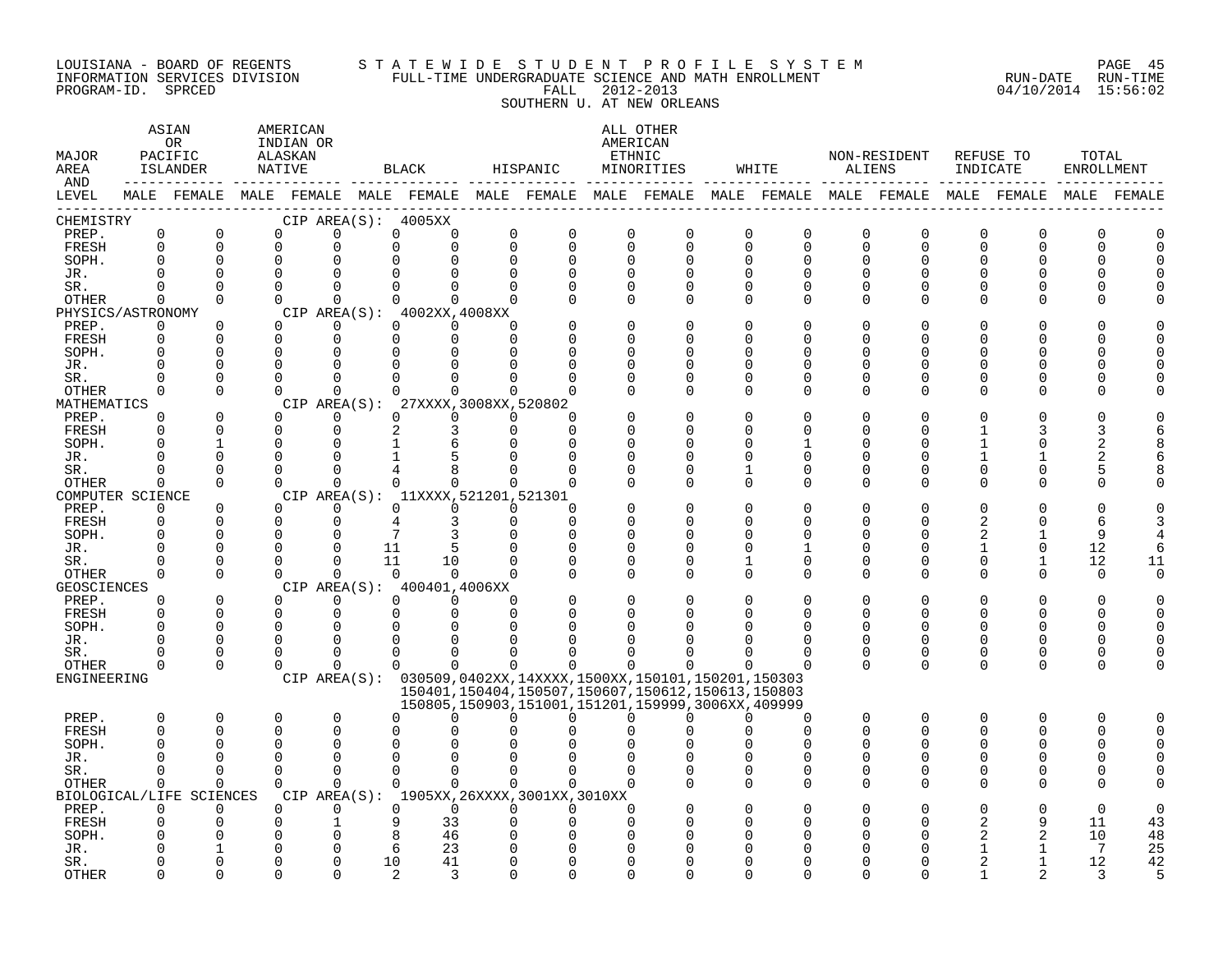#### LOUISIANA - BOARD OF REGENTS S T A T E W I D E S T U D E N T P R O F I L E S Y S T E M PAGE 46 INFORMATION SERVICES DIVISION FULL-TIME UNDERGRADUATE SCIENCE AND MATH ENROLLMENT RUN-DATE RUN-TIME PROGRAM-ID. SPRCED FALL 2012-2013 04/10/2014 15:56:02

 SOUTHERN U. AT NEW ORLEANS ASIAN AMERICAN ALL OTHER OR INDIAN OR AMERICAN MAJOR PACIFIC ALASKAN ETHNIC NON-RESIDENT REFUSE TO TOTAL AREA ISLANDER NATIVE BLACK HISPANIC MINORITIES WHITE ALIENS INDICATE ENROLLMENT AND ------------ ------------- ------------- ------------- ------------- ------------- ------------- ------------- ------------- LEVEL MALE FEMALE MALE FEMALE MALE FEMALE MALE FEMALE MALE FEMALE MALE FEMALE MALE FEMALE MALE FEMALE MALE FEMALE ------------------------------------------------------------------------------------------------------------------------------------

| $\mathbf 0$<br>PREP.<br>0<br>$\mathbf 0$<br>0<br>0<br>U<br>$\Omega$<br>$\Omega$<br>FRESH                                                                     | $\mathbf 0$<br>$\Omega$<br>$\Omega$<br>$\Omega$ |
|--------------------------------------------------------------------------------------------------------------------------------------------------------------|-------------------------------------------------|
|                                                                                                                                                              |                                                 |
|                                                                                                                                                              |                                                 |
| SOPH.<br>$\cap$<br>$\Omega$                                                                                                                                  | $\Omega$                                        |
| JR.                                                                                                                                                          | $\cap$                                          |
| SR.                                                                                                                                                          | $\Omega$                                        |
| <b>OTHER</b><br>$\Omega$<br>$\Omega$<br>$\Omega$<br>$\Omega$<br>$\Omega$                                                                                     | $\Omega$<br>$\Omega$                            |
| CIP AREA(S):<br>0301XX<br>ENVIRONMENTAL SCIENCE                                                                                                              |                                                 |
| PREP.<br>0<br>0<br>0<br>$\Omega$<br>0<br>0<br>$\Omega$<br>$\Omega$<br>0<br>0                                                                                 | $\Omega$<br>$\Omega$                            |
| FRESH                                                                                                                                                        |                                                 |
| SOPH.                                                                                                                                                        |                                                 |
| JR.                                                                                                                                                          |                                                 |
| SR.                                                                                                                                                          |                                                 |
| $\Omega$<br>$\mathbf 0$<br>$\Omega$<br><b>OTHER</b><br>$\Omega$<br>$\Omega$<br>U<br>U<br>U<br>$\cap$                                                         | $\Omega$<br>$\Omega$<br>$\Omega$                |
| UNDECLARED<br>MAJOR                                                                                                                                          |                                                 |
| PREP.<br>0<br>0<br>0<br>0<br>$\Omega$<br>$\Omega$<br>$\Omega$<br>0<br>$\Omega$<br>$\Omega$<br>0<br>0<br>$\Omega$                                             | $\Omega$<br>$\Omega$                            |
| FRESH                                                                                                                                                        |                                                 |
| SOPH.                                                                                                                                                        |                                                 |
| U<br>JR.<br><sup>0</sup>                                                                                                                                     | $\cap$                                          |
| 0<br>SR.<br>$\Omega$<br>0<br>0<br>0<br>U<br>$\Omega$                                                                                                         | $\Omega$                                        |
| $\Omega$<br>$\Omega$<br>$\cap$<br>$\Omega$<br>$\Omega$<br>$\cap$<br>$\Omega$<br>$\Omega$<br>$\cap$<br>$\cap$<br><b>OTHER</b><br>U<br>$\cap$<br>$\Omega$<br>U | $\Omega$<br>$\cap$<br>$\Omega$                  |
| ALL OTHER AREAS OF<br>STUDY                                                                                                                                  |                                                 |
| PREP.<br>0<br>$\mathbf 0$<br>$\Omega$<br>$\overline{0}$<br>$\Omega$<br>$\Omega$<br>0<br>$\Omega$<br>0<br>0<br>0<br>$\Omega$<br>O                             | $\mathbf 0$<br>$\mathbf 0$<br>$\Omega$          |
| 36<br>122<br>14<br>FRESH<br>0<br>0                                                                                                                           | 53<br>28<br>154                                 |
| 42<br>140<br>9<br>SOPH.<br>0                                                                                                                                 | 19<br>53<br>160                                 |
| 11<br>63<br>205<br>JR.                                                                                                                                       | 26<br>75<br>235                                 |
| 95<br>333<br>SR.<br>$\Omega$<br>0                                                                                                                            | 352<br>108<br>8                                 |
| $\Omega$<br>$\Omega$<br>$\overline{4}$<br>13<br>$\Omega$<br><b>OTHER</b><br>$\Omega$<br>$\Omega$<br>$\Omega$<br>$\Omega$<br>0<br>$\Omega$<br>$\Omega$<br>U   | 2<br>16<br>$\overline{4}$                       |
| TOTAL - ALL<br>AREAS                                                                                                                                         |                                                 |
| $\mathbf 0$<br>$\mathbf 0$<br>PREP.<br>$\Omega$<br>0<br>$\Omega$<br>0<br>0<br>$\Omega$<br>0                                                                  | $\mathbf 0$<br>$\mathbf 0$<br>$\Omega$          |
| FRESH<br>51<br>19<br>164<br>0                                                                                                                                | 73<br>209<br>40                                 |
| 14<br>SOPH.<br>59<br>195<br>$\Omega$<br>0                                                                                                                    | 22<br>75<br>220                                 |
| 81<br>238<br>14<br>JR.<br>0                                                                                                                                  | 28<br>96<br>272                                 |
| 392<br>121<br>9<br>SR.<br>$\Omega$                                                                                                                           | 10<br>138<br>413                                |
| 16<br>6<br>OTHER<br>$\mathbf 0$<br>$\Omega$<br>0<br>O<br>0<br>O<br>$\Omega$                                                                                  | 21<br>$\overline{4}$<br>7                       |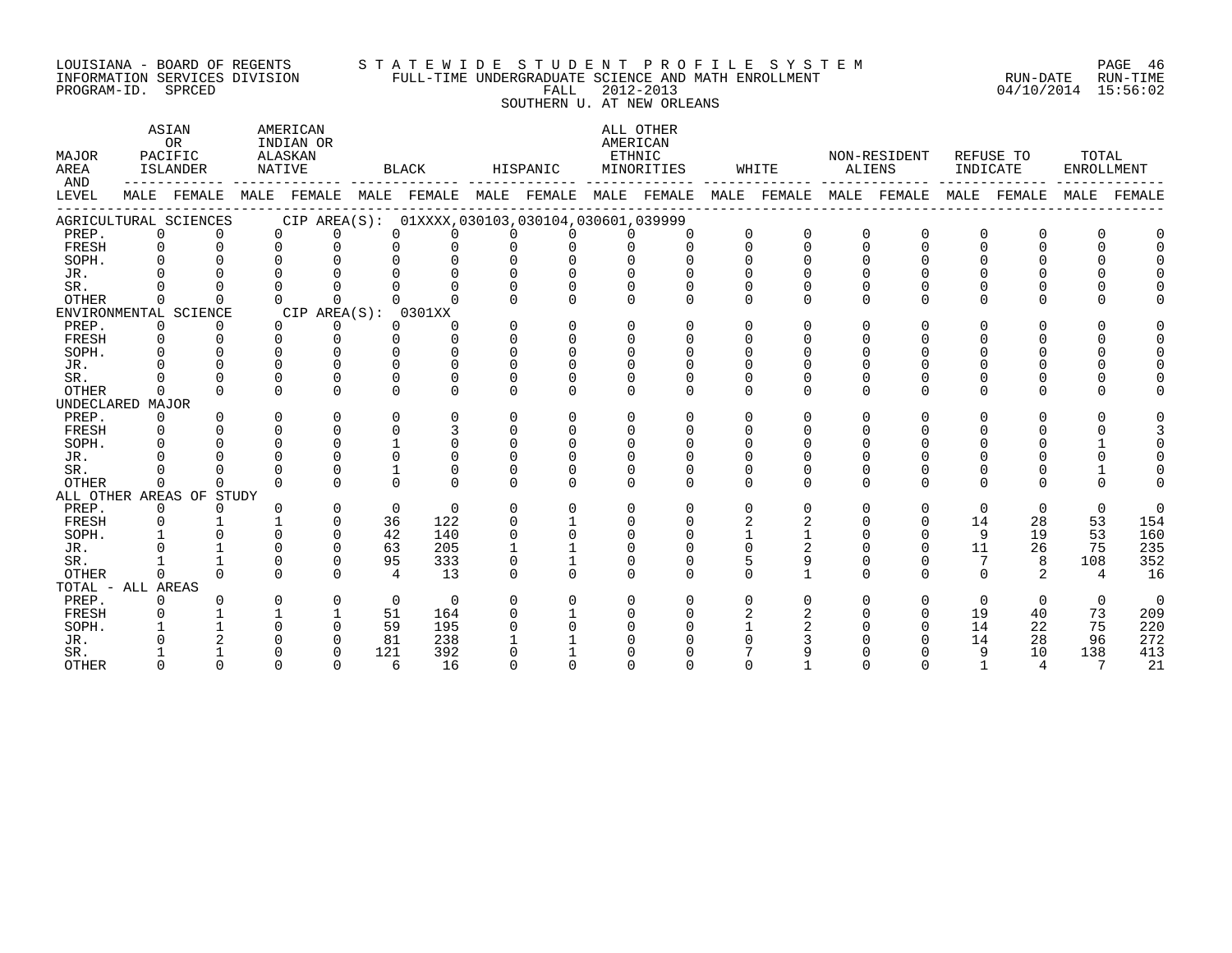#### LOUISIANA - BOARD OF REGENTS S T A T E W I D E S T U D E N T P R O F I L E S Y S T E M PAGE 47 INFORMATION SERVICES DIVISION FULL-TIME UNDERGRADUATE SCIENCE AND MATH ENROLLMENT RUN-DATE RUN-TIME PROGRAM-ID. SPRCED FALL 2012-2013 04/10/2014 15:56:02

SOUTHERN U. AT SHREVEPORT

| MAJOR<br>AREA<br>AND       |                      | ASIAN<br>0R<br>PACIFIC<br>ISLANDER |                      | AMERICAN<br>INDIAN OR<br>ALASKAN<br>NATIVE |             |                      | BLACK                                       |                          | HISPANIC             |          | ALL OTHER<br>AMERICAN<br>ETHNIC<br>MINORITIES                 | WHITE                    |               | NON-RESIDENT<br>ALIENS                                                                                      | INDICATE             | REFUSE TO            | TOTAL<br>ENROLLMENT  |                          |
|----------------------------|----------------------|------------------------------------|----------------------|--------------------------------------------|-------------|----------------------|---------------------------------------------|--------------------------|----------------------|----------|---------------------------------------------------------------|--------------------------|---------------|-------------------------------------------------------------------------------------------------------------|----------------------|----------------------|----------------------|--------------------------|
| LEVEL                      |                      |                                    |                      |                                            |             |                      |                                             |                          |                      |          |                                                               |                          |               | MALE FEMALE MALE FEMALE MALE FEMALE MALE FEMALE MALE FEMALE MALE FEMALE MALE FEMALE MALE FEMALE MALE FEMALE |                      |                      |                      |                          |
| CHEMISTRY                  |                      |                                    |                      |                                            |             |                      | CIP AREA $(S):$ 4005XX                      |                          |                      |          |                                                               |                          |               |                                                                                                             |                      |                      |                      |                          |
| PREP.                      | $\mathbf 0$          | 0                                  | $\Omega$             |                                            | $\Omega$    | 0                    | $\mathbf 0$                                 | 0                        | 0                    |          | 0<br>0                                                        | 0<br>0                   | O             | 0                                                                                                           | 0                    | 0                    | O                    | $\Omega$                 |
| FRESH                      | $\mathbf 0$          | $\Omega$                           | $\Omega$             |                                            | 0           | $\mathbf 0$          | $\mathbf 0$                                 | $\Omega$                 | $\Omega$             |          | $\mathbf 0$<br>$\mathbf 0$                                    | $\mathbf 0$<br>$\Omega$  | $\Omega$      | $\Omega$                                                                                                    | 0                    | $\mathbf 0$          | $\Omega$             | $\Omega$                 |
| SOPH.                      | $\mathbf 0$          | $\Omega$                           | $\Omega$             |                                            | $\Omega$    | $\Omega$             | $\mathbf{1}$                                | $\Omega$                 | $\Omega$             |          | $\Omega$<br>0                                                 | $\Omega$<br><sup>n</sup> | $\Omega$      | O                                                                                                           | $\Omega$             | $\Omega$             | $\Omega$             | $\mathbf{1}$             |
| JR.                        | $\Omega$             | $\Omega$                           | ∩                    |                                            |             |                      |                                             |                          | $\Omega$             |          | O<br><sup>0</sup>                                             | $\Omega$                 | O             | U                                                                                                           | U                    | $\Omega$             | $\cap$               | $\Omega$                 |
| SR.                        | 0                    | $\Omega$                           | $\Omega$<br>$\Omega$ |                                            | $\Omega$    | O                    | $\Omega$                                    | <sup>0</sup><br>$\Omega$ | $\Omega$<br>$\Omega$ |          | $\Omega$<br>0<br>$\Omega$                                     | 0<br>U                   | 0<br>$\Omega$ | $\Omega$<br>U                                                                                               | $\Omega$<br>$\Omega$ | $\Omega$             | $\Omega$<br>$\Omega$ | $\cap$                   |
| OTHER<br>PHYSICS/ASTRONOMY | $\Omega$             | $\Omega$                           |                      |                                            | 0           | $\Omega$             | $\Omega$<br>CIP AREA(S): 4002XX, 4008XX     |                          |                      |          | $\Omega$                                                      | 0                        |               |                                                                                                             |                      | $\Omega$             |                      |                          |
| PREP.                      | $\Omega$             | $\Omega$                           | $\Omega$             |                                            | 0           | 0                    | $\Omega$                                    | ∩                        |                      |          | 0<br><sup>0</sup>                                             | O                        | ∩             |                                                                                                             | ∩                    | C                    |                      |                          |
| FRESH                      | $\Omega$             | $\Omega$                           | ∩                    |                                            | $\Omega$    | $\Omega$             | $\Omega$                                    | $\cap$                   | ∩                    |          | U<br><sup>0</sup>                                             | U                        | ∩             | U                                                                                                           | $\Omega$             | U                    | ∩                    | $\Omega$                 |
| SOPH.                      | 0                    | 0                                  | 0                    |                                            | O           | 0                    | 0                                           | O                        | O                    |          | O<br>0                                                        | 0                        | 0             | 0                                                                                                           | 0                    | $\Omega$             | $\Omega$             | $\Omega$                 |
| JR.                        | $\Omega$             |                                    |                      |                                            |             |                      |                                             |                          | ∩                    |          | 0<br>U                                                        | U                        | ∩             | U                                                                                                           | ∩                    | $\Omega$             | $\cap$               | $\Omega$                 |
| SR.                        | <sup>0</sup>         | $\Omega$                           | ∩                    |                                            |             |                      |                                             |                          | ∩                    |          | U<br><sup>0</sup>                                             | $\Omega$                 | ∩             | U                                                                                                           | $\Omega$             | $\Omega$             | n                    |                          |
| OTHER                      | $\Omega$             | $\Omega$                           | $\Omega$             |                                            | 0           | 0                    | $\Omega$                                    | $\Omega$                 | ∩                    |          | $\Omega$<br>$\Omega$                                          | $\Omega$<br>U            | $\Omega$      | $\Omega$                                                                                                    | $\Omega$             | $\Omega$             | $\Omega$             | $\Omega$                 |
| MATHEMATICS                |                      |                                    |                      |                                            |             |                      | CIP AREA(S): 27XXXX, 3008XX, 520802         |                          |                      |          |                                                               |                          |               |                                                                                                             |                      |                      |                      |                          |
| PREP.                      | 0                    | 0                                  | $\Omega$             |                                            | 0           | 0                    | 0                                           | $\Omega$                 | O                    |          | 0                                                             | $\Omega$                 | O             | O                                                                                                           | 0                    | 0                    | O                    |                          |
| FRESH                      | $\Omega$             | $\Omega$                           | $\Omega$             |                                            | $\mathbf 0$ | $\mathbf 0$          | $\mathbf 0$                                 | $\Omega$                 | $\Omega$             |          | U<br>0                                                        | $\Omega$                 | ∩             | U                                                                                                           | $\Omega$             | $\Omega$             | $\Omega$             | $\Omega$                 |
| SOPH.                      | $\Omega$             | $\Omega$                           | $\Omega$             |                                            | $\Omega$    | $\Omega$<br>O        | $\Omega$                                    | $\Omega$                 | $\Omega$             |          | U<br><sup>0</sup><br>O                                        | O<br>$\Omega$            | O             | U                                                                                                           | O<br>O               | O<br>U               | $\Omega$<br>$\Omega$ | $\Omega$<br>$\Omega$     |
| JR.<br>SR.                 | 0                    | O<br>$\Omega$                      | $\Omega$             |                                            | 0           | ∩                    | $\Omega$                                    |                          | O<br>∩               |          | 0<br>O<br>$\Omega$                                            | $\Omega$<br>Λ            | O<br>$\Omega$ | O<br>$\Omega$                                                                                               | $\Omega$             | $\Omega$             | $\Omega$             |                          |
| OTHER                      | $\Omega$             | $\Omega$                           | $\Omega$             |                                            | 0           | $\Omega$             | $\Omega$                                    | $\Omega$                 | $\Omega$             |          | U<br>$\Omega$                                                 | $\Omega$                 | O             | O                                                                                                           | O                    | $\Omega$             | $\Omega$             | $\Omega$                 |
| COMPUTER SCIENCE           |                      |                                    |                      |                                            |             |                      | CIP AREA(S): 11XXXX, 521201, 521301         |                          |                      |          |                                                               |                          |               |                                                                                                             |                      |                      |                      |                          |
| PREP.                      | 0                    | $\Omega$                           | $\Omega$             |                                            | 0           | $\Omega$             | $\Omega$                                    | $\Omega$                 | $\Omega$             |          | $\Omega$                                                      | O                        | O             | O                                                                                                           | O                    | O                    | $\Omega$             | $\Omega$                 |
| FRESH                      | 0                    | $\Omega$                           | ∩                    |                                            | $\Omega$    | 21                   | 10                                          | $\Omega$                 | $\Omega$             |          | U<br>0                                                        | $\Omega$                 | ∩             | O                                                                                                           | $\Omega$             | $\Omega$             | 21                   | 10                       |
| SOPH.                      | $\Omega$             | $\Omega$                           | O                    |                                            | $\Omega$    | 3                    | 2                                           | $\Omega$                 | $\Omega$             |          | O<br>0                                                        | O                        | O             | $\Omega$                                                                                                    | $\Omega$             | $\Omega$             | 3                    | 2                        |
| JR.                        | U                    |                                    |                      |                                            |             |                      |                                             |                          | $\Omega$             |          | U<br>0                                                        | $\Omega$                 | 0             | U                                                                                                           | $\Omega$             | $\Omega$             | $\overline{0}$       | $\Omega$                 |
| SR.                        | 0                    | $\Omega$                           |                      |                                            | ∩           |                      |                                             |                          | ∩                    |          | U<br>0                                                        | O                        | ∩             | U                                                                                                           | O                    | $\Omega$             | $\Omega$             | $\Omega$                 |
| OTHER                      | $\Omega$             | $\Omega$                           | $\Omega$             |                                            | 0           | 1                    | $\Omega$                                    | $\Omega$                 | ∩                    |          | $\Omega$<br>$\Omega$                                          | $\Omega$                 | 1             | $\Omega$                                                                                                    | $\Omega$             | $\Omega$             | 2                    | $\Omega$                 |
| GEOSCIENCES                |                      |                                    |                      |                                            |             |                      | CIP AREA(S): 400401,4006XX                  |                          |                      |          |                                                               |                          |               |                                                                                                             |                      |                      |                      |                          |
| PREP.                      | 0<br>$\Omega$        | 0<br>0                             | $\Omega$<br>$\Omega$ |                                            | 0<br>0      | 0<br>$\mathbf 0$     | 0<br>$\mathbf 0$                            | <sup>0</sup><br>$\Omega$ | O<br>∩               |          | 0<br>0<br>U<br>U                                              | 0<br>U                   | O<br>∩        | O<br>U                                                                                                      | 0<br>$\Omega$        | 0<br>$\Omega$        | $\Omega$<br>$\Omega$ | <sup>0</sup><br>$\Omega$ |
| FRESH<br>SOPH.             | $\Omega$             | $\Omega$                           | $\Omega$             |                                            | $\Omega$    | $\Omega$             |                                             |                          |                      |          |                                                               |                          | ∩             | $\Omega$                                                                                                    | $\Omega$             | $\Omega$             | $\Omega$             | $\Omega$                 |
| JR.                        | ∩                    | $\Omega$                           | ∩                    |                                            |             |                      |                                             |                          |                      |          | <sup>0</sup>                                                  |                          | $\Omega$      | O                                                                                                           | $\Omega$             | $\Omega$             | $\Omega$             | $\Omega$                 |
| SR.                        | 0                    | $\Omega$                           | ∩                    |                                            | 0           | $\Omega$             | ∩                                           |                          |                      |          | U<br><sup>0</sup>                                             | U                        | $\Omega$      | $\Omega$                                                                                                    | $\Omega$             | $\Omega$             | $\Omega$             | $\Omega$                 |
| OTHER                      | 0                    | $\Omega$                           | $\Omega$             |                                            | $\Omega$    | $\Omega$             | $\Omega$                                    | $\Omega$                 |                      | $\Omega$ | 0<br>$\Omega$                                                 | $\Omega$                 | $\Omega$      | 0                                                                                                           | 0                    | $\mathbf 0$          | $\Omega$             | $\Omega$                 |
| ENGINEERING                |                      |                                    |                      |                                            |             |                      |                                             |                          |                      |          | CIP AREA(S): 030509,0402XX,14XXXX,1500XX,150101,150201,150303 |                          |               |                                                                                                             |                      |                      |                      |                          |
|                            |                      |                                    |                      |                                            |             |                      |                                             |                          |                      |          | 150401,150404,150507,150607,150612,150613,150803              |                          |               |                                                                                                             |                      |                      |                      |                          |
|                            |                      |                                    |                      |                                            |             |                      |                                             |                          |                      |          | 150805,150903,151001,151201,159999,3006XX,409999              |                          |               |                                                                                                             |                      |                      |                      |                          |
| PREP.                      | 0                    | 0                                  | $\Omega$             |                                            | $\Omega$    | $\Omega$             | $\Omega$                                    | $\Omega$                 | O                    |          | $\Omega$<br>0                                                 | O<br>O                   | O             | $\Omega$                                                                                                    | $\Omega$             | $\Omega$             | $\Omega$             | <sup>0</sup>             |
| FRESH                      | $\mathbf 0$          | $\Omega$                           | ∩                    |                                            | $\cap$      |                      |                                             |                          |                      |          |                                                               | ∩                        | $\Omega$      | $\Omega$                                                                                                    | $\Omega$             | $\Omega$             | 4                    | $\Omega$                 |
| SOPH.                      | $\Omega$             | $\Omega$                           |                      |                                            | ∩           |                      |                                             |                          |                      |          | N                                                             |                          | ∩             | U                                                                                                           | U                    | $\Omega$             | 1                    |                          |
| JR.<br>SR.                 | $\Omega$<br>$\Omega$ | $\Omega$<br>$\Omega$               | $\Omega$<br>∩        |                                            | U<br>0      | $\Omega$<br>$\Omega$ | $\Omega$                                    | $\cap$                   | ∩                    |          | <sup>0</sup><br>$\Omega$<br>0                                 | $\Omega$<br>0<br>U       | $\Omega$<br>0 | O<br>0                                                                                                      | $\Omega$<br>0        | $\Omega$<br>$\Omega$ | $\Omega$<br>$\Omega$ | $\Omega$<br>$\Omega$     |
| OTHER                      | 0                    | $\Omega$                           | $\Omega$             |                                            | 0           | 1                    | $\Omega$                                    | $\Omega$                 | ∩                    |          | $\Omega$<br><sup>0</sup>                                      | 0<br><sup>0</sup>        | O             | O                                                                                                           | O                    | O                    | -1                   | $\Omega$                 |
|                            |                      | BIOLOGICAL/LIFE SCIENCES           |                      |                                            |             |                      | CIP AREA(S): 1905XX, 26XXXX, 3001XX, 3010XX |                          |                      |          |                                                               |                          |               |                                                                                                             |                      |                      |                      |                          |
| PREP.                      | $\Omega$             | $\Omega$                           | $\Omega$             |                                            | $\Omega$    | $\Omega$             | $\Omega$                                    | $\Omega$                 | ∩                    |          | $\Omega$                                                      |                          |               |                                                                                                             |                      |                      |                      |                          |
| FRESH                      | $\Omega$             | $\Omega$                           | ∩                    |                                            | $\Omega$    | 8                    | 26                                          |                          | ∩                    |          | O<br><sup>0</sup>                                             | U                        | ∩             | U                                                                                                           | ∩                    | U                    | 8                    | 26                       |
| SOPH.                      | ∩                    |                                    |                      |                                            |             |                      | 6                                           |                          |                      |          | O                                                             | U                        |               |                                                                                                             | ∩                    | U                    | 1                    | 6                        |
| JR.                        |                      |                                    |                      |                                            |             |                      |                                             |                          |                      |          |                                                               |                          |               |                                                                                                             |                      |                      |                      | $\mathbf 0$              |
| SR.                        | U                    | $\Omega$                           |                      |                                            |             | $\Omega$             | $\cap$                                      |                          | ∩                    |          | U<br><sup>0</sup>                                             | U                        |               |                                                                                                             |                      |                      |                      | $\Omega$                 |
| <b>OTHER</b>               | $\cap$               | $\Omega$                           |                      |                                            | $\cap$      | $\Omega$             |                                             | $\Omega$                 | ∩                    |          | $\Omega$<br>U                                                 | <sup>n</sup>             |               |                                                                                                             |                      |                      |                      |                          |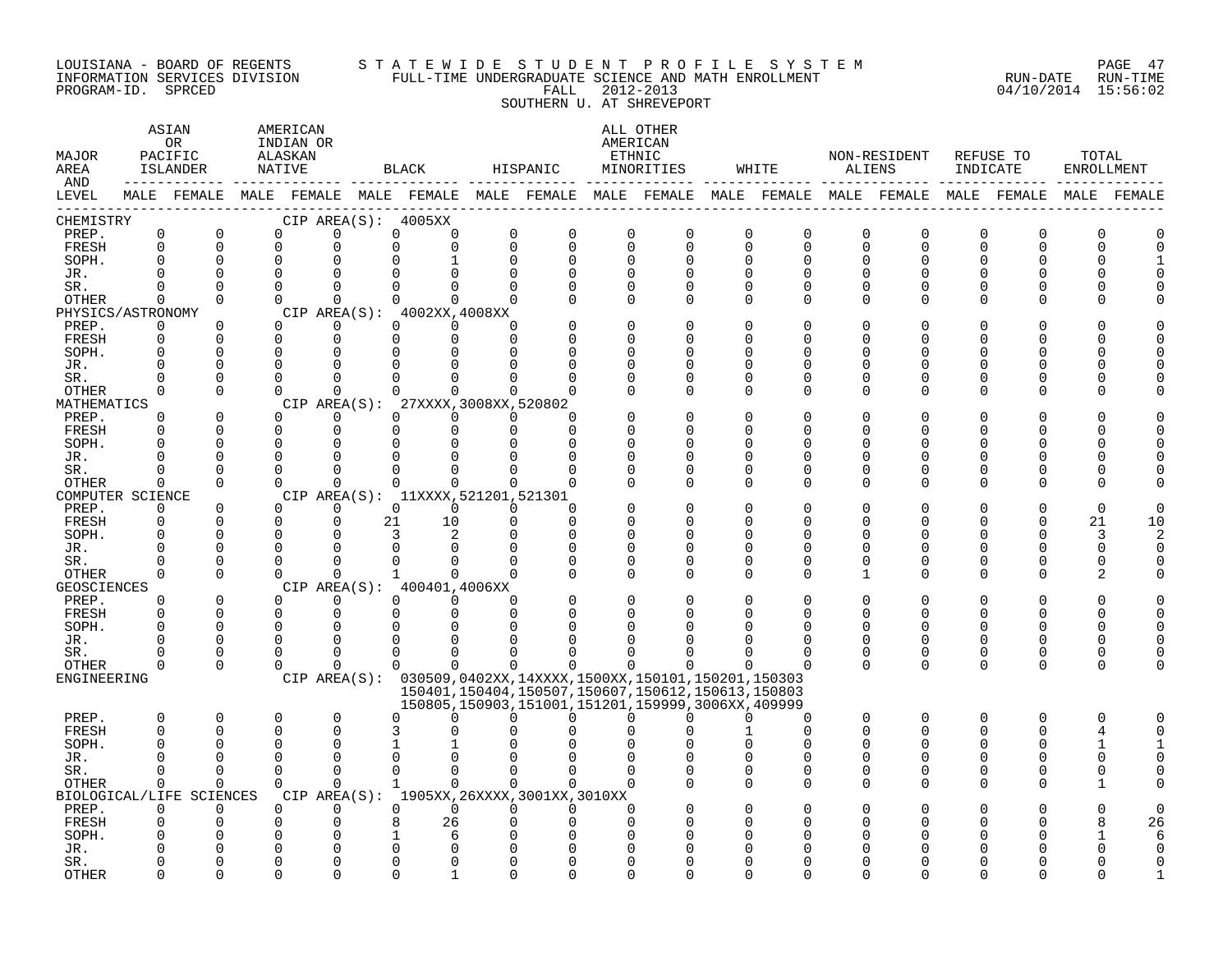#### LOUISIANA - BOARD OF REGENTS S T A T E W I D E S T U D E N T P R O F I L E S Y S T E M PAGE 48 INFORMATION SERVICES DIVISION FULL-TIME UNDERGRADUATE SCIENCE AND MATH ENROLLMENT RUN-DATE RUN-TIME PROGRAM-ID. SPRCED FALL 2012-2013 04/10/2014 15:56:02 SOUTHERN U. AT SHREVEPORT

| MAJOR<br>AREA<br>AND |             | ASIAN<br>OR<br>PACIFIC<br><b>ISLANDER</b>                                           | AMERICAN<br>INDIAN OR<br>ALASKAN<br>NATIVE      |              | <b>BLACK</b> |              | HISPANIC | AMERICAN     | ALL OTHER<br>ETHNIC<br>MINORITIES |              | WHITE    | ALIENS   | NON-RESIDENT | INDICATE     | REFUSE TO    | TOTAL<br><b>ENROLLMENT</b> |             |
|----------------------|-------------|-------------------------------------------------------------------------------------|-------------------------------------------------|--------------|--------------|--------------|----------|--------------|-----------------------------------|--------------|----------|----------|--------------|--------------|--------------|----------------------------|-------------|
| LEVEL                |             | MALE FEMALE MALE FEMALE MALE FEMALE MALE FEMALE MALE FEMALE MALE FEMALE MALE FEMALE |                                                 |              |              |              |          |              |                                   |              |          |          |              |              | MALE FEMALE  |                            | MALE FEMALE |
|                      |             | AGRICULTURAL SCIENCES                                                               | CIP AREA(S): 01XXXX,030103,030104,030601,039999 |              |              |              |          |              |                                   |              |          |          |              |              |              |                            |             |
| PREP.                | $\Omega$    | $\Omega$                                                                            | $\Omega$<br>$\Omega$                            | 0            |              |              |          |              |                                   | $\Omega$     | $\Omega$ | $\Omega$ | $\Omega$     | $\Omega$     | O            |                            |             |
| FRESH                | $\Omega$    | $\Omega$                                                                            | $\Omega$<br>$\Omega$                            |              |              |              |          | $\Omega$     | 0                                 | $\Omega$     | $\Omega$ | $\Omega$ | $\Omega$     | 0            | 0            |                            |             |
| SOPH.                |             |                                                                                     |                                                 |              |              |              |          |              |                                   |              |          |          |              |              |              |                            |             |
| JR.                  |             |                                                                                     |                                                 |              |              |              |          |              |                                   |              |          |          |              |              |              |                            |             |
| SR.                  |             |                                                                                     |                                                 |              |              |              |          |              |                                   |              |          |          |              |              |              |                            |             |
| OTHER                | $\Omega$    | $\cap$                                                                              | $\Omega$<br>$\Omega$                            | <sup>n</sup> | $\cap$       |              | $\Omega$ | $\Omega$     | 0                                 | $\Omega$     | ∩        | $\Omega$ | $\Omega$     | 0            | 0            |                            |             |
|                      |             | ENVIRONMENTAL SCIENCE                                                               | CIP AREA(S): 0301XX                             |              |              |              |          |              |                                   |              |          |          |              |              |              |                            |             |
| PREP.                | $\Omega$    | $\Omega$                                                                            | $\Omega$<br>0                                   | 0            | 0            | $\Omega$     | $\Omega$ | $\Omega$     | <sup>n</sup>                      | $\cap$       | ∩        | $\Omega$ | 0            | 0            | <sup>n</sup> |                            |             |
| FRESH                | $\Omega$    | $\Omega$                                                                            | $\Omega$<br>$\Omega$                            | <sup>n</sup> | U            | $\Omega$     | $\Omega$ | $\Omega$     |                                   | $\cap$       |          |          |              |              |              |                            |             |
| SOPH.                |             |                                                                                     | $\cap$                                          |              | $\cap$       | $\cap$       |          | $\cap$       |                                   |              |          |          |              |              |              |                            |             |
| JR.                  |             |                                                                                     | $\Omega$                                        |              | U            |              |          |              |                                   |              |          |          |              |              |              |                            |             |
| SR.                  |             |                                                                                     | $\Omega$                                        |              | O            |              |          |              |                                   |              |          |          |              |              |              |                            |             |
| <b>OTHER</b>         | $\Omega$    |                                                                                     | $\Omega$                                        | U            | $\Omega$     | ∩            |          | <sup>n</sup> | U                                 | <sup>0</sup> | ∩        | $\Omega$ | $\Omega$     | 0            | 0            |                            |             |
| UNDECLARED MAJOR     |             |                                                                                     |                                                 |              |              |              |          |              |                                   |              |          |          |              |              |              |                            |             |
| PREP.                | $\Omega$    | $\Omega$                                                                            | $\Omega$<br>$\Omega$                            | 0            | $\Omega$     | $\Omega$     | $\Omega$ | $\Omega$     | $\Omega$                          | $\Omega$     | ∩        | $\Omega$ | O            | 0            | 0            |                            |             |
| FRESH                |             |                                                                                     | $\Omega$                                        | 2            | 2            | $\Omega$     | $\Omega$ | $\Omega$     |                                   | $\Omega$     |          |          |              |              |              |                            |             |
| SOPH.                |             |                                                                                     | $\Omega$                                        |              | 2            |              |          | $\Omega$     |                                   |              |          |          |              |              |              |                            |             |
| JR.                  |             |                                                                                     | $\cap$                                          |              |              |              |          |              |                                   |              |          |          |              |              |              |                            |             |
| SR.                  |             |                                                                                     | $\cap$                                          |              | U            |              |          |              |                                   |              |          |          |              |              |              |                            |             |
| OTHER                | $\Omega$    | <sup>n</sup>                                                                        | $\cap$<br>$\Omega$                              | <sup>n</sup> | $\cap$       | <sup>n</sup> | $\Omega$ | $\cap$       | $\cap$                            | $\cap$       | $\Omega$ | $\Omega$ | $\Omega$     | 0            | <sup>n</sup> |                            |             |
|                      |             | ALL OTHER AREAS OF STUDY                                                            |                                                 |              |              |              |          |              |                                   |              |          |          |              |              |              |                            |             |
| PREP.                | $\mathbf 0$ | $\Omega$                                                                            | $\mathbf 0$<br>$\Omega$                         | $\Omega$     | $\Omega$     | $\Omega$     | $\Omega$ | $\Omega$     | $\Omega$                          | $\Omega$     | $\Omega$ | $\Omega$ | $\Omega$     | 0            | $\Omega$     | $\Omega$                   | $\Omega$    |
| FRESH                |             |                                                                                     | $\mathbf{1}$                                    | 391          | 834          |              |          |              | 6                                 | 20           | 56       |          |              |              |              | 416                        | 906         |
| SOPH.                |             |                                                                                     | $\mathbf{1}$                                    | 66           | 227          |              |          |              |                                   |              | 25       |          |              |              |              | 77                         | 255         |
| JR.                  |             |                                                                                     | $\Omega$                                        | $\Omega$     | $\Omega$     |              |          |              |                                   | $\Omega$     | $\Omega$ |          |              |              |              | $\Omega$                   | $\Omega$    |
| SR.                  |             |                                                                                     | $\mathbf 0$                                     | 0            | $\Omega$     |              |          | $\Omega$     |                                   | 0            | $\Omega$ |          |              |              |              | 0                          |             |
| <b>OTHER</b>         | $\Omega$    | $\mathbf{1}$                                                                        | $\cap$<br>$\cap$                                | 27           | 127          | <sup>n</sup> | $\Omega$ | $\cap$       | <sup>n</sup>                      | 2            | 11       |          | U            | 0            | 0            | 30                         | 139         |
| TOTAL - ALL AREAS    |             |                                                                                     |                                                 |              |              |              |          |              |                                   |              |          |          |              |              |              |                            |             |
| PREP.                | $\Omega$    |                                                                                     | $\Omega$<br>$\Omega$                            | $\Omega$     | $\Omega$     |              | $\Omega$ | $\Omega$     | $\Omega$                          | $\Omega$     | $\Omega$ |          | U            | <sup>n</sup> | $\Omega$     | $\Omega$                   | $\Omega$    |
| FRESH                |             |                                                                                     | $\mathbf{1}$                                    | 425          | 872          |              |          |              | б.                                | 21           | 56       |          |              |              |              | 452                        | 944         |
| SOPH.                |             |                                                                                     |                                                 | 72           | 239          |              |          |              |                                   |              | 25       |          |              |              |              | 83                         | 267         |
| JR.                  |             |                                                                                     |                                                 | $\Omega$     | $\Omega$     |              |          |              |                                   |              |          |          |              |              |              |                            | $\Omega$    |
| SR.                  |             |                                                                                     |                                                 | 0            | ∩            |              |          |              |                                   |              |          |          |              |              |              |                            | $\Omega$    |
| <b>OTHER</b>         |             |                                                                                     | $\cap$                                          | 29           | 128          |              |          |              |                                   |              | 11       |          |              |              |              | 33                         | 140         |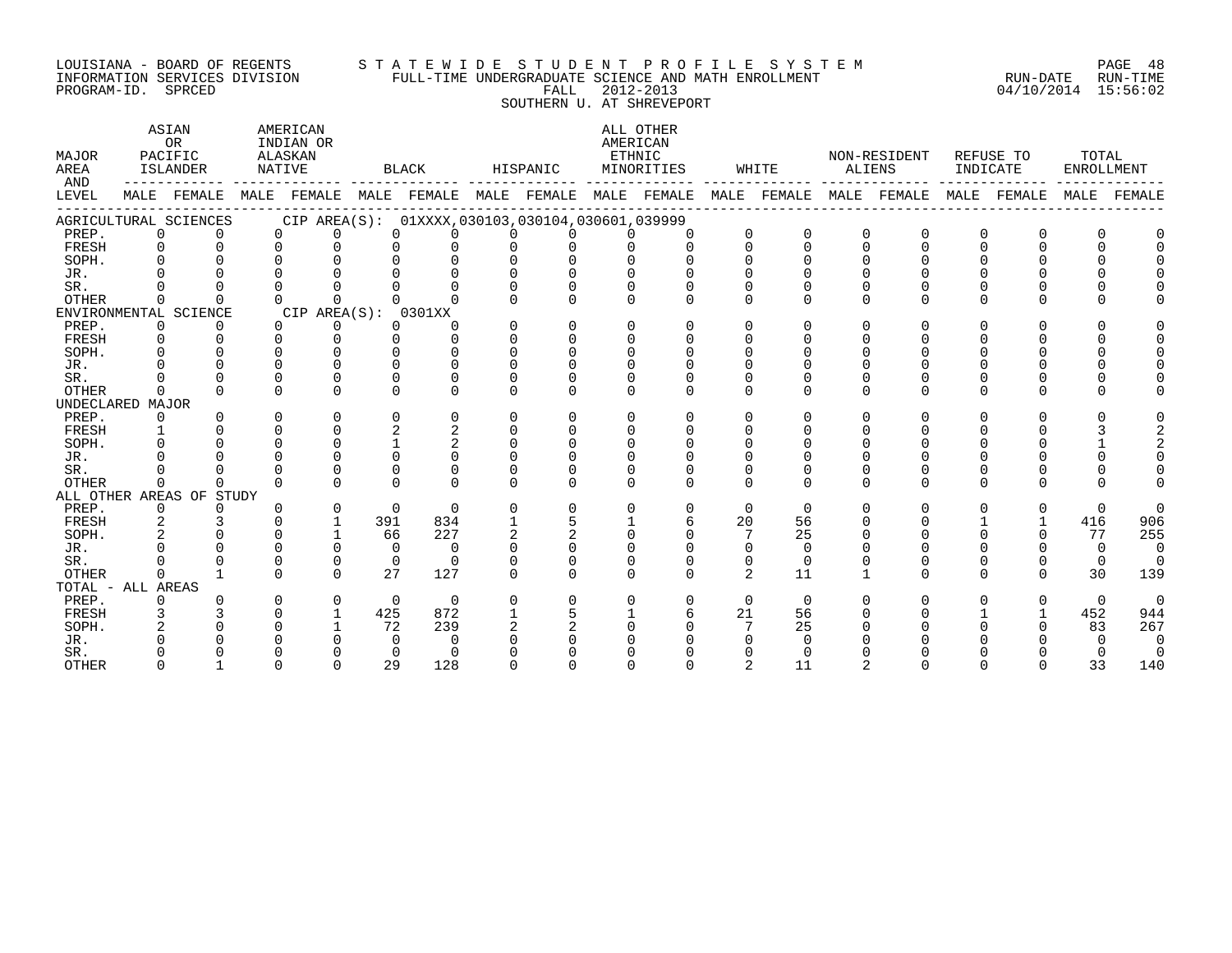#### LOUISIANA - BOARD OF REGENTS S T A T E W I D E S T U D E N T P R O F I L E S Y S T E M PAGE 49 INFORMATION SERVICES DIVISION FULL-TIME UNDERGRADUATE SCIENCE AND MATH ENROLLMENT RUN-DATE RUN-TIME PROGRAM-ID. SPRCED FALL 2012-2013 04/10/2014 15:56:02 SOUTHERN LAW CENTER

| MAJOR<br>AREA<br>AND |                      | ASIAN<br>0 <sub>R</sub><br>PACIFIC<br>ISLANDER | AMERICAN<br>INDIAN OR<br>ALASKAN<br>NATIVE |                      | BLACK                                                                                                       | HISPANIC                 |             |                      | ALL OTHER<br>AMERICAN<br>ETHNIC<br>MINORITIES                                                                    |                      | WHITE        | ALIENS        | NON-RESIDENT  | REFUSE TO<br>INDICATE |               | TOTAL | ENROLLMENT |
|----------------------|----------------------|------------------------------------------------|--------------------------------------------|----------------------|-------------------------------------------------------------------------------------------------------------|--------------------------|-------------|----------------------|------------------------------------------------------------------------------------------------------------------|----------------------|--------------|---------------|---------------|-----------------------|---------------|-------|------------|
| LEVEL                |                      |                                                |                                            |                      | MALE FEMALE MALE FEMALE MALE FEMALE MALE FEMALE MALE FEMALE MALE FEMALE MALE FEMALE MALE FEMALE MALE FEMALE |                          |             |                      |                                                                                                                  |                      |              |               |               |                       |               |       |            |
| CHEMISTRY<br>PREP.   | $\mathsf 0$          | $\mathbf 0$                                    | $\mathbf 0$                                | 0                    | CIP AREA(S): 4005XX<br>0                                                                                    | 0<br>0                   | $\mathbf 0$ | $\mathbf 0$          | $\mathbf 0$                                                                                                      | $\mathbf 0$          | 0            |               | $\mathbf 0$   | $\mathbf 0$           | $\Omega$      | 0     |            |
| FRESH                | $\Omega$             | $\Omega$                                       | $\Omega$                                   | $\Omega$             | $\Omega$                                                                                                    | $\Omega$<br>$\Omega$     | $\mathbf 0$ | $\mathbf 0$          | $\mathbf 0$                                                                                                      | $\Omega$             | $\Omega$     | 0<br>0        | $\mathbf 0$   | $\Omega$              | $\Omega$      | U     |            |
| SOPH.                | $\Omega$             | 0                                              | $\mathbf 0$                                |                      |                                                                                                             | $\Omega$                 | $\Omega$    | $\mathbf 0$          | $\Omega$                                                                                                         | $\Omega$             | <sup>0</sup> | 0             | O             |                       |               |       |            |
| JR.                  | $\Omega$             | $\Omega$                                       | $\Omega$                                   |                      |                                                                                                             |                          | $\Omega$    | $\Omega$             |                                                                                                                  | $\Omega$             | $\cap$       | $\Omega$      | O             |                       |               |       |            |
| SR.                  | $\Omega$             | $\Omega$                                       | $\Omega$                                   | $\Omega$             | $\Omega$                                                                                                    | $\Omega$<br><sup>n</sup> | $\Omega$    | $\Omega$             | $\Omega$                                                                                                         | $\Omega$             | <sup>0</sup> | 0             | $\Omega$      |                       |               |       |            |
| OTHER                | $\Omega$             | $\Omega$                                       | $\Omega$                                   | $\Omega$             | $\Omega$                                                                                                    | $\Omega$<br>$\Omega$     | $\Omega$    | $\Omega$             | $\Omega$                                                                                                         | $\Omega$             | $\Omega$     | 0             | 0             |                       | O             |       |            |
| PHYSICS/ASTRONOMY    |                      |                                                |                                            |                      | CIP AREA(S): 4002XX, 4008XX                                                                                 |                          |             |                      |                                                                                                                  |                      |              |               |               |                       |               |       |            |
| PREP.                | 0                    | 0                                              | $\Omega$                                   | $\Omega$             | $\Omega$                                                                                                    | $\Omega$<br><sup>n</sup> |             | $\mathbf 0$          |                                                                                                                  | $\Omega$             | O            | O             | N             |                       |               |       |            |
| FRESH                | $\Omega$             | $\Omega$                                       | $\Omega$                                   | $\Omega$             | $\Omega$                                                                                                    | $\Omega$<br>$\Omega$     |             | $\Omega$             |                                                                                                                  | $\Omega$             | U            | U             | N             |                       |               |       |            |
| SOPH.                | $\Omega$             | $\Omega$                                       | $\Omega$                                   | $\Omega$             |                                                                                                             |                          |             | <sup>0</sup>         |                                                                                                                  | <sup>0</sup>         | U            | O             | N             |                       |               |       |            |
| JR.<br>SR.           | $\Omega$<br>$\Omega$ | $\mathbf 0$<br>$\Omega$                        | $\Omega$<br>$\Omega$                       | $\cap$               |                                                                                                             |                          | ∩           | $\Omega$<br>$\Omega$ | $\Omega$<br>$\Omega$                                                                                             | $\Omega$<br>$\Omega$ | U            | O<br>0        | U<br>O        |                       |               |       |            |
| OTHER                | $\Omega$             | $\Omega$                                       | $\Omega$                                   | $\Omega$             | <sup>n</sup>                                                                                                | $\Omega$                 | n           | $\Omega$             | $\Omega$                                                                                                         | $\Omega$             | <sup>0</sup> | 0             | $\Omega$      |                       | O             |       |            |
| MATHEMATICS          |                      |                                                |                                            |                      | CIP AREA(S): 27XXXX, 3008XX, 520802                                                                         |                          |             |                      |                                                                                                                  |                      |              |               |               |                       |               |       |            |
| PREP.                | $\Omega$             | $\Omega$                                       | $\Omega$                                   | $\Omega$             | $\Omega$                                                                                                    | $\Omega$<br>$\Omega$     | ∩           |                      |                                                                                                                  | $\Omega$             |              | U             |               |                       |               |       |            |
| FRESH                | $\Omega$             | $\Omega$                                       | $\mathbf 0$                                | $\mathbf 0$          | $\Omega$                                                                                                    | $\Omega$                 | $\Omega$    | $\Omega$             | ∩                                                                                                                | $\Omega$             | U            | O             | U             |                       | ∩             |       |            |
| SOPH.                | $\cap$               | 0                                              | $\Omega$                                   | $\Omega$             | $\Omega$                                                                                                    |                          | ∩           | $\Omega$             |                                                                                                                  | ∩                    |              | U             | ∩             |                       | n             |       |            |
| JR.                  | <sup>0</sup>         | 0                                              | $\mathbf 0$                                | $\Omega$             | $\Omega$                                                                                                    |                          | O           | 0                    | $\Omega$                                                                                                         | $\Omega$             |              | O             | N             |                       | O             |       |            |
| SR.                  | U                    | 0                                              | $\Omega$                                   | $\Omega$             | $\Omega$                                                                                                    | O                        | $\Omega$    | $\Omega$             | $\Omega$                                                                                                         | $\Omega$             | <sup>0</sup> | 0             | 0             |                       | 0             |       |            |
| <b>OTHER</b>         | $\Omega$             | $\Omega$                                       | $\Omega$                                   | $\Omega$             | $\Omega$                                                                                                    | $\Omega$<br>$\Omega$     | $\Omega$    | $\Omega$             | $\Omega$                                                                                                         | $\Omega$             | $\Omega$     | $\Omega$      | $\Omega$      |                       | ∩             |       |            |
| COMPUTER SCIENCE     | $\Omega$             | 0                                              | $\Omega$                                   | $\Omega$             | CIP AREA(S): 11XXXX, 521201, 521301<br>$\Omega$                                                             | $\Omega$<br>$\Omega$     | $\Omega$    |                      |                                                                                                                  | <sup>0</sup>         |              | O             |               |                       |               |       |            |
| PREP.<br>FRESH       | 0                    | $\Omega$                                       | $\Omega$                                   | $\Omega$             | $\Omega$                                                                                                    | $\Omega$<br>$\Omega$     | $\Omega$    | $\Omega$             | ∩                                                                                                                | $\Omega$             | U            | O             | O             |                       | ∩             |       |            |
| SOPH.                | $\Omega$             | 0                                              | $\Omega$                                   | $\Omega$             |                                                                                                             |                          | $\Omega$    | $\Omega$             |                                                                                                                  | $\Omega$             | U            | O             | U             |                       |               |       |            |
| JR.                  | $\Omega$             | $\mathbf 0$                                    | $\Omega$                                   |                      |                                                                                                             |                          | 0           | 0                    | $\Omega$                                                                                                         | 0                    | U            | 0             | N             |                       |               |       |            |
| SR.                  | $\Omega$             | $\Omega$                                       | $\Omega$                                   |                      |                                                                                                             |                          |             | $\mathbf 0$          | $\Omega$                                                                                                         | $\Omega$             | U            | 0             | $\Omega$      |                       | ∩             |       |            |
| OTHER                | $\Omega$             | $\Omega$                                       | $\Omega$                                   | $\Omega$             | 0                                                                                                           | $\cap$<br>$\Omega$       | $\Omega$    | $\Omega$             | $\Omega$                                                                                                         | $\Omega$             | $\Omega$     | 0             | ∩             |                       | ∩             |       |            |
| GEOSCIENCES          |                      |                                                |                                            |                      | CIP AREA(S): 400401,4006XX                                                                                  |                          |             |                      |                                                                                                                  |                      |              |               |               |                       |               |       |            |
| PREP.                | $\Omega$             | $\Omega$                                       | $\Omega$                                   | $\Omega$             | $\Omega$                                                                                                    | $\Omega$<br>$\Omega$     | $\Omega$    | $\Omega$             |                                                                                                                  | $\Omega$             | U            | O             | O             |                       |               |       |            |
| FRESH                | $\Omega$             | $\Omega$                                       | $\mathbf 0$                                | 0                    | $\Omega$                                                                                                    | $\Omega$<br>$\Omega$     | $\Omega$    | $\Omega$             |                                                                                                                  | O                    | <sup>0</sup> | 0             | 0             | U                     | O             |       |            |
| SOPH.                | $\Omega$             | $\Omega$                                       | $\Omega$                                   | $\Omega$             |                                                                                                             |                          |             |                      |                                                                                                                  |                      |              | $\Omega$      |               |                       |               |       |            |
| JR.                  | U<br>U               | $\Omega$<br>0                                  | $\Omega$<br>$\mathbf 0$                    | $\Omega$<br>$\Omega$ | ∩<br>0                                                                                                      | U<br>U                   | U           |                      |                                                                                                                  | <sup>0</sup>         | U<br>0       | 0             | $\Omega$<br>0 | <sup>0</sup>          | ∩             |       |            |
| SR.<br>OTHER         | $\Omega$             | $\Omega$                                       | $\Omega$                                   | $\Omega$             | $\Omega$                                                                                                    | $\Omega$<br>$\Omega$     | $\Omega$    | $\Omega$             | $\Omega$                                                                                                         | $\Omega$             | $\Omega$     | 0<br>$\Omega$ | $\Omega$      | $\Omega$              | 0<br>$\Omega$ |       |            |
| ENGINEERING          |                      |                                                |                                            |                      | CIP AREA(S): 030509,0402XX,14XXXX,1500XX,150101,150201,150303                                               |                          |             |                      |                                                                                                                  |                      |              |               |               |                       |               |       |            |
|                      |                      |                                                |                                            |                      |                                                                                                             |                          |             |                      | 150401, 150404, 150507, 150607, 150612, 150613, 150803<br>150805, 150903, 151001, 151201, 159999, 3006XX, 409999 |                      |              |               |               |                       |               |       |            |
| PREP.                | 0                    | 0                                              | 0                                          | $\mathbf 0$          | $\Omega$                                                                                                    | ∩                        | U           | $\Omega$             | O                                                                                                                |                      | 0            | 0             | 0             | $\Omega$              | O             | O     |            |
| FRESH                | $\Omega$             | $\Omega$                                       | 0                                          | $\Omega$             | ∩                                                                                                           |                          |             |                      |                                                                                                                  |                      | $\Omega$     | $\Omega$      | $\Omega$      | U                     | ∩             | U     |            |
| SOPH.                | $\Omega$             | 0                                              | $\Omega$                                   | $\Omega$             |                                                                                                             |                          |             |                      |                                                                                                                  |                      |              | O             |               |                       | O             |       |            |
| JR.                  | <sup>0</sup>         | $\Omega$                                       | $\Omega$                                   | $\Omega$             |                                                                                                             |                          |             |                      |                                                                                                                  |                      |              | O             |               |                       |               |       |            |
| SR.                  | $\Omega$             | $\Omega$                                       | $\Omega$                                   | $\Omega$             | $\Omega$                                                                                                    | $\Omega$<br>$\Omega$     | $\Omega$    | $\Omega$             |                                                                                                                  | $\Omega$             | $\Omega$     | 0             | ∩             |                       | ∩             |       |            |
| OTHER                | $\Omega$             | $\Omega$                                       | $\Omega$                                   | $\Omega$             | $\Omega$                                                                                                    | $\Omega$<br>$\Omega$     |             | $\Omega$             |                                                                                                                  | $\Omega$             | $\Omega$     | 0             | $\Omega$      |                       | O             |       |            |
|                      |                      | BIOLOGICAL/LIFE SCIENCES                       |                                            |                      | CIP AREA(S): 1905XX, 26XXXX, 3001XX, 3010XX                                                                 |                          |             |                      |                                                                                                                  |                      |              |               |               |                       |               |       |            |
| PREP.                | $\Omega$<br>$\Omega$ | $\Omega$<br>0                                  | $\Omega$<br>0                              | $\Omega$<br>$\Omega$ | $\Omega$                                                                                                    | $\Omega$<br>$\Omega$     | $\Omega$    | $\Omega$<br>$\Omega$ |                                                                                                                  |                      |              | U             |               |                       |               |       |            |
| FRESH<br>SOPH.       |                      | O                                              | O                                          |                      |                                                                                                             |                          |             |                      |                                                                                                                  |                      |              |               |               |                       |               |       |            |
| JR.                  |                      |                                                |                                            |                      |                                                                                                             |                          |             |                      |                                                                                                                  |                      |              |               |               |                       |               |       |            |
| SR.                  |                      | O                                              | ∩                                          |                      |                                                                                                             |                          |             |                      |                                                                                                                  |                      |              |               |               |                       |               |       |            |
| <b>OTHER</b>         |                      | U                                              | U                                          |                      |                                                                                                             |                          | ∩           |                      |                                                                                                                  |                      |              |               |               |                       |               |       |            |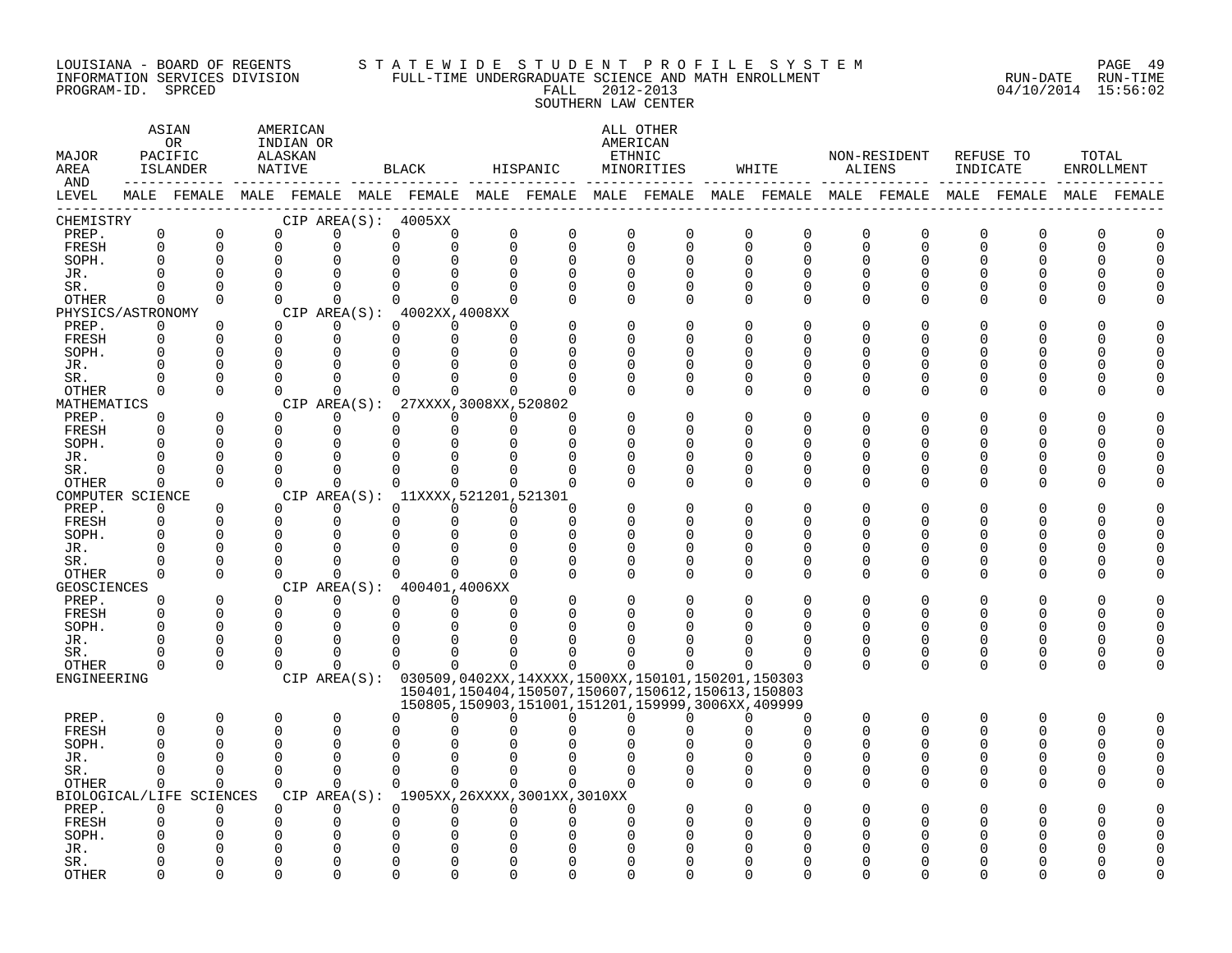#### LOUISIANA - BOARD OF REGENTS S T A T E W I D E S T U D E N T P R O F I L E S Y S T E M PAGE 50 INFORMATION SERVICES DIVISION FULL-TIME UNDERGRADUATE SCIENCE AND MATH ENROLLMENT RUN-DATE RUN-TIME PROGRAM-ID. SPRCED FALL 2012-2013 04/10/2014 15:56:02 SOUTHERN LAW CENTER

ASIAN AMERICAN ALL OTHER OR INDIAN OR **INDIAN OR** AMERICAN MAJOR PACIFIC ALASKAN ETHNIC NON-RESIDENT REFUSE TO TOTAL AREA ISLANDER NATIVE BLACK HISPANIC MINORITIES WHITE ALIENS INDICATE ENROLLMENT AND ------------ ------------- ------------- ------------- ------------- ------------- ------------- ------------- ------------- LEVEL MALE FEMALE MALE FEMALE MALE FEMALE MALE FEMALE MALE FEMALE MALE FEMALE MALE FEMALE MALE FEMALE MALE FEMALE ------------------------------------------------------------------------------------------------------------------------------------ AGRICULTURAL SCIENCES CIP AREA(S): 01XXXX,030103,030104,030601,039999 PREP. 0 0 0 0 0 0 0 0 0 0 0 0 0 0 0 0 0 0 FRESH 0 0 0 0 0 0 0 0 0 0 0 0 0 0 0 0 0 0 SOPH. 0 0 0 0 0 0 0 0 0 0 0 0 0 0 0 0 0 0 JR. 0 0 0 0 0 0 0 0 0 0 0 0 0 0 0 0 0 0 SR. 0 0 0 0 0 0 0 0 0 0 0 0 0 0 0 0 0 0 OTHER 0 0 0 0 0 0 0 0 0 0 0 0 0 0 0 0 0 0 ENVIRONMENTAL SCIENCE CIP AREA(S): 0301XX<br>
PREP. 0 0 0 0 0 0 PREP. 0 0 0 0 0 0 0 0 0 0 0 0 0 0 0 0 0 0 FRESH 0 0 0 0 0 0 0 0 0 0 0 0 0 0 0 0 0 0 SOPH. 0 0 0 0 0 0 0 0 0 0 0 0 0 0 0 0 0 0 JR. 0 0 0 0 0 0 0 0 0 0 0 0 0 0 0 0 0 0 SR. 0 0 0 0 0 0 0 0 0 0 0 0 0 0 0 0 0 0 OTHER 0 0 0 0 0 0 0 0 0 0 0 0 0 0 0 0 0 0 UNDECLARED MAJOR PREP. 0 0 0 0 0 0 0 0 0 0 0 0 0 0 0 0 0 0 FRESH 0 0 0 0 0 0 0 0 0 0 0 0 0 0 0 0 0 0 SOPH. 0 0 0 0 0 0 0 0 0 0 0 0 0 0 0 0 0 0 JR. 0 0 0 0 0 0 0 0 0 0 0 0 0 0 0 0 0 0 SR. 0 0 0 0 0 0 0 0 0 0 0 0 0 0 0 0 0 0 OTHER 0 0 0 0 0 0 0 0 0 0 0 0 0 0 0 0 0 0 ALL OTHER AREAS OF STUDY PREP. 0 0 0 0 0 0 0 0 0 0 0 0 0 0 0 0 0 0 FRESH 0 0 0 0 0 0 0 0 0 0 0 0 0 0 0 0 0 0 SOPH. 0 0 0 0 0 0 0 0 0 0 0 0 0 0 0 0 0 0 JR. 0 0 0 0 0 0 0 0 0 0 0 0 0 0 0 0 0 0 SR. 0 0 0 0 0 0 0 0 0 0 0 0 0 0 0 0 0 0 OTHER 0 0 0 0 0 0 0 0 0 0 0 0 0 0 0 0 0 0 TOTAL - ALL AREAS PREP. 0 0 0 0 0 0 0 0 0 0 0 0 0 0 0 0 0 0 FRESH 0 0 0 0 0 0 0 0 0 0 0 0 0 0 0 0 0 0 SOPH. 0 0 0 0 0 0 0 0 0 0 0 0 0 0 0 0 0 0 JR. 0 0 0 0 0 0 0 0 0 0 0 0 0 0 0 0 0 0 SR. 0 0 0 0 0 0 0 0 0 0 0 0 0 0 0 0 0 0 OTHER 0 0 0 0 0 0 0 0 0 0 0 0 0 0 0 0 0 0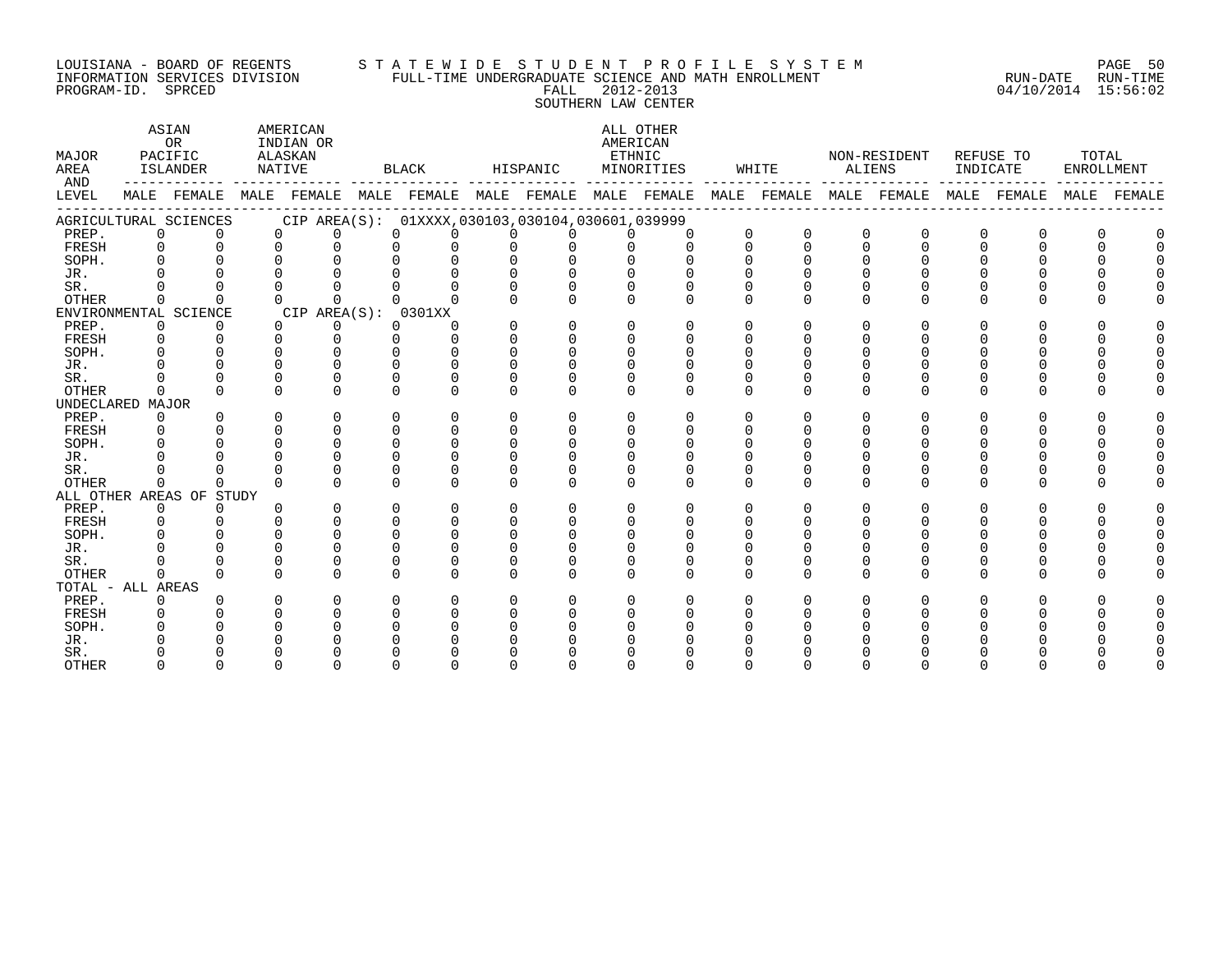#### LOUISIANA - BOARD OF REGENTS STA TE WID E S TU D E N T P R O F I L E S Y S T E M PAGE 51 INFORMATION SERVICES DIVISION FULL-TIME UNDERGRADUATE SCIENCE AND MATH ENROLLMENT RUN-DATE RUN-TIME PROGRAM-ID. SPRCED FALL 2012-2013 04/10/2014 15:56:02

BATON ROUGE COMMUNITY COLLEGE

#### ASTAN AMERICAN ANG ANG ANG ASTANG ANG ASTANG ALL OTHER OR INDIAN OR **AMERICAN** MAJOR PACIFIC ALASKAN ETHNIC NON-RESIDENT REFUSE TO TOTAL AREA ISLANDER NATIVE BLACK HISPANIC MINORITIES WHITE ALIENS INDICATE ENROLLMENT AND ------------ ------------- ------------- ------------- ------------- ------------- ------------- ------------- ------------- LEVEL MALE FEMALE MALE FEMALE MALE FEMALE MALE FEMALE MALE FEMALE MALE FEMALE MALE FEMALE MALE FEMALE MALE FEMALE ------------------------------------------------------------------------------------------------------------------------------------ CHEMISTRY CIP AREA(S): 4005XX PREP. 0 0 0 0 0 0 0 0 0 0 0 0 0 0 0 0 0 0 FRESH 0 0 0 0 0 0 0 0 0 0 0 0 0 0 0 0 0 0 SOPH. 0 0 0 0 0 0 0 0 0 0 0 0 0 0 0 0 0 0 JR. 0 0 0 0 0 0 0 0 0 0 0 0 0 0 0 0 0 0 SR. 0 0 0 0 0 0 0 0 0 0 0 0 0 0 0 0 0 0 OTHER 0 0 0 0 0 0 0 0 0 0 0 0 0 0 0 0 0 0 PHYSICS/ASTRONOMY CIP AREA(S): 4002XX,4008XX<br>
PREP. 0 0 0 0 0 0 0 PREP. 0 0 0 0 0 0 0 0 0 0 0 0 0 0 0 0 0 0 FRESH 0 0 0 0 0 0 0 0 0 0 0 0 0 0 0 0 0 0 SOPH. 0 0 0 0 0 0 0 0 0 0 0 0 0 0 0 0 0 0 JR. 0 0 0 0 0 0 0 0 0 0 0 0 0 0 0 0 0 0 SR. 0 0 0 0 0 0 0 0 0 0 0 0 0 0 0 0 0 0 OTHER 0 0 0 0 0 0 0 0 0 0 0 0 0 0 0 0 0 0 MATHEMATICS CIP AREA(S): 27XXXX,3008XX,520802<br>
PREP. 0 0 0 0 0 0 0 PREP. 0 0 0 0 0 0 0 0 0 0 0 0 0 0 0 0 0 0 FRESH 0 0 0 0 0 0 0 0 0 0 0 0 0 0 0 0 0 0 SOPH. 0 0 0 0 0 0 0 0 0 0 0 0 0 0 0 0 0 0 JR. 0 0 0 0 0 0 0 0 0 0 0 0 0 0 0 0 0 0 SR. 0 0 0 0 0 0 0 0 0 0 0 0 0 0 0 0 0 0 OTHER 0 0 0 0 0 0 0 0 0 0 0 0 0 0 0 0 0 0 COMPUTER SCIENCE CIP AREA(S): 11XXXX,521201,521301<br>
PREP. 0 0 0 0 0 0 0 PREP. 0 0 0 0 0 0 0 0 0 0 0 0 0 0 0 0 0 0 FRESH 6 1 0 0 37 9 5 0 0 1 28 1 2 2 6 1 84 15 SOPH. 1 0 0 0 6 4 0 2 2 0 18 4 0 1 4 0 31 11 JR. 0 0 0 0 0 0 0 0 0 0 0 0 0 0 0 0 0 0 SR. 0 0 0 0 0 0 0 0 0 0 0 0 0 0 0 0 0 0 OTHER 1 1 0 0 5 2 1 0 1 0 12 1 0 1 1 0 21 5 GEOSCIENCES CIPAREA(S): 400401,4006XX<br>
PREP. 0 0 0 0 0 0 PREP. 0 0 0 0 0 0 0 0 0 0 0 0 0 0 0 0 0 0 FRESH 0 0 0 0 0 0 0 0 0 0 0 0 0 0 0 0 0 0 SOPH. 0 0 0 0 0 0 0 0 0 0 0 0 0 0 0 0 0 0 JR. 0 0 0 0 0 0 0 0 0 0 0 0 0 0 0 0 0 0 SR. 0 0 0 0 0 0 0 0 0 0 0 0 0 0 0 0 0 0 OTHER 0 0 0 0 0 0 0 0 0 0 0 0 0 0 0 0 0 0 ENGINEERING CIP AREA(S): 030509,0402XX,14XXXX,1500XX,150101,150201,150303 150401,150404,150507,150607,150612,150613,150803 150805,150903,151001,151201,159999,3006XX,409999 PREP. 0 0 0 0 0 0 0 0 0 0 0 0 0 0 0 0 0 0 FRESH 4 1 1 0 35 7 9 0 4 0 71 7 5 2 8 1 137 18 SOPH. 2 0 0 0 9 1 7 1 1 0 15 2 2 2 3 1 39 7 JR. 0 0 0 0 0 0 0 0 0 0 0 0 0 0 0 0 0 0 SR. 0 0 0 0 0 0 0 0 0 0 0 0 0 0 0 0 0 0 OTHER 0 0 0 0 3 3 0 0 0 0 14 2 1 0 4 0 22 5 BIOLOGICAL/LIFE SCIENCES CIP AREA(S): 1905XX,26XXXX,3001XX,3010XX PREP. 0 0 0 0 0 0 0 0 0 0 0 0 0 0 0 0 0 0 FRESH 0 0 0 0 0 0 0 0 0 0 0 0 0 0 0 0 0 0 SOPH. 0 0 0 0 0 0 0 0 0 0 0 0 0 0 0 0 0 0 JR. 0 0 0 0 0 0 0 0 0 0 0 0 0 0 0 0 0 0 SR. 0 0 0 0 0 0 0 0 0 0 0 0 0 0 0 0 0 0

OTHER 0 0 0 0 0 0 0 0 0 0 0 0 0 0 0 0 0 0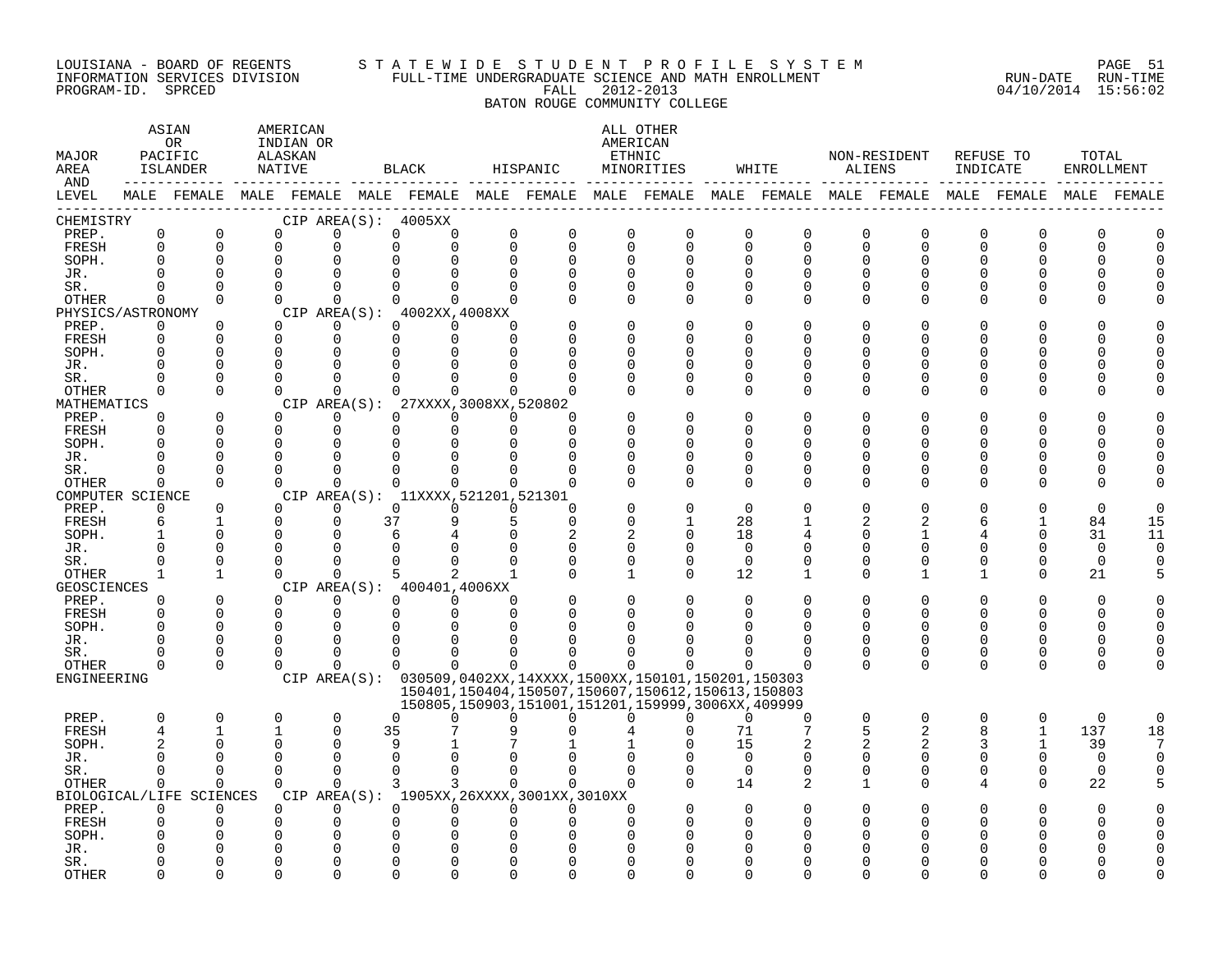#### LOUISIANA - BOARD OF REGENTS S T A T E W I D E S T U D E N T P R O F I L E S Y S T E M PAGE 52 INFORMATION SERVICES DIVISION FULL-TIME UNDERGRADUATE SCIENCE AND MATH ENROLLMENT RUN-DATE RUN-TIME PROGRAM-ID. SPRCED FALL 2012-2013 04/10/2014 15:56:02

BATON ROUGE COMMUNITY COLLEGE

ASTAN AMERICAN AMERICAN ALL OTHER OR INDIAN OR **INDIAN OR** AMERICAN MAJOR PACIFIC ALASKAN ETHNIC NON-RESIDENT REFUSE TO TOTAL AREA ISLANDER NATIVE BLACK HISPANIC MINORITIES WHITE ALIENS INDICATE ENROLLMENT AND ------------ ------------- ------------- ------------- ------------- ------------- ------------- ------------- ------------- LEVEL MALE FEMALE MALE FEMALE MALE FEMALE MALE FEMALE MALE FEMALE MALE FEMALE MALE FEMALE MALE FEMALE MALE FEMALE ------------------------------------------------------------------------------------------------------------------------------------ AGRICULTURAL SCIENCES CIP AREA(S): 01XXXX,030103,030104,030601,039999 PREP. 0 0 0 0 0 0 0 0 0 0 0 0 0 0 0 0 0 0 FRESH 0 0 0 0 0 0 0 0 0 0 0 0 0 0 0 0 0 0 SOPH. 0 0 0 0 0 0 0 0 0 0 0 0 0 0 0 0 0 0 JR. 0 0 0 0 0 0 0 0 0 0 0 0 0 0 0 0 0 0 SR. 0 0 0 0 0 0 0 0 0 0 0 0 0 0 0 0 0 0 OTHER 0 0 0 0 0 0 0 0 0 0 0 0 0 0 0 0 0 0 ENVIRONMENTAL SCIENCE CIP AREA(S): 0301XX<br>
PREP. 0 0 0 0 0 0 PREP. 0 0 0 0 0 0 0 0 0 0 0 0 0 0 0 0 0 0 FRESH 0 0 0 0 0 0 0 0 0 0 0 0 0 0 0 0 0 0 SOPH. 0 0 0 0 0 0 0 0 0 0 0 0 0 0 0 0 0 0 JR. 0 0 0 0 0 0 0 0 0 0 0 0 0 0 0 0 0 0 SR. 0 0 0 0 0 0 0 0 0 0 0 0 0 0 0 0 0 0 OTHER 0 0 0 0 0 0 0 0 0 0 0 0 0 0 0 0 0 0 UNDECLARED MAJOR PREP. 0 0 0 0 0 0 0 0 0 0 2 0 0 1 0 0 2 1 FRESH 1 0 0 0 1 2 0 0 0 0 6 2 0 0 0 0 8 4 SOPH. 0 0 0 0 0 1 0 0 0 0 0 1 0 0 0 1 0 3 JR. 0 0 0 0 0 0 0 0 0 0 0 0 0 0 0 0 0 0 SR. 0 0 0 0 0 0 0 0 0 0 0 0 0 0 0 0 0 0 OTHER 0 0 0 0 0 1 0 0 0 0 1 3 0 0 1 0 2 4 ALL OTHER AREAS OF STUDY PREP. 0 0 0 0 0 0 0 0 0 0 0 0 0 0 0 0 0 0 FRESH 17 18 4 5 308 701 23 29 21 31 513 459 19 16 119 106 1,024 1,365 SOPH. 11 9 2 2 78 192 12 14 6 12 214 213 4 7 45 44 372 493 JR. 0 0 0 0 0 0 0 0 0 0 0 0 0 0 0 0 0 0 SR. 0 0 0 0 0 0 0 0 0 0 0 0 0 0 0 0 0 0 OTHER 2 6 0 0 41 88 7 4 4 3 113 116 8 5 31 45 206 267 TOTAL - ALL AREAS PREP. 0 0 0 0 0 0 0 0 0 0 2 0 0 1 0 0 2 1 FRESH 28 20 5 5 381 719 37 29 25 32 618 469 26 20 133 108 1,253 1,402 SOPH. 14 9 2 2 93 198 19 17 9 12 247 220 6 10 52 46 442 514 JR. 0 0 0 0 0 0 0 0 0 0 0 0 0 0 0 0 0 0 SR. 0 0 0 0 0 0 0 0 0 0 0 0 0 0 0 0 0 0 OTHER 3 7 0 0 49 94 8 4 5 3 140 122 9 6 37 45 251 281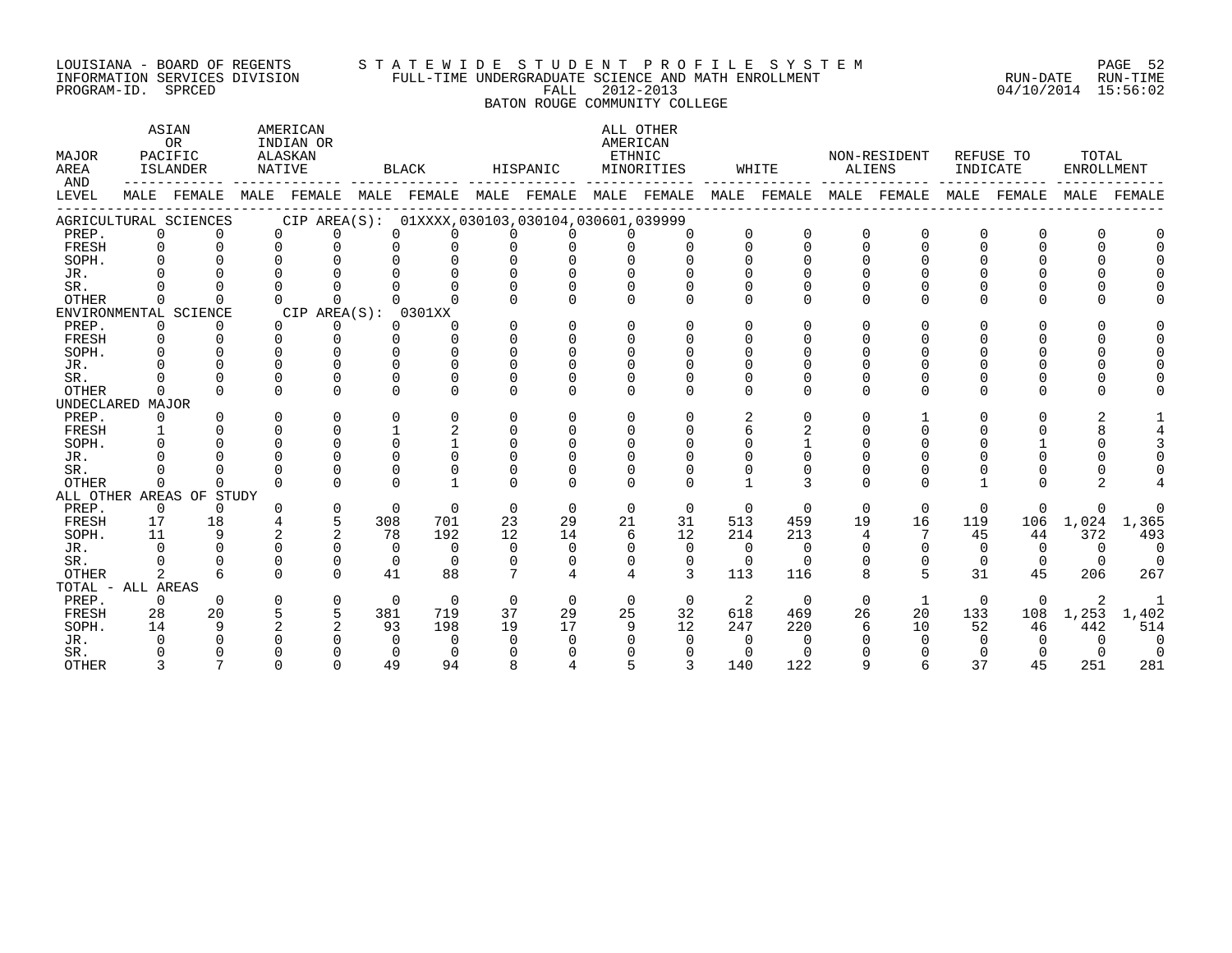#### LOUISIANA - BOARD OF REGENTS S T A T E W I D E S T U D E N T P R O F I L E S Y S T E M PAGE 53 INFORMATION SERVICES DIVISION FULL-TIME UNDERGRADUATE SCIENCE AND MATH ENROLLMENT RUN-DATE RUN-TIME PROGRAM-ID. SPRCED FALL 2012-2013 04/10/2014 15:56:02

# BOSSIER PARISH COMMUNITY COLLEGE

| MAJOR<br>AREA      |                      | ASIAN<br>0R<br>PACIFIC<br>ISLANDER | NATIVE               | AMERICAN<br>INDIAN OR<br>ALASKAN |    | $_{\rm BLACK}$       |                                              | HISPANIC     |                      | ALL OTHER<br>AMERICAN<br>ETHNIC<br>MINORITIES                 |                      | WHITE                | ALIENS               | NON-RESIDENT                                                                                                | INDICATE     | REFUSE TO            | TOTAL<br><b>ENROLLMENT</b> |          |
|--------------------|----------------------|------------------------------------|----------------------|----------------------------------|----|----------------------|----------------------------------------------|--------------|----------------------|---------------------------------------------------------------|----------------------|----------------------|----------------------|-------------------------------------------------------------------------------------------------------------|--------------|----------------------|----------------------------|----------|
| AND<br>LEVEL       |                      |                                    |                      |                                  |    |                      |                                              |              |                      |                                                               |                      |                      |                      | MALE FEMALE MALE FEMALE MALE FEMALE MALE FEMALE MALE FEMALE MALE FEMALE MALE FEMALE MALE FEMALE MALE FEMALE |              |                      |                            |          |
| CHEMISTRY          |                      |                                    |                      | CIP AREA $(S):$ 4005XX           |    |                      |                                              |              |                      |                                                               |                      |                      |                      |                                                                                                             |              |                      |                            |          |
| PREP.              | $\mathbf 0$          | $\mathbf 0$                        | $\Omega$             | $\Omega$                         |    | $\Omega$             | <sup>0</sup><br>0                            | $\Omega$     | $\Omega$             | $\Omega$                                                      | 0                    | 0                    | $\Omega$             | 0                                                                                                           | $\Omega$     | 0                    | $\Omega$                   |          |
| FRESH              | $\mathbf 0$          | $\mathbf 0$                        | $\mathbf 0$          | $\Omega$                         |    | $\Omega$             | 0<br>$\mathbf 0$                             | $\mathbf 0$  | $\Omega$             | $\Omega$                                                      | $\mathbf 0$          | $\mathbf 0$          | $\mathbf 0$          | $\mathbf 0$                                                                                                 | 0            | 0                    | 0                          |          |
| SOPH.              | <sup>0</sup>         | $\mathbf 0$                        | $\Omega$             | $\Omega$                         |    | 0                    | 0<br>$\Omega$                                | $\Omega$     | $\Omega$             | $\Omega$                                                      | $\Omega$             | $\mathbf 0$          | $\Omega$             | $\Omega$                                                                                                    | U            | <sup>0</sup>         | O                          |          |
| JR.                | C                    | $\Omega$                           | $\Omega$             | $\Omega$                         | 0  |                      | <sup>0</sup><br>$\Omega$                     | $\Omega$     | $\Omega$             | 0                                                             | O                    | <sup>0</sup>         |                      | O                                                                                                           |              | O                    |                            |          |
| SR.                | O                    | $\Omega$                           | $\Omega$             | $\Omega$                         |    | 0                    | $\Omega$<br>$\Omega$                         | $\Omega$     | $\Omega$             | $\Omega$                                                      | 0                    | 0                    | <sup>0</sup>         | $\Omega$                                                                                                    | 0            | 0                    |                            |          |
| <b>OTHER</b>       | $\mathbf 0$          | $\Omega$                           | $\Omega$             | $\Omega$                         |    | $\Omega$             | $\Omega$<br>$\Omega$                         | $\Omega$     | $\Omega$             | $\Omega$                                                      | $\Omega$             | $\Omega$             | $\Omega$             | $\Omega$                                                                                                    | 0            | $\Omega$             |                            |          |
| PHYSICS/ASTRONOMY  |                      |                                    | $\Omega$             | CIP AREA(S): 4002XX, 4008XX<br>∩ |    | $\Omega$             | $\Omega$                                     |              | $\Omega$             | $\Omega$                                                      | $\Omega$             |                      | $\cap$               | $\Omega$                                                                                                    | U            | O                    |                            |          |
| PREP.              | $\Omega$             | $\Omega$<br>$\Omega$               | $\Omega$             | $\Omega$                         |    | $\Omega$             | $\Omega$<br>$\Omega$<br>$\Omega$             | $\Omega$     | $\Omega$             | $\Omega$                                                      | $\Omega$             | $\Omega$             | $\cap$               | $\Omega$                                                                                                    | U            | <sup>0</sup>         | U                          |          |
| FRESH<br>SOPH.     | 0<br>O               | $\Omega$                           | $\Omega$             | $\Omega$                         |    | 0                    | $\Omega$<br>$\Omega$                         | <sup>n</sup> | ∩                    | U                                                             | $\Omega$             | $\mathbf 0$<br>0     | n                    | $\Omega$                                                                                                    | U            | <sup>0</sup>         | U                          |          |
| JR.                |                      | $\Omega$                           | n                    | ∩                                | U  |                      | <sup>0</sup><br>$\Omega$                     | <sup>n</sup> | ∩                    | U                                                             | $\Omega$             | $\Omega$             | ∩                    | $\Omega$                                                                                                    | U            | O                    |                            |          |
| SR.                | U                    | $\Omega$                           | $\Omega$             | $\Omega$                         |    | U                    | $\Omega$<br>$\Omega$                         |              | $\Omega$             | U                                                             | $\Omega$             | $\Omega$             | $\Omega$             | $\Omega$                                                                                                    | O            | <sup>0</sup>         |                            |          |
| <b>OTHER</b>       | $\Omega$             | $\Omega$                           | $\Omega$             | $\Omega$                         |    | $\Omega$             | $\Omega$<br>0                                | $\Omega$     | $\Omega$             | $\Omega$                                                      | $\Omega$             | $\Omega$             | $\Omega$             | $\Omega$                                                                                                    | O            | 0                    |                            |          |
| MATHEMATICS        |                      |                                    |                      | CIP AREA(S):                     |    |                      | 27XXXX,3008XX,520802                         |              |                      |                                                               |                      |                      |                      |                                                                                                             |              |                      |                            |          |
| PREP.              | $\Omega$             | $\mathbf 0$                        | $\Omega$             | 0                                |    | $\Omega$             | 0<br>$\Omega$                                | O            | O                    | $\Omega$                                                      | $\Omega$             | 0                    | <sup>0</sup>         | $\Omega$                                                                                                    | 0            | O                    |                            |          |
| FRESH              | 0                    | $\Omega$                           | $\Omega$             | $\mathbf 0$                      |    | 0                    | $\mathbf 0$<br>0                             | $\Omega$     | $\Omega$             | O                                                             | $\Omega$             | $\Omega$             | ∩                    | $\Omega$                                                                                                    | ∩            | 0                    |                            |          |
| SOPH.              | U                    | $\Omega$                           | $\Omega$             | $\Omega$                         |    | U                    | 0<br>$\Omega$                                | ∩            | ∩                    | ∩                                                             | $\Omega$             | $\Omega$             | ∩                    | ∩                                                                                                           | ∩            | 0                    |                            |          |
| JR.                | C                    | $\Omega$                           | $\Omega$             | $\Omega$                         |    | O                    | <sup>0</sup><br>$\Omega$                     | <sup>n</sup> | $\Omega$             | $\Omega$                                                      | $\Omega$             | $\Omega$             | ∩                    | $\Omega$                                                                                                    | U            | 0                    | U                          |          |
| SR.                | U                    | $\Omega$                           | $\Omega$             | $\Omega$                         |    | U                    | $\Omega$<br>$\Omega$                         | $\Omega$     | $\Omega$             | $\Omega$                                                      | $\Omega$             | $\Omega$             | $\Omega$             | $\Omega$                                                                                                    | U            | $\Omega$             | U                          |          |
| <b>OTHER</b>       | $\mathbf 0$          | $\Omega$                           | $\Omega$             | $\Omega$                         |    | $\Omega$             | $\Omega$<br>$\Omega$                         | $\Omega$     | ∩                    | $\Omega$                                                      | $\Omega$             | $\Omega$             | $\cap$               | $\Omega$                                                                                                    | U            | <sup>0</sup>         | ∩                          |          |
| COMPUTER SCIENCE   |                      |                                    |                      |                                  |    |                      | CIP AREA(S): 11XXXX, 521201, 521301          |              |                      |                                                               |                      |                      |                      |                                                                                                             |              |                      |                            |          |
| PREP.              | $\Omega$             | $\Omega$                           | $\Omega$             | $\Omega$                         |    | $\Omega$             | $\Omega$<br>$\Omega$                         | $\Omega$     | ∩                    | $\Omega$                                                      | $\Omega$             | $\Omega$             | O                    | $\Omega$                                                                                                    | U            | $\Omega$             | $\Omega$                   |          |
| FRESH              | 0                    | 1                                  | $\Omega$             | $\Omega$                         | 34 | 19                   | 7                                            | 4            | 4                    | $\Omega$                                                      | 33                   | 6                    | O                    | $\Omega$                                                                                                    | U            | 0                    | 78                         | 30       |
| SOPH.              | 2                    | 1                                  | $\cap$               | ∩                                | 11 | 16                   | 12                                           | 2            | ∩                    | $\Omega$                                                      | 21                   | 3                    | ∩                    | $\Omega$                                                                                                    | U            | 0                    | 46                         | 22       |
| JR.                |                      | $\Omega$                           | $\cap$               |                                  |    | $\Omega$             | $\Omega$<br>$\mathbf 0$                      | $\Omega$     | O                    | O                                                             | $\mathbf 0$          | $\mathbf 0$          | ∩                    | 0                                                                                                           | O            | 0                    | 0                          | $\Omega$ |
| SR.                | ∩                    | $\overline{0}$                     | $\cap$               | $\Omega$                         |    | $\Omega$             | $\Omega$<br>$\Omega$                         | $\Omega$     | $\Omega$             | $\Omega$                                                      | $\mathbf 0$          | $\mathbf 0$          | <sup>0</sup>         | $\Omega$                                                                                                    | 0            | 0                    | $\mathbf 0$                | $\Omega$ |
| OTHER              | 0                    | 2                                  | $\Omega$             | $\mathbf 0$                      |    | 9                    | 6<br>10                                      | 1            | 1                    | $\Omega$                                                      | 15                   | 9                    | $\Omega$             | 1                                                                                                           | 0            | 0                    | 35                         | 19       |
| <b>GEOSCIENCES</b> |                      |                                    |                      | CIP AREA(S): 400401,4006XX       |    |                      |                                              |              |                      |                                                               |                      |                      |                      |                                                                                                             |              |                      |                            |          |
| PREP.              | $\Omega$<br>$\Omega$ | $\Omega$                           | $\Omega$<br>$\Omega$ | $\Omega$<br>$\Omega$             |    | $\Omega$<br>$\Omega$ | $\Omega$<br>$\Omega$<br>$\Omega$<br>$\Omega$ | $\Omega$     | $\Omega$<br>$\Omega$ | $\Omega$<br>U                                                 | $\Omega$<br>$\Omega$ | $\Omega$             | $\Omega$<br>$\Omega$ | $\Omega$<br>$\Omega$                                                                                        | 0<br>U       | $\Omega$<br>$\Omega$ | $\Omega$                   |          |
| FRESH<br>SOPH.     | ∩                    | $\mathbf 0$<br>$\Omega$            | $\Omega$             | $\Omega$                         |    | U                    | $\Omega$<br>$\Omega$                         | ∩            | ∩                    |                                                               | $\Omega$             | $\Omega$<br>$\Omega$ | ∩                    | ∩                                                                                                           | U            | <sup>0</sup>         | $\Omega$<br>$\Omega$       |          |
| JR.                | C                    | 0                                  | $\Omega$             | $\Omega$                         |    | O                    | 0<br>0                                       | U            | ∩                    |                                                               | O                    | $\Omega$             | <sup>0</sup>         | $\Omega$                                                                                                    | O            | 0                    | 0                          |          |
| SR.                | O                    | $\Omega$                           | $\cap$               | $\Omega$                         |    | $\Omega$             | <sup>0</sup><br>$\Omega$                     | U            | ∩                    |                                                               | ∩                    | $\Omega$             | <sup>0</sup>         | 0                                                                                                           | 0            | 0                    | 0                          |          |
| <b>OTHER</b>       | 0                    | $\Omega$                           | $\Omega$             | 0                                |    | $\Omega$             | $\mathbf 0$<br>$\Omega$                      | $\Omega$     | $\Omega$             | $\Omega$                                                      | 0                    | <sup>0</sup>         | $\Omega$             | $\mathbf{0}$                                                                                                | 0            | 0                    | 0                          |          |
| ENGINEERING        |                      |                                    |                      |                                  |    |                      |                                              |              |                      | CIP AREA(S): 030509,0402XX,14XXXX,1500XX,150101,150201,150303 |                      |                      |                      |                                                                                                             |              |                      |                            |          |
|                    |                      |                                    |                      |                                  |    |                      |                                              |              |                      | 150401, 150404, 150507, 150607, 150612, 150613, 150803        |                      |                      |                      |                                                                                                             |              |                      |                            |          |
|                    |                      |                                    |                      |                                  |    |                      |                                              |              |                      | 150805,150903,151001,151201,159999,3006XX,409999              |                      |                      |                      |                                                                                                             |              |                      |                            |          |
| PREP.              | $\Omega$             | $\Omega$                           | $\Omega$             | $\Omega$                         |    | $\Omega$             | $\Omega$<br>$\Omega$                         | $\Omega$     | $\Omega$             | $\Omega$                                                      | $\Omega$             | $\Omega$             | $\Omega$             | $\Omega$                                                                                                    | $\Omega$     | $\Omega$             | $\Omega$                   |          |
| FRESH              | -1                   | $\Omega$                           |                      | $\Omega$                         | 59 |                      | 2<br>8                                       |              |                      | 1                                                             | 60                   | $\overline{4}$       | $\Omega$             | $\Omega$                                                                                                    | $\mathbf{1}$ | $\mathbf 0$          | 132                        |          |
| SOPH.              |                      | $\Omega$                           | n                    | $\Omega$                         |    | 5                    | 3<br>10                                      | 3            |                      | 0                                                             | 27                   | 4                    | ∩                    | ∩                                                                                                           | U            | $\Omega$             | 45                         | 10       |
| JR.                | $\Omega$             | 0                                  | $\Omega$             | $\Omega$                         |    | 0                    | 0<br>$\mathbf 0$                             | $\Omega$     | $\Omega$             | $\Omega$                                                      | $\Omega$             | 0                    | $\Omega$             | 0                                                                                                           | O            | 0                    | $\mathbf 0$                | $\Omega$ |
| SR.                | $\Omega$             | 0                                  | $\Omega$             | $\Omega$                         |    | $\Omega$             | $\Omega$<br>$\mathbf 0$                      | <sup>n</sup> | $\Omega$             | O                                                             | 0                    | 0                    | 0                    | 0                                                                                                           | 0            | 0                    | 0                          |          |
| OTHER              | 1                    | $\Omega$                           | $\Omega$             | ∩                                |    | 3                    | $\mathbf{1}$<br>6                            | $\Omega$     | 1                    | 0                                                             | 17                   | 0                    | $\Omega$             | 0                                                                                                           | $\Omega$     | 0                    | 28                         |          |
| BIOLOGICAL/LIFE    |                      | <b>SCIENCES</b>                    |                      | CIP AREA(S):                     |    |                      | 1905XX, 26XXXX, 3001XX, 3010XX               |              |                      |                                                               |                      |                      |                      |                                                                                                             |              |                      |                            |          |
| PREP.              | 0                    | $\mathbf 0$                        | $\Omega$             | $\Omega$                         |    | 0                    | $\Omega$<br>$\Omega$                         | $\Omega$     | $\Omega$             |                                                               | 0                    |                      |                      | $\Omega$                                                                                                    |              | O                    |                            |          |
| FRESH              | 0                    | $\Omega$                           | $\Omega$             | $\Omega$                         |    | U                    | 0<br>$\mathbf 0$                             | <sup>n</sup> |                      |                                                               | ∩                    | $\Omega$             |                      | ∩                                                                                                           | ∩            | 0                    | Ω                          |          |
| SOPH.              | C                    | U                                  | n                    | ∩                                |    | U                    | $\Omega$<br>$\Omega$                         | n            | ∩                    | ∩                                                             | ∩                    | ∩                    |                      |                                                                                                             |              | O                    |                            |          |
| JR.                |                      |                                    |                      | ∩                                | U  |                      | $\Omega$<br>$\Omega$                         | n            |                      |                                                               | $\Omega$             | $\Omega$             |                      |                                                                                                             |              |                      |                            |          |
| SR.                |                      | $\Omega$                           | ∩                    | $\Omega$                         |    | U                    | 0<br>$\Omega$                                | U            | ∩                    | ∩                                                             | ∩                    | $\Omega$             |                      | ∩                                                                                                           |              | N                    |                            |          |
| <b>OTHER</b>       | U                    | $\Omega$                           | $\cap$               | ∩                                |    | U                    | $\Omega$<br>$\Omega$                         | $\Omega$     | ∩                    | U                                                             | $\cap$               | $\Omega$             | $\cap$               | ∩                                                                                                           | ∩            | U                    |                            |          |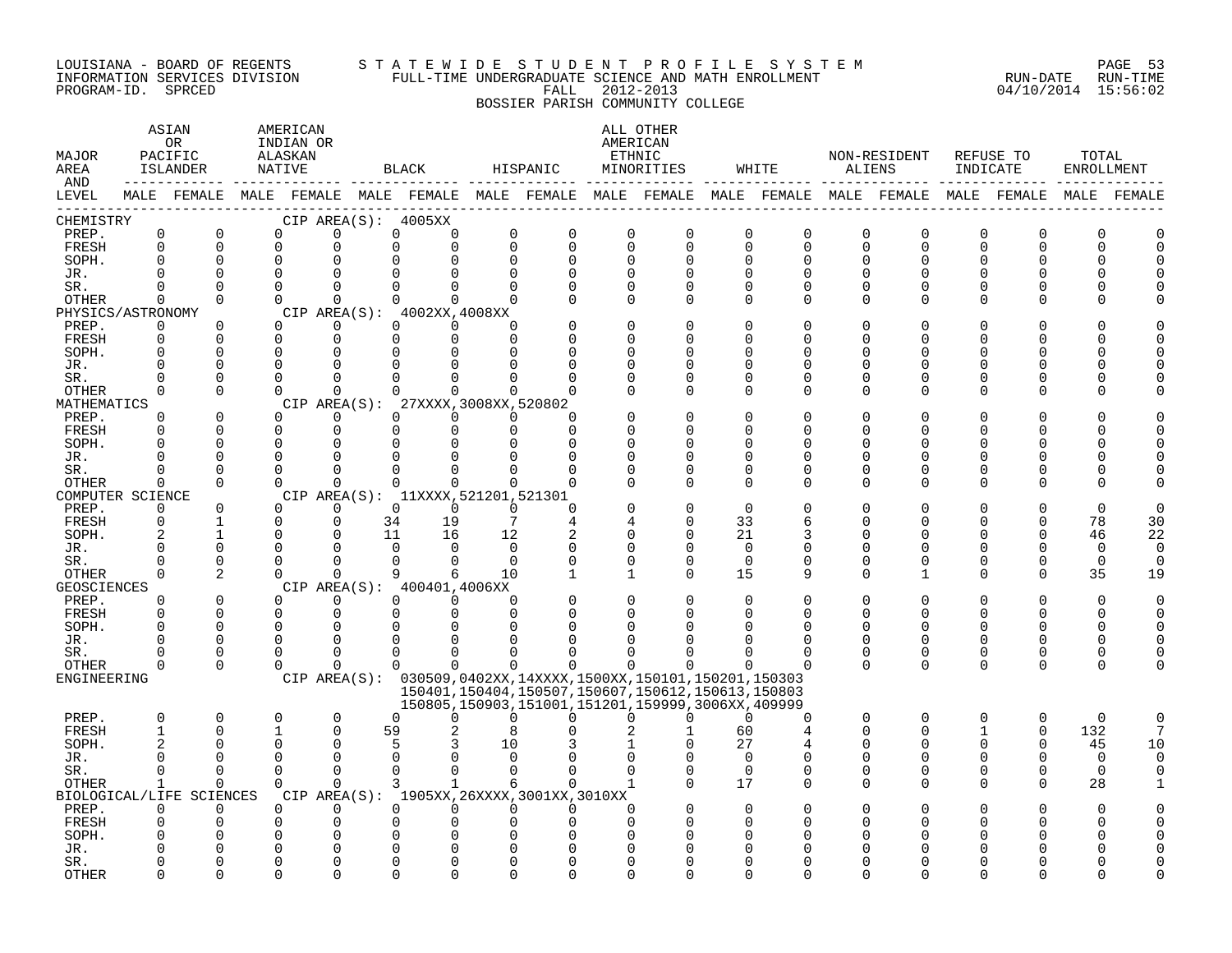#### LOUISIANA - BOARD OF REGENTS S T A T E W I D E S T U D E N T P R O F I L E S Y S T E M PAGE 54 INFORMATION SERVICES DIVISION FULL-TIME UNDERGRADUATE SCIENCE AND MATH ENROLLMENT RUN-DATE RUN-TIME PROGRAM-ID. SPRCED FALL 2012-2013 04/10/2014 15:56:02

# BOSSIER PARISH COMMUNITY COLLEGE

| MAJOR<br>AREA<br>AND |              | ASIAN<br><b>OR</b><br>PACIFIC<br>ISLANDER                                                       | NATIVE         | AMERICAN<br>INDIAN OR<br>ALASKAN |          | BLACK                                           |                | HISPANIC       | AMERICAN<br>ETHNIC | ALL OTHER<br>MINORITIES |                | WHITE        |             | NON-RESIDENT<br>ALIENS |          | REFUSE TO<br>INDICATE | TOTAL        | ENROLLMENT     |
|----------------------|--------------|-------------------------------------------------------------------------------------------------|----------------|----------------------------------|----------|-------------------------------------------------|----------------|----------------|--------------------|-------------------------|----------------|--------------|-------------|------------------------|----------|-----------------------|--------------|----------------|
| LEVEL                |              | MALE FEMALE MALE FEMALE MALE FEMALE MALE FEMALE MALE FEMALE MALE FEMALE MALE FEMALE MALE FEMALE |                |                                  |          |                                                 |                |                |                    |                         |                |              |             |                        |          |                       |              | MALE FEMALE    |
|                      |              | AGRICULTURAL SCIENCES                                                                           |                |                                  |          | CIP AREA(S): 01XXXX,030103,030104,030601,039999 |                |                |                    |                         |                |              |             |                        |          |                       |              |                |
| PREP.                | $\mathbf 0$  |                                                                                                 | $\Omega$       | $\cap$                           | $\Omega$ | $\cap$                                          | $\cap$         |                |                    |                         | $\mathbf{0}$   | $\Omega$     | $\mathbf 0$ | $\Omega$               | $\Omega$ | 0                     |              |                |
| FRESH                | $\Omega$     |                                                                                                 | $\Omega$       | $\cap$                           | $\cap$   | $\cap$                                          | $\cap$         |                |                    | $\Omega$                | $\Omega$       | $\cap$       | $\Omega$    |                        |          |                       |              |                |
| SOPH.                |              |                                                                                                 |                | $\cap$                           | $\cap$   | $\cap$                                          | $\cap$         | $\cap$         |                    |                         |                | $\cap$       | $\cap$      |                        |          |                       |              |                |
| JR.                  |              |                                                                                                 |                |                                  |          |                                                 |                | $\cap$         | $\cap$             |                         |                |              |             |                        |          |                       |              |                |
| SR.                  |              |                                                                                                 | $\Omega$       |                                  |          | $\Omega$                                        | $\Omega$       | $\Omega$       | $\Omega$           | $\Omega$                | $\Omega$       | $\Omega$     | $\Omega$    |                        |          |                       |              |                |
| <b>OTHER</b>         | $\Omega$     |                                                                                                 | $\cap$         | $\Omega$                         | $\cap$   | $\Omega$                                        | $\Omega$       | $\cap$         | $\cap$             | $\cap$                  | $\Omega$       |              | $\Omega$    |                        |          |                       |              |                |
|                      |              | ENVIRONMENTAL SCIENCE                                                                           |                | CIP AREA(S): 0301XX              |          |                                                 |                |                |                    |                         |                |              |             |                        |          |                       |              |                |
| PREP.                | $\Omega$     |                                                                                                 | $\Omega$       | $\Omega$                         | $\Omega$ | ∩                                               | $\Omega$       | $\Omega$       | $\Omega$           | $\cap$                  | $\Omega$       | $\Omega$     | $\Omega$    | $\cap$                 | O        |                       |              |                |
| FRESH                | $\Omega$     |                                                                                                 | $\Omega$       | $\Omega$                         | $\cap$   | $\Omega$                                        | $\Omega$       | $\Omega$       | $\Omega$           | $\Omega$                | $\Omega$       | $\Omega$     | $\Omega$    |                        |          |                       |              |                |
| SOPH.                |              |                                                                                                 |                |                                  |          | $\Omega$                                        | $\Omega$       | $\Omega$       | $\Omega$           | $\Omega$                | $\Omega$       | $\Omega$     | $\Omega$    |                        |          |                       |              |                |
| JR.                  |              |                                                                                                 |                |                                  |          | $\cap$                                          |                | $\Omega$       | $\Omega$           |                         |                |              |             |                        |          |                       |              |                |
| SR.                  |              |                                                                                                 |                |                                  |          |                                                 |                |                |                    |                         | $\Omega$       |              | $\Omega$    |                        |          |                       |              |                |
| <b>OTHER</b>         | $\Omega$     |                                                                                                 | $\cap$         | $\cap$                           | $\cap$   | $\Omega$                                        | $\cap$         | $\cap$         |                    |                         |                | $\Omega$     | $\Omega$    | $\cap$                 | $\cap$   |                       |              |                |
| UNDECLARED MAJOR     |              |                                                                                                 |                |                                  |          |                                                 |                |                |                    |                         |                |              |             |                        |          |                       |              |                |
| PREP.                | $\Omega$     |                                                                                                 | $\Omega$       | $\Omega$                         |          | $\Omega$                                        | $\Omega$       | 0              | $\Omega$           | 0                       |                | 2            | $\Omega$    | $\Omega$               | $\Omega$ | 0                     | 1            |                |
| FRESH                |              |                                                                                                 |                |                                  | 3        | 2                                               | $\Omega$       |                | $\Omega$           |                         | 7              | 11           | $\Omega$    |                        |          |                       | 12           | 15             |
| SOPH.                |              |                                                                                                 |                | $\Omega$                         |          |                                                 | $\mathfrak{D}$ | $\overline{a}$ | $\cap$             | $\cap$                  |                | $\mathbf{1}$ | $\Omega$    |                        |          |                       | 9            |                |
| JR.                  |              |                                                                                                 |                | $\cap$                           | $\cap$   | $\cap$                                          | $\cap$         | $\cap$         | $\cap$             |                         |                | $\Omega$     |             |                        |          |                       | $\Omega$     |                |
| SR.                  |              |                                                                                                 |                | $\Omega$                         | $\cap$   | $\Omega$                                        | $\Omega$       | $\Omega$       |                    |                         |                | $\Omega$     |             |                        |          |                       |              |                |
| <b>OTHER</b>         | $\Omega$     | $\Omega$                                                                                        | $\Omega$       | $\cap$                           | $\Omega$ | $\Omega$                                        |                | 3              | $\cap$             | $\Omega$                | $\cap$         |              | $\Omega$    | $\cap$                 | $\Omega$ |                       |              |                |
|                      |              | ALL OTHER AREAS OF STUDY                                                                        |                |                                  |          |                                                 |                |                |                    |                         |                |              |             |                        |          |                       |              |                |
| PREP.                | $\Omega$     | $\Omega$                                                                                        | $\Omega$       | $\Omega$                         | $\Omega$ | $\Omega$                                        | $\Omega$       | $\Omega$       | $\Omega$           | $\Omega$                | $\overline{0}$ | $\Omega$     | $\Omega$    | $\Omega$               | $\Omega$ | 0                     | $\Omega$     | $\Omega$       |
| FRESH                | 3            | 10                                                                                              |                | 12                               | 465      | 834                                             | 74             | 145            | 15                 | 27                      | 375            | 596          |             |                        |          |                       | 944          | 1,633          |
| SOPH.                |              | 3                                                                                               |                | 3                                | 95       | 300                                             | 76             | 95             | $\overline{2}$     | 12                      | 143            | 334          |             |                        |          | 0                     | 320          | 748            |
| JR.                  |              |                                                                                                 |                | $\Omega$                         | $\Omega$ | $\Omega$                                        | $\Omega$       | $\Omega$       | $\Omega$           | $\Omega$                | $\overline{0}$ | $\Omega$     | $\Omega$    |                        |          |                       | $\Omega$     | $\overline{0}$ |
| SR.                  |              |                                                                                                 |                | $\Omega$                         | $\Omega$ | $\overline{0}$                                  | $\Omega$       | $\Omega$       | $\Omega$           | $\Omega$                | $\Omega$       | $\Omega$     |             |                        | 0        | $\Omega$              | $\Omega$     | $\bigcirc$     |
| <b>OTHER</b>         |              |                                                                                                 | $\mathfrak{D}$ | $\overline{4}$                   | 35       | 155                                             | 47             | 109            | $\mathbf{1}$       | 7                       | 92             | 259          | $\Omega$    |                        | $\Omega$ | $\mathfrak{D}$        | 177          | 542            |
| TOTAL - ALL AREAS    |              |                                                                                                 |                |                                  |          |                                                 |                |                |                    |                         |                |              |             |                        |          |                       |              |                |
| PREP.                | $\mathbf{0}$ | $\Omega$                                                                                        | $\mathbf 0$    | $\overline{0}$                   | $\Omega$ | $\Omega$                                        | $\overline{0}$ | $\Omega$       | $\Omega$           | $\overline{0}$          | $\mathbf{1}$   | 2            |             |                        |          |                       | $\mathbf{1}$ | 2              |
| FRESH                |              | 11                                                                                              |                | 12                               | 561      | 857                                             | 89             | 150            | 21                 | 29                      | 475            | 617          |             |                        |          | 8                     | 1,166        | 1,685          |
| SOPH.                |              | 4                                                                                               |                | 3                                | 112      | 320                                             | 100            | 102            | 3                  | 12                      | 196            | 342          |             |                        |          |                       | 420          | 784            |
| JR.                  |              |                                                                                                 |                |                                  | $\Omega$ | $\Omega$                                        | $\Omega$       | $\Omega$       |                    | $\Omega$                | $\Omega$       | $\Omega$     |             |                        |          |                       | $\Omega$     | $\overline{0}$ |
| SR.                  |              |                                                                                                 |                |                                  | $\Omega$ | $\Omega$                                        | $\Omega$       | $\Omega$       |                    | $\Omega$                | $\cap$         | $\cap$       |             |                        |          |                       |              | $\overline{0}$ |
| <b>OTHER</b>         |              |                                                                                                 |                |                                  | 47       | 162                                             | 64             | 113            | $\mathcal{E}$      |                         | 124            | 269          | $\Omega$    |                        |          |                       | 241          | 566            |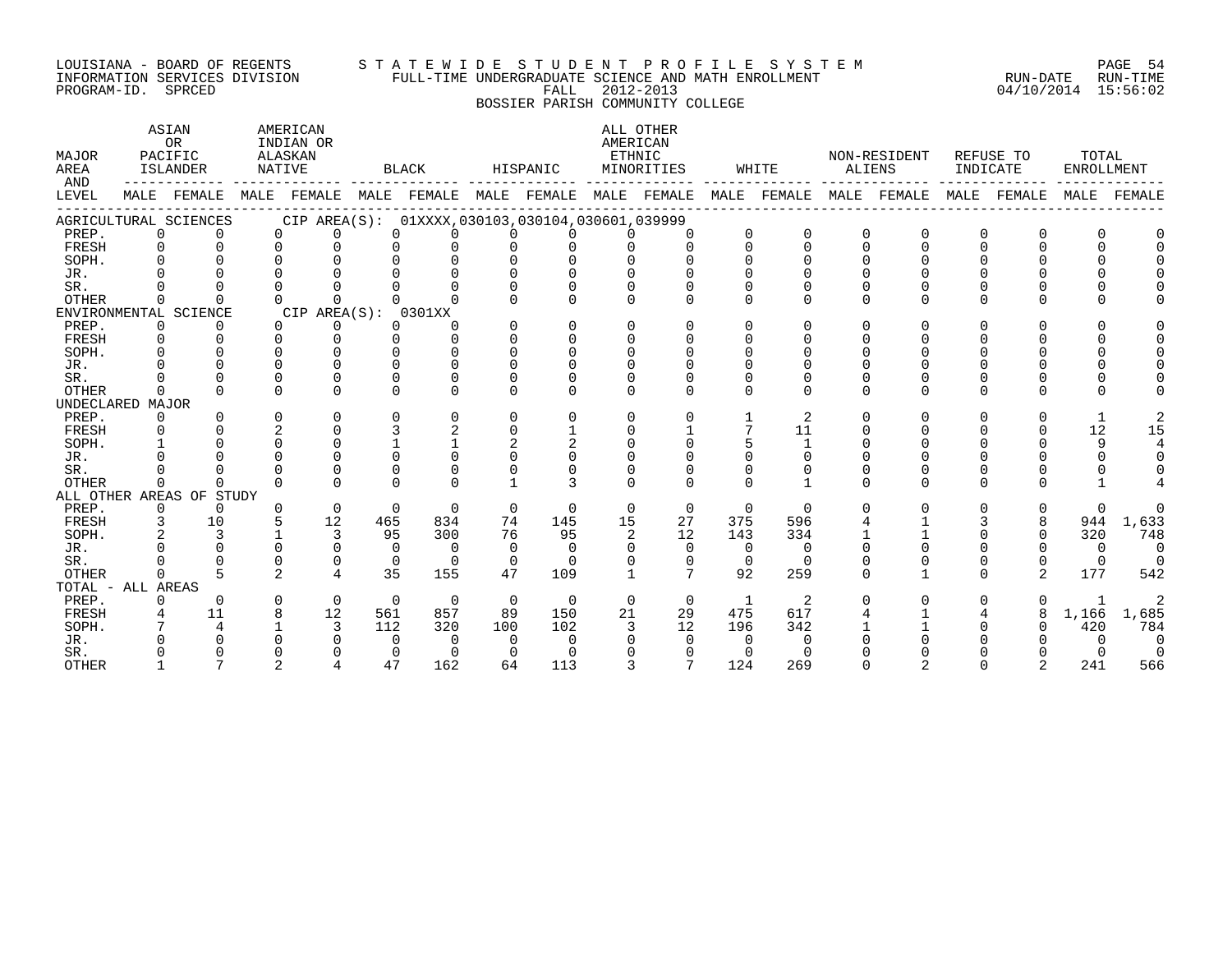#### LOUISIANA - BOARD OF REGENTS S T A T E W I D E S T U D E N T P R O F I L E S Y S T E M PAGE 55 INFORMATION SERVICES DIVISION FULL-TIME UNDERGRADUATE SCIENCE AND MATH ENROLLMENT RUN-DATE RUN-TIME PROGRAM-ID. SPRCED FALL 2012-2013 04/10/2014 15:56:02 DELGADO COMMUNITY COLLEGE

| MAJOR<br>AREA<br>AND |                         | ASIAN<br>OR<br>PACIFIC<br>ISLANDER                                                                     | AMERICAN<br>INDIAN OR<br>ALASKAN<br>NATIVE |                      |                | BLACK                                           |                      | HISPANIC                 |                         | ALL OTHER<br>AMERICAN<br>ETHNIC<br>MINORITIES                                  |                         | WHITE                      | ALIENS        | NON-RESIDENT  | REFUSE TO<br>INDICATE |          | TOTAL<br><b>ENROLLMENT</b> |          |
|----------------------|-------------------------|--------------------------------------------------------------------------------------------------------|--------------------------------------------|----------------------|----------------|-------------------------------------------------|----------------------|--------------------------|-------------------------|--------------------------------------------------------------------------------|-------------------------|----------------------------|---------------|---------------|-----------------------|----------|----------------------------|----------|
| LEVEL                |                         | MALE FEMALE MALE FEMALE MALE FEMALE MALE FEMALE MALE FEMALE MALE FEMALE MALE FEMALE MALE FEMALE FEMALE |                                            |                      |                |                                                 |                      |                          |                         |                                                                                |                         |                            |               |               |                       |          | MALE                       | FEMALE   |
| CHEMISTRY            |                         |                                                                                                        |                                            |                      |                | CIP AREA(S): 4005XX                             |                      |                          |                         |                                                                                |                         |                            |               |               |                       |          |                            |          |
| PREP.                | $\mathbf 0$<br>$\Omega$ | $\Omega$<br>$\Omega$                                                                                   | $\Omega$                                   | $\Omega$             | $\Omega$       | $\Omega$<br>$\Omega$                            | $\Omega$             | $\mathbf 0$              | $\mathbf 0$             | $\mathbf 0$                                                                    | $\Omega$                | $\overline{0}$             | $\Omega$      | $\mathbf 0$   | $\Omega$<br>$\Omega$  | $\Omega$ | $\Omega$                   |          |
| FRESH<br>SOPH.       | $\Omega$                | $\Omega$                                                                                               | $\mathbf 0$<br>$\Omega$                    | 0<br>$\Omega$        | $\Omega$       |                                                 | $\Omega$<br>$\Omega$ | $\mathbf 0$<br>$\Omega$  | $\mathbf 0$<br>$\Omega$ | $\mathbf 0$<br>$\Omega$                                                        | $\mathbf 0$<br>$\Omega$ | $\overline{0}$<br>$\Omega$ | 0<br>$\Omega$ | 0<br>$\Omega$ |                       | $\Omega$ | O                          |          |
| JR.                  | $\Omega$                | $\Omega$                                                                                               | $\Omega$                                   | $\Omega$             |                |                                                 |                      |                          | $\Omega$                |                                                                                | ∩                       | $\Omega$                   |               | U             |                       |          |                            |          |
| SR.                  | ∩                       | $\Omega$                                                                                               | $\Omega$                                   | $\Omega$             | $\cap$         | ∩                                               | <sup>n</sup>         | U                        | $\Omega$                | U                                                                              | 0                       | 0                          | 0             | U             |                       | ∩        |                            |          |
| <b>OTHER</b>         | $\Omega$                | $\Omega$                                                                                               | $\Omega$                                   | $\Omega$             | $\Omega$       | 0                                               | $\Omega$             | U                        | $\Omega$                | $\Omega$                                                                       | $\Omega$                | $\Omega$                   | $\Omega$      | $\Omega$      | ∩                     | ∩        |                            |          |
| PHYSICS/ASTRONOMY    |                         |                                                                                                        |                                            |                      |                | CIP AREA(S): 4002XX,4008XX                      |                      |                          |                         |                                                                                |                         |                            |               |               |                       |          |                            |          |
| PREP.                | $\mathbf 0$             | $\Omega$                                                                                               | $\Omega$                                   | $\mathbf 0$          | $\Omega$       | $\Omega$                                        | $\Omega$             |                          |                         |                                                                                |                         | $\Omega$                   |               |               |                       |          |                            |          |
| FRESH                | $\Omega$                | $\Omega$                                                                                               | $\Omega$                                   | $\Omega$             | $\Omega$       | $\Omega$                                        | $\Omega$             |                          |                         |                                                                                | ∩                       | U                          | U             | U             |                       |          |                            |          |
| SOPH.                | $\Omega$                | $\Omega$                                                                                               | $\Omega$                                   | $\Omega$             | U              | <sup>0</sup>                                    |                      |                          | ∩                       |                                                                                | ∩                       | U                          | U             | U             |                       | ∩        |                            |          |
| JR.                  | $\Omega$                | 0                                                                                                      | $\mathbf 0$                                | 0                    |                |                                                 |                      | O                        | ∩                       | U                                                                              | 0                       | 0                          |               | U             |                       |          |                            |          |
| SR.                  | $\Omega$                | $\Omega$                                                                                               | $\Omega$                                   | $\Omega$             |                |                                                 |                      |                          |                         | U                                                                              | $\Omega$                | O                          | U             | O             |                       |          |                            |          |
| OTHER                | $\Omega$                | $\Omega$                                                                                               | $\Omega$                                   | $\Omega$             | 0              | 0                                               | $\Omega$             |                          | ∩                       | $\Omega$                                                                       | $\Omega$                | $\Omega$                   | U             | $\Omega$      | U                     | O        |                            |          |
| MATHEMATICS          |                         |                                                                                                        | CIP AREA(S):                               |                      |                | 27XXXX, 3008XX, 520802                          |                      |                          |                         |                                                                                |                         |                            |               |               |                       |          |                            |          |
| PREP.                | $\Omega$                | $\Omega$                                                                                               | $\Omega$                                   | $\Omega$             | $\Omega$       | $\Omega$                                        | $\Omega$             | U                        |                         |                                                                                | ∩                       | U                          |               |               |                       |          |                            |          |
| FRESH                | $\Omega$                | $\Omega$                                                                                               | $\mathbf 0$                                | $\mathbf 0$          | 0              | $\Omega$                                        | $\Omega$             | O                        | $\Omega$                | ∩                                                                              | $\Omega$                | O                          | U             | 0             |                       | O        |                            |          |
| SOPH.                | $\Omega$                | $\Omega$                                                                                               | $\mathbf 0$                                | 0                    | $\Omega$       |                                                 |                      | U                        | ∩                       |                                                                                | ∩                       | U                          |               | ∩             |                       |          |                            |          |
| JR.                  | $\Omega$                | $\Omega$                                                                                               | $\Omega$                                   | $\Omega$             | $\Omega$       |                                                 |                      | O                        | <sup>0</sup>            |                                                                                | O                       | O                          |               | U             |                       |          |                            |          |
| SR.                  |                         | $\Omega$                                                                                               | $\Omega$                                   | $\Omega$             |                |                                                 |                      |                          |                         |                                                                                | $\Omega$                | $\Omega$                   | U             | 0             |                       | O        |                            |          |
| <b>OTHER</b>         | $\Omega$                | $\Omega$                                                                                               | $\Omega$                                   | $\Omega$             | $\Omega$       | $\Omega$                                        | $\Omega$             | U                        | ∩                       | $\cap$                                                                         | $\Omega$                | $\Omega$                   | U             | $\Omega$      | ∩                     | ∩        |                            |          |
| COMPUTER SCIENCE     |                         |                                                                                                        | $\Omega$                                   |                      |                | CIP AREA(S): 11XXXX, 521201, 521301<br>$\Omega$ | $\Omega$             |                          |                         |                                                                                |                         |                            |               |               |                       |          | O                          |          |
| PREP.<br>FRESH       | $\Omega$<br>4           | $\Omega$<br>$\mathbf{1}$                                                                               | $\Omega$                                   | $\Omega$<br>$\Omega$ | $\Omega$<br>48 | 16                                              | 5                    | $\Omega$<br>$\mathbf{1}$ | $\Omega$                | $\mathfrak{D}$                                                                 | $\Omega$<br>31          | O<br>8                     | U             | 0             |                       | 4        | 96                         | 32       |
| SOPH.                | $\overline{2}$          | $\Omega$                                                                                               | $\Omega$                                   | $\Omega$             | 23             | 7                                               |                      |                          | 5                       | $\Omega$                                                                       | 21                      | 8                          |               | U             |                       |          | 59                         | 17       |
| JR.                  | $\Omega$                | $\Omega$                                                                                               | $\Omega$                                   | $\Omega$             | $\Omega$       | $\Omega$                                        | $\Omega$             | O                        | $\Omega$                | O                                                                              | $\Omega$                | O                          | U             | O             |                       |          | $\Omega$                   | $\Omega$ |
| SR.                  | $\Omega$                | 0                                                                                                      | $\mathbf 0$                                | $\Omega$             | $\Omega$       |                                                 |                      | U                        | $\Omega$                | O                                                                              | $\mathbf 0$             | O                          | O             | $\Omega$      |                       | 0        | 0                          | $\Omega$ |
| OTHER                | 7                       | $\Omega$                                                                                               | $\Omega$                                   | $\Omega$             | 12             |                                                 |                      |                          | 1                       | $\Omega$                                                                       | 13                      | 6                          | $\Omega$      | $\Omega$      | $\mathbf{1}$          | 2        | 39                         | 17       |
| <b>GEOSCIENCES</b>   |                         |                                                                                                        |                                            |                      |                | CIP AREA(S): 400401,4006XX                      |                      |                          |                         |                                                                                |                         |                            |               |               |                       |          |                            |          |
| PREP.                | $\Omega$                | $\Omega$                                                                                               | $\Omega$                                   | $\Omega$             | $\Omega$       | $\Omega$                                        | $\Omega$             |                          | $\Omega$                |                                                                                | $\Omega$                | U                          |               | O             |                       | $\Omega$ | $\Omega$                   |          |
| FRESH                | $\Omega$                | $\Omega$                                                                                               | $\Omega$                                   | $\Omega$             | $\Omega$       | $\Omega$                                        | $\Omega$             |                          | ∩                       |                                                                                | ∩                       | U                          | U             | ∩             |                       | $\Omega$ | U                          |          |
| SOPH.                | $\Omega$                | 0                                                                                                      | 0                                          | 0                    |                |                                                 |                      |                          |                         |                                                                                |                         |                            |               | U             |                       |          |                            |          |
| JR.                  | ∩                       | $\Omega$                                                                                               | $\Omega$                                   | $\Omega$             | ∩              |                                                 |                      |                          |                         |                                                                                |                         | O                          | U             | 0             | ∩                     | ∩        |                            |          |
| SR.                  | O                       | $\Omega$                                                                                               | $\Omega$                                   | $\Omega$             | $\Omega$       | O                                               |                      |                          |                         |                                                                                | ∩                       | O                          | 0             | 0             | $\Omega$              | 0        |                            |          |
| OTHER                | $\Omega$                | $\Omega$                                                                                               | $\Omega$                                   | $\Omega$             | $\Omega$       | $\Omega$                                        | $\Omega$             | U                        | 0                       |                                                                                | $\Omega$                | O                          | $\Omega$      | $\Omega$      | $\Omega$              | $\Omega$ | U                          |          |
| ENGINEERING          |                         |                                                                                                        |                                            |                      |                |                                                 |                      |                          |                         | CIP AREA(S): 030509,0402XX,14XXXX,1500XX,150101,150201,150303                  |                         |                            |               |               |                       |          |                            |          |
|                      |                         |                                                                                                        |                                            |                      |                |                                                 |                      |                          |                         | 150401, 150404, 150507, 150607, 150612, 150613, 150803                         |                         |                            |               |               |                       |          |                            |          |
| PREP.                | $\Omega$                | 0                                                                                                      | 0                                          | $\mathbf 0$          | $\Omega$       | 0                                               | $\Omega$             | 0                        |                         | 150805, 150903, 151001, 151201, 159999, 3006XX, 409999<br>$\Omega$<br>$\Omega$ | $\Omega$                | $\Omega$                   | $\Omega$      | $\mathbf 0$   | $\Omega$              | $\Omega$ | $\mathbf 0$                | $\Omega$ |
| FRESH                | $\overline{2}$          | $\mathbf{1}$                                                                                           | 0                                          | $\Omega$             | 50             |                                                 | 10                   |                          |                         |                                                                                | 32                      | 4                          | $\Omega$      | $\Omega$      | 7                     | $\Omega$ | 106                        | 13       |
| SOPH.                | $\Omega$                | <sup>0</sup>                                                                                           | $\Omega$                                   | $\Omega$             | 7              |                                                 |                      |                          |                         |                                                                                | 19                      | 3                          | O             | 0             | 5                     | 0        | 37                         | 8        |
| JR.                  | $\Omega$                | $\Omega$                                                                                               | $\Omega$                                   | $\Omega$             | $\Omega$       |                                                 |                      |                          |                         |                                                                                | $\Omega$                | $\Omega$                   | U             | $\Omega$      |                       | $\Omega$ | $\Omega$                   | $\Omega$ |
| SR.                  | $\Omega$                | $\Omega$                                                                                               | $\Omega$                                   | $\Omega$             | $\Omega$       | 0                                               | <sup>n</sup>         |                          | $\Omega$                |                                                                                | 0                       | 0                          | $\Omega$      | $\Omega$      | U                     | $\Omega$ | $\Omega$                   | $\Omega$ |
| OTHER                | 3                       | 1                                                                                                      | 1                                          | $\Omega$             | 5              | 3                                               |                      |                          | $\Omega$                |                                                                                | 8                       | 5                          | 0             | 0             | 3                     | $\Omega$ | 24                         | 10       |
|                      |                         | BIOLOGICAL/LIFE SCIENCES                                                                               |                                            |                      |                | CIP AREA(S): 1905XX, 26XXXX, 3001XX, 3010XX     |                      |                          |                         |                                                                                |                         |                            |               |               |                       |          |                            |          |
| PREP.                | $\Omega$                | $\Omega$                                                                                               | $\Omega$                                   | $\Omega$             | $\Omega$       | $\Omega$                                        | $\Omega$             | $\Omega$                 | $\Omega$                |                                                                                |                         |                            |               |               |                       |          | U                          |          |
| FRESH                |                         | $\Omega$                                                                                               | 0                                          | 0                    | O              |                                                 |                      | O                        | ∩                       |                                                                                |                         |                            |               |               |                       |          |                            |          |
| SOPH.                |                         |                                                                                                        | $\Omega$                                   | <sup>n</sup>         |                |                                                 |                      |                          |                         |                                                                                |                         |                            |               |               |                       |          |                            |          |
| JR.                  |                         |                                                                                                        | $\Omega$                                   | $\Omega$             |                |                                                 |                      |                          |                         |                                                                                |                         |                            |               |               |                       |          |                            |          |
| SR.                  |                         | ∩                                                                                                      | O                                          | $\Omega$             |                |                                                 |                      |                          |                         |                                                                                |                         |                            |               |               |                       |          |                            |          |
| <b>OTHER</b>         |                         | ∩                                                                                                      | U                                          | $\cap$               |                |                                                 |                      |                          | ∩                       |                                                                                |                         |                            |               |               |                       |          |                            |          |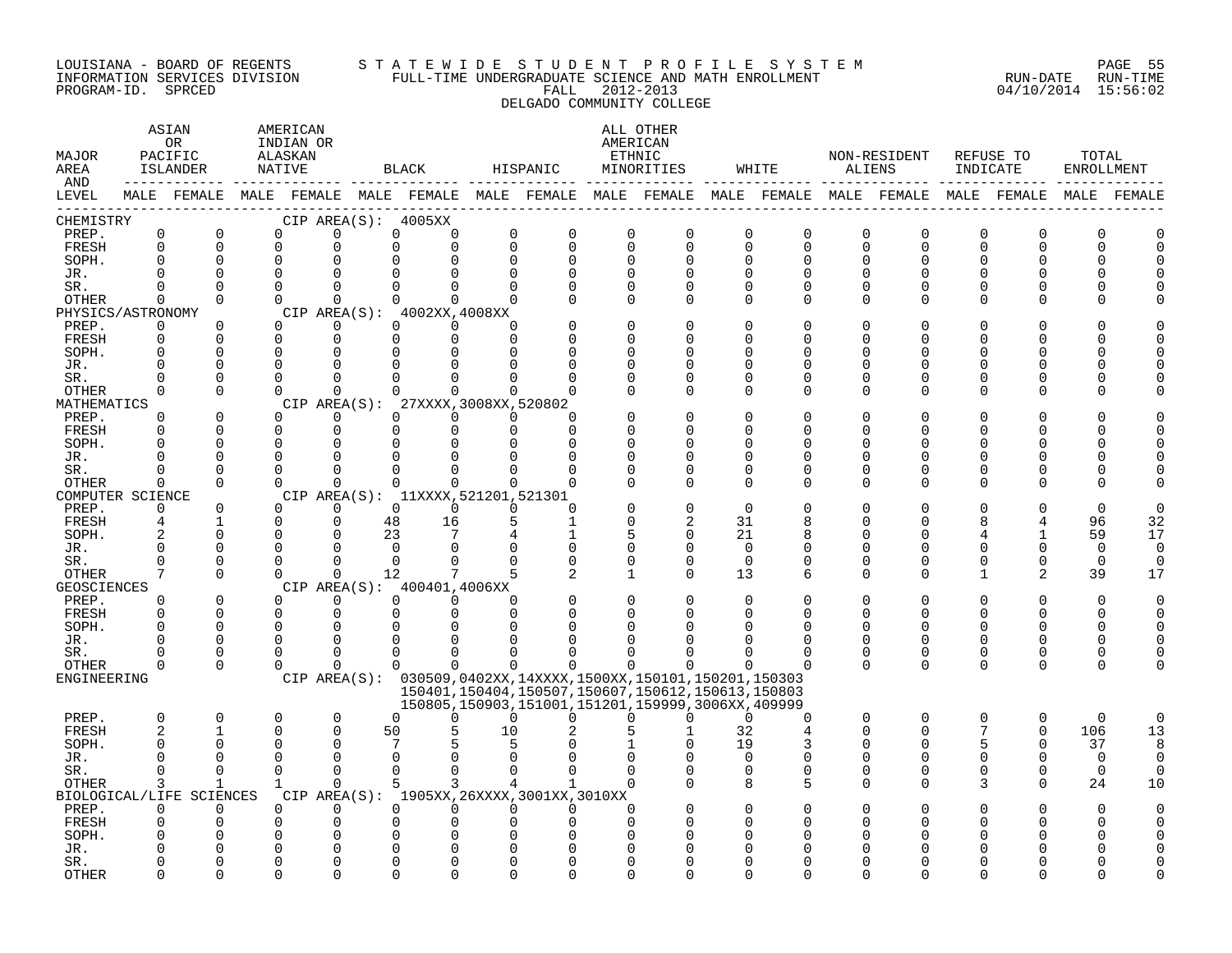#### LOUISIANA - BOARD OF REGENTS S T A T E W I D E S T U D E N T P R O F I L E S Y S T E M PAGE 56 INFORMATION SERVICES DIVISION FULL-TIME UNDERGRADUATE SCIENCE AND MATH ENROLLMENT RUN-DATE RUN-TIME PROGRAM-ID. SPRCED FALL 2012-2013 04/10/2014 15:56:02 DELGADO COMMUNITY COLLEGE

| MAJOR<br>AREA<br>AND      |          | ASIAN<br>OR<br>PACIFIC<br>ISLANDER | NATIVE   | AMERICAN<br>INDIAN OR<br>ALASKAN |                          | BLACK                                                                   |                      | HISPANIC         | AMERICAN<br>ETHNIC | ALL OTHER<br>MINORITIES |                | WHITE          | ALIENS      | NON-RESIDENT    | INDICATE | REFUSE TO      | TOTAL<br>ENROLLMENT |                |
|---------------------------|----------|------------------------------------|----------|----------------------------------|--------------------------|-------------------------------------------------------------------------|----------------------|------------------|--------------------|-------------------------|----------------|----------------|-------------|-----------------|----------|----------------|---------------------|----------------|
| LEVEL                     |          | MALE FEMALE                        |          |                                  |                          | MALE FEMALE MALE FEMALE MALE FEMALE MALE FEMALE MALE FEMALE MALE FEMALE |                      |                  |                    |                         |                |                |             |                 |          | MALE FEMALE    |                     | MALE FEMALE    |
|                           |          | AGRICULTURAL SCIENCES              |          |                                  |                          | CIP AREA(S): 01XXXX, 030103, 030104, 030601, 039999                     |                      |                  |                    |                         |                |                |             |                 |          |                |                     |                |
| PREP.                     | $\Omega$ | $\Omega$                           | $\Omega$ | $\Omega$                         | $\Omega$                 | $\Omega$                                                                | $\Omega$             | $\Omega$         | $\cap$             | $\Omega$                | 0              |                | $\Omega$    | 0               |          | $\Omega$       |                     |                |
| FRESH                     | $\Omega$ | $\Omega$                           | $\Omega$ | $\Omega$                         | 3                        | $\Omega$                                                                | $\Omega$             | $\Omega$         |                    | 2                       |                | 2              | $\Omega$    | $\Omega$        |          | $\Omega$       |                     |                |
| SOPH.                     | $\Omega$ | $\cap$                             | $\cap$   | $\Omega$                         | $\cap$                   | $\Omega$                                                                | $\Omega$             |                  |                    |                         |                |                |             |                 |          |                |                     |                |
| JR.                       |          |                                    |          |                                  |                          |                                                                         | $\Omega$             |                  |                    |                         |                |                |             | $\Omega$        |          |                |                     |                |
| SR.                       |          |                                    |          |                                  |                          |                                                                         | $\Omega$             |                  |                    |                         |                |                |             | $\Omega$        |          |                |                     |                |
| <b>OTHER</b>              | $\Omega$ | $\Omega$                           |          | $\Omega$                         | $\cap$                   |                                                                         | $\Omega$             | $\cap$           |                    | 0                       | $\Omega$       | $\Omega$       | $\Omega$    | $\Omega$        |          | $\Omega$       |                     |                |
|                           |          | ENVIRONMENTAL SCIENCE              |          | CIP AREA(S): 0301XX              |                          |                                                                         |                      |                  |                    |                         |                |                |             |                 |          |                |                     |                |
| PREP.                     | $\Omega$ | $\Omega$                           | $\Omega$ | $\Omega$                         | $\Omega$                 | 0                                                                       | $\Omega$             | $\Omega$         | $\Omega$           | $\Omega$                | $\Omega$       | $\Omega$       | $\Omega$    | $\Omega$        | $\Omega$ | $\Omega$       |                     |                |
| FRESH                     | $\Omega$ | $\Omega$                           | $\Omega$ | $\Omega$                         | $\Omega$                 | $\Omega$                                                                | $\Omega$             | $\Omega$         |                    | $\Omega$                | $\Omega$       |                | $\Omega$    | $\Omega$        |          |                |                     |                |
| SOPH.                     | $\Omega$ | $\Omega$                           | $\Omega$ | $\Omega$                         | $\Omega$                 | $\Omega$                                                                | $\Omega$             | $\Omega$         |                    | $\Omega$                | $\Omega$       | $\Omega$       | $\Omega$    | $\Omega$        |          |                |                     |                |
| JR.                       |          | $\Omega$                           | $\cap$   | $\Omega$                         | $\cap$                   |                                                                         | $\Omega$             | $\Omega$         |                    |                         | $\Omega$       |                |             |                 |          |                |                     |                |
| SR.                       |          | $\cap$                             | $\Omega$ | $\Omega$<br>$\Omega$             | $\cap$<br>$\Omega$       | $\Omega$<br>$\Omega$                                                    | $\Omega$<br>$\Omega$ | $\cap$<br>$\cap$ |                    | $\Omega$                | $\Omega$       | $\Omega$       | $\Omega$    | $\Omega$        | $\Omega$ | $\Omega$       |                     |                |
| <b>OTHER</b>              | $\Omega$ |                                    |          |                                  |                          |                                                                         |                      |                  |                    |                         |                |                |             |                 |          |                |                     |                |
| UNDECLARED MAJOR<br>PREP. | $\Omega$ | $\Omega$                           |          | $\Omega$                         | 3                        | 2                                                                       | $\Omega$             | $\Omega$         |                    | $\Omega$                | 1              | $\Omega$       | $\Omega$    | $\Omega$        | $\Omega$ |                | 5                   | 3              |
| FRESH                     | 9        | 5                                  |          | $\Omega$                         | $\overline{4}$           |                                                                         | 21                   | 37               |                    | $\Omega$                | 17             | 12             |             |                 |          |                | 63                  | 65             |
| SOPH.                     | 13       | 17                                 | $\Omega$ |                                  | $\overline{4}$           |                                                                         | 8                    | 23               | $\Omega$           | $\Omega$                |                | 8              |             |                 |          | 6              | 39                  | 63             |
| JR.                       | $\Omega$ | $\Omega$                           | $\Omega$ | $\Omega$                         | $\cap$                   |                                                                         | $\Omega$             | $\Omega$         |                    |                         |                |                |             |                 |          |                | $\Omega$            | $\Omega$       |
| SR.                       | $\Omega$ | $\Omega$                           |          | $\Omega$                         | $\Omega$                 |                                                                         | $\Omega$             | $\Omega$         |                    |                         | $\Omega$       |                | $\Omega$    |                 |          | $\Omega$       | $\Omega$            | $\Omega$       |
| OTHER                     | 11       | 16                                 |          | $\Omega$                         | $\overline{a}$           | $\cap$                                                                  | $\Omega$             | 10               |                    |                         |                | 4              | $\Omega$    | $\Omega$        |          | $\overline{a}$ | 17                  | 32             |
|                           |          | ALL OTHER AREAS OF STUDY           |          |                                  |                          |                                                                         |                      |                  |                    |                         |                |                |             |                 |          |                |                     |                |
| PREP.                     | $\Omega$ | $\overline{0}$                     |          | $\mathbf 0$                      | $\Omega$                 | $\Omega$                                                                | $\Omega$             | $\Omega$         | $\Omega$           | $\Omega$                | $\Omega$       | $\Omega$       | $\mathbf 0$ | $\mathbf 0$     | $\Omega$ | $\Omega$       | $\Omega$            | $\Omega$       |
| FRESH                     | 45       | 32                                 | 3        | $7\phantom{.0}$                  |                          | 648 1,362                                                               | 95                   | 178              | 39                 | 70                      | 479            | 739            | 3           | 2               | 118      | 166            | 1,430               | 2,556          |
| SOPH.                     | 29       | 38                                 | $\Omega$ |                                  | 207                      | 581                                                                     | 37                   | 89               | 22                 | 38                      | 270            | 462            | $\Omega$    | $\Omega$        | 72       | 120            | 637                 | 1,332          |
| JR.                       | $\cap$   | $\Omega$                           | $\Omega$ | $\Omega$                         | $\Omega$                 | $\Omega$                                                                | $\Omega$             | $\cap$           | $\cap$             | $\Omega$                | $\Omega$       | $\Omega$       |             | $\Omega$        | $\Omega$ | $\Omega$       | $\Omega$            | $\Omega$       |
| SR.                       | $\Omega$ | $\Omega$                           | $\Omega$ | $\Omega$                         | $\Omega$                 | $\Omega$                                                                | $\Omega$             | $\Omega$         | $\Omega$           | $\Omega$                | $\Omega$       | $\Omega$       |             | $\Omega$        | $\Omega$ | $\Omega$       | $\Omega$            |                |
| OTHER                     | 31       | 47                                 | 2        | $\mathbf{1}$                     | 91                       | 288                                                                     | 26                   | 65               | $6 \overline{6}$   | 18                      | 132            | 341            | $\Omega$    | $\Omega$        | 26       | 76             | 314                 | 836            |
| TOTAL - ALL AREAS         |          |                                    |          |                                  |                          |                                                                         |                      |                  |                    |                         |                |                |             |                 |          |                |                     |                |
| PREP.                     | $\Omega$ | $\Omega$                           |          | $\Omega$                         | $\overline{\phantom{a}}$ | 2                                                                       | $\Omega$             | $\overline{0}$   | $\Omega$           | $\Omega$                | $\overline{1}$ | $\overline{0}$ | $\Omega$    | $\Omega$        | $\Omega$ | <sup>1</sup>   | -5                  | 3              |
| FRESH                     | 60       | 39                                 |          | 7                                |                          | 753 1,384                                                               | 131                  | 218              | 45                 | 75                      | 563            | 765            | 8           | 10 <sup>°</sup> | 139      | 172            | 1,703               | 2,670          |
| SOPH.                     | 44       | 55                                 | $\Omega$ |                                  | 241                      | 600                                                                     | 54                   | 114              | 28                 | 38                      | 318            | 481            |             | $\mathbf{1}$    | 91       | 127            | 776                 | 1,421          |
| JR.                       |          | $\Omega$                           |          |                                  | $\Omega$                 | $\Omega$                                                                | $\Omega$             | $\Omega$         | $\Omega$           | $\Omega$                | $\Omega$       | $\Omega$       |             |                 | $\Omega$ | $\Omega$       | $\Omega$            | $\Omega$       |
| SR.                       |          | $\Omega$                           |          |                                  | $\Omega$                 | 0                                                                       | $\Omega$             | $\Omega$         |                    |                         | $\Omega$       | $\Omega$       |             |                 | $\Omega$ | $\Omega$       | $\Omega$            | $\overline{0}$ |
| <b>OTHER</b>              | 52       | 64                                 |          |                                  | 110                      | 298                                                                     | 35                   | 78               |                    | 1 R                     | 156            | 356            |             |                 | 32       | 80             | 395                 | 895            |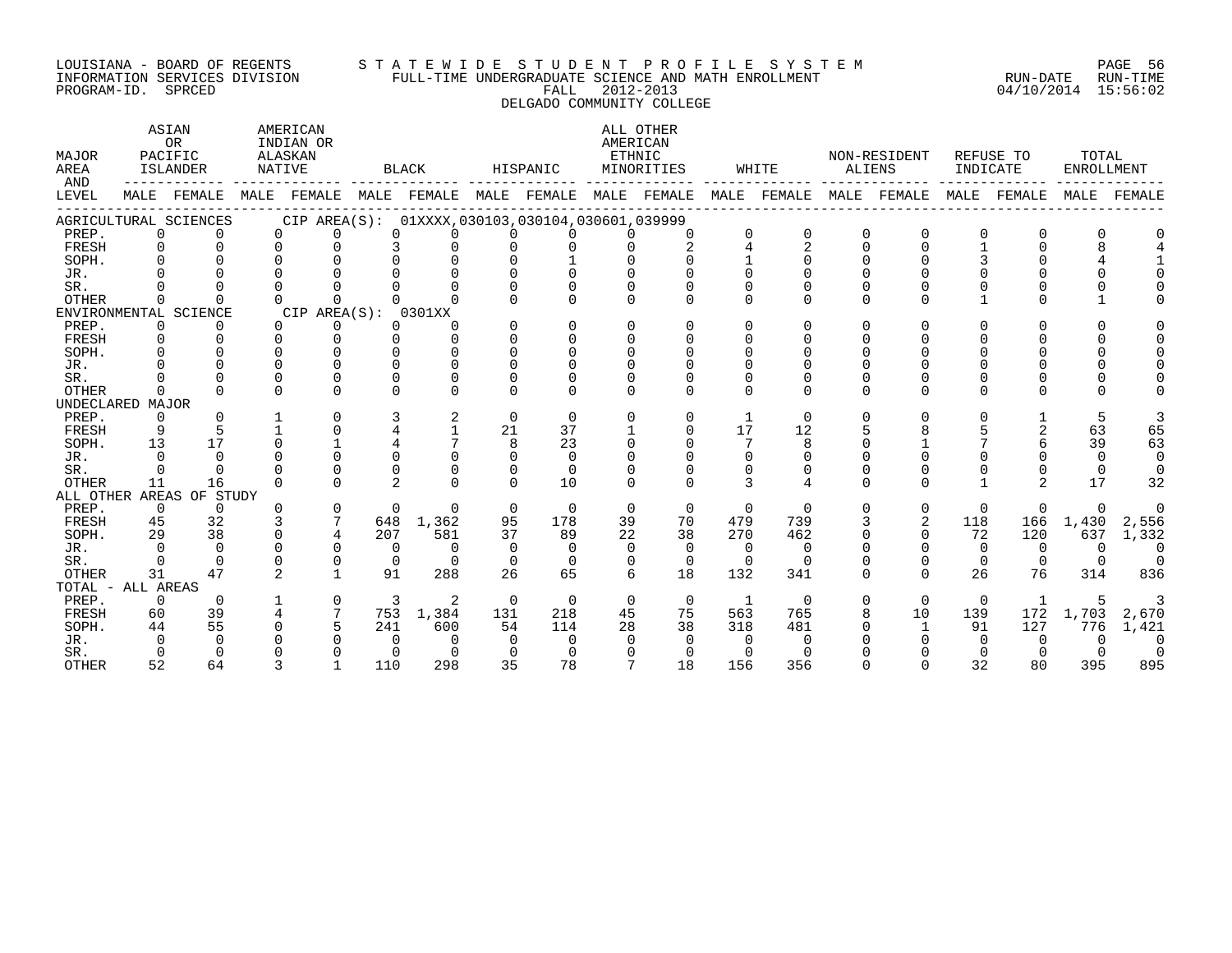#### LOUISIANA - BOARD OF REGENTS S T A T E W I D E S T U D E N T P R O F I L E S Y S T E M PAGE 57 INFORMATION SERVICES DIVISION FULL-TIME UNDERGRADUATE SCIENCE AND MATH ENROLLMENT RUN-DATE RUN-TIME PROGRAM-ID. SPRCED FALL 2012-2013 04/10/2014 15:56:02

ELAINE P. NUNEZ COMMUN. COLLEGE

ASTAN AMERICAN ANG ANG ANG ASTANG ANG ASTANG ALL OTHER OR INDIAN OR **AMERICAN** MAJOR PACIFIC ALASKAN ETHNIC NON-RESIDENT REFUSE TO TOTAL AREA ISLANDER NATIVE BLACK HISPANIC MINORITIES WHITE ALIENS INDICATE ENROLLMENT AND ------------ ------------- ------------- ------------- ------------- ------------- ------------- ------------- ------------- LEVEL MALE FEMALE MALE FEMALE MALE FEMALE MALE FEMALE MALE FEMALE MALE FEMALE MALE FEMALE MALE FEMALE MALE FEMALE ------------------------------------------------------------------------------------------------------------------------------------ CHEMISTRY CIP AREA(S): 4005XX PREP. 0 0 0 0 0 0 0 0 0 0 0 0 0 0 0 0 0 0 FRESH 0 0 0 0 0 0 0 0 0 0 0 0 0 0 0 0 0 0 SOPH. 0 0 0 0 0 0 0 0 0 0 0 0 0 0 0 0 0 0 JR. 0 0 0 0 0 0 0 0 0 0 0 0 0 0 0 0 0 0 SR. 0 0 0 0 0 0 0 0 0 0 0 0 0 0 0 0 0 0 OTHER 0 0 0 0 0 0 0 0 0 0 0 0 0 0 0 0 0 0 PHYSICS/ASTRONOMY CIP AREA(S): 4002XX,4008XX<br>
PREP. 0 0 0 0 0 0 0 PREP. 0 0 0 0 0 0 0 0 0 0 0 0 0 0 0 0 0 0 FRESH 0 0 0 0 0 0 0 0 0 0 0 0 0 0 0 0 0 0 SOPH. 0 0 0 0 0 0 0 0 0 0 0 0 0 0 0 0 0 0 JR. 0 0 0 0 0 0 0 0 0 0 0 0 0 0 0 0 0 0 SR. 0 0 0 0 0 0 0 0 0 0 0 0 0 0 0 0 0 0 OTHER 0 0 0 0 0 0 0 0 0 0 0 0 0 0 0 0 0 0 MATHEMATICS CIP AREA(S): 27XXXX,3008XX,520802<br>
PREP. 0 0 0 0 0 0 0 PREP. 0 0 0 0 0 0 0 0 0 0 0 0 0 0 0 0 0 0 FRESH 0 0 0 0 0 0 0 0 0 0 0 0 0 0 0 0 0 0 SOPH. 0 0 0 0 0 0 0 0 0 0 0 0 0 0 0 0 0 0 JR. 0 0 0 0 0 0 0 0 0 0 0 0 0 0 0 0 0 0 SR. 0 0 0 0 0 0 0 0 0 0 0 0 0 0 0 0 0 0 OTHER 0 0 0 0 0 0 0 0 0 0 0 0 0 0 0 0 0 0 COMPUTER SCIENCE CIP AREA(S): 11XXXX,521201,521301<br>
PREP. 0 0 0 0 0 0 0 PREP. 0 0 0 0 0 0 0 0 0 0 0 0 0 0 0 0 0 0 FRESH 0 0 0 0 0 1 0 0 0 0 1 0 0 0 0 0 1 1 SOPH. 0 0 0 0 1 1 0 0 0 0 1 0 0 0 0 0 2 1 JR. 0 0 0 0 0 0 0 0 0 0 0 0 0 0 0 0 0 0 SR. 0 0 0 0 0 0 0 0 0 0 0 0 0 0 0 0 0 0 OTHER 0 0 0 0 0 0 0 0 0 0 0 0 0 0 0 0 0 0 GEOSCIENCES CIPAREA(S): 400401,4006XX<br>
PREP. 0 0 0 0 0 0 PREP. 0 0 0 0 0 0 0 0 0 0 0 0 0 0 0 0 0 0 FRESH 0 0 0 0 0 0 0 0 0 0 0 0 0 0 0 0 0 0 SOPH. 0 0 0 0 0 0 0 0 0 0 0 0 0 0 0 0 0 0 JR. 0 0 0 0 0 0 0 0 0 0 0 0 0 0 0 0 0 0 SR. 0 0 0 0 0 0 0 0 0 0 0 0 0 0 0 0 0 0 OTHER 0 0 0 0 0 0 0 0 0 0 0 0 0 0 0 0 0 0 ENGINEERING CIP AREA(S): 030509,0402XX,14XXXX,1500XX,150101,150201,150303 150401,150404,150507,150607,150612,150613,150803 150805,150903,151001,151201,159999,3006XX,409999 PREP. 0 0 0 0 0 0 0 0 0 0 0 0 0 0 0 0 0 0 FRESH 1 1 0 0 32 7 2 1 2 0 28 2 0 0 1 1 66 12 SOPH. 1 0 0 1 13 3 2 1 0 0 14 0 0 0 1 0 31 5 JR. 0 0 0 0 0 0 0 0 0 0 0 0 0 0 0 0 0 0 SR. 0 0 0 0 0 0 0 0 0 0 0 0 0 0 0 0 0 0 OTHER 0 0 1 0 5 0 0 0 0 0 13 4 0 0 0 0 19 4 BIOLOGICAL/LIFE SCIENCES CIP AREA(S): 1905XX,26XXXX,3001XX,3010XX PREP. 0 0 0 0 0 0 0 0 0 0 0 0 0 0 0 0 0 0 FRESH 0 0 0 0 0 0 0 0 0 0 0 0 0 0 0 0 0 0 SOPH. 0 0 0 0 0 0 0 0 0 0 0 0 0 0 0 0 0 0 JR. 0 0 0 0 0 0 0 0 0 0 0 0 0 0 0 0 0 0 SR. 0 0 0 0 0 0 0 0 0 0 0 0 0 0 0 0 0 0 OTHER 0 0 0 0 0 0 0 0 0 0 0 0 0 0 0 0 0 0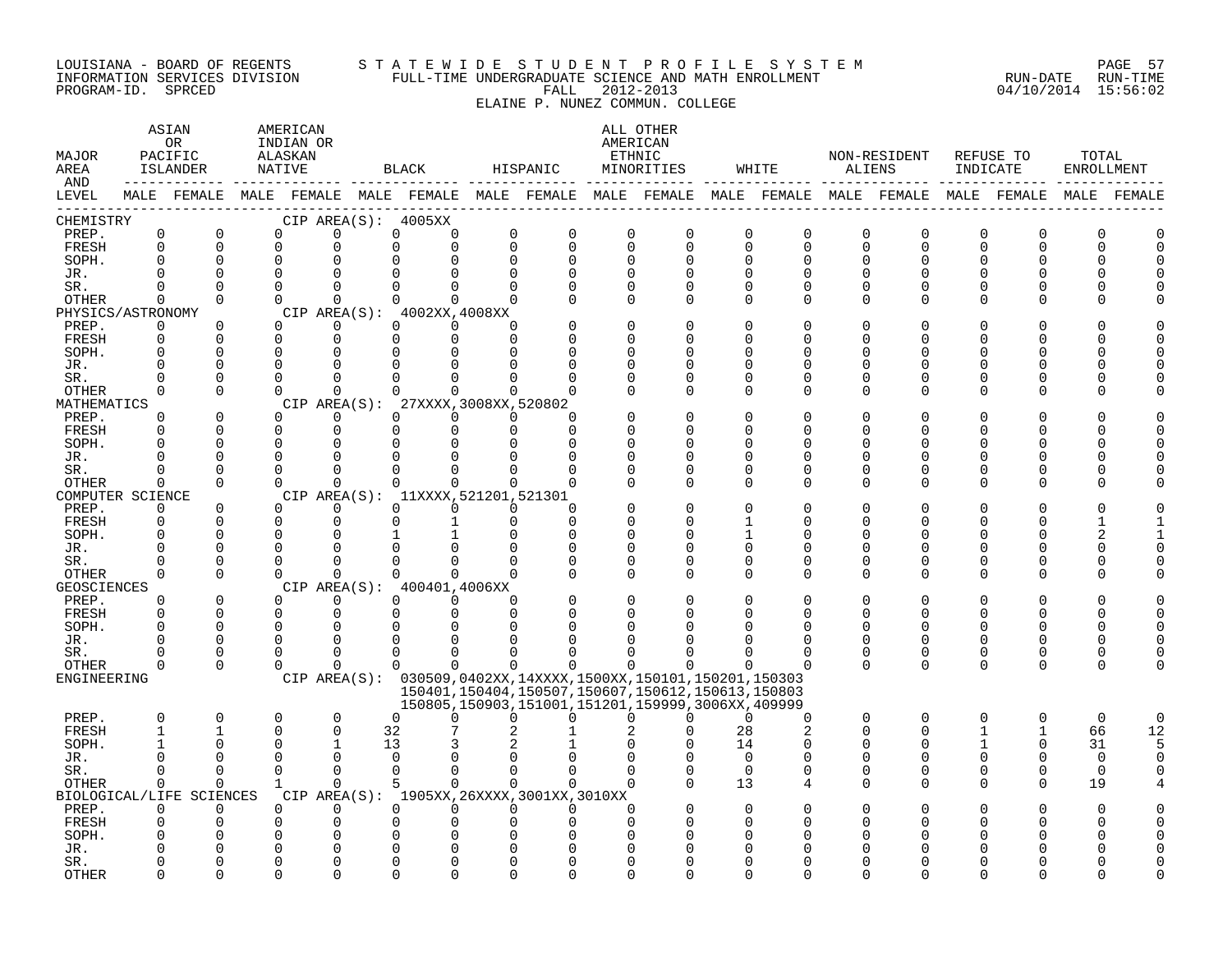#### LOUISIANA - BOARD OF REGENTS S T A T E W I D E S T U D E N T P R O F I L E S Y S T E M PAGE 58 INFORMATION SERVICES DIVISION FULL-TIME UNDERGRADUATE SCIENCE AND MATH ENROLLMENT RUN-DATE RUN-TIME PROGRAM-ID. SPRCED FALL 2012-2013 04/10/2014 15:56:02

ELAINE P. NUNEZ COMMUN. COLLEGE

| MAJOR<br>AREA<br>AND | ASIAN<br>OR<br>PACIFIC<br>ISLANDER<br>MALE FEMALE |                          |              | AMERICAN<br>INDIAN OR<br>ALASKAN<br>NATIVE |             | BLACK                                           |          | HISPANIC     |              | ALL OTHER<br>AMERICAN<br>ETHNIC<br>MINORITIES |          | WHITE    | ALIENS   | NON-RESIDENT            | INDICATE | REFUSE TO      | TOTAL<br>ENROLLMENT |        |
|----------------------|---------------------------------------------------|--------------------------|--------------|--------------------------------------------|-------------|-------------------------------------------------|----------|--------------|--------------|-----------------------------------------------|----------|----------|----------|-------------------------|----------|----------------|---------------------|--------|
| LEVEL                |                                                   |                          |              |                                            |             | MALE FEMALE MALE FEMALE MALE FEMALE MALE FEMALE |          |              |              |                                               |          |          |          | MALE FEMALE MALE FEMALE |          | MALE FEMALE    | MALE                | FEMALE |
|                      |                                                   | AGRICULTURAL SCIENCES    |              |                                            |             | CIP AREA(S): 01XXXX,030103,030104,030601,039999 |          |              |              |                                               |          |          |          |                         |          |                |                     |        |
| PREP.                | $\Omega$                                          | 0                        | $\Omega$     | $\Omega$                                   |             |                                                 | 0        |              |              | $\Omega$                                      |          | $\Omega$ | $\Omega$ | ∩                       | O        | 0              |                     |        |
| FRESH                | $\Omega$                                          | $\Omega$                 | $\Omega$     | $\cap$                                     |             |                                                 | $\cap$   |              |              | $\cap$                                        | $\cap$   | $\Omega$ | $\cap$   | U                       | $\Omega$ | $\cap$         |                     |        |
| SOPH.                | $\Omega$                                          |                          |              |                                            |             |                                                 |          |              |              |                                               |          |          |          |                         |          |                |                     |        |
| JR.                  |                                                   |                          |              |                                            |             |                                                 |          |              |              |                                               |          |          |          |                         |          |                |                     |        |
| SR.                  |                                                   |                          |              |                                            |             |                                                 |          |              |              |                                               |          |          |          |                         |          |                |                     |        |
| <b>OTHER</b>         | <sup>n</sup>                                      |                          |              |                                            |             |                                                 |          | <sup>n</sup> | <sup>n</sup> | $\Omega$                                      |          | ∩        | $\Omega$ |                         | U        | 0              |                     |        |
|                      |                                                   | ENVIRONMENTAL SCIENCE    |              | CIP AREA(S): 0301XX                        |             |                                                 |          |              |              |                                               |          |          |          |                         |          |                |                     |        |
| PREP.                | 0                                                 | 0                        | $\Omega$     | 0                                          | $\Omega$    | $\Omega$                                        | $\Omega$ | $\Omega$     | $\Omega$     | $\Omega$                                      |          |          | U        |                         | U        | O              |                     |        |
| FRESH                | 0                                                 | $\Omega$                 | $\Omega$     | $\cap$                                     | $\cap$      | $\cap$                                          | $\Omega$ | $\Omega$     | $\Omega$     | $\Omega$                                      |          |          |          |                         |          |                |                     |        |
| SOPH.                | $\cap$                                            |                          |              |                                            |             |                                                 | $\Omega$ | U            |              |                                               |          |          |          |                         |          |                |                     |        |
| JR.                  |                                                   |                          |              | <sup>n</sup>                               |             |                                                 |          |              |              |                                               |          |          |          |                         |          |                |                     |        |
| SR.                  |                                                   |                          | 0            | $\Omega$                                   |             |                                                 |          |              |              |                                               |          |          |          |                         |          |                |                     |        |
| <b>OTHER</b>         | $\Omega$                                          | $\cap$                   | $\Omega$     | $\cap$                                     | $\cap$      | $\Omega$                                        | $\Omega$ | <sup>n</sup> | $\Omega$     | $\Omega$                                      | $\Omega$ | $\Omega$ | $\Omega$ | U                       | U        | $\Omega$       |                     |        |
| UNDECLARED MAJOR     |                                                   |                          |              |                                            |             |                                                 |          |              |              |                                               |          |          |          |                         |          |                |                     |        |
| PREP.                | $\Omega$                                          | $\Omega$                 | 0            | $\Omega$                                   | $\Omega$    | $\Omega$                                        | $\Omega$ | $\Omega$     | $\Omega$     | $\Omega$                                      | ∩        |          | U        |                         | ∩        | $\Omega$       |                     |        |
| FRESH                | $\Omega$                                          |                          | $\Omega$     | $\cap$                                     | $\cap$      | 0                                               | $\Omega$ |              |              |                                               |          |          |          |                         |          |                |                     |        |
| SOPH.                |                                                   |                          | U            | $\Omega$                                   |             |                                                 |          |              |              |                                               |          |          |          |                         |          |                |                     |        |
| JR.                  |                                                   |                          |              | U                                          |             |                                                 |          |              |              |                                               |          |          |          |                         |          |                |                     |        |
| SR.                  |                                                   |                          |              |                                            |             |                                                 |          |              |              |                                               |          |          |          |                         |          |                |                     |        |
| <b>OTHER</b>         | <sup>n</sup>                                      | <sup>n</sup>             | <sup>n</sup> | $\cap$                                     |             |                                                 | $\cap$   | <sup>n</sup> | $\cap$       | $\cap$                                        | $\cap$   | $\cap$   | $\cap$   |                         | $\Omega$ | <sup>n</sup>   |                     |        |
|                      |                                                   | ALL OTHER AREAS OF STUDY |              |                                            |             |                                                 |          |              |              |                                               |          |          |          |                         |          |                |                     |        |
| PREP.                | 0                                                 | <sup>o</sup>             | <sup>n</sup> | $\Omega$                                   | $\mathbf 0$ | $\Omega$                                        | $\Omega$ | $\Omega$     | $\Omega$     | $\Omega$                                      | $\Omega$ | $\Omega$ | U        |                         | U        | $\Omega$       | $\Omega$            |        |
| FRESH                | $\Omega$                                          |                          |              |                                            | 29          | 125                                             |          | 10           |              | 3                                             | 48       | 80       |          |                         |          | 9              | 81                  | 231    |
| SOPH.                | $\cap$                                            |                          |              |                                            | 11          | 66                                              |          |              |              |                                               | 25       | 64       |          |                         |          |                | 40                  | 149    |
| JR.                  |                                                   |                          |              | U                                          | $\cap$      | $\Omega$                                        |          |              |              |                                               | $\cap$   | $\Omega$ |          |                         |          |                | $\Omega$            |        |
| SR.                  |                                                   |                          | O            | $\Omega$                                   | $\Omega$    | $\Omega$                                        | $\Omega$ | $\Omega$     | $\Omega$     | $\Omega$                                      | $\Omega$ | $\Omega$ |          |                         |          |                | $\Omega$            |        |
| <b>OTHER</b>         | $\mathbf{1}$                                      | ς                        | $\Omega$     | $\overline{2}$                             | $\cap$      | 38                                              | $\Omega$ | 8            | $\Omega$     | $\Omega$                                      | 16       | 37       | $\Omega$ |                         | U        | $\overline{2}$ | 17                  | 91     |
| TOTAL - ALL AREAS    |                                                   |                          |              |                                            |             |                                                 |          |              |              |                                               |          |          |          |                         |          |                |                     |        |
| PREP.                | 0                                                 |                          | U            | $\Omega$                                   | $\Omega$    | $\Omega$                                        | $\Omega$ | $\Omega$     | $\Omega$     | $\Omega$                                      | $\Omega$ | 2        |          |                         | U        | $\Omega$       | $\Omega$            |        |
| FRESH                |                                                   |                          |              |                                            | 61          | 133                                             |          | 11           |              |                                               | 77       | 83       |          |                         |          | 10             | 148                 | 245    |
| SOPH.                |                                                   |                          |              |                                            | 25          | 70                                              |          |              |              |                                               | 40       | 65       |          |                         |          | 0              | 73                  | 156    |
| JR.                  |                                                   |                          |              |                                            |             | $\Omega$                                        |          |              |              |                                               |          |          |          |                         |          |                |                     |        |
| SR.                  |                                                   |                          |              |                                            |             |                                                 |          |              |              |                                               |          |          |          |                         |          |                |                     |        |
| <b>OTHER</b>         |                                                   |                          |              |                                            |             | 38                                              |          |              |              |                                               | 29       | 41       |          |                         |          |                | 36                  | 95     |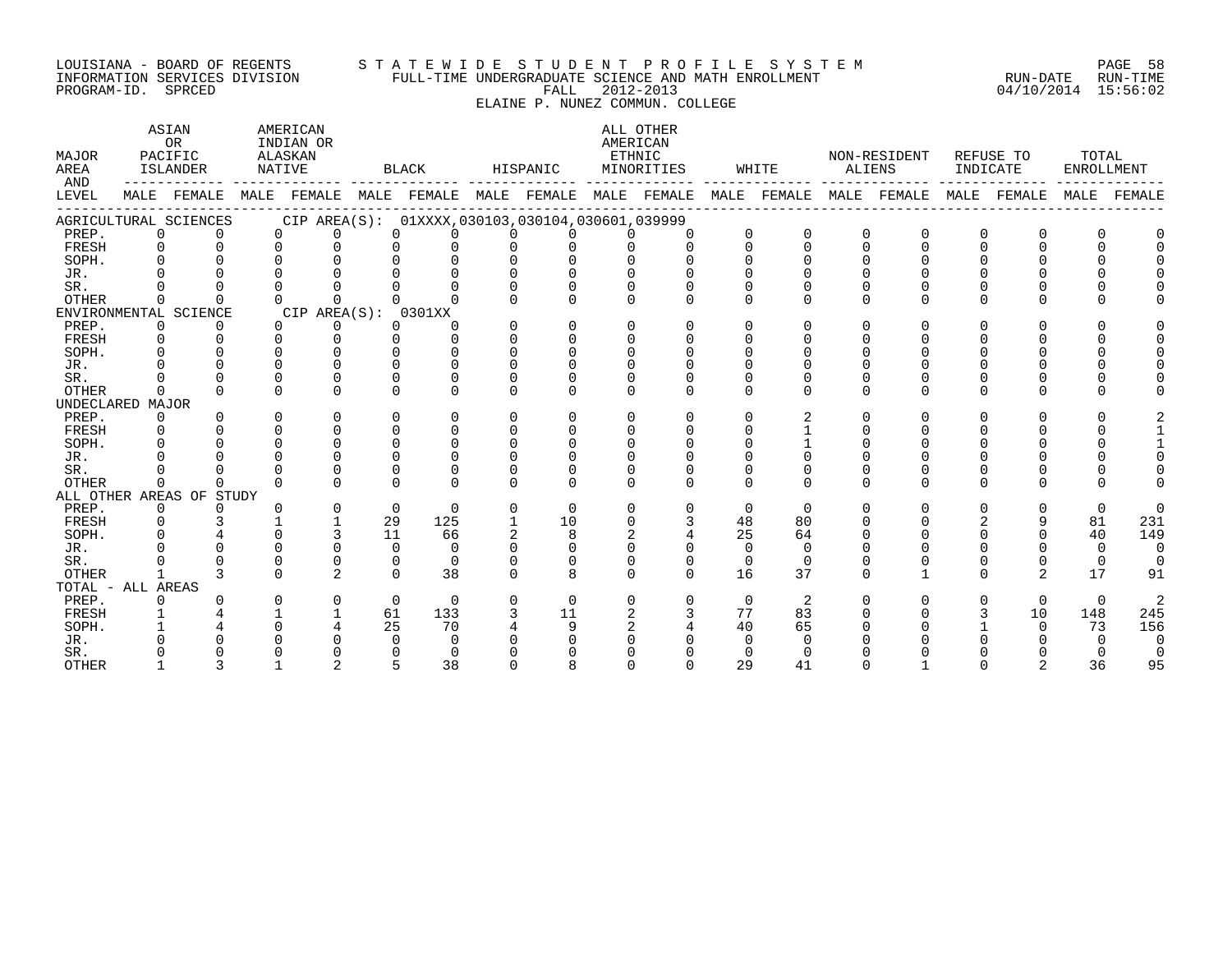#### LOUISIANA - BOARD OF REGENTS S T A T E W I D E S T U D E N T P R O F I L E S Y S T E M PAGE 59 INFORMATION SERVICES DIVISION FULL-TIME UNDERGRADUATE SCIENCE AND MATH ENROLLMENT RUN-DATE RUN-TIME PROGRAM-ID. SPRCED FALL 2012-2013 04/10/2014 15:56:02

RIVER PARISHES COMMUNITY COLLEGE

| MAJOR<br>AREA<br>AND |                      | ASIAN<br>OR<br>PACIFIC<br>ISLANDER<br>-------------------- |                      | AMERICAN<br>INDIAN OR<br>ALASKAN<br>NATIVE |                                                               | BLACK                                       |                      | HISPANIC     |                      | ALL OTHER<br>AMERICAN<br>ETHNIC<br>MINORITIES          |    | WHITE                                                                                                       | ALIENS       | NON-RESIDENT | INDICATE | REFUSE TO    | TOTAL<br>ENROLLMENT |  |
|----------------------|----------------------|------------------------------------------------------------|----------------------|--------------------------------------------|---------------------------------------------------------------|---------------------------------------------|----------------------|--------------|----------------------|--------------------------------------------------------|----|-------------------------------------------------------------------------------------------------------------|--------------|--------------|----------|--------------|---------------------|--|
| LEVEL                |                      |                                                            |                      |                                            |                                                               |                                             |                      |              |                      |                                                        |    | MALE FEMALE MALE FEMALE MALE FEMALE MALE FEMALE MALE FEMALE MALE FEMALE MALE FEMALE MALE FEMALE MALE FEMALE |              |              |          |              |                     |  |
| CHEMISTRY            |                      |                                                            |                      |                                            | CIP AREA(S): 4005XX                                           |                                             |                      |              |                      |                                                        |    |                                                                                                             |              |              |          |              |                     |  |
| PREP.                | $\mathsf{O}$         | 0                                                          | $\Omega$             |                                            | $\Omega$                                                      | 0<br>$\Omega$                               | 0                    | 0            | 0                    | 0                                                      |    | 0<br>0                                                                                                      | 0            | 0            | 0        | O            | O                   |  |
| FRESH                | $\mathbf 0$          | $\Omega$                                                   | $\Omega$             |                                            | $\Omega$                                                      | $\Omega$<br>$\Omega$                        | $\mathbf 0$          | $\Omega$     | $\Omega$             | 0                                                      |    | $\Omega$<br>$\mathbf 0$                                                                                     | 0            | $\Omega$     | $\Omega$ | $\Omega$     | U                   |  |
| SOPH.                | $\Omega$             | $\Omega$                                                   | $\Omega$             |                                            | $\Omega$                                                      | $\Omega$<br>∩                               | $\mathbf 0$          | $\Omega$     | $\Omega$             | $\Omega$                                               |    | O<br>$\Omega$                                                                                               | $\Omega$     | $\Omega$     | $\Omega$ | $\Omega$     |                     |  |
| JR.<br>SR.           |                      | $\Omega$<br>$\Omega$                                       | $\Omega$             |                                            | $\Omega$                                                      | $\Omega$                                    | $\Omega$             |              | $\Omega$<br>$\Omega$ | $\Omega$<br>0                                          | O  | O<br>0                                                                                                      | U<br>0       |              | O        |              |                     |  |
| OTHER                | $\Omega$             | $\Omega$                                                   | $\Omega$             |                                            | $\Omega$                                                      | $\Omega$<br>$\Omega$                        | $\Omega$             |              | $\Omega$             | $\Omega$                                               |    | O<br>O                                                                                                      | $\Omega$     | ∩            |          |              |                     |  |
| PHYSICS/ASTRONOMY    |                      |                                                            |                      |                                            | CIP AREA $(S):$ 4002XX, 4008XX                                |                                             |                      |              |                      |                                                        |    |                                                                                                             |              |              |          |              |                     |  |
| PREP.                | $\Omega$             | $\Omega$                                                   | $\Omega$             |                                            | $\Omega$                                                      | $\Omega$<br>$\Omega$                        | $\Omega$             |              | ∩                    | $\Omega$                                               | U  | O                                                                                                           | O            |              |          |              |                     |  |
| FRESH                | $\Omega$             | $\Omega$                                                   | $\Omega$             |                                            | $\Omega$                                                      | $\Omega$<br>$\Omega$                        | $\Omega$             |              | $\Omega$             | $\Omega$                                               | ∩  | O                                                                                                           | U            |              | ∩        |              |                     |  |
| SOPH.                | 0                    | 0                                                          | 0                    |                                            | O                                                             | O<br>O                                      |                      |              | O                    | 0                                                      | O  | 0                                                                                                           | U            |              | O        |              |                     |  |
| JR.                  |                      |                                                            |                      |                                            |                                                               |                                             |                      |              | ∩                    | 0                                                      |    | 0                                                                                                           | U            |              |          |              |                     |  |
| SR.                  |                      | $\Omega$                                                   |                      |                                            |                                                               |                                             |                      |              |                      | $\Omega$                                               |    | O                                                                                                           | U            |              |          |              |                     |  |
| OTHER                | 0                    | $\Omega$                                                   | $\Omega$             |                                            | $\Omega$                                                      | $\Omega$<br>$\Omega$                        | $\Omega$             |              | $\Omega$             | $\Omega$                                               |    | $\Omega$<br>$\Omega$                                                                                        | $\Omega$     | $\Omega$     | $\Omega$ | $\Omega$     |                     |  |
| MATHEMATICS          |                      |                                                            |                      |                                            | CIP AREA(S): 27XXXX, 3008XX, 520802                           |                                             |                      |              |                      |                                                        |    |                                                                                                             |              |              |          |              |                     |  |
| PREP.                | $\Omega$             | 0                                                          | $\Omega$             |                                            | 0                                                             | $\Omega$<br>$\Omega$                        | $\Omega$             | <sup>0</sup> |                      | 0                                                      |    | 0<br>0                                                                                                      | 0            | O            | O        | n            |                     |  |
| FRESH<br>SOPH.       | $\Omega$<br>$\Omega$ | $\Omega$                                                   | $\Omega$<br>$\Omega$ |                                            | $\mathbf 0$<br>$\Omega$                                       | $\mathbf 0$<br>$\mathbf 0$<br>$\Omega$<br>∩ | $\mathbf 0$          | $\Omega$     | $\Omega$<br>O        | $\Omega$<br>$\Omega$                                   |    | U<br>$\Omega$<br>O                                                                                          | U<br>U       | ∩            | ∩<br>O   | ∩            |                     |  |
| JR.                  |                      | $\Omega$                                                   |                      |                                            |                                                               |                                             |                      |              | O                    | O                                                      |    | 0                                                                                                           | U            |              | O        |              |                     |  |
| SR.                  |                      |                                                            | ∩                    |                                            | $\Omega$                                                      |                                             |                      |              |                      | O                                                      |    | O                                                                                                           | U            |              | O        |              |                     |  |
| OTHER                | $\Omega$             | $\Omega$                                                   | $\Omega$             |                                            | $\Omega$                                                      | $\Omega$<br>$\Omega$                        | $\Omega$             |              | O                    | $\Omega$                                               |    | 0<br>$\Omega$                                                                                               | U            |              |          |              |                     |  |
| COMPUTER SCIENCE     |                      |                                                            |                      |                                            | CIP AREA(S): 11XXXX, 521201, 521301                           |                                             |                      |              |                      |                                                        |    |                                                                                                             |              |              |          |              |                     |  |
| PREP.                | $\Omega$             | $\Omega$                                                   | $\Omega$             |                                            |                                                               | ∩<br>0                                      | $\Omega$             | ∩            |                      | $\Omega$                                               | O  | O                                                                                                           | O            |              |          |              |                     |  |
| FRESH                | $\Omega$             | $\Omega$                                                   | ∩                    |                                            | $\Omega$                                                      | $\Omega$<br>$\Omega$                        | 0                    | ∩            | ∩                    | $\Omega$                                               | U  | O                                                                                                           | U            |              | ∩        |              |                     |  |
| SOPH.                | $\Omega$             | $\Omega$                                                   | O                    |                                            |                                                               |                                             | $\Omega$             |              | O                    | 0                                                      |    | 0                                                                                                           | Ω            |              |          |              |                     |  |
| JR.                  |                      |                                                            |                      |                                            |                                                               |                                             |                      |              | $\Omega$             | 0                                                      | U  | 0                                                                                                           | U            |              |          |              |                     |  |
| SR.                  |                      | $\Omega$                                                   |                      |                                            |                                                               |                                             |                      |              | ∩                    | O                                                      |    | O                                                                                                           | U            |              |          |              |                     |  |
| OTHER                | 0                    | $\Omega$                                                   | $\Omega$             |                                            | $\Omega$                                                      | $\Omega$<br>$\Omega$                        | $\Omega$             |              | $\Omega$             | $\Omega$                                               |    | U<br>$\Omega$                                                                                               | <sup>n</sup> |              | ∩        |              |                     |  |
| GEOSCIENCES          |                      |                                                            |                      |                                            | CIP AREA(S): 400401,4006XX                                    |                                             |                      |              |                      |                                                        |    |                                                                                                             |              |              |          |              |                     |  |
| PREP.<br>FRESH       | $\Omega$<br>$\Omega$ | 0<br>$\mathbf 0$                                           | $\Omega$             | $\Omega$                                   | 0<br>0                                                        | $\Omega$<br>0<br>0<br>$\Omega$              | $\Omega$<br>$\Omega$ |              | O<br>$\Omega$        | 0<br>O                                                 |    | 0<br>U                                                                                                      | 0<br>U       | U            | O<br>0   |              |                     |  |
| SOPH.                | $\Omega$             | $\Omega$                                                   | ∩                    |                                            | $\Omega$                                                      |                                             |                      |              |                      |                                                        |    |                                                                                                             | U            |              | ∩        |              |                     |  |
| JR.                  |                      | $\Omega$                                                   |                      |                                            |                                                               |                                             |                      |              |                      | ∩                                                      |    | O                                                                                                           | U            | U            | 0        |              |                     |  |
| SR.                  |                      | $\Omega$                                                   | ∩                    |                                            | $\Omega$                                                      | U<br><sup>0</sup>                           |                      |              |                      | ∩                                                      |    | O                                                                                                           | O            | O            | 0        | O            |                     |  |
| OTHER                | O                    | $\Omega$                                                   | $\Omega$             |                                            | $\Omega$                                                      | $\Omega$<br>$\Omega$                        | $\Omega$             | $\Omega$     | 0                    | $\Omega$                                               |    | 0<br>O                                                                                                      | $\Omega$     | $\Omega$     | 0        | $\Omega$     | O                   |  |
| ENGINEERING          |                      |                                                            |                      |                                            | CIP AREA(S): 030509,0402XX,14XXXX,1500XX,150101,150201,150303 |                                             |                      |              |                      |                                                        |    |                                                                                                             |              |              |          |              |                     |  |
|                      |                      |                                                            |                      |                                            |                                                               |                                             |                      |              |                      | 150401, 150404, 150507, 150607, 150612, 150613, 150803 |    |                                                                                                             |              |              |          |              |                     |  |
|                      |                      |                                                            |                      |                                            |                                                               |                                             |                      |              |                      | 150805,150903,151001,151201,159999,3006XX,409999       |    |                                                                                                             |              |              |          |              |                     |  |
| PREP.                | 0                    | $\Omega$                                                   | 0                    |                                            | $\Omega$                                                      | $\Omega$<br>U                               | $\Omega$             | $\Omega$     | $\Omega$             | 0                                                      |    | $\Omega$<br>$\Omega$                                                                                        | $\Omega$     | $\Omega$     | $\Omega$ | $\Omega$     | 0                   |  |
| FRESH                | $\Omega$             | $\Omega$                                                   |                      |                                            |                                                               |                                             |                      |              |                      | U                                                      | 13 | 2                                                                                                           | $\Omega$     | ∩            | $\Omega$ | <sup>0</sup> | 14                  |  |
| SOPH.                |                      | $\Omega$<br>∩                                              | $\Omega$             |                                            | U                                                             | ∩                                           |                      |              |                      |                                                        |    | O                                                                                                           |              |              | ∩        | <sup>0</sup> | 5                   |  |
| JR.<br>SR.           |                      | $\Omega$                                                   | ∩                    |                                            | $\Omega$                                                      | $\Omega$<br>$\Omega$                        | $\Omega$             |              | $\Omega$             | O                                                      | O  | O<br>0                                                                                                      | U<br>0       | O            | 0<br>0   | <sup>0</sup> | $\Omega$            |  |
| OTHER                | O                    | $\Omega$                                                   | 0                    |                                            | $\Omega$                                                      | $\Omega$<br>$\mathbf{1}$                    | $\Omega$             |              | $\Omega$             |                                                        | 8  | 0                                                                                                           | U            | U            | O        | <sup>0</sup> | 9                   |  |
|                      |                      | BIOLOGICAL/LIFE SCIENCES                                   |                      |                                            | CIP AREA(S): 1905XX, 26XXXX, 3001XX, 3010XX                   |                                             |                      |              |                      |                                                        |    |                                                                                                             |              |              |          |              |                     |  |
| PREP.                | $\Omega$             | $\Omega$                                                   | $\Omega$             |                                            | $\Omega$                                                      | $\Omega$<br>$\Omega$                        | $\Omega$             |              | ∩                    |                                                        |    |                                                                                                             |              |              |          |              |                     |  |
| FRESH                | U                    | $\Omega$                                                   |                      |                                            | $\Omega$                                                      | ∩                                           |                      |              | ∩                    | U                                                      |    | O                                                                                                           |              |              |          |              |                     |  |
| SOPH.                |                      |                                                            |                      |                                            |                                                               |                                             |                      |              |                      |                                                        |    | ∩                                                                                                           |              |              |          |              |                     |  |
| JR.                  |                      |                                                            |                      |                                            |                                                               |                                             |                      |              |                      |                                                        |    |                                                                                                             |              |              |          |              |                     |  |
| SR.                  |                      | $\Omega$                                                   |                      |                                            |                                                               |                                             |                      |              |                      | O                                                      |    | U                                                                                                           |              |              |          |              |                     |  |
| <b>OTHER</b>         | ∩                    | $\Omega$                                                   |                      |                                            | $\cap$                                                        | ∩<br>∩                                      |                      |              | $\cap$               | <sup>n</sup>                                           |    | U                                                                                                           | U            |              |          |              |                     |  |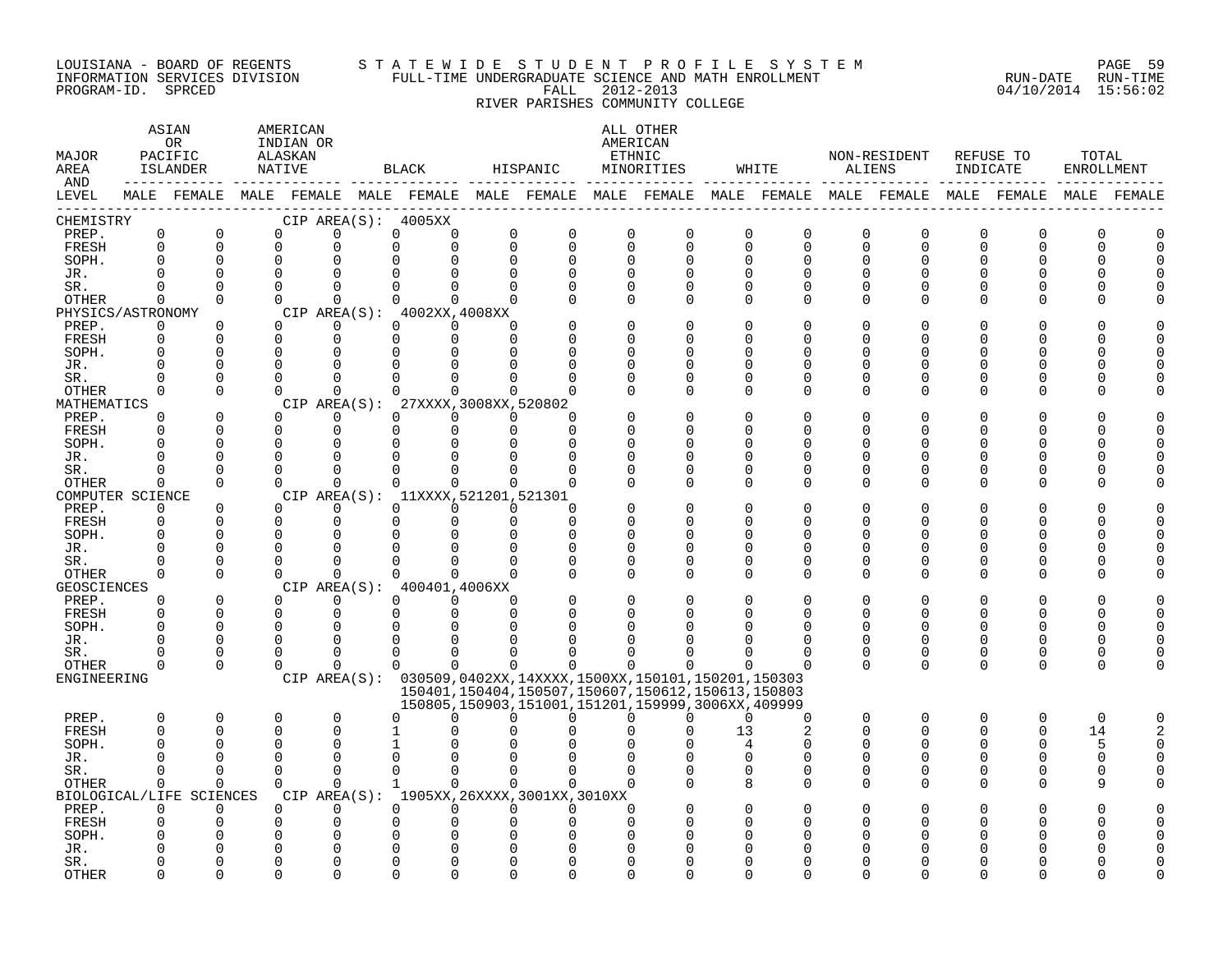#### LOUISIANA - BOARD OF REGENTS S T A T E W I D E S T U D E N T P R O F I L E S Y S T E M PAGE 60 INFORMATION SERVICES DIVISION FULL-TIME UNDERGRADUATE SCIENCE AND MATH ENROLLMENT RUN-DATE RUN-TIME PROGRAM-ID. SPRCED FALL 2012-2013 04/10/2014 15:56:02

# RIVER PARISHES COMMUNITY COLLEGE

| MAJOR<br>AREA<br>AND |             | ASIAN<br><b>OR</b><br>PACIFIC<br>ISLANDER |              | AMERICAN<br>INDIAN OR<br>ALASKAN<br>NATIVE |                      | <b>BLACK</b>                                        |                | HISPANIC | AMERICAN<br>ETHNIC | ALL OTHER<br>MINORITIES |          | WHITE    |             | NON-RESIDENT<br>ALIENS | INDICATE | REFUSE TO | TOTAL<br>ENROLLMENT |          |
|----------------------|-------------|-------------------------------------------|--------------|--------------------------------------------|----------------------|-----------------------------------------------------|----------------|----------|--------------------|-------------------------|----------|----------|-------------|------------------------|----------|-----------|---------------------|----------|
| LEVEL                |             | MALE FEMALE                               | MALE         | FEMALE                                     |                      | MALE FEMALE MALE                                    |                | FEMALE   |                    | MALE FEMALE             | MALE     | FEMALE   | MALE        | FEMALE                 | MALE     | FEMALE    | MALE                | FEMALE   |
|                      |             | AGRICULTURAL SCIENCES                     |              |                                            |                      | CIP AREA(S): 01XXXX, 030103, 030104, 030601, 039999 |                |          |                    |                         |          |          |             |                        |          |           |                     |          |
| PREP.                | $\mathbf 0$ | $\Omega$                                  | $\Omega$     |                                            | $\Omega$             | $\Omega$<br>$\Omega$                                | O              | 0        | $\Omega$           | $\Omega$                | $\Omega$ | $\Omega$ | 0           | $\Omega$               | $\Omega$ | 0         | $\Omega$            |          |
| FRESH                | 0           |                                           | $\Omega$     |                                            | $\Omega$<br>$\Omega$ | $\Omega$                                            | $\Omega$       | $\Omega$ | $\Omega$           | $\Omega$                | $\Omega$ | $\Omega$ | $\Omega$    | $\Omega$               | $\Omega$ | 0         | $\cap$              |          |
| SOPH.                |             |                                           |              |                                            |                      |                                                     | $\Omega$       | $\Omega$ | $\Omega$           |                         | $\Omega$ | $\Omega$ | $\cap$      |                        |          |           |                     |          |
| JR.                  |             |                                           |              |                                            |                      |                                                     |                |          |                    |                         |          |          | $\Omega$    |                        |          |           |                     |          |
| SR.                  |             |                                           |              |                                            |                      |                                                     |                |          |                    |                         | O        |          | $\cap$      |                        |          |           |                     |          |
| <b>OTHER</b>         | $\Omega$    |                                           | $\Omega$     |                                            | $\Omega$<br>$\Omega$ |                                                     | U              | U        | $\Omega$           |                         | $\Omega$ | $\cap$   | $\Omega$    | $\cap$                 | O        | U         |                     |          |
|                      |             | ENVIRONMENTAL SCIENCE                     |              | CIP AREA(S):                               |                      | 0301XX                                              |                |          |                    |                         |          |          |             |                        |          |           |                     |          |
| PREP.                | $\mathbf 0$ | 0                                         | $\Omega$     |                                            | 0                    | $\Omega$<br>O                                       | $\Omega$       | $\Omega$ | $\Omega$           | $\Omega$                | $\Omega$ | $\Omega$ | $\Omega$    | $\Omega$               | O        | U         |                     |          |
| FRESH                | $\Omega$    | $\Omega$                                  | $\Omega$     |                                            | $\Omega$<br>$\Omega$ | $\Omega$                                            | $\Omega$       | $\Omega$ | $\Omega$           | $\Omega$                | O        | U        | $\Omega$    |                        |          |           |                     |          |
| SOPH.                |             |                                           |              | ∩                                          | $\cap$               | $\cap$                                              | $\cap$         | $\cap$   | $\cap$             |                         | ∩        |          |             |                        |          |           |                     |          |
| JR.                  |             |                                           |              | $\Omega$                                   | $\cap$               | $\Omega$                                            | $\Omega$       | $\Omega$ | U                  |                         |          | ∩        |             |                        |          |           |                     |          |
| SR.                  |             |                                           | $\Omega$     | $\Omega$                                   | $\cap$               | $\Omega$                                            | U              | O        | O                  |                         | $\Omega$ |          | $\Omega$    |                        |          |           |                     |          |
| <b>OTHER</b>         | 0           | <sup>n</sup>                              | $\Omega$     |                                            | $\Omega$<br>$\Omega$ | $\Omega$                                            | U              | 0        | $\Omega$           | $\Omega$                | $\Omega$ | $\Omega$ | $\Omega$    | $\Omega$               | $\Omega$ | 0         | $\Omega$            |          |
| UNDECLARED MAJOR     |             |                                           |              |                                            |                      |                                                     |                |          |                    |                         |          |          |             |                        |          |           |                     |          |
| PREP.                | 0           |                                           | $\mathbf{1}$ |                                            | 16<br>$\Omega$       | 5                                                   |                | $\Omega$ | $\Omega$           | $\Omega$                | 15       | 10       | $\Omega$    | $\Omega$               |          | 0         | 34                  | 15       |
| FRESH                |             |                                           | $\Omega$     | $\Omega$                                   | $\Omega$             | $\Omega$                                            | $\Omega$       | 0        | $\Omega$           | $\Omega$                | $\Omega$ | $\Omega$ | $\Omega$    |                        | $\Omega$ |           | $\Omega$            | $\Omega$ |
| SOPH.                |             |                                           |              | $\Omega$                                   | $\Omega$             | $\cap$                                              | $\cap$         | $\Omega$ | $\Omega$           |                         | $\Omega$ | $\Omega$ | $\Omega$    |                        |          |           | 0                   |          |
| JR.                  |             |                                           |              |                                            | ∩                    | ∩                                                   | ∩              |          |                    |                         |          |          |             |                        |          |           |                     |          |
| SR.                  |             |                                           |              | $\Omega$                                   | ∩                    | ∩                                                   | U              | U        | $\Omega$           |                         |          |          |             |                        |          |           |                     |          |
| <b>OTHER</b>         | O           | 0                                         | $\Omega$     |                                            | $\Omega$<br>$\Omega$ | $\Omega$                                            | $\Omega$       | $\Omega$ | $\Omega$           | $\Omega$                | $\Omega$ |          | $\Omega$    | $\Omega$               | $\Omega$ | U         | U                   |          |
|                      |             | ALL OTHER AREAS OF STUDY                  |              |                                            |                      |                                                     |                |          |                    |                         |          |          |             |                        |          |           |                     |          |
| PREP.                | $\Omega$    | 0                                         |              | $\Omega$                                   |                      | $\Omega$<br>$\Omega$                                | $\Omega$       | $\Omega$ | $\Omega$           | $\Omega$                | $\Omega$ | $\Omega$ | $\Omega$    | $\Omega$               | $\Omega$ | 0         | $\Omega$            | $\Omega$ |
| FRESH                |             |                                           |              |                                            | 71                   | 166                                                 | 8              | 10       | 3                  | 6                       | 133      | 145      | $\cap$      |                        |          | 4         | 219                 | 332      |
| SOPH.                |             |                                           |              |                                            | 12<br>$\Omega$       | 58                                                  | $\overline{a}$ | 6        |                    |                         | 56       | 91       | $\Omega$    |                        | 3        | 2         | 75                  | 162      |
| JR.                  |             |                                           |              |                                            | $\Omega$             | $\Omega$                                            | $\cap$         | U        | $\Omega$           |                         | $\Omega$ | $\Omega$ |             |                        |          |           | $\Omega$            | $\Omega$ |
| SR.                  |             |                                           |              |                                            | $\Omega$<br>$\Omega$ | $\Omega$                                            | U              | $\Omega$ | $\Omega$           | $\Omega$                | $\Omega$ | $\Omega$ | $\Omega$    | <sup>0</sup>           | 0        | 0         | $\overline{0}$      | $\Omega$ |
| <b>OTHER</b>         | 0           | $\cap$                                    | $\cap$       |                                            | $\cap$<br>12         | 59                                                  | U              |          | $\Omega$           | $\overline{2}$          | 22       | 70       | $\Omega$    | $\cap$                 | $\Omega$ |           | 34                  | 133      |
| TOTAL - ALL AREAS    |             |                                           |              |                                            |                      |                                                     |                |          |                    |                         |          |          |             |                        |          |           |                     |          |
| PREP.                | 0           |                                           |              |                                            | 16<br>$\mathbf 0$    | 5                                                   |                | $\Omega$ | 0                  | $\mathbf 0$             | 15       | 10       | $\mathbf 0$ | $\mathbf 0$            |          | 0         | 34                  | 15       |
| FRESH                |             |                                           |              |                                            | 72                   | 166                                                 | 8              | 10       |                    | 6                       | 146      | 147      | $\Omega$    | $\Omega$               |          | 4         | 233                 | 334      |
| SOPH.                |             |                                           | ∩            | $\Omega$                                   | 13                   | 58                                                  |                | 6        |                    |                         | 60       | 91       |             |                        |          |           | 80                  | 162      |
| JR.                  |             |                                           |              |                                            | $\Omega$             | $\Omega$                                            |                |          |                    |                         | $\Omega$ | $\Omega$ |             |                        |          |           | $\Omega$            | $\Omega$ |
| SR.                  |             |                                           |              |                                            |                      | $\Omega$                                            |                |          |                    |                         | $\Omega$ | $\Omega$ |             |                        |          |           |                     | $\Omega$ |
| OTHER                | $\cap$      | $\Omega$                                  | $\Omega$     | $\Omega$                                   | 13                   | 59                                                  | $\Omega$       |          | $\Omega$           | $\overline{2}$          | 30       | 71       | $\Omega$    | $\Omega$               | $\Omega$ |           | 43                  | 134      |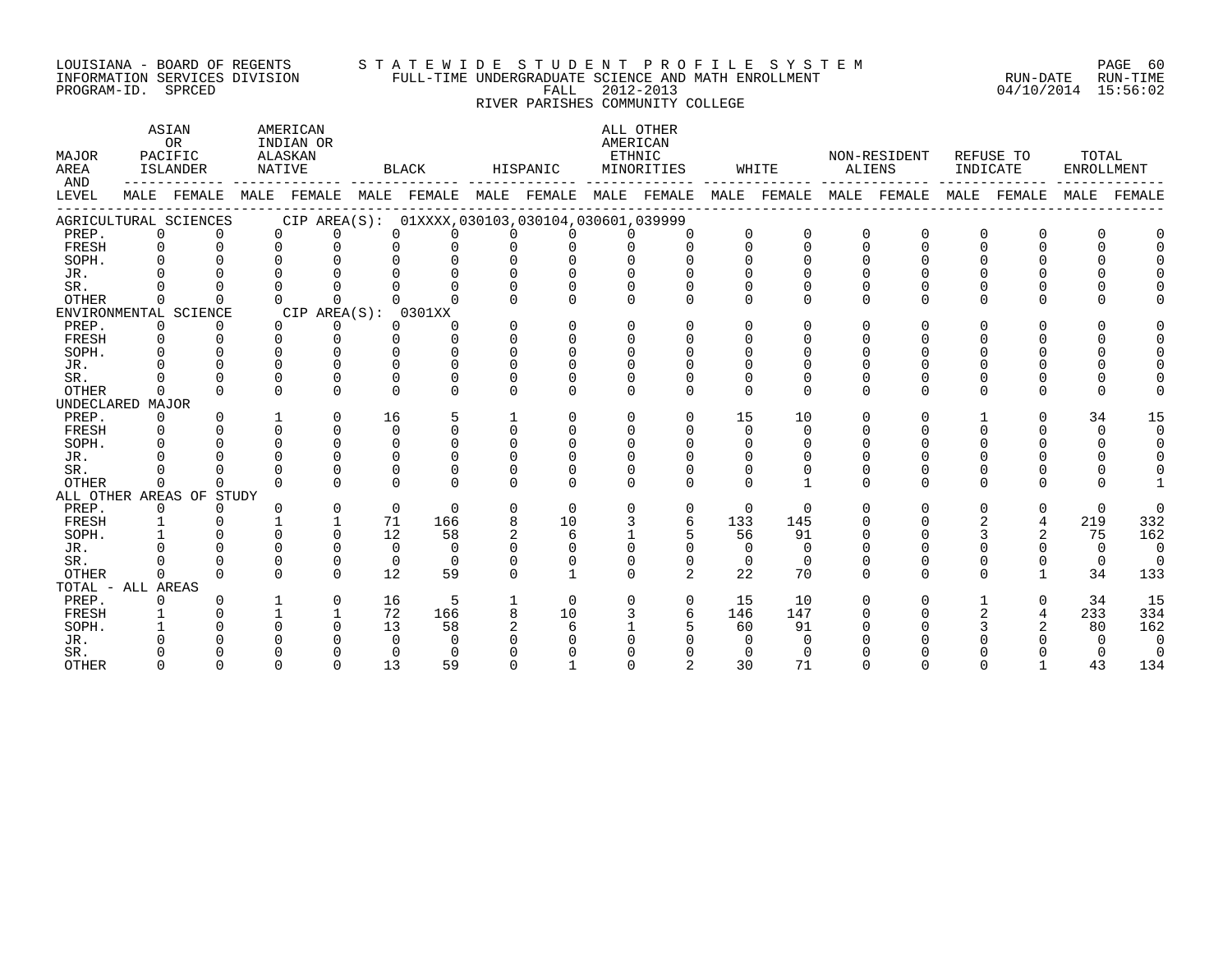#### LOUISIANA - BOARD OF REGENTS STA TE WID E STUDE N TP R O FILE SYSTEM PAGE 61 INFORMATION SERVICES DIVISION FULL-TIME UNDERGRADUATE SCIENCE AND MATH ENROLLMENT RUN-DATE RUN-TIME PROGRAM-ID. SPRCED FALL 2012-2013 04/10/2014 15:56:02 SOUTH LA. COMMUNITY COLLEGE

#### ASTAN AMERICAN ANG ANG ANG ASTANG ANG ASTANG ALL OTHER OR INDIAN OR **INDIAN OR** AMERICAN MAJOR PACIFIC ALASKAN ETHNIC NON-RESIDENT REFUSE TO TOTAL AREA ISLANDER NATIVE BLACK HISPANIC MINORITIES WHITE ALIENS INDICATE ENROLLMENT AND ------------ ------------- ------------- ------------- ------------- ------------- ------------- ------------- ------------- LEVEL MALE FEMALE MALE FEMALE MALE FEMALE MALE FEMALE MALE FEMALE MALE FEMALE MALE FEMALE MALE FEMALE MALE FEMALE ------------------------------------------------------------------------------------------------------------------------------------ CHEMISTRY CIP AREA(S): 4005XX PREP. 0 0 0 0 0 0 0 0 0 0 0 0 0 0 0 0 0 0 FRESH 0 0 0 0 0 0 0 0 0 0 0 0 0 0 0 0 0 0 SOPH. 0 0 0 0 0 0 0 0 0 0 0 0 0 0 0 0 0 0 JR. 0 0 0 0 0 0 0 0 0 0 0 0 0 0 0 0 0 0 SR. 0 0 0 0 0 0 0 0 0 0 0 0 0 0 0 0 0 0 OTHER 0 0 0 0 0 0 0 0 0 0 0 0 0 0 0 0 0 0 PHYSICS/ASTRONOMY CIP AREA(S): 4002XX,4008XX<br>
PREP. 0 0 0 0 0 0 0 PREP. 0 0 0 0 0 0 0 0 0 0 0 0 0 0 0 0 0 0 FRESH 0 0 0 0 0 0 0 0 0 0 0 0 0 0 0 0 0 0 SOPH. 0 0 0 0 0 0 0 0 0 0 0 0 0 0 0 0 0 0 JR. 0 0 0 0 0 0 0 0 0 0 0 0 0 0 0 0 0 0 SR. 0 0 0 0 0 0 0 0 0 0 0 0 0 0 0 0 0 0 OTHER 0 0 0 0 0 0 0 0 0 0 0 0 0 0 0 0 0 0 MATHEMATICS CIP AREA(S): 27XXXX,3008XX,520802<br>
PREP. 0 0 0 0 0 0 0 PREP. 0 0 0 0 0 0 0 0 0 0 0 0 0 0 0 0 0 0 FRESH 0 0 0 0 0 0 0 0 0 0 0 0 0 0 0 0 0 0 SOPH. 0 0 0 0 0 0 0 0 0 0 0 0 0 0 0 0 0 0 JR. 0 0 0 0 0 0 0 0 0 0 0 0 0 0 0 0 0 0 SR. 0 0 0 0 0 0 0 0 0 0 0 0 0 0 0 0 0 0 OTHER 0 0 0 0 0 0 0 0 0 0 0 0 0 0 0 0 0 0 COMPUTER SCIENCE CIP AREA(S): 11XXXX,521201,521301<br>
PREP. 0 0 0 0 0 0 0 PREP. 0 0 0 0 0 0 0 0 0 0 0 0 0 0 0 0 0 0 FRESH 0 0 0 0 4 3 1 0 1 1 16 3 0 0 0 0 22 7 SOPH. 0 0 0 0 3 2 2 0 0 0 9 1 0 0 1 0 15 3 JR. 0 0 0 0 0 0 0 0 0 0 0 0 0 0 0 0 0 0 SR. 0 0 0 0 0 0 0 0 0 0 0 0 0 0 0 0 0 0 OTHER 0 0 0 0 2 0 0 0 0 0 1 1 0 0 0 0 3 1 GEOSCIENCES CIPAREA(S): 400401,4006XX<br>
PREP. 0 0 0 0 0 0 PREP. 0 0 0 0 0 0 0 0 0 0 0 0 0 0 0 0 0 0 FRESH 0 0 0 0 0 0 0 0 0 0 0 0 0 0 0 0 0 0 SOPH. 0 0 0 0 0 0 0 0 0 0 0 0 0 0 0 0 0 0 JR. 0 0 0 0 0 0 0 0 0 0 0 0 0 0 0 0 0 0 SR. 0 0 0 0 0 0 0 0 0 0 0 0 0 0 0 0 0 0 OTHER 0 0 0 0 0 0 0 0 0 0 0 0 0 0 0 0 0 0 ENGINEERING CIP AREA(S): 030509,0402XX,14XXXX,1500XX,150101,150201,150303 150401,150404,150507,150607,150612,150613,150803 150805,150903,151001,151201,159999,3006XX,409999 PREP. 0 0 0 0 0 0 0 0 0 0 0 0 0 0 0 0 0 0 FRESH 1 0 0 0 22 3 0 0 1 0 41 0 1 0 2 1 68 4 SOPH. 2 0 0 0 8 0 2 0 0 0 32 3 0 0 2 0 46 3 JR. 0 0 0 0 0 0 0 0 0 0 0 0 0 0 0 0 0 0 SR. 0 0 0 0 0 0 0 0 0 0 0 0 0 0 0 0 0 0 OTHER 0 1 0 0 1 1 1 0 0 0 11 1 0 0 0 0 13 3 BIOLOGICAL/LIFE SCIENCES CIP AREA(S): 1905XX,26XXXX,3001XX,3010XX PREP. 0 0 0 0 0 0 0 0 0 0 0 0 0 0 0 0 0 0 FRESH 0 0 0 0 0 0 0 0 0 0 0 0 0 0 0 0 0 0 SOPH. 0 0 0 0 0 0 0 0 0 0 0 0 0 0 0 0 0 0 JR. 0 0 0 0 0 0 0 0 0 0 0 0 0 0 0 0 0 0 SR. 0 0 0 0 0 0 0 0 0 0 0 0 0 0 0 0 0 0

OTHER 0 0 0 0 0 0 0 0 0 0 0 0 0 0 0 0 0 0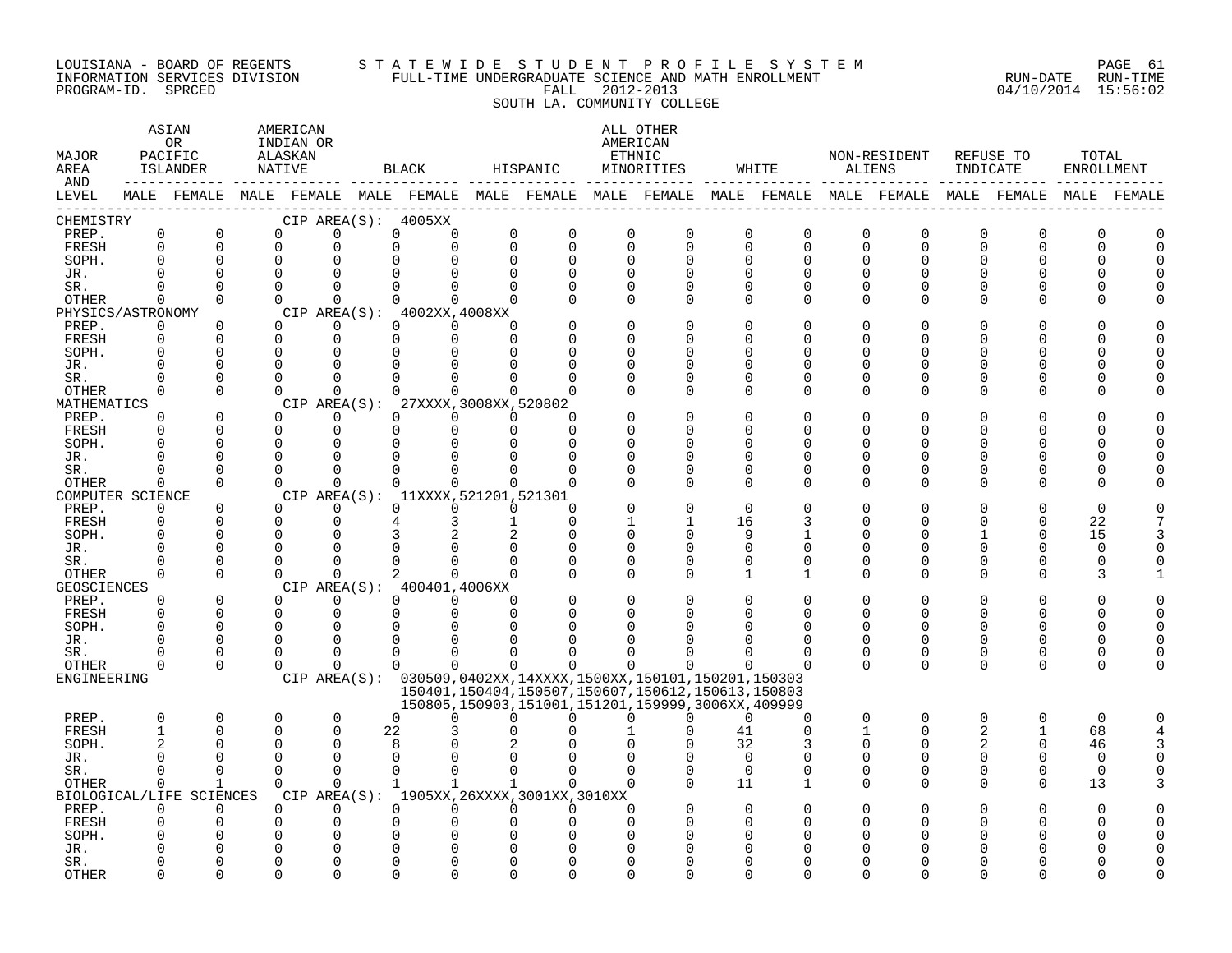#### LOUISIANA - BOARD OF REGENTS S T A T E W I D E S T U D E N T P R O F I L E S Y S T E M PAGE 62 INFORMATION SERVICES DIVISION FULL-TIME UNDERGRADUATE SCIENCE AND MATH ENROLLMENT RUN-DATE RUN-TIME PROGRAM-ID. SPRCED FALL 2012-2013 04/10/2014 15:56:02

SOUTH LA. COMMUNITY COLLEGE

| MAJOR<br>AREA     | <b>ASIAN</b><br>AMERICAN<br><b>OR</b><br>INDIAN OR<br>PACIFIC<br>ALASKAN<br>ISLANDER<br>NATIVE<br>AND<br>MALE FEMALE |                          |              |                     |                | BLACK    |          | HISPANIC                                            |              | ALL OTHER<br>AMERICAN<br>ETHNIC<br>MINORITIES |               | WHITE                   | ALIENS       | NON-RESIDENT | INDICATE     | REFUSE TO   | TOTAL<br>ENROLLMENT |          |
|-------------------|----------------------------------------------------------------------------------------------------------------------|--------------------------|--------------|---------------------|----------------|----------|----------|-----------------------------------------------------|--------------|-----------------------------------------------|---------------|-------------------------|--------------|--------------|--------------|-------------|---------------------|----------|
| LEVEL             |                                                                                                                      |                          |              |                     |                |          |          | MALE FEMALE MALE FEMALE MALE FEMALE MALE FEMALE     |              |                                               |               | MALE FEMALE MALE FEMALE |              |              |              | MALE FEMALE | MALE                | FEMALE   |
|                   |                                                                                                                      | AGRICULTURAL SCIENCES    |              |                     |                |          |          | CIP AREA(S): 01XXXX, 030103, 030104, 030601, 039999 |              |                                               |               |                         |              |              |              |             |                     |          |
| PREP.             | $\Omega$                                                                                                             | $\Omega$                 | $\Omega$     | $\Omega$            | $\Omega$       | $\Omega$ |          | $\Omega$                                            | $\Omega$     | $\Omega$                                      | $\Omega$      | $\Omega$                | $\Omega$     | $\Omega$     | 0            | $\Omega$    |                     |          |
| FRESH             | $\Omega$                                                                                                             | $\Omega$                 | $\Omega$     | $\Omega$            | $\Omega$       | $\Omega$ | $\Omega$ | $\Omega$                                            | $\Omega$     | $\Omega$                                      | $\Omega$      | $\Omega$                | $\Omega$     | $\Omega$     | $\Omega$     | $\Omega$    |                     |          |
| SOPH.             | $\Omega$                                                                                                             |                          | $\Omega$     | $\Omega$            | $\Omega$       | 0        |          |                                                     |              |                                               |               |                         |              |              |              |             |                     |          |
| JR.               |                                                                                                                      |                          |              |                     |                |          |          |                                                     |              |                                               |               |                         |              |              |              |             |                     |          |
| SR.               |                                                                                                                      |                          |              |                     |                |          |          |                                                     |              |                                               |               |                         |              |              |              |             |                     |          |
| <b>OTHER</b>      | $\Omega$                                                                                                             |                          | <sup>n</sup> | $\Omega$            |                |          |          |                                                     | $\cap$       | <sup>n</sup>                                  | $\Omega$      | $\cap$                  | $\cap$       | U            | <sup>n</sup> | $\cap$      |                     |          |
|                   |                                                                                                                      | ENVIRONMENTAL SCIENCE    |              | CIP AREA(S): 0301XX |                |          |          |                                                     |              |                                               |               |                         |              |              |              |             |                     |          |
| PREP.             | $\mathbf 0$                                                                                                          | $\Omega$                 | $\Omega$     | 0                   | $\Omega$       | $\Omega$ |          | $\Omega$                                            | $\Omega$     | $\Omega$                                      | $\Omega$      | $\Omega$                | $\Omega$     | U            | 0            | $\Omega$    |                     |          |
| FRESH             | $\Omega$                                                                                                             | $\Omega$                 | $\Omega$     | $\Omega$            | $\Omega$       | $\cap$   | $\Omega$ | $\Omega$                                            | $\cap$       | $\Omega$                                      | $\cap$        |                         |              |              | U            |             |                     |          |
| SOPH.             | $\cap$                                                                                                               |                          | $\cap$       | $\Omega$            | 0              | $\cap$   |          | $\Omega$                                            | $\Omega$     | $\cap$                                        | $\Omega$      |                         |              |              |              |             |                     |          |
| JR.               |                                                                                                                      |                          | $\cap$       | $\cap$              | $\cap$         | $\cap$   |          |                                                     |              |                                               |               |                         |              |              |              |             |                     |          |
| SR.               |                                                                                                                      |                          |              | $\Omega$            | $\Omega$       | $\Omega$ |          |                                                     |              |                                               | $\Omega$      |                         |              |              | 0            |             |                     |          |
| <b>OTHER</b>      | $\cap$                                                                                                               |                          | $\cap$       | $\Omega$            | $\Omega$       | $\cap$   | $\cap$   |                                                     | $\cap$       | $\Omega$                                      | $\Omega$      | $\Omega$                | $\Omega$     | $\Omega$     | $\Omega$     | $\Omega$    |                     |          |
| UNDECLARED MAJOR  |                                                                                                                      |                          |              |                     |                |          |          |                                                     |              |                                               |               |                         |              |              |              |             |                     |          |
| PREP.             | 6                                                                                                                    | $\Omega$                 | $\Omega$     | $\mathbf{1}$        | 16             | 27       | 3        | 4                                                   | 1            | $\Omega$                                      | 72            | 72                      | $\Omega$     | $\Omega$     | 16           | 10          | 114                 | 114      |
| FRESH             | 2                                                                                                                    |                          | $\Omega$     | $\Omega$            | 8              | 13       |          |                                                     |              | 2                                             | 22            | 23                      | $\Omega$     | U            | $\Omega$     | $\Omega$    | 34                  | 40       |
| SOPH.             |                                                                                                                      |                          | $\Omega$     | $\Omega$            | 3              | 3        |          |                                                     | $\Omega$     | $\Omega$                                      | 36            | 30                      |              | 0            |              | 2           | 43                  | 40       |
| JR.               |                                                                                                                      |                          | $\cap$       | $\Omega$            | $\Omega$       | $\cap$   |          |                                                     |              |                                               | $\Omega$      | $\Omega$                |              |              |              |             | $\Omega$            | $\Omega$ |
| SR.               |                                                                                                                      |                          | $\cap$       | U                   | $\Omega$       | $\Omega$ |          |                                                     | $\Omega$     |                                               | 0             |                         |              |              | 0            | 0           |                     |          |
| <b>OTHER</b>      | $\Omega$                                                                                                             | $\cap$                   | $\cap$       | $\cap$              | $\mathfrak{D}$ | 2        |          | $\cap$                                              | $\cap$       | $\Omega$                                      | $\mathcal{L}$ | $\epsilon$              | $\cap$       | $\Omega$     | $\cap$       | $\cap$      |                     |          |
|                   |                                                                                                                      | ALL OTHER AREAS OF STUDY |              |                     |                |          |          |                                                     |              |                                               |               |                         |              |              |              |             |                     |          |
| PREP.             | $\overline{0}$                                                                                                       | $\Omega$                 | $\Omega$     | $\mathbf 0$         | $\Omega$       | $\Omega$ | $\Omega$ | $\Omega$                                            | $\Omega$     | $\Omega$                                      | $\mathbf{0}$  | $\Omega$                | $\Omega$     | $\Omega$     | $\Omega$     | $\mathbf 0$ | $\Omega$            | $\Omega$ |
| FRESH             | 16                                                                                                                   | 11                       | 6            | 3                   | 248            | 411      | 10       | 21                                                  | 4            | 15                                            | 436           | 421                     |              |              | 38           | 50          | 761                 | 935      |
| SOPH.             | 9                                                                                                                    | 12                       |              | $\Omega$            | 119            | 185      | 6        | 11                                                  |              | 12                                            | 221           | 260                     |              | U            | 6            | 4           | 368                 | 484      |
| JR.               |                                                                                                                      | $\Omega$                 | $\Omega$     | $\Omega$            | $\Omega$       | $\Omega$ |          | $\Omega$                                            |              | $\Omega$                                      | $\Omega$      | $\Omega$                |              |              | 0            | $\Omega$    | $\Omega$            | $\Omega$ |
| SR.               |                                                                                                                      |                          | $\Omega$     | $\Omega$            | $\Omega$       | $\Omega$ |          | $\Omega$                                            | $\Omega$     | $\Omega$                                      | $\Omega$      | $\Omega$                |              |              | 0            | 0           | $\Omega$            | $\Omega$ |
| <b>OTHER</b>      | $\cap$                                                                                                               | 3                        | 2            | $\cap$              | 37             | 84       | 3        | $\mathbf{1}$                                        | $\Omega$     | $\mathbf{1}$                                  | 49            | 90                      | $\Omega$     | U            | $\mathbf{1}$ | $\Omega$    | 92                  | 179      |
| TOTAL - ALL AREAS |                                                                                                                      |                          |              |                     |                |          |          |                                                     |              |                                               |               |                         |              |              |              |             |                     |          |
| PREP.             | 6                                                                                                                    | $\Omega$                 | $\Omega$     | $\mathbf{1}$        | 16             | 27       | 3        | 4                                                   | $\mathbf{1}$ | $\Omega$                                      | 72            | 72                      | <sup>n</sup> | $\Omega$     | 16           | 10          | 114                 | 114      |
| FRESH             | 19                                                                                                                   | 12                       | 6            | 3                   | 282            | 430      | 12       | 22                                                  | 7            | 18                                            | 515           | 447                     |              | 3            | 40           | 51          | 885                 | 986      |
| SOPH.             | 12                                                                                                                   | 15                       |              | $\Omega$            | 133            | 190      | 12       | 13                                                  | 2            | 12                                            | 298           | 294                     |              |              | 10           | 6           | 472                 | 530      |
| JR.               | $\Omega$                                                                                                             | $\Omega$                 |              |                     | $\Omega$       | $\Omega$ |          |                                                     |              | 0                                             | $\Omega$      | <sup>n</sup>            |              |              |              |             | $\Omega$            | $\Omega$ |
| SR.               |                                                                                                                      |                          |              |                     | $\Omega$       | $\Omega$ |          |                                                     |              |                                               | $\cap$        | ∩                       |              |              |              |             |                     | $\Omega$ |
| <b>OTHER</b>      | $\cap$                                                                                                               |                          | ⌒            | $\cap$              | 42             | 87       |          |                                                     |              |                                               | 63            | 98                      |              |              |              | $\cap$      | 112                 | 191      |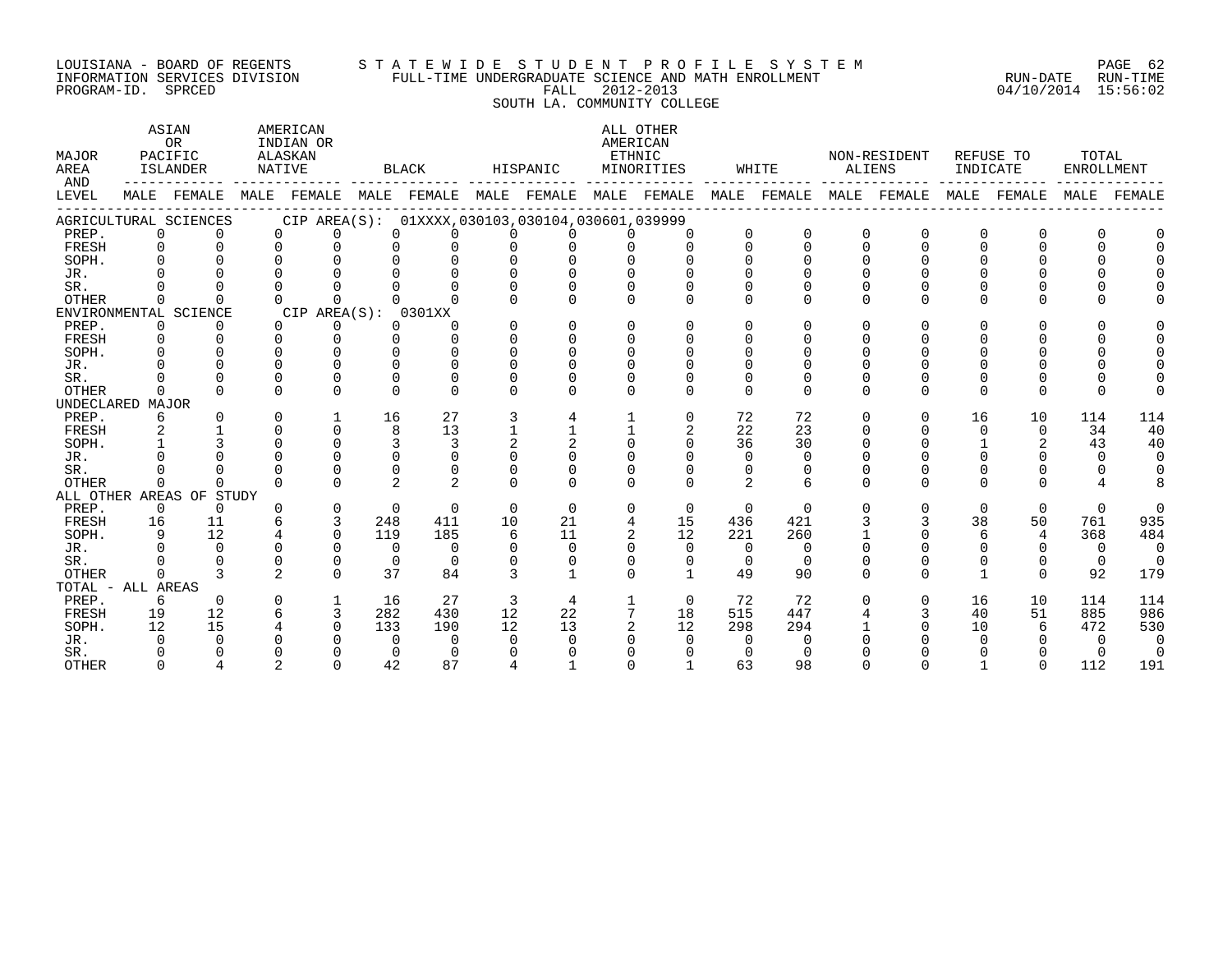#### LOUISIANA - BOARD OF REGENTS S T A T E W I D E S T U D E N T P R O F I L E S Y S T E M PAGE 63 INFORMATION SERVICES DIVISION FULL-TIME UNDERGRADUATE SCIENCE AND MATH ENROLLMENT RUN-DATE RUN-TIME PROGRAM-ID. SPRCED FALL 2012-2013 04/10/2014 15:56:02

### LA. DELTA COMMUNITY COLLEGE

| MAJOR<br>AREA<br>AND |                         | ASIAN<br>0R<br>PACIFIC<br>ISLANDER<br>____________ | AMERICAN<br>INDIAN OR<br>ALASKAN<br>NATIVE |                      | BLACK                                 |                      | HISPANIC                                                                                                    |                         | ALL OTHER<br>AMERICAN<br>ETHNIC<br>MINORITIES |               | WHITE                   |               | NON-RESIDENT<br>ALIENS | INDICATE                | REFUSE TO     | TOTAL<br><b>ENROLLMENT</b> |             |
|----------------------|-------------------------|----------------------------------------------------|--------------------------------------------|----------------------|---------------------------------------|----------------------|-------------------------------------------------------------------------------------------------------------|-------------------------|-----------------------------------------------|---------------|-------------------------|---------------|------------------------|-------------------------|---------------|----------------------------|-------------|
| LEVEL                |                         |                                                    |                                            |                      |                                       |                      | MALE FEMALE MALE FEMALE MALE FEMALE MALE FEMALE MALE FEMALE MALE FEMALE MALE FEMALE MALE FEMALE MALE FEMALE |                         |                                               |               |                         |               |                        |                         |               |                            |             |
| CHEMISTRY            |                         |                                                    |                                            |                      | CIP AREA(S): 4005XX                   |                      |                                                                                                             |                         |                                               |               |                         |               |                        |                         |               |                            |             |
| PREP.<br>FRESH       | $\mathbf 0$<br>$\Omega$ | $\mathbf 0$<br>$\Omega$                            | $\Omega$<br>$\Omega$                       | $\Omega$<br>$\Omega$ | 0<br>0<br>$\Omega$<br>0               | $\mathbf 0$          | $\mathbf 0$<br>$\Omega$<br>$\Omega$                                                                         | $\mathbf 0$<br>$\Omega$ | 0<br>$\Omega$                                 | 0<br>$\Omega$ | $\mathbf 0$<br>$\Omega$ | 0<br>$\Omega$ | 0<br>$\Omega$          | $\mathbf 0$<br>$\Omega$ | $\Omega$<br>∩ | 0                          | C<br>$\cap$ |
| SOPH.                | 0                       | $\mathbf 0$                                        | $\mathbf 0$                                |                      | 0                                     |                      | $\Omega$<br>$\Omega$                                                                                        | $\Omega$                | $\Omega$                                      | $\Omega$      | $\Omega$                | <sup>0</sup>  | 0                      | U                       | O             |                            |             |
| JR.                  |                         |                                                    | $\Omega$                                   |                      | $\cap$<br>$\Omega$                    | $\Omega$             | $\Omega$                                                                                                    |                         | $\Omega$                                      |               | $\Omega$                | ∩             | ∩                      |                         |               |                            |             |
| SR.                  | $\Omega$                | $\Omega$                                           | $\Omega$                                   | $\Omega$             | $\Omega$<br>$\Omega$                  |                      | $\Omega$<br>$\Omega$                                                                                        | $\Omega$                | $\Omega$                                      | $\Omega$      | $\Omega$                | $\Omega$      | 0                      |                         | ∩             |                            |             |
| OTHER                | $\Omega$                | $\Omega$                                           | $\Omega$                                   | $\Omega$             | $\Omega$<br>$\Omega$                  |                      |                                                                                                             | $\Omega$                | $\Omega$                                      | $\Omega$      | $\Omega$                | $\Omega$      | $\Omega$               |                         | ∩             |                            |             |
| PHYSICS/ASTRONOMY    |                         |                                                    |                                            |                      | CIP AREA(S): 4002XX, 4008XX           |                      |                                                                                                             |                         |                                               |               |                         |               |                        |                         |               |                            |             |
| PREP.                | $\Omega$                | $\Omega$                                           | $\Omega$                                   | $\Omega$             | $\Omega$<br>$\Omega$                  | $\Omega$             |                                                                                                             | $\Omega$                | $\Omega$                                      | $\cap$        | $\Omega$                | O             | 0                      |                         |               |                            |             |
| FRESH                | $\Omega$                | $\Omega$                                           | $\Omega$                                   | $\Omega$             | 0<br>$\Omega$                         | $\Omega$             |                                                                                                             |                         | O                                             |               | $\Omega$                | U             | 0                      |                         |               |                            |             |
| SOPH.                |                         | $\Omega$                                           | $\Omega$                                   | $\Omega$             | $\Omega$<br>0                         | <sup>n</sup>         |                                                                                                             | U                       | $\cap$                                        |               | ∩                       | U             | U                      |                         |               |                            |             |
| JR.                  |                         |                                                    |                                            | $\Omega$             | $\Omega$<br>$\Omega$                  |                      |                                                                                                             |                         | $\Omega$                                      |               | ∩                       |               | U                      |                         |               |                            |             |
| SR.                  |                         | $\mathbf 0$                                        | $\cap$                                     | ∩                    | $\Omega$<br>0                         | <sup>n</sup>         |                                                                                                             |                         | $\Omega$                                      | O             | $\Omega$                | <sup>0</sup>  | 0                      |                         | O             |                            |             |
| <b>OTHER</b>         | $\Omega$                | $\Omega$                                           | $\Omega$                                   | $\cap$               | $\cap$<br>$\cap$                      |                      | $\cap$                                                                                                      |                         | $\Omega$                                      | $\Omega$      | $\Omega$                | $\Omega$      | 0                      |                         | ∩             |                            |             |
| MATHEMATICS          |                         |                                                    |                                            |                      | CIP AREA(S): 27XXXX.3008XX.520802     |                      | ∩                                                                                                           |                         | $\Omega$                                      |               | $\Omega$                | O             | O                      |                         |               |                            |             |
| PREP.<br>FRESH       | 0                       | $\mathbf 0$<br>$\Omega$                            | $\Omega$<br>$\Omega$                       | $\Omega$<br>$\Omega$ | 0<br>$\Omega$<br>$\Omega$<br>$\Omega$ | $\Omega$<br>$\Omega$ | $\cap$                                                                                                      |                         | $\Omega$                                      |               | ∩                       | U             | U                      |                         |               |                            |             |
| SOPH.                |                         | $\Omega$                                           | $\Omega$                                   | ∩                    | $\Omega$<br>0                         | <sup>n</sup>         | ∩                                                                                                           |                         | $\cap$                                        |               | ∩                       | U             | U                      |                         |               |                            |             |
| JR.                  | U                       | $\Omega$                                           | $\Omega$                                   | 0                    | 0<br>0                                |                      | ∩                                                                                                           | ∩                       | 0                                             | ∩             | 0                       | ∩             | U                      |                         | ∩             |                            |             |
| SR.                  | U                       | $\Omega$                                           | $\Omega$                                   | $\Omega$             | 0<br>0                                | $\Omega$             | ∩                                                                                                           |                         | $\Omega$                                      | $\Omega$      | $\Omega$                | $\Omega$      | 0                      | U                       | O             |                            |             |
| OTHER                | $\Omega$                | $\Omega$                                           | $\Omega$                                   | $\Omega$             | $\Omega$<br>$\mathsf 0$               |                      | $\Omega$<br>$\Omega$                                                                                        | ∩                       | $\Omega$                                      | $\Omega$      | $\Omega$                | $\Omega$      | $\Omega$               | U                       | O             |                            |             |
| COMPUTER SCIENCE     |                         |                                                    |                                            |                      | CIP AREA(S): 11XXXX, 521201, 521301   |                      |                                                                                                             |                         |                                               |               |                         |               |                        |                         |               |                            |             |
| PREP.                | $\Omega$                | $\Omega$                                           |                                            | $\Omega$             | 0<br>$\Omega$                         |                      | $\Omega$<br>∩                                                                                               |                         | $\Omega$                                      | ∩             | n                       |               |                        |                         |               |                            |             |
| FRESH                | 0                       | $\mathbf 0$                                        | $\Omega$                                   | $\mathbf{0}$         | 3<br>4                                |                      | $\Omega$<br>$\Omega$                                                                                        |                         | O                                             | 5             | O                       | <sup>0</sup>  | O                      |                         | O             | q                          |             |
| SOPH.                |                         | $\Omega$                                           | $\Omega$                                   | $\Omega$             | 6<br>б                                | $\Omega$             | $\Omega$                                                                                                    |                         | $\Omega$                                      | 6             | ∩                       | $\cap$        | $\Omega$               |                         | $\Omega$      | 12                         |             |
| JR.                  |                         | $\Omega$                                           | n                                          | $\Omega$             | $\Omega$<br>$\Omega$                  | $\Omega$             | $\Omega$                                                                                                    | $\Omega$                | $\Omega$                                      | $\Omega$      | $\Omega$                | <sup>0</sup>  | 0                      |                         |               | $\Omega$                   |             |
| SR.                  |                         | $\Omega$                                           | $\Omega$                                   | $\Omega$             | 0<br>0                                |                      |                                                                                                             | 0                       | $\Omega$                                      |               | $\Omega$                | O             | 0                      |                         |               | $\Omega$                   |             |
| <b>OTHER</b>         | $\Omega$                | $\Omega$                                           | $\Omega$                                   | $\cap$               | 3<br>11                               |                      | $\Omega$                                                                                                    | $\Omega$                | $\Omega$                                      | 4             | 3                       | $\Omega$      | $\Omega$               | ∩                       | ∩             | 7                          | 14          |
| GEOSCIENCES          |                         |                                                    |                                            |                      | CIP AREA(S): 400401,4006XX            |                      |                                                                                                             |                         |                                               |               |                         |               |                        |                         |               |                            |             |
| PREP.                | 0<br>$\Omega$           | 0<br>$\Omega$                                      | $\Omega$<br>$\Omega$                       | 0<br>$\Omega$        | 0<br>$\Omega$<br>$\Omega$<br>$\Omega$ | $\Omega$             | $\Omega$<br>$\Omega$                                                                                        | $\Omega$                | 0<br>U                                        |               | $\Omega$<br>$\Omega$    | $\Omega$      | O<br>0                 | U                       | $\Omega$      |                            |             |
| FRESH<br>SOPH.       |                         | $\Omega$                                           | $\Omega$                                   | $\Omega$             | $\Omega$<br>$\Omega$                  |                      |                                                                                                             |                         |                                               |               |                         |               | U                      |                         |               |                            |             |
| JR.                  | U                       | $\Omega$                                           | $\Omega$                                   | $\Omega$             | $\Omega$<br>$\Omega$                  | U                    |                                                                                                             |                         |                                               |               | ∩                       | U             | U                      | ∩                       | ∩             |                            |             |
| SR.                  |                         | $\Omega$                                           | $\cap$                                     | $\Omega$             | $\Omega$<br>$\Omega$                  | $\Omega$             |                                                                                                             |                         |                                               |               | $\Omega$                | $\Omega$      | 0                      | $\Omega$                | $\Omega$      |                            |             |
| <b>OTHER</b>         | 0                       | $\Omega$                                           | $\Omega$                                   | $\Omega$             | $\Omega$<br>$\Omega$                  |                      | $\Omega$<br>$\Omega$                                                                                        | 0                       | U                                             |               | ∩                       | $\Omega$      | $\Omega$               | $\Omega$                | $\Omega$      | U                          |             |
| ENGINEERING          |                         |                                                    |                                            |                      |                                       |                      | CIP AREA(S): 030509,0402XX,14XXXX,1500XX,150101,150201,150303                                               |                         |                                               |               |                         |               |                        |                         |               |                            |             |
|                      |                         |                                                    |                                            |                      |                                       |                      | 150401, 150404, 150507, 150607, 150612, 150613, 150803<br>150805,150903,151001,151201,159999,3006XX,409999  |                         |                                               |               |                         |               |                        |                         |               |                            |             |
| PREP.                | $\Omega$                | $\mathbf 0$                                        | $\Omega$                                   | $\Omega$             | 0<br>$\Omega$                         | U                    | $\Omega$                                                                                                    | <sup>n</sup>            | n                                             |               | ∩                       | $\Omega$      | $\Omega$               | $\Omega$                | ∩             | $\Omega$                   |             |
| FRESH                | $\Omega$                | $\Omega$                                           | $\Omega$                                   | $\Omega$             | $\Omega$                              |                      |                                                                                                             |                         |                                               |               | $\Omega$                | U             | 0                      |                         | ∩             |                            | n           |
| SOPH.                |                         | $\Omega$                                           | $\Omega$                                   | $\Omega$             | 0                                     |                      |                                                                                                             |                         |                                               |               |                         |               | O                      |                         | O             |                            |             |
| JR.                  |                         |                                                    |                                            | $\Omega$             | $\Omega$<br>$\Omega$                  |                      |                                                                                                             |                         |                                               |               | ∩                       | $\cap$        | $\Omega$               |                         |               |                            |             |
| SR.                  | $\Omega$                | $\Omega$                                           | $\Omega$                                   | $\Omega$             | $\Omega$<br>$\Omega$                  |                      | $\Omega$<br>$\Omega$                                                                                        | ∩                       | $\Omega$                                      | O             | $\Omega$                | <sup>0</sup>  | $\Omega$               |                         | O             |                            |             |
| <b>OTHER</b>         | 0                       | $\Omega$                                           | $\Omega$                                   | $\Omega$             | $\Omega$<br>0                         |                      | $\Omega$                                                                                                    | 0                       |                                               | $\Omega$      | $\Omega$                | $\Omega$      | $\Omega$               | ∩                       | ∩             |                            |             |
|                      |                         | BIOLOGICAL/LIFE SCIENCES                           |                                            |                      |                                       |                      | CIP AREA(S): 1905XX, 26XXXX, 3001XX, 3010XX                                                                 |                         |                                               |               |                         |               |                        |                         |               |                            |             |
| PREP.                | 0                       | 0                                                  | $\Omega$                                   | $\Omega$             | 0<br>$\Omega$                         |                      | $\Omega$<br>$\Omega$                                                                                        | 0                       |                                               |               | $\Omega$                |               | U                      |                         |               |                            |             |
| FRESH                |                         |                                                    |                                            | $\Omega$             | 0<br>0                                |                      |                                                                                                             | ∩                       |                                               |               |                         |               | O                      |                         |               |                            |             |
| SOPH.                |                         |                                                    |                                            |                      | 0<br>0                                |                      |                                                                                                             |                         |                                               |               |                         |               |                        |                         |               |                            |             |
| JR.                  |                         | $\cap$                                             |                                            | $\cap$               |                                       |                      |                                                                                                             |                         |                                               |               |                         |               |                        |                         |               |                            |             |
| SR.<br><b>OTHER</b>  |                         | $\Omega$                                           |                                            | $\cap$               | U<br>U<br>$\cap$<br>∩                 |                      |                                                                                                             | ∩                       | ∩<br>$\cap$                                   |               | ∩                       |               | ∩                      |                         |               |                            |             |
|                      |                         |                                                    |                                            |                      |                                       |                      |                                                                                                             |                         |                                               |               |                         |               |                        |                         |               |                            |             |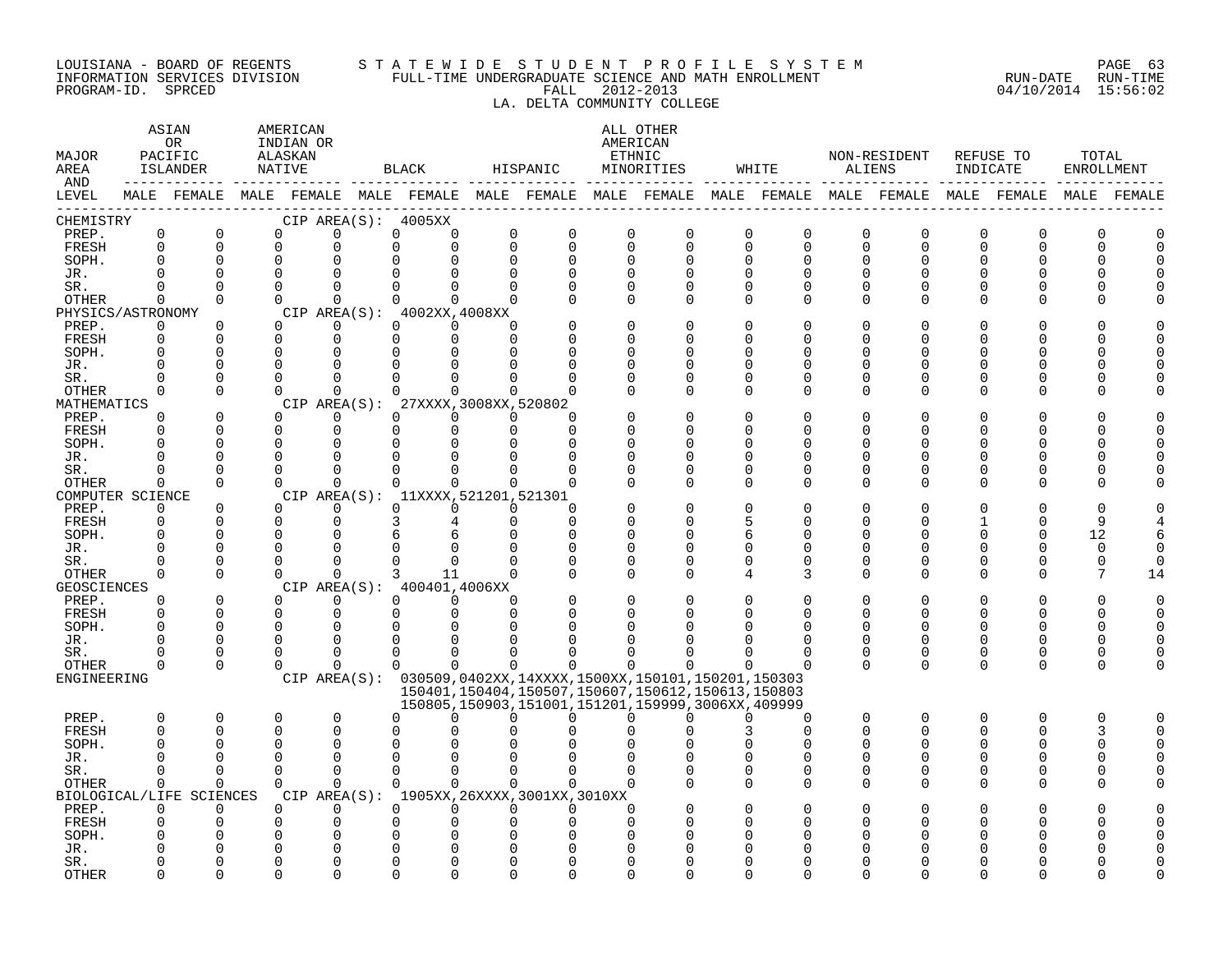#### LOUISIANA - BOARD OF REGENTS S T A T E W I D E S T U D E N T P R O F I L E S Y S T E M PAGE 64 INFORMATION SERVICES DIVISION FULL-TIME UNDERGRADUATE SCIENCE AND MATH ENROLLMENT RUN-DATE RUN-TIME PROGRAM-ID. SPRCED FALL 2012-2013 04/10/2014 15:56:02

### LA. DELTA COMMUNITY COLLEGE

| MAJOR<br>AREA<br>AND |             | ASIAN<br><b>OR</b><br>PACIFIC<br>ISLANDER                                                       | NATIVE   | AMERICAN<br>INDIAN OR<br>ALASKAN |          | BLACK                                           |                | HISPANIC       | ETHNIC       | ALL OTHER<br>AMERICAN<br>MINORITIES |          | WHITE       |              | NON-RESIDENT<br>ALIENS | INDICATE     | REFUSE TO    | TOTAL<br><b>ENROLLMENT</b> |                |
|----------------------|-------------|-------------------------------------------------------------------------------------------------|----------|----------------------------------|----------|-------------------------------------------------|----------------|----------------|--------------|-------------------------------------|----------|-------------|--------------|------------------------|--------------|--------------|----------------------------|----------------|
| LEVEL                |             | MALE FEMALE MALE FEMALE MALE FEMALE MALE FEMALE MALE FEMALE MALE FEMALE MALE FEMALE MALE FEMALE |          |                                  |          |                                                 |                |                |              |                                     |          |             |              |                        |              |              |                            | MALE FEMALE    |
|                      |             | AGRICULTURAL SCIENCES                                                                           |          |                                  |          | CIP AREA(S): 01XXXX,030103,030104,030601,039999 |                |                |              |                                     |          |             |              |                        |              |              |                            |                |
| PREP.                |             | $\mathbf{0}$                                                                                    | $\Omega$ | $\Omega$                         | $\Omega$ | $\Omega$                                        | <sup>n</sup>   | <sup>n</sup>   |              |                                     | $\Omega$ | $\mathbf 0$ | $\Omega$     | $\mathbf 0$            | $\Omega$     | $\Omega$     |                            |                |
| FRESH                |             | $\Omega$                                                                                        | $\Omega$ | $\Omega$                         | $\cap$   | $\Omega$                                        | U              | $\Omega$       |              | $\Omega$                            |          | $\Omega$    |              | $\cap$                 |              |              |                            |                |
| SOPH.                |             |                                                                                                 |          | $\cap$                           | $\cap$   | $\cap$                                          | $\cap$         | $\cap$         |              |                                     |          | $\cap$      |              |                        |              |              |                            |                |
| JR.                  |             |                                                                                                 |          |                                  |          |                                                 |                | $\cap$         |              |                                     |          |             |              |                        |              |              |                            |                |
| SR.                  |             |                                                                                                 | $\Omega$ |                                  |          | $\Omega$                                        | $\Omega$       | $\Omega$       |              | $\Omega$                            |          |             |              |                        |              |              |                            |                |
| <b>OTHER</b>         | $\Omega$    |                                                                                                 | $\cap$   | $\cap$                           | $\cap$   | $\Omega$                                        | $\Omega$       | $\Omega$       |              | $\Omega$                            |          | $\Omega$    |              | $\Omega$               |              |              |                            |                |
|                      |             | ENVIRONMENTAL SCIENCE                                                                           |          | CIP AREA(S): 0301XX              |          |                                                 |                |                |              |                                     |          |             |              |                        |              |              |                            |                |
| PREP.                |             | $\Omega$<br>$\Omega$                                                                            | $\Omega$ | $\Omega$                         | $\Omega$ | ∩                                               | $\Omega$       | $\Omega$       | $\Omega$     | $\Omega$                            | $\Omega$ | $\Omega$    |              | ∩                      |              |              |                            |                |
| FRESH                |             | $\Omega$                                                                                        | $\Omega$ | $\Omega$                         | $\Omega$ | $\Omega$                                        | $\Omega$       | $\Omega$       | $\Omega$     | $\Omega$                            |          | $\cap$      |              |                        |              |              |                            |                |
| SOPH.                |             |                                                                                                 |          |                                  |          | $\Omega$                                        | $\cap$         | $\Omega$       | $\cap$       | $\cap$                              |          | $\Omega$    |              |                        |              |              |                            |                |
| JR.                  |             |                                                                                                 |          |                                  |          | $\Omega$                                        |                | $\Omega$       |              |                                     |          |             |              |                        |              |              |                            |                |
| SR.                  |             |                                                                                                 |          |                                  |          |                                                 |                |                |              |                                     |          |             |              |                        |              |              |                            |                |
| <b>OTHER</b>         | $\Omega$    |                                                                                                 |          | $\cap$                           | $\cap$   | $\cap$                                          | U              | U              |              |                                     | $\cap$   | $\Omega$    | $\cap$       | ∩                      | <sup>n</sup> | $\cap$       |                            |                |
| UNDECLARED MAJOR     |             |                                                                                                 |          |                                  |          |                                                 |                |                |              |                                     |          |             |              |                        |              |              |                            |                |
| PREP.                |             | $\overline{0}$                                                                                  | $\Omega$ | $\Omega$                         | 3        |                                                 | $\Omega$       |                |              | 0                                   | $\Omega$ | $\Omega$    |              | $\mathbf 0$            | $\Omega$     | $\mathbf 0$  | 3                          |                |
| FRESH                |             |                                                                                                 |          | $\Omega$                         | 9        | 51                                              | 5              | 8              |              | $\Omega$                            | 29       | 72          |              | 0                      | 10           | 12           | 54                         | 144            |
| SOPH.                |             |                                                                                                 | $\cap$   | $\Omega$                         |          | 10                                              |                |                |              | $\Omega$                            |          | 14          |              | $\Omega$               | 2            | 5            | 11                         | 30             |
| JR.                  |             |                                                                                                 |          | $\cap$                           | $\cap$   | $\Omega$                                        | $\cap$         | $\cap$         |              |                                     | $\Omega$ | $\Omega$    |              |                        |              |              | $\cap$                     | $\Omega$       |
| SR.                  |             |                                                                                                 | $\cap$   | $\Omega$                         | $\Omega$ | $\Omega$                                        | U              | $\Omega$       |              |                                     | 0        | $\Omega$    |              |                        | 0            | 0            | $\Omega$                   | $\Omega$       |
| OTHER                | $\Omega$    | $\Omega$                                                                                        | $\Omega$ | $\Omega$                         | $\Omega$ | $7\phantom{.0}$                                 | $\Omega$       | $\mathfrak{D}$ |              | $\Omega$                            | 3        | 3           | $\Omega$     | $\Omega$               | 0            |              | 3                          | 13             |
|                      |             | ALL OTHER AREAS OF STUDY                                                                        |          |                                  |          |                                                 |                |                |              |                                     |          |             |              |                        |              |              |                            |                |
| PREP.                |             | $\Omega$<br>$\Omega$                                                                            |          | $\Omega$                         | $\Omega$ | $\Omega$                                        | $\Omega$       | $\Omega$       | $\Omega$     | 0                                   | $\Omega$ | $\Omega$    | $\Omega$     | $\Omega$               | $\Omega$     | $\Omega$     | $\Omega$                   | $\overline{0}$ |
| FRESH                | $\mathbf 0$ |                                                                                                 |          |                                  | 94       | 186                                             | 15             | 24             | 2            | $\mathbf{1}$                        | 145      | 192         |              | $\Omega$               | 45           | 46           | 303                        | 454            |
| SOPH.                |             | 2                                                                                               | $\Omega$ | 2                                | 49       | 116                                             | 9              | 15             | $\mathbf{1}$ | 3                                   | 103      | 130         | $\mathbf{1}$ | $\mathbf{1}$           | 22           | 24           | 187                        | 291            |
| JR.                  |             |                                                                                                 |          |                                  | $\Omega$ | $\Omega$                                        | $\Omega$       | $\Omega$       |              | $\Omega$                            | $\Omega$ | $\Omega$    |              | 0                      | $\Omega$     | $\Omega$     | $\Omega$                   | $\overline{0}$ |
| SR.                  |             |                                                                                                 |          | $\Omega$                         | $\Omega$ | $\Omega$                                        | $\Omega$       | $\Omega$       | $\cap$       | $\Omega$                            | $\Omega$ | $\Omega$    | $\Omega$     |                        | 0            | $\Omega$     | $\overline{0}$             | $\bigcap$      |
| <b>OTHER</b>         |             | $\overline{2}$                                                                                  | $\cap$   | $\cap$                           | 24       | 77                                              | $\overline{a}$ | 3              |              | $\cap$                              | 55       | 77          |              | $\cap$                 |              | $\mathbf{3}$ | 85                         | 161            |
| TOTAL - ALL AREAS    |             |                                                                                                 |          |                                  |          |                                                 |                |                |              |                                     |          |             |              |                        |              |              |                            |                |
| PREP.                |             | $\Omega$                                                                                        | $\Omega$ | $\mathbf 0$                      | 3        | <sup>1</sup>                                    | $\Omega$       |                | $\Omega$     | 0                                   | $\Omega$ | $\Omega$    |              | $\Omega$               | $\Omega$     | $\Omega$     | $\mathbf{3}$               | 2              |
| FRESH                |             |                                                                                                 |          |                                  | 106      | 241                                             | 20             | 32             | 2            |                                     | 182      | 264         |              | 0                      | 56           | 58           | 369                        | 602            |
| SOPH.                |             |                                                                                                 |          |                                  | 56       | 132                                             | 10             | 16             |              | 3                                   | 116      | 144         |              |                        | 24           | 29           | 210                        | 327            |
| JR.                  |             |                                                                                                 |          |                                  | $\Omega$ | $\Omega$                                        | <sup>n</sup>   | $\Omega$       |              |                                     | $\cap$   | $\cap$      |              |                        |              | $\cap$       | <sup>n</sup>               | $\Omega$       |
| SR.                  |             |                                                                                                 |          |                                  | $\cap$   | $\Omega$                                        | <sup>n</sup>   |                |              |                                     |          |             |              |                        |              |              |                            | $\overline{0}$ |
| <b>OTHER</b>         |             |                                                                                                 |          | $\cap$                           | 2.7      | 95                                              | $\mathfrak{D}$ | 5              |              |                                     | 62       | 83          |              |                        |              |              | 95                         | 188            |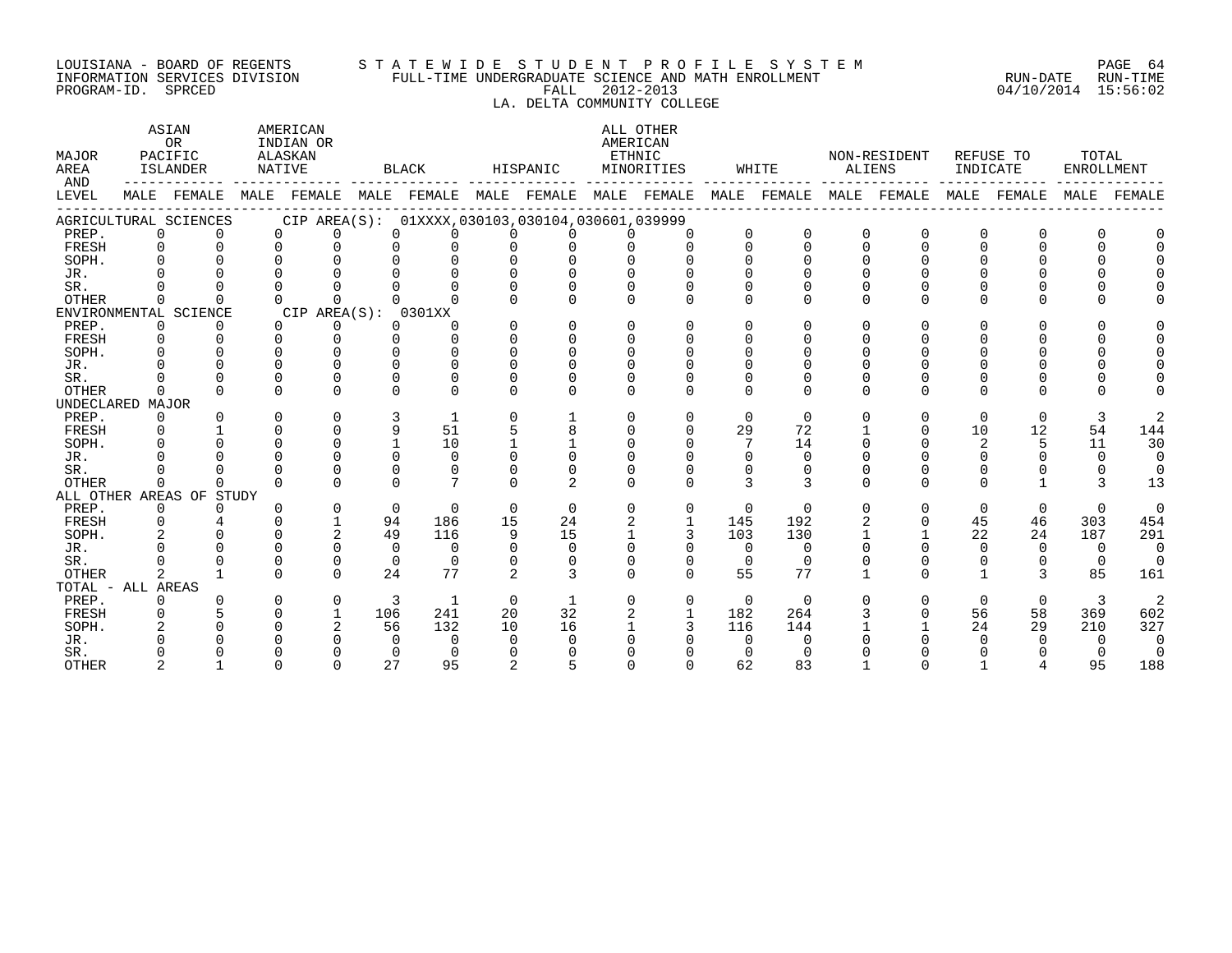#### LOUISIANA - BOARD OF REGENTS S T A T E W I D E S T U D E N T P R O F I L E S Y S T E M PAGE 65 INFORMATION SERVICES DIVISION FULL-TIME UNDERGRADUATE SCIENCE AND MATH ENROLLMENT RUN-DATE RUN-TIME PROGRAM-ID. SPRCED FALL 2012-2013 04/10/2014 15:56:02

L. E. FLETCHER

| MAJOR<br>AREA               | ASIAN<br>PACIFIC     | OR.<br>ISLANDER      |                      | AMERICAN<br>INDIAN OR<br>ALASKAN<br>NATIVE |                         | BLACK                                                    |          | HISPANIC      | ETHNIC                                       | ALL OTHER<br>AMERICAN<br>MINORITIES                                |                      | WHITE                    | ALIENS               | NON-RESIDENT                                                                                                | INDICATE    | REFUSE TO            | TOTAL<br>ENROLLMENT |  |
|-----------------------------|----------------------|----------------------|----------------------|--------------------------------------------|-------------------------|----------------------------------------------------------|----------|---------------|----------------------------------------------|--------------------------------------------------------------------|----------------------|--------------------------|----------------------|-------------------------------------------------------------------------------------------------------------|-------------|----------------------|---------------------|--|
| AND<br>LEVEL                |                      |                      |                      |                                            |                         |                                                          |          |               |                                              |                                                                    |                      |                          |                      | MALE FEMALE MALE FEMALE MALE FEMALE MALE FEMALE MALE FEMALE MALE FEMALE MALE FEMALE MALE FEMALE MALE FEMALE |             |                      |                     |  |
| $- - - - - -$<br>CHEMISTRY  |                      |                      |                      |                                            | CIP AREA(S): 4005XX     |                                                          |          |               |                                              |                                                                    |                      |                          |                      |                                                                                                             |             |                      |                     |  |
| PREP.                       | $\Omega$             | $\Omega$             | $\Omega$             |                                            | $\Omega$                | $\mathbf 0$<br>$\Omega$                                  |          | $\Omega$      | $\Omega$<br>$\Omega$                         | $\mathbf 0$                                                        | 0                    | $\Omega$                 | $\Omega$             | $\Omega$                                                                                                    | $\Omega$    | 0                    |                     |  |
| FRESH                       | $\mathbf 0$          | $\Omega$             | $\Omega$             |                                            | $\mathbf 0$             | $\Omega$<br>$\Omega$                                     |          | $\Omega$      | $\Omega$<br>$\Omega$                         | $\mathbf 0$                                                        | $\mathbf 0$          | $\mathbf 0$              | $\Omega$             | $\Omega$                                                                                                    | $\mathbf 0$ | $\mathbf 0$          | n                   |  |
| SOPH.                       | $\Omega$             | $\Omega$             | $\Omega$             |                                            | $\Omega$                | $\Omega$<br>$\Omega$                                     |          | $\Omega$      | $\Omega$<br>0                                | $\Omega$                                                           | $\Omega$             | $\Omega$                 | $\Omega$             | U                                                                                                           | U           | U                    |                     |  |
| JR.                         |                      | $\Omega$<br>$\Omega$ | 0                    |                                            | 0                       | 0<br>$\Omega$                                            |          | ∩             | 0<br>$\Omega$                                | $\Omega$                                                           | 0                    | $\Omega$                 | $\Omega$             | U                                                                                                           | 0           | 0                    |                     |  |
| SR.<br>OTHER                | $\Omega$             | $\Omega$             | $\Omega$<br>$\Omega$ |                                            | $\Omega$<br>$\Omega$    | $\Omega$<br>$\Omega$<br>$\Omega$                         |          | ∩<br>$\Omega$ | $\Omega$<br>$\Omega$<br>$\Omega$<br>$\Omega$ | $\Omega$<br>$\Omega$                                               | $\Omega$<br>$\Omega$ | $\Omega$<br>$\Omega$     | $\Omega$<br>$\Omega$ | U<br>U                                                                                                      | O<br>O      | $\Omega$<br>$\Omega$ |                     |  |
| PHYSICS/ASTRONOMY           |                      |                      |                      |                                            |                         | CIP AREA(S): 4002XX, 4008XX                              |          |               |                                              |                                                                    |                      |                          |                      |                                                                                                             |             |                      |                     |  |
| PREP.                       | $\Omega$             | $\Omega$             | $\Omega$             |                                            | $\Omega$                | $\Omega$<br>$\Omega$                                     |          | O             | $\Omega$<br>$\Omega$                         | $\Omega$                                                           | $\Omega$             | $\Omega$                 | $\Omega$             | 0                                                                                                           | O           | 0                    |                     |  |
| FRESH                       | $\mathbf 0$          | $\Omega$             | $\Omega$             |                                            | $\Omega$                | $\Omega$<br>$\Omega$                                     |          | $\Omega$      | $\Omega$<br>$\Omega$                         | $\Omega$                                                           | $\Omega$             | $\Omega$                 | $\Omega$             | U                                                                                                           | O           | O                    |                     |  |
| SOPH.                       | $\Omega$             | $\Omega$             | $\Omega$             |                                            | $\Omega$                | $\Omega$<br>$\Omega$                                     |          | O             | $\Omega$<br>O                                | $\Omega$                                                           | $\Omega$             | <sup>0</sup>             | <sup>0</sup>         | U                                                                                                           | O           | O                    |                     |  |
| JR.                         |                      | $\Omega$             | <sup>0</sup>         |                                            | O<br>$\Omega$           |                                                          |          |               | 0                                            | $\Omega$                                                           | $\Omega$             | <sup>0</sup>             | <sup>0</sup>         | U                                                                                                           | O           | $\Omega$             |                     |  |
| SR.                         |                      | $\Omega$             | $\cap$               |                                            | $\Omega$                | $\cap$                                                   |          | ∩             | ∩<br><sup>0</sup>                            | $\cap$                                                             | $\Omega$             | $\Omega$                 | <sup>n</sup>         | U                                                                                                           | U           | $\Omega$             |                     |  |
| OTHER                       | $\Omega$             | $\Omega$             | $\Omega$             |                                            | $\Omega$                | $\Omega$<br>$\Omega$                                     |          | $\Omega$      | $\Omega$<br><sup>0</sup>                     | $\Omega$                                                           | $\Omega$             | $\Omega$                 | $\Omega$             | $\Omega$                                                                                                    | $\Omega$    | $\Omega$             |                     |  |
| MATHEMATICS                 |                      |                      |                      |                                            |                         | CIP AREA(S): 27XXXX, 3008XX, 520802                      |          |               |                                              |                                                                    |                      |                          |                      |                                                                                                             |             |                      |                     |  |
| PREP.                       | $\Omega$             | $\Omega$             | $\Omega$             |                                            | $\Omega$                | $\Omega$<br>$\mathbf 0$                                  |          | $\Omega$      | $\Omega$                                     | $\Omega$                                                           | $\Omega$             | $\Omega$                 | $\Omega$             | 0                                                                                                           | O           | O                    |                     |  |
| FRESH<br>SOPH.              | $\Omega$<br>$\Omega$ | $\Omega$<br>$\Omega$ | $\Omega$<br>$\Omega$ |                                            | $\Omega$<br>$\Omega$    | $\Omega$<br>$\Omega$<br>$\Omega$<br>$\Omega$             |          | $\Omega$<br>∩ | $\Omega$<br>$\Omega$<br>O                    | $\Omega$<br>$\Omega$                                               | $\Omega$             | $\Omega$<br><sup>0</sup> | $\Omega$<br>U        | U<br>U                                                                                                      | 0<br>O      | O<br>O               |                     |  |
| JR.                         |                      | <sup>0</sup>         | <sup>0</sup>         |                                            | 0                       | $\Omega$                                                 |          |               | 0                                            | $\Omega$                                                           | $\Omega$<br>$\Omega$ | $\Omega$                 | <sup>0</sup>         | O                                                                                                           | O           | O                    |                     |  |
| SR.                         |                      | $\Omega$             | $\Omega$             |                                            | $\Omega$                | $\Omega$<br>$\Omega$                                     |          | ∩             | $\Omega$<br>O                                | $\Omega$                                                           | 0                    | $\Omega$                 | $\Omega$             | O                                                                                                           | 0           | 0                    |                     |  |
| OTHER                       | 0                    | $\mathbf 0$          | $\mathbf 0$          |                                            | $\mathbf 0$             | $\mathbf 0$<br>$\Omega$                                  |          | $\mathbf 0$   | 0<br><sup>n</sup>                            | $\Omega$                                                           | $\mathbf 0$          | $\Omega$                 | $\Omega$             | U                                                                                                           | U           | 0                    |                     |  |
| COMPUTER SCIENCE            |                      |                      |                      |                                            |                         | CIP AREA(S): 11XXXX, 521201, 521301                      |          |               |                                              |                                                                    |                      |                          |                      |                                                                                                             |             |                      |                     |  |
| PREP.                       | $\Omega$             | $\Omega$             | $\Omega$             |                                            | $\Omega$                | $\Omega$                                                 | $\Omega$ | $\Omega$      | $\Omega$<br><sup>n</sup>                     | $\Omega$                                                           | $\Omega$             | $\Omega$                 | $\Omega$             | 0                                                                                                           | O           | $\Omega$             |                     |  |
| FRESH                       | $\mathbf 0$          | $\Omega$             | $\Omega$             |                                            | $\Omega$                | $\Omega$<br>$\Omega$                                     |          | $\Omega$      | $\Omega$<br>$\Omega$                         | $\Omega$                                                           | $\Omega$             | $\Omega$                 | $\Omega$             | U                                                                                                           | O           | $\Omega$             |                     |  |
| SOPH.                       | $\Omega$             | $\Omega$             | $\Omega$             |                                            | $\Omega$                | $\Omega$<br>$\Omega$                                     |          | $\Omega$      | $\Omega$<br>$\Omega$                         | $\Omega$                                                           | $\Omega$             | $\Omega$                 | <sup>0</sup>         | U                                                                                                           | O           | $\Omega$             |                     |  |
| JR.                         |                      | $\Omega$             | $\Omega$             |                                            | 0                       |                                                          |          |               | O<br>O                                       | $\Omega$                                                           | $\Omega$             | $\Omega$                 | <sup>0</sup>         | U                                                                                                           | O           | $\Omega$             |                     |  |
| SR.                         |                      | $\Omega$<br>$\Omega$ | $\Omega$             |                                            | $\Omega$                | $\Omega$<br>$\Omega$                                     |          | ∩             | $\Omega$<br>O                                | $\Omega$                                                           | $\Omega$             | <sup>0</sup>             | $\Omega$             | U                                                                                                           | O           | $\Omega$             |                     |  |
| OTHER<br><b>GEOSCIENCES</b> | 0                    |                      | $\Omega$             |                                            | $\overline{0}$          | $\overline{0}$<br>$\Omega$<br>CIP AREA(S): 400401,4006XX |          | $\Omega$      | $\Omega$<br>O                                | $\Omega$                                                           | $\Omega$             | $\Omega$                 | $\Omega$             | $\Omega$                                                                                                    | 0           | 0                    |                     |  |
| PREP.                       | $\Omega$             | $\mathbf 0$          | 0                    |                                            | $\mathbf 0$             | $\mathbf 0$<br>$\mathbf 0$                               |          | $\Omega$      | 0<br>$\Omega$                                | $\Omega$                                                           |                      | $\Omega$                 | $\Omega$             | 0                                                                                                           | 0           | $\Omega$             |                     |  |
| FRESH                       | $\Omega$             | $\Omega$             | $\Omega$             |                                            | $\Omega$                | $\Omega$<br>$\Omega$                                     |          | $\Omega$      | $\Omega$<br><sup>n</sup>                     | O                                                                  | $\Omega$             | $\Omega$                 | $\Omega$             | U                                                                                                           | 0           | $\Omega$             |                     |  |
| SOPH.                       | $\Omega$             | $\Omega$             | $\Omega$             |                                            | $\Omega$                | $\Omega$<br>$\Omega$                                     |          | ∩<br>∩        |                                              |                                                                    |                      |                          | <sup>n</sup>         | U                                                                                                           | O           | $\Omega$             |                     |  |
| JR.                         |                      | $\Omega$             | $\Omega$             |                                            | $\Omega$                | $\Omega$                                                 |          | O             |                                              |                                                                    |                      | <sup>0</sup>             | $\Omega$             | 0                                                                                                           | O           | $\Omega$             |                     |  |
| SR.                         | $\Omega$             | $\Omega$             | $\Omega$             |                                            | $\Omega$                | $\Omega$<br>$\Omega$                                     |          | O             | $\Omega$<br>0                                | $\Omega$                                                           | $\cap$               | <sup>0</sup>             | $\Omega$             | $\Omega$                                                                                                    | 0           | 0                    |                     |  |
| OTHER                       | 0                    | $\Omega$             | $\Omega$             |                                            | $\Omega$                | $\Omega$<br>$\Omega$                                     |          | $\Omega$      | $\Omega$<br>$\Omega$                         | $\Omega$                                                           | $\Omega$             | <sup>0</sup>             | $\Omega$             | $\Omega$                                                                                                    | 0           | 0                    |                     |  |
| ENGINEERING                 |                      |                      |                      |                                            |                         |                                                          |          |               |                                              | CIP AREA(S): 030509,0402XX,14XXXX,1500XX,150101,150201,150303      |                      |                          |                      |                                                                                                             |             |                      |                     |  |
|                             |                      |                      |                      |                                            |                         |                                                          |          |               |                                              | 150401, 150404, 150507, 150607, 150612, 150613, 150803             |                      |                          |                      |                                                                                                             |             |                      |                     |  |
| PREP.                       | $\Omega$             | $\Omega$             | $\Omega$             |                                            | $\Omega$                | $\Omega$<br>0                                            |          | $\Omega$      | $\Omega$<br>0                                | 150805, 150903, 151001, 151201, 159999, 3006XX, 409999<br>$\Omega$ | $\Omega$             | $\Omega$                 | $\Omega$             | $\Omega$                                                                                                    | $\Omega$    | 0                    | $\Omega$            |  |
| FRESH                       | $\Omega$             | $\Omega$             | $\Omega$             |                                            | $\Omega$                | 8                                                        |          |               |                                              | $\Omega$                                                           | 36                   | $\overline{a}$           | $\Omega$             | U                                                                                                           | 3           | $\mathbf{1}$         | 48                  |  |
| SOPH.                       |                      | <sup>n</sup>         | U                    |                                            | $\Omega$<br>$\mathbf 1$ |                                                          |          |               |                                              | $\Omega$                                                           | 10                   | $\overline{2}$           | <sup>n</sup>         | U                                                                                                           | 0           | 0                    | 11                  |  |
| JR.                         | $\Omega$             | $\Omega$             | $\Omega$             |                                            | $\Omega$                | $\Omega$                                                 |          |               |                                              |                                                                    | $\Omega$             | 0                        | $\Omega$             | U                                                                                                           | O           | 0                    | $\Omega$            |  |
| SR.                         | $\Omega$             | $\Omega$             | $\Omega$             |                                            | $\Omega$                | $\Omega$<br>$\Omega$                                     |          | $\Omega$      | $\Omega$<br>$\Omega$                         | $\Omega$                                                           | 0                    | 0                        | 0                    | $\Omega$                                                                                                    | 0           | 0                    |                     |  |
| OTHER                       | $\Omega$             | $\Omega$             | $\mathbf{1}$         |                                            | $\Omega$                | $\Omega$<br>$\Omega$                                     |          | $\Omega$      | $\Omega$<br>$\Omega$                         | $\Omega$                                                           | 7                    | $\mathbf{1}$             | 0                    | $\Omega$                                                                                                    | 0           | 0                    |                     |  |
| BIOLOGICAL/LIFE SCIENCES    |                      |                      |                      |                                            |                         | CIP AREA(S): 1905XX, 26XXXX, 3001XX, 3010XX              |          |               |                                              |                                                                    |                      |                          |                      |                                                                                                             |             |                      |                     |  |
| PREP.                       | 0                    | 0                    | 0                    |                                            | 0                       | 0<br>$\Omega$                                            |          | 0             | $\Omega$<br>O                                | 0                                                                  | $\mathbf 0$          | $\Omega$                 | 0                    |                                                                                                             | 0           | O                    |                     |  |
| <b>FRESH</b>                | $\Omega$             | $\Omega$             | 0                    |                                            | 0                       | $\mathbf 0$<br>$\Omega$                                  |          | ∩             | $\Omega$<br>$\Omega$                         | $\Omega$                                                           | $\cap$               | $\Omega$                 | <sup>n</sup>         | U                                                                                                           | 0           | U                    |                     |  |
| SOPH.<br>JR.                |                      | <sup>n</sup>         | O<br>$\Omega$        |                                            | 0<br>$\Omega$           | $\Omega$<br>$\Omega$                                     |          |               | ∩                                            | $\Omega$                                                           |                      | <sup>0</sup><br>$\Omega$ | ∩                    |                                                                                                             | O           | U                    |                     |  |
| SR.                         |                      | <sup>n</sup>         | $\Omega$             |                                            | $\Omega$                | $\Omega$<br>$\Omega$                                     |          | ∩             | $\Omega$<br>U                                | $\cap$                                                             | $\cap$               | $\Omega$                 | <sup>n</sup>         | ∩                                                                                                           | U           |                      |                     |  |
| <b>OTHER</b>                | $\Omega$             | $\Omega$             | $\Omega$             |                                            | $\Omega$                | $\Omega$<br>$\Omega$                                     |          | $\Omega$      | $\Omega$<br>$\Omega$                         | $\Omega$                                                           | $\Omega$             | $\Omega$                 | <sup>n</sup>         | 0                                                                                                           | U           | $\Omega$             |                     |  |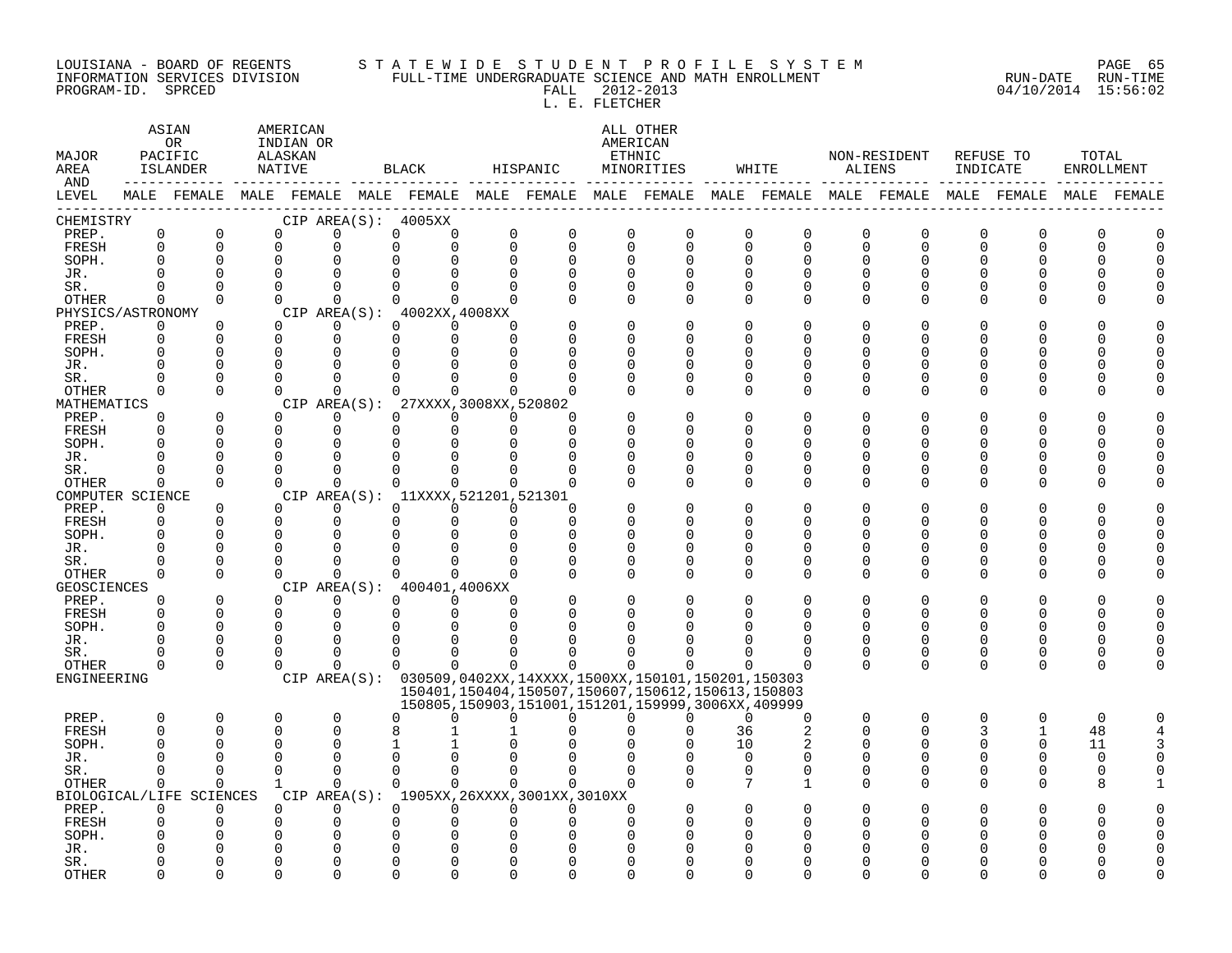#### LOUISIANA - BOARD OF REGENTS S T A T E W I D E S T U D E N T P R O F I L E S Y S T E M PAGE 66 INFORMATION SERVICES DIVISION FULL-TIME UNDERGRADUATE SCIENCE AND MATH ENROLLMENT RUN-DATE RUN-TIME PROGRAM-ID. SPRCED FALL 2012-2013 04/10/2014 15:56:02

L. E. FLETCHER

| MAJOR<br>AREA<br>AND | ASIAN<br>AMERICAN<br>OR<br>INDIAN OR<br>PACIFIC<br>ALASKAN<br>ISLANDER<br>NATIVE<br>MALE FEMALE<br>MALE FEMALE MALE FEMALE MALE FEMALE MALE FEMALE |                          |              |                      |    | BLACK                                           |          | HISPANIC     |          | ALL OTHER<br>AMERICAN<br>ETHNIC<br>MINORITIES |              | WHITE          | ALIENS   | NON-RESIDENT            | INDICATE     | REFUSE TO   | TOTAL<br>ENROLLMENT |          |
|----------------------|----------------------------------------------------------------------------------------------------------------------------------------------------|--------------------------|--------------|----------------------|----|-------------------------------------------------|----------|--------------|----------|-----------------------------------------------|--------------|----------------|----------|-------------------------|--------------|-------------|---------------------|----------|
| LEVEL                |                                                                                                                                                    |                          |              |                      |    |                                                 |          |              |          |                                               |              |                |          | MALE FEMALE MALE FEMALE |              | MALE FEMALE | MALE                | FEMALE   |
|                      |                                                                                                                                                    | AGRICULTURAL SCIENCES    |              |                      |    | CIP AREA(S): 01XXXX,030103,030104,030601,039999 |          |              |          |                                               |              |                |          |                         |              |             |                     |          |
| PREP.                | $\overline{0}$                                                                                                                                     | $\Omega$                 |              | $\Omega$<br>$\Omega$ |    | $\Omega$<br>0                                   | $\Omega$ |              | $\Omega$ | $\Omega$                                      | $\Omega$     | 0              |          | $\Omega$                | 0            | $\Omega$    |                     |          |
| FRESH                | $\Omega$                                                                                                                                           | $\Omega$                 | $\Omega$     | $\Omega$             |    | $\Omega$<br>$\Omega$                            | $\Omega$ | $\Omega$     | $\Omega$ | $\Omega$                                      | $\Omega$     | $\Omega$       | $\cap$   | $\cap$                  | $\cap$       | $\Omega$    |                     |          |
| SOPH.                |                                                                                                                                                    |                          |              |                      |    | $\Omega$                                        | $\Omega$ |              |          |                                               | $\cap$       | $\Omega$       |          |                         |              |             |                     |          |
| JR.                  |                                                                                                                                                    |                          |              |                      |    |                                                 |          |              |          |                                               |              | $\Omega$       |          |                         |              |             |                     |          |
| SR.                  |                                                                                                                                                    |                          |              |                      |    |                                                 |          |              |          |                                               |              | $\Omega$       |          |                         |              |             |                     |          |
| <b>OTHER</b>         | 0                                                                                                                                                  | $\cap$                   | $\Omega$     | $\cap$               |    |                                                 |          |              |          | $\cap$                                        | $\cap$       | $\Omega$       | $\cap$   | $\cap$                  | U            | $\Omega$    |                     |          |
|                      |                                                                                                                                                    | ENVIRONMENTAL SCIENCE    |              | CIP AREA(S): 0301XX  |    |                                                 |          |              |          |                                               |              |                |          |                         |              |             |                     |          |
| PREP.                | $\mathbf 0$                                                                                                                                        | $\Omega$                 | $\Omega$     | 0                    |    | $\mathbf 0$<br>0                                | $\Omega$ | $\Omega$     | $\Omega$ | $\Omega$                                      | $\Omega$     | $\Omega$       | $\Omega$ | $\Omega$                | U            | ∩           |                     |          |
| FRESH                | $\overline{0}$                                                                                                                                     | $\Omega$                 | $\Omega$     | $\Omega$             |    | $\Omega$<br>$\Omega$                            | $\Omega$ | $\Omega$     | $\Omega$ | $\Omega$                                      | 0            | $\Omega$       |          | U                       |              |             |                     |          |
| SOPH.                |                                                                                                                                                    | $\cap$                   | $\cap$       | $\cap$               |    | $\cap$<br>U                                     | U        |              | $\cap$   | $\cap$                                        | <sup>n</sup> |                |          |                         |              |             |                     |          |
| JR.                  |                                                                                                                                                    | $\Omega$                 | $\cap$       | $\cap$               |    | $\cap$<br>$\cap$                                | $\cap$   |              |          |                                               | <sup>n</sup> |                |          |                         |              |             |                     |          |
| SR.                  |                                                                                                                                                    | $\Omega$                 | $\Omega$     |                      |    | $\Omega$                                        | O        |              |          |                                               | $\Omega$     | $\Omega$       |          |                         |              |             |                     |          |
| OTHER                | 0                                                                                                                                                  | $\Omega$                 | $\Omega$     | $\cap$               |    | $\cap$<br>$\Omega$                              | $\cap$   | $\Omega$     | $\cap$   | $\Omega$                                      | $\cap$       | $\Omega$       | $\Omega$ | $\cap$                  | <sup>n</sup> | $\Omega$    |                     |          |
| UNDECLARED MAJOR     |                                                                                                                                                    |                          |              |                      |    |                                                 |          |              |          |                                               |              |                |          |                         |              |             |                     |          |
| PREP.                | $\Omega$                                                                                                                                           | $\Omega$                 |              | $\Omega$             |    | $\Omega$<br>$\Omega$                            | $\Omega$ | $\Omega$     | $\Omega$ | $\cap$                                        | 5            | 4              |          | U                       | U            | U           |                     |          |
| FRESH                |                                                                                                                                                    |                          | $\Omega$     | $\Omega$             |    | $\overline{2}$<br>$\Omega$                      | $\Omega$ | $\Omega$     | $\Omega$ | $\cap$                                        | 8            |                |          |                         |              |             |                     |          |
| SOPH.                |                                                                                                                                                    |                          | $\Omega$     |                      |    | $\Omega$<br>$\Omega$                            | $\Omega$ |              |          |                                               |              |                |          |                         |              |             |                     |          |
| JR.                  |                                                                                                                                                    |                          |              |                      |    | $\cap$                                          |          |              |          |                                               |              |                |          |                         |              |             |                     |          |
| SR.                  |                                                                                                                                                    |                          | $\cap$       |                      |    | $\Omega$                                        |          |              |          |                                               |              |                |          |                         |              |             |                     |          |
| <b>OTHER</b>         | $\Omega$                                                                                                                                           | $\Omega$                 | $\cap$       | $\cap$               |    |                                                 | $\cap$   | <sup>n</sup> |          | $\Omega$                                      | 4            | 3              | $\cap$   | $\cap$                  |              | $\Omega$    |                     |          |
|                      |                                                                                                                                                    | ALL OTHER AREAS OF STUDY |              |                      |    |                                                 |          |              |          |                                               |              |                |          |                         |              |             |                     |          |
| PREP.                | 0                                                                                                                                                  | $\Omega$                 | $\Omega$     | $\Omega$             |    | $\Omega$<br>$\Omega$                            | $\Omega$ | $\Omega$     | $\Omega$ | $\Omega$                                      | $\Omega$     | $\Omega$       | $\Omega$ | $\Omega$                | $\Omega$     | $\Omega$    | $\Omega$            | $\Omega$ |
| FRESH                | $\mathbf{1}$                                                                                                                                       | 3                        |              | 14                   | 52 | 135                                             | 5        | 9            |          | 10                                            | 126          | 239            |          | 0                       | 15           | 20          | 210                 | 430      |
| SOPH.                |                                                                                                                                                    |                          |              | 13                   | 23 | 42                                              | $\cap$   |              | $\cap$   | $\mathbf{1}$                                  | 54           | 118            |          |                         | $\mathbf{1}$ | 5           | 82                  | 186      |
| JR.                  |                                                                                                                                                    |                          | $\Omega$     | $\Omega$             |    | $\Omega$<br>$\Omega$                            |          |              |          | $\Omega$                                      | $\Omega$     | $\Omega$       |          |                         |              |             | $\Omega$            | $\Omega$ |
| SR.                  |                                                                                                                                                    |                          | $\Omega$     | $\Omega$             |    | $\Omega$<br>$\Omega$                            | O        |              |          | $\Omega$                                      | $\Omega$     | $\Omega$       |          |                         |              | 0           | $\Omega$            |          |
| <b>OTHER</b>         |                                                                                                                                                    | $\cap$                   |              | 5                    |    | 5<br>12                                         | U        |              |          | $\Omega$                                      | 18           | 68             |          | $\cap$                  |              | $\Omega$    | 29                  | 86       |
| TOTAL - ALL AREAS    |                                                                                                                                                    |                          |              |                      |    |                                                 |          |              |          |                                               |              |                |          |                         |              |             |                     |          |
| PREP.                |                                                                                                                                                    |                          | $\mathbf{1}$ | $\Omega$             |    | $\Omega$<br>$\Omega$                            | $\Omega$ | $\Omega$     | $\Omega$ | $\Omega$                                      | -5           | $\overline{4}$ |          | $\Omega$                | $\Omega$     | $\Omega$    | 6                   | 4        |
| FRESH                | $\mathbf{1}$                                                                                                                                       |                          |              | 14                   | 60 | 138                                             | 6        | 9            | 4        | 10                                            | 170          | 247            |          | 0                       | 18           | 21          | 266                 | 442      |
| SOPH.                |                                                                                                                                                    |                          |              | 14                   | 24 | 43                                              | ∩        |              |          | $\mathbf{1}$                                  | 65           | 121            |          |                         |              | 6           | 94                  | 192      |
| JR.                  |                                                                                                                                                    |                          |              | $\Omega$             |    | $\Omega$<br>$\Omega$                            |          |              |          |                                               | $\Omega$     | $\Omega$       |          |                         |              |             |                     | $\Omega$ |
| SR.                  |                                                                                                                                                    |                          |              | $\Omega$             |    | $\Omega$                                        |          |              |          |                                               | $\Omega$     | $\Omega$       |          |                         |              |             |                     | $\Omega$ |
| <b>OTHER</b>         |                                                                                                                                                    |                          |              |                      |    | 13<br>6                                         |          |              |          |                                               | 29           | 72             |          |                         |              |             | 44                  | 91       |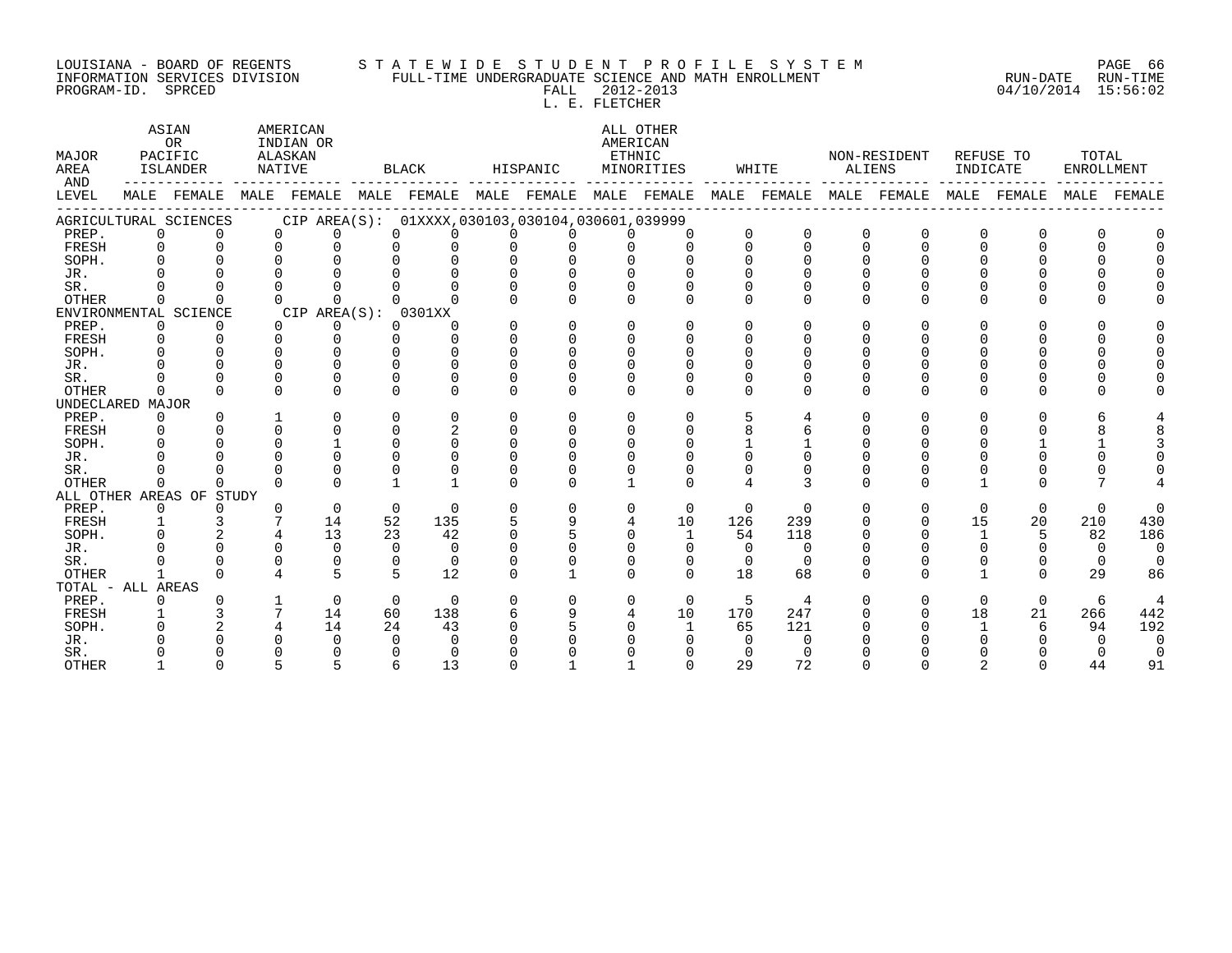#### LOUISIANA - BOARD OF REGENTS S T A T E W I D E S T U D E N T P R O F I L E S Y S T E M PAGE 67 INFORMATION SERVICES DIVISION FULL-TIME UNDERGRADUATE SCIENCE AND MATH ENROLLMENT RUN-DATE RUN-TIME PROGRAM-ID. SPRCED FALL 2012-2013 04/10/2014 15:56:02

### SOWELA

| MAJOR<br>AREA<br>AND |          | ASIAN<br>0 <sub>R</sub><br>PACIFIC<br>ISLANDER<br>------------- |              | AMERICAN<br>INDIAN OR<br>ALASKAN<br>NATIVE |                      | BLACK                                                        |                                                 | HISPANIC                                                                                                    |                         | ALL OTHER<br>AMERICAN<br>ETHNIC<br>MINORITIES |                            | WHITE                      | ALIENS                  | NON-RESIDENT  | INDICATE     | REFUSE TO        | TOTAL<br>ENROLLMENT  |          |
|----------------------|----------|-----------------------------------------------------------------|--------------|--------------------------------------------|----------------------|--------------------------------------------------------------|-------------------------------------------------|-------------------------------------------------------------------------------------------------------------|-------------------------|-----------------------------------------------|----------------------------|----------------------------|-------------------------|---------------|--------------|------------------|----------------------|----------|
| LEVEL                |          |                                                                 |              |                                            |                      |                                                              |                                                 | MALE FEMALE MALE FEMALE MALE FEMALE MALE FEMALE MALE FEMALE MALE FEMALE MALE FEMALE MALE FEMALE MALE FEMALE |                         |                                               |                            |                            |                         |               |              |                  |                      |          |
| CHEMISTRY            |          |                                                                 |              |                                            |                      | CIP AREA(S): 4005XX                                          |                                                 |                                                                                                             |                         |                                               |                            |                            |                         |               |              |                  |                      |          |
| PREP.<br>FRESH       | 0<br>0   | $\mathbf 0$<br>$\mathbf 0$                                      |              | $\Omega$<br>$\mathbf 0$                    | $\Omega$<br>$\Omega$ | 0<br>$\Omega$                                                | $\mathsf{O}$<br>0<br>$\mathbf 0$<br>$\mathbf 0$ | $\mathbf 0$<br>$\Omega$                                                                                     | $\mathbf 0$<br>$\Omega$ | $\mathbf 0$<br>$\mathbf 0$                    | $\mathbf 0$<br>$\mathbf 0$ | $\mathbf 0$<br>$\mathbf 0$ | $\mathbf 0$<br>$\Omega$ | 0<br>$\Omega$ | 0<br>0       | $\mathbf 0$<br>0 | $\Omega$<br>$\Omega$ | U        |
| SOPH.                | 0        | $\Omega$                                                        |              | $\Omega$                                   |                      |                                                              | $\mathbf 0$<br>$\Omega$                         | $\Omega$                                                                                                    | $\Omega$                | $\Omega$                                      | $\Omega$                   | $\Omega$                   | $\Omega$                | 0             | 0            | O                |                      |          |
| JR.                  |          |                                                                 |              | $\Omega$                                   |                      | U                                                            | 0<br>$\Omega$                                   | $\Omega$                                                                                                    | $\Omega$                |                                               | $\Omega$                   |                            | $\Omega$                | U             | U            |                  |                      |          |
| SR.                  | $\Omega$ | $\Omega$                                                        |              | $\Omega$                                   | $\Omega$             | $\Omega$                                                     | $\Omega$<br>$\Omega$                            | $\Omega$                                                                                                    | $\Omega$                | $\Omega$                                      | $\Omega$                   | $\Omega$                   | $\Omega$                | U             | 0            | ∩                |                      |          |
| OTHER                | 0        | $\Omega$                                                        |              | $\Omega$                                   | $\Omega$             | $\Omega$                                                     | $\Omega$<br>$\Omega$                            |                                                                                                             | $\Omega$                | $\Omega$                                      | $\Omega$                   | $\Omega$                   | $\Omega$                | $\Omega$      | $\Omega$     | ∩                |                      |          |
| PHYSICS/ASTRONOMY    |          |                                                                 |              |                                            |                      | CIP AREA(S): 4002XX, 4008XX                                  |                                                 |                                                                                                             |                         |                                               |                            |                            |                         |               |              |                  |                      |          |
| PREP.                | $\Omega$ | $\Omega$                                                        |              | $\Omega$                                   | $\Omega$             | $\Omega$                                                     | $\Omega$<br>$\Omega$                            |                                                                                                             | $\Omega$                | $\Omega$                                      | $\Omega$                   | n                          | $\Omega$                | 0             | 0            |                  |                      |          |
| FRESH                | $\Omega$ | $\Omega$                                                        |              | $\Omega$                                   | $\mathbf 0$          | $\Omega$                                                     | $\Omega$<br>$\Omega$                            | $\Omega$                                                                                                    | $\Omega$                | O                                             | U                          |                            | $\Omega$                | U             | 0            |                  |                      |          |
| SOPH.                |          | $\Omega$                                                        |              | $\Omega$                                   | $\Omega$             | $\Omega$                                                     | $\Omega$<br>$\Omega$                            | $\Omega$                                                                                                    | 0                       | O                                             | $\Omega$                   |                            | O                       | 0             | 0            |                  |                      |          |
| JR.                  |          | $\Omega$                                                        | $\Omega$     |                                            | $\Omega$             | $\Omega$                                                     | $\Omega$<br>$\Omega$                            |                                                                                                             | $\Omega$                | $\Omega$                                      | $\Omega$                   |                            | $\Omega$                |               | U            |                  |                      |          |
| SR.                  |          | $\Omega$                                                        |              | $\Omega$                                   | $\Omega$             | $\Omega$                                                     | $\Omega$<br>$\Omega$                            |                                                                                                             | $\Omega$                | $\Omega$                                      | $\Omega$                   | ∩                          | $\Omega$                | U             | O            | ∩                |                      |          |
| OTHER                | 0        | $\Omega$                                                        |              | $\Omega$                                   | $\Omega$             | $\Omega$                                                     | $\Omega$<br>$\Omega$                            |                                                                                                             |                         | $\Omega$                                      | $\Omega$                   | ∩                          | $\Omega$                | 0             | O            | $\Omega$         |                      |          |
| MATHEMATICS<br>PREP. | 0        | $\Omega$                                                        |              | $\Omega$                                   | $\Omega$             | CIP AREA(S): 27XXXX, 3008XX, 520802<br>$\Omega$              | $\Omega$<br>$\Omega$                            |                                                                                                             |                         | $\Omega$                                      | $\Omega$                   |                            | $\Omega$                | 0             | 0            |                  |                      |          |
| FRESH                |          | $\Omega$                                                        |              | $\Omega$                                   | $\Omega$             | $\Omega$                                                     | 0<br>$\mathbf 0$                                | $\Omega$                                                                                                    | <sup>n</sup>            | $\Omega$                                      | O                          |                            | $\Omega$                | U             | 0            |                  |                      |          |
| SOPH.                |          | $\cap$                                                          |              | $\Omega$                                   | ∩                    | $\Omega$                                                     | $\Omega$<br>$\Omega$                            | $\Omega$                                                                                                    | $\Omega$                | U                                             | $\cap$                     |                            | ∩                       | ∩             | U            |                  |                      |          |
| JR.                  |          | $\Omega$                                                        | $\Omega$     |                                            | $\Omega$             | $\Omega$                                                     | $\Omega$                                        | $\Omega$                                                                                                    | $\Omega$                | O                                             | $\Omega$                   | ∩                          | O                       | U             | 0            |                  |                      |          |
| SR.                  | O        | $\Omega$                                                        |              | $\Omega$                                   | $\mathbf 0$          | $\Omega$                                                     | 0<br>$\Omega$                                   |                                                                                                             | $\Omega$                | 0                                             | $\Omega$                   | 0                          | $\Omega$                | 0             | 0            | 0                |                      |          |
| OTHER                | 0        | $\Omega$                                                        |              | $\Omega$                                   | $\Omega$             | $\Omega$                                                     | $\Omega$<br>$\Omega$                            | $\Omega$                                                                                                    | $\Omega$                | O                                             | $\Omega$                   | $\Omega$                   | $\Omega$                | $\Omega$      | 0            | ∩                |                      |          |
| COMPUTER SCIENCE     |          |                                                                 |              |                                            |                      | CIP AREA(S): 11XXXX, 521201, 521301                          |                                                 |                                                                                                             |                         |                                               |                            |                            |                         |               |              |                  |                      |          |
| PREP.                | $\Omega$ | $\Omega$                                                        |              | $\Omega$                                   | $\Omega$             | $\Omega$                                                     | $\Omega$<br>$\Omega$                            | $\Omega$                                                                                                    | $\Omega$                | $\Omega$                                      | $\Omega$                   |                            |                         |               |              |                  | ∩                    |          |
| FRESH                | $\Omega$ | $\Omega$                                                        |              | $\Omega$                                   | $\mathbf{1}$         | 10                                                           | 8<br>$\mathbf{1}$                               | $\Omega$                                                                                                    | 2                       | $\Omega$                                      | 25                         | 3                          | ∩                       | U             |              |                  | 39                   | 13       |
| SOPH.                |          | $\Omega$                                                        |              | $\Omega$                                   |                      | 4                                                            | 2                                               | $\Omega$                                                                                                    | $\Omega$                | $\Omega$                                      | 17                         |                            | ∩                       | U             | 0            | $\Omega$         | 23                   | 6        |
| JR.                  | ∩        | $\Omega$                                                        |              | $\Omega$                                   | 0                    | 0                                                            | 0<br>0                                          | 0                                                                                                           | 0                       | 0                                             | 0                          | $\Omega$                   | 0                       | 0             | 0            | $\Omega$         | 0                    |          |
| SR.                  |          | $\Omega$                                                        |              | $\Omega$                                   | $\Omega$             | $\Omega$                                                     | $\Omega$<br>$\Omega$                            |                                                                                                             | $\Omega$                | $\Omega$                                      | $\Omega$                   | $\Omega$                   | $\Omega$                | $\Omega$      | 0            | $\Omega$         | $\Omega$             |          |
| <b>OTHER</b>         | 1        | $\Omega$                                                        | $\mathbf{1}$ |                                            | $\Omega$             | $\overline{a}$<br>$\mathbf{1}$<br>CIP AREA(S): 400401,4006XX | $\mathbf{1}$                                    | $\Omega$                                                                                                    | $\Omega$                | $\mathbf{1}$                                  | 7                          | -1                         | $\Omega$                | $\Omega$      | $\Omega$     | $\Omega$         | 12                   |          |
| GEOSCIENCES<br>PREP. | $\Omega$ | $\Omega$                                                        |              | $\Omega$                                   | $\Omega$             | $\Omega$                                                     | $\Omega$<br>$\Omega$                            |                                                                                                             | $\Omega$                | $\Omega$                                      | $\Omega$                   |                            | $\Omega$                |               | 0            |                  | $\Omega$             |          |
| FRESH                | $\Omega$ | $\Omega$                                                        |              | $\mathbf 0$                                | 0                    | 0                                                            | 0<br>$\mathbf 0$                                | $\Omega$                                                                                                    | $\Omega$                | O                                             | U                          | ∩                          | $\Omega$                | 0             | 0            | $\Omega$         | <sup>0</sup>         |          |
| SOPH.                | ∩        | $\Omega$                                                        |              | $\Omega$                                   | $\Omega$             | $\Omega$                                                     | $\Omega$<br>$\Omega$                            |                                                                                                             |                         |                                               |                            |                            | $\Omega$                | ∩             | O            |                  |                      |          |
| JR.                  | U        | $\Omega$                                                        |              | $\Omega$                                   | $\Omega$             | $\Omega$                                                     | $\Omega$<br>$\Omega$                            | $\cap$                                                                                                      | U                       |                                               |                            |                            | $\Omega$                | 0             | 0            | $\Omega$         | <sup>0</sup>         |          |
| SR.                  |          | $\Omega$                                                        |              | $\cap$                                     | $\Omega$             | $\Omega$                                                     | $\Omega$<br>$\Omega$                            |                                                                                                             |                         |                                               |                            |                            | $\Omega$                | 0             | 0            | 0                | $\Omega$             |          |
| OTHER                | 0        | $\Omega$                                                        |              | $\Omega$                                   | ∩                    | $\Omega$                                                     | $\Omega$<br>$\Omega$                            | $\Omega$                                                                                                    | $\cap$                  | ∩                                             |                            |                            | $\Omega$                | $\Omega$      | $\Omega$     | $\Omega$         | $\cap$               |          |
| ENGINEERING          |          |                                                                 |              |                                            |                      |                                                              |                                                 | CIP AREA(S): 030509,0402XX,14XXXX,1500XX,150101,150201,150303                                               |                         |                                               |                            |                            |                         |               |              |                  |                      |          |
|                      |          |                                                                 |              |                                            |                      |                                                              |                                                 | 150401, 150404, 150507, 150607, 150612, 150613, 150803<br>150805,150903,151001,151201,159999,3006XX,409999  |                         |                                               |                            |                            |                         |               |              |                  |                      |          |
| PREP.                | $\Omega$ | $\mathbf 0$                                                     |              | $\Omega$                                   | $\Omega$             | $\Omega$                                                     | $\Omega$<br>$\Omega$                            | $\Omega$                                                                                                    | $\Omega$                | $\Omega$                                      | $\Omega$                   | $\Omega$                   | $\Omega$                | $\Omega$      | $\Omega$     | $\Omega$         | $\Omega$             | $\Omega$ |
| FRESH                | $\Omega$ | $\Omega$                                                        |              | $\overline{2}$                             | $\Omega$             | 8                                                            | 3                                               |                                                                                                             |                         | U                                             | 75                         | 5                          | ∩                       | $\Omega$      | $\mathbf{1}$ | $\mathbf{1}$     | 88                   | 9        |
| SOPH.                |          |                                                                 |              | $\Omega$                                   | $\Omega$             | 5                                                            |                                                 |                                                                                                             |                         |                                               | 60                         |                            | O                       | U             | 0            | 0                | 68                   |          |
| JR.                  |          | n                                                               |              | $\Omega$                                   | $\Omega$             | $\Omega$                                                     | $\Omega$<br>$\Omega$                            |                                                                                                             | $\Omega$                |                                               | $\Omega$                   |                            | $\Omega$                | U             | 0            | $\Omega$         | $\Omega$             |          |
| SR.                  | 0        | $\mathbf 0$                                                     |              | $\Omega$                                   | $\mathbf 0$          | $\mathbf 0$                                                  | $\mathbf 0$<br>$\Omega$                         | $\Omega$                                                                                                    | $\Omega$                | 0                                             | $\mathbf 0$                | 0                          | $\Omega$                | 0             | 0            | 0                | 0                    |          |
| <b>OTHER</b>         | 0        | $\mathbf 0$                                                     |              | $\Omega$                                   | $\Omega$             | 2                                                            | $\mathbf{1}$<br>$\Omega$                        | $\Omega$                                                                                                    | $\Omega$                | $\Omega$                                      | 38                         | $\mathbf 1$                | $\Omega$                | $\Omega$      | $\mathbf 0$  | $\mathbf 0$      | 40                   |          |
|                      |          | BIOLOGICAL/LIFE SCIENCES                                        |              | CIP AREA(S):                               |                      |                                                              |                                                 | 1905XX, 26XXXX, 3001XX, 3010XX                                                                              |                         |                                               |                            |                            |                         |               |              |                  |                      |          |
| PREP.                | 0        | 0                                                               |              | $\Omega$                                   | $\Omega$             | $\Omega$                                                     | $\Omega$<br>$\Omega$                            | $\Omega$                                                                                                    | $\Omega$                | $\Omega$                                      | $\Omega$                   |                            | $\Omega$                | 0             | O            |                  | ∩                    |          |
| FRESH                | U        | $\Omega$                                                        |              | $\Omega$                                   | 0                    | 0                                                            | 0<br>$\Omega$                                   | $\Omega$                                                                                                    | $\cap$                  | ∩                                             | ∩                          |                            | ∩                       |               | U            |                  |                      |          |
| SOPH.                |          |                                                                 |              |                                            | $\Omega$             | 0                                                            | <sup>0</sup>                                    |                                                                                                             |                         |                                               |                            |                            |                         |               |              |                  |                      |          |
| JR.                  |          |                                                                 |              |                                            | $\Omega$             |                                                              | 0                                               |                                                                                                             |                         |                                               |                            |                            |                         |               |              |                  |                      |          |
| SR.                  | ∩        | $\cap$<br>$\Omega$                                              |              | $\Omega$                                   | $\Omega$<br>$\Omega$ | U<br>$\Omega$                                                | $\Omega$<br>$\Omega$<br>$\Omega$<br>$\Omega$    | $\Omega$<br>$\Omega$                                                                                        | $\cap$<br>$\cap$        | O                                             | $\cap$<br>$\cap$           | $\cap$                     | ∩                       | U             | U            | ∩                |                      |          |
| <b>OTHER</b>         |          |                                                                 |              |                                            |                      |                                                              |                                                 |                                                                                                             |                         | $\Omega$                                      |                            |                            |                         |               |              |                  |                      |          |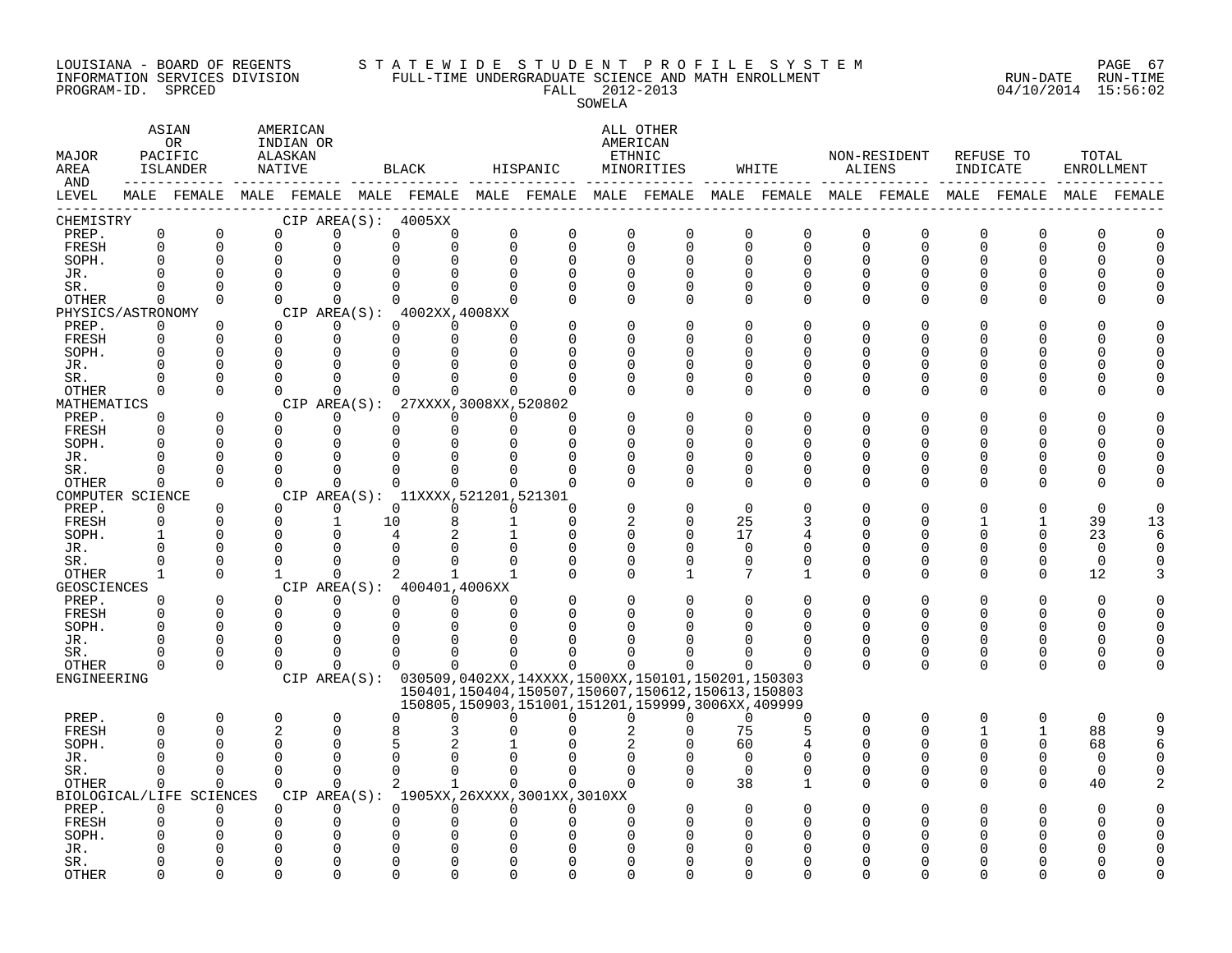#### LOUISIANA - BOARD OF REGENTS S T A T E W I D E S T U D E N T P R O F I L E S Y S T E M PAGE 68 INFORMATION SERVICES DIVISION FULL-TIME UNDERGRADUATE SCIENCE AND MATH ENROLLMENT RUN-DATE RUN-TIME PROGRAM-ID. SPRCED FALL 2012-2013 04/10/2014 15:56:02

SOWELA

| MAJOR<br>AREA<br>AND<br>LEVEL | ASIAN<br>OR<br>PACIFIC<br>ISLANDER |                          | AMERICAN<br>INDIAN OR<br>ALASKAN<br>NATIVE |              | BLACK    |                                                             | HISPANIC       |              | ALL OTHER<br>AMERICAN<br>ETHNIC<br>MINORITIES |                | WHITE    |          | NON-RESIDENT<br>ALIENS |                         | REFUSE TO<br>INDICATE |             | TOTAL<br>ENROLLMENT |                |
|-------------------------------|------------------------------------|--------------------------|--------------------------------------------|--------------|----------|-------------------------------------------------------------|----------------|--------------|-----------------------------------------------|----------------|----------|----------|------------------------|-------------------------|-----------------------|-------------|---------------------|----------------|
|                               |                                    |                          |                                            |              |          | MALE FEMALE MALE FEMALE MALE FEMALE MALE FEMALE MALE FEMALE |                |              |                                               |                |          |          |                        | MALE FEMALE MALE FEMALE |                       | MALE FEMALE |                     | MALE FEMALE    |
|                               |                                    | AGRICULTURAL SCIENCES    |                                            |              |          | CIP AREA(S): 01XXXX, 030103, 030104, 030601, 039999         |                |              |                                               |                |          |          |                        |                         |                       |             |                     |                |
| PREP.                         | $\overline{0}$                     | $\Omega$                 | $\Omega$                                   | $\Omega$     | $\Omega$ | $\Omega$                                                    | <sup>n</sup>   | $\Omega$     | $\cap$                                        | $\Omega$       | $\Omega$ | $\Omega$ | $\Omega$               |                         | $\Omega$              | 0           | <sup>0</sup>        |                |
| FRESH                         | $\Omega$                           | $\Omega$                 | $\Omega$                                   | $\Omega$     | $\Omega$ | $\Omega$                                                    | $\Omega$       | $\Omega$     | $\Omega$                                      | $\Omega$       | $\Omega$ | $\Omega$ | $\Omega$               | $\Omega$                | $\Omega$              | $\Omega$    | $\Omega$            |                |
| SOPH.                         | $\Omega$                           |                          | $\Omega$                                   | $\Omega$     | $\Omega$ | $\Omega$                                                    | $\Omega$       | $\Omega$     |                                               | $\Omega$       |          | $\Omega$ |                        |                         |                       |             |                     |                |
| JR.                           |                                    |                          |                                            |              |          |                                                             |                | $\Omega$     |                                               |                |          |          |                        |                         |                       |             |                     |                |
| SR.                           |                                    |                          |                                            |              |          |                                                             | $\Omega$       | $\Omega$     |                                               |                |          |          |                        |                         |                       |             |                     |                |
| OTHER                         | $\Omega$                           | $\Omega$                 |                                            | $\Omega$     |          |                                                             |                | $\Omega$     |                                               |                | $\Omega$ |          | $\Omega$               |                         | $\Omega$              | U           |                     |                |
|                               |                                    | ENVIRONMENTAL SCIENCE    |                                            | CIP AREA(S): |          | 0301XX                                                      |                |              |                                               |                |          |          |                        |                         |                       |             |                     |                |
| PREP.                         | 0                                  | 0                        | $\Omega$                                   | $\mathbf{0}$ | $\Omega$ | $\Omega$                                                    | $\Omega$       | 0            | 0                                             | $\Omega$       | 0        | $\Omega$ | $\Omega$               |                         | O                     |             |                     |                |
| FRESH                         | 0                                  |                          | $\Omega$                                   | $\mathbf 0$  | $\Omega$ | $\Omega$                                                    | $\Omega$       | $\Omega$     | $\Omega$                                      |                | $\Omega$ | O        | $\Omega$               |                         |                       |             |                     |                |
| SOPH.                         | $\Omega$                           |                          | $\Omega$                                   | $\Omega$     | $\Omega$ | $\cap$                                                      |                | $\Omega$     |                                               |                | $\Omega$ | U        |                        |                         |                       |             |                     |                |
| JR.                           |                                    |                          | $\Omega$                                   | $\cap$       | $\Omega$ | $\cap$                                                      | U              | U            |                                               |                |          |          |                        |                         |                       |             |                     |                |
| SR.                           |                                    | $\Omega$                 | $\Omega$                                   | $\Omega$     | $\Omega$ | $\Omega$                                                    | U              | $\Omega$     |                                               |                |          | $\Omega$ |                        |                         |                       |             |                     |                |
| OTHER                         | $\Omega$                           | $\Omega$                 | $\Omega$                                   | $\Omega$     | $\Omega$ | $\Omega$                                                    | $\Omega$       | $\Omega$     | $\Omega$                                      | $\Omega$       | $\Omega$ | $\Omega$ | $\Omega$               | $\Omega$                | $\Omega$              | U           | U                   |                |
| UNDECLARED MAJOR              |                                    |                          |                                            |              |          |                                                             |                |              |                                               |                |          |          |                        |                         |                       |             |                     |                |
| PREP.                         | $\Omega$                           | $\Omega$                 |                                            | $\Omega$     | 2        | 3                                                           | $\Omega$       |              | $\Omega$                                      | $\Omega$       | 20       | 16       | $\Omega$               | $\Omega$                | $\Omega$              | 0           | 23                  | 20             |
| FRESH                         | $\Omega$                           | $\Omega$                 | $\Omega$                                   | $\Omega$     | $\Omega$ | $\Omega$                                                    | $\Omega$       | $\Omega$     | $\cap$                                        | $\Omega$       | $\Omega$ | $\Omega$ | $\cap$                 |                         |                       |             | $\Omega$            | $\Omega$       |
| SOPH.                         |                                    |                          | $\Omega$                                   | $\Omega$     | $\Omega$ | $\Omega$                                                    | $\Omega$       | $\Omega$     | $\Omega$                                      | $\Omega$       | $\Omega$ | $\Omega$ |                        |                         |                       |             | <sup>0</sup>        | 0              |
| JR.                           |                                    |                          |                                            | $\Omega$     | $\Omega$ | $\cap$                                                      | <sup>n</sup>   | $\Omega$     |                                               |                |          |          |                        |                         |                       |             |                     | $\Omega$       |
| SR.                           |                                    |                          |                                            | $\Omega$     |          | $\Omega$                                                    |                | <sup>0</sup> |                                               |                | $\Omega$ |          | 0                      |                         | $\Omega$              |             |                     |                |
| <b>OTHER</b>                  | $\Omega$                           | <sup>n</sup>             | $\Omega$                                   | $\Omega$     | $\cap$   | $\cap$                                                      | $\Omega$       | $\cap$       | $\cap$                                        | $\cap$         | $\cap$   | $\Omega$ | $\Omega$               | $\cap$                  | $\cap$                | Λ           | U                   |                |
|                               |                                    | ALL OTHER AREAS OF STUDY |                                            |              |          |                                                             |                |              |                                               |                |          |          |                        |                         |                       |             |                     |                |
| PREP.                         | 0                                  | $\Omega$                 |                                            | $\mathbf 0$  | $\Omega$ | $\Omega$                                                    | $\Omega$       | $\Omega$     | $\Omega$                                      | $\mathbf 0$    | $\Omega$ | $\Omega$ | $\Omega$               | $\Omega$                | $\Omega$              | 0           | $\Omega$            | $\Omega$       |
| FRESH                         | 3                                  |                          |                                            | 4            | 145      | 187                                                         | 9              | 14           | 6                                             | 6              | 261      | 193      |                        |                         |                       | 5           | 436                 | 413            |
| SOPH.                         |                                    |                          |                                            | $\mathbf{1}$ | 41       | 78                                                          | 4              | 3            |                                               |                | 119      | 115      | $\Omega$               |                         |                       | 4           | 172                 | 204            |
| JR.                           |                                    |                          |                                            | $\Omega$     | $\Omega$ | $\Omega$                                                    | U              | $\Omega$     | $\Omega$                                      | $\Omega$       | $\Omega$ | $\Omega$ |                        |                         |                       |             | $\Omega$            | $\Omega$       |
| SR.                           |                                    |                          | $\Omega$                                   | $\Omega$     | $\Omega$ | $\Omega$                                                    | O              | $\Omega$     |                                               | $\Omega$       | $\Omega$ | $\Omega$ |                        |                         |                       |             | $\Omega$            | $\Omega$       |
| OTHER                         | 3                                  | <sup>n</sup>             | $\Omega$                                   | $\cap$       | 17       | 30                                                          |                |              | $\cap$                                        |                | 43       | 58       | $\Omega$               |                         | 3                     | 0           | 67                  | 91             |
| TOTAL - ALL AREAS             |                                    |                          |                                            |              |          |                                                             |                |              |                                               |                |          |          |                        |                         |                       |             |                     |                |
| PREP.                         | 0                                  |                          |                                            | $\mathbf 0$  | 2        | 3                                                           | $\Omega$       |              | $\Omega$                                      | $\Omega$       | 20       | 16       | $\Omega$               |                         | U                     | 0           | 23                  | 20             |
| FRESH                         | 3                                  |                          |                                            | 5            | 163      | 198                                                         | 10             | 14           | 10                                            | 6              | 361      | 201      |                        |                         | 9                     |             | 563                 | 435            |
| SOPH.                         |                                    |                          |                                            |              | 50       | 82                                                          | 6              | 3            | 3                                             | $\overline{2}$ | 196      | 123      |                        |                         |                       |             | 263                 | 216            |
| JR.                           |                                    |                          |                                            |              | $\Omega$ | $\Omega$                                                    |                |              |                                               |                | $\Omega$ | $\Omega$ |                        |                         |                       |             | $\Omega$            | 0              |
| SR.                           |                                    |                          |                                            |              | $\Omega$ | $\Omega$                                                    |                |              |                                               |                |          | $\Omega$ |                        |                         |                       |             | 0                   | $\overline{0}$ |
| <b>OTHER</b>                  |                                    |                          |                                            | $\Omega$     | 21       | 32                                                          | $\mathfrak{D}$ |              |                                               |                | 88       | 60       |                        |                         |                       |             | 119                 | 96             |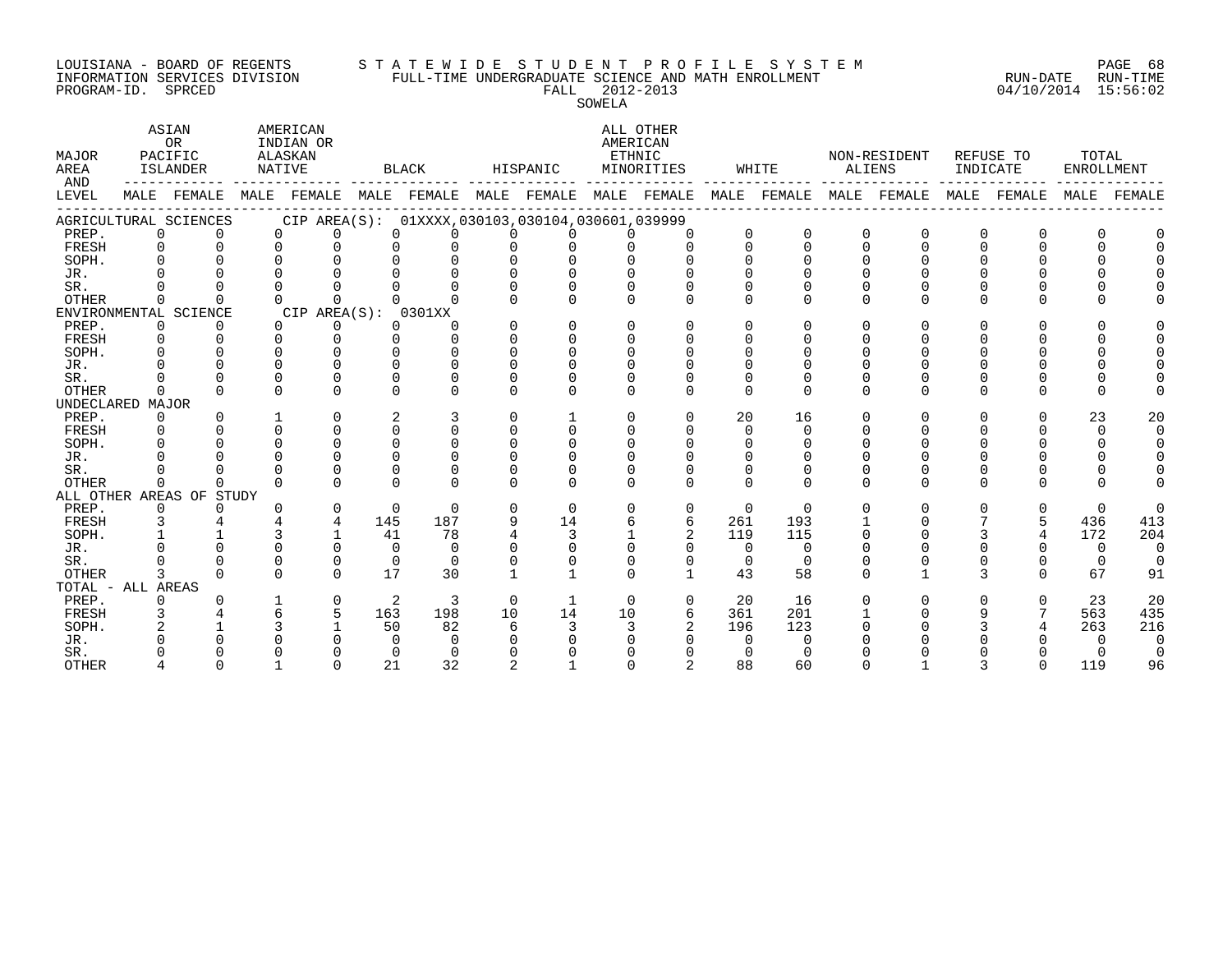#### LOUISIANA - BOARD OF REGENTS S T A T E W I D E S T U D E N T P R O F I L E S Y S T E M PAGE 69 INFORMATION SERVICES DIVISION FULL-TIME UNDERGRADUATE SCIENCE AND MATH ENROLLMENT RUN-DATE RUN-TIME PROGRAM-ID. SPRCED FALL 2012-2013 04/10/2014 15:56:02 PUBLIC INSTITUTIONAL TOTALS

#### ASTAN AMERICAN AMERICAN ANG ASTANG ATA ATA ATA ATA ATA ATA ANG ASTANG AMERICAN A OR INDIAN OR **INDIAN OR** AMERICAN MAJOR PACIFIC ALASKAN ETHNIC NON-RESIDENT REFUSE TO TOTAL AREA ISLANDER NATIVE BLACK HISPANIC MINORITIES WHITE ALIENS INDICATE ENROLLMENT AND ------------ ------------- ------------- ------------- ------------- ------------- ------------- ------------- ------------- LEVEL MALE FEMALE MALE FEMALE MALE FEMALE MALE FEMALE MALE FEMALE MALE FEMALE MALE FEMALE MALE FEMALE MALE FEMALE ------------------------------------------------------------------------------------------------------------------------------------ CHEMISTRY CIP AREA(S): 4005XX PREP. 0 0 0 0 0 0 0 0 0 0 0 0 0 0 0 0 0 0 FRESH 4 7 1 0 22 61 12 10 7 11 59 70 7 3 0 2 112 164 SOPH. 1 4 0 0 18 38 1 3 2 2 41 35 3 3 1 2 67 87 JR. 1 2 0 0 10 25 1 3 2 1 32 25 2 6 1 0 49 62 SR. 7 8 0 1 15 35 3 3 1 1 55 42 5 4 1 7 87 101 OTHER 0 0 0 0 0 0 0 0 0 0 0 0 0 0 1 0 1 0 PHYSICS/ASTRONOMY CIP AREA(S): 4002XX,4008XX<br>
PREP. 0 0 0 0 0 0 PREP. 0 0 0 0 0 0 0 0 0 0 0 1 0 0 0 0 0 1 FRESH 2 1 1 0 2 5 5 0 4 0 62 11 14 0 1 0 91 17 SOPH. 1 0 0 0 5 1 2 0 0 1 30 1 7 1 1 0 46 4 JR. 1 0 0 0 5 1 2 0 1 0 18 1 6 1 0 0 33 3 SR. 4 0 0 1 6 0 2 0 0 1 37 7 7 0 2 0 58 9 OTHER 0 0 0 0 0 0 0 0 0 0 0 0 0 0 0 0 0 0 MATHEMATICS CIP AREA(S): 27XXXX,3008XX,520802<br>
PREP. 0 0 0 0 0 0 0 0 PREP. 0 0 0 0 0 0 0 0 0 0 0 0 0 0 0 0 0 0 FRESH 2 1 0 1 21 17 2 3 2 4 45 44 2 2 4 4 78 76 SOPH. 3 4 0 1 11 18 2 2 3 1 44 51 3 3 2 0 68 80 JR. 4 1 1 0 6 14 2 1 2 1 49 48 6 1 4 2 74 68 SR. 1 4 1 1 21 28 2 5 2 0 71 77 8 1 2 0 108 116 OTHER 0 0 0 0 0 0 0 0 0 0 0 0 0 0 0 0 0 0 COMPUTER SCIENCE CIP AREA(S): 11XXXX,521201,521301<br>
PREP. 0 0 0 0 0 0 0 PREP. 0 0 0 0 0 0 0 0 0 0 1 0 0 0 0 0 1 0 FRESH 27 8 2 1 354 148 42 12 35 9 528 82 23 8 35 13 1,046 281 SOPH. 16 1 2 1 162 90 30 5 13 2 378 70 16 3 15 4 632 176 JR. 15 1 3 1 83 42 13 1 6 1 218 36 35 6 10 1 383 89 SR. 15 5 1 1 138 62 13 0 6 3 287 42 47 7 9 3 516 123 OTHER 9 3 1 0 45 35 18 3 4 1 67 28 2 3 2 3 148 76 GEOSCIENCES CIP AREA(S): 400401,4006XX<br>
PREP. 0 0 0 0 0 0 0 PREP. 0 0 0 0 0 0 0 0 0 0 0 0 0 0 0 0 0 0 FRESH 0 2 0 0 3 3 2 0 4 0 36 13 2 0 0 0 47 18 SOPH. 0 1 0 0 1 2 5 1 0 0 51 15 7 0 0 1 64 20 JR. 1 1 1 0 1 3 1 0 0 0 43 19 2 1 1 2 50 26 SR. 2 0 0 0 5 2 3 1 1 0 73 36 2 2 0 4 86 45 OTHER 0 0 0 0 0 0 0 0 0 0 0 0 0 0 0 0 0 0 ENGINEERING CIP AREA(S): 030509,0402XX,14XXXX,1500XX,150101,150201,150303 150401,150404,150507,150607,150612,150613,150803 150805,150903,151001,151201,159999,3006XX,409999 PREP. 0 0 0 0 0 0 0 0 0 0 0 0 0 0 0 0 0 0 FRESH 86 17 10 0 679 134 133 28 72 20 1,915 304 101 17 34 7 3,030 527 SOPH. 46 10 2 2 273 71 95 25 36 6 1,198 242 71 14 30 3 1,751 373 JR. 41 14 7 1 178 35 51 21 19 4 975 177 93 11 21 0 1,385 263 SR. 76 19 10 1 295 87 69 23 11 6 1,366 260 190 37 53 12 2,070 445 OTHER 4 2 3 0 22 9 11 1 1 0 129 14 1 0 8 0 179 26 BIOLOGICAL/LIFE SCIENCES CIP AREA(S): 1905XX,26XXXX,3001XX,3010XX PREP. 0 0 0 0 0 0 0 0 0 0 0 0 0 0 1 0 1 0 FRESH 58 64 10 13 179 475 53 110 37 64 595 793 9 11 14 23 955 1,553 SOPH. 31 51 6 0 95 252 25 42 18 30 393 473 8 16 17 20 593 884 JR. 37 34 8 2 72 174 17 33 14 17 328 410 13 17 9 6 498 693

SR. 46 64 5 5 102 305 19 26 9 15 419 463 25 20 24 28 649 926 OTHER 0 0 0 0 2 4 0 0 0 0 0 0 1 0 1 2 4 6